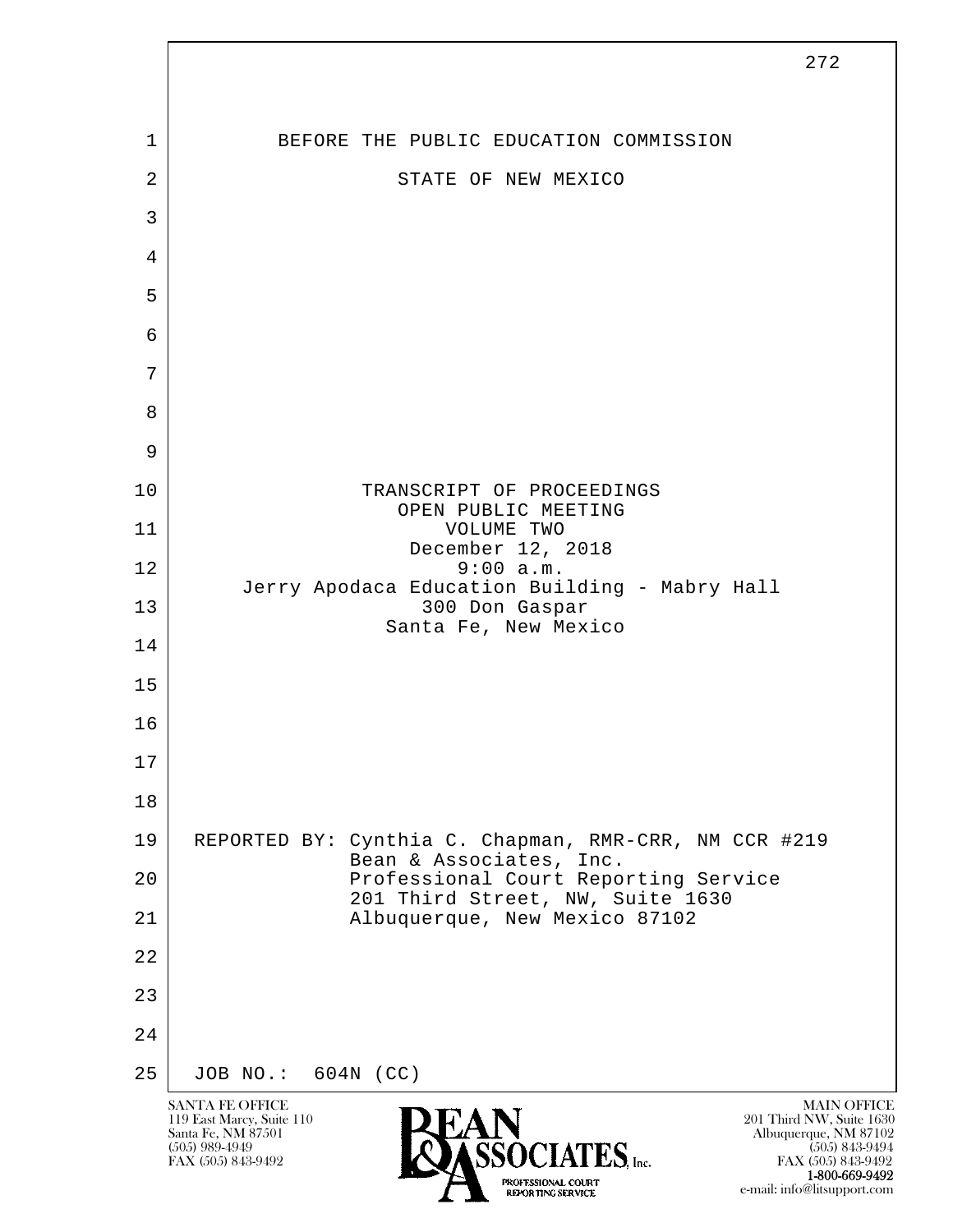| $\mathbf 1$    | A P P E A R A N C E S                                                                                                                                    |
|----------------|----------------------------------------------------------------------------------------------------------------------------------------------------------|
| $\overline{2}$ | COMMISSIONERS:                                                                                                                                           |
| 3              | MS. PATRICIA GIPSON, Chair<br>MR. GILBERT PERALTA, Vice Chair                                                                                            |
| 4              | MS. KARYL ANN ARMBRUSTER, Secretary<br>MR. R. CARLOS CABALLERO, Member                                                                                   |
| 5              | MR. JAMES CONYERS, Member<br>MR. TIM CRONE, Member                                                                                                       |
| 6              | MR. DAVID ROBBINS, Member<br>MS. TRISH RUIZ, Member                                                                                                      |
| 7              | MS. CARMIE TOULOUSE, Member                                                                                                                              |
| 8              | PED STAFF:                                                                                                                                               |
| 9              | MS. KAREN WOERNER, Acting Director,<br>Charter School Division                                                                                           |
| 10             |                                                                                                                                                          |
| 11             | MS. BEVERLY FRIEDMAN, PED Custodian of Record<br>and Liaison to the PEC                                                                                  |
| 12             | PEC COUNSEL:                                                                                                                                             |
| 13             | MS. AMI JAEGER, Counsel to the PEC<br>MR. MARK CHAIKEN, Counsel to the PEC                                                                               |
| 14             |                                                                                                                                                          |
| 15             |                                                                                                                                                          |
| 16             |                                                                                                                                                          |
| 17             |                                                                                                                                                          |
| 18             |                                                                                                                                                          |
| 19             |                                                                                                                                                          |
| 20             |                                                                                                                                                          |
| 21             |                                                                                                                                                          |
| 22             |                                                                                                                                                          |
| 23             |                                                                                                                                                          |
| 24             |                                                                                                                                                          |
| 25             |                                                                                                                                                          |
|                | <b>MAIN OFFICE</b><br><b>SANTA FE OFFICE</b>                                                                                                             |
|                | 201 Third NW, Suite 1630<br>119 East Marcy, Suite 110<br>Santa Fe, NM 87501<br>Albuquerque, NM 87102<br>CENTATEC<br>$(505)$ 989-4949<br>$(505)$ 843-9494 |

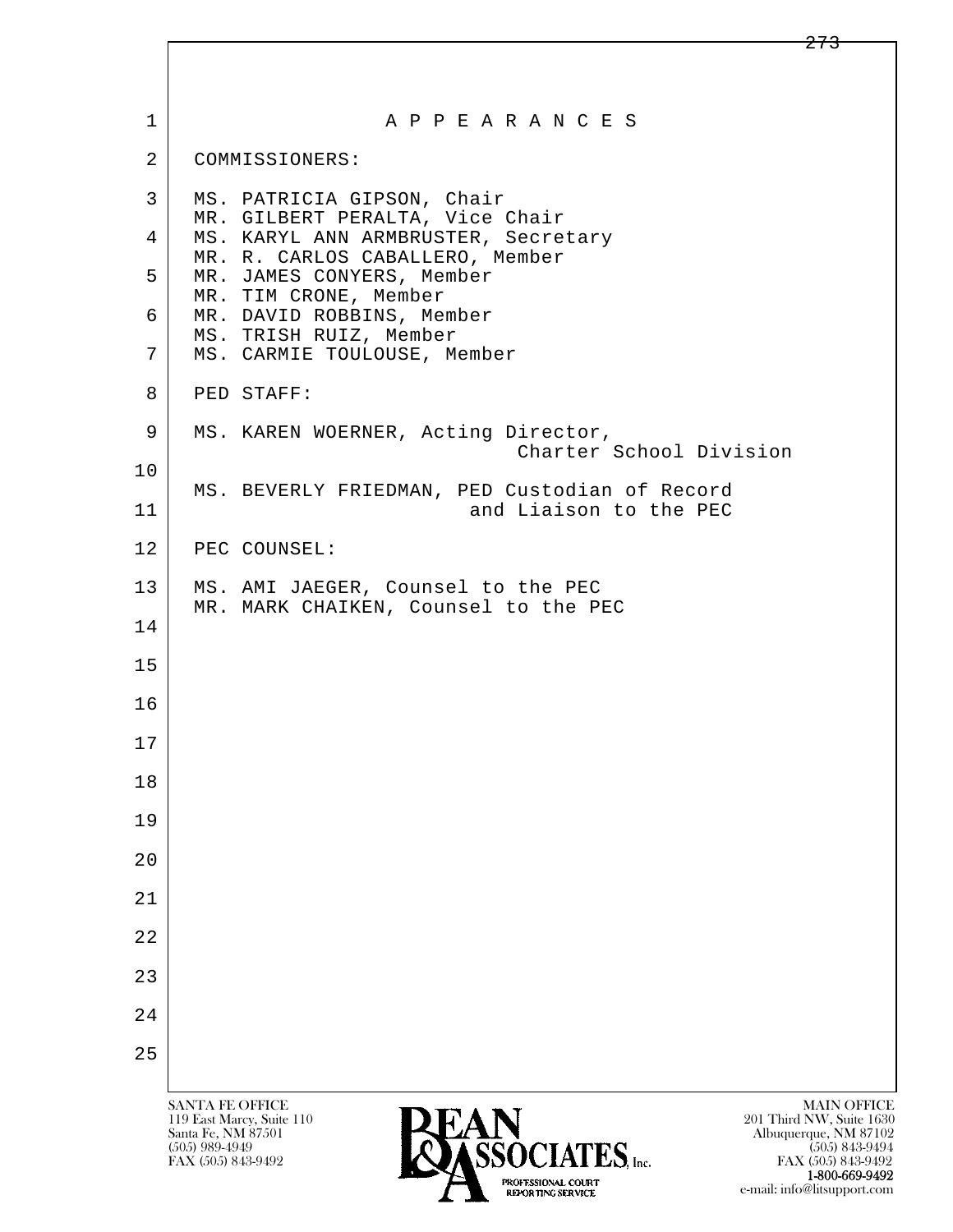l  $\overline{\phantom{a}}$  1 I N D E X T O P R O C E E D I N G S, Continued  $2$  PAGE 3 8G Middle College High School (Gallup) 275 4 8H School of Dreams Academy (Los Lunas) 329 5 8I Southwest Preparatory Learning 399 Center (ABQ) 6 8J New Mexico School for the 416 7 Arts (Santa Fe) 8 REPORTER'S CERTIFICATE 463 9 ATTACHMENTS: 10 5. Public Comment Sign-In Sheet - Middle College High School 11 6. Public Comment Sign-In Sheet - School of Dreams 12 Academy 13 7. Public Comment Sign-In Sheet - New Mexico School for the Arts 14 8. Printed Submission of School Presentation -<br>15 New Mexico School for the Arts New Mexico School for the Arts 16 17 18 19 20 21 22 23 24 25



FAX (505) 843-9492 FAX (505) 843-9492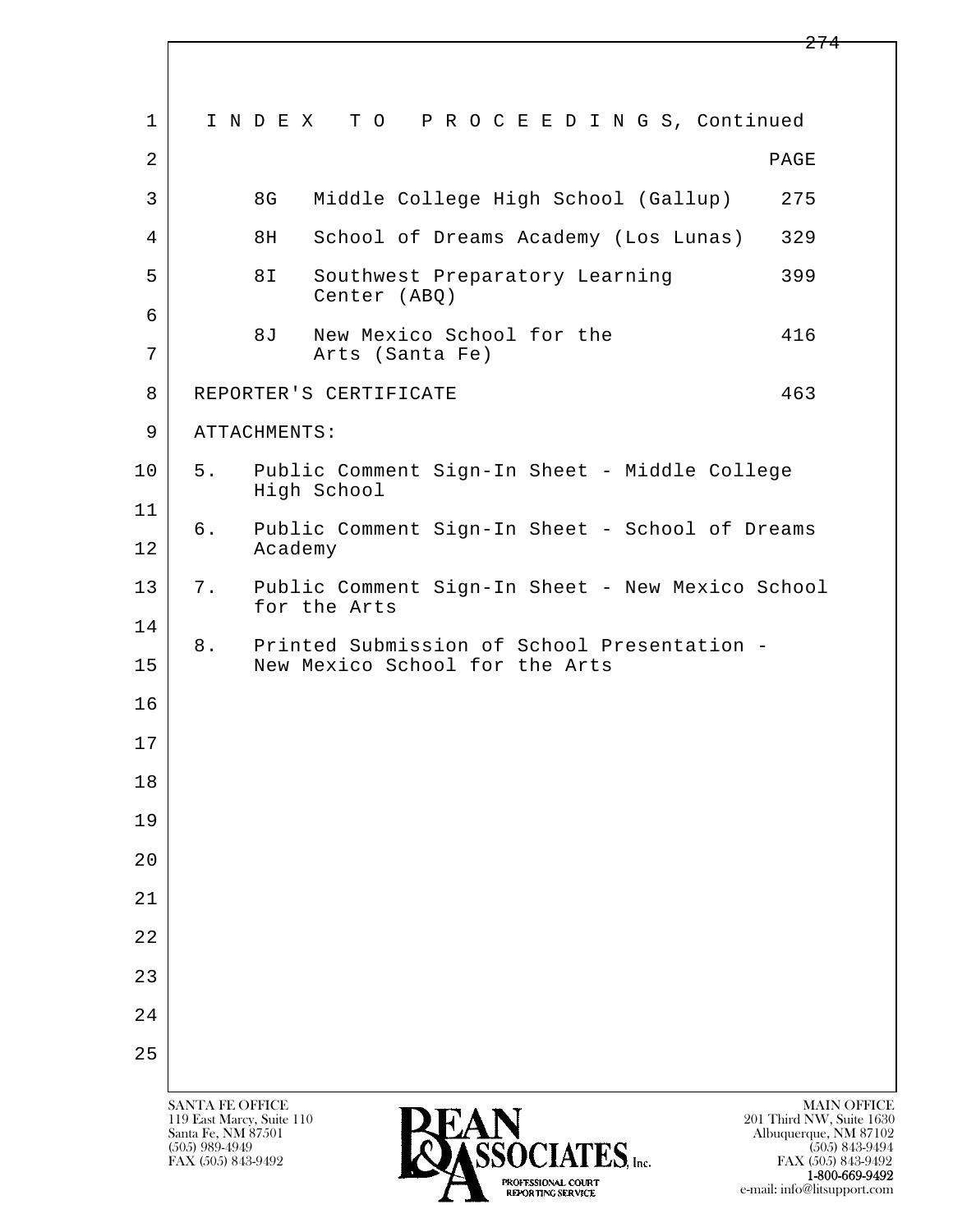l  $\overline{\phantom{a}}$ 1 THE CHAIR: I'm going to bring out of 2 recess this meeting of the Public Education 3 Commission. And it is Wednesday, December 12th, and 4 it's 9:07 a.m. And we are going to continue with 5 our renewals. 6 And the first school that we have up this 7 morning is Middle College High School. And I 8 will -- in case anyone wasn't aware, we have a 9 separate sign-up sheet for public comment for each 10 individual school. And Ms. Friedman here on the 11 corner has those sign-up sheets. 12 There's only eight minutes allotted for 13 public comment; so we divide up the time based on 14 the number of people that have signed up. So if you 15 have a large number of people that wish to speak, I 16 would strongly recommend you condense and figure out 17 what points each person wants to cover so that you 18 get everything stated that you want to, and we know 19 that you've been -- you've been heard as best we 20 can. 21 So the sign-up sheet is over there. If 22 you haven't had an opportunity to -- to sign up, 23 please do so. And that goes for every school that's 24 here today has a separate sign-up sheet. 25 Okay. Thank you.

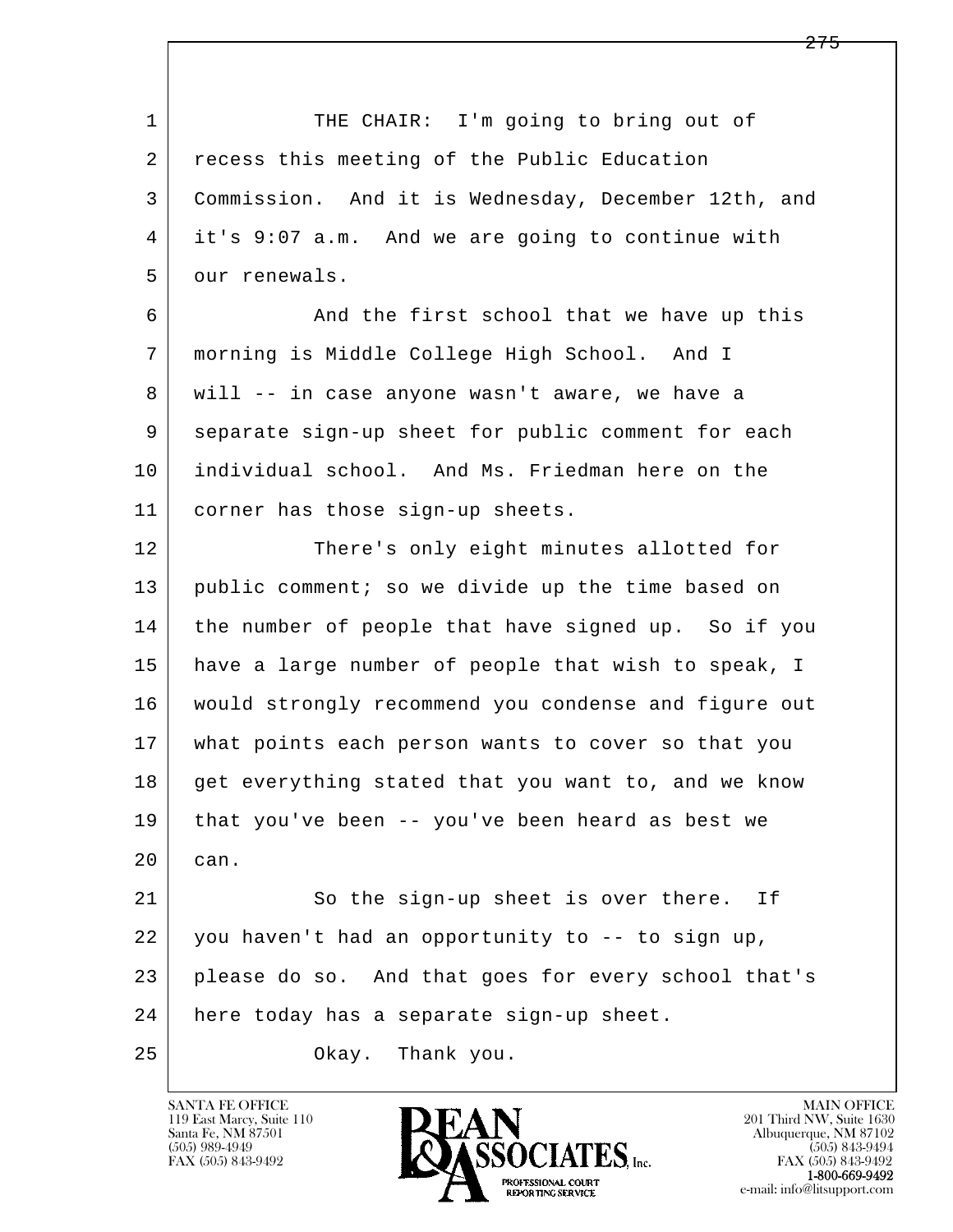1 We actual- -- there -- okay. That's okay. 2 There's six of us here right now -- seven of us here 3 right now.

 4 My understanding is Commissioner Caballero 5 is here, just not physically here right now. So we 6 don't have to take roll call today, because we're 7 continuing on. But I would like to recognize, once 8 again, that this is the final meeting of two of the 9 Commissioners that are here today, Commissioner 10 Peralta and Commissioner Toulouse. And Commissioner 11 Peralta -- the individual that is going to take 12 Commissioner Peralta's seat is here, Mike Chavez. 13 So we appreciate you coming. And once again, Glenna 14 Voigt is here who is taking Commissioner Toulouse's 15 place. So, welcome.

 16 MS. FRIEDMAN: Madam Chair, Ms. Davis is 17 here also.

l  $\overline{\phantom{a}}$ 18 THE CHAIR: I'm sorry. I did not see you. 19 So Georgina Davis is also here. She will be taking 20 Commissioner Conyers' spot. Commissioner Conyers 21 unfortunately had a flat tire so that he won't be 22 able to join -- because he comes in from the Gallup 23 area. So he's not going to be able to join us 24 probably until late this afternoon. 25 COMMISSIONER TOULOUSE: Bloomfield.

119 East Marcy, Suite 110<br>Santa Fe, NM 87501

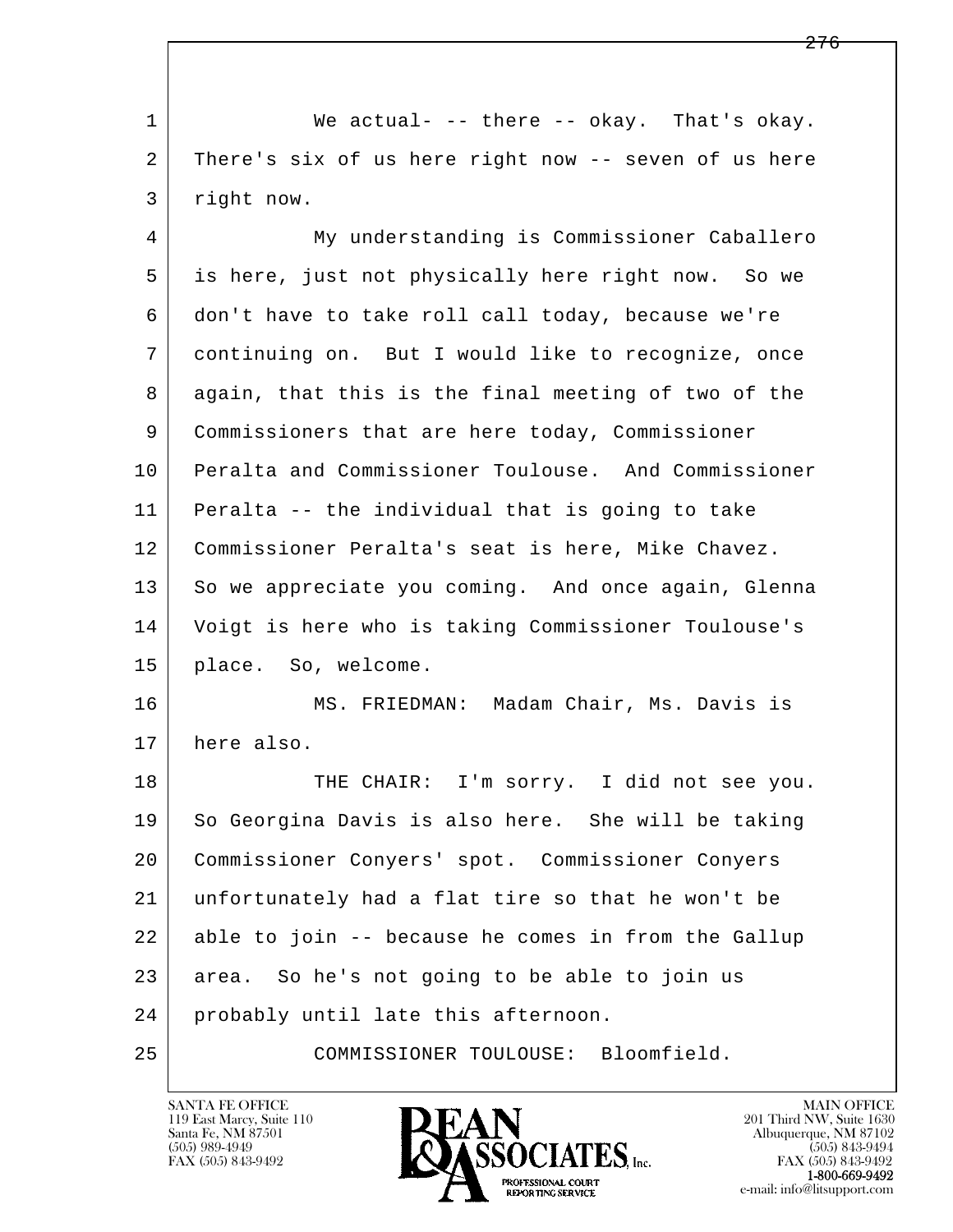l  $\overline{\phantom{a}}$ 1 THE CHAIR: I don't know. Okay. So 2 | thanks for all the housekeeping pieces. 3 So the folks from Middle College are 4 welcome to step up, take a seat. If you need more 5 chairs, please feel free to take chairs from around 6 here. 7 CSD will make their presentation. Then 8 you'll have your 15 minutes. Then we'll do the 9 eight minutes of the public comment, and then we'll 10 have time to ask questions. 11 So I will ask you, when you -- when you do 12 start speaking, if you would just identify yourself 13 for the record. So, thanks. Okay. 14 MS. KAREN WOERNER: Thank you, 15 Madam Chair, members of the Commission. Good 16 morning, everyone. My name is Karen Woerner, Deputy 17 | Director of the Options for Parents and Family 18 Division. And with me is Melissa Brown. She is the 19 administrator of the Training and Technical 20 Assistance side of the house in Charter Schools 21 Division. 22 We did those introductions yesterday, but 23 many people here were not here yesterday; so -- the 24 | first school before you today, as you said, 25 Chairwoman, Middle College High School, is an early

119 East Marcy, Suite 110<br>Santa Fe, NM 87501

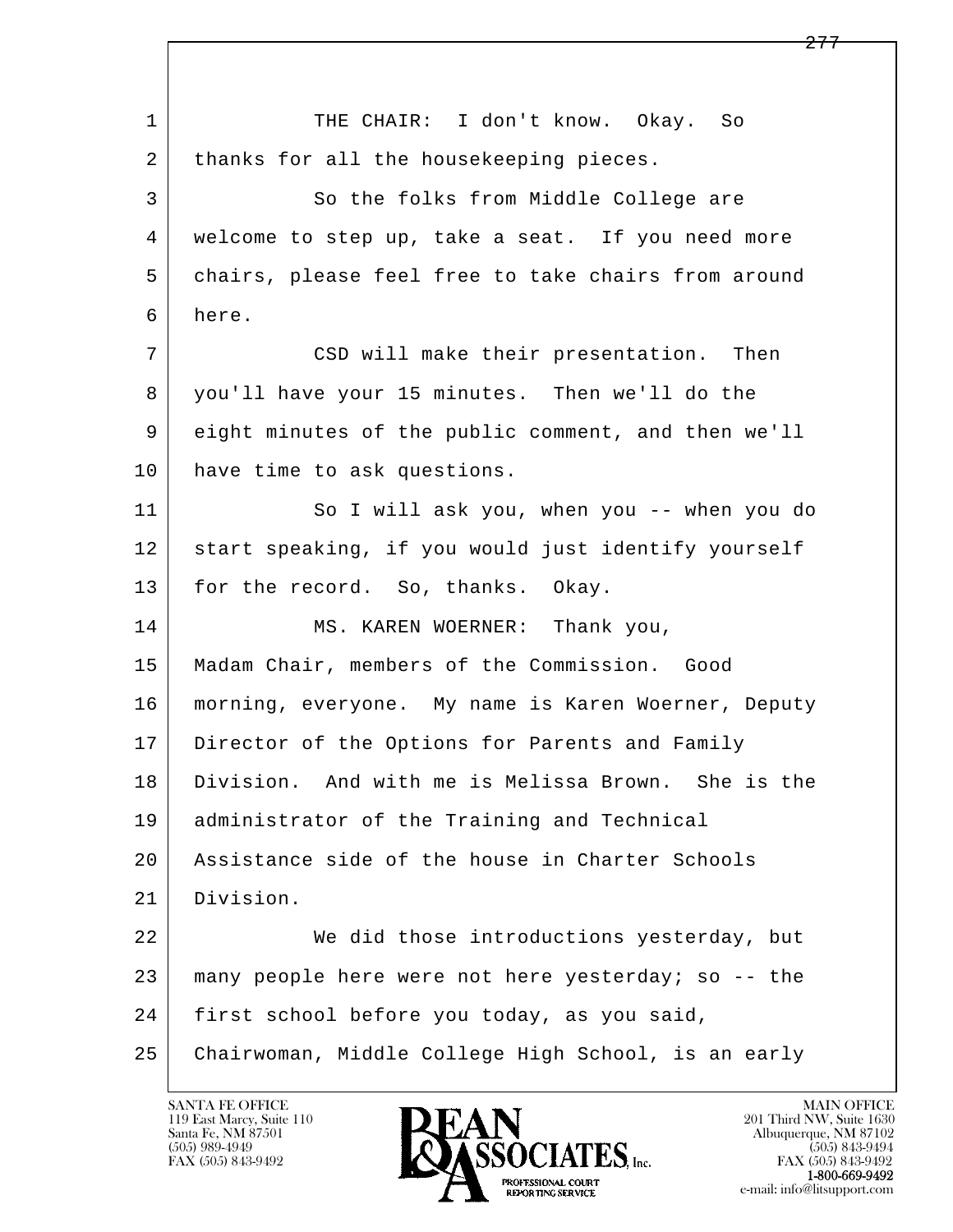l  $\overline{\phantom{a}}$  1 college high school that has been operating as a 2 charter school in Gallup since 2002. 3 The current contract was signed by the 4 local authorizer on August 13th, 2018, and is for 5 the current school year only. Renewal 6 recommendations are generally based on data from the 7 current contract only, and, as you saw with schools 8 yesterday, looking at one year. 9 Obviously, this current contract is this 10 year only. The school did provide documentation 11 from several prior years for the school's version of 12 Part A, the data, and Part B, their progress report. 13 Therefore, the CSD has included data for the past 14 two years to provide trend lines for the 15 Commissioners. 16 The school's letter grade for 2017-2018 17 was an "A" overall with three "A"s, two "B"s, a "C," 18 and one "F" in the individual components. The "F" 19 was in the improvement of lowest performing 20 students. 21 | The I could direct your attention to 22 Page 10 of your packets, Commissioners, the -- yes, 23 Page 10. Sorry, Page 10, Chart 1. All of these 24 | charts show upward trends. 25 Chart 1 indicates the upward trend of the

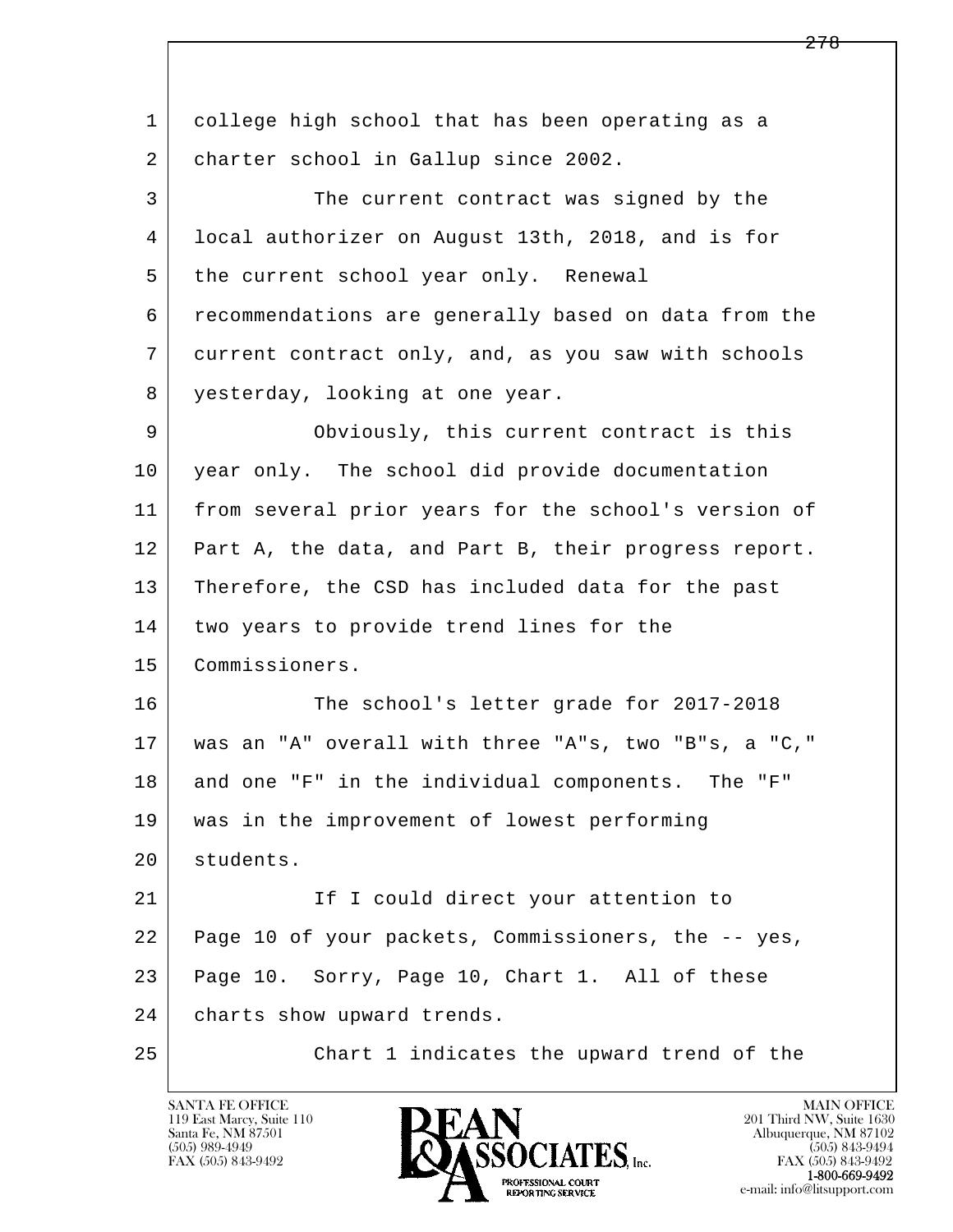l  $\overline{\phantom{a}}$  1 overall school from the prior year from a "C" to an 2 "A." 3 Chart 2 shows that the math proficiency -- 4 I'm sorry -- reading proficiency has gone up. Math 5 proficiency sort of held its own at the same rate 6 one year to the next. 7 Chart 3 shows that the current standing 8 increased by two letter grades; that's one of the 9 components. And continuing on the next page, the 10 same is true for the school improvement points, with 11 the growth two letter grades from one year to the 12 next. 13 Chart 5. We've talked about this chart 14 several times yesterday. But the growth index 15 | chart, again, notice that closer to the zero means 16 they're growing as expected. Above the line is 17 better; below the line is less than expected. 18 and as you can see here, the first year, 19 | there was some less than expected in the math area; 20 but they've sort of caught that up in the following 21 year with both math and reading being at the 22 expected growth level for their students. 23 And, again, that's based on the student 24 population and their last two test scores to see -- 25 to determine their peer group and how they're

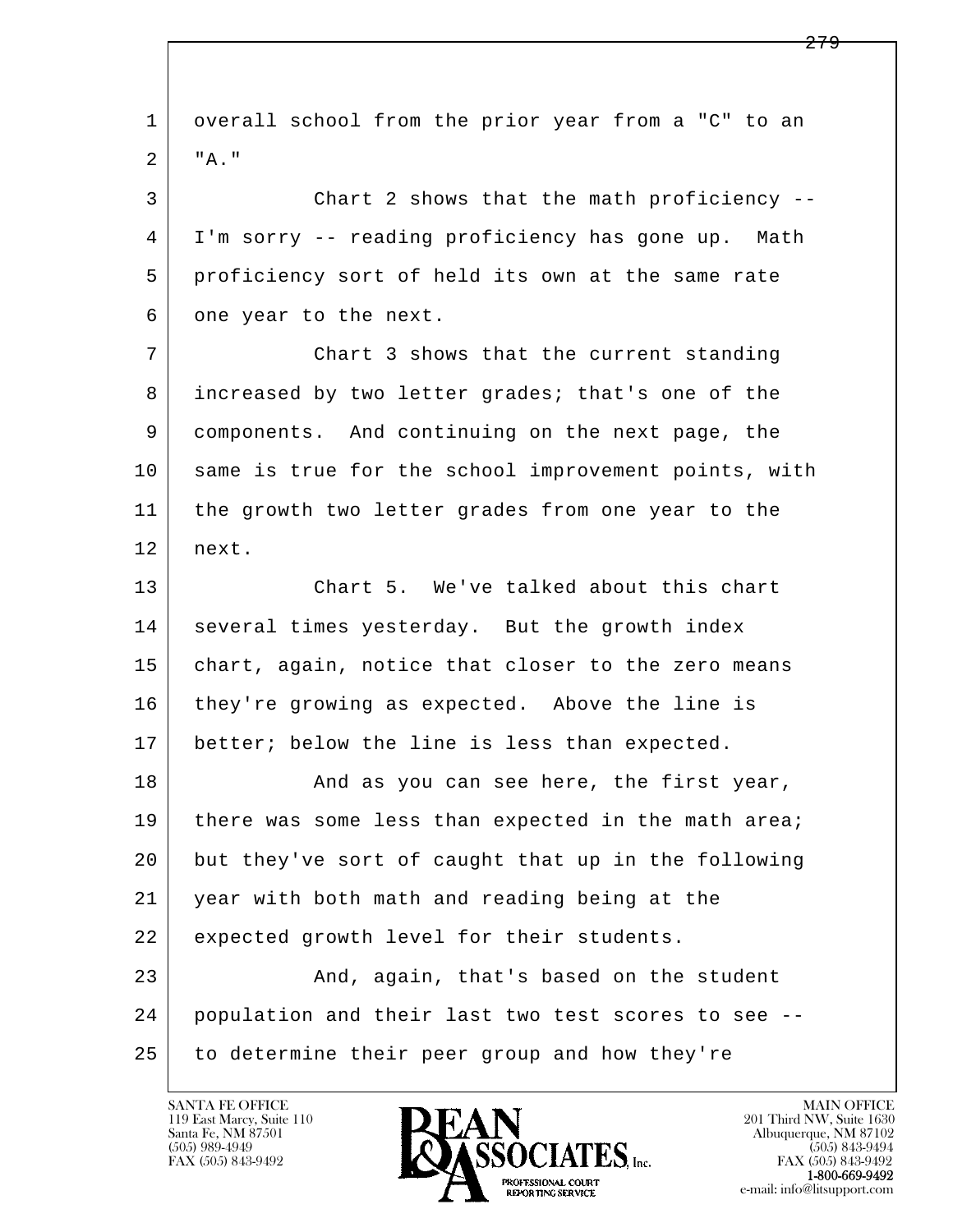l  $\overline{\phantom{a}}$ 1 | growing compared to that group. 2 In addition, on Page 15, you will see that 3 the Chart 11 shows that the graduation points earned 4 have also significantly increased. 5 So that's really the report card pieces. 6 The CSD team did review evidence during 7 the renewal site visit that also indicated that the 8 school has either met or exceeded each of its 9 mission-specific goals last year. 10 Reqarding finances, the school's last 11 audit record had zero findings. 12 And regarding the Board of Finance, as you 13 | know, the school is presently under a local 14 authorizer, and, therefore, the governing board has 15 | not functioned in that capacity. But the school and 16 the board president have indicated they're prepared 17 to pursue the Board of Finance, if approved. 18 | Radia but one governing board member 19 completed all their required training hours last 20 year. And the only one that did not meet the total 21 number of hours missed three; but, in fact, he had 22 joined the board at the very end of the school year; 23 I want to say May. 24 Middle College High School's current 25 authorizer uses the same performance framework used

119 East Marcy, Suite 110<br>Santa Fe, NM 87501



FAX (505) 843-9492<br>**1-800-669-9492**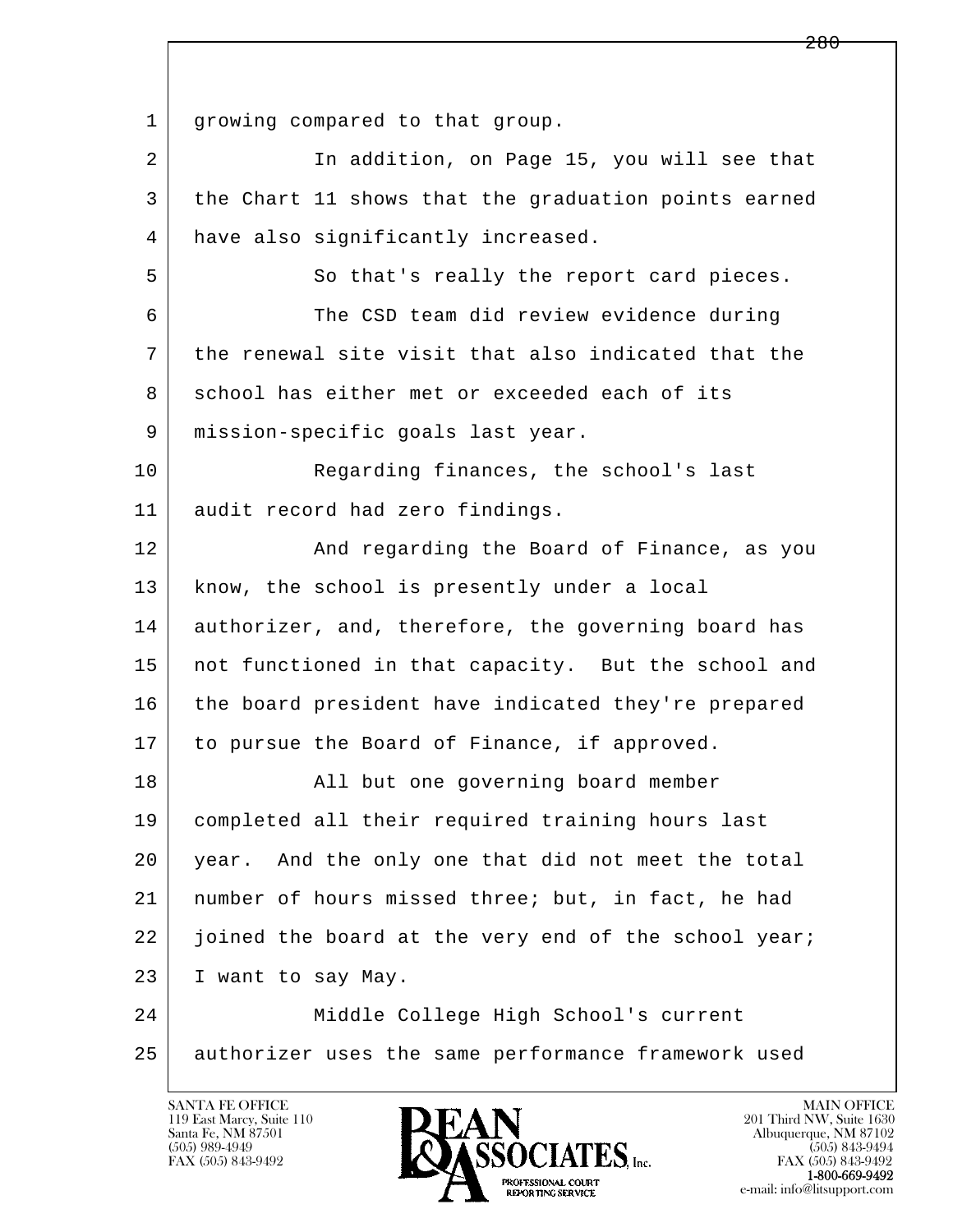l  $\overline{\phantom{a}}$  1 by the PEC -- or the past performance framework, not 2 the new one, to be clear. And -- however, the CSD 3 was unable to provide ratings on Page 5 in your 4 packet, as we referred to yesterday, because we were 5 unable to obtain annual site visit reports from the 6 local authorizer; in fact, both the school and the 7 local authorizer acknowledged that those annual site 8 visits had not been done. 9 But if you go back to Page 2 of the 10 packet, the evaluation of the school progress 11 report, as confirmed at the renewal site visit, 12 indicates that the school has met the standards or 13 has demonstrated substantial progress in all areas. 14 And, finally, the school did provide a 15 complete and timely application, including the 16 E-Occupancy Certificate that we received last week. 17 And as a result of all of this, the PED recommends a 18 five-year renewal with a condition on implementing a 19 school improvement plan to address the improvement 20 of lowest performing students. 21 Thank you. 22 THE CHAIR: Thank you. Good morning, once  $23$  again. 24 MR. DAN HILL: Good morning, Madam Chair, 25 and members of the Commission. I'm Dan Hill. I'm

119 East Marcy, Suite 110<br>Santa Fe, NM 87501

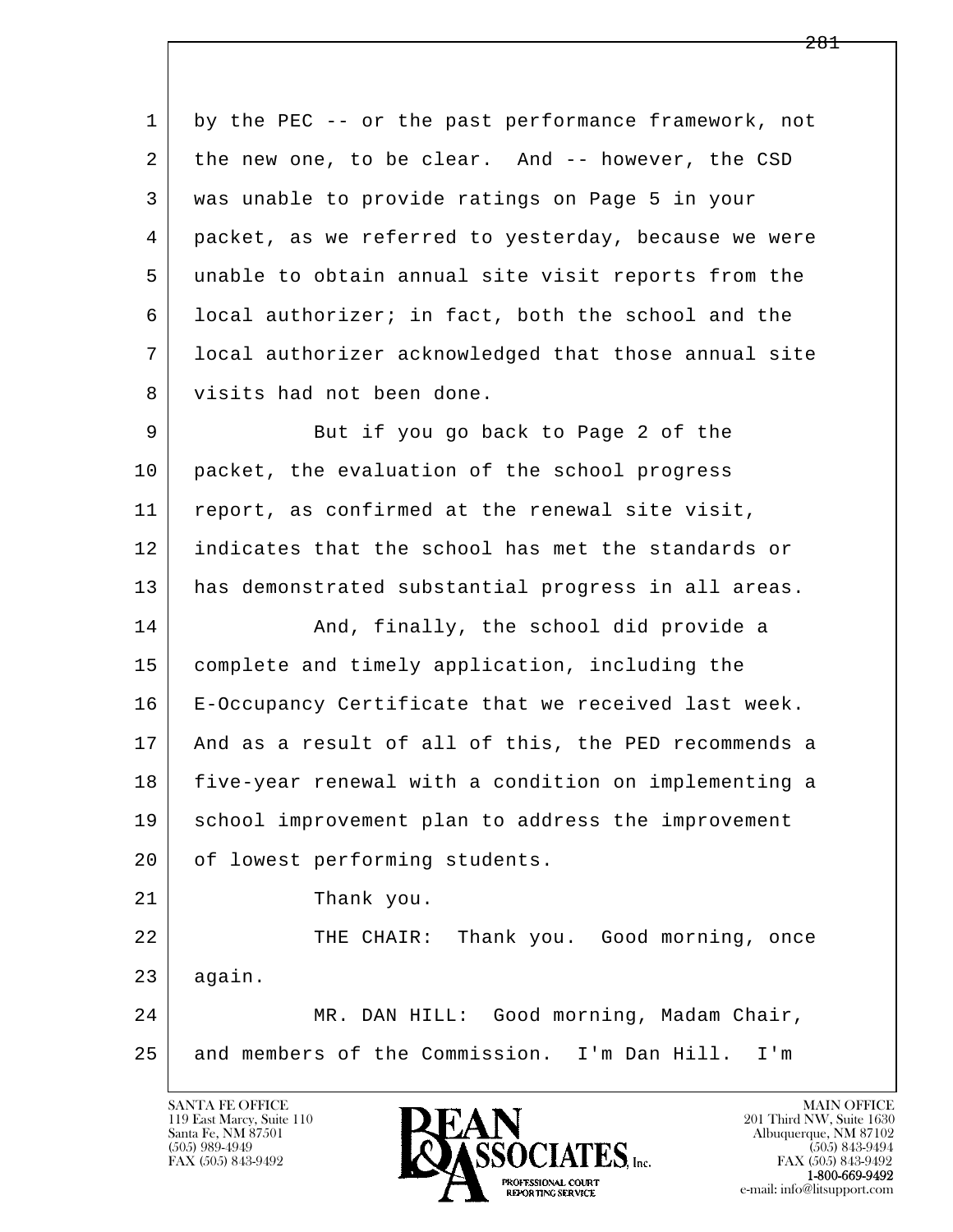| $\mathbf 1$ | an attorney for Middle College High School, joined   |
|-------------|------------------------------------------------------|
| 2           | at the table by -- with Dr. Robert Hunter, who is    |
| 3           | the CEO of the school, and Tony Major, who is the    |
| 4           | governing council president. I am going to keep my   |
| 5           | remarks really brief, other than to say that the one |
| 6           | issue in the application that's -- as the PED has    |
| 7           | acknowledged has been resolved -- was an outstanding |
| 8           | E-Occupancy. That's been obtained. It was really a   |
| 9           | clerical issue. It's been submitted.                 |
| 10          | And with that, I'll turn it over to                  |
| 11          | Dr. Hunter to give the school's remarks.             |
| 12          | THE CHAIR: It's good to see you again.               |
| 13          | MR. DAN HILL: It's nice to see you as                |
| 14          | well.                                                |
| 15          | DR. ROBERT HUNTER: Thank you. I have a               |
| 16          | prepared statement, and I'll go ahead and recite it. |
| 17          | Madam Chair, members of the Commission,              |
| 18          | thank you for the opportunity to address the Public  |
| 19          | Education Commission on behalf of the Middle College |
| 20          | High School. My name is Dr. Robert Hunter, and I'm   |
| 21          | the CEO of the school, here today with several       |
| 22          | members of our staff and faculty, parents, students, |
| 23          | and interested stakeholders.                         |
| 24          | I moved to New Mexico after graduating               |
| 25          | from Michigan State over 23 years ago. At first, I   |

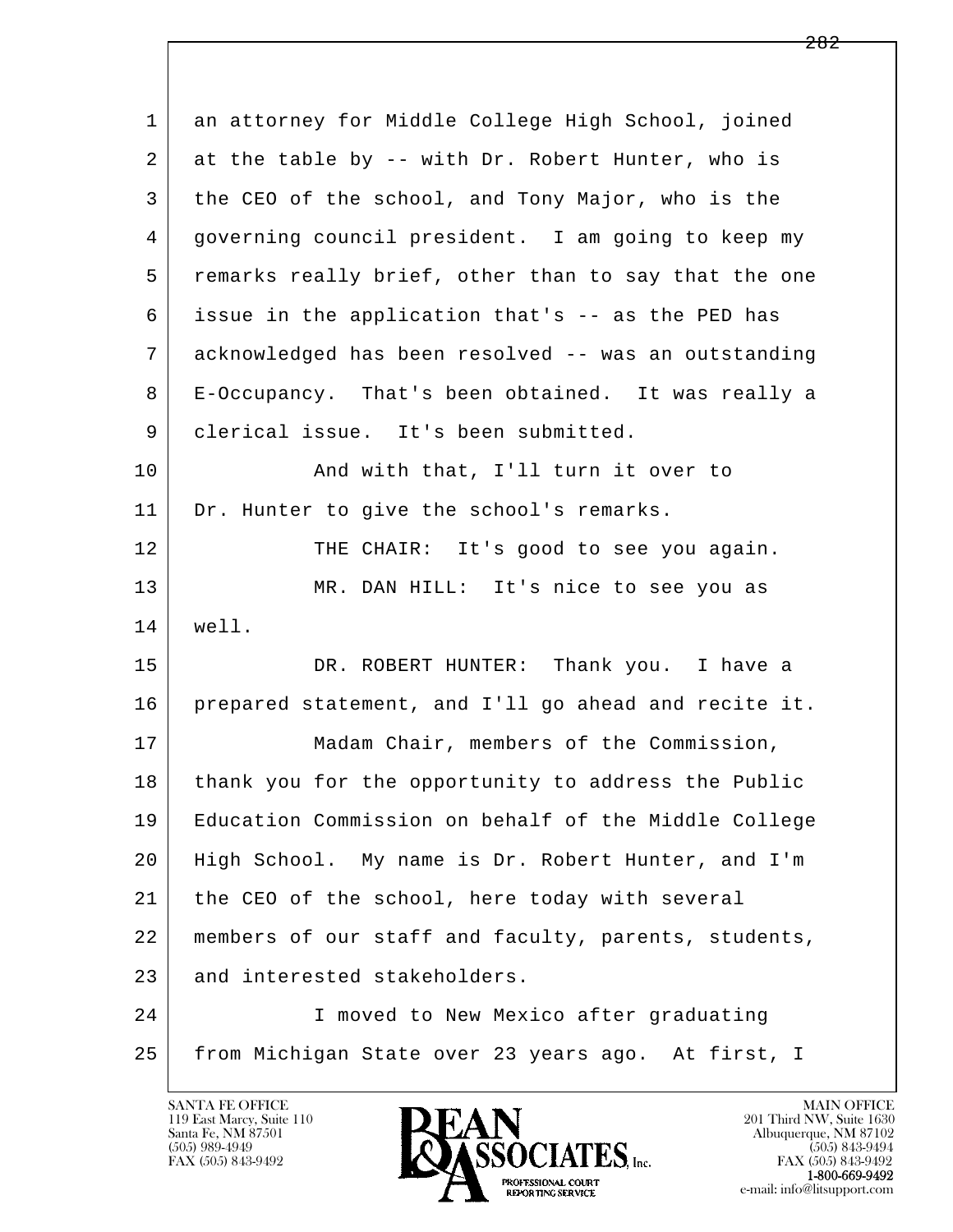| was just going to be here for the summer building    |
|------------------------------------------------------|
| houses with Habitat for Humanity. But I fell in      |
| love with the mountains and decided I'd stay a       |
| little bit longer. And then not long afterward, I    |
| met an enchanting Navajo woman and have been here    |
| ever since.                                          |
| THE CHAIR: It happens.                               |
| DR. ROBERT HUNTER: Along the way, I've               |
| worked in a handful of public and tribal schools.    |
| But when it came time to plant roots and nurture the |
| best possible environment for our twin daughter and  |
| son, finding a place we could believe in became the  |
| priority.                                            |
| And I was familiar with Middle College               |
| High School because my niece had graduated from the  |
| school.                                              |
| As I've also taught college courses at               |
| various post-secondary institutions, I thought, what |
| better place to bring these experiences together, to |
| work for a school that makes college a reality for   |
| so many college high schools whose families would    |
| otherwise have a difficult time affording these      |
| opportunities.                                       |
| A little history about our school. It was            |
| New Mexico's very first early college high school.   |
|                                                      |

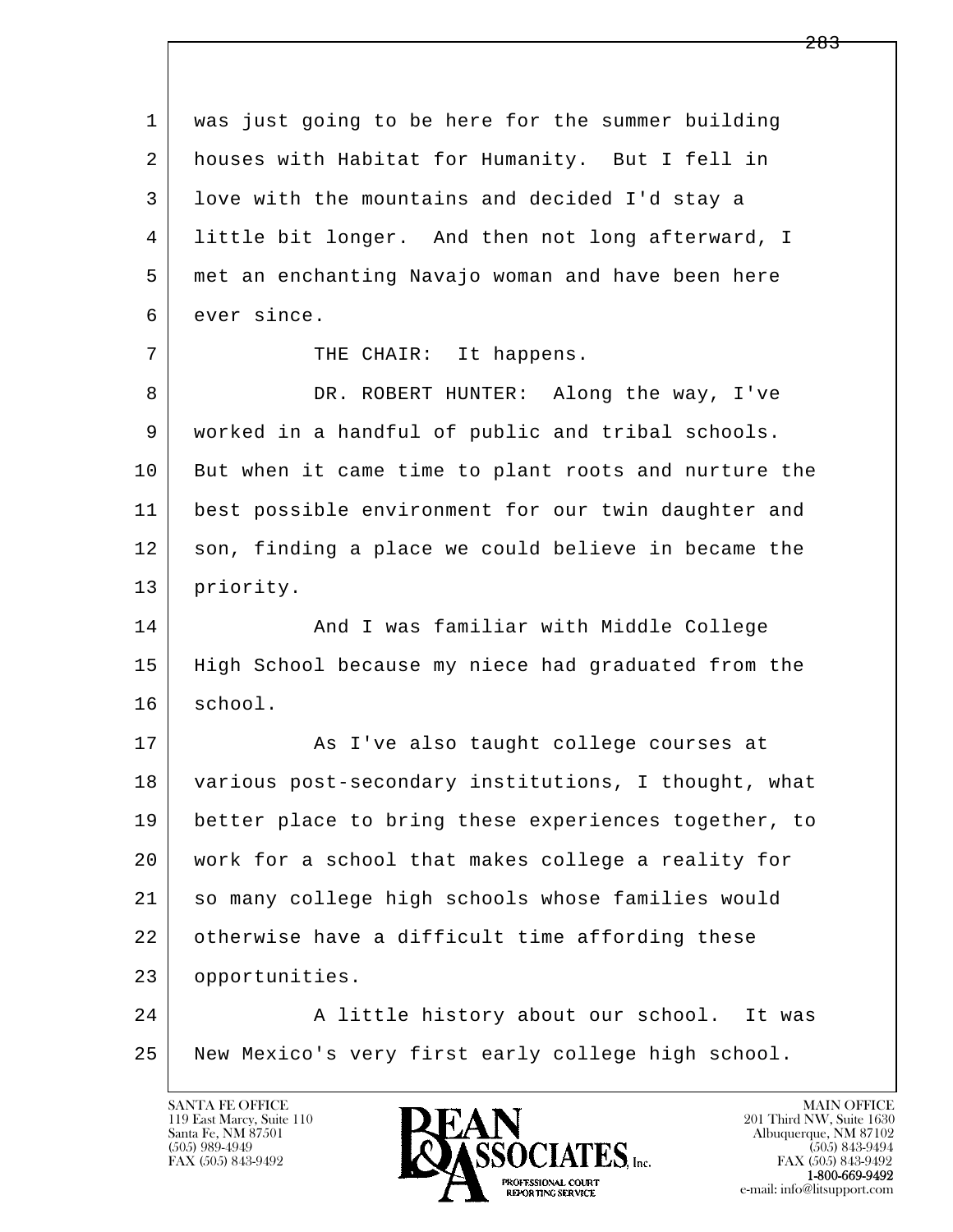| $\mathbf{1}$ | So in the educational landscape, that's a pretty     |
|--------------|------------------------------------------------------|
| 2            | cool accolade. The state's pioneering early college  |
| 3            | high school of which there are now approximately two |
| 4            | dozen of them started as a charter school. In the    |
| 5            | spirit of innovation, we are still a charter school. |
| 6            | So since 2002, we have been located on the           |
| 7            | campus of UNM-Gallup. And as our mission states, we  |
| 8            | provide an innovative and high-quality               |
| 9            | individualized learning environment for students to  |
| 10           | receive expanded opportunities for post-secondary    |
| 11           | advancement.                                         |
| 12           | And we do this well. There are plenty of             |
| 13           | schools that send their graduates to four-year       |
| 14           | institutions; but I've been out here long enough to  |
| 15           | know that that's the only -- the first half of the   |
| 16           | statistic. What matters is whether or not these      |
| 17           | students remain in college.                          |
| 18           | For years, I've seen students go off to              |
| 19           | school in the fall, only to be back home in the      |
| 20           | spring. This is not the case with Middle College.    |
| 21           | Starting with the class of 2017, we followed up more |
| 22           | than half a year later to see what these graduates   |
| 23           | were up to. We knew that 82 percent of them had      |
| 24           | gone on to college; and of these students, we        |
| 25           | couldn't be more proud to learn everyone was still   |

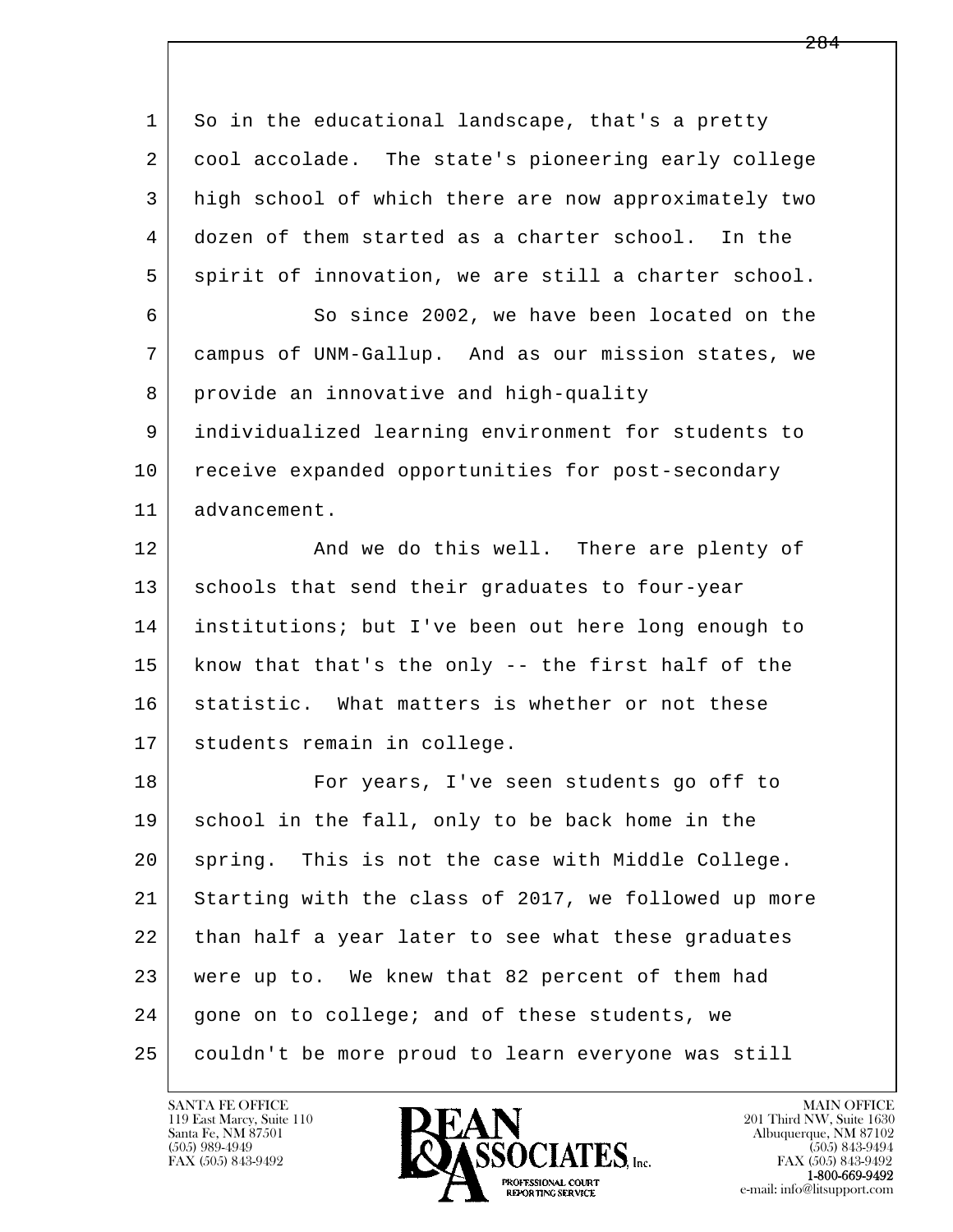l  $\overline{\phantom{a}}$ 1 there. 2 And when we examined this trend amongst 3 our subgroups, we found this number was even higher 4 for our Native American students at 92 percent. 5 Come January, we're going to follow up with the 6 class of 2018, with whom we expect to find similar 7 numbers. 8 | I'm not surprised with our students' rates 9 of success. We expect a lot of them; but we give 10 them the supports to meet those expectations. We 11 have a full-time faculty of four, while two 12 additional staff, the counselor and I, also pitch in 13 and teach a course apiece. 14 What impresses me most about our faculty 15 is that every one of them is also credentialed to 16 teach college. And this is good for our host 17 institution as well. In fact, we contribute three 18 | courses to the UNM schedule that are regularly 19 taught by our own instructors. And UNM has asked 20 two more of our instructors to add evening courses 21 to the spring schedule to accommodate growing demand 22 and fill in for a professor that's going to be going 23 on paternity leave. 24 So let me just tell you about the niche we 25 fill in Gallup. When I came on board as the

119 East Marcy, Suite 110<br>Santa Fe, NM 87501



FAX (505) 843-9492<br>**1-800-669-9492**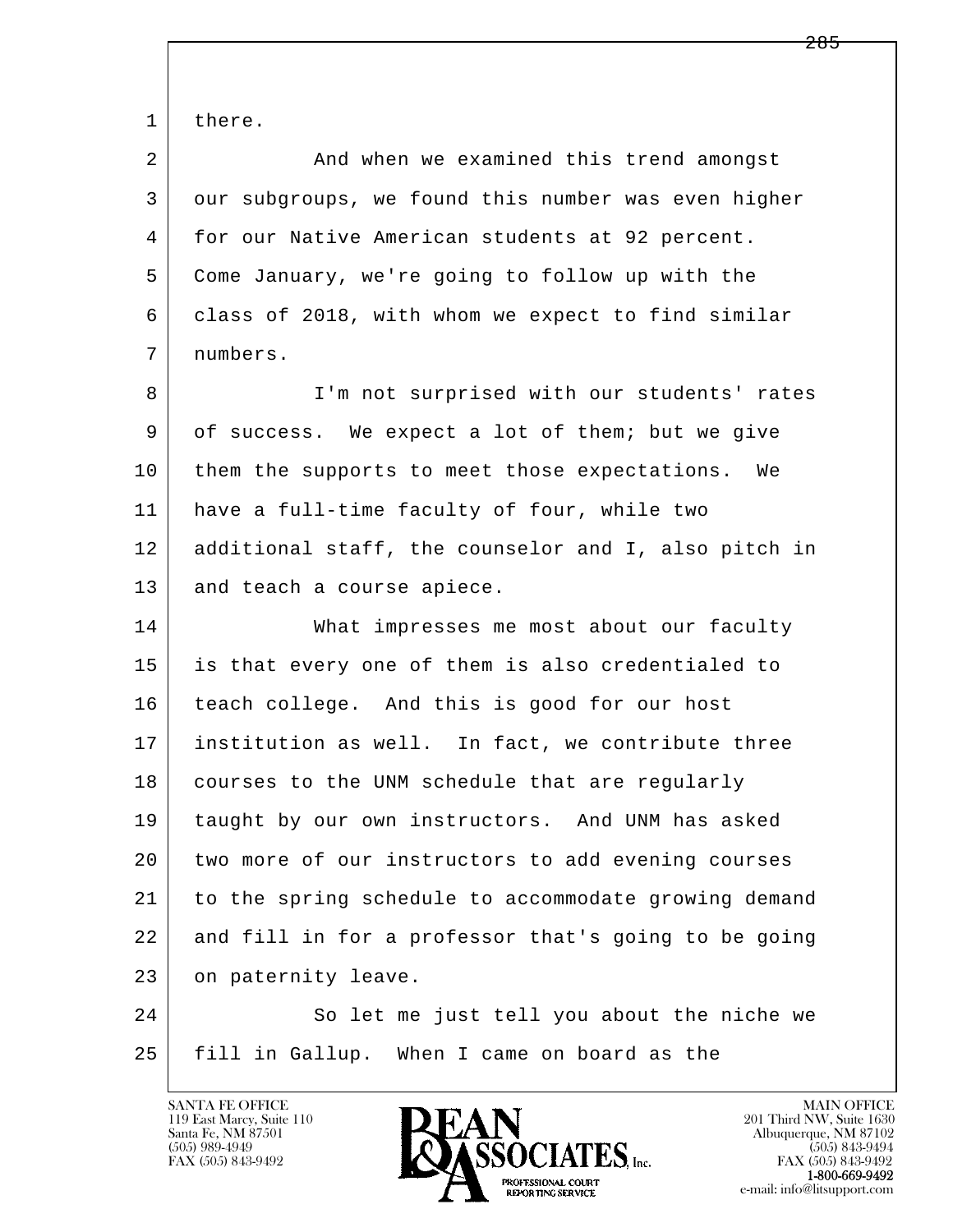1 assistant principal and counselor three-and-a-half 2 years ago, we didn't do a new student orientation. 3 Instead, we met with the families one-on-one and 4 always asked what brought them to Middle College.

 5 And it was astonishing to hear from just 6 about every one of them that they were looking for a 7 place to escape the bullying that was going on in 8 the local high schools. And, indeed, as the school 9 that bridges high school to college, we occupy a 10 | place that isn't defined by the usual cliques. In 11 fact, in our part of the state, there is a dearth of 12 high-performing schools, and MCHS is presently the 13 only high school to receive that "A" letter grade.

14 I inink that speaks to the need of schools 15 | like ours, places where underserved and particularly 16 Native American students can get a jump start on 17 their college education. And that speaks to another 18 observation I made about our school early on, that 19 it needed to increase its Native enrollment.

l  $\overline{\phantom{a}}$  20 When I came on board, Native students were 21 the third largest subgroup. But three-and-a-half 22 years later, those numbers have nearly doubled and 23 it's now the largest enrollment demographic. 24 Moreover, there wasn't a single Native American on 25 staff. But this year, 25 percent of our full-time

119 East Marcy, Suite 110<br>Santa Fe, NM 87501

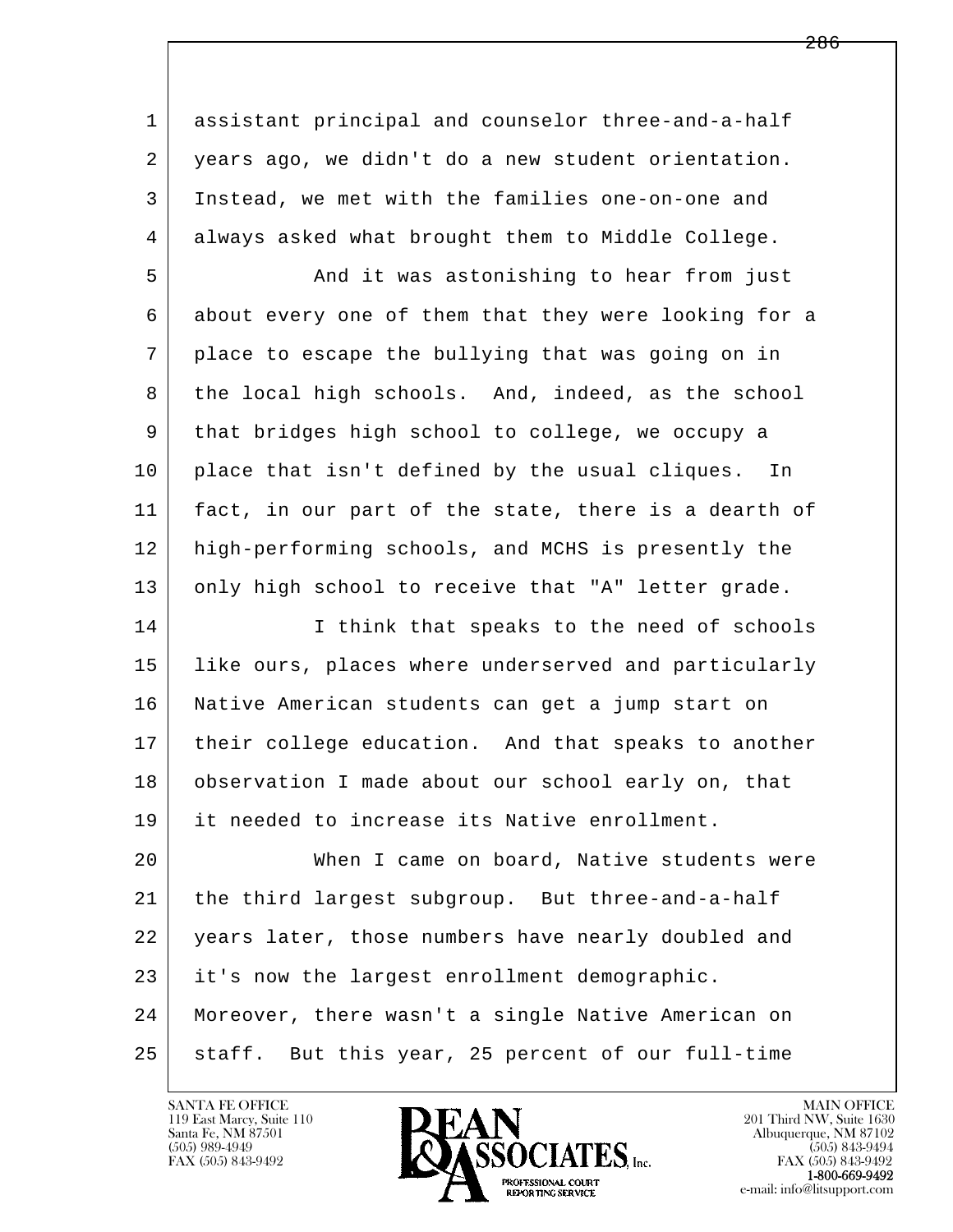1 staff is Native American.

| $\overline{2}$ | We obviously can't give enrollment                   |
|----------------|------------------------------------------------------|
| 3              | preference to students; but we do go out to tribal   |
| 4              | chapter houses and advertise in the Navajo Times.    |
| 5              | So when the Navajo Nation passed a resolution to     |
| 6              | support Middle College in September, we couldn't     |
| 7              | have been more pleased. As it affirms, we're         |
| 8              | meeting our mission of making college a reality for  |
| 9              | so many of our area students and families.           |
| 10             | This is not to say we don't need to change           |
| 11             | anything, however. While it's true our students      |
| 12             | demonstrate much higher rates of proficiency in      |
| 13             | math, reading, and science than many of the other    |
| 14             | area high schools, we do recognize the need to focus |
| 15             | on the growth of our Q1 students, particularly in    |
| 16             | reading. At an early -- because an early college     |
| 17             | high school's curriculum is heavily based on reading |
| 18             | and it's very writing intensive, if we don't improve |
| 19             | our students' growth in these areas, they're going   |
| 20             | to have difficulty accessing the college-level       |
| 21             | material that we're mission-bound to prepare them    |
| 22             | for.                                                 |
| 23             | So to this end, we are supplementing our             |
| 24             | lower division English courses with online           |
| 25             | diagnostic and intervention components.              |

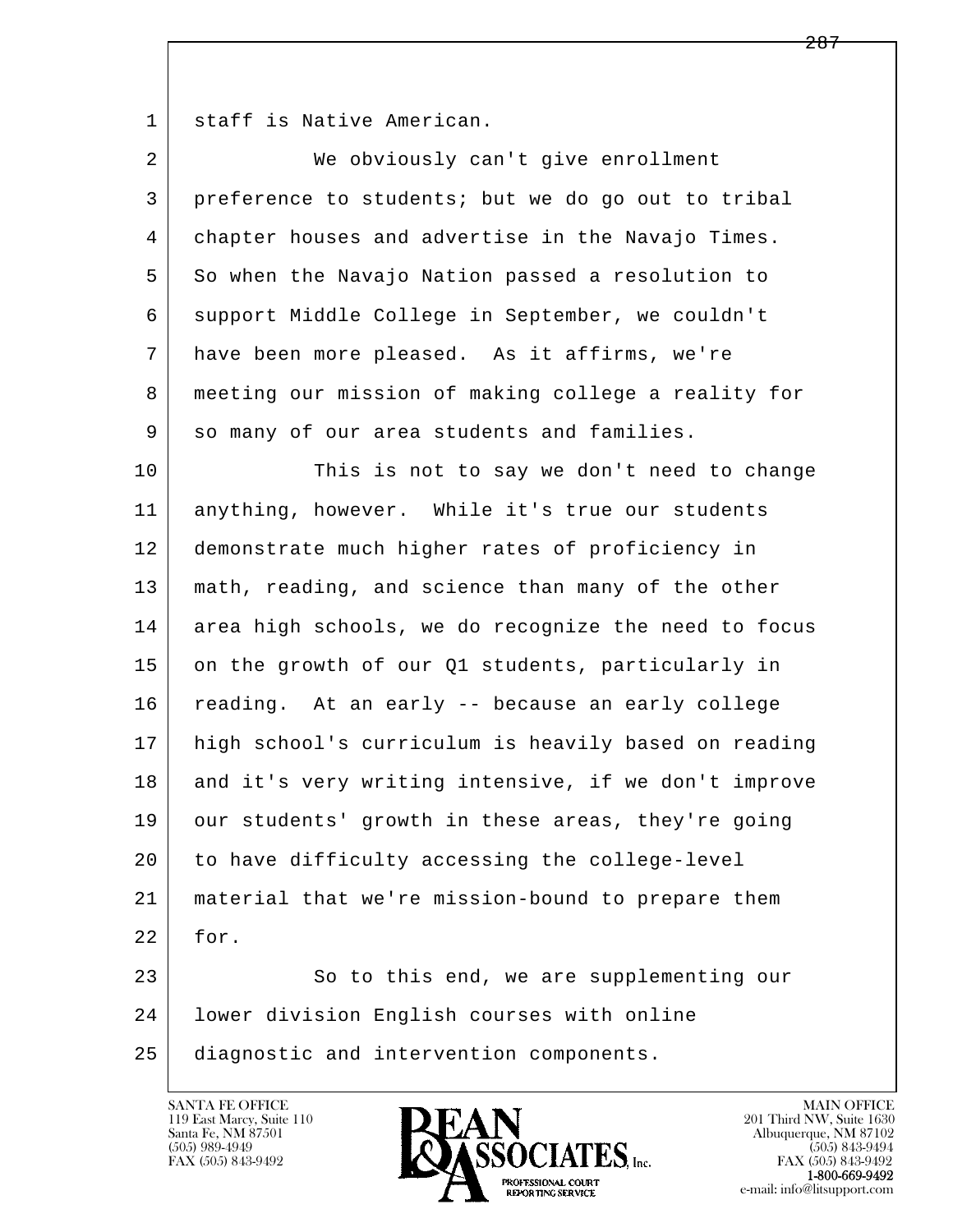l  $\overline{\phantom{a}}$ 1 I guess to say in closing, we really 2 appreciate the CSD's recommendations and generally 3 welcome the opportunity to work with them in 4 partnership. After 16 years without any authorizer 5 support or oversight, we embrace the idea of 6 unbiased accountability. Anything we can do to 7 better support our students and families to get more 8 students transitioned successfully to college is 9 what it's all about. 10 | T was always taught that education works 11 best when we borrow and share ideas with one 12 another, rather than taking an insular and 13 territorial approach that does little to address the 14 | needs of the students we serve. The community and 15 culture we serve sees learning as a collaborative 16 enterprise; so it's only natural that we deliver on 17 | those expectations. 18 So thank you very much for the opportunity 19 to meet with you today. It's very greatly 20 appreciated. 21 THE CHAIR: Are you done? 22 DR. ROBERT HUNTER: I think I'm finished. 23 We may have some public comment. Our board 24 president is here as well. 25 THE CHAIR: We do.

119 East Marcy, Suite 110<br>Santa Fe, NM 87501



FAX (505) 843-9492<br>**1-800-669-9492**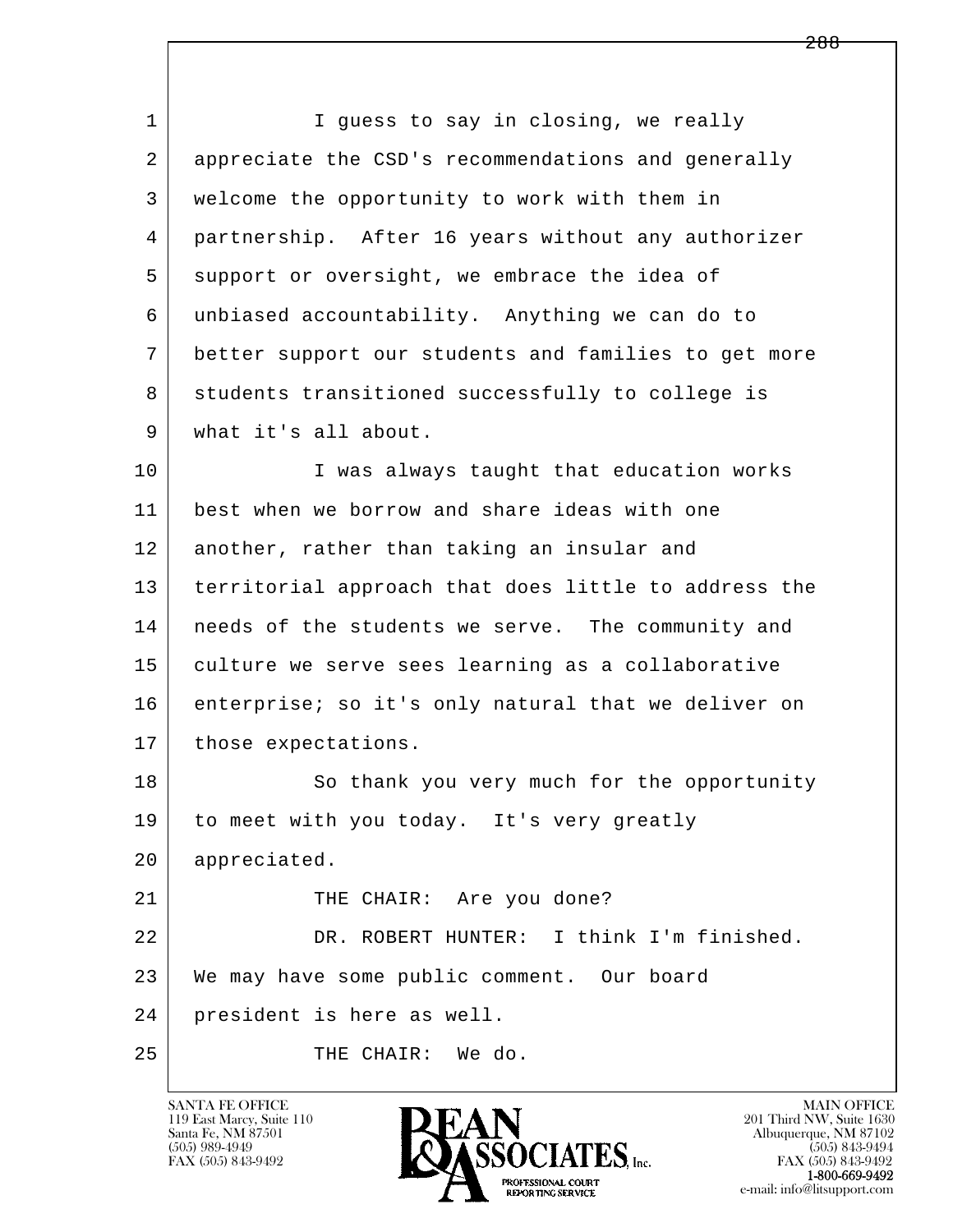l  $\overline{\phantom{a}}$ 1 DR. ROBERT HUNTER: Sure. 2 THE CHAIR: Do you want to say something 3 now? Because you've got how much time left? 4 | MS. FRIEDMAN: Eight minutes. 5 THE CHAIR: So -- 6 DR. TONY MAJOR: Thank you, Madam Chair, 7 members of the Commission. My name is Tony Major. 8 And as Dr. Hunter said, I'm the governing council 9 president. I've been involved with Middle College 10 for about ten years now on the governing council and 11 in other areas. 12 My day job, currently, I work for Navajo 13 | Technical University. I've been there about seven 14 | years, and was at UNM Gallup prior. That's how I 15 got involved with Middle College. 16 I just want to assure the Commission that 17 the governing council is fully in support of this -- 18 | this move, and we're committed to do whatever it 19 takes to do what we need to do for our students. 20 And that's really why we're here is to provide this 21 excellent opportunity for the students. 22 So, again, I want to thank you all. 23 THE CHAIR: Thanks. We have four people 24 that have signed up for public comment. And I'm  $25$  going to apologize. The first one, I can read,

119 East Marcy, Suite 110<br>Santa Fe, NM 87501



FAX (505) 843-9492<br>1-800-669-9492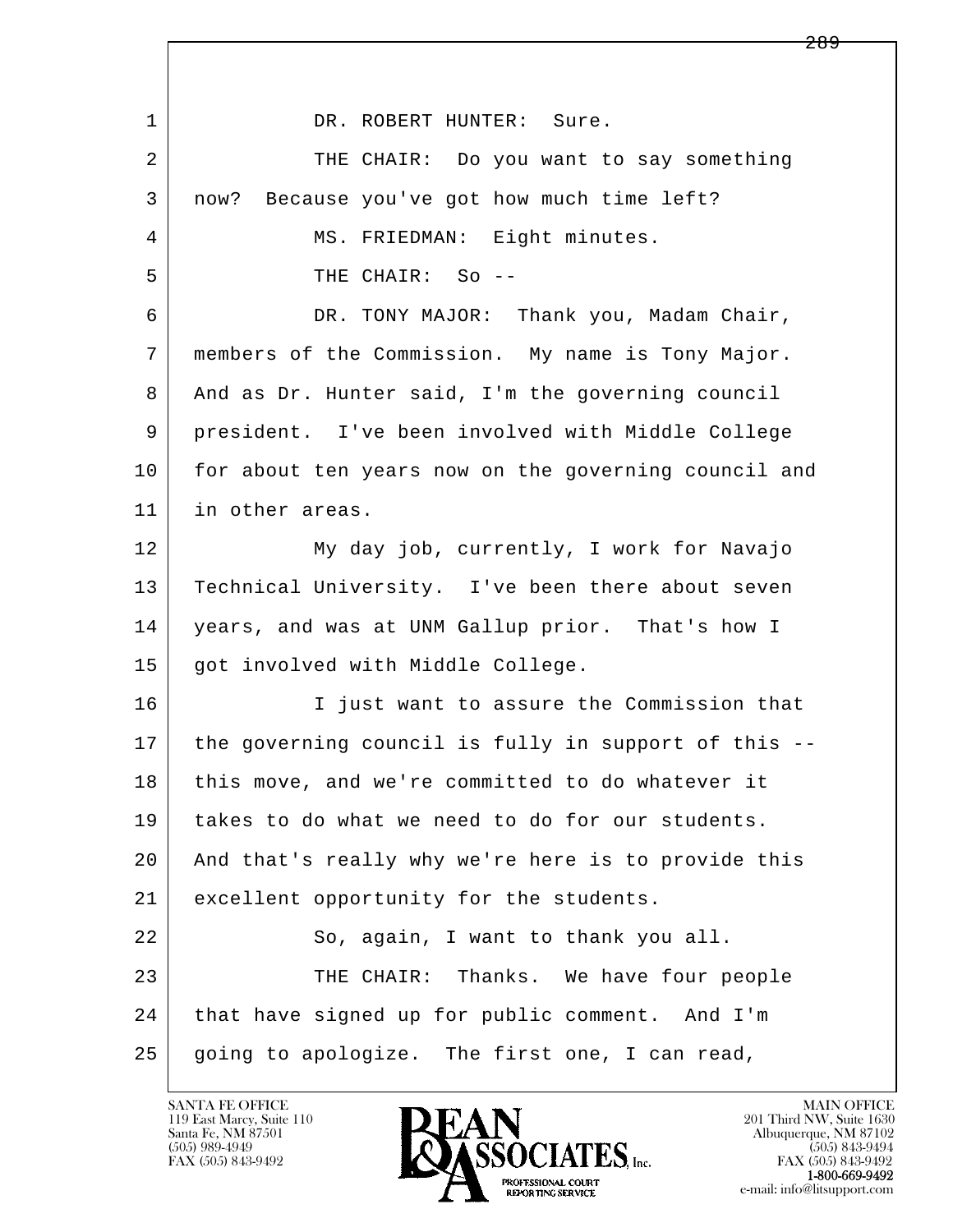| 1  | which is -- each of you is going to have two          |
|----|-------------------------------------------------------|
| 2  | minutes, because there's only four people. The        |
| 3  | first one on the list is Stefanie Mortensen.          |
| 4  | FROM THE FLOOR: Good morning, everyone.               |
| 5  | My name is Stefanie Mortensen. I am the parent of a   |
| 6  | senior currently attending Middle College and of a    |
| 7  | child that has graduated. I would like to share a     |
| 8  | statement from my daughter, because she was unable    |
| 9  | to attend due to finals.                              |
| 10 | "I was a Middle College student from 2014             |
| 11 | until 2016 when I graduated with both my diploma and  |
| 12 | an Associate's degree. I recently worked in           |
| 13 | Washington, D.C., as a foreign service intern for     |
| 14 | the U.S. Department of State, and I will continue my  |
| 15 | internship at a U.S. embassy overseas this summer.    |
| 16 | "I am currently the senior editor at the              |
| 17 | New Mexico News Port and a writer for Albuquerque     |
| 18 | Live, the magazine. On Friday, at the age of 20, I    |
| 19 | will graduate with my bachelor's in journalism.<br>I. |
| 20 | owe every ounce of my success to the education I      |
| 21 | received at MCHS.                                     |
| 22 | "I view this opportunity as the gift that             |
| 23 | keeps on giving. I was granted two years of a         |
| 24 | college education in an authentic college             |
| 25 | I was challenged and trusted with<br>environment.     |

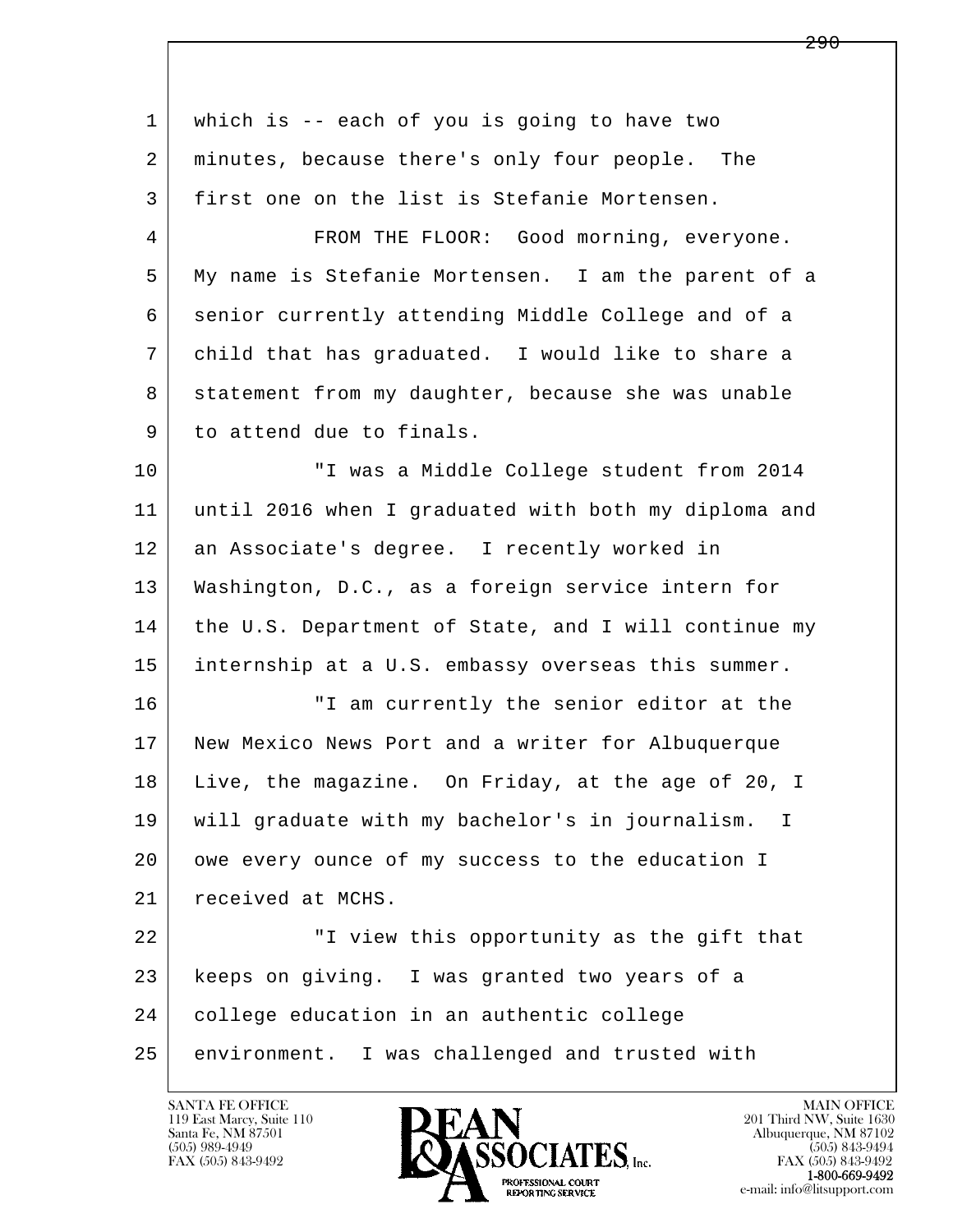l  $\overline{\phantom{a}}$  1 additional responsibility concerning my education 2 | that most kids my age were not. 3 "The staff at the Middle College put an 4 arm around me and provided me with all the tools I 5 needed to thrive as a young college student. My 6 experiences my sophomore through senior year 7 encouraged and prepared me to continue pursuing a 8 higher education. 9 "I did not fear attending a larger 10 institution because I was ready. I was a freshman 11 with a degree. I was immediately accepted into a 12 program, because I had already completed my basics. 13 | And this sparked the beginning of my career in 14 journalism. 15 "I am still a young student with a world 16 of opportunities ahead of me; but I recognize that 17 the crucial decision I made five years ago to attend 18 Middle College High School is the reason why I am 19 where I am today. And I would not want to be 20 anywhere else. 21 "I am one of many Middle College success 22 stories because my charter school equipped all of us 23 with the tools of leadership and independence. So 24 why revoke a charter that has done so much good 25 within our community?

119 East Marcy, Suite 110<br>Santa Fe, NM 87501

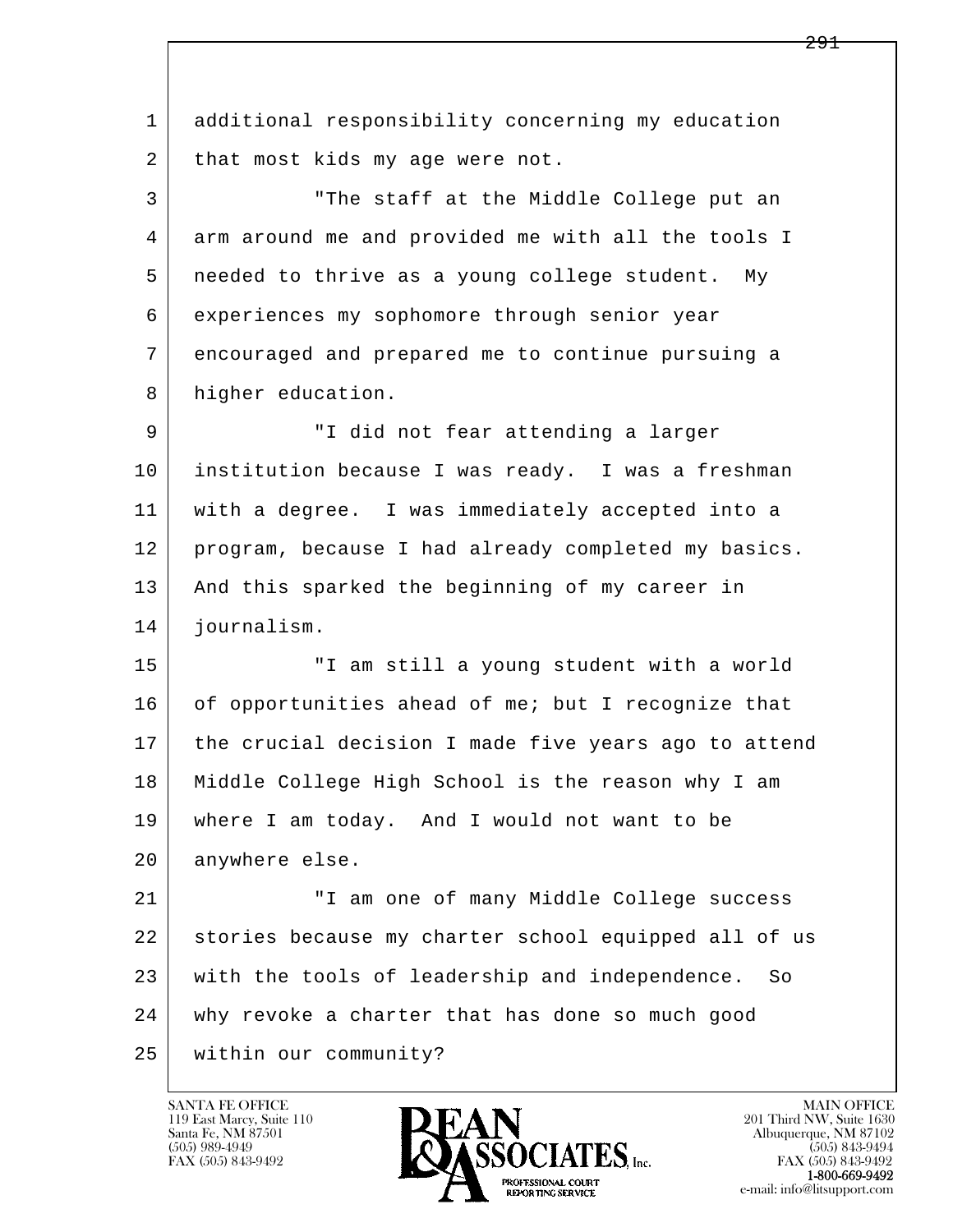l  $\overline{\phantom{a}}$ 1 The recently, I have considered where I would 2 be without MCHS. I think of how people are 3 seriously considering depriving hundreds of young 4 leaders from having the same opportunity I did, and 5 it boggles my mind. It simply does not make sense, 6 and it is not fair. 7 | This a graduate of this institution, I will 8 continue to fight and stand alongside my community 9 for this charter, because MCHS is a great school, 10 run by even greater people. I can only hope to make 11 a fraction of the impact they have in my future 12 endeavors. 13 "Thank you for your time." 14 THE CHAIR: Thank you so much. 15 Next is Sharlene Begay-Platero. 16 MS. FRIEDMAN: You have five minutes left. 17 FROM THE FLOOR: Ya'at'eeh. Good morning. 18 I'm Sharlene Begay-Platero. I come from a community 19 called Church Rock, which is near Gallup. My 20 husband and I have two children, a boy and a girl 21 who are twins who are juniors at Middle College High 22 School. My children were previously at a private 23 school called Rehoboth Christian School; but my 24 husband and I wanted our children to benefit from 25 what Middle College, the only "A" high school in

119 East Marcy, Suite 110<br>Santa Fe, NM 87501



FAX (505) 843-9492<br>1-800-669-9492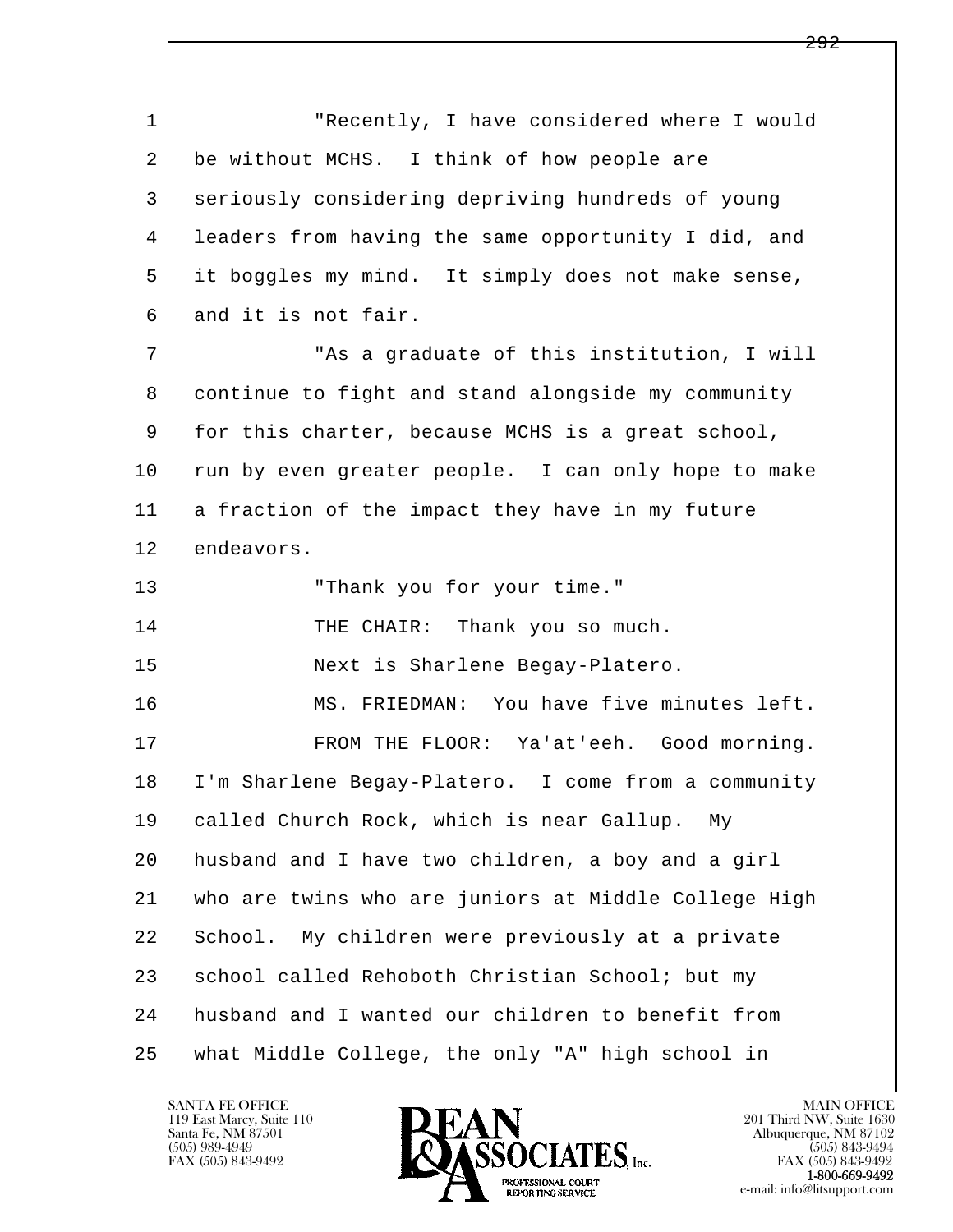l  $\overline{\phantom{a}}$  1 McKinley County, had to offer in our community. 2 The statistics at Middle College are 3 something to be celebrated: a high school that 4 permits the students to graduate with their first 5 two years of college completed in a very worthy 6 model. 7 When 92 percent of the school's Native 8 American enrollment goes to college, we should be 9 promoting this achievement. The resolutions passed 10 by Navajo community chapters near Gallup, the 11 Department of Education and -- from the Navajo 12 Nation Council need to be taken seriously. These 13 are the voices of our Navajo relatives and community 14 members. 15 I brought you a copy of the Navajo Board 16 of Education resolution in support of Middle 17 College, which is like an equivalent to you all for 18 the State of New Mexico. 19 | I request your support in protecting a 20 school that has given its students a tremendous head 21 start in college, allow our families the choice to 22 achieve these goals in a school that has proven 23 these outcomes. 24 Please vote "yes" for our school's 25 renewal. Thank you for your time.

119 East Marcy, Suite 110<br>Santa Fe, NM 87501



FAX (505) 843-9492<br>**1-800-669-9492**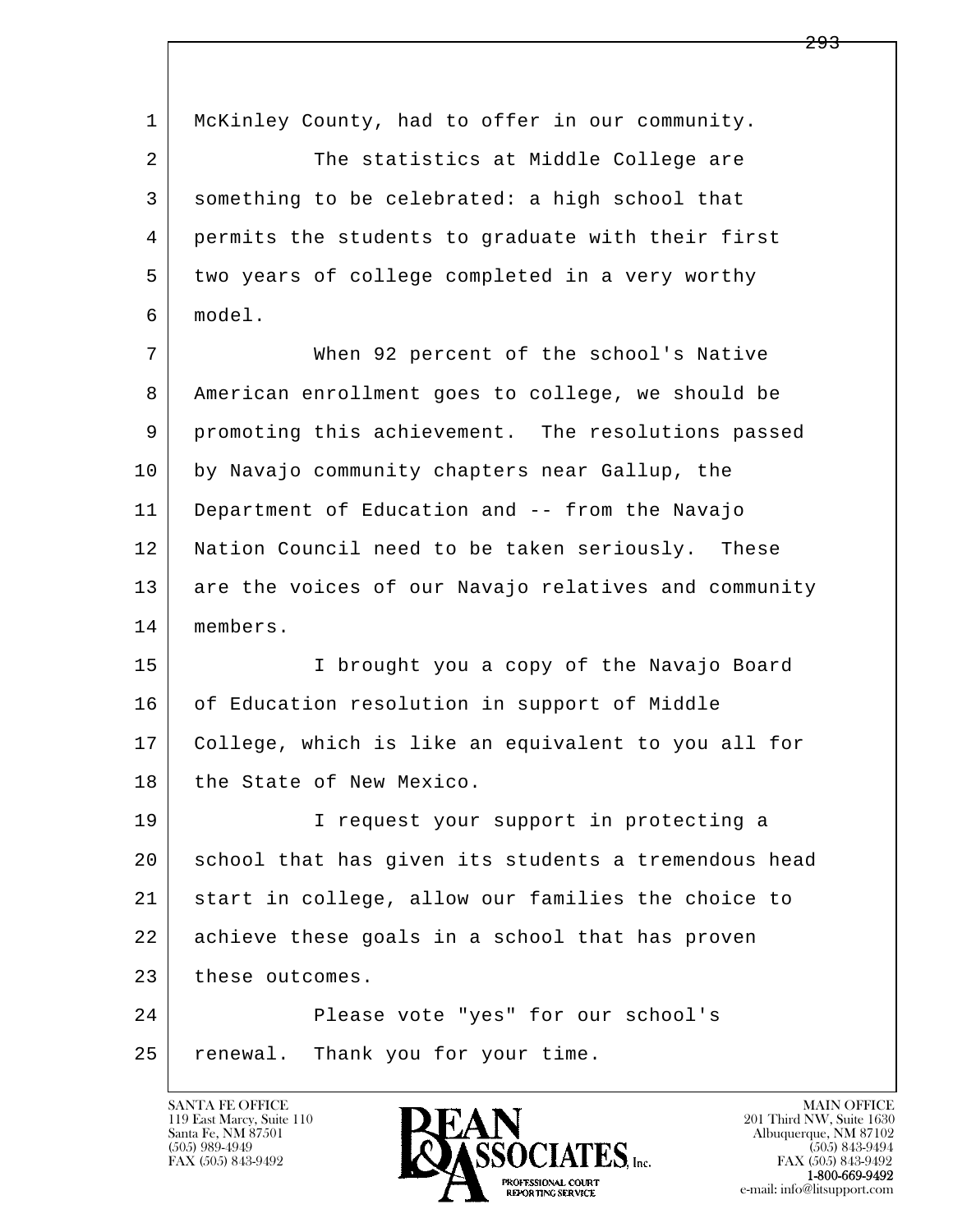l  $\overline{\phantom{a}}$ 1 THE CHAIR: Thank you. We're going to 2 apologize. I know it's "Ed De," and it begins with 3 an "A." 4 FROM THE FLOOR: De Armond. Sorry. 5 Everybody does that to my last name. And my writing 6 is not very clear. So I apologize for that. 7 THE CHAIR: Mine isn't. That's why I 8 print. 9 FROM THE FLOOR: I'm sorry. Please 10 forgive me. 11 THE CHAIR: No problem. 12 MS. FRIEDMAN: Excuse me. You have four 13 minutes total. 14 FROM THE FLOOR: I'll make mine quick. 15 Ed De Armond. I'm from Gallup. I'm a 16 proud father of a student from the Middle College. 17 She's a senior this year. She's been in attendance 18 there since her sophomore year and has gained so 19 much from the school. Unfortunately, with the 20 bullying from the Gallup-McKinley County School 21 Board and Central Administration, they -- this year, 22 the same administration -- okay. I got off track 23 there. I'm sorry. 24 But while the current superintendent's son 25 attended Middle College there and was allowed to

119 East Marcy, Suite 110<br>Santa Fe, NM 87501

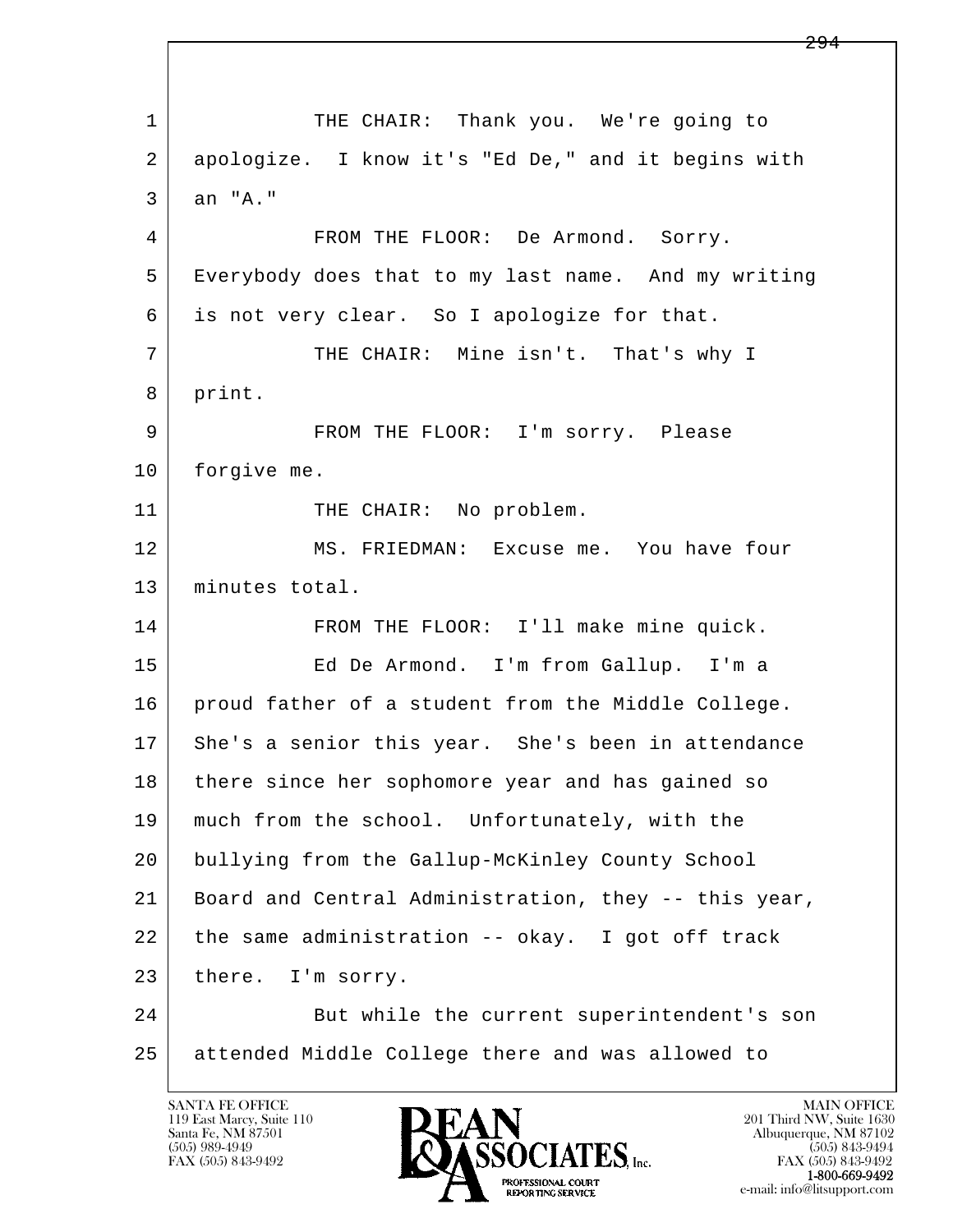l  $\overline{\phantom{a}}$  1 participate with activities such as homecoming, 2 dances, assemblies, and proms, this year the same 3 administration and school board banned all these 4 amazing students from participating in these events. 5 Why? All these students are trying to do 6 is better themselves with higher education and a 7 more challenging curriculum. 8 The Middle College is the only "A" in the 9 district. Why would anyone even want to shut it 10 down? It has and will continue to give students a 11 chance to get ahead on college and should be allowed 12 to continue. 13 | I am an advocate for not only my own 14 child, but others able to attend the school. With 15 your support, the youth of our community will be 16 able to have a higher education. 17 | And it's all about the children. Nobody 18 else. Thank you. 19 THE CHAIR: Thank you so much. And, 20 finally, we have Jennabah Platero. 21 FROM THE FLOOR: Hi. My name is Jennabah 22 Platero. I'm currently a junior at the middle 23 college. I am here today just to say that Middle 24 College has been a huge blessing in my life. 25 Despite criticism and discrimination from the

119 East Marcy, Suite 110<br>Santa Fe, NM 87501

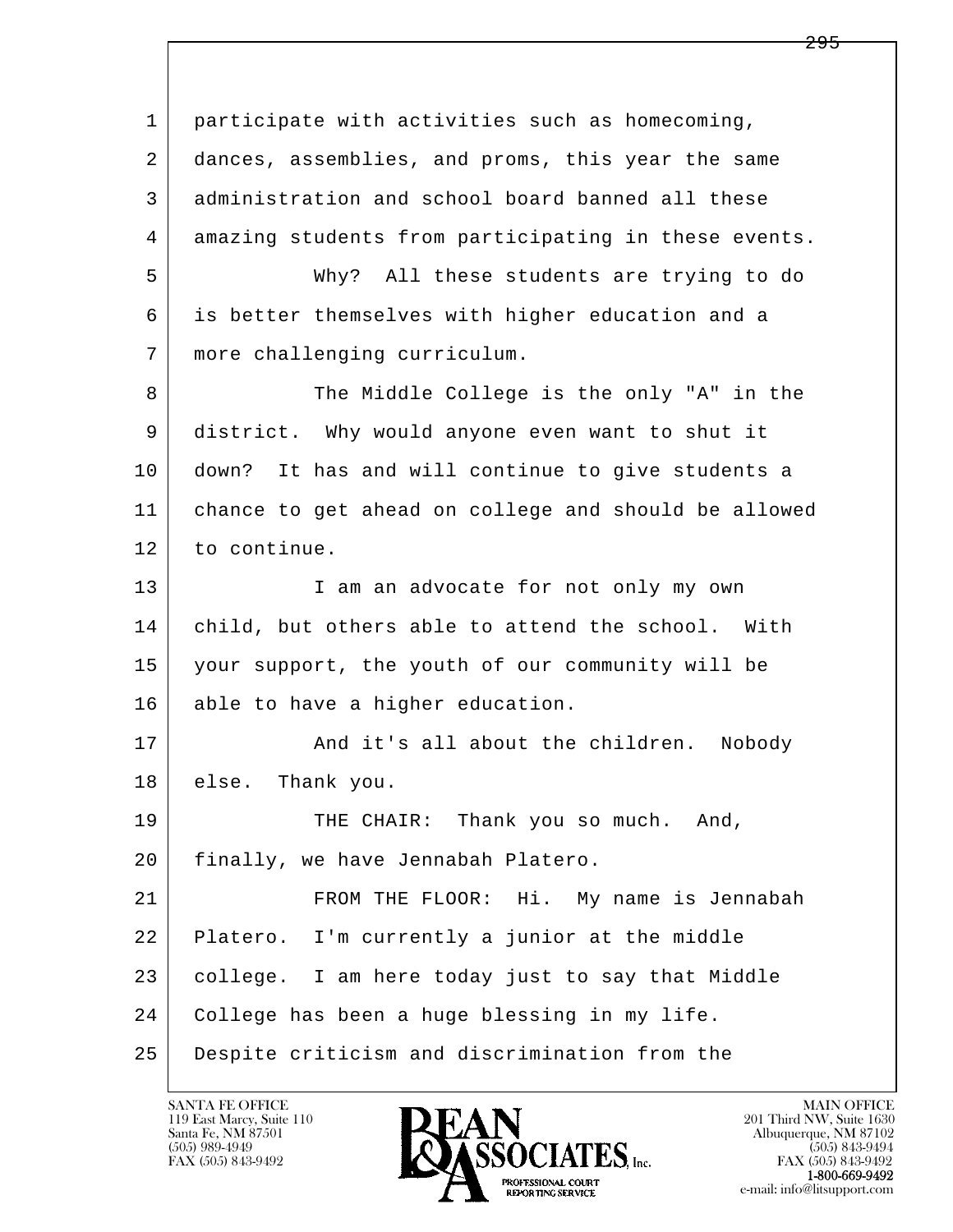l  $\overline{\phantom{a}}$  1 district, the staff of the Middle College has still 2 gone out of their way to push me to be my best. 3 Throughout middle school and my freshman 4 year of high school, I was not academically 5 challenged, and teachers weren't necessarily there 6 for me, pushing me to do my best. 7 Here at the Middle College, the staff does 8 that and beyond. I just want to stay thank you to 9 them. And I don't want my school to close down. It 10 has been the best school I've ever gone to. And 11 they push me to be a smart, strong, successful young 12 woman. 13 Thank you. 14 THE CHAIR: Thank you. 15 | DR. ROBERT HUNTER: Madam Chair? 16 | THE CHAIR: I'm figuring there's someone 17 | else that came later. 18 DR. ROBERT HUNTER: We have a Navajo 19 Nation Council delegate that arrived. Do we have a 20 minute remaining? 21 MS. FRIEDMAN: You have a minute and 15 22 seconds. 23 THE CHAIR: Please, take a seat if you 24 want, or you can stand, whichever makes you most 25 comfortable. But please just identify yourself for

119 East Marcy, Suite 110<br>Santa Fe, NM 87501

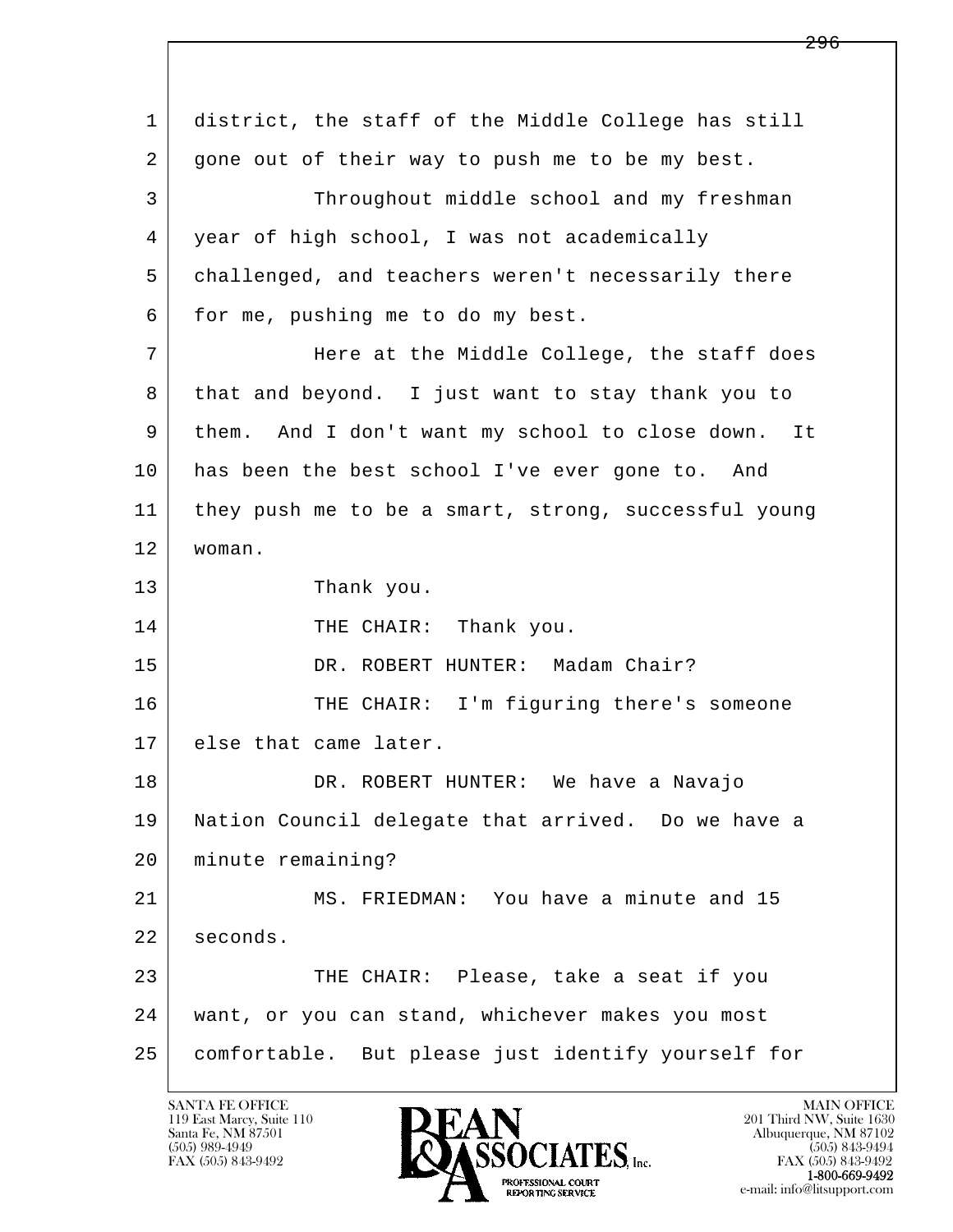1 the record.

| 2  | FROM THE FLOOR: Thank you. Madam Chair                |
|----|-------------------------------------------------------|
| 3  | and committee, my name is Olin Kieyoomia. I'm the     |
| 4  | Council delegate of the 23rd Navajo Nation Council.   |
| 5  | I sit on the Health, Education, and Human Services    |
| 6  | Committee of the Navajo Nation Legislative Branch.    |
| 7  | I am here on behalf of Middle College. In             |
| 8  | relation to that, the Navajo Nation Council took      |
| 9  | action as far as a resolution to address this         |
| 10 | concern in renewal of Middle College High School.     |
| 11 | The Navajo Nation Council and Health,                 |
| 12 | Education, and Human Services Committee Legislative   |
| 13 | Branch has supported the ongoing efforts of           |
| 14 | Dr. Hunter and his staff as well as the students.     |
| 15 | Judging by what we receive as reports from            |
| 16 | the Navajo Nation Council, we have seen the           |
| 17 | significant increase of 21 percent rise to            |
| 18 | 40 percent in Native American student growth.<br>This |
| 19 | is the largest demographic in our area as far as      |
| 20 | kids attending this institution, whether it be        |
| 21 | Navajo or Zuni. So with that significant increase,    |
| 22 | and also with the many programs, we have seen         |
| 23 | numerous Navajo students graduate with their high     |
| 24 | school diplomas as well as their degrees, an          |
| 25 | Associate's degree, or even higher, a Bachelor's.     |

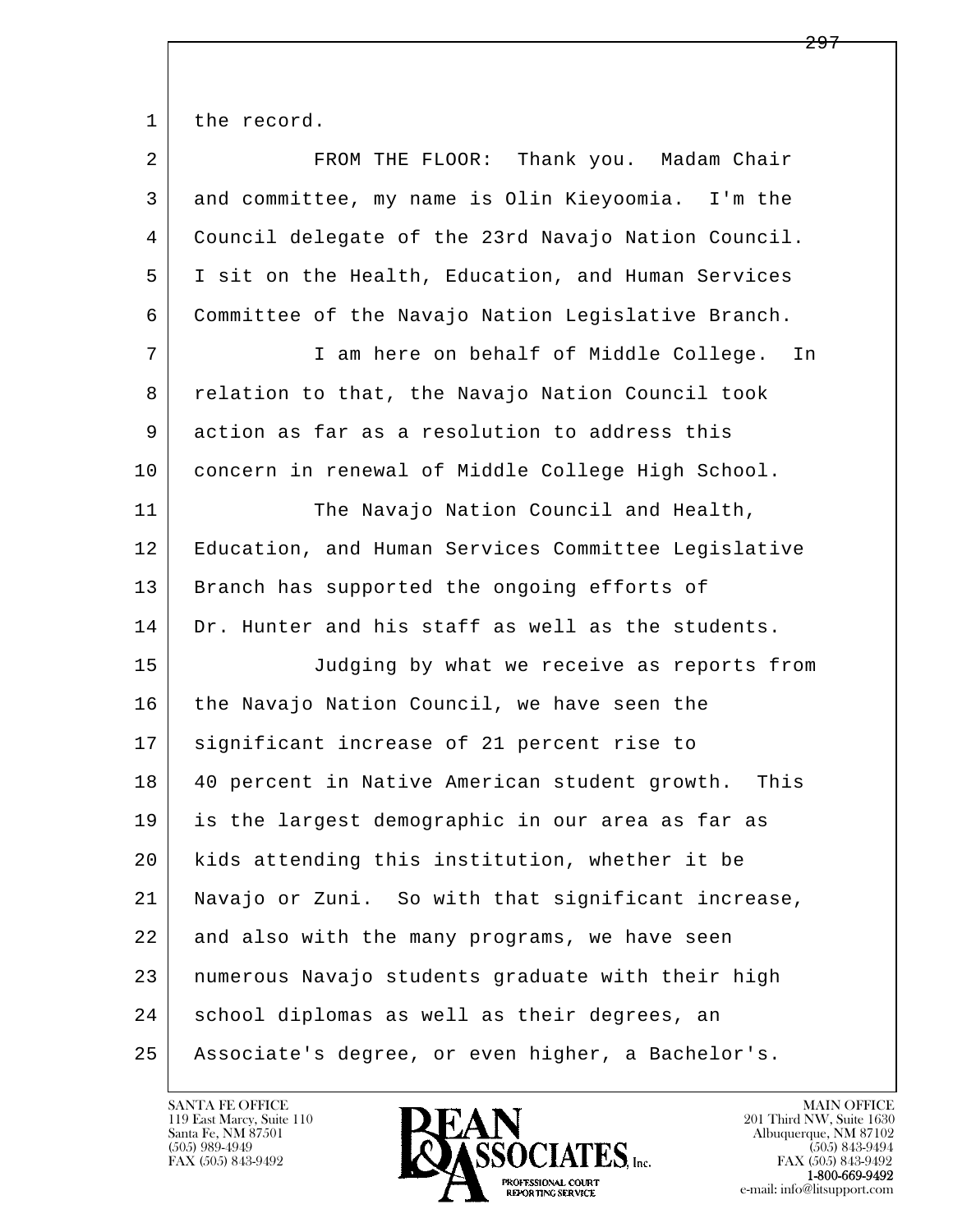l  $\overline{\phantom{a}}$ 1 We would like to continue this program and 2 like to mention our failed efforts as far as trying 3 to advocate and resolve this problem at the local 4 level with the local public school. 5 But as a remedy to this issue, we are 6 asking this committee to go ahead and approve Middle 7 College High School. We believe, as a Navajo 8 Nation, that this institution has been a benefit to 9 our Native American children. As you guys know, we 10 come from a high impoverished area, one of the 11 poorest counties in New Mexico. So we ask of you 12 here today to consider all of the influential things 13 that this college has provided to the Native 14 American students, as well as the other minorities 15 that attend this institution. 16 So I'll greatly appreciate it if you guys 17 would continue this as an ongoing effort to pursue 18 our Native Americans' education to be 19 | self-sufficient as far as providing services back to 20 our nation. 21 Thank you. 22 THE CHAIR: Thank you so much. Okay. 23 Welcome, once again. And thank you for everything 24 that you do every day. We certainly appreciate all  $25$  the work that you  $-$ - that you continue to do.

119 East Marcy, Suite 110<br>Santa Fe, NM 87501

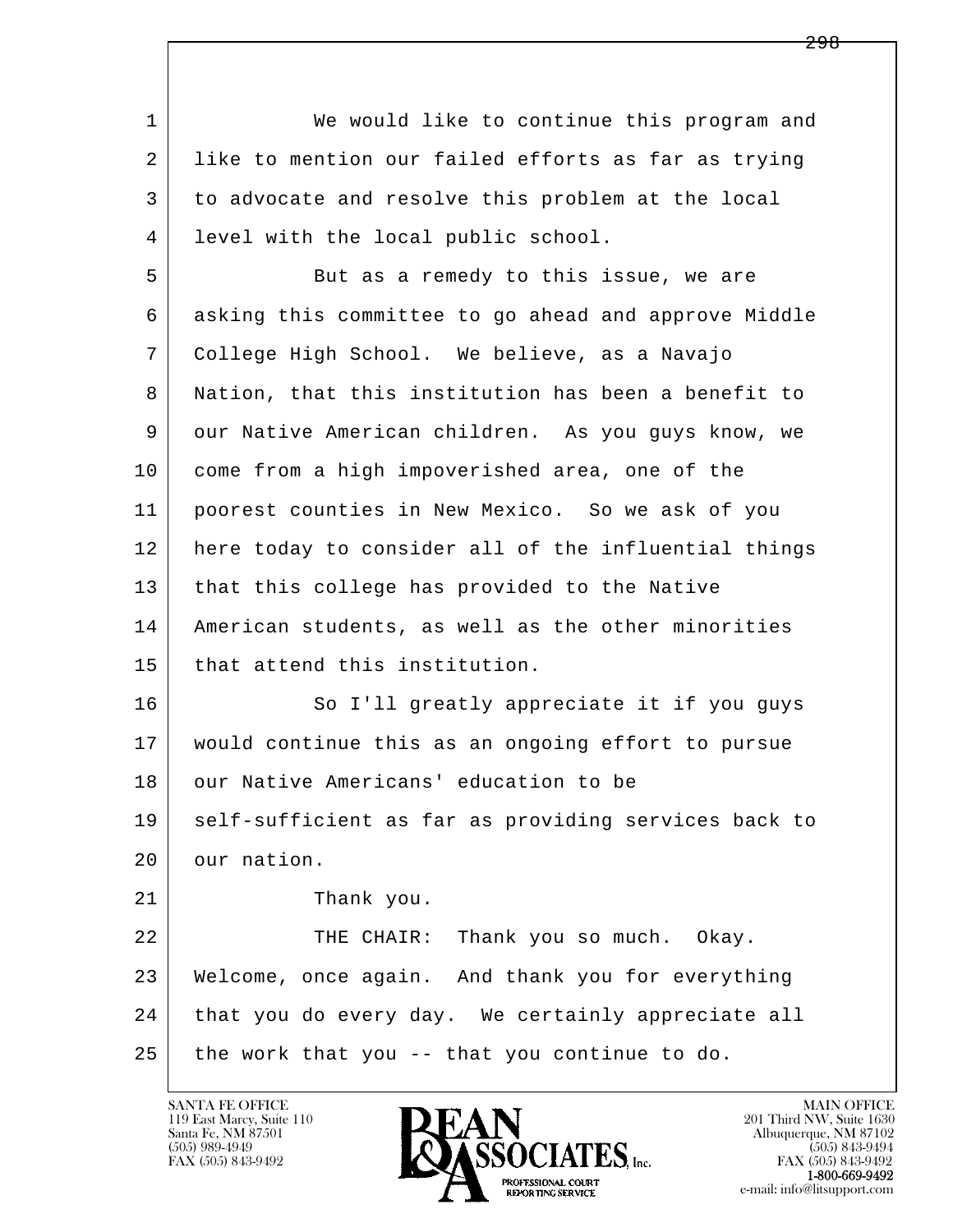l  $\overline{\phantom{a}}$ 1 and I'm just going to say that thank you 2 | for being able to steer this ship, especially this 3 past probably year and a half, through the 4 difficulties that have arisen, unfortunately, with 5 your local district, that it's -- I can't imagine 6 the challenges of trying to do what you do every day 7 knowing that there's that cloud constantly 8 surrounding you. 9 So it's -- and it's unfortunate that as 10 educators as a group, that sometimes we do things 11 like that. And that's -- that's unfortunate. So 12 thank you. 13 And without a doubt, it has become more 14 than obvious the support of the local Native 15 community for you. And we appreciate that. Because 16 I do know that that was identified through your 17 local authorizer as a concern early on, because the 18 Native American population wasn't, they felt, 19 appropriately represented in the school population. 20 And I remember reading something about the 21 challenges with only having 100 students. So I'm -- 22 I know you received the E-Occupancy. But I'm not  $23$  sure  $-$ - what's the capacity of the building? 24 DR. ROBERT HUNTER: So the E-Occupancy is 25 on the buildings that we own that are on leased

119 East Marcy, Suite 110<br>Santa Fe, NM 87501

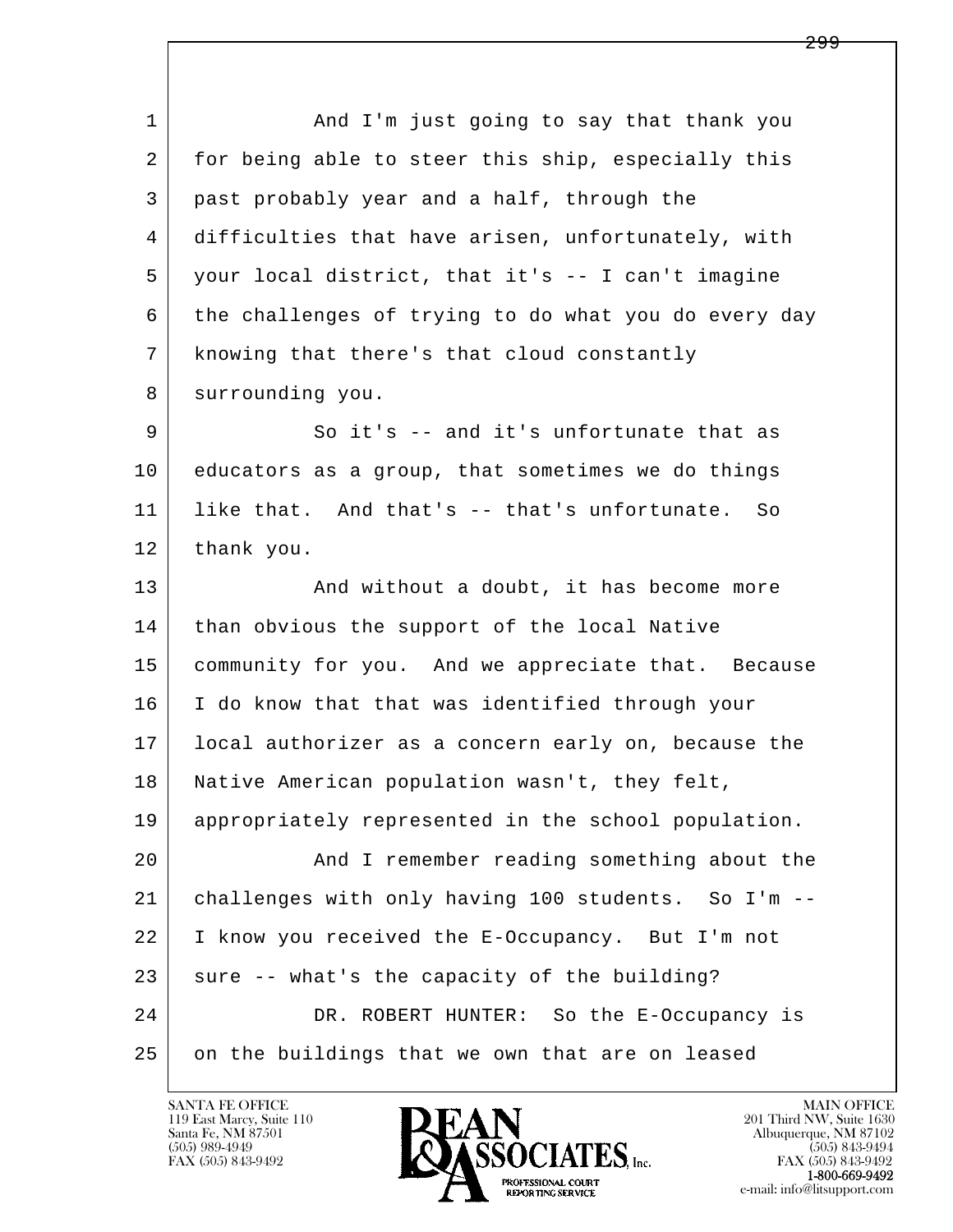| 1  | space from UNM. I believe that is at 68. But the    |
|----|-----------------------------------------------------|
| 2  | reality is that the majority of our students are in |
| 3  | classes on the UNM campus. So we also lease         |
| 4  | classrooms -- four classroom spaces in Gurley Hall. |
| 5  | We never have anywhere close to 68 that are in      |
| 6  | the -- the buildings that we actually own.          |
| 7  | THE CHAIR: Right. So this is just, you              |
| 8  | know, going forward. Do you perceive that sometime  |
| 9  | in the future, you would be looking to look to      |
| 10 | increase the -- the cap of the school so that you   |
| 11 | could continue to service more of the community? I  |
| 12 | don't know if that's something that you're looking  |
| 13 | for.                                                |
| 14 | And do you have a vision for what that --           |
| 15 | you know, has the governance council had any        |
| 16 | discussions about that? What's the -- what's the    |
| 17 | future looking like?                                |
| 18 | DR. ROBERT HUNTER: Sure. And I feel                 |
| 19 | we're obligated to continue trying to make an       |
| 20 | amendment request due to the wait list, you know,   |
| 21 | and not being able to serve all the students that   |
| 22 | want to get in. And ironically, that's what got us  |
| 23 | into the issue in the first place.                  |
| 24 | We came before the Gallup board twice last          |
| 25 | year trying to get just a 20-student enrollment     |

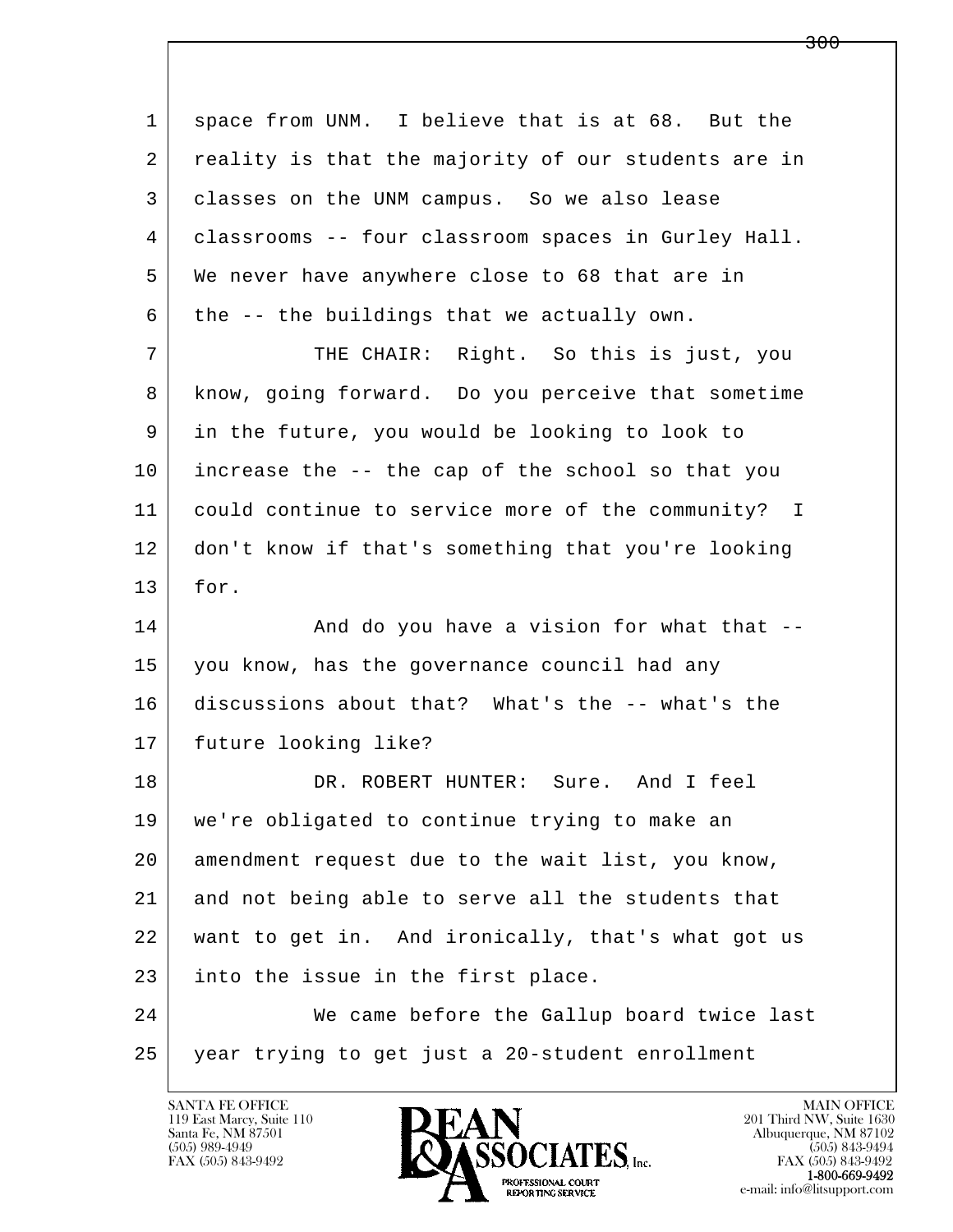l  $\overline{\phantom{a}}$  1 increase, and we were met with revocation the second 2 time that happened. Our governing council president 3 can speak to the fact that that is something we've 4 been wanting to do for a long time is to service 5 more students who are underserved. 6 Do you want to -- 7 DR. TONY MAJOR: Sure. Thank you, 8 | Madam Chair and members of the Commission. Yes, 9 we've had numerous conversations at our governance 10 council meetings about increasing our enrollment. 11 As Dr. Hunter said, we're not limited to our current 12 buildings, because a majority of our students meet 13 at the UNM-Gallup campus. 14 It's kind of a win-win, because the Branch 15 has seen a significant decline in enrollment over 16 the last few years. So by having our high school 17 dual-credit students being able to take classes 18 | there, it actually helps the Branch. 19 | Mand we're looking, you know -- we would 20 like to see in the neighborhood of probably 175 to 21 | 250 students in the next three to five years. 22 That's what we're looking at. Yeah. 23 THE CHAIR: And I don't know whether -- if 24 you have this information. I know there's been talk 25 throughout the university system of closing some of

119 East Marcy, Suite 110<br>Santa Fe, NM 87501

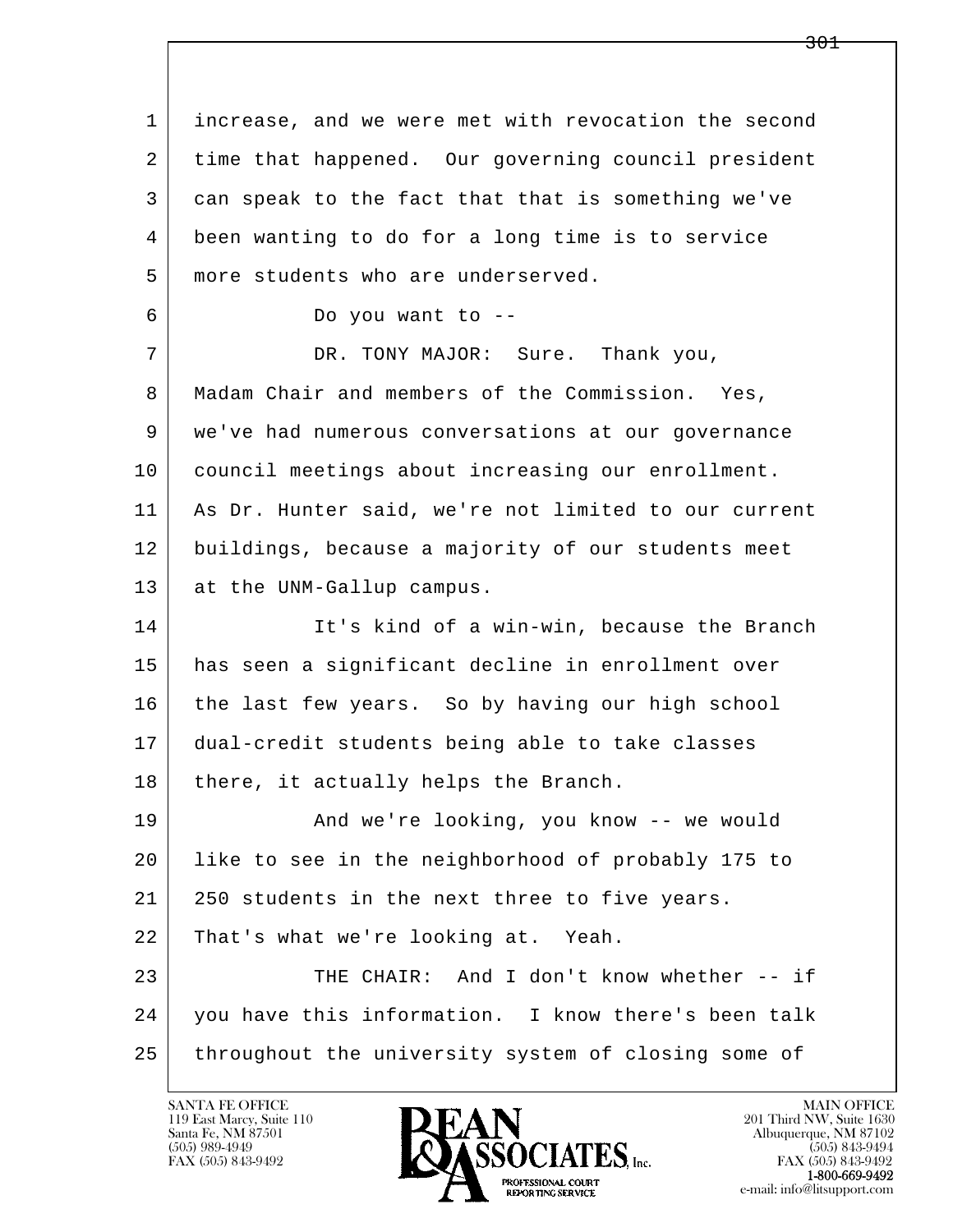l  $\overline{\phantom{a}}$  1 those satellite campuses. I don't know. And I 2 don't know if you know if Gallup is one of those 3 | that's on that short list. 4 DR. TONY MAJOR: Madam Chair, I don't 5 think so, because of the -- because of where it's 6 located and the high Native student population 7 that's served there. So I don't think UNM would 8 | look to close that down. 9 THE CHAIR: Okay. All right. Thanks. So 10 | now that we're on the subject of the campus, there 11 are challenges with co-locating. You've got adult 12 students; you've got underage students. So can you 13 talk to us about the policies and procedures that 14 you have in place if there is a -- if there's a 15 complaint, if an issue arises, how is it handled,  $16$  how, if at all, the Univer-  $-$ - the college gets 17 involved with any potential complaints and any 18 administration of the -- the solution? 19 DR. ROBERT HUNTER: Sure. Yeah. Well, 20 we're fortunate that we are on the UNM-Gallup 21 campus. So we have our own Code of Conduct; but we 22 also have married that Code of Conduct to UNM's 23 student Code of Conduct. 24 And so if ever such an instance arises, we 25 will -- we have access to also the campus police,

119 East Marcy, Suite 110<br>Santa Fe, NM 87501

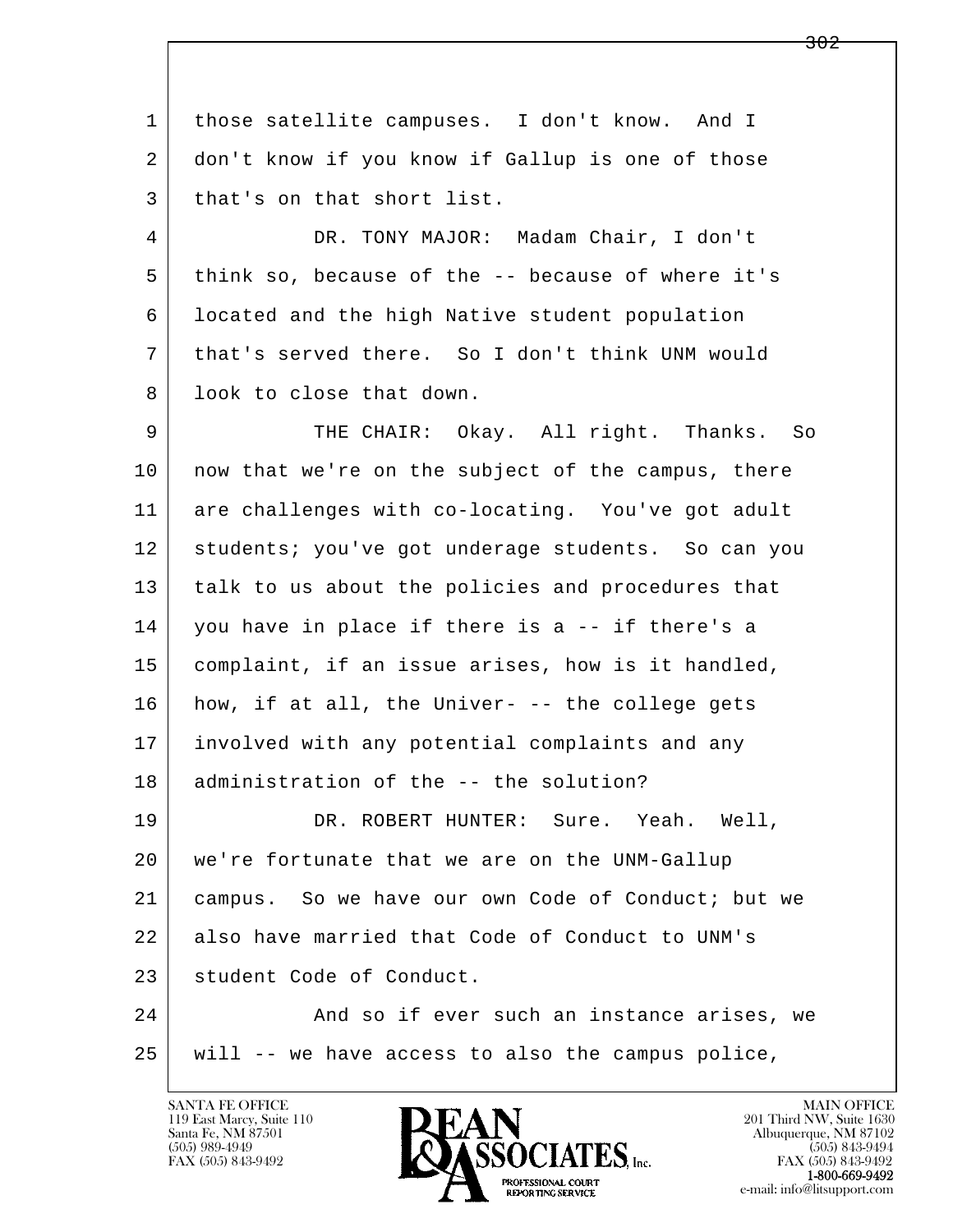| 1  | and we'll involve campus police. We involve the      |
|----|------------------------------------------------------|
| 2  | Director of Student Services. Of course, we deal     |
| 3  | with it internally, too. We meet with students and   |
| 4  | their families as well.                              |
| 5  | So all the mandated reporting                        |
| 6  | procedures -- ironically, the counselor and I are    |
| 7  | two individuals who, prior to coming to Middle       |
| 8  | College, we trained the entire Gallup-McKinley       |
| 9  | School District on mandated reporting requirements.  |
| 10 | So those are things that we follow. It's             |
| 11 | nice to have access to the campus police and the     |
| 12 | Director of Student Services. And so they actually   |
| 13 | do our Title IX training for us each year with all   |
| 14 | of our students. And so it's -- it's pretty          |
| 15 | seamless.                                            |
| 16 | DR. TONY MAJOR: I just want to add that              |
| 17 | our students are UNM-Gallup students. I mean, they   |
| 18 | are -- they are enrolled at UNM; so they have all    |
| 19 | the rights and privileges that UNM students do, as   |
| 20 | well as being concurrent at Middle College.          |
| 21 | THE CHAIR: Right. Right. But I -- no, I              |
| 22 | was just expressing, you know, that -- you know, the |
| 23 | concern because you've got underage students that    |
| 24 | oftentimes feel themselves very mature, you know.    |
| 25 | DR. TONY MAJOR:<br>We've been dealing with           |

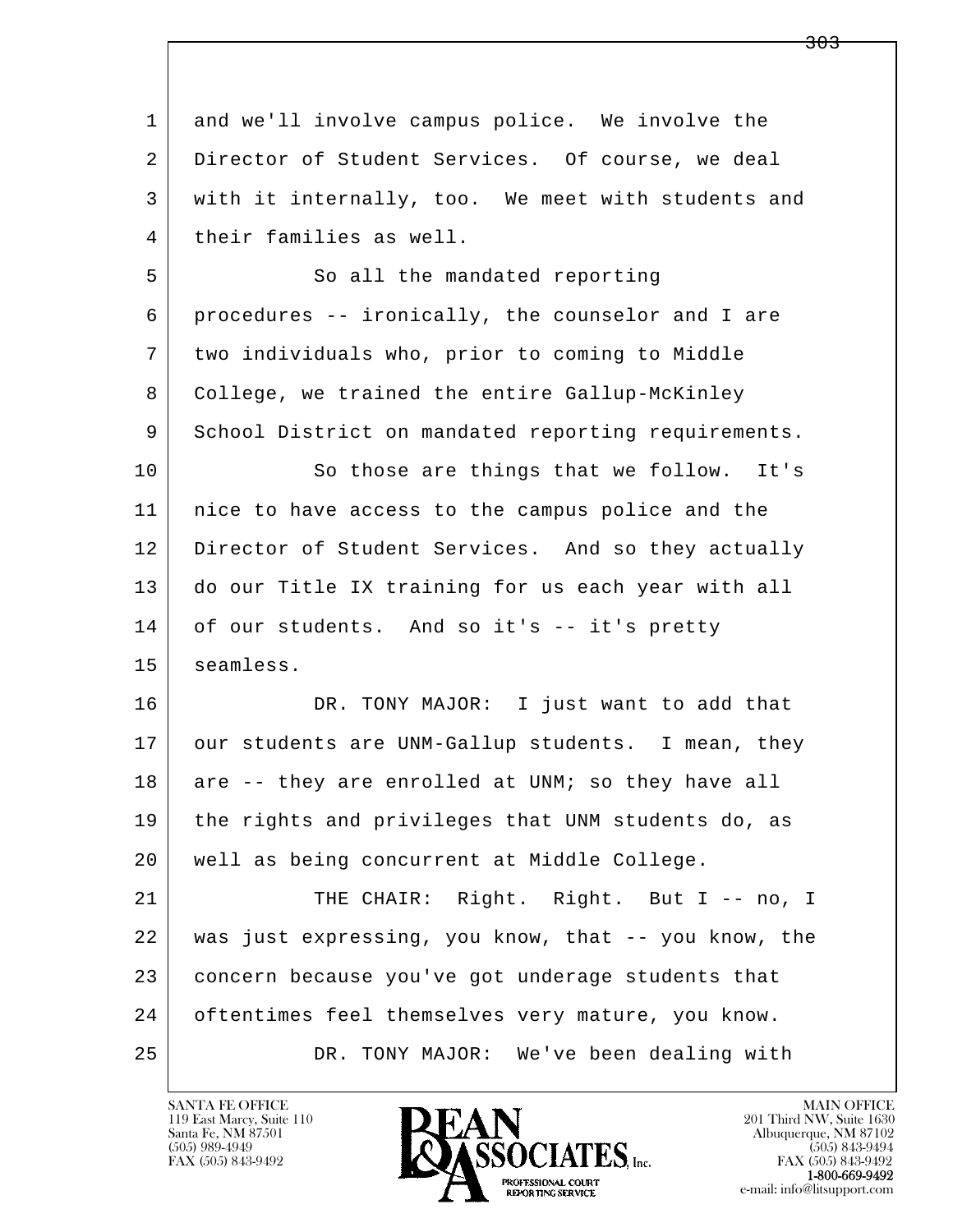l  $\overline{\phantom{a}}$ 1 it for 16 years; so it's not new to us. 2 THE CHAIR: No. I just felt we needed to 3 get that out there. So thank you. 4 So now let's look at the Q1 students 5 briefly. 6 DR. ROBERT HUNTER: Sure. 7 THE CHAIR: And other Commissioners may 8 have some additional questions with it. But that 9 you've identified it's obviously a challenge that 10 you have, especially in the reading. And you 11 mentioned in the renewal application that you had 12 tried one particular testing model. And, obviously, 13 the one size -- I think you even used the phrase, 14 | "one size fits all," didn't work. 15 DR. ROBERT HUNTER: Right. 16 THE CHAIR: So you went back. And now 17 you're using some kind of online identifier. 18 | DR. ROBERT HUNTER: Right. So what we did 19 last year is we designed intervention courses. And 20 we plugged them into the master schedule for 21 students that needed to make some further growth. 22 And actually, we ran an analysis just about three 23 weeks back and noted that -- what we did is we did a 24 control group, and we did the group of students who 25 took the intervention course.

119 East Marcy, Suite 110<br>Santa Fe, NM 87501

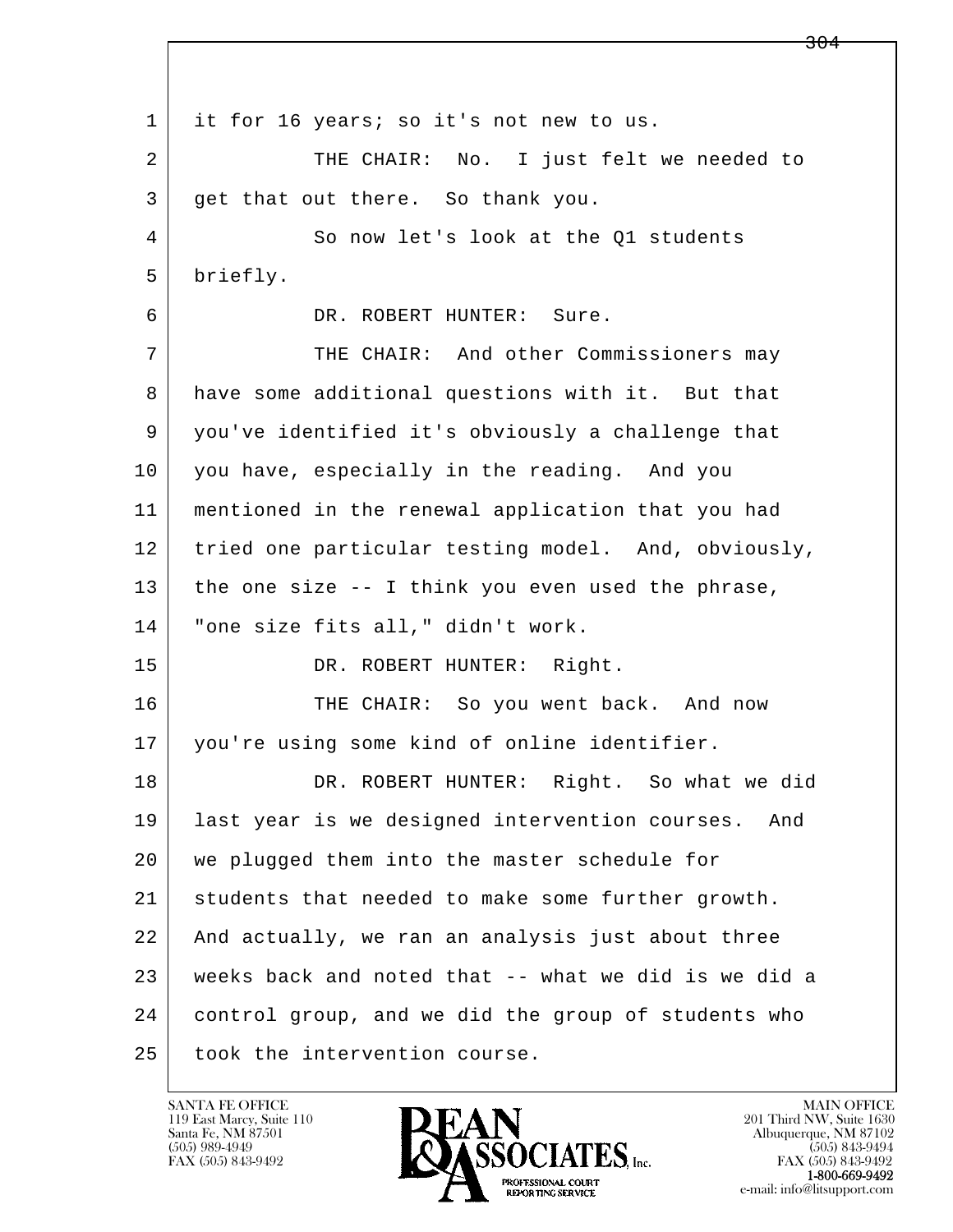l  $\overline{\phantom{a}}$ 1 and so although the intervention students 2 didn't show tremendous growth, they showed quite a 3 bit more growth than the control group. So this is 4 working, but not well enough. 5 And so what we did is we looked at some of 6 the online diagnostic and intervention solutions, 7 those that have the algorithms that when a student 8 is -- and they do this supplementally. So as they 9 are areas that need more practice with being 10 identified, they're getting more of those types of 11 items presented to them in the computer interface. 12 It's not going to supplant classroom 13 instruction, by any means. But it's a part of what 14 | they'll do in their weekly schedule. 15 THE CHAIR: Okay. And they're 16 identified -- are they identified solely through 17 PARCC score? 18 DR. ROBERT HUNTER: Yes, that's how we've 19 done it. 20 | THE CHAIR: Okay. But you also do 21 administer -- 22 DR. ROBERT HUNTER: The ACCUPLACER. 23 THE CHAIR: Right. So you don't identify 24 any students outside of ACCUPLACER? 25 DR. ROBERT HUNTER: We could. We haven't

119 East Marcy, Suite 110<br>Santa Fe, NM 87501

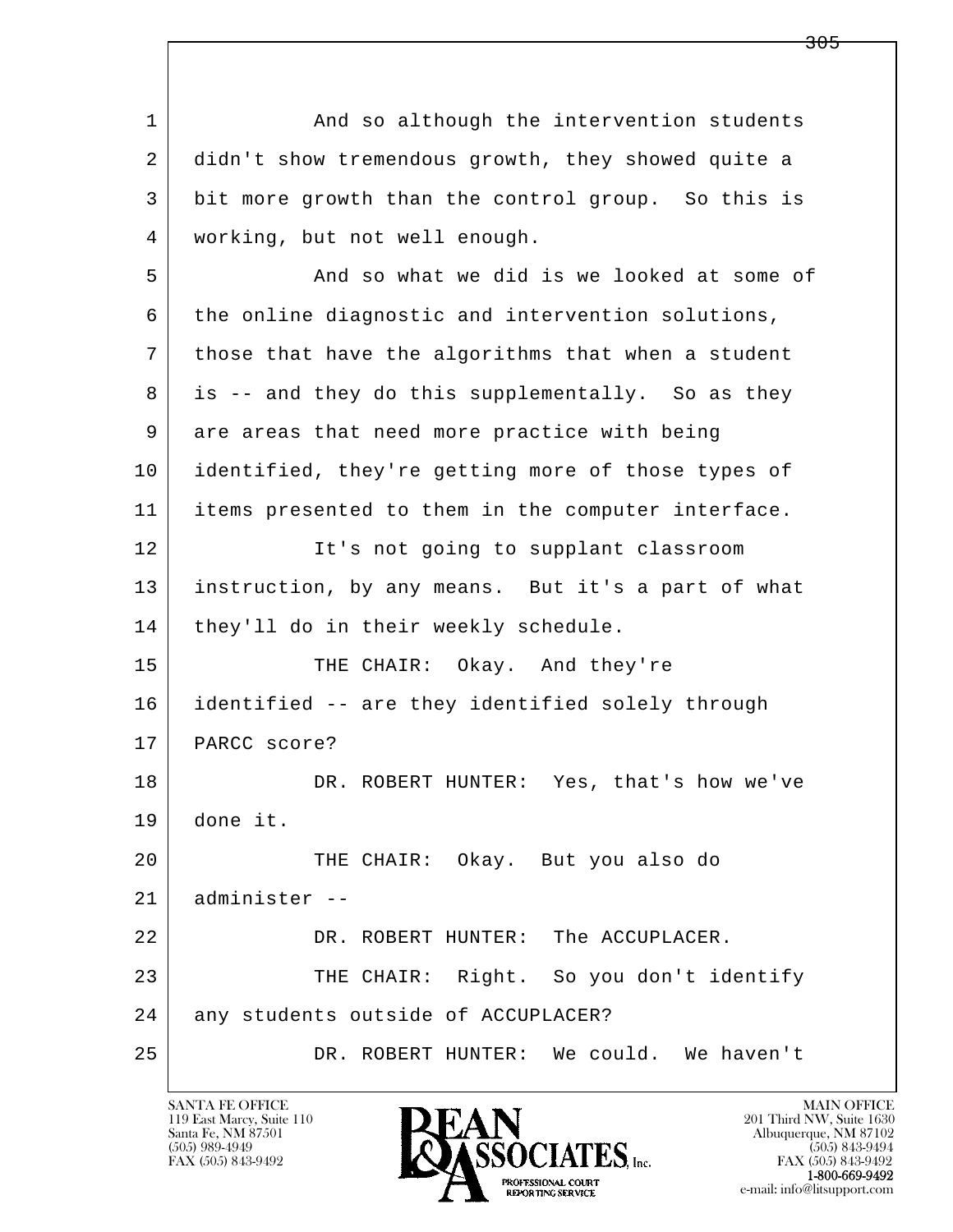l  $\overline{\phantom{a}}$ 1 thought to do that. I mean, we do know with 2 ACCUPLACER is we use that -- rather than reinventing 3 the wheel and death by testing, for our short-cycle 4 assessment, we do the ACCUPLACER in the fall, and we 5 do it in the spring. That way, we can measure 6 growth. That's one of our mission-specific 7 indicators, as is tracking the post-secondary 8 | graduates. 9 I know yesterday, there was conversation 10 about how difficult that is. Really, you know, we 11 thought it would be. And it wasn't that hard, 12 because when you're graduating anywhere from 30 to 13 40 students a year, you've got their contact 14 information; you've got their e-mails; you've got 15 their family's phone numbers. You go back to the 16 files; you call; you find out where they are. So -- 17 THE CHAIR: I agree with you to some 18 extent. But I also think that to a certain 19 degree -- and this isn't putting a negative 20 connotation to any schools. But I think to a 21 certain degree, if a child identifies strongly with 22 the school that they graduated from, they're more 23 likely to respond back to that reach-out. 24 DR. ROBERT HUNTER: That may be. Yeah. 25 THE CHAIR: So that I think, you know,

119 East Marcy, Suite 110<br>Santa Fe, NM 87501



FAX (505) 843-9492<br>**1-800-669-9492**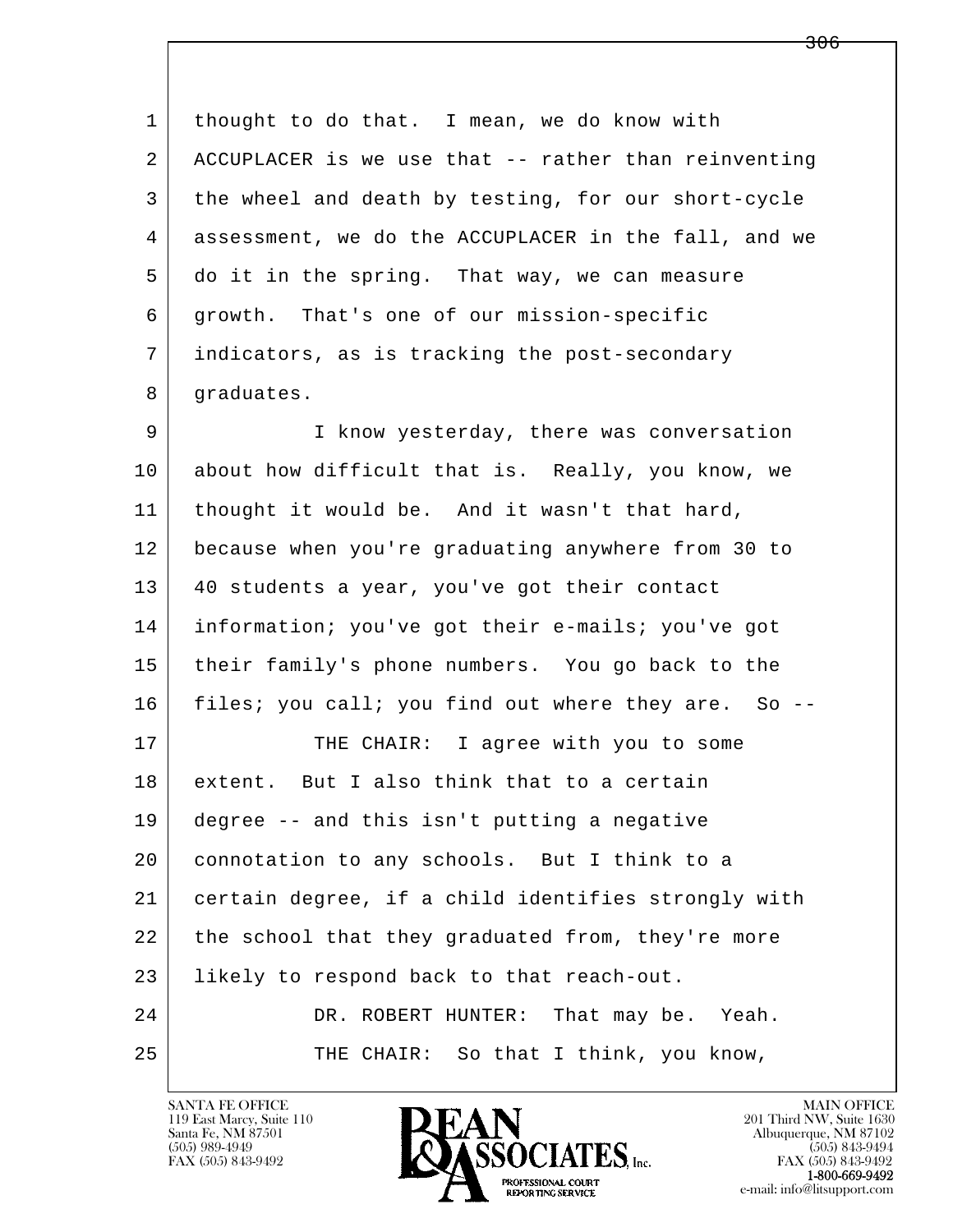l  $\overline{\phantom{a}}$  1 that little unknown quantity becomes -- you know, 2 it's in there, I believe. So -- and as you know, it  $3$  has to be -- they have to be willing --4 DR. ROBERT HUNTER: Right. 5 | THE CHAIR: -- to do that reach-out. So I 6 think if someone doesn't have that strong emotional 7 type of attachment to the school, they may not feel 8 the -- you know, the strong need or desire to 9 respond back. 10 DR. ROBERT HUNTER: Right. We mostly 11 phone-called. And, you know, I was surprised. It 12 took us, like, two days. Yeah. 13 THE CHAIR: And, of course, it is, I 14 think, somewhat easier as well if you have a 15 | community that's not maybe as transient; so that the 16 families are still there. And that becomes 17 challenging sometimes in areas like Albuquerque. 18 There's a lot of movement in and out; so the 19 families aren't even there any longer. 20 So there's -- I think we've got -- I 21 think, as a whole, we have to do a better job of 22 making sure that we have prepared our students for 23 the life that we thought we were, and to see if they 24 are succeeding. And I certainly applaud you for 25 being able to get those responses, and the fact --

119 East Marcy, Suite 110<br>Santa Fe, NM 87501

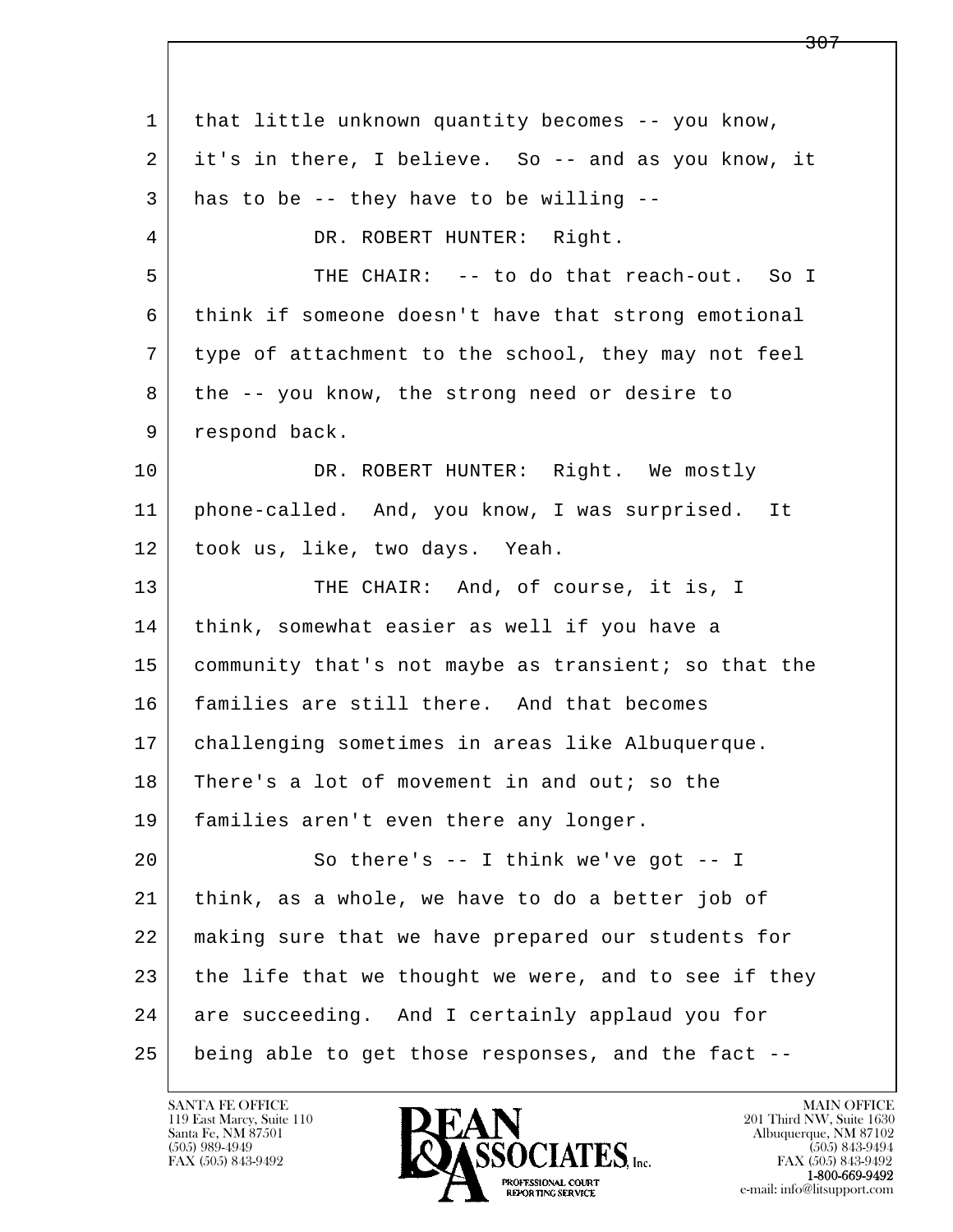| $\mathbf{1}$ | because it's always been that challenge. Everyone   |
|--------------|-----------------------------------------------------|
| 2            | has that statistic. "90 percent of our graduates    |
| 3            | went to college." But there's the -- you know, when |
| 4            | the shoe drops, how many were still there the       |
| 5            | following May?                                      |
| 6            | And that's the -- you know, that's the              |
| 7            | critical piece. Even if they're not doing what they |
| 8            | thought they were doing because life happens. But   |
| 9            | if we're -- if we gave them the skills to even be   |
| 10           | able to make that decision to change their mind and |
| 11           | go do something else, that's -- that's what our job |
| 12           | is, to be able to do that.                          |
| 13           | DR. ROBERT HUNTER: I agree.                         |
| 14           | THE CHAIR: So it's nice to hear that                |
| 15           | statistic as well.                                  |
| 16           | Commissioners? I don't want to take up              |
| 17           | all the time.                                       |
| 18           | COMMISSIONER ARMBRUSTER: Okay. Q1s, I'm             |
| 19           | ready. Hi.                                          |
| 20           | So I have a couple of things to say.                |
| 21           | Number one, I really thank you for your letter.     |
| 22           | What I was reading last night -- although I got new |
| 23           | things today. Yeah, we agree, and you're right in   |
| 24           | we're going to go do it, rather than, "We couldn't  |
| 25           | help it," and blah-blah-blah. Thank you for just    |

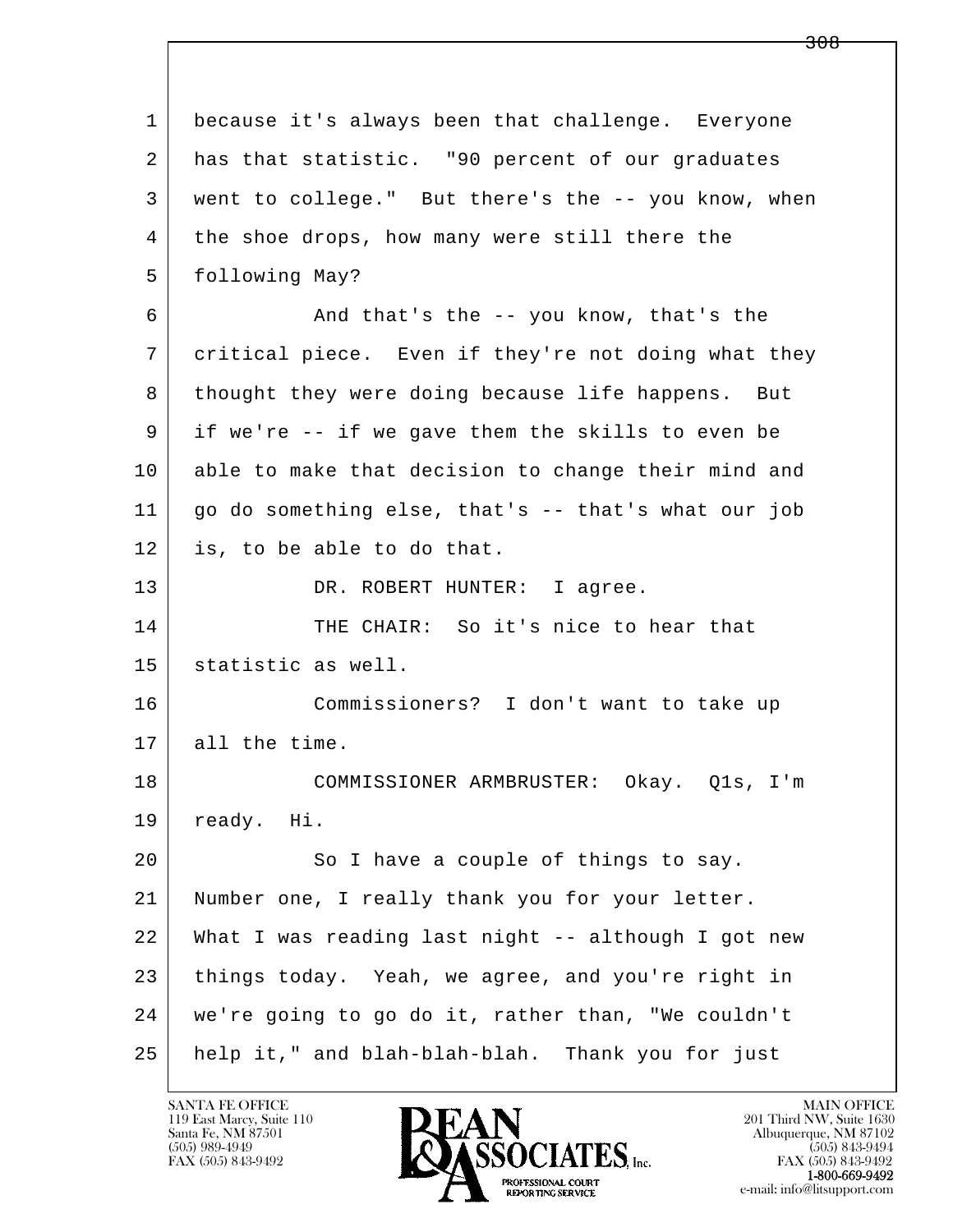l  $\overline{\phantom{a}}$  1 being honest and saying, "Hey, doesn't matter how we 2 | got here, this is we have to do." 3 So I do want to thank you for that. 4 So -- and I just wanted to understand this 5 thing. So there's a diagnostic program that kind of 6 intervenes and tells you what areas in writing that 7 the school needs to -- or the child needs to work 8 on? 9 DR. ROBERT HUNTER: In reading, it's 10 called My Reading Lab. And it's often taught in 11 supplement to, like, your English 110 or your 12 English 120 courses at college. 13 And so in addition to live instruction, 14 there may be some time carved out in the college 15 classrooms, and, of course, this is what we're doing 16 | where the students are online. And when I say 17 "diagnostic," it's using this algorithm, and it 18 identifies the areas that they're tripping up in, 19 and it's giving them more exposure to those areas. 20 COMMISSIONER ARMBRUSTER: And so part of 21 the overall goal, if I'm understanding this 22 correctly -- and I may not be -- is you want them to 23 be able to write more coherently, as the young lady 24 who -- your daughter -- was writing. That's your 25 goal for these kids, and those who are not yet able

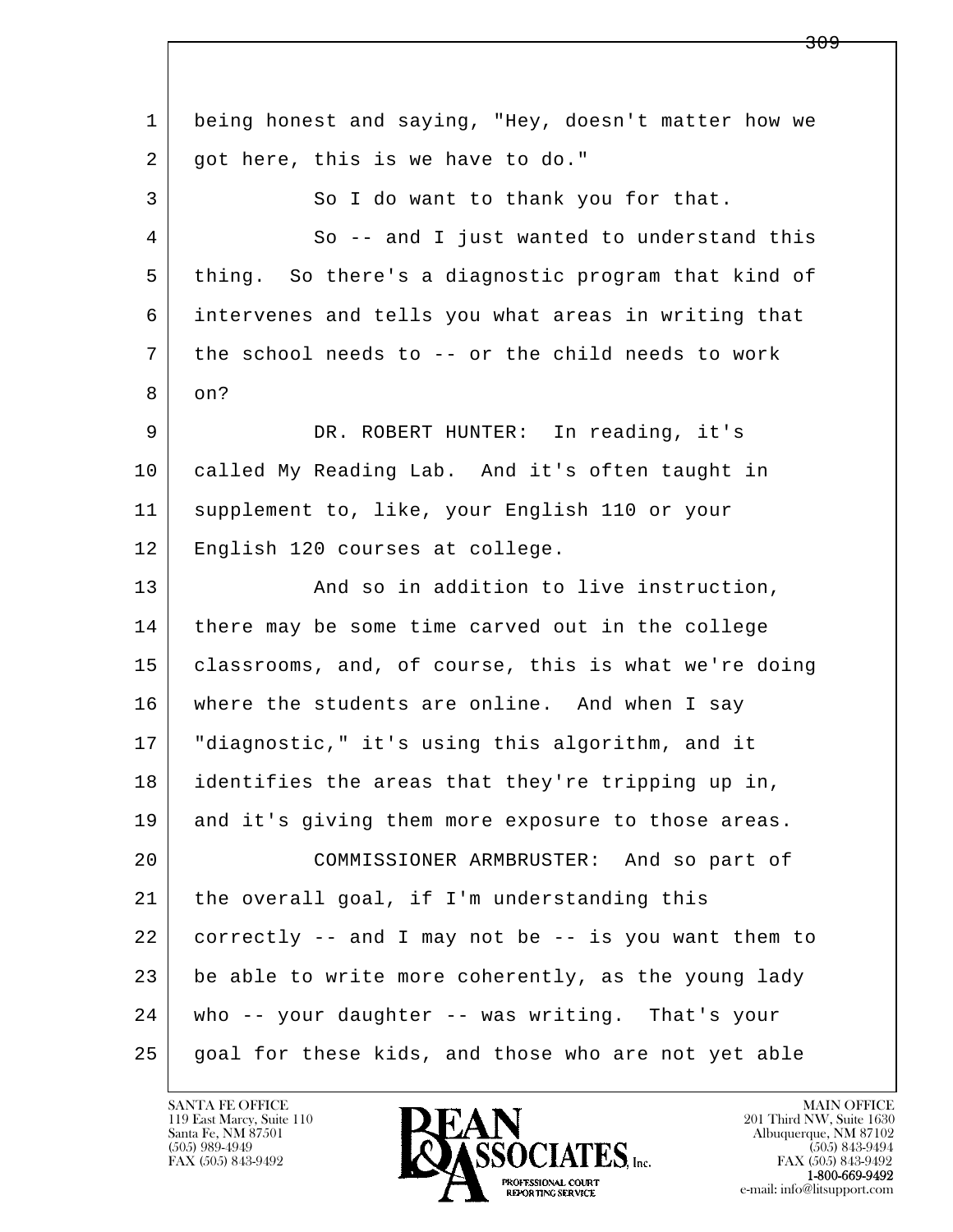l  $\overline{\phantom{a}}$  1 to do that easily, is that's your goal to improve  $2$  that. 3 DR. ROBERT HUNTER: Absolutely. You know, 4 when we get them -- if they're not ready for the 5 English 110 courses, then we don't put them in the 6 English 110 courses, and they take -- fortunately, 7 the Zuni lady that we hired who teaches English, we 8 stole her from CNM. So she's a college instructor. 9 And she's taught a lot of the college 10 remedial courses. So she spends a lot of time 11 getting those students transitioned into the 12 English 110. When they get there, they're 13 | successful. 14 So these are the pieces that we're 15 building, because that's the whole point. And, you 16 know, it's -- sometimes you get the students who 17 | say, "Well, I just don't like writing." 18 "Well, you do know you're on a college 19 campus, and you do know you're going to have to do a 20 lot of reading and writing." 21 And so we really try to instill good 22 habits to study and get them to understand what's 23 necessary to be able to do well in their courses and 24 to be able to progress into the next courses that 25 | follow as prereqs.

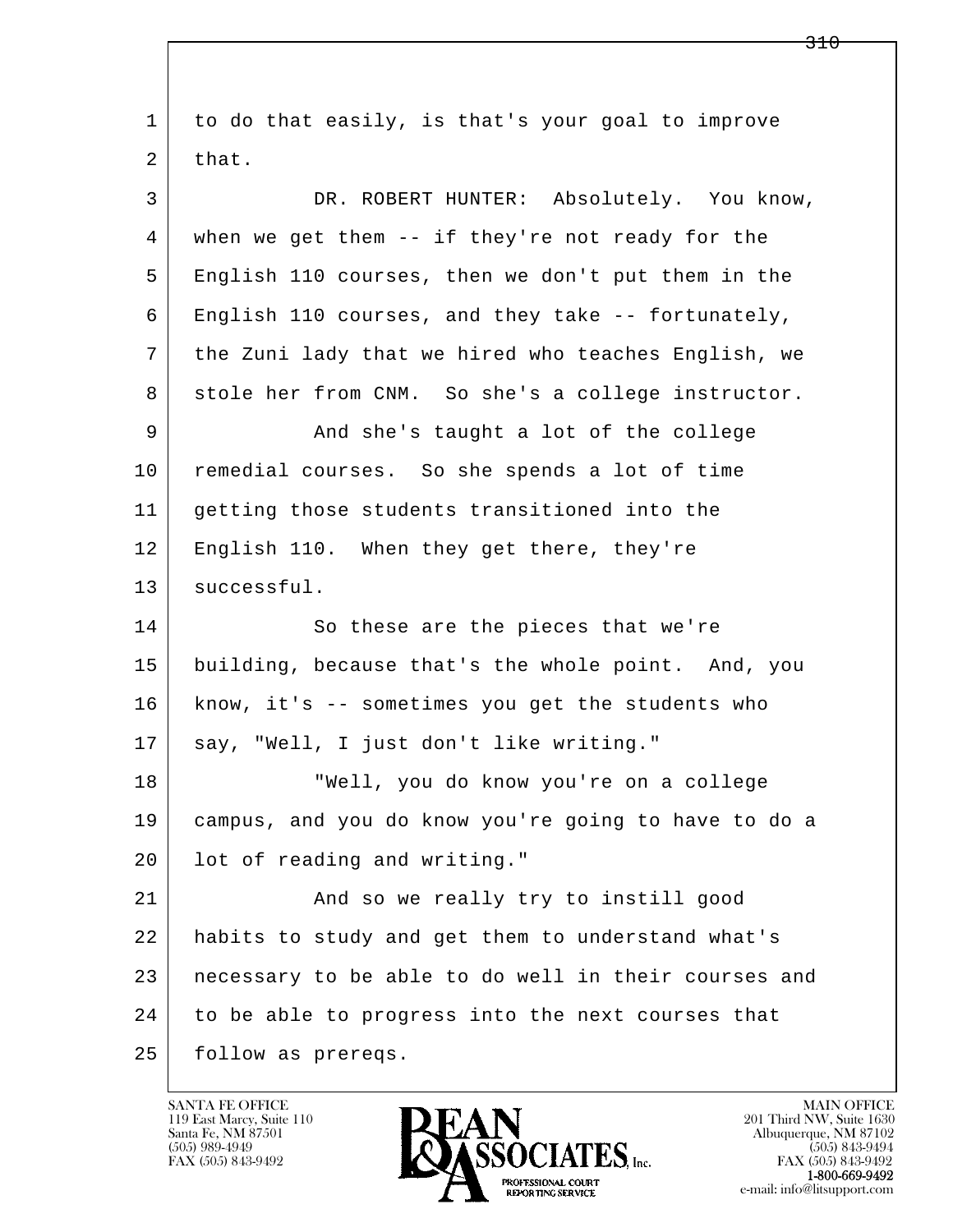l  $\overline{\phantom{a}}$  1 COMMISSIONER ARMBRUSTER: I think you're 2 one of the few schools who actually recognizes that 3 writing -- skill in writing is probably what affects 4 the PARCC scores; because I know that although I've 5 not actually ever seen the PARCC score, I know there 6 are some parts that you fill in the bubble. 7 But there are parts that you actually have 8 to write the answers. And if you can't write, it 9 doesn't matter whether you know the answer, because 10 you have to be able to explain. So I think that's a 11 | lot of the reason that PARCC scores tend to be 12 lower. 13 And so then for the -- for your graduating 14 class, do you have, like, then 100 percent of the 15 twelfth-graders graduating? 16 DR. ROBERT HUNTER: Yeah. We did last 17 year -- or wait a minute. We had a 92 percent 18 | graduation rate, I think it was. And, of course, 19 | that goes by cohort. So the expectation is they 20 finish, you know, within four years of starting high 21 school. 22 And so that's kind of the rub sometimes; 23 because you'll get students who come in maybe as a 24 | senior, and they're a couple of years behind. Well, 25 they're supposed to be a senior. And, obviously, we

119 East Marcy, Suite 110<br>Santa Fe, NM 87501

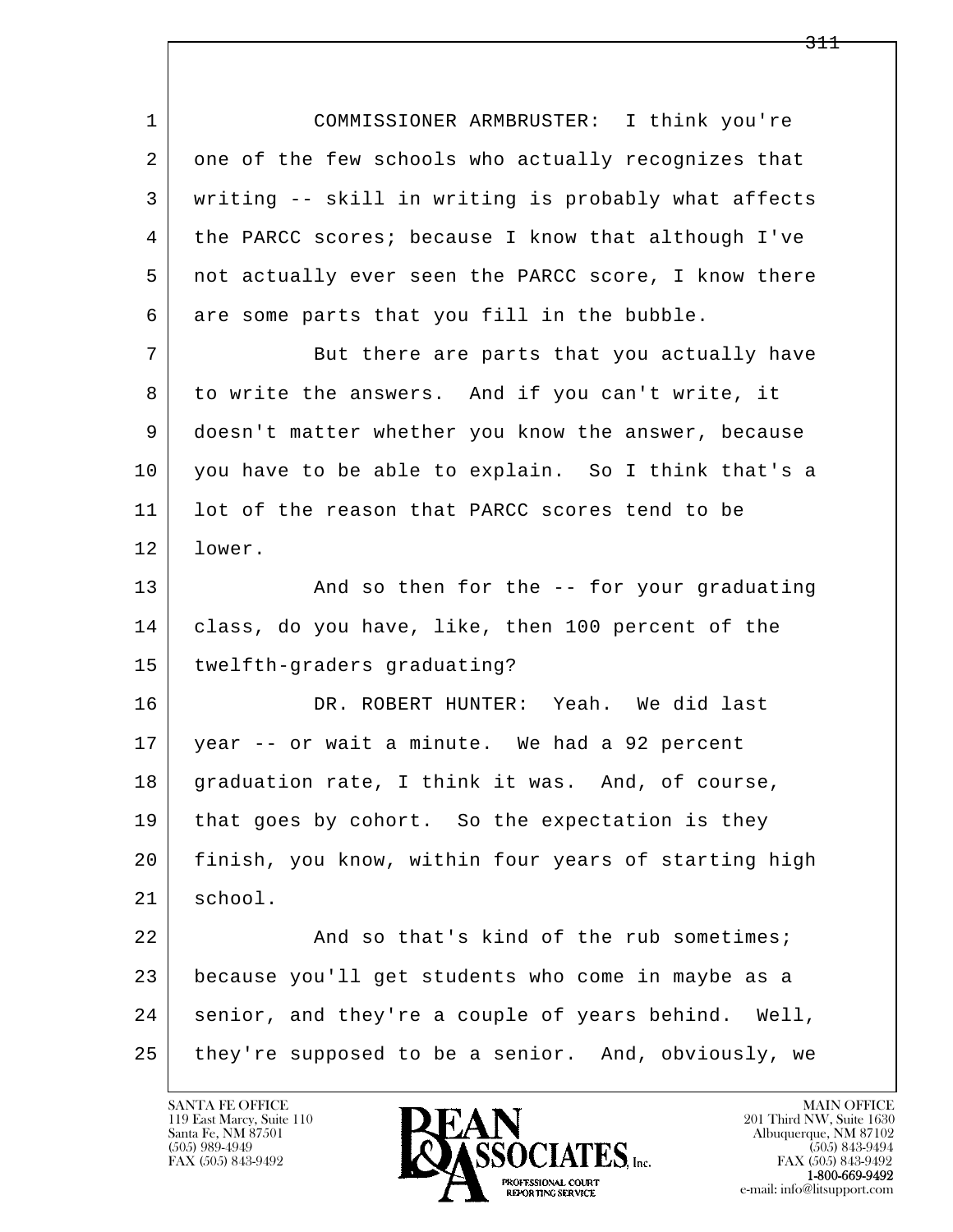l  $\overline{\phantom{a}}$  1 give no enrollment preference, you know. So long as 2 they've successfully completed ninth grade, they're 3 welcome. 4 And so when you get those types of 5 students, sometimes it can have an impact on your 6 graduation rate. But we work hard at trying to 7 | close that gap and to try to -- to move them to 8 where they're supposed to be as quickly as they can. 9 COMMISSIONER ARMBRUSTER: So you have some  $10$  sort of  $-$  I'm going to use this word; it may not be 11 what you call -- like, recovery mechanism to help 12 those students who don't have enough credits to 13 graduate? 14 DR. ROBERT HUNTER: We do. We have enough 15 | flexibility to do that, because the courses are 16 based on semester. So we can track them a little 17 bit more quickly. 18 COMMISSIONER ARMBRUSTER: Okay. Thank 19 you. 20 THE CHAIR: Commissioners, anyone else? 21 Commissioner Caballero. 22 COMMISSIONER CABALLERO: Yes. Thank you, 23 | Madam Chair. I have a few questions. 24 Will you be following up on the 25 graduat- -- graduates of 2017 in the next following

119 East Marcy, Suite 110<br>Santa Fe, NM 87501

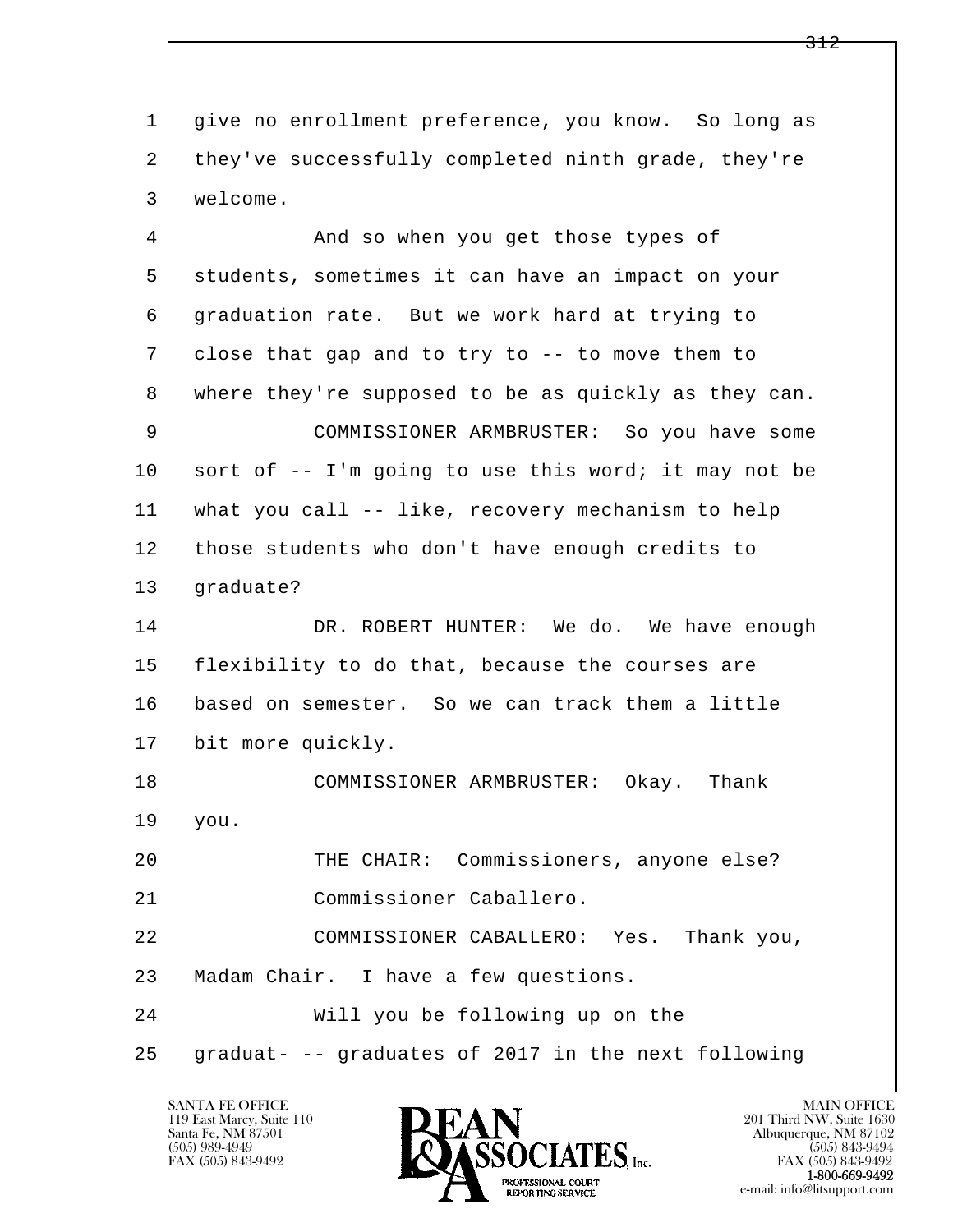| $\mathbf 1$ | years to see if they do stay, besides just entering  |
|-------------|------------------------------------------------------|
| 2           | the first year in college?                           |
| 3           | DR. ROBERT HUNTER: We could. We haven't.             |
| 4           | We were going to track, by the end of January, the   |
| 5           | 2018 cohort and see where they are. But we still do  |
| 6           | have contact information. We could -- we could       |
| 7           | follow up and see.                                   |
| 8           | Most of them who graduated have the first            |
| 9           | two years already done. And so, really, it's their   |
| 10          | junior year that we're taking a look at to see, you  |
| 11          | know, "Okay, now that you've been off our campus     |
| 12          | without the supports that we provide, you've been a  |
| 13          | semester away, are you starting this next semester   |
| 14          | away? Are you still there?"                          |
| 15          | And we felt like that would be a really              |
| 16          | good metric for us to take a look at. Maybe it was   |
| 17          | because of the time that I had spent as a school     |
| 18          | counselor on the reservation and seeing that a lot   |
| 19          | of students were going off to college, but then they |
| 20          | were coming back, like, the very -- they'd spend a   |
| 21          | semester and then they would come back, we felt like |
| 22          | we really needed to focus on the retention piece.    |
| 23          | Are they staying there? Are they completing          |
| 24          | degrees? So --                                       |
| 25          | COMMISSIONER CABALLERO:<br>Okay. The -- the          |

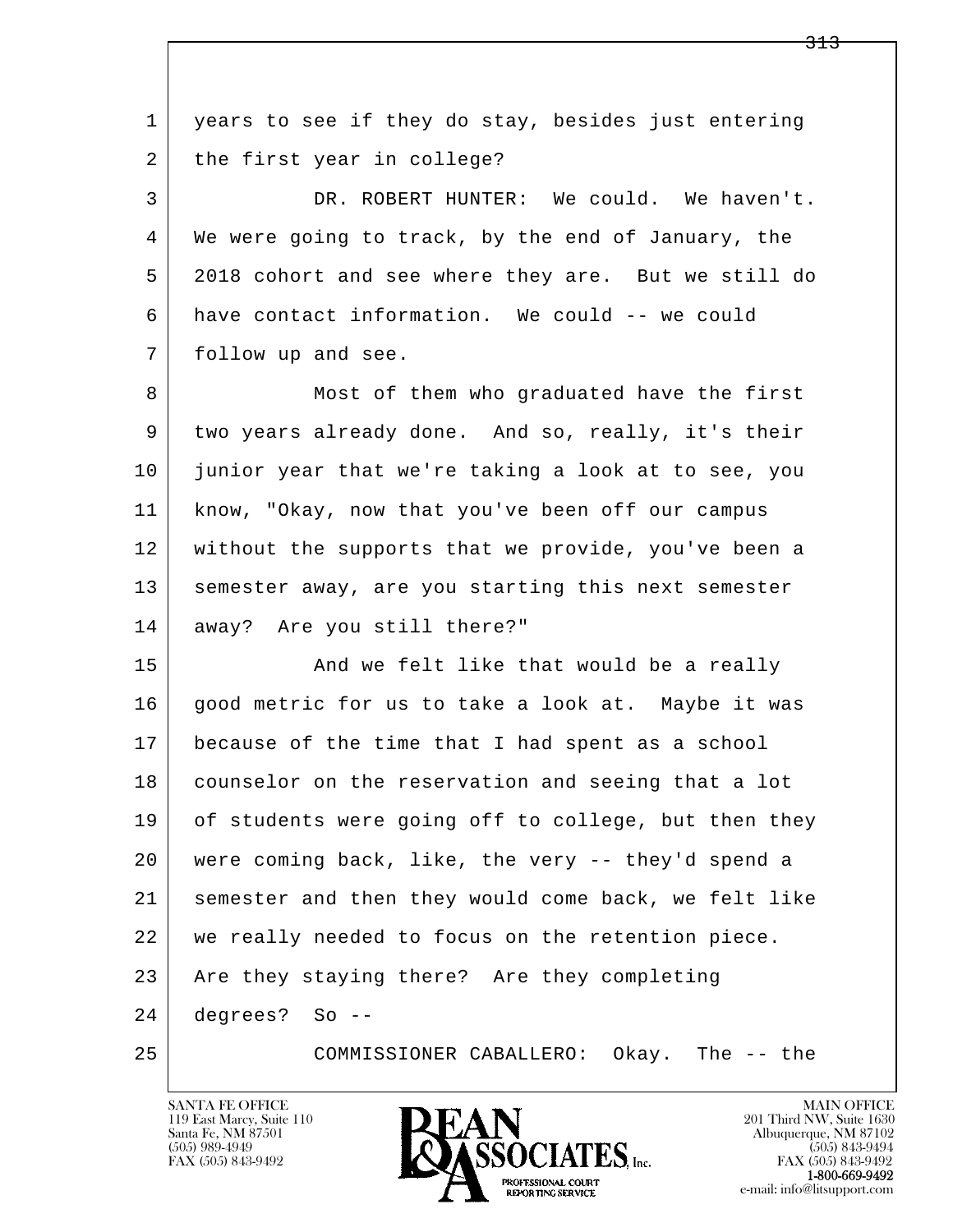l  $\overline{\phantom{a}}$  1 other question is for the president of the governing 2 board. 3 Do you feel -- and my concern right now is 4 the Native American board members. Do you have 5 Native American board members in your board? 6 DR. TONY MAJOR: Yes, we do. 7 COMMISSIONER CABALLERO: Okay. Does it 8 kind of reflect a percentage of students -- or the 9 community? 10 DR. TONY MAJOR: Yes, it does. 11 COMMISSIONER CABALLERO: Okay. And the 12 other thing is, I noticed that 36 percent are --13 only 36 percent is economically disadvantaged. What 14 is a factor for this low percentage? Do you have 15 any ideas what may be affecting that? 16 DR. ROBERT HUNTER: The socioeconomic -- 17 the measure we used for that is looking at the 18 median income in Gallup. And then when our families 19 fill out their enrollment packets, we ask for some 20 demographic data, you know. And part of that data 21 asks some income questions. They're not 22 super-obvious; but they can help us to get at that. 23 and as we did an analysis of the students 24 we presently have, we found that 36 percent of them 25 were at income levels that was lower than the median

119 East Marcy, Suite 110<br>Santa Fe, NM 87501



FAX (505) 843-9492<br>**1-800-669-9492**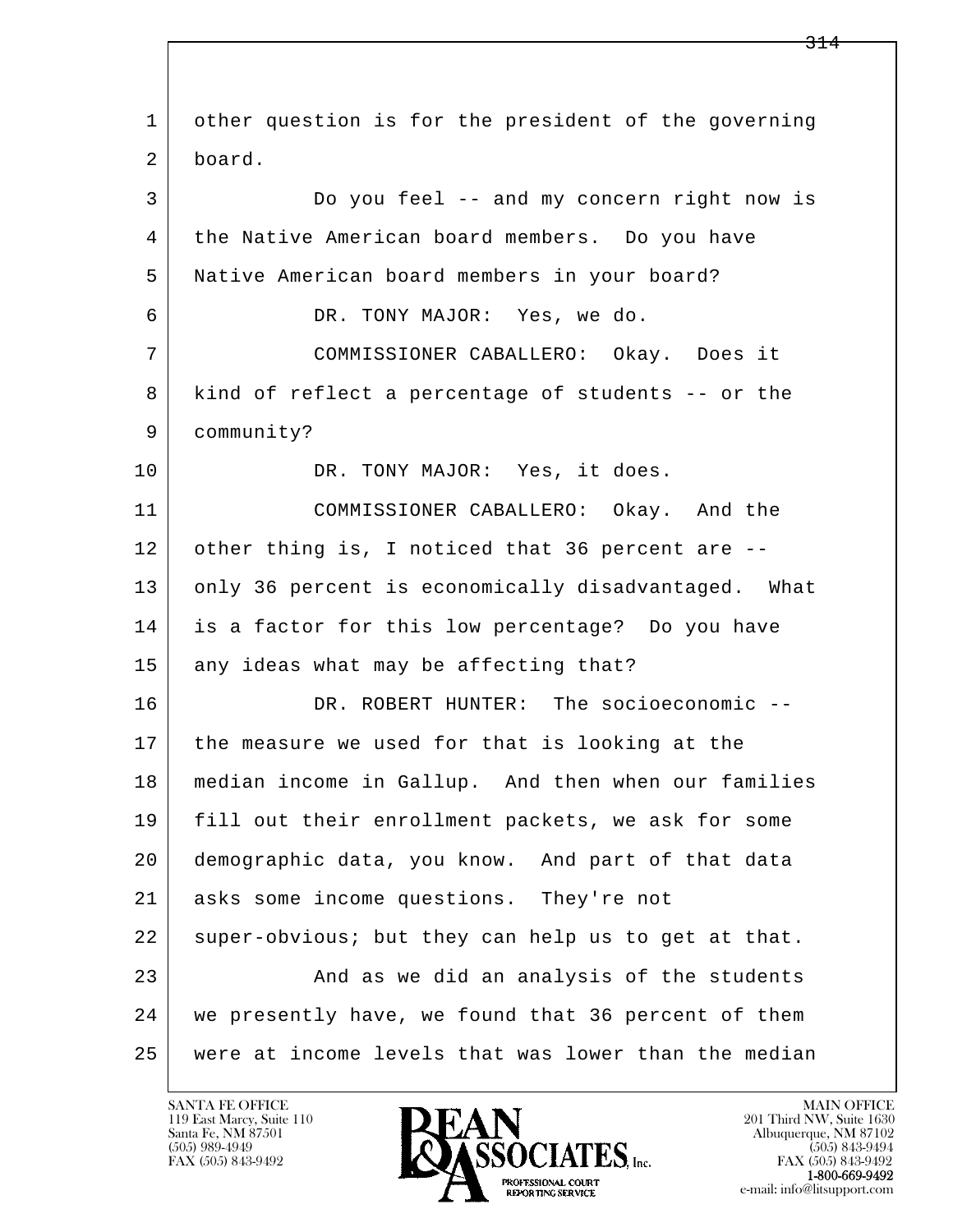l  $\overline{\phantom{a}}$  1 income level, which is already pretty low. So if we 2 use some other standard, maybe that would be higher. 3 I'd have to look and see, like, what does the local 4 district use for that measure? 5 COMMISSIONER CABALLERO: I'm not so much 6 concerned on how you come to that demarcation, let's 7 say. But what my concern is is that I send all my 8 children to private schools and magnet schools. And 9 the magnet schools always started with a very nice 10 goal and always went onto the news about helping the 11 low income, the neighborhood. 12 And within a -- within the second year, it 13 was only the well-to-do and the ones that had the 14 resources to take advantage, and the rest of the 15 | kids either never went in or were pushed out. I had 16 to drive my son about 45 minutes to get him to a 17 | magnet school. And I tried to take as many 18 disadvantaged students from his feeder school. And, 19 | really, I wasn't able to convince the parents that I 20 should do that. And they wanted to do it 21 | themselves; but they never did. 22 So there's got to be a special effort. 23 Otherwise, the -- the good intentions of a charter 24 | school or a private school ends up with -- like my  $25$  son's magnet school -- end up with a very wealthy,

119 East Marcy, Suite 110<br>Santa Fe, NM 87501



FAX (505) 843-9492<br>1-800-669-9492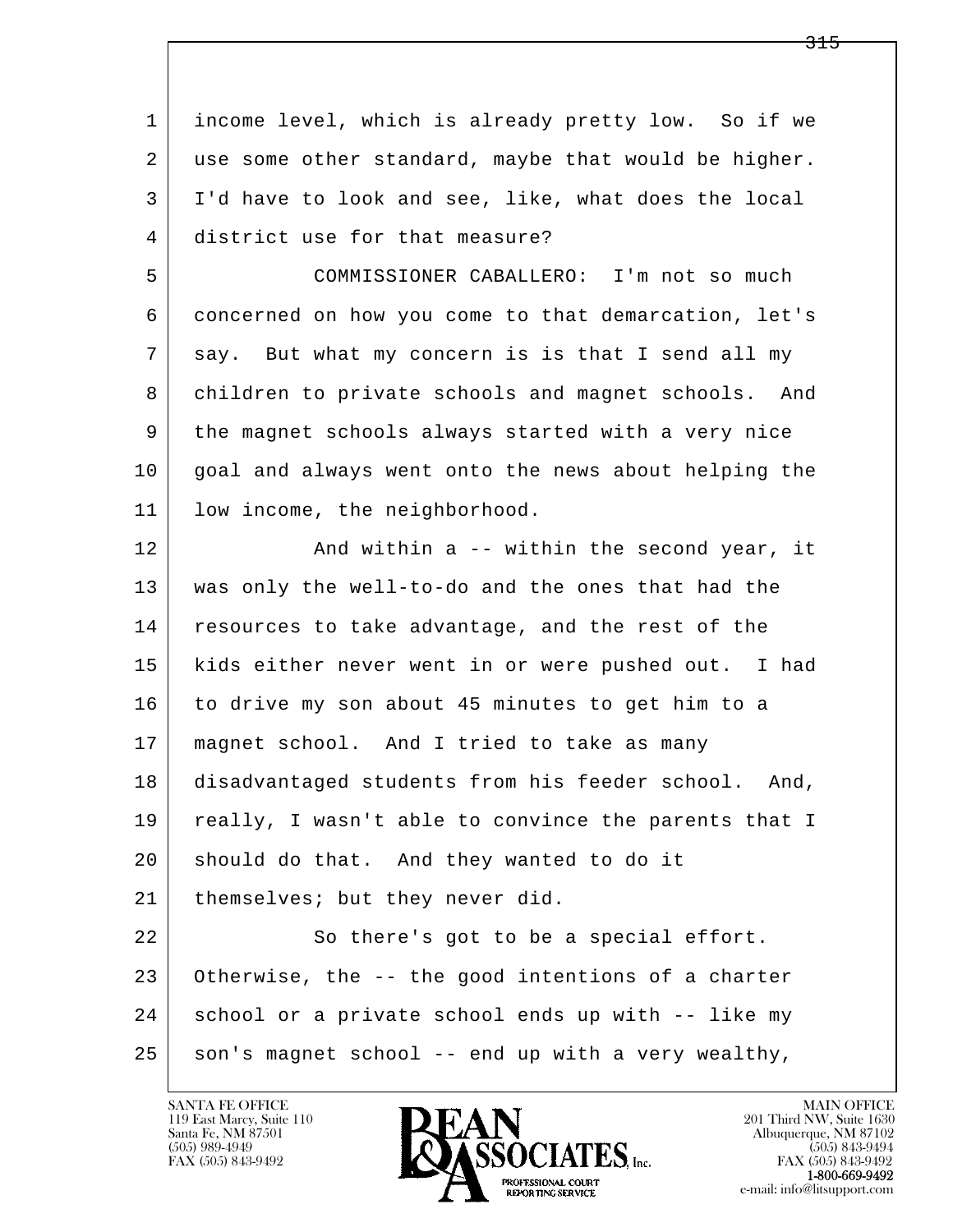l  $\overline{\phantom{a}}$  1 not even from El Paso. They were the very wealthy 2 from across the border. 3 And these folks are very wealthy. They 4 had their kids in private schools and ended up the 5 taxpayers of El Paso paying for it, because they had  $6$  the means to take the kids, to pick them up, to pay 7 the extra whatever they had. 8 So my concern is what are the factors? Is 9 it transportation? Taking the kids from wherever 10 they get dropped off? Where do we go? 11 | The I know that your area is unique because of 12 the reservation and the high poverty. Economically 13 disadvantaged in Gallup is 100 percent. 14 Gallup-McKinley. That's a large percentage. And so 15 I'm assuming that families with high income have 16 found an alternative for their children so they 17 don't have to be with the other kids. 18 But there's got to be a very concerted 19 effort to move up the percentage every year. And I 20 know it's difficult, because kids that come from an 21 economically disadvantaged family do not necessarily 22 get the same motivation, the same push. 23 If the child is on its own pushing 24 himself, they will get there. It doesn't matter who 25 their parents are. But for the most part, if you

119 East Marcy, Suite 110<br>Santa Fe, NM 87501

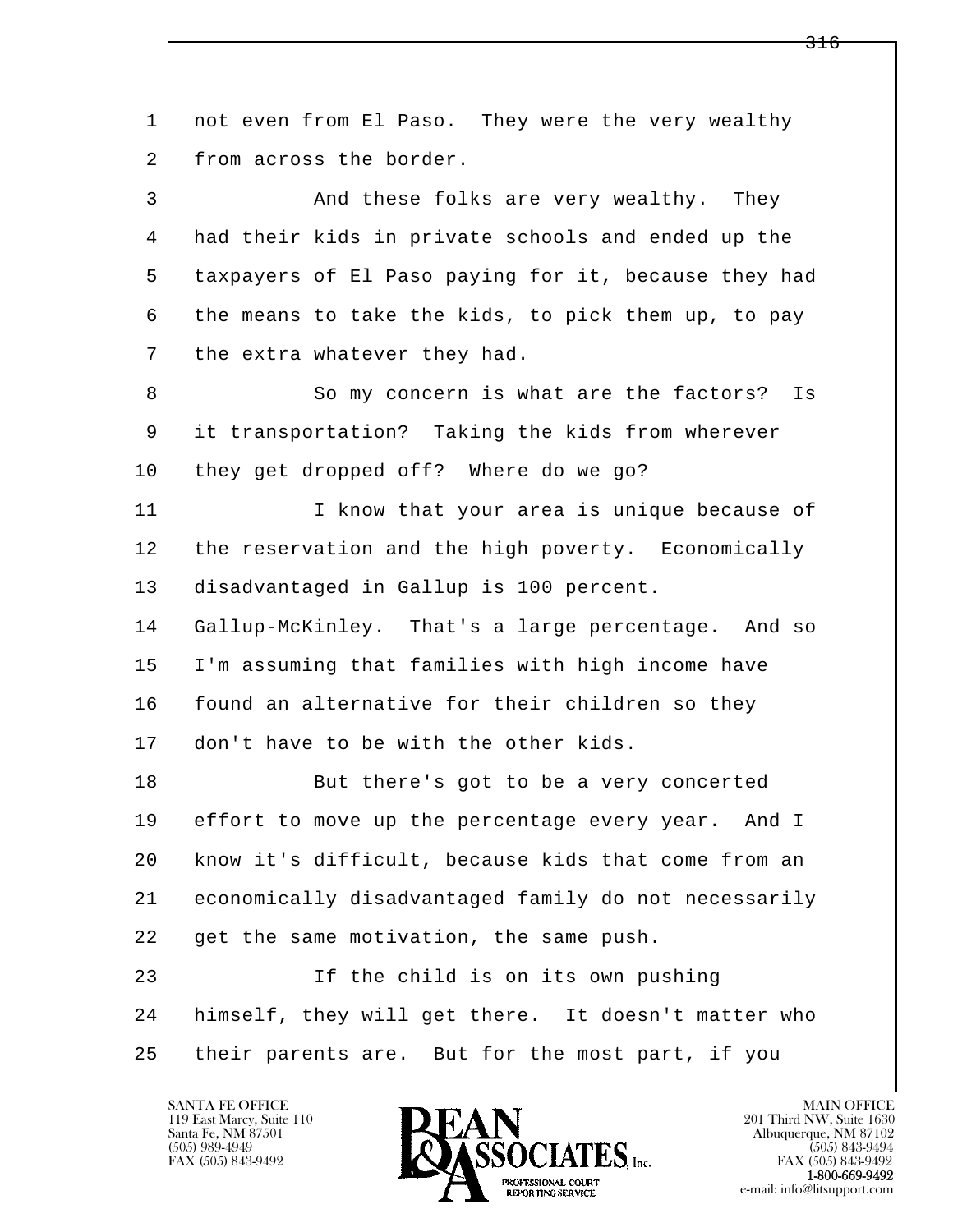l  $\overline{\phantom{a}}$  1 come from a poor family, you're not going to go -- 2 chances are you're not going to go to college. 3 Chances are you're not going to get an Associate. 4 Chances are you're not even going to graduate from 5 high school. 6 And so there's got to be -- there's got to 7 be an effort to -- and your grade count is 8 | fantastic. Other than that, that -- what I see is 9 what is the efforts? And it'll probably take you a 10 few years. And I'm going to be here for at least a 11 | few years. I want to see a very honest effort. 12 | And I know that we have this policy of 13 | picking up siblings from the same family. 14 DR. ROBERT HUNTER: Right. 15 COMMISSIONER CABALLERO: So the 16 | composition on its own stays the same because of 17 | that. If you have 40 percent Hispanic, oh, we 18 always have siblings in a Hispanic family. They're 19 going to continue to be 40 percent. But they're 20 not -- the -- the population percentage is not that 21 high. And so I'm really glad to see the high 22 percentage of Native Americans. That's fantastic. 23 DR. ROBERT HUNTER: It's been difficult 24 to -- with the 100-student cap, you know, if we got 25 an amendment to get more students, then, you know,

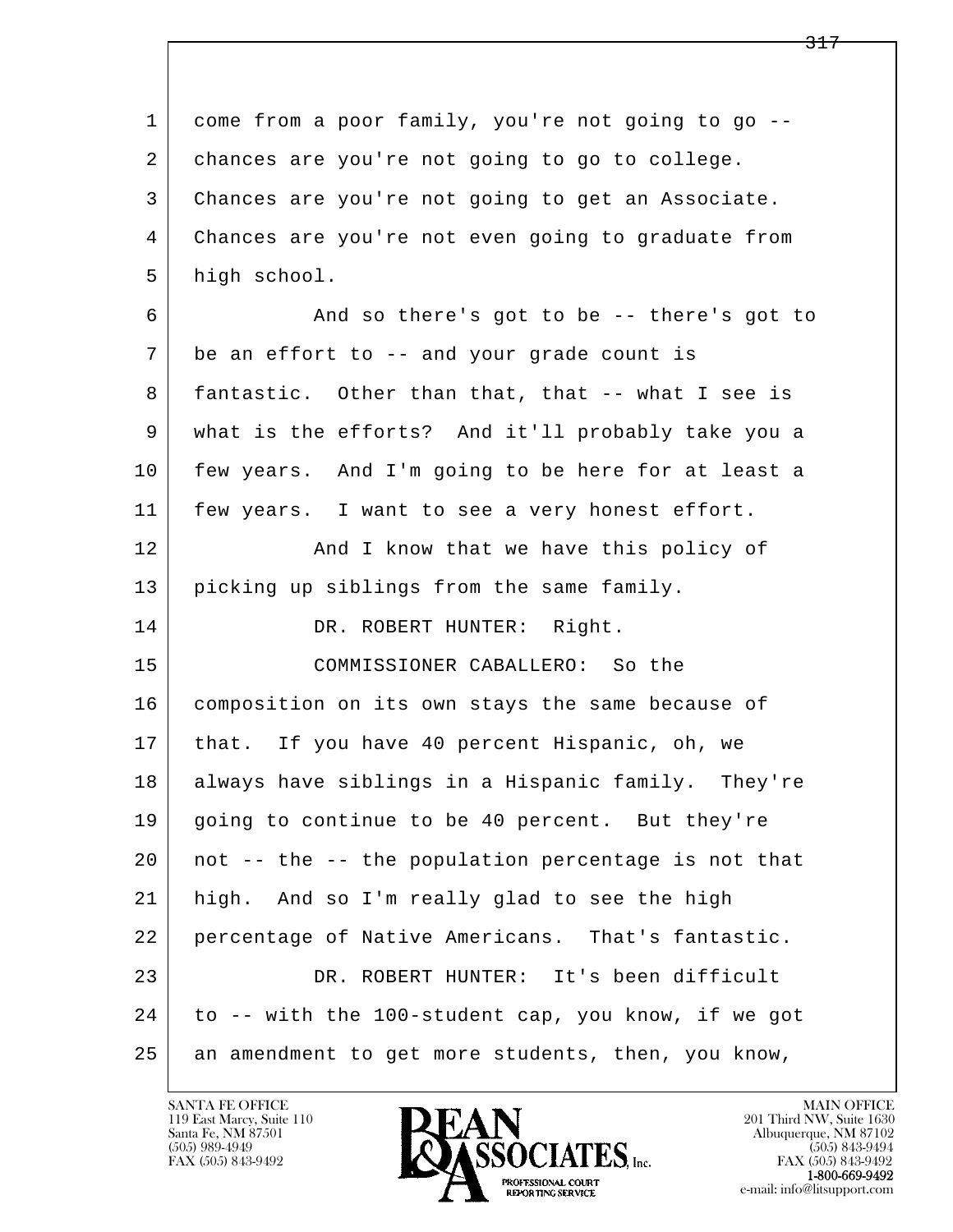l  $\overline{\phantom{a}}$  1 by default, we would get more socioeconomically 2 disadvantaged students in our school. 3 I know it wasn't -- it didn't make me very 4 popular when I had gone to the Gallup-McKinley 5 County board and that item had come up, and I had 6 mentioned -- because I had done the analysis. And 7 maybe I shouldn't have said anything. When 8 30 percent of our enrollment are children of our 9 administrators who happen to not be from a 10 socioeconomically disadvantaged background or even a 11 minority background, if that's part of the issue, if 12 you increase our enrollment, so -- and we're also in 13 | a district that refuses to negotiate transportation 14 for our students. 15 So it's another issue that we're forced --16 so, yes, you're right about that. That's one of the 17 areas that we want to get figured out. An early 18 college doesn't have your typical 8:30-to-3:30 19 schedule; so transportation doesn't always make 20 sense in that respect. 21 But I think it would help us if we could 22 reach out and negotiate transportation -- we have 23 some of our students take A:Shiwi Transport from 24 Zuni. We've been talking with Navajo Nation 25 Transit; some of our students take that

119 East Marcy, Suite 110<br>Santa Fe, NM 87501



FAX (505) 843-9492<br>1-800-669-9492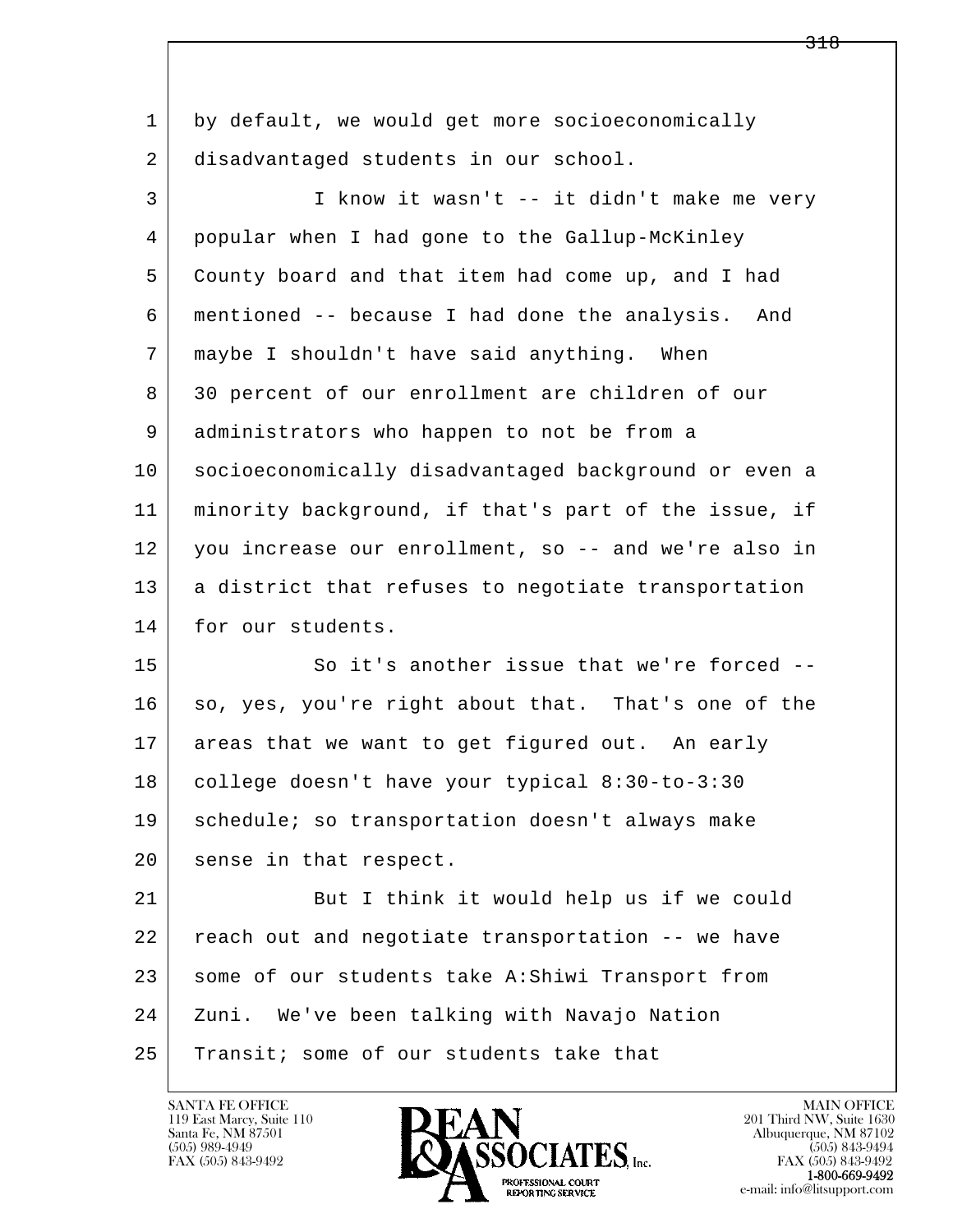l  $\overline{\phantom{a}}$  1 transportation to come into the school. That's 2 nice, too, because that transportation doesn't -- it 3 follows a different kind of schedule than 8:30 to  $4 \mid 3:30.$  5 We've got a little bit of transportation 6 going on our own. 7 It has been a challenge trying to work 8 with a district that won't negotiate with us. 9 COMMISSIONER CABALLERO: And food? Do 10 you -- are you providing food for students? Or  $11$  you  $-$  12 DR. ROBERT HUNTER: So we are providing 13 | food. In fact, we're in conversation with the other 14 two local charter schools right now about how can 15 the three of us, you know, do hot meal services 16 where we're not having to contract with the private 17 | school in town to bring them out. 18 Or we have a -- in our case, we work with 19 a local vendor, and we stock the cabinet. You know, 20 we've got the granola bars; we've got the noodles; 21 we've got the fruits and things like that that the 22 students can have. 23 So we recognize the need to have something 24 available for students. But we want to do more. We 25 want to have a hot meal service. When you've got

119 East Marcy, Suite 110<br>Santa Fe, NM 87501

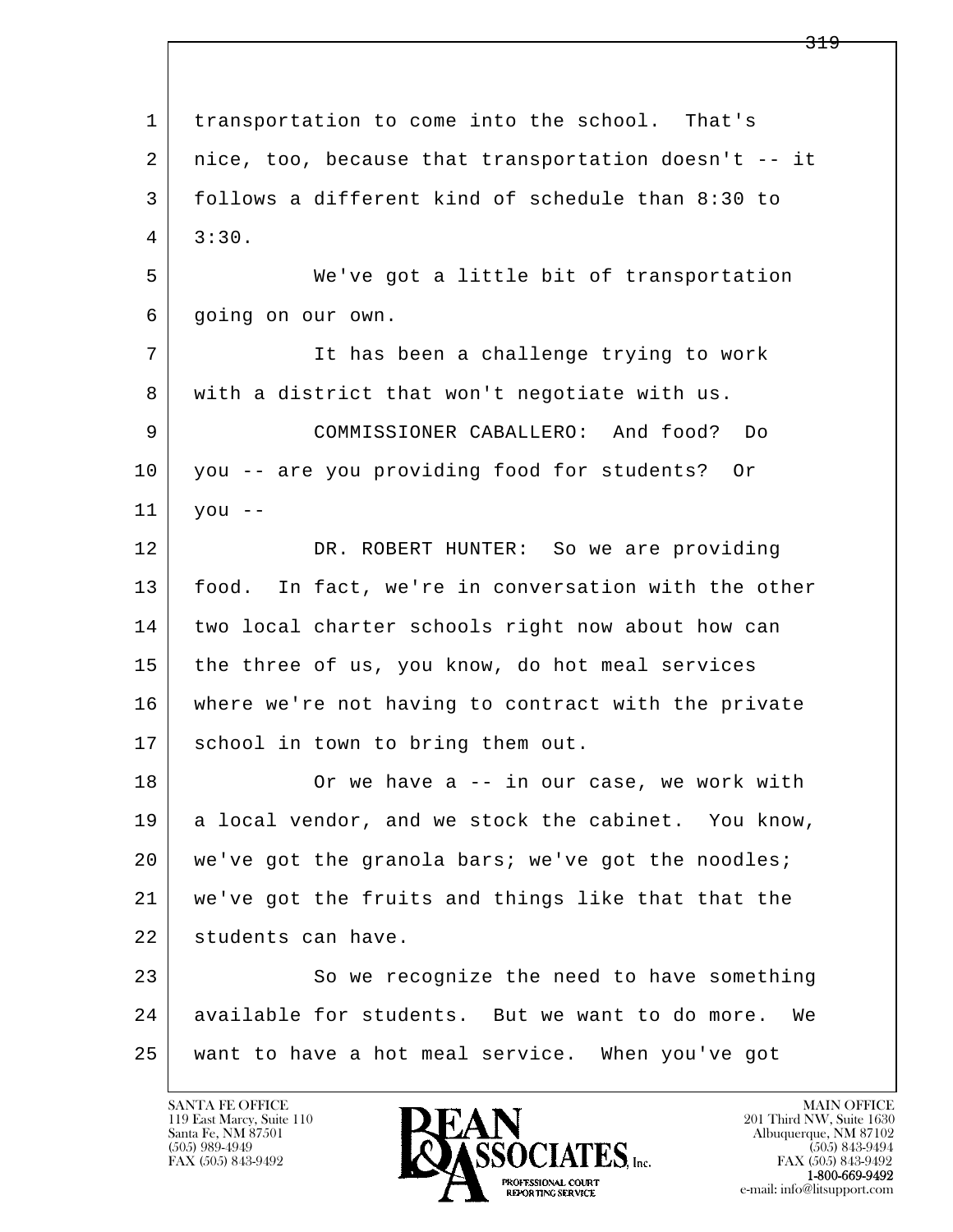l  $\overline{\phantom{a}}$  1 three smaller charters coming together, then you've 2 got numbers that are attractive to potential vendors 3 to come in and do that. 4 So we're actually -- we've had a 5 conversation about converting a space in Six 6 Directions into a kitchen area that all three 7 schools could benefit from. Because we're all right 8 there in the same area. 9 COMMISSIONER CABALLERO: One last item on 10 the low performing students, a lot of the community 11 from low-income families or low-income 12 neighborhoods, if they talk among themselves, if 13 their child -- parents know where the children are. 14 They know if their child is at the bottom, at the 15 middle, or at the top. They know. 16 And if your reputation is that you take on 17 the child at the bottom and you bring them up at 18 | least to the middle, I would say that your 19 enrollment in that sector will jump. 20 And so see it as an effort to diversify 21 and to recruit from that by pushing that quadrant 22 more successfully up the performance, and you will 23 see the difference. The parents will do whatever  $24$  they need to do --25 DR. ROBERT HUNTER: Right.

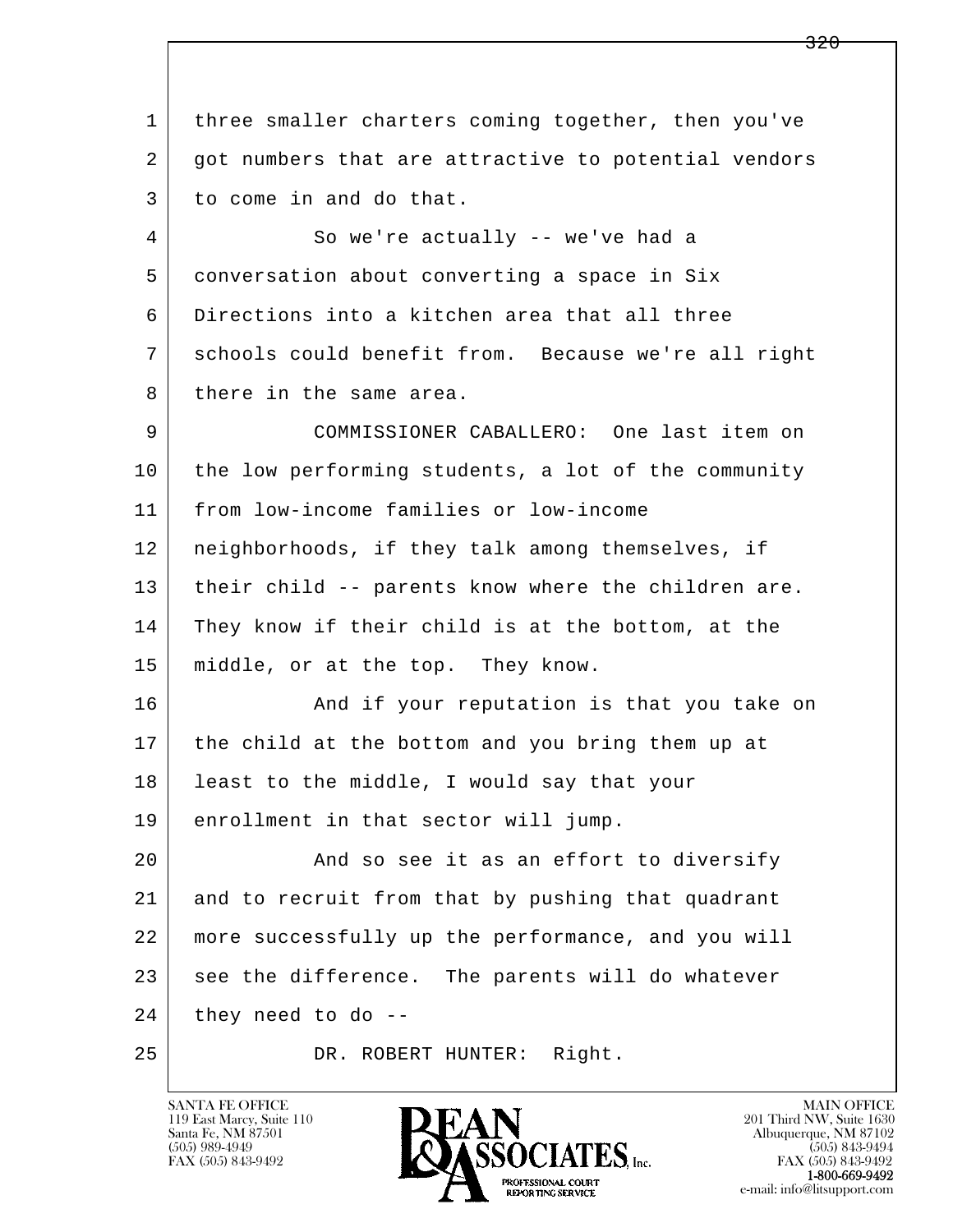l  $\overline{\phantom{a}}$  1 COMMISSIONER CABALLERO: -- to get their 2 child there. Because all parents, no matter the 3 economic sector, they do want their children to 4 succeed. They just -- 5 DR. ROBERT HUNTER: It's our most urgent 6 need. We've also done some things with the local 7 media, where we'll have them to come out and 8 interview our students and feature their stories in 9 | the paper. 10 You can imagine which students we select 11 for that, to make sure that, you know, those 12 students and families who otherwise might not have 13 considered they could attend this school are seeing, 14 you know, themselves reflected in the students' 15 stories that are in the papers, and those particular 16 students are being targeted in that particular way. 17 COMMISSIONER CABALLERO: That's all I 18 | have, Madam Chair. 19 THE CHAIR: Thank you. Can I just ask a 20 | transportation question? On the topic of 21 transportation, now that you'll not be a part of 22 Gallup-McKinley, are you considering looking at 23 possibly contracting out? And I don't know what the 24 possibilities are in terms of service providers in 25 the area for transportation on your own now.

119 East Marcy, Suite 110<br>Santa Fe, NM 87501

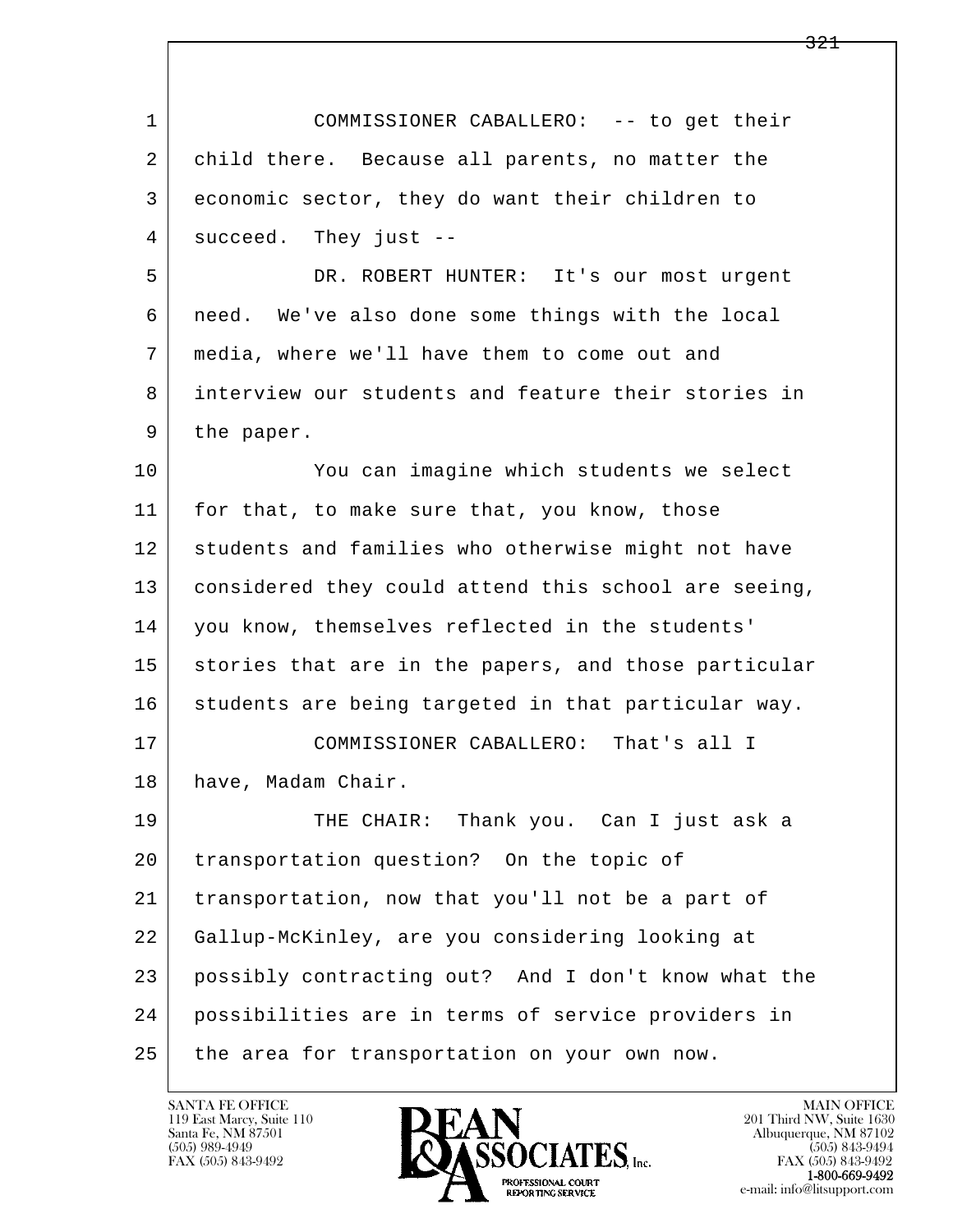| $\mathbf 1$ | DR. ROBERT HUNTER: Yeah. In fact, that's            |
|-------------|-----------------------------------------------------|
| 2           | going to be a challenge, in that the local school   |
| 3           | district is the sole provider; although, there is a |
| 4           | private school that does transportation. And that   |
| 5           | might be something -- actually, I've been meeting   |
| 6           | with the other charter leaders in our area monthly, |
| 7           | I started meetings with them. And that is a topic   |
| 8           | that's come up, because we're all faced with that.  |
| 9           | So one of the potential answers would be            |
| 10          | to check into Rehoboth and see if that's something  |
| 11          | they might be able to do.                           |
| 12          | THE CHAIR: Okay. Thanks.                            |
| 13          | COMMISSIONER TOULOUSE: Madam Chair?                 |
| 14          | You know, I sensed a tone with people who           |
| 15          | talked to us, like it was, "Don't be mean to us,"   |
| 16          | you know. "Don't be McKinley County." We're not.    |
| 17          | DR. ROBERT HUNTER: Right.                           |
| 18          | COMMISSIONER TOULOUSE: And I wanted to              |
| 19          | get that across to people. We're welcoming this     |
| 20          | school in. If we close a school, it has nothing to  |
| 21          | do that we want their programs or we want their     |
| 22          | facilities. It has to do mostly with fiscal         |
| 23          | mismanagement. That's the major reason that we end  |
| 24          | up closing schools here.                            |
| 25          | So I want to assure all of you in the               |

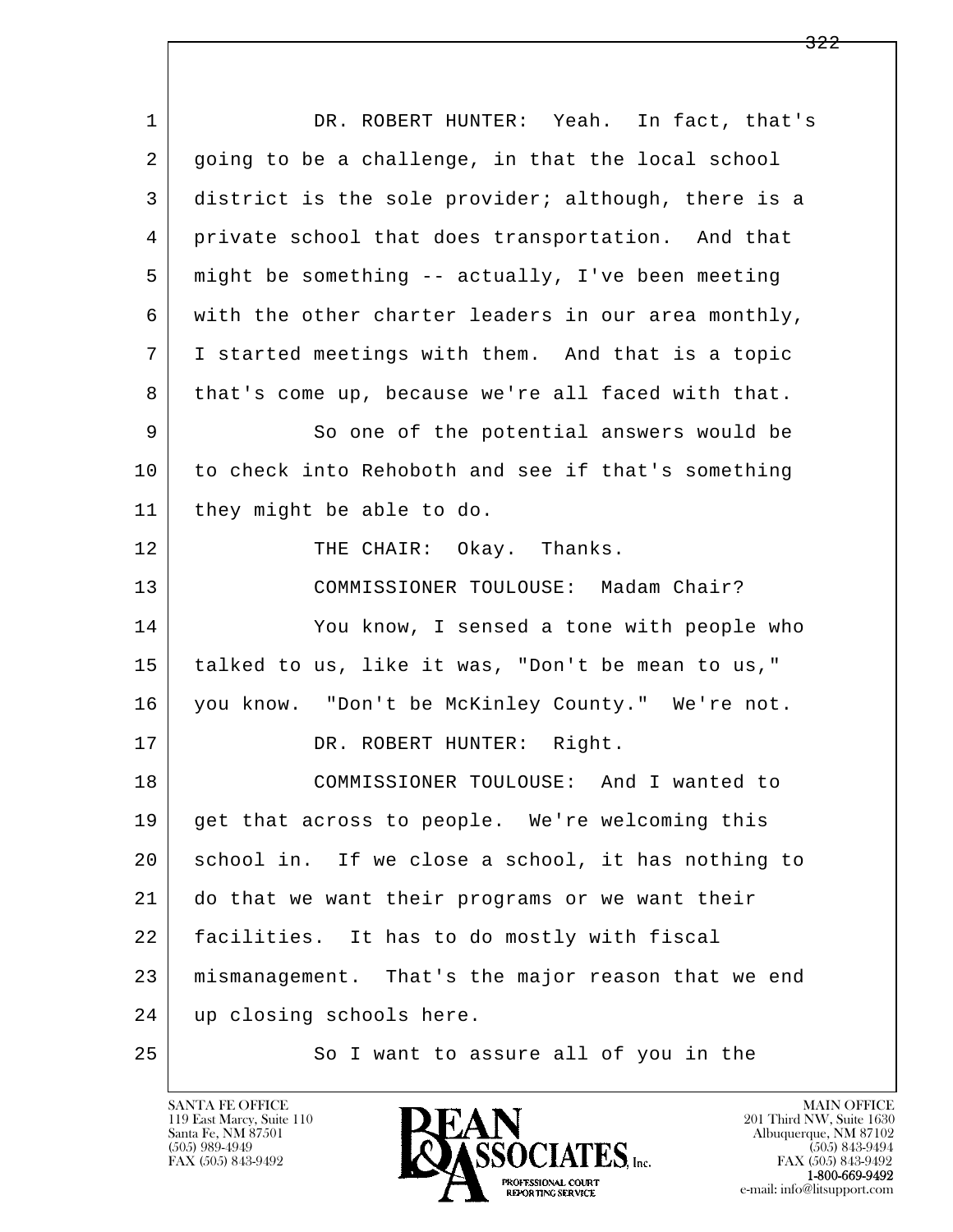| 1              | audience and ones of you up here at the table, I     |
|----------------|------------------------------------------------------|
| 2              | won't be here, but my replacement will have the same |
| 3              | attitude I do toward all of our schools, and         |
| $\overline{4}$ | especially the ones that have more minority students |
| 5              | or more people with cultural differences, because    |
| 6              | that's been one of my soapboxes that we need to      |
| 7              | address all of that for my six years here.           |
| 8              | So I just wanted to reassure you that                |
| 9              | we'll get sticky on the special ed. People here      |
| 10             | will -- you know -- just your lower students;        |
| 11             | because not all of those students who are making     |
| 12             | lower grades are your special ed students. They're   |
| 13             | students who just aren't challenged enough, or you   |
| 14             | haven't found the right thing to spark them.         |
| 15             | I know; I have six grandsons, I understand           |
| 16             | kids getting sparked in certain ways. I was also     |
| 17             | the kind of kid that if I liked the subject, I got   |
| 18             | "A"s, and didn't think about it. If I didn't like    |
| 19             | the subject, I barely got by, and that was only      |
| 20             | because I didn't dare fail when I got home.          |
| 21             | And as it was, I got chewed on big-time,             |
| 22             | because I was the oldest of five children. Both of   |
| 23             | my parents were younger ones, and they were both     |
| 24             | overachievers, and I was not.                        |
| 25             | So I understand where that comes. And                |

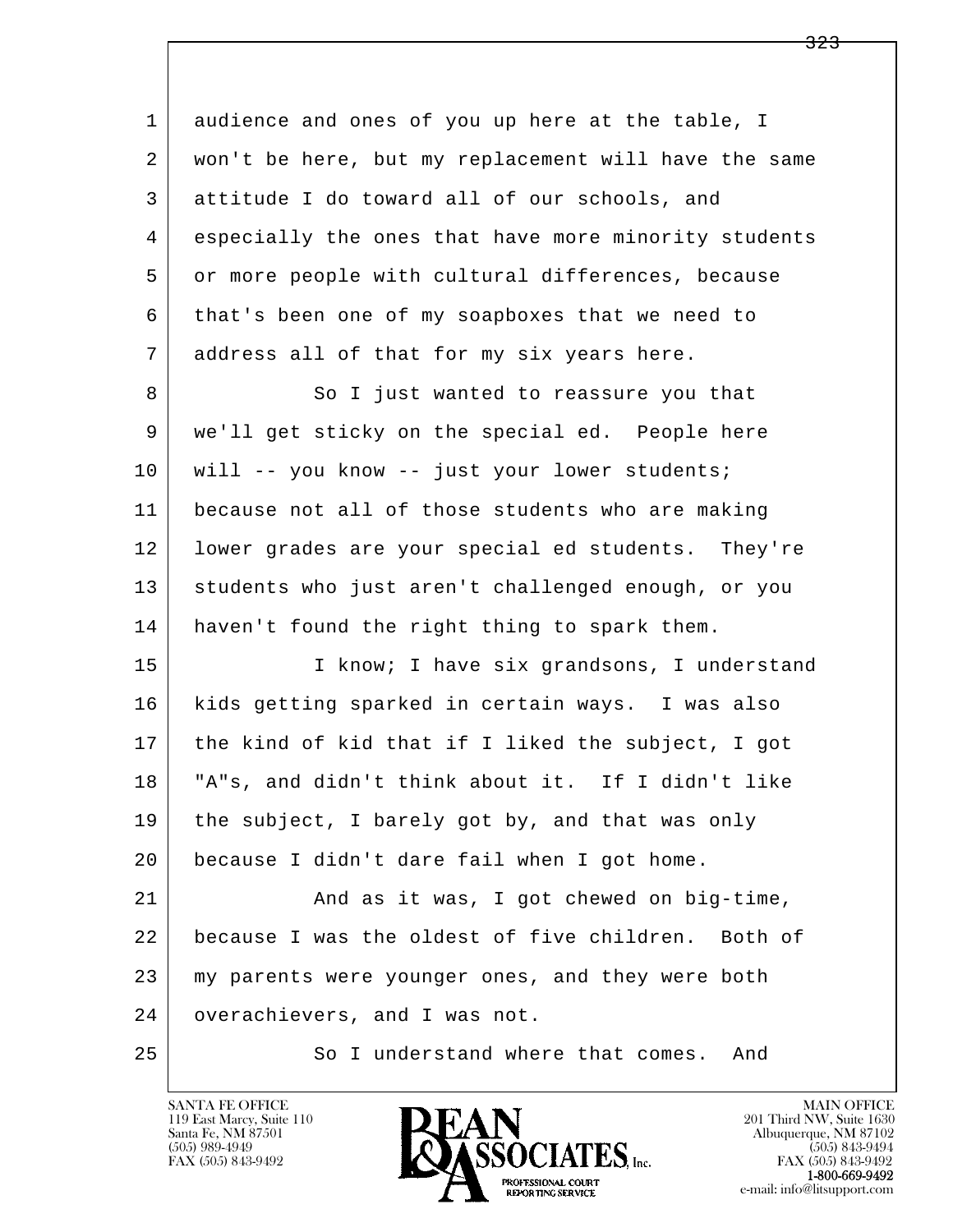l  $\overline{\phantom{a}}$  1 those kids take a lot of effort, too, to figure out 2 what sparks them and move them ahead. 3 But I'm glad that you are here. And I 4 hope that the local school board will not continue 5 to hinder you since you are now part of this big 6 family of schools. 7 | THE CHAIR: Not quite yet. 8 COMMISSIONER TOULOUSE: Well, they're 9 sitting here today. And I'd have a hard time, with 10 their letter grade and with everything else, voting 11 no. 12 And I just want -- I'm speaking as much to 13 the parents and the people out there -- is that I 14 think this will be a better fit. We've had schools 15 that came over from other school districts who have 16 been incredibly mismanaged and didn't survive 17 because they weren't able -- they hadn't had any 18 help at all. 19 You people look like you've done it on 20 your own, that you have the resources there, and 21 your governance council and your faculty and your 22 parents to do it. So I don't see any reason that 23 this school will not prosper and succeed. 24 And I really appreciate how far you've 25 gotten with your Native population. But I think all



FAX (505) 843-9492<br>**1-800-669-9492**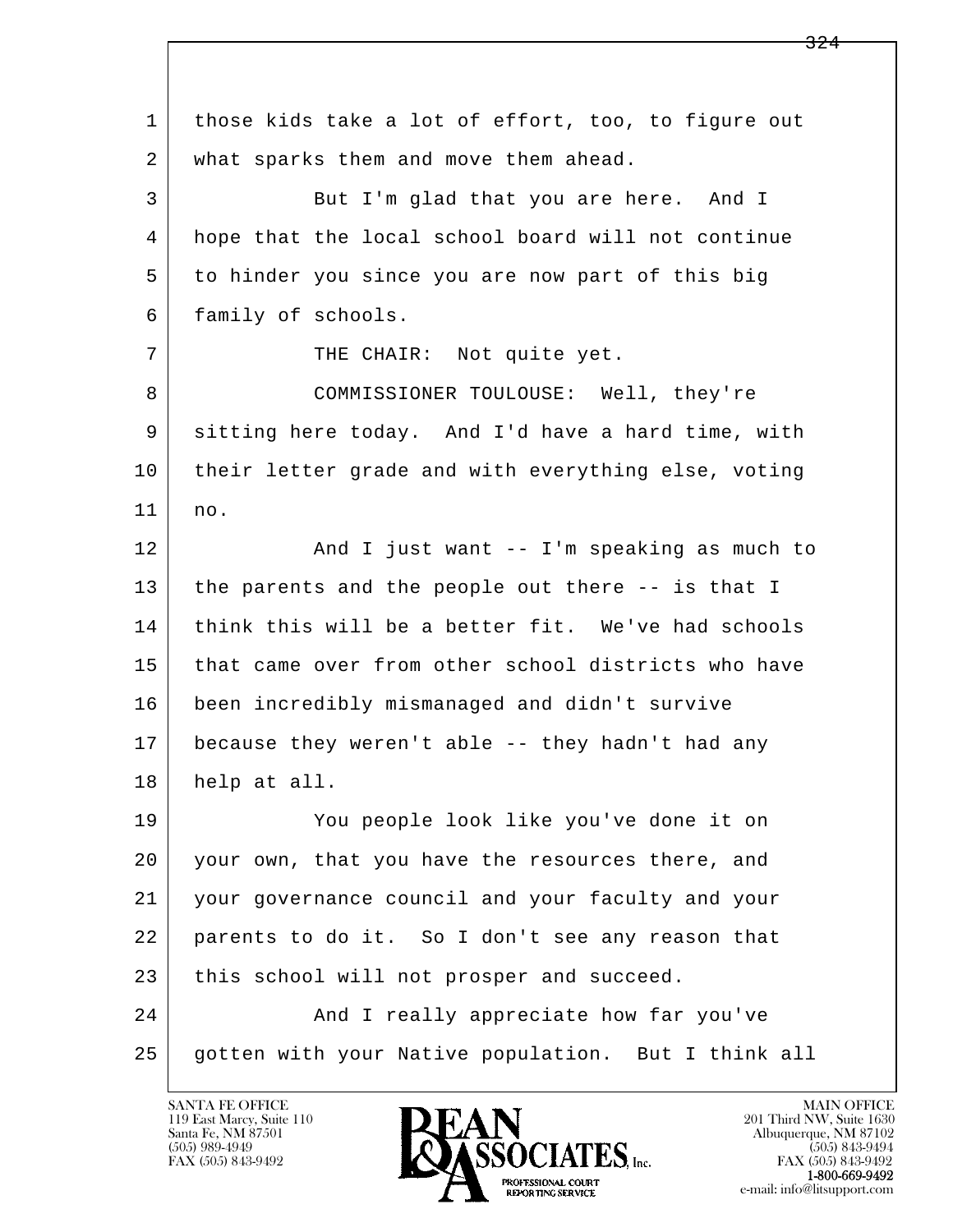| $\mathbf{1}$ | students -- I mean, I have a grandson who went to    |
|--------------|------------------------------------------------------|
| 2            | college one semester and came home. You know, we     |
| 3            | all go through that. Doesn't matter what your        |
| 4            | background is.                                       |
| 5            | I also want to suggest, though, that one             |
| 6            | of the ways Albuquerque Public Schools gets their    |
| 7            | low income, and they're figuring out their           |
| 8            | free-and-reduced lunches, is they interface with the |
| 9            | Human Services Department's benefits. If they get    |
| 10           | Medicaid or food stamps, they pull it out, and then  |
| 11           | they're automatically eligible.                      |
| 12           | So a lot of your families that are even at           |
| 13           | the median income are still going to get one of      |
| 14           | those benefits that make them eligible. That might   |
| 15           | be a way to address, coming up with better evidence; |
| 16           | because I think you probably have more people who    |
| 17           | fit in that low income and whose students would      |
| 18           | benefit from -- and the families -- from having the  |
| 19           | free-and-reduced lunches.                            |
| 20           | That's all, Madam Chair.                             |
| 21           | THE CHAIR: I think I tend to agree with              |
| 22           | Commissioner Toulouse. I think if you figured out a  |
| 23           | different way of determining economically            |
| 24           | disadvantaged, I think you'd find that you probably  |
| 25           | have a higher percentage than your -- than you are   |

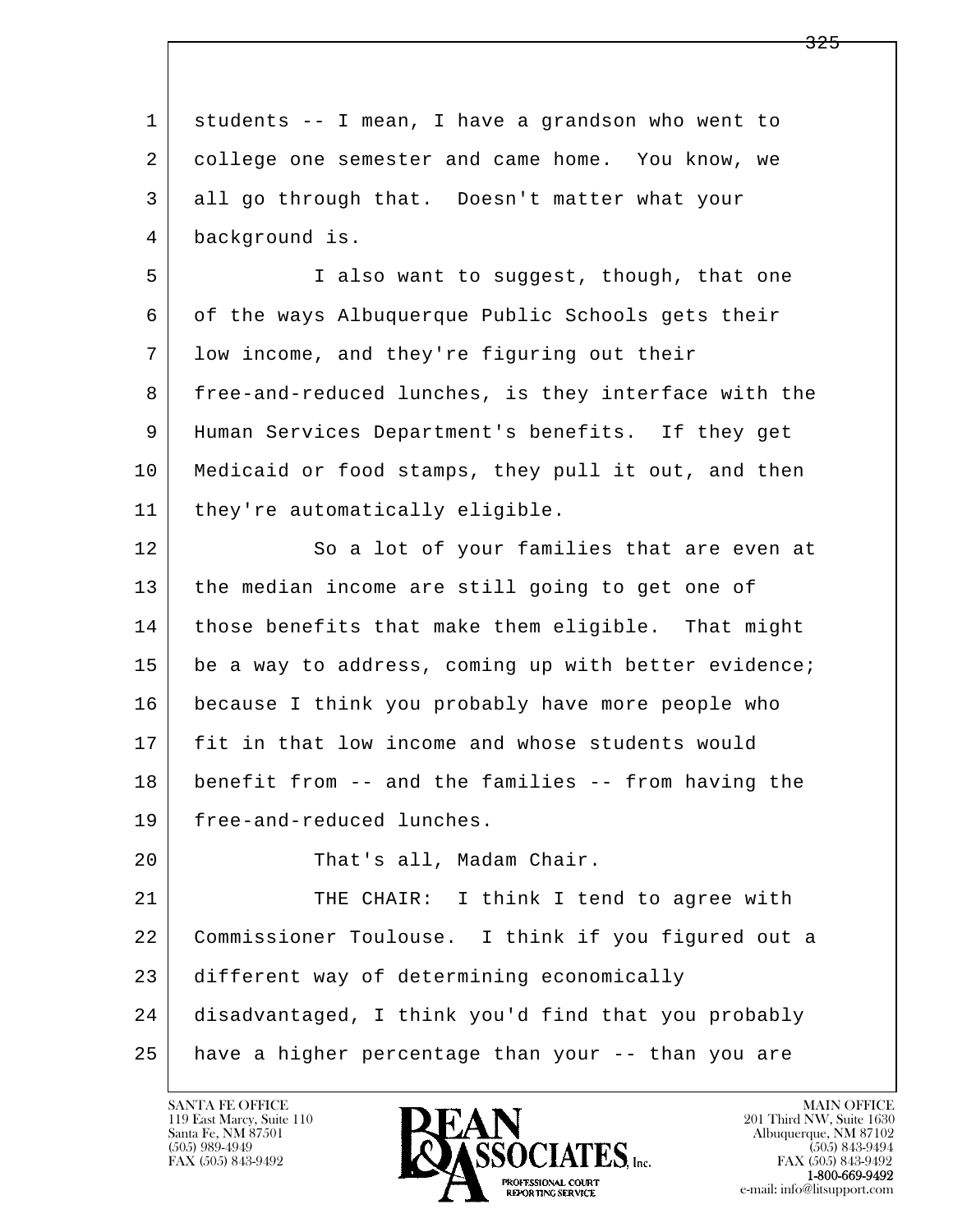| $\mathbf{1}$ | showing. Not to dismiss the fact that I think you    |
|--------------|------------------------------------------------------|
| 2            | mentioned 30 percent of your student -- current      |
| 3            | student population? Or Gallup-McKinley's staff       |
| 4            | people?                                              |
| 5            | DR. ROBERT HUNTER: Last year, right.                 |
| 6            | When I had gone before them asking for an enrollment |
| 7            | increase and they brought up that issue. Yeah, we    |
| 8            | had looked at that, and what's what the numbers had  |
| 9            | shown. This year, it's not as high, given the stuff  |
| 10           | that's been in the media and what have you.          |
| 11           | THE CHAIR: Right. But certainly, that                |
| 12           | transportation creates that challenge for families   |
| 13           | to be able to get their students to you. So that I   |
| 14           | hope that that conversation can continue with the    |
| 15           | other charters, so that there can be -- because      |
| 16           | that's a challenge for all of our charters across    |
| 17           | the board, is if we want -- if, truly, they are a    |
| 18           | public school, and we want to make them available,   |
| 19           | there has to be transportation.                      |
| 20           | And I know it's a conversation that's                |
| 21           | going to come up during the Legislative Session as   |
| 22           | well in terms of support. So thank you.              |
| 23           | Commissioners, anything else?                        |
| 24           | (No response.)                                       |
| 25           | THE CHAIR: Okay. Are we ready for a                  |
|              |                                                      |

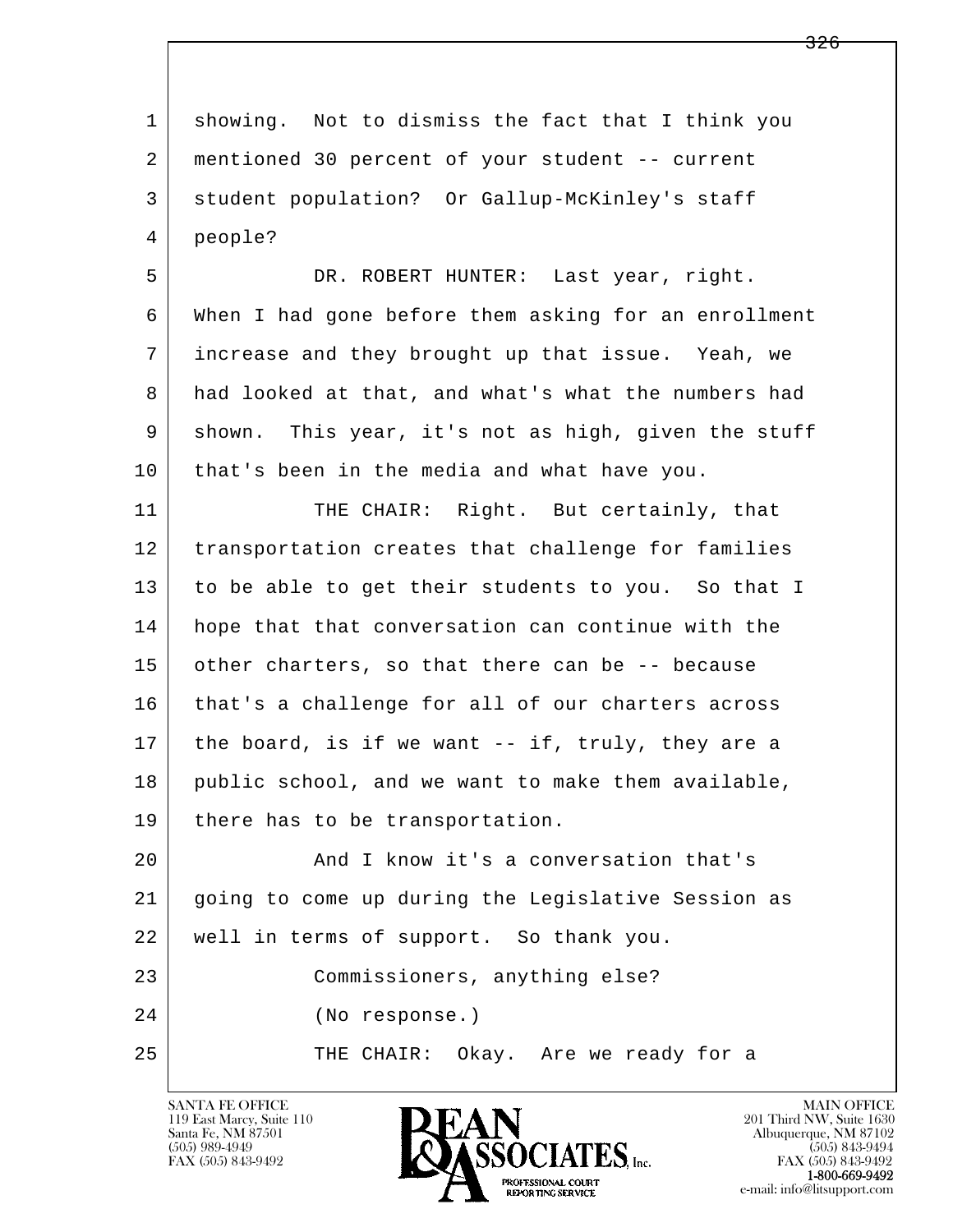l  $\overline{\phantom{a}}$ 1 | motion? 2 And I do believe -- I probably took it 3 home last night. 4 COMMISSIONER ROBBINS: Madam Chair, I can 5 go ahead and make the motion, if you'd like. 6 I move that PEC renew the charter 7 contract -- or, actually, extend a renewal contract 8 for -- between the PEC and Middle High School -- 9 Middle College High School, excuse me -- for five 10 | years. 11 COMMISSIONER TOULOUSE: Second. 12 THE CHAIR: There's a motion by 13 Commissioner Robbins, a second by Commissioner 14 Toulouse. 15 Is there any discussion? 16 (No response.) 17 | THE CHAIR: If not, Commissioner 18 Armbruster, roll-call vote, please? 19 COMMISSIONER ARMBRUSTER: Commissioner 20 Toulouse? 21 | COMMISSIONER TOULOUSE: Yes. 22 COMMISSIONER ARMBRUSTER: Commissioner 23 Peralta? 24 COMMISSIONER PERALTA: Yes. 25 COMMISSIONER ARMBRUSTER: Commissioner

119 East Marcy, Suite 110<br>Santa Fe, NM 87501

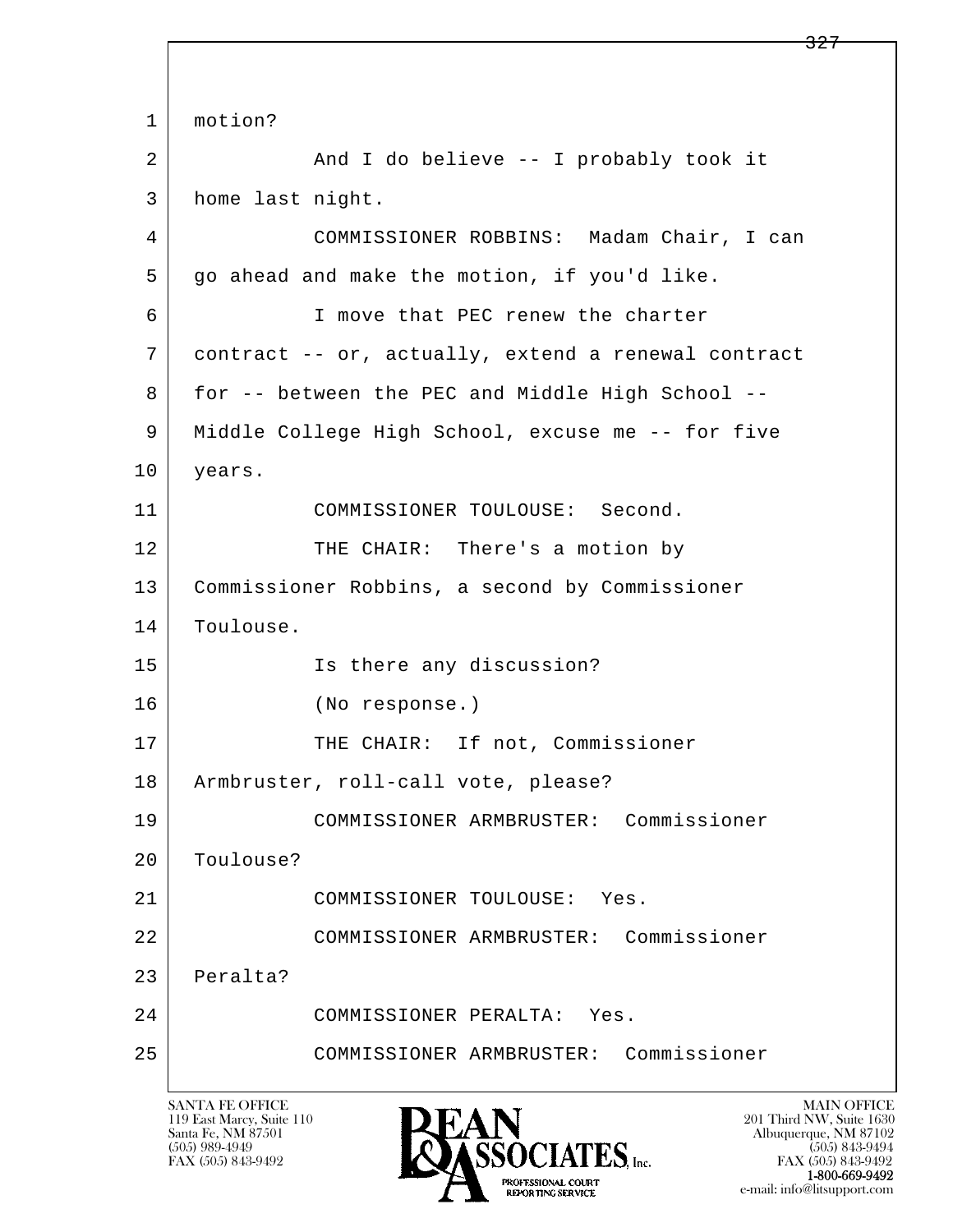l  $\overline{\phantom{a}}$ 1 Armbruster votes "Yes." 2 Commissioner Robbins? 3 COMMISSIONER ROBBINS: Yes. 4 COMMISSIONER ARMBRUSTER: Commissioner 5 Gipson? 6 THE CHAIR: Yes. 7 COMMISSIONER ARMBRUSTER: Commissioner 8 Caballero? 9 COMMISSIONER CABALLERO: Yes. 10 COMMISSIONER ARMBRUSTER: Commissioner 11 Crone? 12 COMMISSIONER CRONE: Yes. 13 COMMISSIONER ARMBRUSTER: Commissioner 14 Ruiz? 15 COMMISSIONER RUIZ: Yes. 16 COMMISSIONER ARMBRUSTER: That is an 17 eight-to-zero vote. 18 THE CHAIR: Motion passes, eight-zero. 19 Congratulations. We will see you sometime after the 20 Session for contract negotiations. So we look 21 forward to that. 22 DR. ROBERT HUNTER: Okay. Yeah. Thank 23 you. 24 THE CHAIR: I think that was a snarky 25 remark.

119 East Marcy, Suite 110<br>Santa Fe, NM 87501

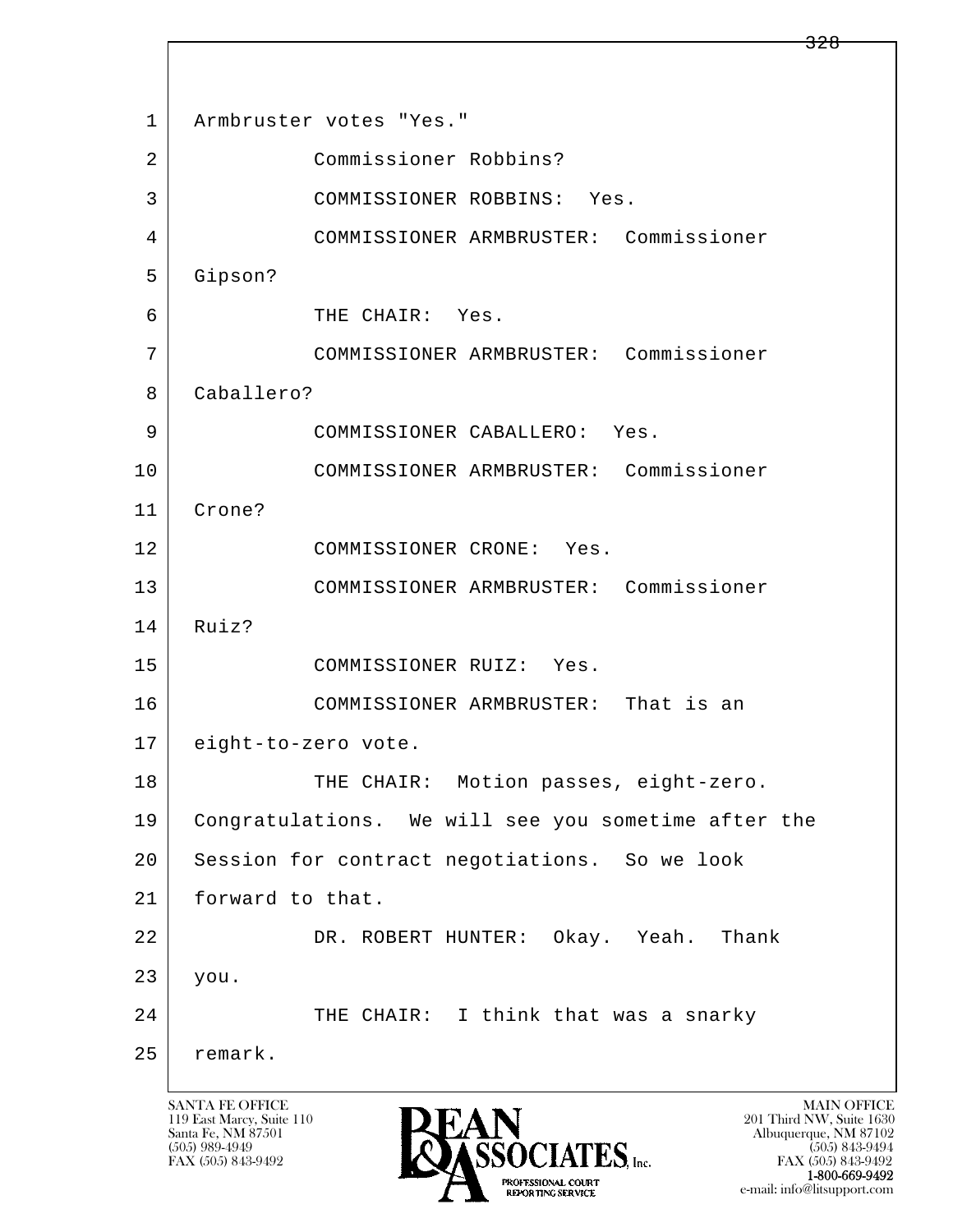l  $\overline{\phantom{a}}$ 1 and we're going to take a short break. 2 a Thank you. 3 (Recess taken, 10:10 a.m. to 10:28 a.m.) 4 THE CHAIR: Our next school is School of 5 Dreams. 6 Good morning. 7 MR. MICHAEL OGAS: Good morning. 8 THE CHAIR: Good to see you again. 9 | MR. MICHAEL OGAS: Good to see you. 10 THE CHAIR: Okay. Whenever you're ready. 11 | MS. KAREN WOERNER: Thank you, 12 Madam Chair, Commissioners. As you said, School of 13 Dreams. 14 Over the last four years, the school's 15 letter grade has been a "D," "C," "B," and then a 16 "C," demonstrating an upward trend and then a drop 17 last year. For 2017 and '18, the overall school 18 grade was a "C," with an "F" in the improvement of 19 lowest-performing students. 20 | The you look to the data analysis on 21 Page 27 of 45, the charts demonstrate that upward 22 trend, and then the dip in the overall grade and the 23 current standing charts on that page. 24 Similarly, Chart 2 shows that the school's 25 proficiency in both reading and math was improving

119 East Marcy, Suite 110<br>Santa Fe, NM 87501

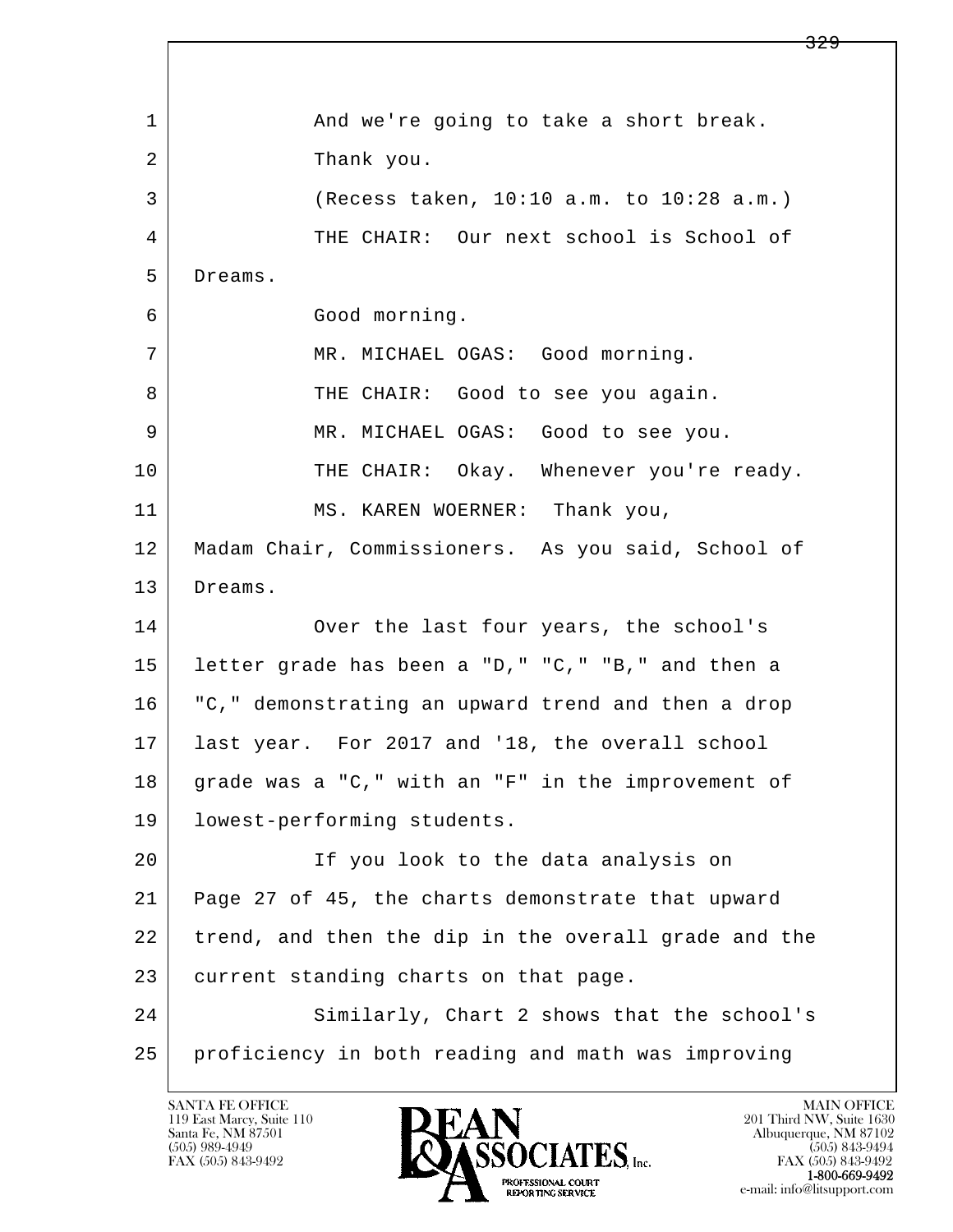| 1  | each year, but has stayed the same the last two      |
|----|------------------------------------------------------|
| 2  | years.                                               |
| 3  | In addition, if I may direct you to                  |
| 4  | Page 35 of 45, this page shows the mission-specific  |
| 5  | goals. And the school has had mixed results in       |
| 6  | meeting its mission-specific goals.                  |
| 7  | Also, further on on Page 39, the downward            |
| 8  | trend in recurrent enrollment and teacher retention  |
| 9  | are depicted on the graphs on, again, Page 39.       |
| 10 | The governing board members are all                  |
| 11 | continuing members and have remained fairly constant |
| 12 | over the years. Two of the board members did miss    |
| 13 | some training hours last year, five and eight hours  |
| 14 | respectively.                                        |
| 15 | The last financial audit report for --               |
| 16 | which, of course, as you know, is for the '16 and    |
| 17 | '17 school year, listed ten findings, two that were  |
| 18 | repeats and one that was a material weakness.        |
| 19 | Also, regarding finances, the school                 |
| 20 | received a letter from the PED Accountability        |
| 21 | The letter, which was provided in your<br>Bureau.    |
| 22 | packets, states that a T&E, or Training &            |
| 23 | Experience, audit was conducted in December, and     |
| 24 | that review revealed that 20 of the 40 staff files   |
| 25 | were not in compliance, which resulted in an         |

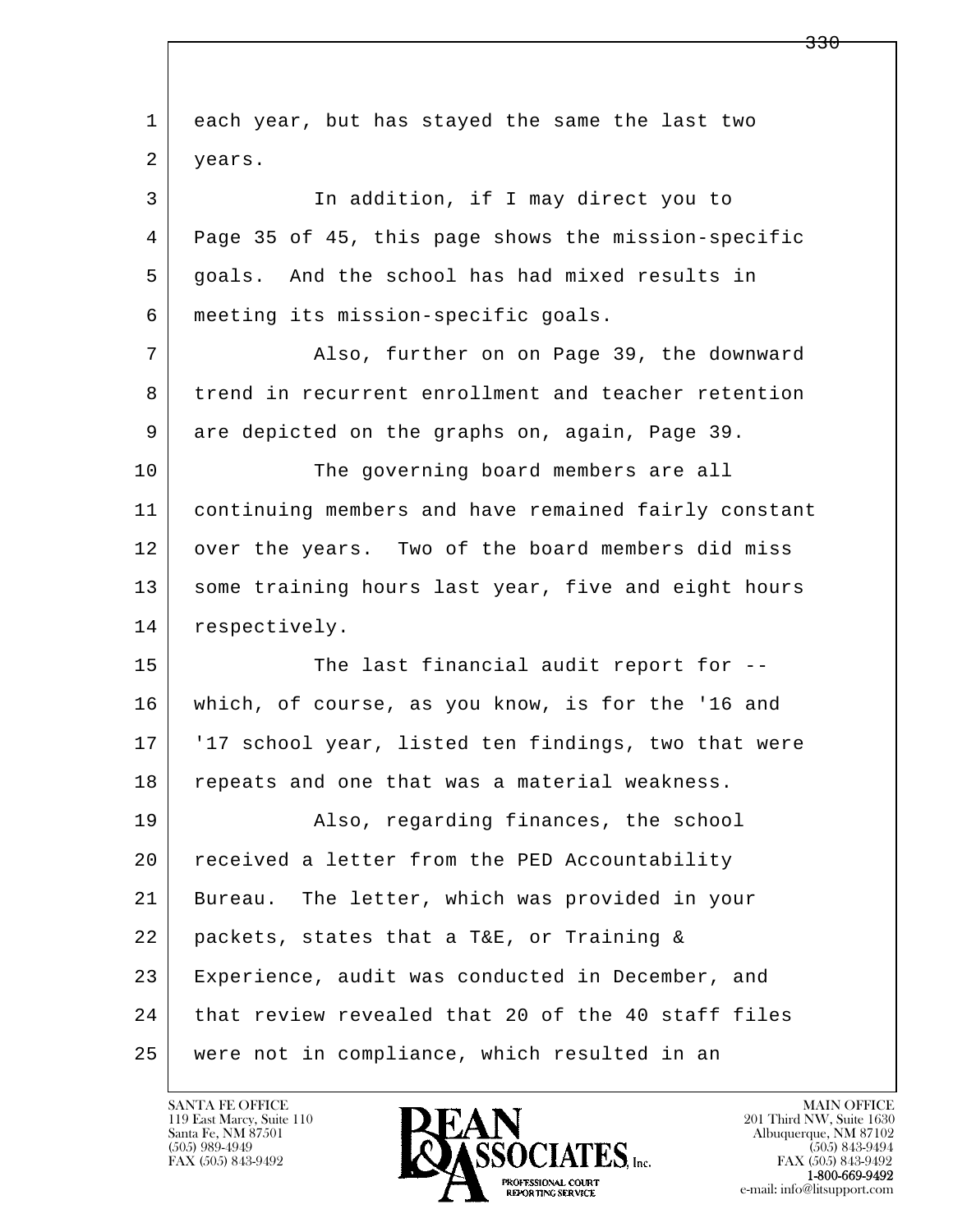l  $\overline{\phantom{a}}$ 1 adjustment in the SEG, decreasing it by \$244,506.66. 2 Regarding the performance framework 3 indicators that are rated during the annual site 4 visits, please see Page 5, as with all the schools 5 we've been doing. Page 5 -- oops. Sorry. Need to 6 take a look myself. Page 5 at the beginning of this 7 section. 8 It shows you the ratings for the last two 9 years. As you can see, there are many Falls Far 10 Below ratings -- those are in red -- for the last 11 two years. This past year, 2017-'18, of the 12 20 indicators, the school had six Falls Far Below, 13 with five of those being repeated from the prior 14 year. 15 Unfortunately, concerns were again 16 identified in some of these areas of the renewal 17 visit in October. One of those is the identifying 18 and serving of English Language Learners. 19 | And with that, I would like to address 20 sections of the school's response. And that is -- 21 let me see -- oh, immediately following -- let's 22 see -- Pages -- the response starts on Page 9 and 23 goes all the way through to Page 20, it looks like. 24 But if I could take -- could tell you that 25 in that response, the school appears to acknowledge

119 East Marcy, Suite 110<br>Santa Fe, NM 87501

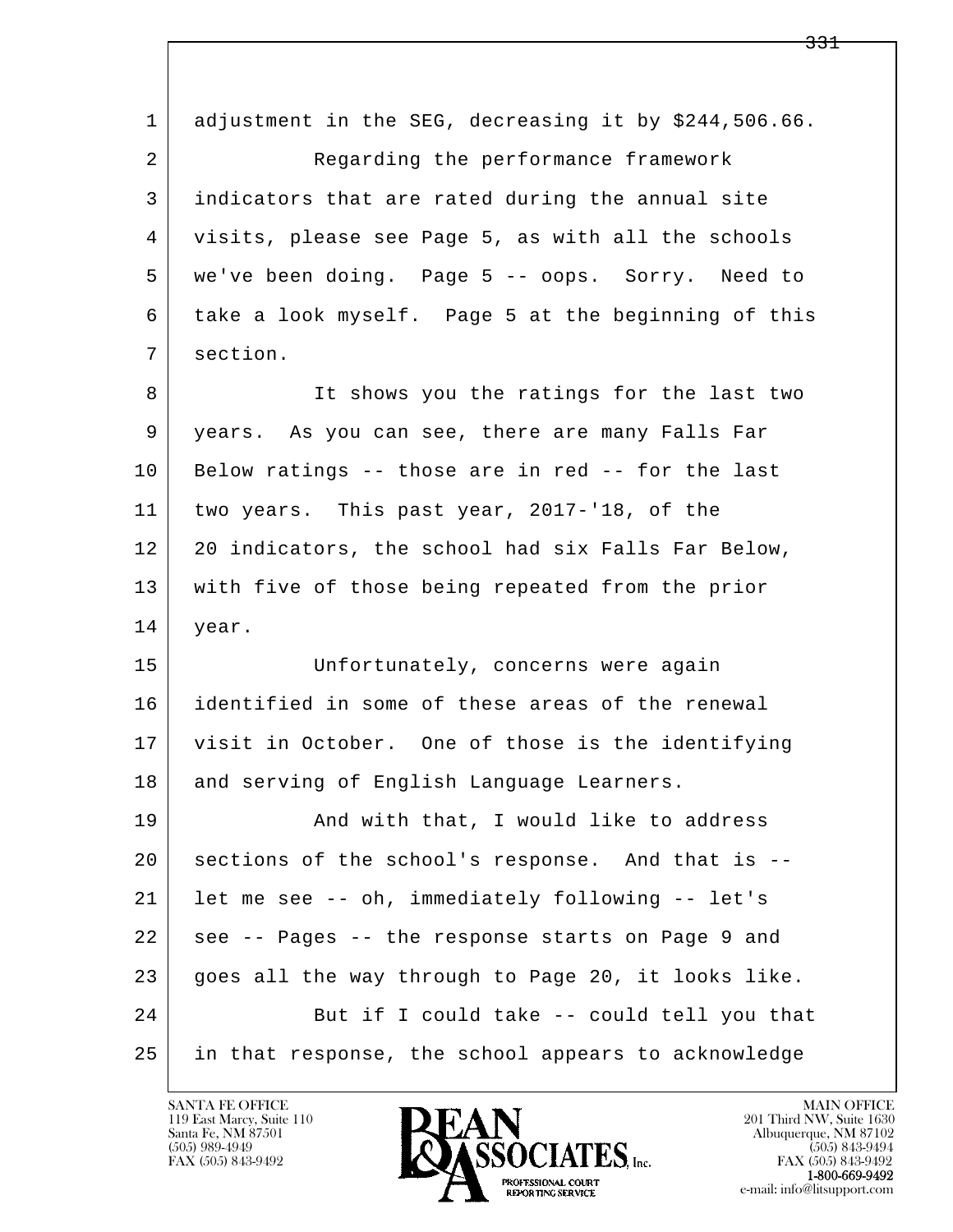1 the fact that they're not providing adequate English 2 language development services. They do state that 3 four of the 28 teachers on staff have TESOL 4 endorsements, but they are regular classroom 5 teachers, or the district test coordinator; so they 6 | are not actually providing school-wide English 7 language development support.

8 The response states -- and I quote -- 9 "SODA does provide a sound ELL program, wherein the 10 ELL population follows the New Mexico Language Usage 11 Survey."

12 | Course, following the usage survey and 13 screening does not constitute a sound program. And 14 in fact, we learned at the site visit that the 15 school could not -- could only locate half of the 16 kindergarteners' language usage surveys, had not 17 screened some students whose language usage survey 18 indicated they might be eligible, and had a list of 19 EL students who had not been identified.

l  $\overline{\phantom{a}}$ 20 | Tor the second year, the CSD team 21 described how to use S.T.A.R.S. data to investigate 22 and assess the history of these students and then 23 correct the coding in the student information 24 | system. This time, we did involve the S.T.A.R.S. 25 coordinator in that conversation. And I can tell



FAX (505) 843-9492<br>**1-800-669-9492**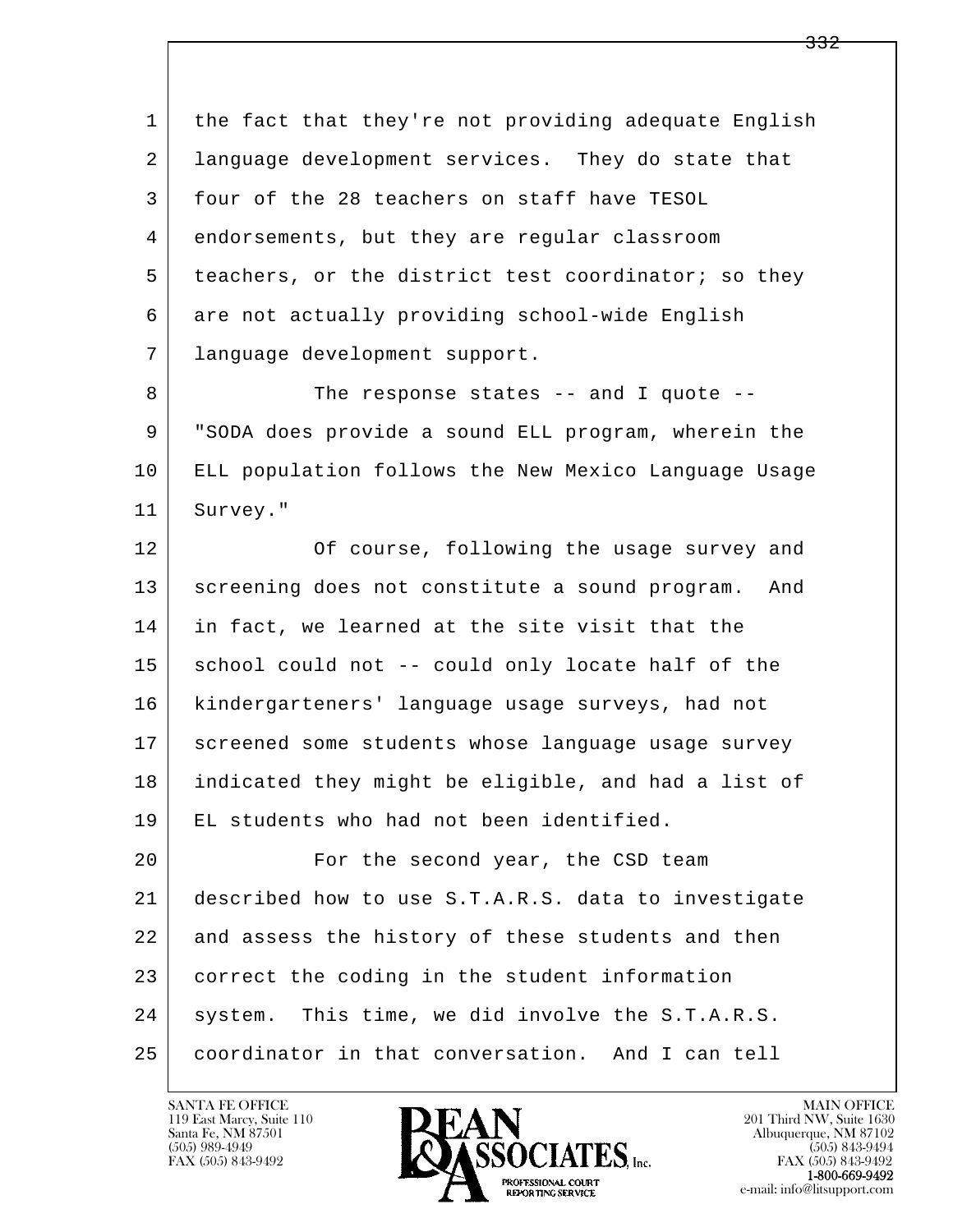| $\mathbf{1}$ | you that a follow-up visit -- not a follow-up. But   |
|--------------|------------------------------------------------------|
| 2            | was at the school for another purpose, and I did see |
| 3            | that they were using that assessment data now.       |
| 4            | The school does point out, on Page 20 of             |
| 5            | 45, that the charter schools newsletter provided     |
| 6            | kudos for the highest English language proficiency   |
| 7            | rates at 10 percent. Of course, that is true. We     |
| 8            | did. It wasn't August. Prior to realizing that the   |
| 9            | school was not properly identifying, and, therefore, |
| 10           | not testing all students whose English language      |
| 11           | proficiency should be tested annually, via the WIDA  |
| 12           | ACCESS assessment.                                   |
| 13           | Other sections of the school's response              |
| 14           | are also concerning on its face, particularly in     |
| 15           | regards to the NWEA short-cycle assessments and      |
| 16           | projected growth for students. The school indicates  |
| 17           | that there's no way to determine projected           |
| 18           | improvement.                                         |
| 19           | However, the NWEA is used by many of the             |
| 20           | charter schools and does provide class lists for     |
| 21           | target growth goals, which vary by individual        |
| 22           | student, based on each student's grade level and raw |
| 23           | score at the beginning of the year for most grades.  |
| 24           | It doesn't provide them, I think, for 11th and 12th  |
| 25           | grades. But the rest of the school grades could      |

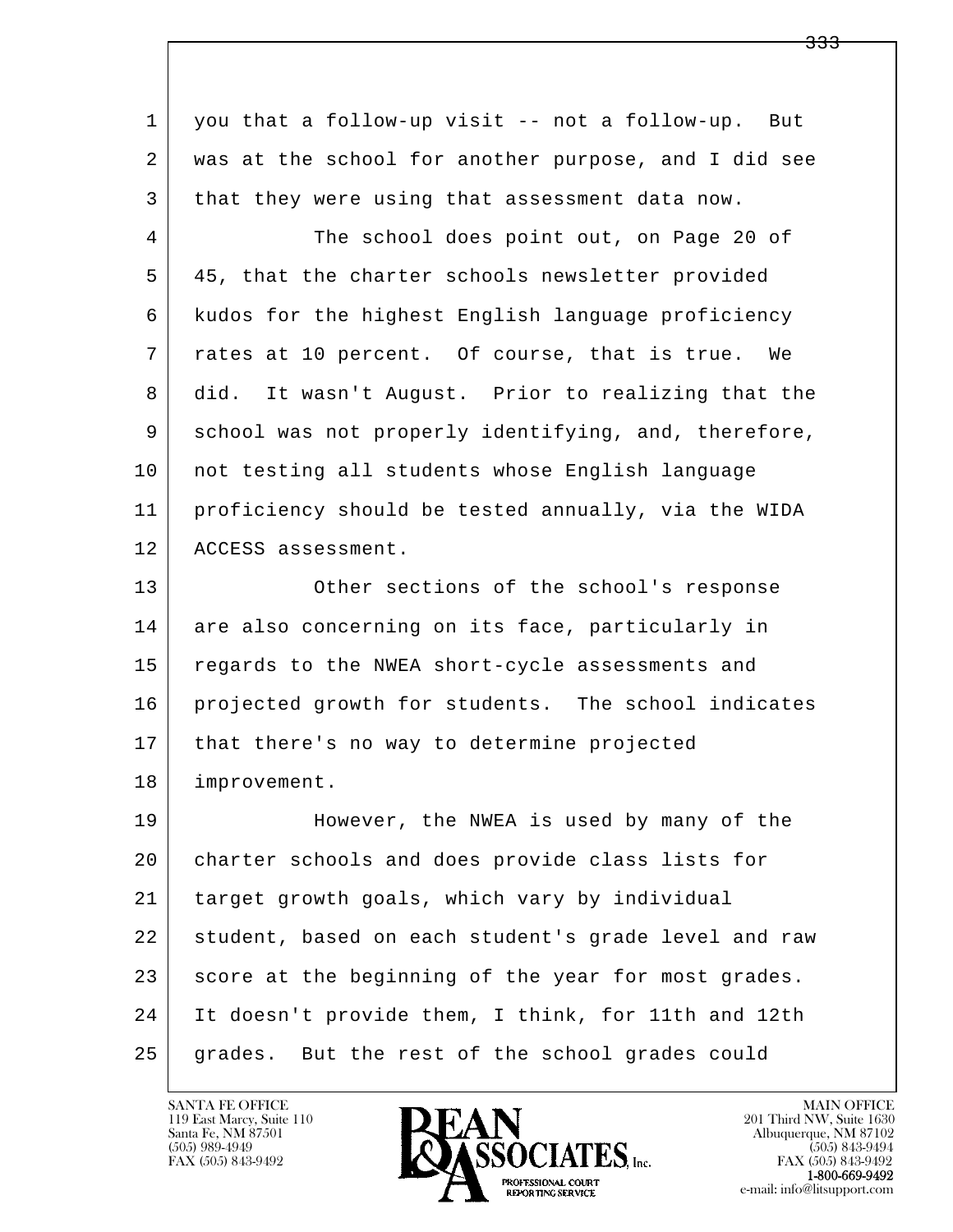l  $\overline{\phantom{a}}$  1 have those target growths for each individual 2 student. In addition, the normative tables can be 3 used to determine cutoff scores for each grade. 4 On Page 2, the evaluations -- again, based 5 on the rubric from Part B of the application, 6 indicates that several ratings are failing to 7 demonstrate substantial progress. And that's the 8 ones I've highlighted here. 9 Finally, the school did provide a complete 10 and timely application, including the E-Occupancy 11 | Certificate. I think they have one for every 12 | classroom set out there. 13 As a result of what I've stated, the PED 14 recommendation is for a five-year renewal with 15 several conditions to address the concerns 16 identified. 17 Those conditions include, or are, 18 implement a school continuous improvement plan that 19 results in a letter grade of at least a "C" in each 20 category; attain an overall rating of Meets Standard 21 in the organizational framework for each year under 22 the contract term; attain an overall rating of Meets 23 Standard in the indicator for identifying and 24 servicing English Language Learners for each year 25 under the contract term; meeting all governing board

119 East Marcy, Suite 110<br>Santa Fe, NM 87501

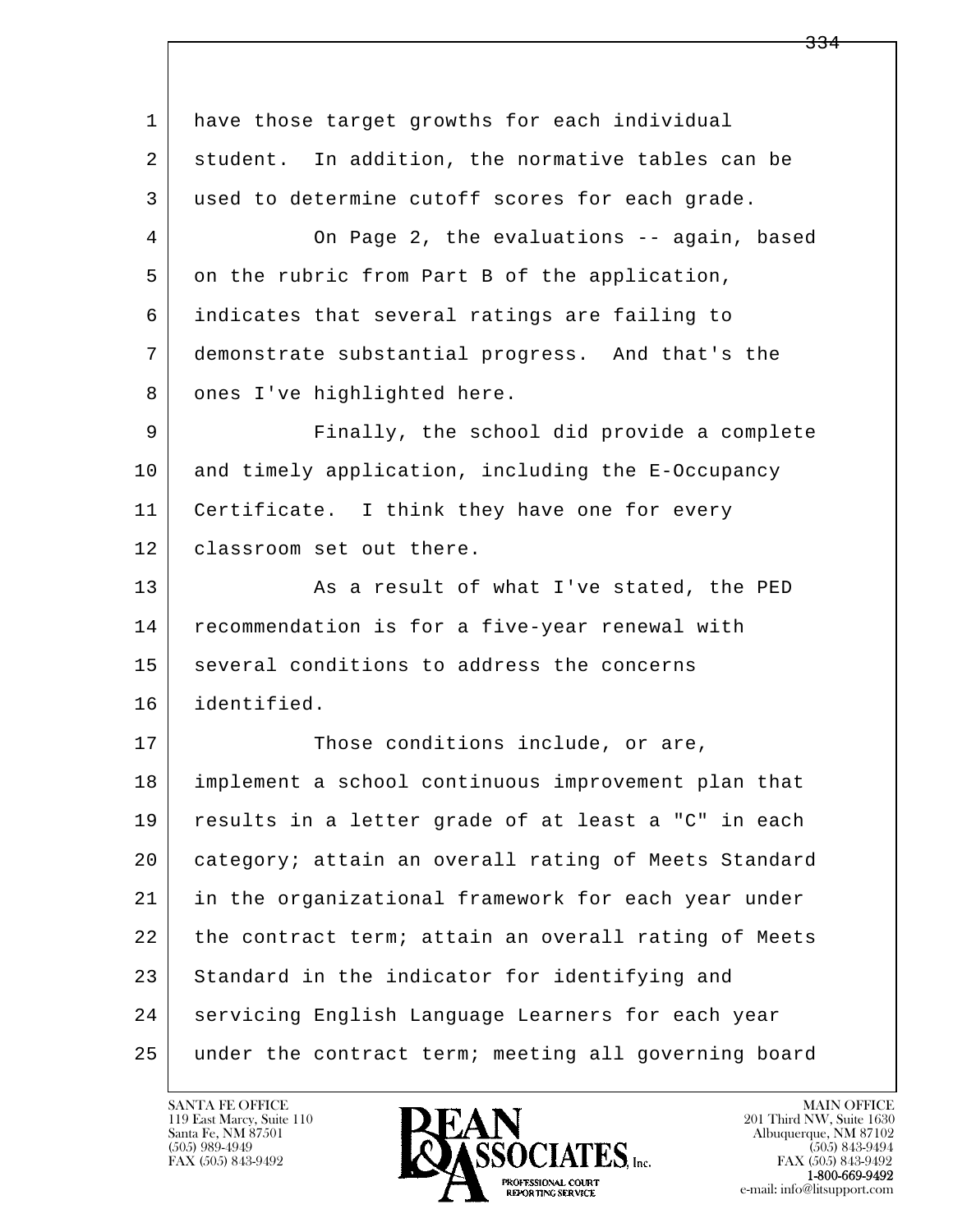l  $\overline{\phantom{a}}$  1 requirements, including maintaining the five-member 2 board and all members completing all mandatory 3 training hours and topics for each year of the 4 contract term; and receive an unmodified audit with 5 no material weaknesses and no significant 6 deficiencies -- scratch Part B that I had listed in 7 | there -- during the term of its contract. 8 Thank you. 9 THE CHAIR: Thanks. Good morning, once 10 again. And I'll just ask you to please identify 11 yourself for the record. 12 MR. MICHAEL OGAS: Good morning. Sorry 13 | for my voice. I'm fighting something. 14 Commissioners, Madam Chair, my name is Michael Ogas. 15 I am the head of School of Dreams Academy and one of 16 the founders. 17 | Thave with me today Mrs. Kathy Chavez, 18 our governing council president, and Mr. Kim 19 Johnson, our statistician. 20 I wanted to say just a few words and then 21 have Mrs. Chavez have an opportunity to state a 22 couple of things. 23 We have, over -- over the years, last four 24 years, seen our school become quite a complex school 25 in terms of things that we have going on. And I

119 East Marcy, Suite 110<br>Santa Fe, NM 87501

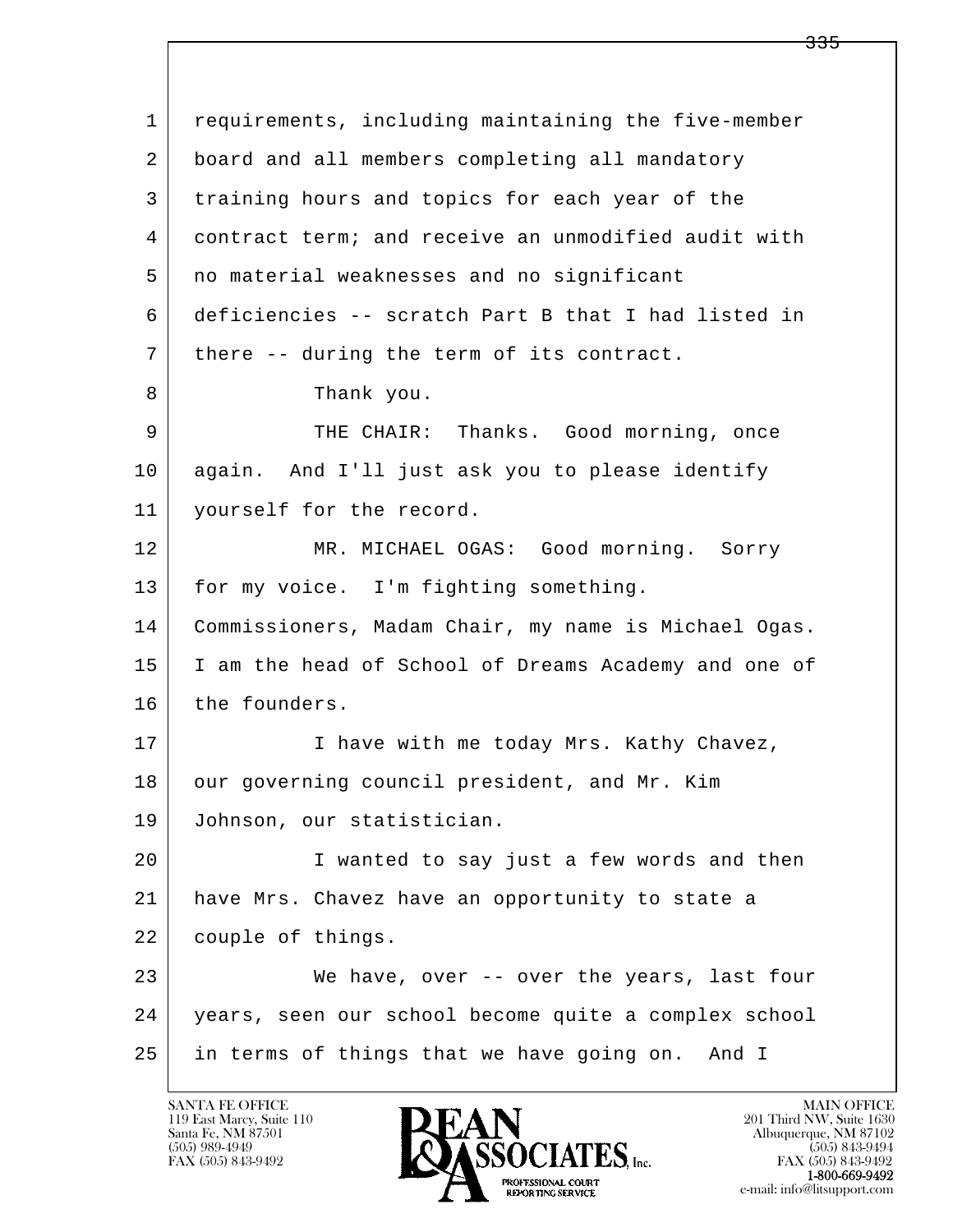| 1  | think it's a very, very good thing we have seen a    |
|----|------------------------------------------------------|
| 2  | rise in ELA scores, as well as a rise in our         |
| 3  | diversity in population.                             |
| 4  | We -- in '14-'15, we were designated as an           |
| 5  | early college high school, which has impacted a      |
| 6  | number of students. We offer between 12 and          |
| 7  | 15 courses annually on campus in conjunction with    |
| 8  | UNM-Valencia, as well as many of our students go out |
| 9  | to UNM-Valencia and earn college credits. That way,  |
| 10 | we're designated as an early college high school in  |
| 11 | '14-'15 and are awaiting the final designation on an |
| 12 | application we submitted to the College and Career   |
| 13 | Readiness Bureau this past year.                     |
| 14 | We've had 15 students over the last four             |
| 15 | years obtain their Associate's degrees. Many         |
| 16 | students, almost -- well into the hundreds, have     |
| 17 | obtained 50 to 100 more credit hours during their    |
| 18 | stay with us. In 2018, one of our high school        |
| 19 | graduates was also a valedictorian at UNM-Valencia   |
| 20 | campus, having achieved three Associate's degrees in |
| 21 | engineering, science, and general studies.           |
| 22 | We have, over the course of this charter             |
| 23 | contract, maintained our Advanced Ed accreditation   |
| 24 | successfully. We're in our second year of our        |
| 25 | second renewal on that.                              |

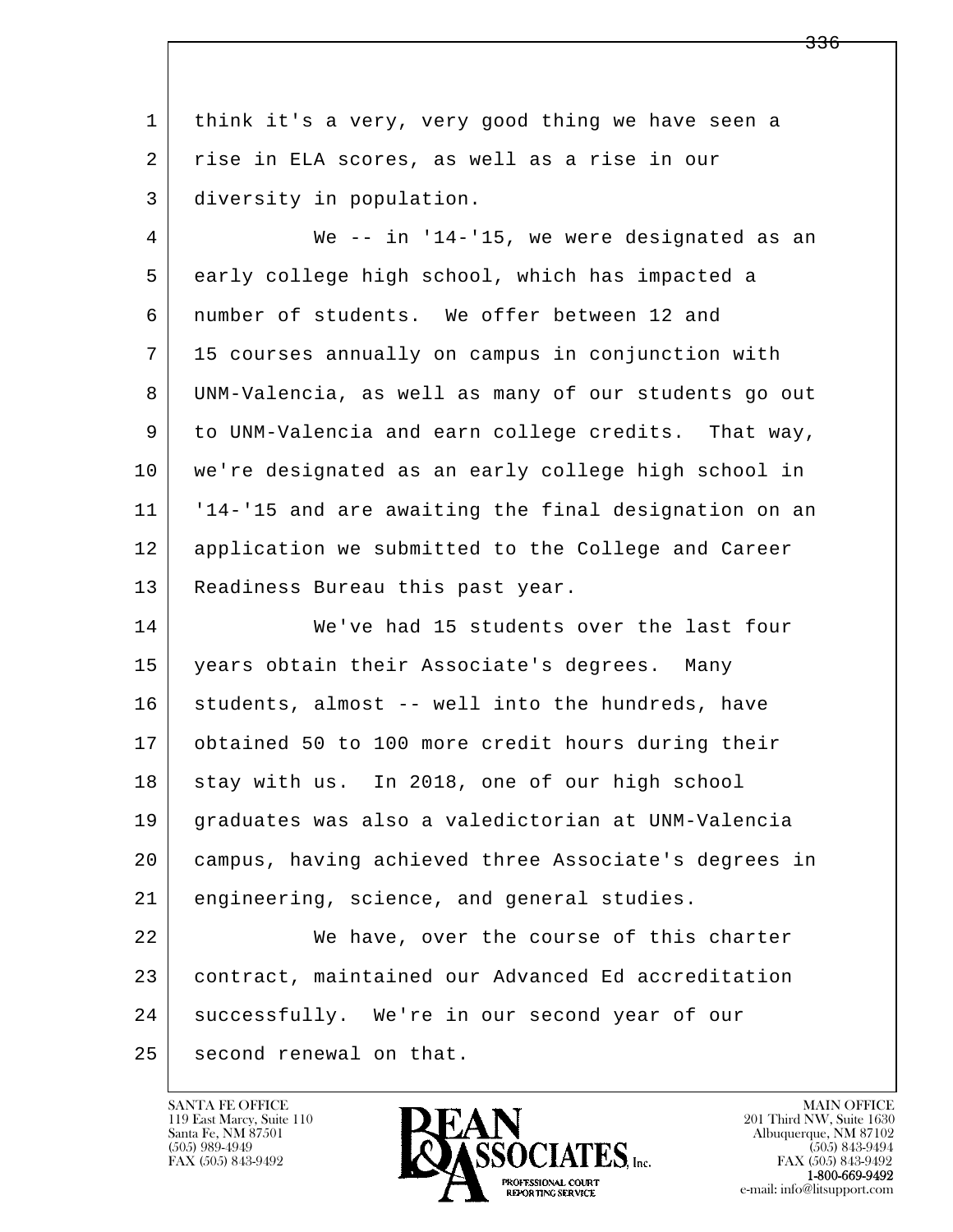1 We successfully implemented an elementary 2 school 3Y4Y program for developmentally disabled 3 children, as well as we now serve kindergarten 4 through fourth grade, and we'll be coming back to 5 the Commission to add the additional two grades in 6 succession.

 7 We serve all students. We're very proud 8 of that. Over the years, over the last four years, 9 we've also implemented a free-and-reduced lunch 10 program. We're an FUP-designated school [ph], so 11 100 percent of our children in school eat free, both 12 breakfast and lunch. We also offer transportation 13 services within the Los Lunas District boundaries.

14 We had, when we first started, run a 15 bus -- run two buses, actually, into the Belen area 16 and were told we could not do that. So we pulled 17 back, which is something that we're going to 18 question here in the spring. But we feel that that 19 hurt us enrollment-wise. And we're going to revisit  $20$  that.

l  $\overline{\phantom{a}}$ 21 As -- what we have for the students coming 22 from Belen, and even the South Valley, is we are now 23 located walking distance from the Rail Runner. We 24 purchase train passes for those that can ride the 25 train both to and from. And that has seemed to

119 East Marcy, Suite 110<br>Santa Fe, NM 87501

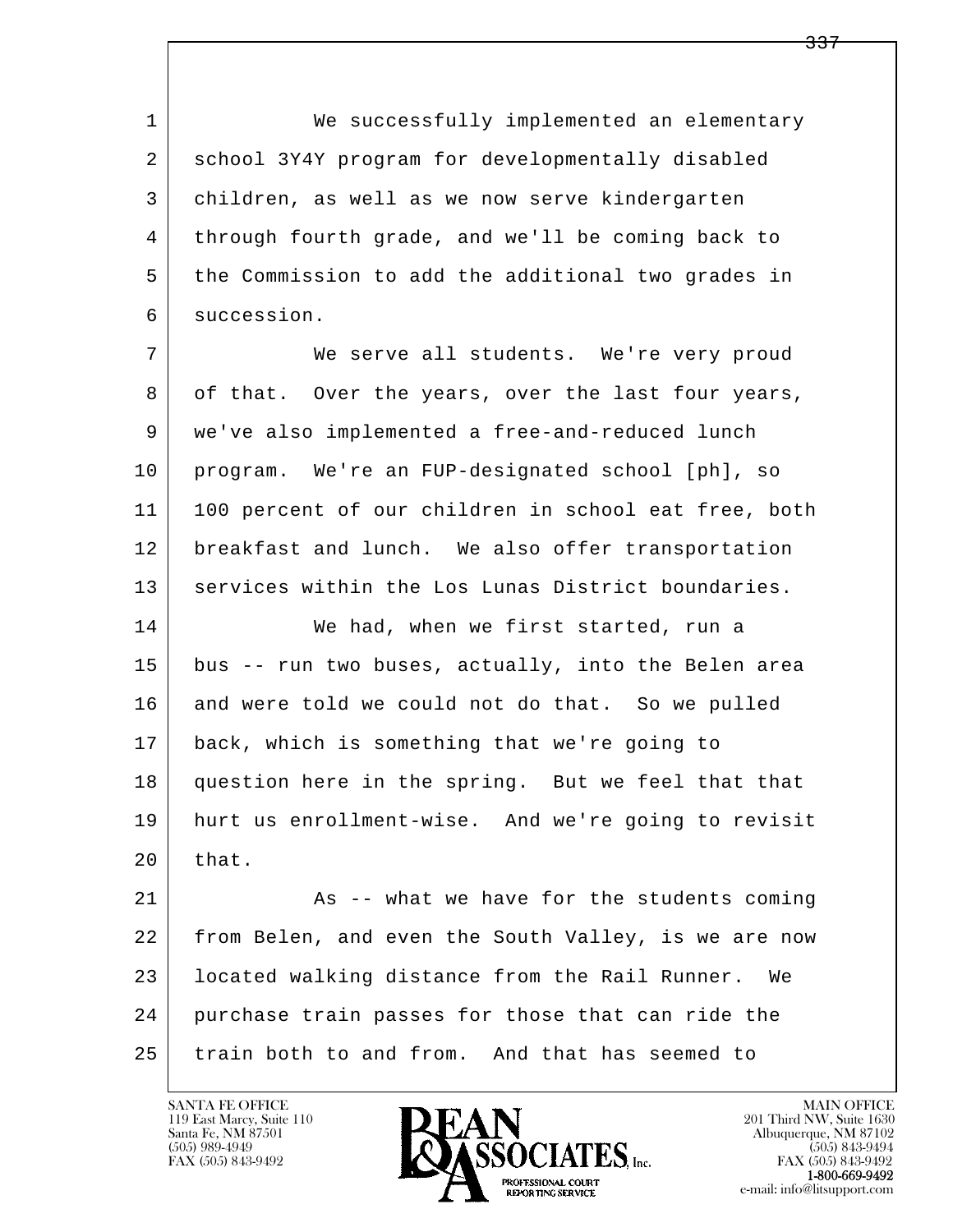l  $\overline{\phantom{a}}$  1 help; but it does make for long days for some of 2 those children. 3 Over the last four years, we've added two 4 new counselors and two social workers. We now have 5 an in-house business manager. We're keenly aware of  $6$  the  $-$  the findings in the audits and the 7 difficulties that we've -- we've seen in that area. 8 And without making any excuses for that, we are on 9 top of making fixes for it, actually. And one of 10 those is to hire an in-house business manager so 11 | that that person is with us all the time. 12 We still believe that we are a very 13 community- and parent-friendly school. We have 14 strong support from local businesses and public 15 entities, UNM-Valencia, the City of Los Lunas, 16 Sisneros Brothers, Facebook, Cultivating Coders, and 17 all three Chambers of Commerce, just to name a few. 18 We offer a full range of services in 19 | special education. We've increased that. A year 20 and a half or so ago, we were under Corrective 21 Action Plan with the Public Ed Department for 22 | special education. We met every goal prior to the 23 deadline and received a letter, basically saying 24 that we were no longer a concern in those areas, and 25 we continue to offer a full range of services,

119 East Marcy, Suite 110<br>Santa Fe, NM 87501



FAX (505) 843-9492<br>1-800-669-9492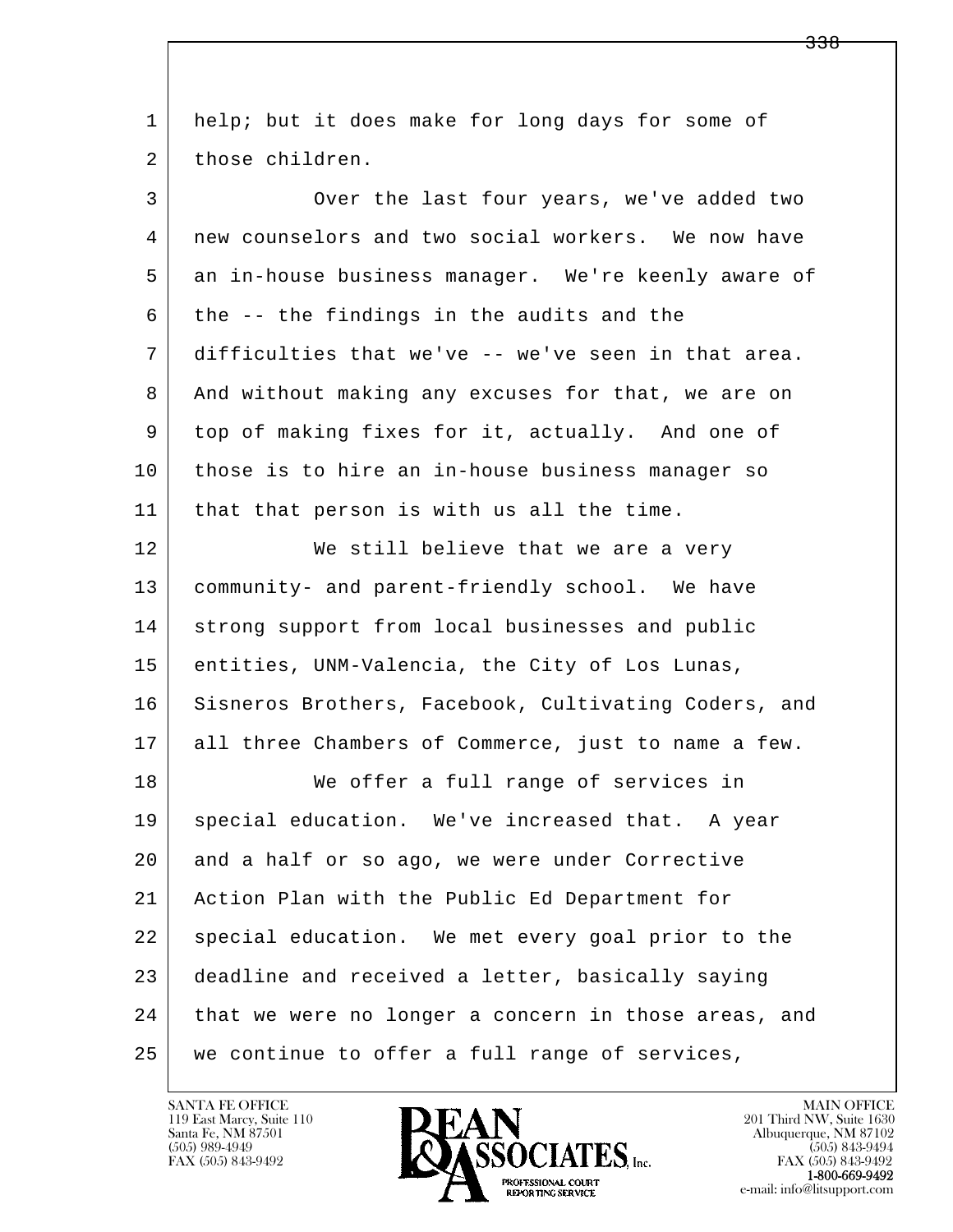l  $\overline{\phantom{a}}$ 1 including diagnostic and ancillary services. 2 Like I said, we are aware of things that 3 need to be improved. We've had very good 4 conversation with Ms. Woerner and her staff with 5 respect to that. So we look forward to moving 6 forward with, you know, solutions and improvement 7 plans, including, you know, dealing with the audit 8 findings, ensuring that we manage our data better 9 through both New Mexico DASH as well as S.T.A.R.S. 10 reporting. 11 | Our personnel files were a little bit of a 12 surprise to me; but we have, in fact, decided that 13 | we will meet whatever, you know, the T&E 14 requirements are. We already are making strides to 15 correct those. Many of the transcripts and things 16 that were missing have been corrected already. 17 | And when we get, you know, hopefully, to 18 renegotiation, we look to maybe looking at some of 19 | our performance goals and redirecting those. 20 I believe I've said this in the past. We 21 shot a little too high, and we maybe didn't quite 22 understand the ramifications of how the NWEA worked, 23 especially at the high-school level. And that's why 24 | Mr. Johnson is here, if we have any in-depth 25 questions about that.

119 East Marcy, Suite 110<br>Santa Fe, NM 87501

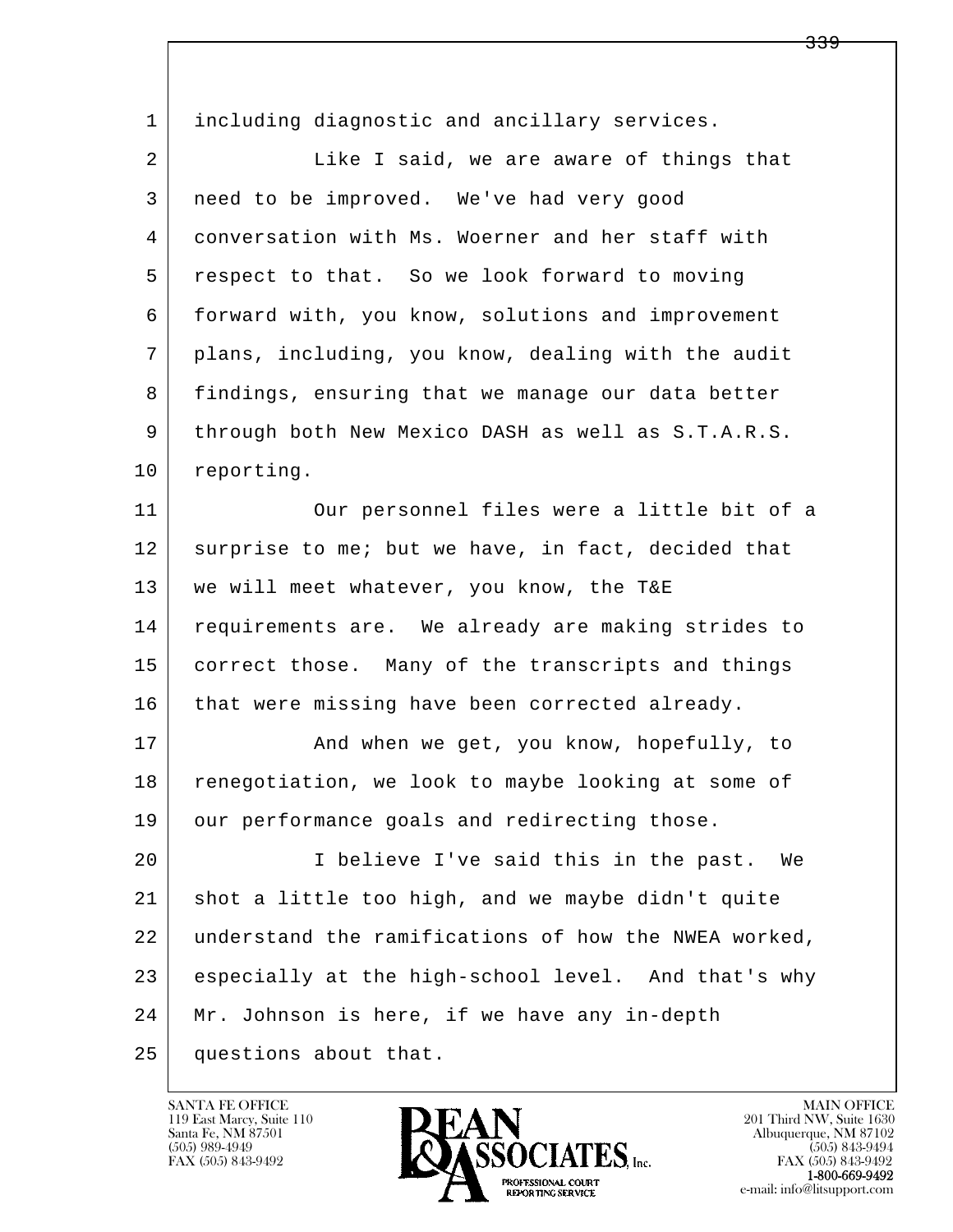l  $\overline{\phantom{a}}$  1 With that, that's all I have right now. 2 I'm going to turn it over to Mrs. Chavez to say a 3 couple of words. 4 MS. KATHY CHAVEZ: Good morning, 5 Madam Chair, and members of the Commission. Thank 6 you for allowing us this time. 7 I've been with the School of Dreams since 8 day one, and before that, in the planning stages. I 9 worked and retired from YDI, Youth Development, 10 Incorporated, which is a nonprofit organization that 11 works with high-risk youth. In fact, that was -- we 12 were originally partners with the School of Dreams 13 and provided the ancillary prevention programs for 14 them. 15 | And I am here on behalf of the governing 16 council and, if I may, members that could not be 17 here, which schedules just did not permit, which are 18 very much involved and, you know, are very 19 | supportive of the School of Dreams. And that is 20 Catherine Smith. And she was -- she took ill last 21 night. 22 and work schedules that didn't work out 23 for Dr. Schneider and a newly elected sheriff, 24 Denise Romero, and a lifelong educator, Mr. Kenny 25 Griego. And I'm sure all of you are familiar with

119 East Marcy, Suite 110<br>Santa Fe, NM 87501



FAX (505) 843-9492<br>**1-800-669-9492**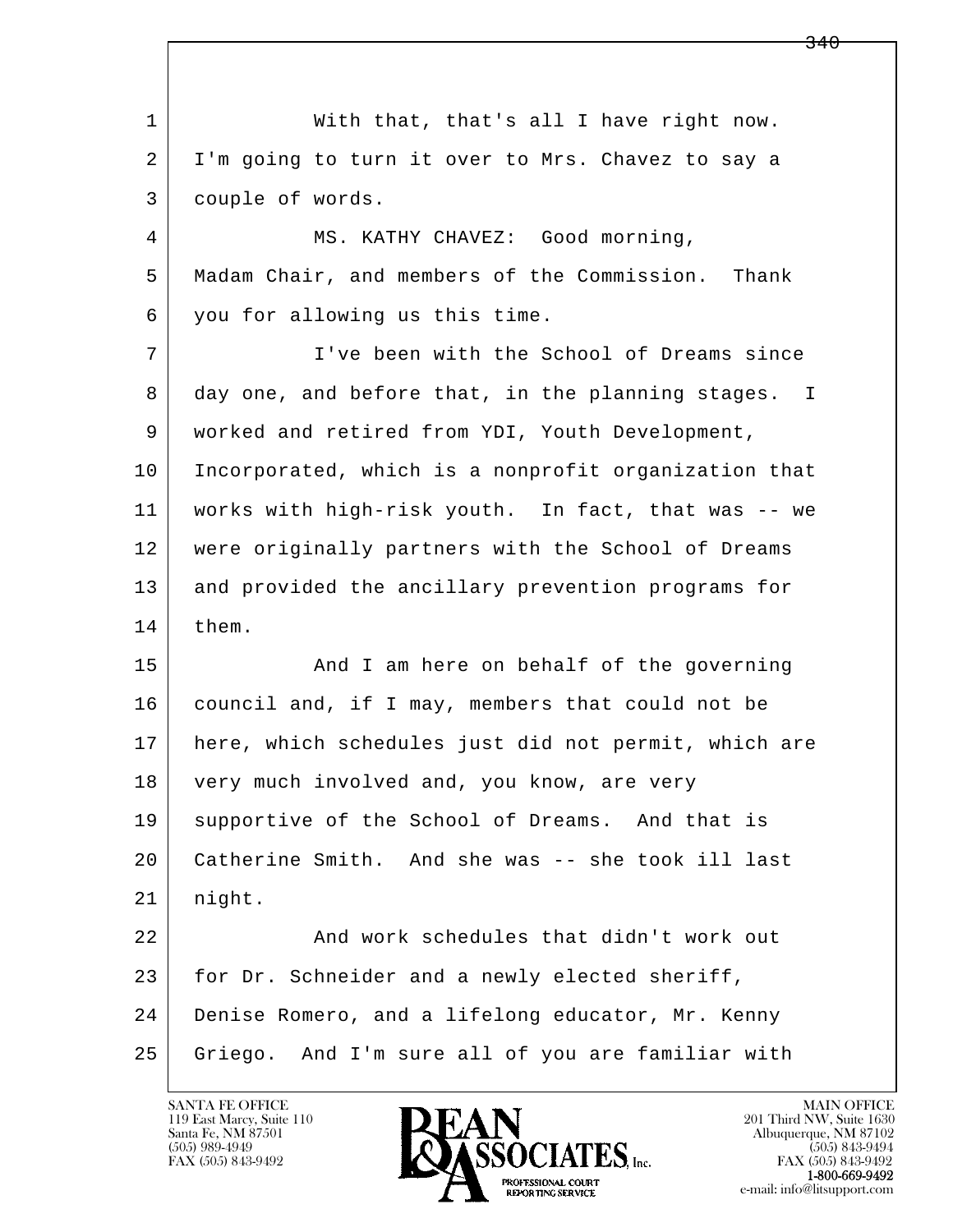l  $\overline{\phantom{a}}$  1 him. He's at college graduation for his daughter. 2 But -- and we just wanted to let you know 3 that we are in total support of the School of Dreams 4 Academy, and we are totally committed to the 5 students' success. 6 And for myself, being a native of Valencia 7 County, kids have always been my heart. And, you 8 know, that's been my profession. And right now, we 9 just -- you know, we just stand behind them. And we 10 take all of this very, very seriously. So we are 11 | looking to do whatever corrections are needed. 12 Thank you very much. 13 THE CHAIR: Thank you. Are you -- 14 MR. MICHAEL OGAS: Yes, ma'am. I'm done. 15 THE CHAIR: Okay. Thanks. We have two 16 people that have signed up for public comment for 17 the school. So that you actually have four minutes 18 | apiece, if you so choose. And the first one on the 19 list is Krystal Salazar. 20 FROM THE FLOOR: Can you guys hear me 21 without the mic? Is this better? 22 | THE CHAIR: It's more the --23 | FROM THE FLOOR: Hi, Madam Chair and 24 members of the Commission. I am Krystal Salazar. 25 And I am actually a multi- -- sorry. I wasn't

119 East Marcy, Suite 110<br>Santa Fe, NM 87501

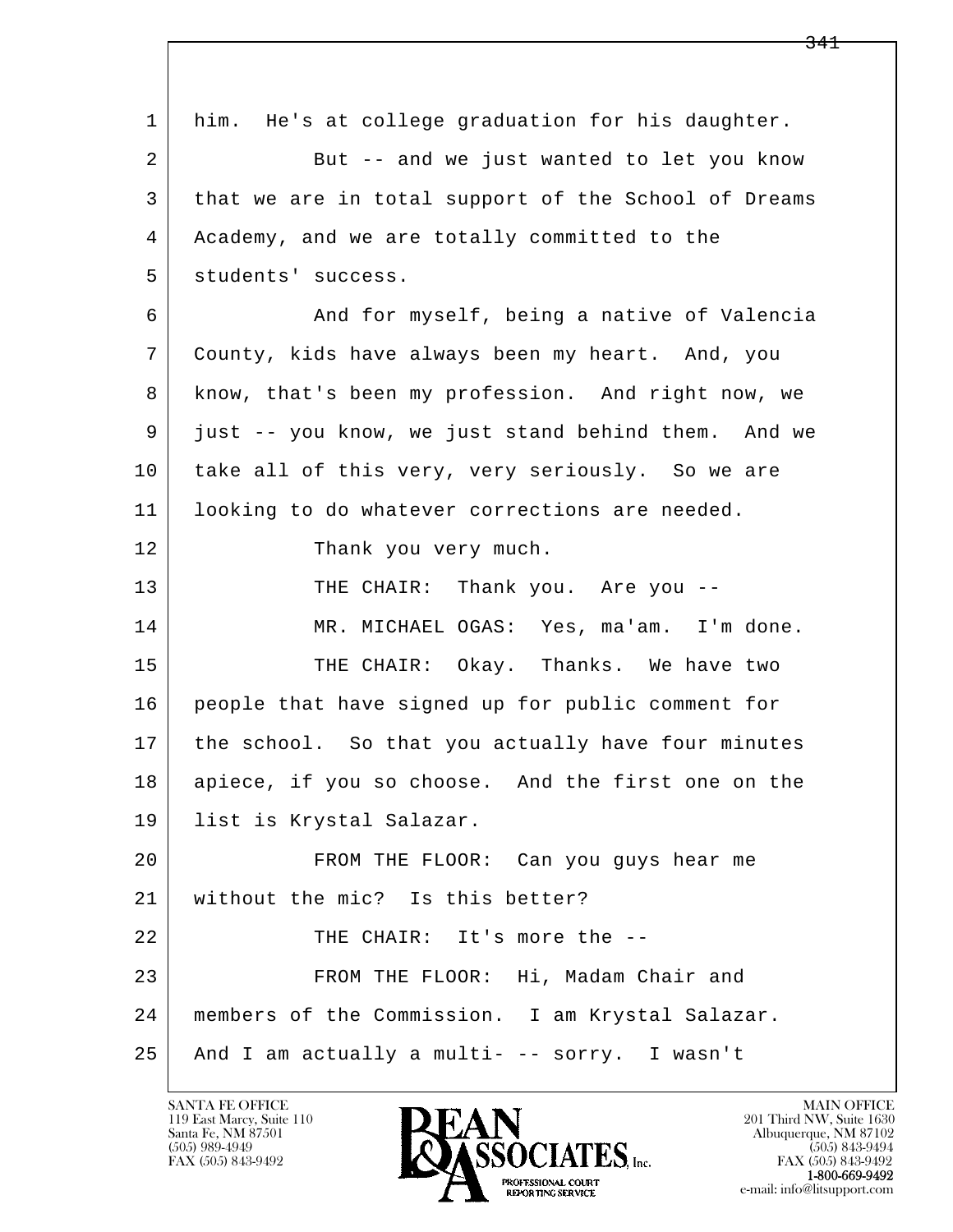l  $\overline{\phantom{a}}$  1 intending on speaking today, so I'm simultaneously 2 trying to compile my thoughts. And I felt compelled 3 to share some things with you guys here today. 4 | I do view myself as a multi-level 5 stakeholder at the School of Dreams Academy. I 6 don't know why I'm so nervous. I have been born and 7 raised in Valencia County; so I've been a 8 | longstanding community member there. I currently 9 raise my own family in Valencia County as well. 10 | My three children attend the School of 11 Dreams Academy currently. So I'm a parent of three 12 different students there. I previously served as 13 the elementary school counselor, and I'm currently 14 the secondary school counselor there; so kind of a 15 wide range. 16 But what brought me to charter schools is 17 a little bit different, being that I hear many 18 stories where people were looking for something 19 different. And, truthfully, I didn't know I was 20 looking for something different, going to a charter 21 school. 22 I felt very blessed in my community to 23 have awesome teachers and an education that I owe my 24 current success to; and the same for my children, 25 same when they started school, great teachers in the

119 East Marcy, Suite 110<br>Santa Fe, NM 87501

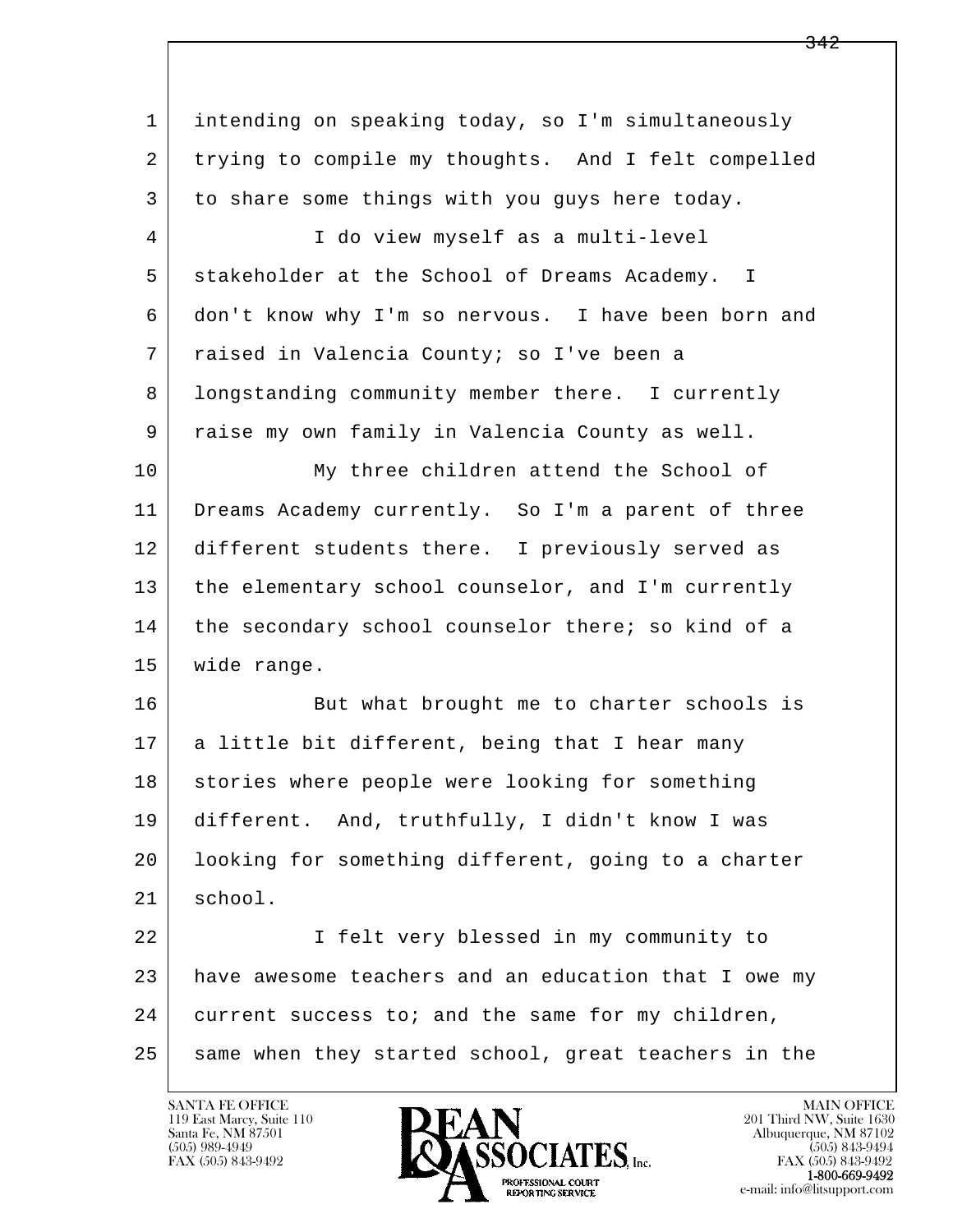1 public school district.

| 2  | So I really didn't know I wanted something           |
|----|------------------------------------------------------|
| 3  | different until I went to School of Dreams.<br>And   |
| 4  | that, for me, was a professional decision that I     |
| 5  | felt more compelled as a professional to serve       |
| 6  | students who didn't quite fit into the normal school |
| 7  | setting. And that's just kind of where my heart as   |
| 8  | a counselor came in.                                 |
| 9  | My children followed me to this school.              |
| 10 | And all of a sudden, it kind of clicked. The pieces  |
| 11 | kind of fit in together, where, again, I didn't know |
| 12 | what I didn't know. And now being at the School of   |
| 13 | Dreams Academy, the only way I can try and           |
| 14 | conceptualize it is just the heart -- the heart of   |
| 15 | the school that really just keeps students as the    |
| 16 | main thing.                                          |
| 17 | And I say that, because my students and my           |
| 18 | children go to school every day and leave there      |
| 19 | feeling like they've really been seen, like they've  |
| 20 | really been heard, and that they have a place to     |
| 21 | belong. For my own children, in particular, they've  |
| 22 | always thankfully tested proficient. They've always  |
| 23 | kind of been able to meld in whatever environment    |
| 24 | they're in.                                          |

25 But I know that's not the case for all

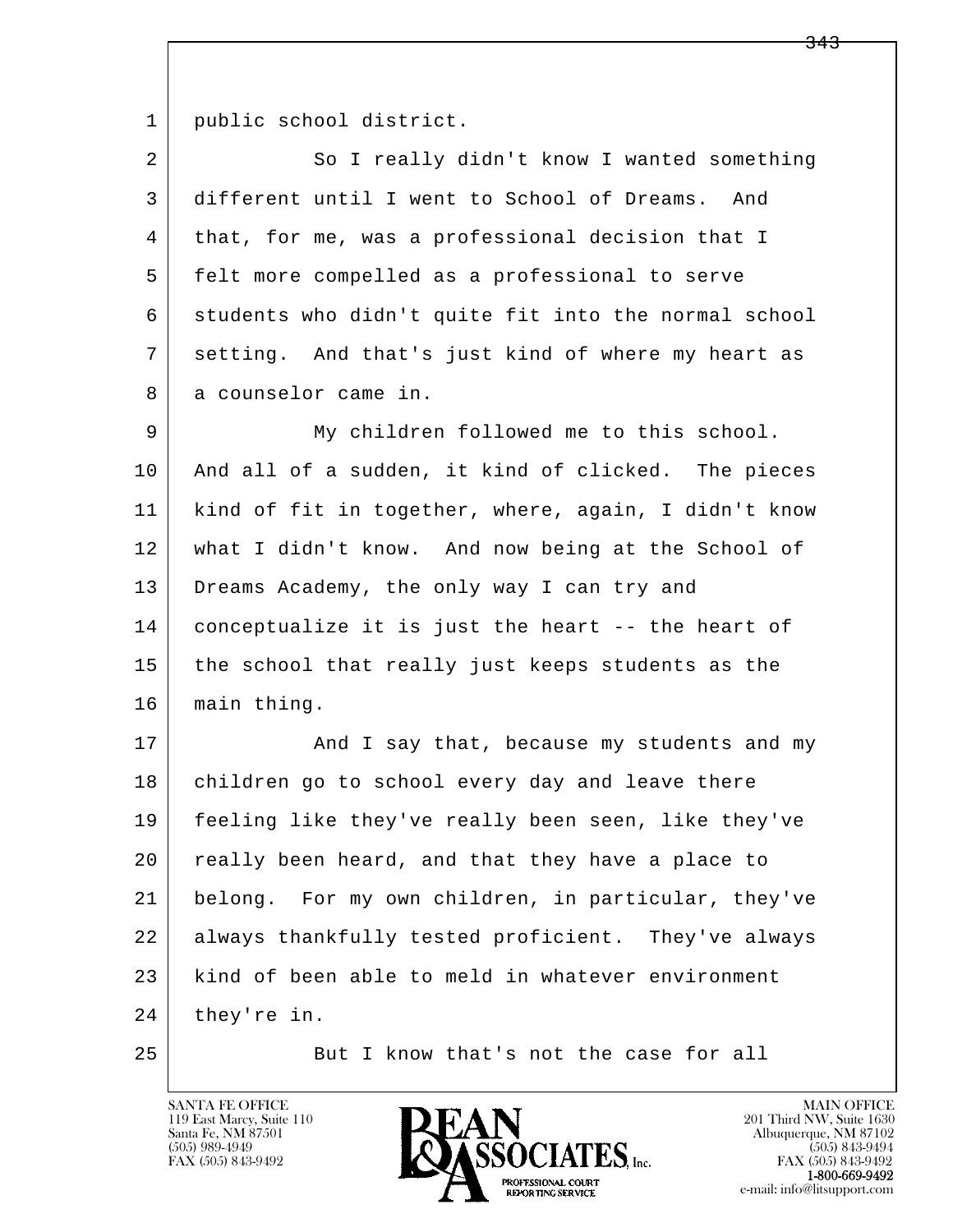| $\mathbf 1$ | students. I know a lot of students need something    |
|-------------|------------------------------------------------------|
| 2           | different, and they need people to take the extra    |
| 3           | time to really try to understand their unique        |
| 4           | abilities and circumstances.                         |
| 5           | And what we have found there is that once            |
| 6           | our children feel heard and that they have a sense   |
| 7           | of belonging, they're able to reengage back into the |
| 8           | classroom. And we've seen a really good success      |
| 9           | rate from that.                                      |
| 10          | And the only thing I can attribute that to           |
| 11          | is really the heart and belief that Mr. Ogas and     |
| 12          | Kathy Chavez and the founders have created the       |
| 13          | school on, which is keeping students at the heart of |
| 14          | everything we do, all the decisions we make. It's    |
| 15          | given teachers a lot of autonomy to get the time to  |
| 16          | know those students.                                 |
| 17          | I've walked into parent-teacher                      |
| 18          | conferences where the teachers tell me something     |
| 19          | about my own kids, and I'm, like, "Yes, I kind of    |
| 20          | knew that, but now that you say it, that makes       |
| 21          | perfect sense." And it's just really been amazing    |
| 22          | to see as a parent and then to take that             |
| 23          | professionally as encouragement in the work that I   |
| 24          | try and do with the students as well.                |
| 25          | Being involved in School of Dreams Academy           |

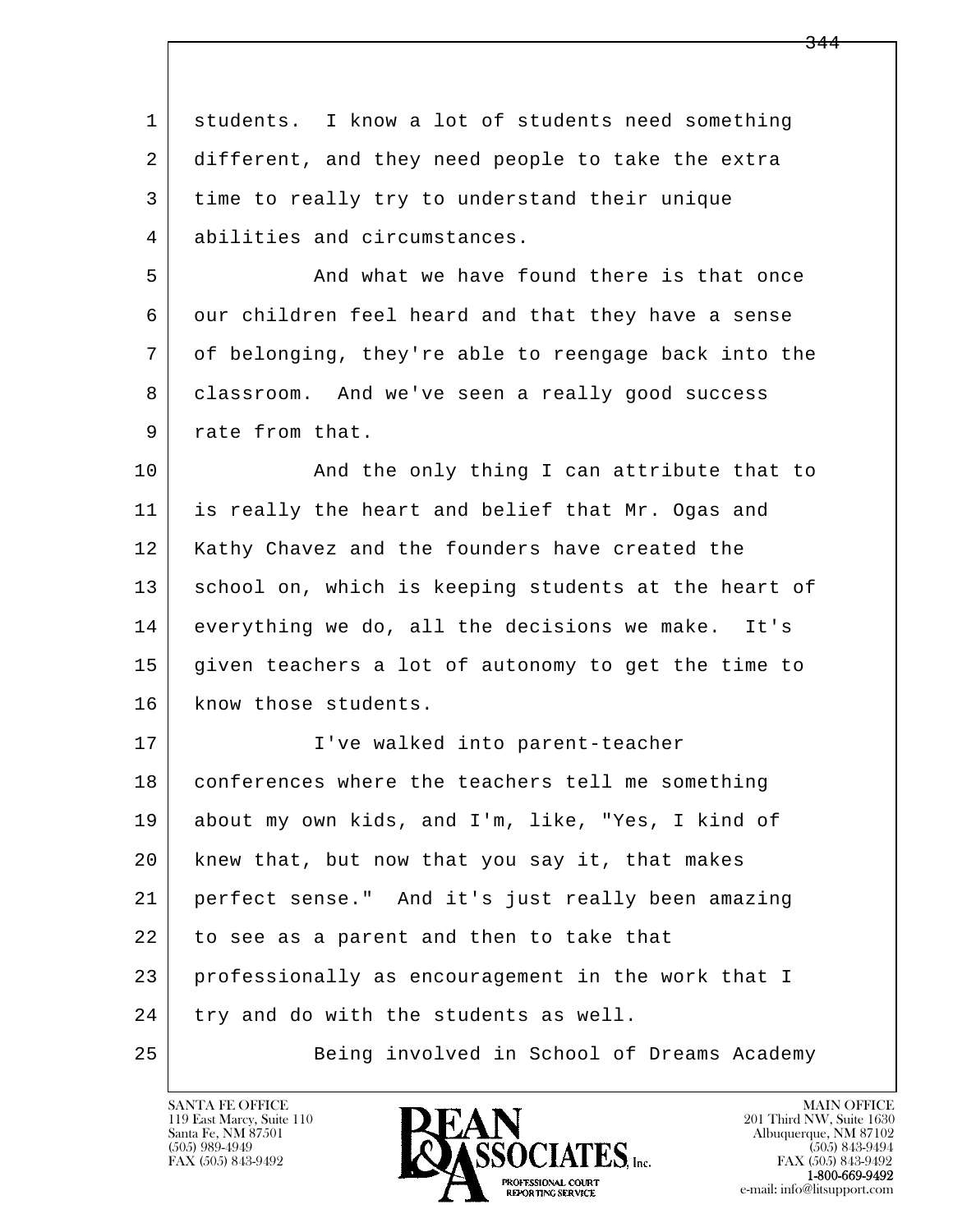l  $\overline{\phantom{a}}$  1 in so many capacities has allowed me to see the 2 opportunities for growth that are present there; and 3 yet, it hasn't wavered my confidence in the 4 possibilities that we have to become -- to 5 continuously become better, and also in the 6 meaningful work that we're currently doing and the 7 impact we're having on students within a community 8 | that's truthfully very near and dear to my heart. 9 So with that, I'm here in support of 10 School of Dreams Academy, and I ask you all to 11 continue to believe in us, too. I believe in us, 12 and I entrust my own children with the staff and the 13 belief in just the vision that it's built on. 14 And I thank you for your time and being 15 patient with my jumbled thoughts. 16 THE CHAIR: Thank you. 17 | The second person is Donna Jaris [ph]? 18 | FROM THE FLOOR: Jarvis. 19 THE CHAIR: Jarvis. 20 | FROM THE FLOOR: Madam -- I'm nervous, 21 too. 22 Hello, everybody. I am -- was introduced 23 to the School of Dreams by my daughter. She works 24 for the School of Dreams. My grandson attends the 25 | School of Dreams. I am probably one of the newest

119 East Marcy, Suite 110<br>Santa Fe, NM 87501



<del>345</del>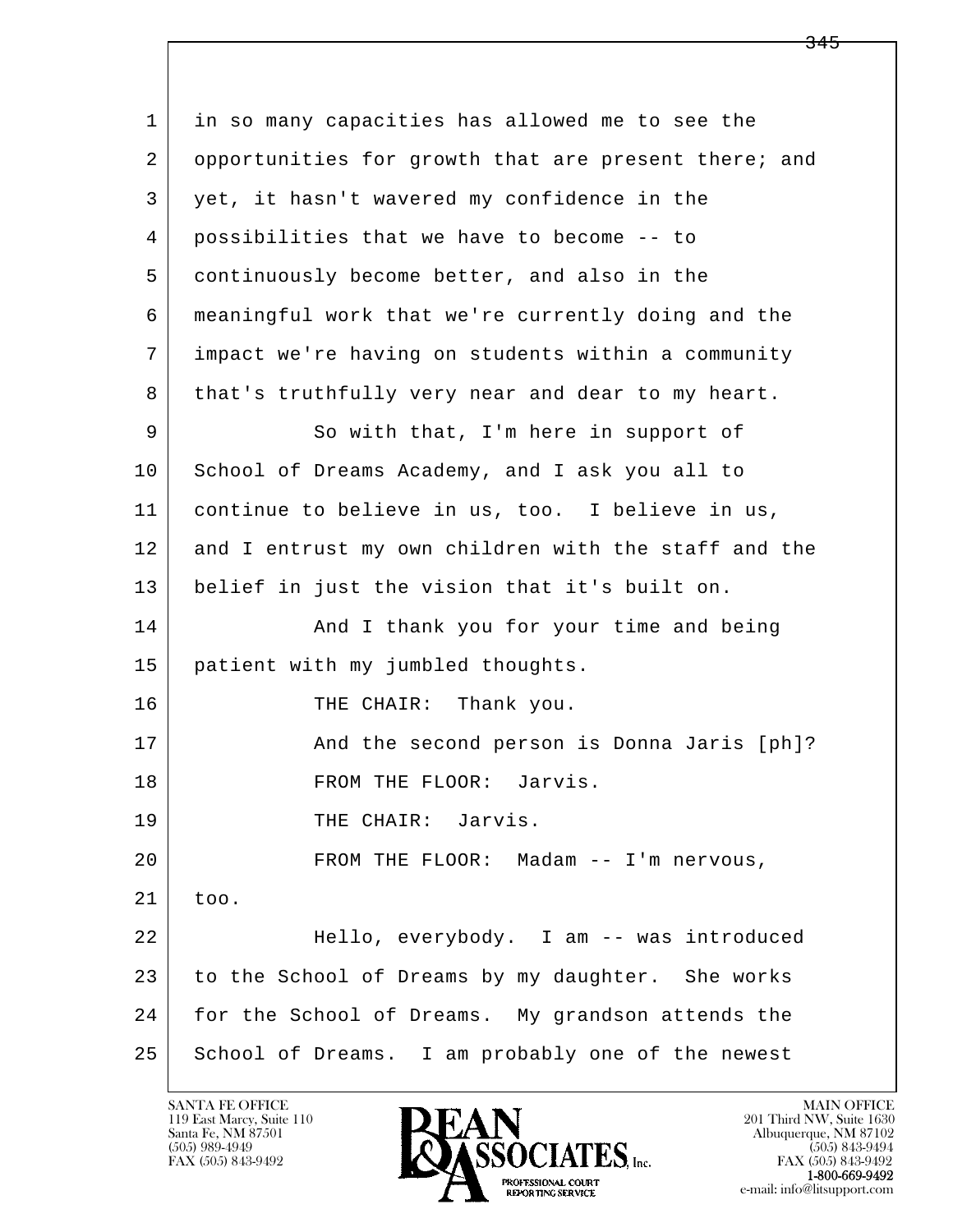l  $\overline{\phantom{a}}$  1 members of the School of Dreams. I am the new 2 business manager they have hired. 3 My daughter came home and called me -- I 4 lived in El Paso -- and said, "Mom, you cannot 5 believe the school that I just got hired on by. 6 They have the most unique way of teaching their 7 kids, and I get the privilege of being my own person 8 and running with this." 9 She calls me -- called me on a daily basis 10 inviting me to go visit, come see what they're 11 doing, come be there. So I did. 12 Camera in hand, I showed up to a fall 13 festival. 300 pictures later, I went, "Wow, look at 14 what they're doing," from the band playing, to the 15 guitars playing, the dances -- dance recitals, the 16 | kids enjoying every minute of this fall festival. 17 | And then I got invited back to attend an 18 FFA banquet where kids were being honored. FFA 19 Robotics. Our kids are going -- have gone to World 20 twice in robotics. I had a little boy stop me as I 21 was walking up the ramp and said, "Stop, stop. 22 Don't open that door." 23 And I said, "Why?" 24 | T'm supposed to open it for ladies." 25 These are the kind of values that are

119 East Marcy, Suite 110<br>Santa Fe, NM 87501



FAX (505) 843-9492<br>1-800-669-9492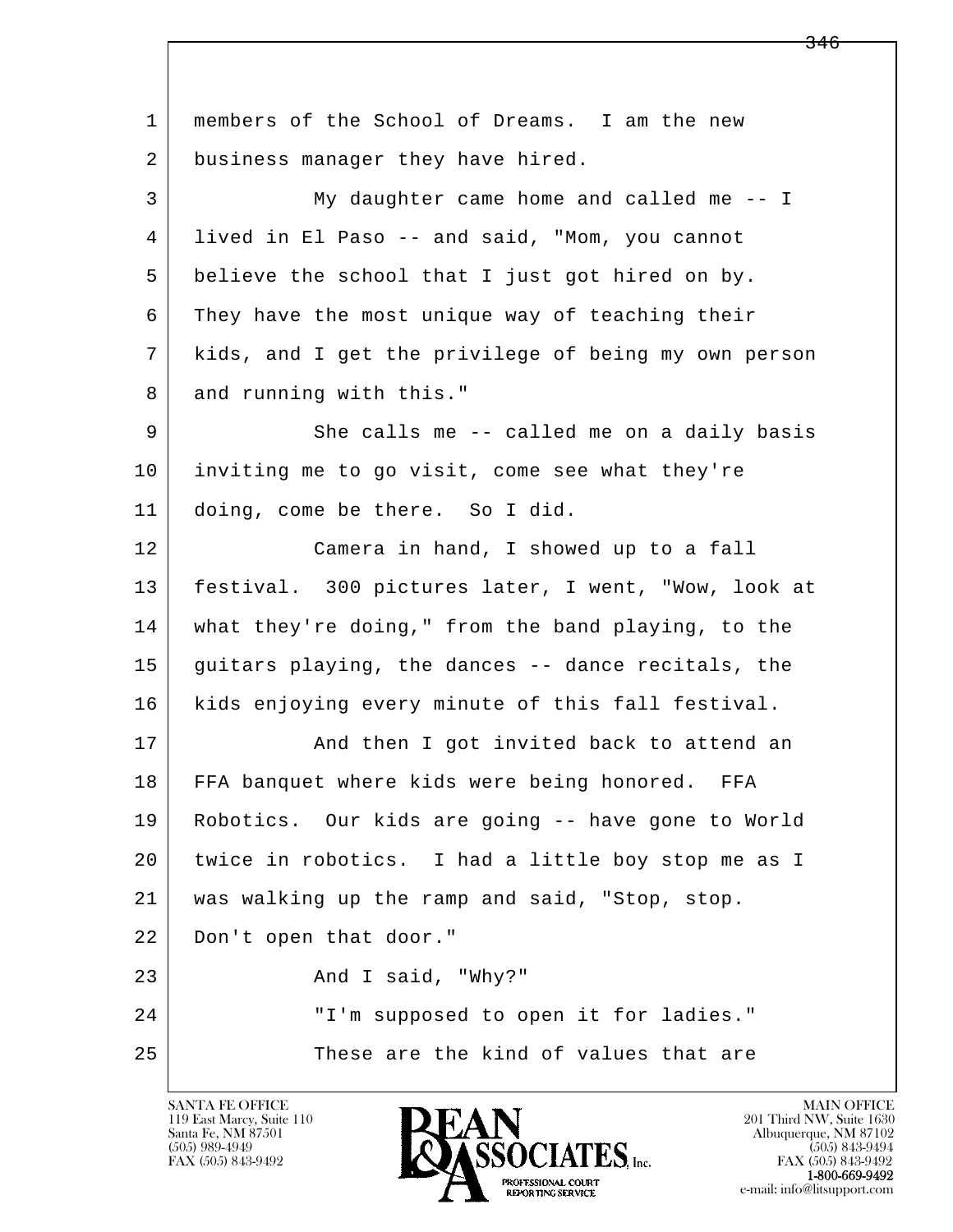1 being taught at our school.

| $\overline{2}$ | As the newest member, I know that we have            |
|----------------|------------------------------------------------------|
| 3              | some struggles. We have some restructuring we need   |
| 4              | to do. But I'm 100 percent in.                       |
| 5              | Mr. Ogas, Mrs. Ogas, Mrs. Chavez sitting             |
| 6              | here are not alone. They have such an enormous       |
| 7              | group behind them. And I'm only one person. But I    |
| 8              | feel very comfortable in saying that their whole     |
| 9              | staff stands behind them, and we want this school to |
| 10             | succeed.                                             |
| 11             | Your decision today will affect not only             |
| 12             | kindergarten through high school, but you're going   |
| 13             | to affect people in the community, people that are   |
| 14             | eagerly waiting for their kids to join SODA.         |
| 15             | And I want you to know I'm excited about             |
| 16             | being a part of SODA. I want to help make changes    |
| 17             | that are good. I want you to feel my excitement. I   |
| 18             | want more little students -- I actually have         |
| 19             | students coming into my room going, "Hello, please   |
| 20             | listen to me, look what I'm doing, come be where I'm |
| 21             | at."                                                 |
| 22             | Thank you for listening.                             |
| 23             | THE CHAIR: Thank you so much.                        |
| 24             | Okay. So I guess I need a clarification;             |
| 25             | because when I was reading -- I do believe it said   |

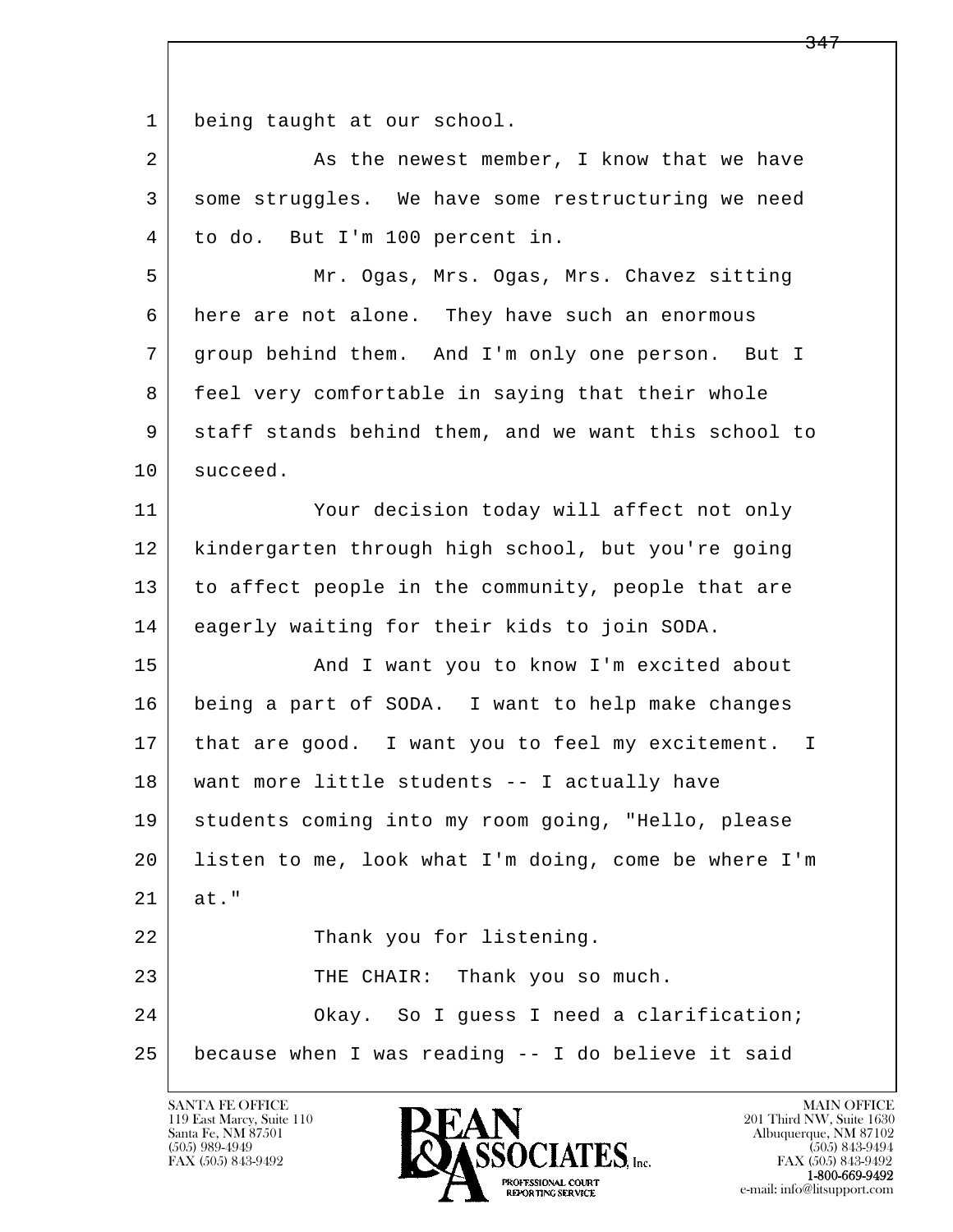l  $\overline{\phantom{a}}$  1 that the 2017-'18 audit showed a lack of completion 2 and compliance with the special ed cap; so -- but  $3$  then  $-$  4 MS. KAREN WOERNER: It's been resolved. 5 THE CHAIR: But Mr. Ogas said that it's  $6$  been  $-$  7 MS. KAREN WOERNER: It's been resolved. 8 | And I believe the school received a letter -- I 9 | thought it was in the packet. 10 THE CHAIR: It might be here. I don't 11 know whether -- I don't remember seeing it; but that 12 doesn't mean it's not here. 13 | MS. KAREN WOERNER: My understand- --14 THE CHAIR: We've got -- 15 MS. KAREN WOERNER: Madam Chair, my 16 understanding is that the cap that was with the 17 Special Ed Bureau has since been resolved. I think 18 at one site visit, there was a concern about it, 19 that it was in process and not yet resolved. 20 But it has since been resolved, and they 21 received a letter from the Special Education Bureau 22 that it has been closed. 23 | THE CHAIR: Okay. All right. Thank you. 24 MR. MICHAEL OGAS: May I respond to that, 25 Madam Chair?

119 East Marcy, Suite 110<br>Santa Fe, NM 87501

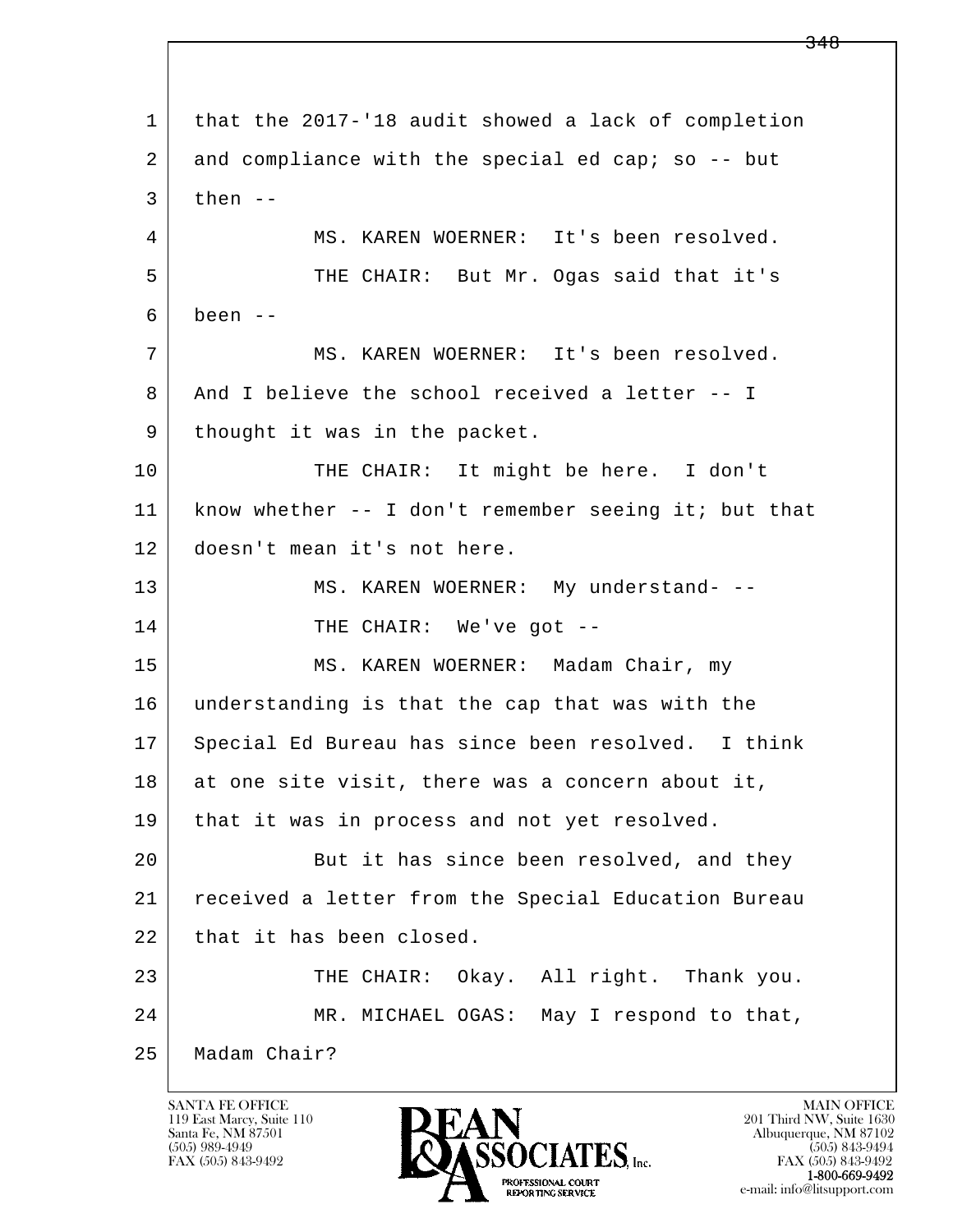l  $\overline{\phantom{a}}$ 1 THE CHAIR: Sure. 2 MR. MICHAEL OGAS: I just wanted to let 3 you know it was resolved over a year ago, and we 4 | received the letter almost immediately. And there 5 was a question under a previous director that it 6 hadn't been resolved, and it had already been 7 resolved by then. 8 THE CHAIR: Okay. All right. Thanks. 9 MR. MICHAEL OGAS: Yes, ma'am. 10 THE CHAIR: Yeah. And like I said, the 11 letter may be here; but there's -- 12 MR. MICHAEL OGAS: We can provide it to 13 you if you need it. I think it's in there 14 somewhere. 15 | THE CHAIR: Sometimes they get buried in 16 500 pages of stuff, and we just don't necessarily 17 pick it up. But I know I made the note about, when 18 I saw that audit finding, that it was concerning. 19 So you -- all of your IEPs are currently up to date? 20 MR. MICHAEL OGAS: Yes, ma'am. And one 21 thing that I did forget to say is currently, we're 22 at almost 27 percent of our students have IEPs. And 23 that's because when they come in, we don't ask. And 24 we found out -- let me give you an example. 25 | Seventh-graders come in brand new, because

119 East Marcy, Suite 110<br>Santa Fe, NM 87501

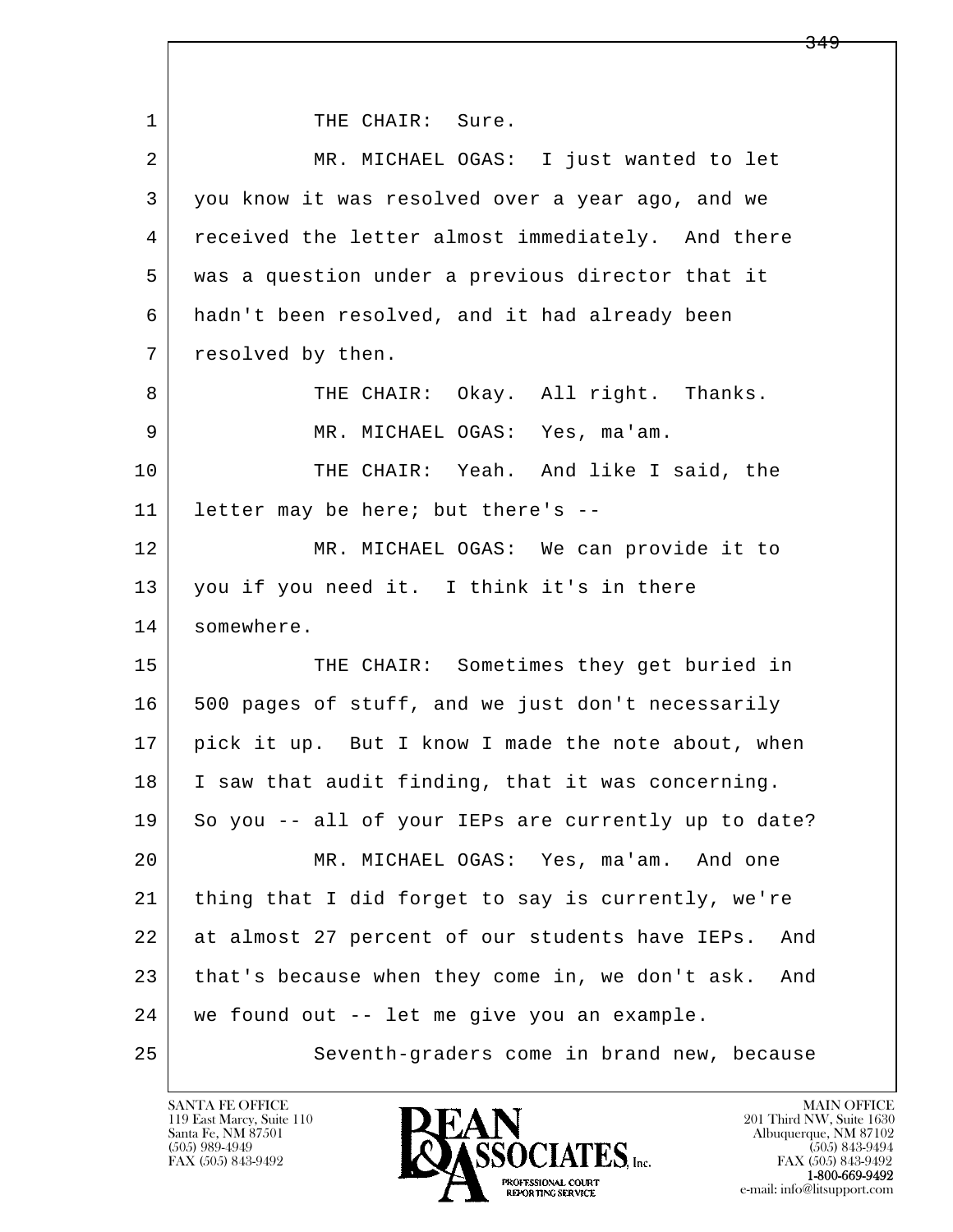l  $\overline{\phantom{a}}$  1 we don't have a feeder in seventh grade yet. So we 2 had 65 to 70 new seventh-graders. And this past 3 summer, our special ed coordinator was looking 4 through files. And virtually half of them had IEPs 5 once they had already been enrolled. 6 So then when we went to the process, it's 7 really -- it's a lot of work to get them all up to 8 date by the 40th day. And we've made that 9 commitment to do that. 10 THE CHAIR: Okay. Thank you. And I 11 remember reading somewhere -- and I think it might 12 have been in the section where -- might have been 13 talking about your mission-specific goals; I'm not  $14$  sure. But there was a statement that was made  $-$  15 I'm trying to pull it up -- that said -- no. It had 16 to do with the report card. 17 | And I think it was the lowest quartile, 18 that there was a question that you raised because 19 you don't know how they're -- how these kids get 20 into that quartile. And there was a -- I believe 21 there was a remark that you made that said because 22 you don't have student files, so that you don't 23 know -- I'm assuming you were referencing students 24 as they're coming into your school, so you don't -- 25 and my question is why don't you have that

119 East Marcy, Suite 110<br>Santa Fe, NM 87501



FAX (505) 843-9492<br>1-800-669-9492

<del>350</del>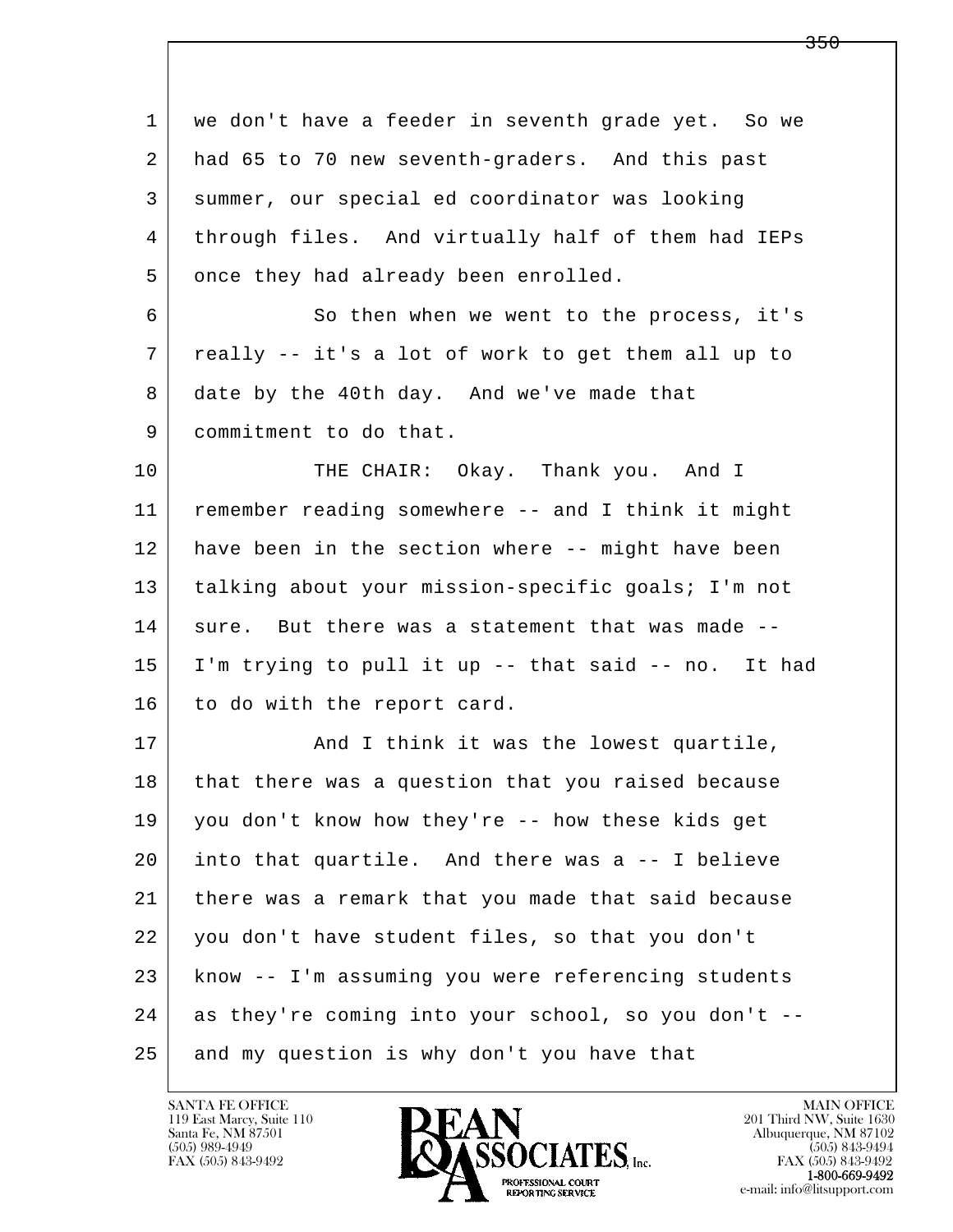1 information.

| $\overline{a}$ | MR. MICHAEL OGAS: So we -- yes, ma'am.               |
|----------------|------------------------------------------------------|
| 3              | Good question. We do get the student files in terms  |
| 4              | of whatever records they have, why they may be in    |
| 5              | any kind of program previously. What we don't have   |
| 6              | access to readily -- and, actually, Mr. Johnson is   |
| 7              | the one that brought up that -- is their test data,  |
| 8              | their two previous years that apparently are figured |
| 9              | into whatever quartile they belong to.               |
| 10             | THE CHAIR: Right.                                    |
| 11             | MR. MICHAEL OGAS: So any new student that            |
| 12             | comes in, it's difficult for us to determine what    |
| 13             | quartile they're in. So what we do with our, you     |
| 14             | know, short-cycle assessments is we try to meet      |
| 15             | where they are and move them forward.                |
| 16             | But that has been a challenge. And that              |
| 17             | came up when we were actually analyzing, you know,   |
| 18             | why -- why did the lowest quartile do the way it did |
| 19             | when previously it hadn't done that. So, you know,   |
| 20             | we were really trying to dive in. That was one of    |
| 21             | the major reasons that we brought Kim on to help us. |
| 22             | THE CHAIR: I guess you do learn something            |
| 23             | new every day. Because I did not realize that that   |
| 24             | information did not follow the student. So I --      |
| 25             | MR. MICHAEL OGAS: It doesn't come in a               |

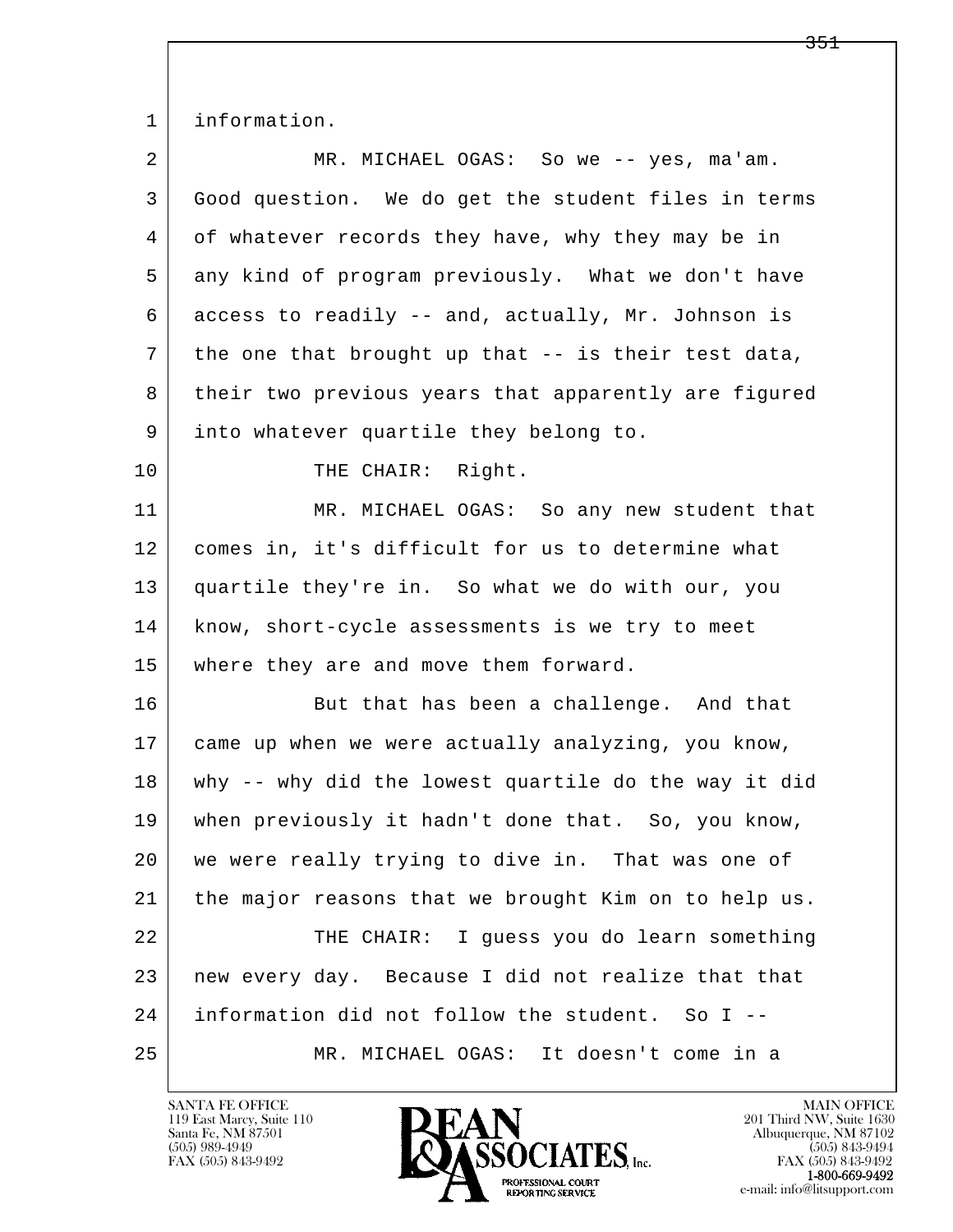1 cume folder.

| 2  | MS. KAREN WOERNER: No, it doesn't come in                  |
|----|------------------------------------------------------------|
| 3  | a cume folder. And because of the way they -- they         |
| 4  | take the students from each -- and I don't -- if you       |
| 5  | need -- I can probably find someone in Assessment          |
| 6  | and Accountability to answer it better than I. But         |
| 7  | what I do understand is that the way that the $-$ - the    |
| 8  | growth is determined -- I'm not sure about how the         |
| 9  | quartile is determined and if that's really on two         |
| 10 | years' worth previously. I thought the lowest              |
| 11 | quartile was the bottom 25 percent of the school --        |
| 12 | student population based on their raw score.               |
| 13 | But in terms of their growth expectations,                 |
| 14 | that is true, that they take $-$ - if you take $-$ - and I |
| 15 | think we've talked about this before. But if you           |
| 16 | take all the students in a single grade level across       |
| 17 | the state and then group them based on their last          |
| 18 | two PARCC test scores, that performs their academic        |
| 19 | peer group; so that you get an adequate growth             |
| 20 | expectation based on how -- what their ability level       |
| 21 | is, meaning that really high performing students           |
| 22 | might have a lower expectation in terms of growth          |
| 23 | and a student on the lower end needs to grow a             |
| 24 | little bit more than a year's worth to catch up.           |
| 25 | But not only that, but they look at what's                 |

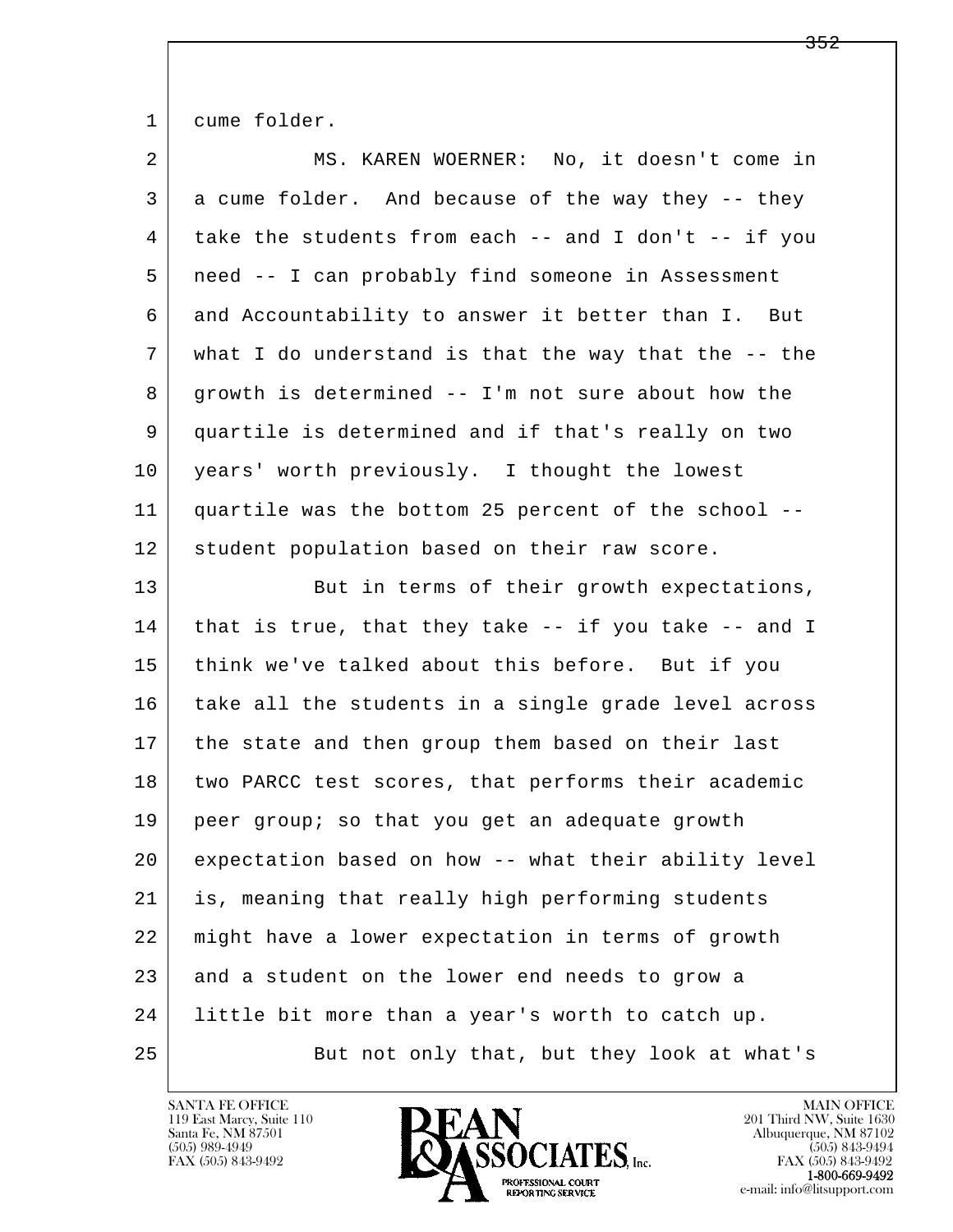l  $\overline{\phantom{a}}$  1 the average for that group. And that's the 2 expectation -- or expected performance. 3 So that is how the -- the growth is 4 determined. I'm not sure how they identify the 5 individual students at the school. And I think I'm 6 going to have to find more information, because I 7 think there's something inaccurate here. It is how 8 the expectation for growth is determined; but I 9 don't believe it's how the bottom 25 percent for the 10 individual school is determined. 11 THE CHAIR: Okay. All right. 12 MR. KIM JOHNSON: Yes, Madam Chair and 13 members of the Commission. If -- the only thing I 14 know is what is in the Technical Manual. The 15 Technical Manual very clearly says if a student has 16 been in the lowest quartile over the past two 17 years -- previous two years, and then that would 18 include the year that they're graded on, that they 19 are counted as Q1. 20 So a matter of identifying them and 21 finding out what is that growth target that is 22 needed is -- I don't know how to do that. I would 23 love to have help from the PED saying, "This is how 24 you go about doing it"; because right now, we're 25 kind of in the dark.

119 East Marcy, Suite 110<br>Santa Fe, NM 87501



FAX (505) 843-9492<br>**1-800-669-9492** 

<del>353</del>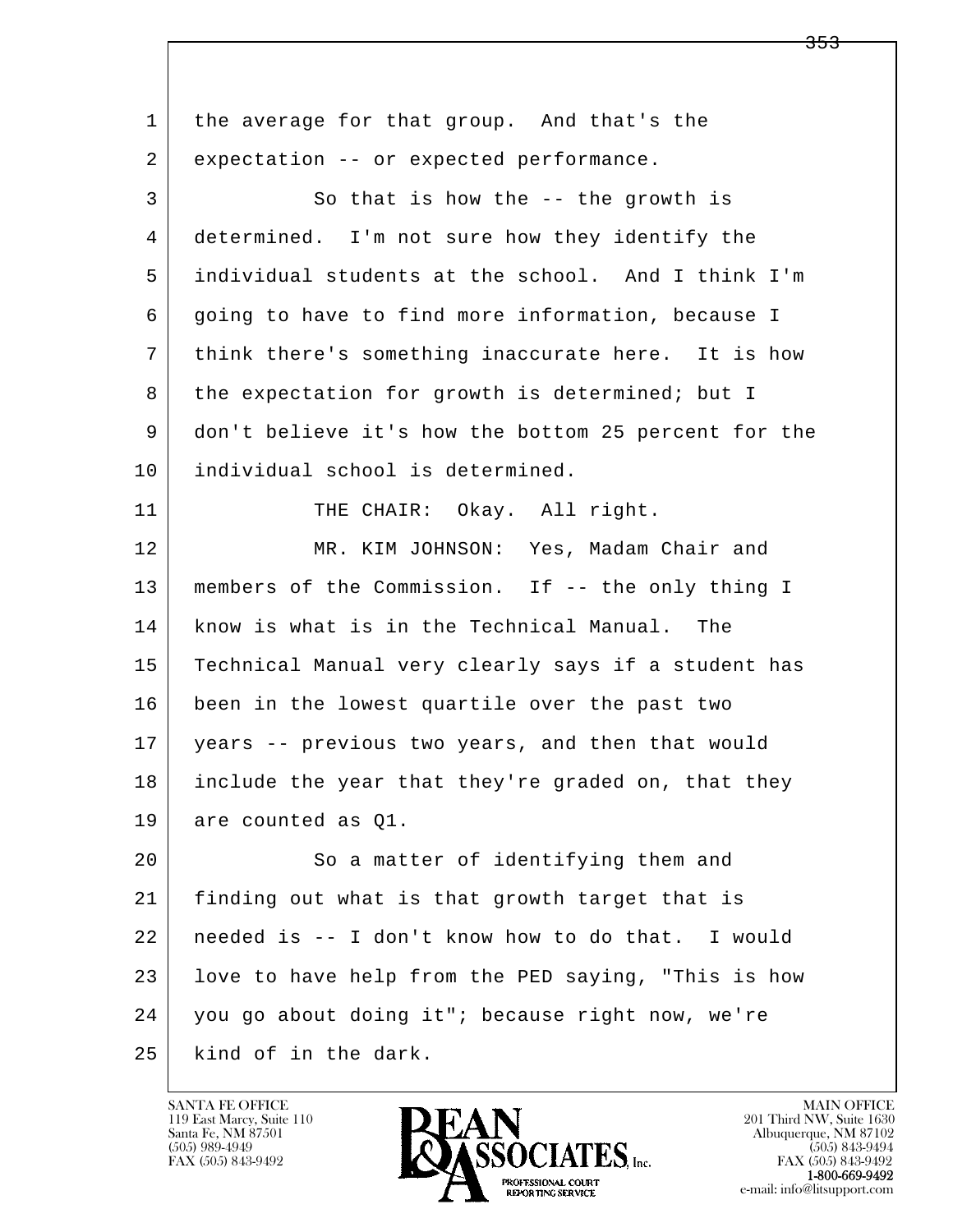l  $\overline{\phantom{a}}$ 1 Now, that doesn't excuse the -- you know, 2 | the one "F" grade on the lower quartile. But it 3 would be of great, great help if we had that 4 information so we could do some, you know, 5 significant targeting ourselves. And -- and if the 6 manual is -- if that's not -- if what's happening is 7 not what the manual says, it would nice to know 8 that, too. Yeah. So --9 MS. KAREN WOERNER: I am not an expert in 10 | that area. We, in Charter Schools Division, are 11 very generalist. So I'm sure that the Technical 12 Guide, if you've read the most recent version, is 13 absolutely correct. And I will get you people some 14 contact information here at PED who can answer your 15 question more accurately than I. 16 MR. JOHNSON: Thank you. 17 | THE CHAIR: Thanks. So while we're 18 talking about that lowest quartile, regardless of 19 how they got there, can you just talk a little bit 20 more about the interventions that you're doing? 21 MR. MICHAEL OGAS: Yes, ma'am. We -- we 22 have a full range of IEP-related services, special 23 education and ancillary services from -- from 24 resource room help all the way to more 25 self-contained settings.

119 East Marcy, Suite 110<br>Santa Fe, NM 87501



FAX (505) 843-9492<br>1-800-669-9492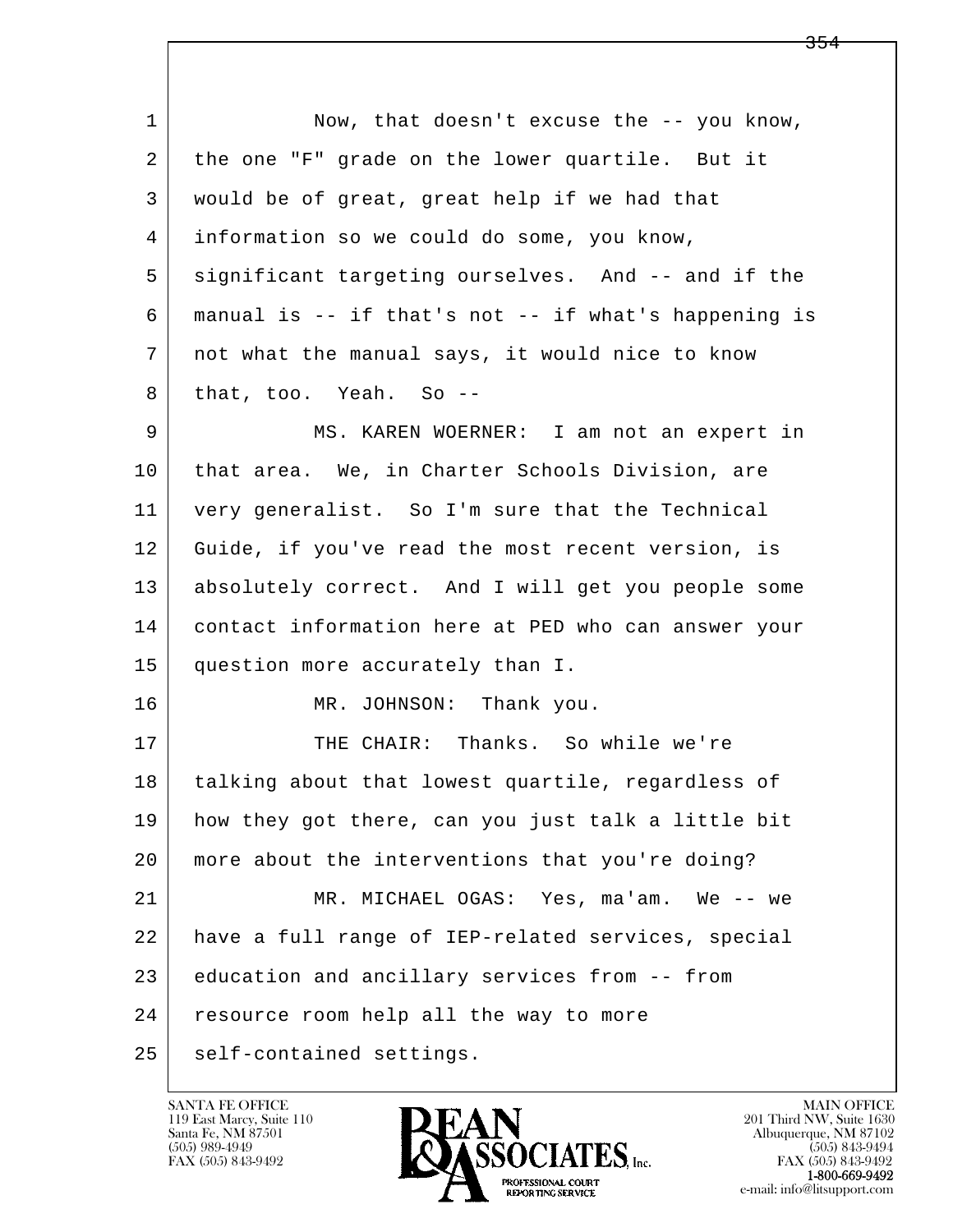l  $\overline{\phantom{a}}$ 1 But another thing that we've done -- and 2 we began it last year in a different kind of way, 3 but more so this year -- was we added -- we went to 4 an eight-period block, which our challenge at having 5 tutoring after school or before school is getting 6 kids from all over the Valley to our school and 7 allowing them to stay, because they have to get 8 home, right? 9 So we -- we really thought about it. And 10 by adding an eight-period block, we added another 11 40 sections, if not better, of opportunities to 12 offer intervention programs, as well as to offer 13 acceleration, if necessary. And we do some of that 14 as well. 15 | But by adding those periods into our 16 schedule, we've -- I've identified students who need 17 intervention. Some have IEPs; some don't. But they 18 all needed intervention, whether it's in reading or 19 math. And we've placed them into classes where they 20 can get that. 21 And then once they -- they take -- you 22 | know, they test out and they start to do better, 23 then we look at putting them into another -- you 24 know, another program. So it's basically -- it can 25 be a fluid kind of thing.

119 East Marcy, Suite 110<br>Santa Fe, NM 87501

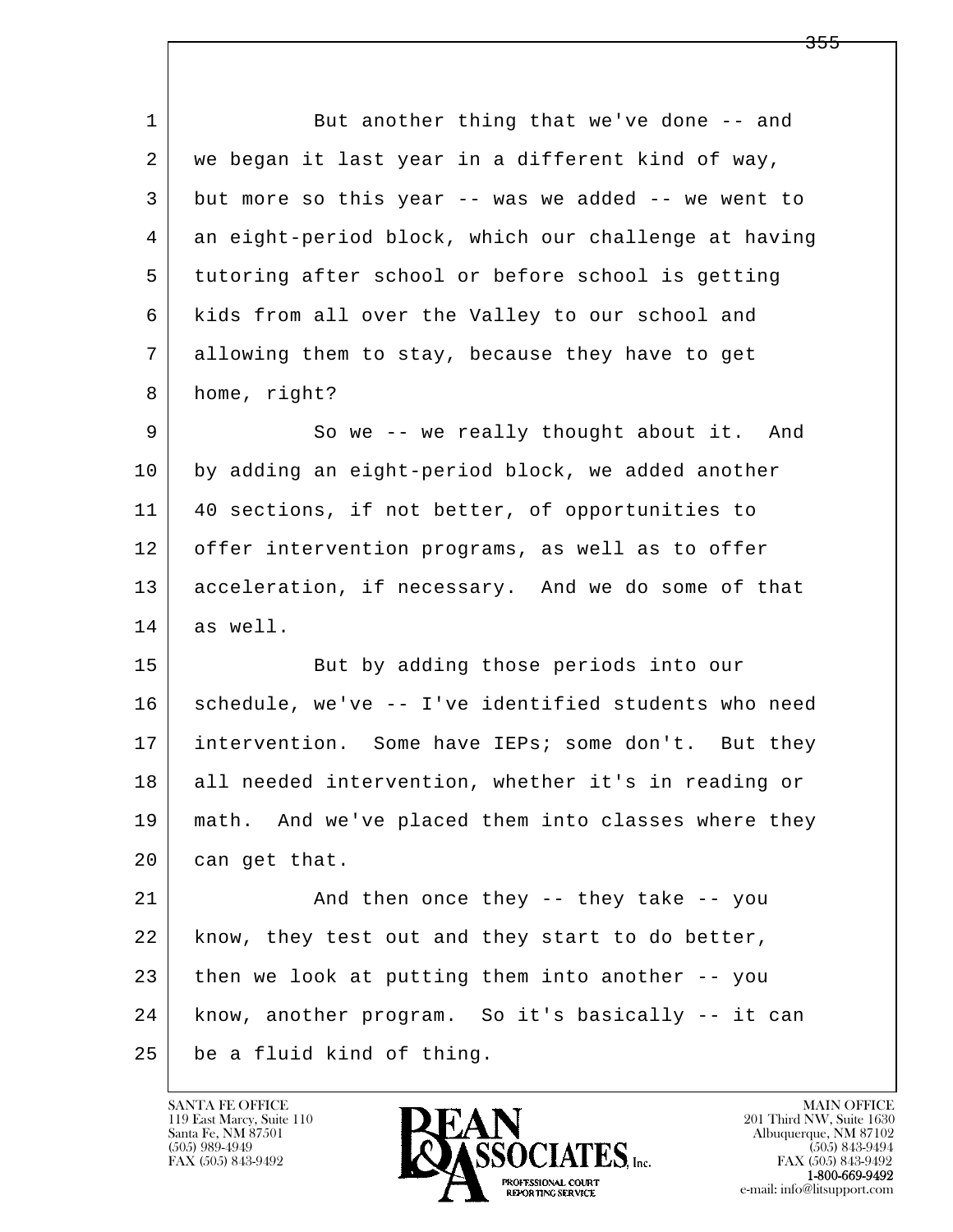l  $\overline{\phantom{a}}$ 1 It's a little bit of a scheduling 2 nightmare; but we have purposefully included the 3 entire staff on that rather than identify, you know, 4 | two or three people. We've trained, or we've done 5 in-services on interventions with all of our staff. 6 We are fostering an environment that all our staff 7 are interventionists. And we are working that way 8 to try to raise kids' scores and abilities where 9 | they are and move them forward. 10 THE CHAIR: And you mentioned IEPs and 11 special education services. But I have to presume 12 that there are other students that are in that 13 lowest quartile -- 14 MR. MICHAEL OGAS: Absolutely. 15 Absolutely. 16 THE CHAIR: -- that are not classified in 17 some manner. 18 MR. MICHAEL OGAS: We do know --19 THE CHAIR: So how do you identify those 20 students for your school? 21 MR. MICHAEL OGAS: What we do is we look 22 carefully at the available PARCC scores that we 23 have, if we generate them, as well as our 24 | short-cycle assessments. We do use MAP. And we 25 started using Istation all the way into -- as an

119 East Marcy, Suite 110<br>Santa Fe, NM 87501



FAX (505) 843-9492<br>**1-800-669-9492** 

<del>356</del>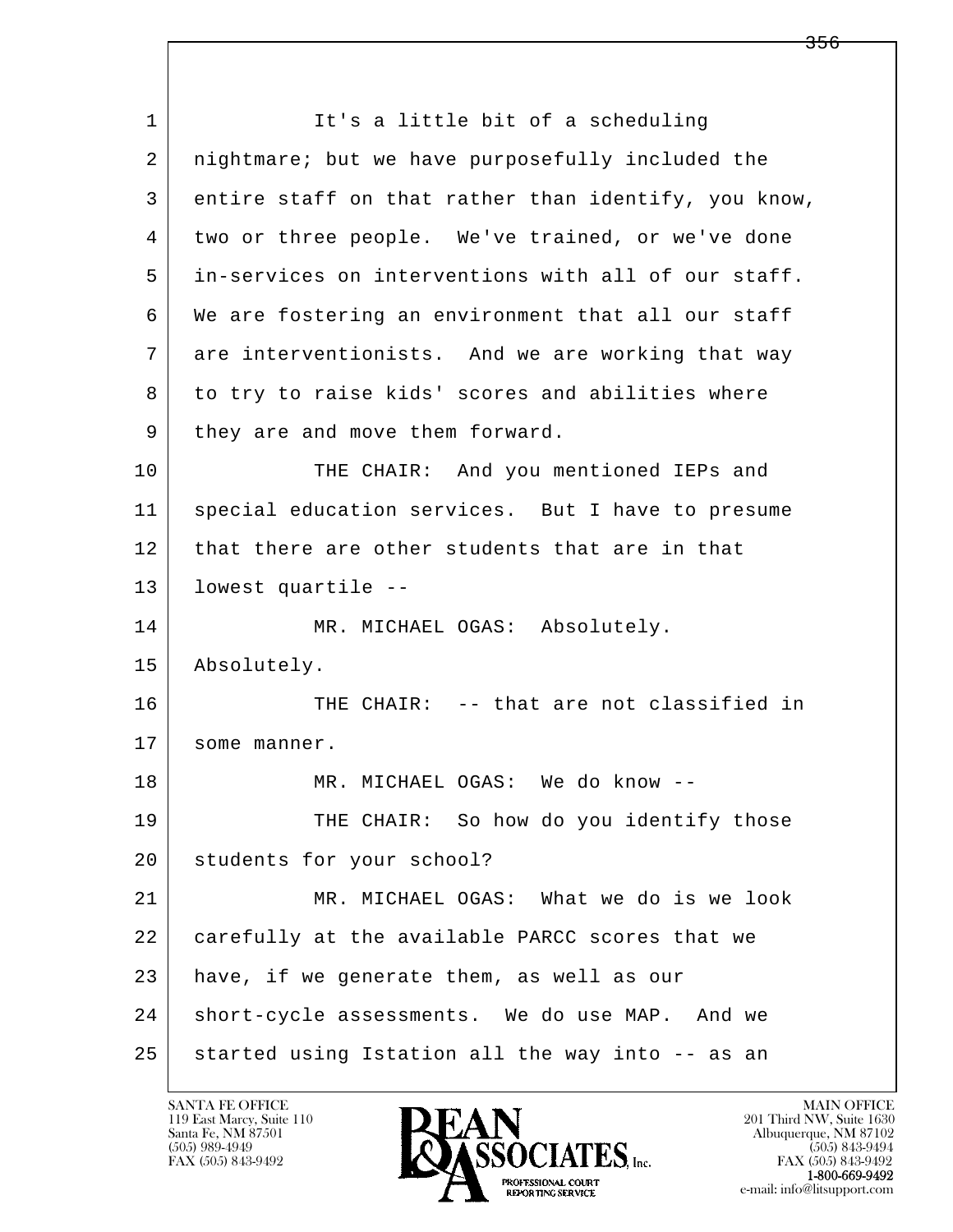l  $\overline{\phantom{a}}$  1 intervention piece into the lower high school, 2 middle school areas, depending on what grade levels 3 are -- come up with respect to the short-cycle 4 assessments and that kind of thing. 5 So we're much better at identifying the 6 students and getting them some type of intervention 7 help. So it does -- in our school, it matters; but 8 it doesn't matter whether a kid has an IEP or not. 9 If there's a student who has a certain grade level 10 that they need addressed, we're addressing it, you 11 know. 12 | The and we are very well aware of what happens 13 with IEPs and the ramifications and that kind of 14 | stuff. That was my career for 27 years. 15 So we are aware of that. But at the same 16 time, we have some students with IEPs that are never 17 proficient in some areas. So they move on in either 18 language arts or math or science and those kinds of 19 things. And then others that aren't. And then we 20 may have some kids that may be very high in some 21 areas that have weaknesses. So we identify all 22 those. 23 THE CHAIR: Okay. Thank you. Can we just 24 briefly address -- I think it was just the one year  $25$  that you  $-$  it appeared to have a significant staff

119 East Marcy, Suite 110<br>Santa Fe, NM 87501



FAX (505) 843-9492<br>1-800-669-9492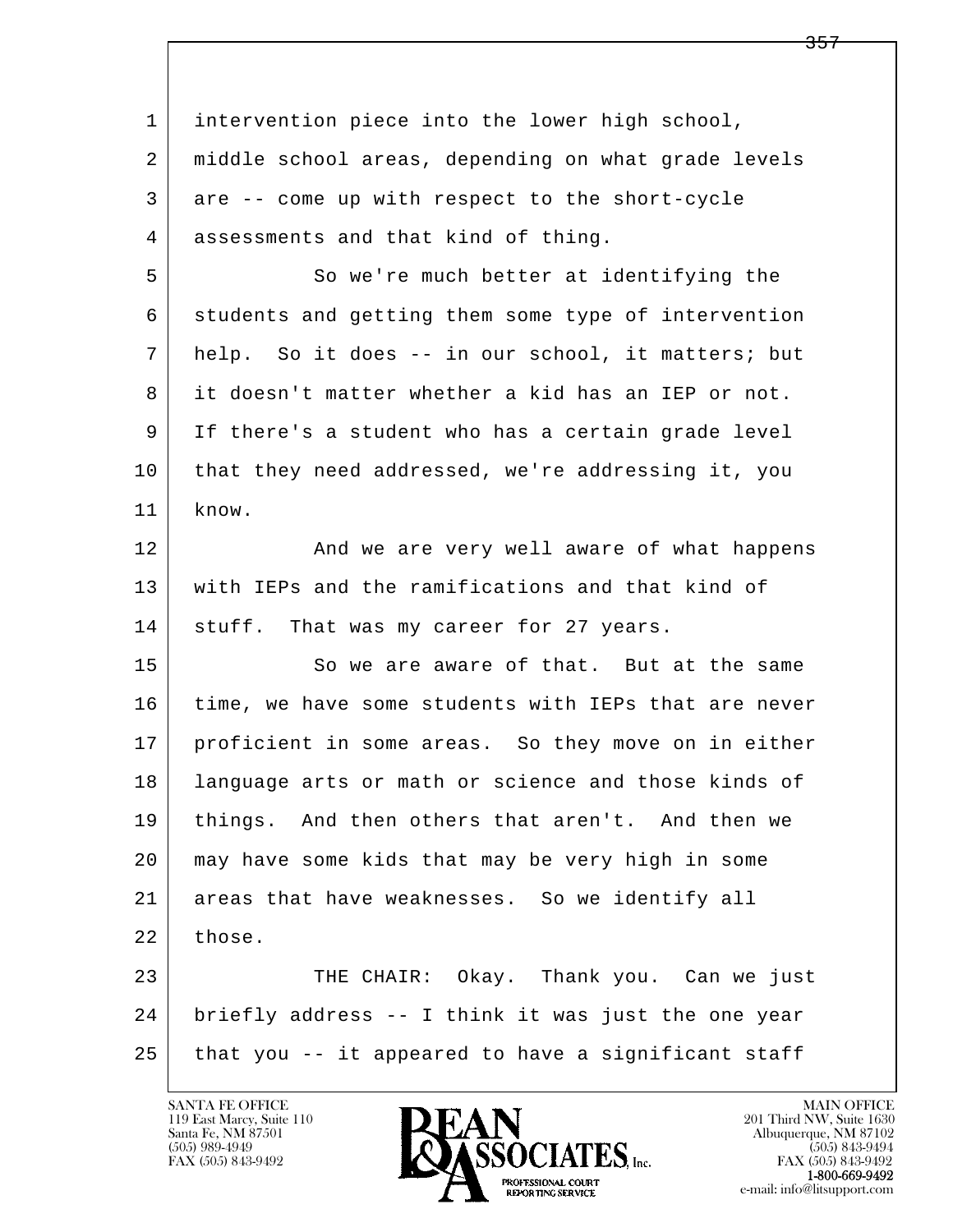l  $\overline{\phantom{a}}$ 1 loss. And I'm trying to find the chart. 2 MS. KAREN WOERNER: Page 39, I think. 3 COMMISSIONER CABALLERO: 19 -- no. 4 MS. KAREN WOERNER: 19 of 27. 39 of 45 in 5 your packet. 6 COMMISSIONER CABALLERO: I've got a mark 7 | there, too, Madam Chair. 8 THE CHAIR: And I'm scrolling through my 9 online one. And I know I -- you know, I popped in a 10 question there about, like, "What happened?" 11 MR. MICHAEL OGAS: So those were not all 12 teachers. Some were support staff. It was -- I 13 believe that was the year that the State had a 14 significant budget shortage. We were forced into a 15 RIF that spring. I think it was the spring of '16. 16 And that -- that created -- that created a bumper 17 effect of us having to make budget. 18 So part of it was driven by -- by finances 19 and having the RIF and then make do with what was 20 left, you know. And then with that comes -- comes 21 perception -- 22 THE CHAIR: Let me just stop you. Because 23 this chart that I have here says 2018, your teacher 24 retention rate was 43 percent. 25 MR. MICHAEL OGAS: Okay.

119 East Marcy, Suite 110<br>Santa Fe, NM 87501

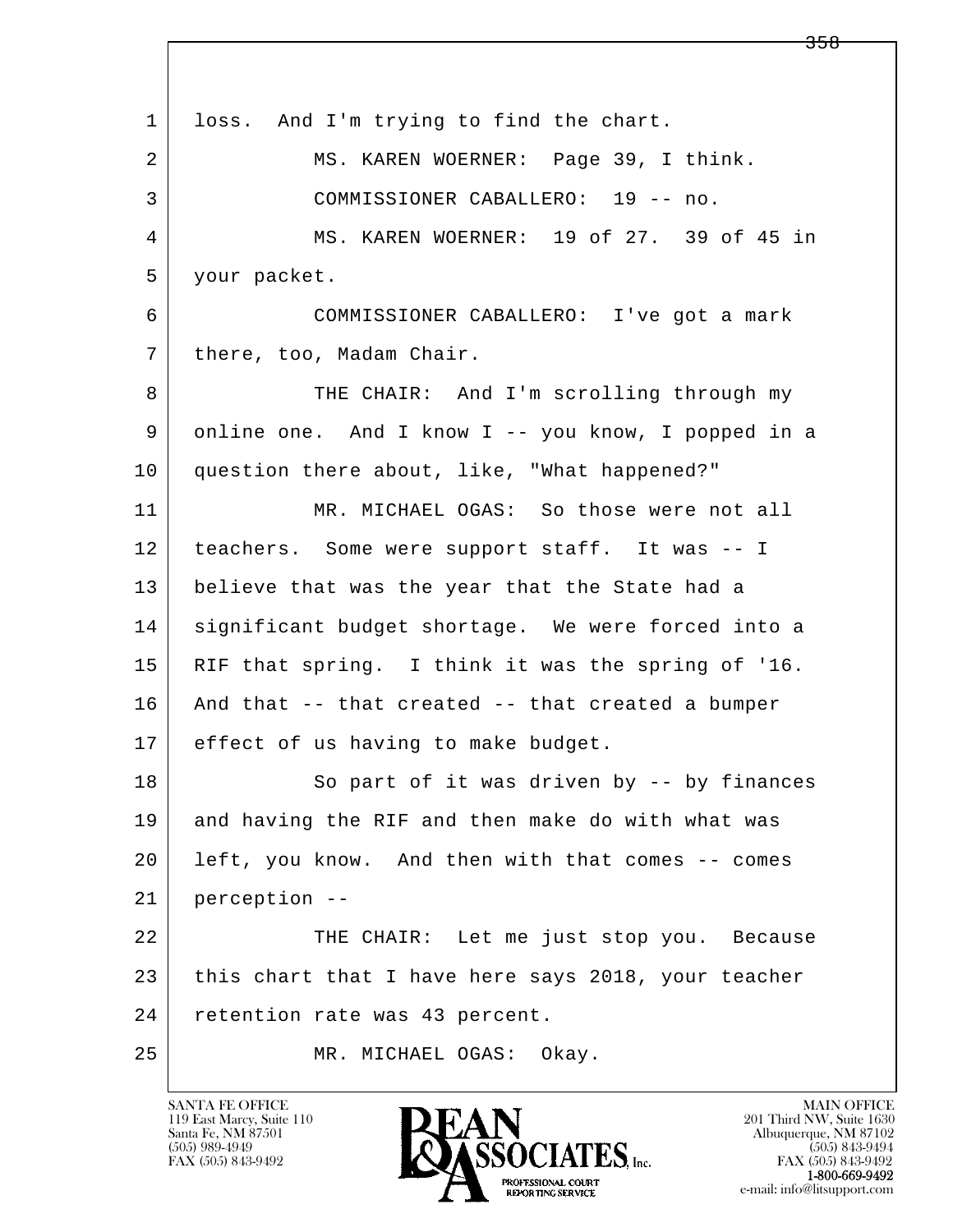| $\mathbf{1}$ | THE CHAIR: You had had a high of                     |
|--------------|------------------------------------------------------|
| 2            | 75 percent.                                          |
| 3            | MR. MICHAEL OGAS: Well, we've had some               |
| 4            | movement. I mean, I'm not going to negate that.      |
| 5            | But we've also been able to fill positions. Some     |
| 6            | people go into a charter school with different       |
| 7            | perceptions, and they're not quite sure -- you know, |
| 8            | some-- what we do is we've had a tendency to         |
| 9            | maybe -- I can think of one who was a little more    |
| 10           | experienced teacher who had been used to a -- a      |
| 11           | public school setting, where -- where things were    |
| 12           | outlined specifically, and then coming into a        |
| 13           | charter school and there were some different roles   |
| 14           | that maybe needed to be played.                      |
| 15           | And some of that plays into just the                 |
| 16           | different environment.                               |
| 17           | THE CHAIR: And I think -- I looked at it,            |
| 18           | also, because it's sort of -- not quite as much --   |
| 19           | but it sort of correlated with the percentage of     |
| 20           | students remaining. It was that -- that -- between   |
| 21           | '17 and '18, you had a dip in your teacher retention |
| 22           | and your student retention. So it kind of looked     |
| 23           | like what was there, you know.                       |
| 24           | So it just -- you know, it piqued my                 |
| 25           | curiosity when I saw those two. It wasn't quite the  |

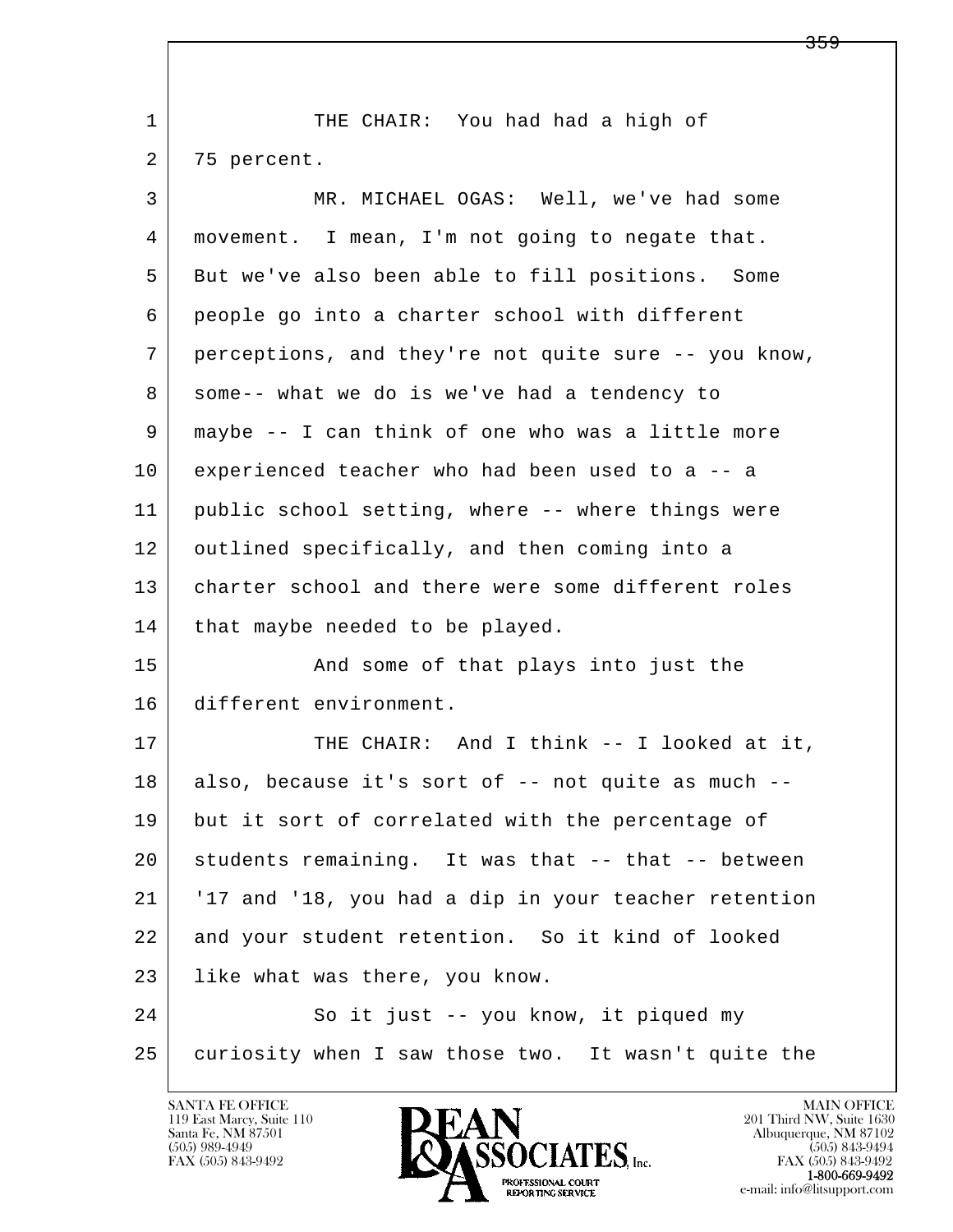l  $\overline{\phantom{a}}$  1 same percentages. But I didn't know whether -- you 2 | know, if there was something -- 3 MR. MICHAEL OGAS: We've noticed that. 4 We've looked into it and tried to make some 5 determinations. We haven't come up with anything 6 really definitive or significant at this point. 7 COMMISSIONER CABALLERO: On that point, 8 | Madam Chair, can I ask a question? 9 THE CHAIR: Sure. 10 COMMISSIONER CABALLERO: It was mentioned 11 | that the school was started in an effort to address 12 certain things by CYFD -- CY -- and so my point is, 13 was the school -- the vision of the school was to be 14 the alternative for a class of students that were -- 15 had been pushed out, cast away? Or are you getting 16 | that type of student anyway? 17 | And -- because I see the truancy is high. 18 | And they leave, also. 19 Two things come to mind. I've worked 20 teaching -- and I was hired to work with those 21 students. And it was very, very hard to bring 22 them -- for them to attend school and for them to 23 stay in class while I had them. And so I never 24 | pushed them out. I kept them in. 25 But the reason why I was hired was

119 East Marcy, Suite 110<br>Santa Fe, NM 87501



FAX (505) 843-9492<br>1-800-669-9492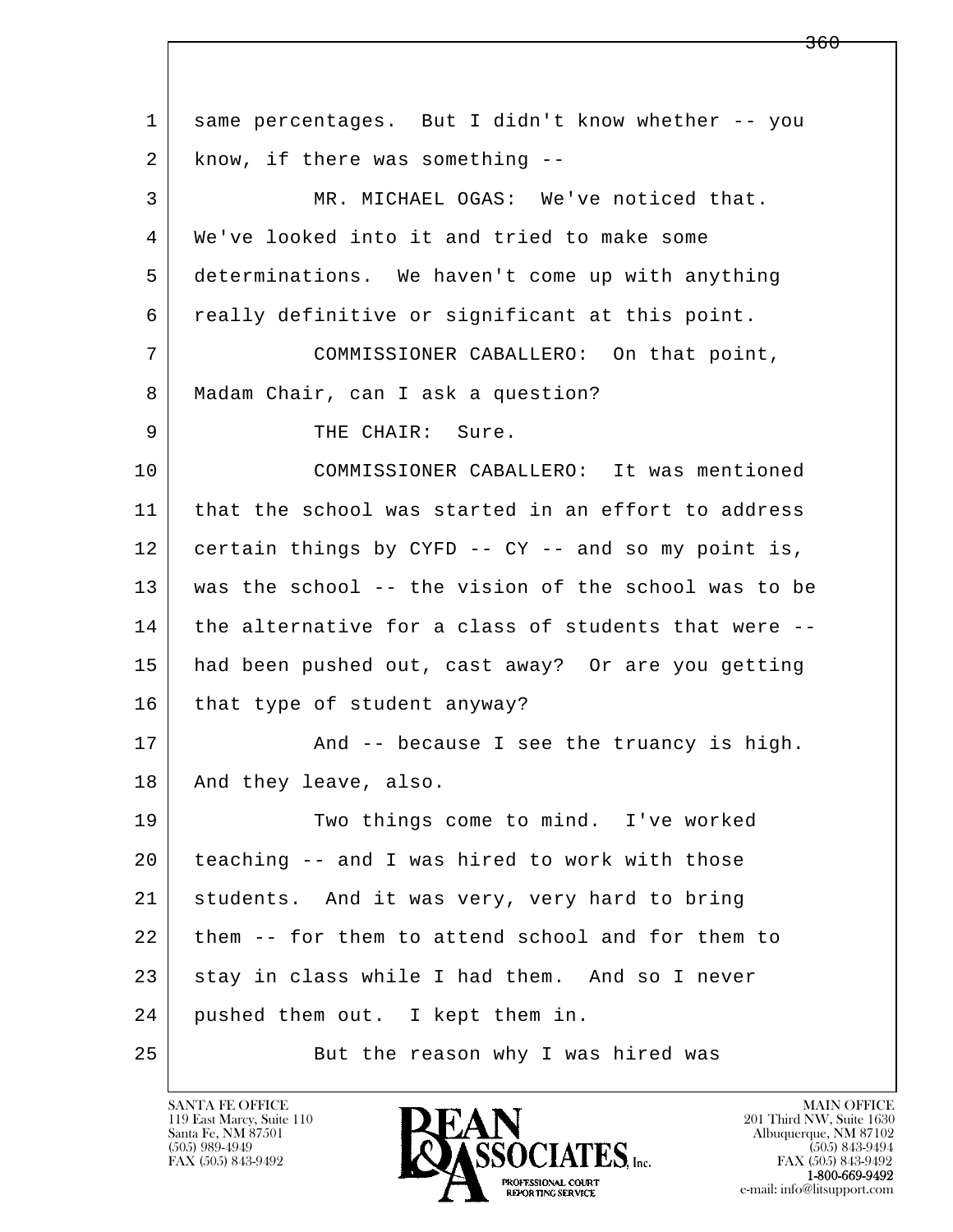l  $\overline{\phantom{a}}$  1 teachers wouldn't stay with that -- that type of 2 | student. They just would wear down, wear out. 3 And so is that what is happening in the 4 school? Because I see high truancy. I see a lot of 5 movement of students leaving the school. That's why 6 your graduation rate is not as high as it should be. 7 Is that the environment of the -- of the 8 | students that you get? 9 MR. MICHAEL OGAS: Commissioner, I believe 10 | that's part of it. 11 So we have -- we created the school to be 12 an option within the community for all students. 13 And over the years, we have been able to do that. 14 We've had -- we've had students that would, you 15 know, normally have gone to a private school in 16 Albuquerque attend our school and do extremely well. 17 We've had students that have come out of being 18 | adjudicated and have done very well. 19 | And it goes in waves. You know, what I've 20 noticed over the last ten years is the diversity of 21 students shifts. And I think part of it is you're 22 seeing that our community has a significant amount 23 of need, you know. And we -- we work very hard to 24 try to address that. So I think that's a very -- a 25 very keen perception.

119 East Marcy, Suite 110<br>Santa Fe, NM 87501

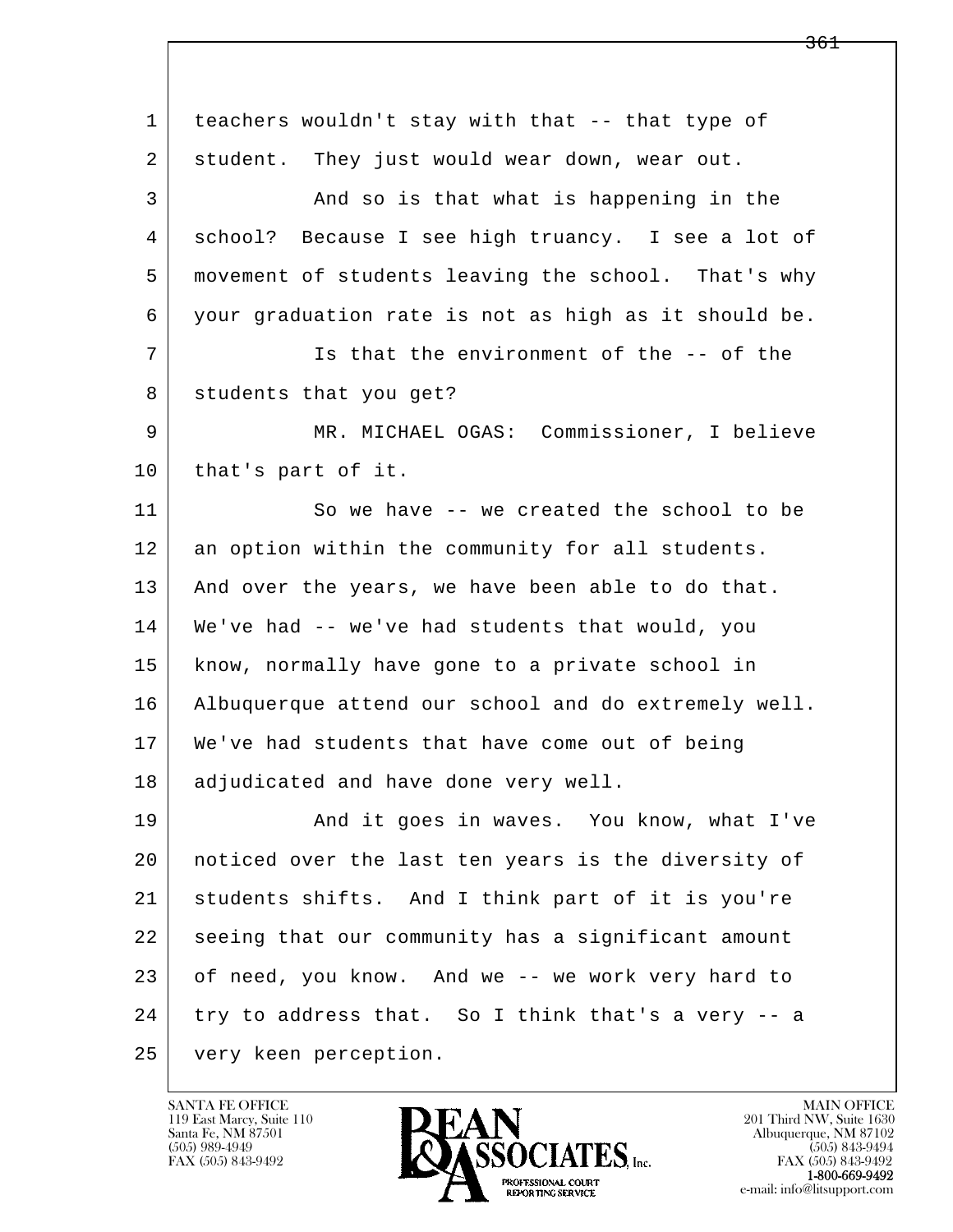1 Initially, we partnered with Youth 2 Development, Incorporated, when we first wrote the 3 charter, because there was a number of services that 4 they offered -- and they still do. They offer a TOP 5 program to us and a couple of other things out of 6 the Valencia branch. 7 But because of budget things on their end,

8 | they haven't been able to move too much out of the 9 | Albuquerque area any longer.

10 So those kinds of things, we've been -- 11 for example, we've hired our own behavioral health 12 people, you know. We've looked at -- and we have 13 different people working truancy. And we've gone to 14 a very -- well, we've always had. But we've 15 modified our advisory teams. Every teacher has an 16 advisory group of maybe 15 to 22 students that they 17 are tasked with monitoring.

18 We're trying very hard. We spend a lot of 19 time on the phone tracking kids down for lots of 20 different reasons.

l  $\overline{\phantom{a}}$  21 We do work closely with CYFD, and 22 especially when we're identifying kids with 23 free-and-reduced lunch and that kind of stuff. 24 So it's a combination of all of that, to 25 be honest with you.

119 East Marcy, Suite 110<br>Santa Fe, NM 87501



FAX (505) 843-9492<br>**1-800-669-9492**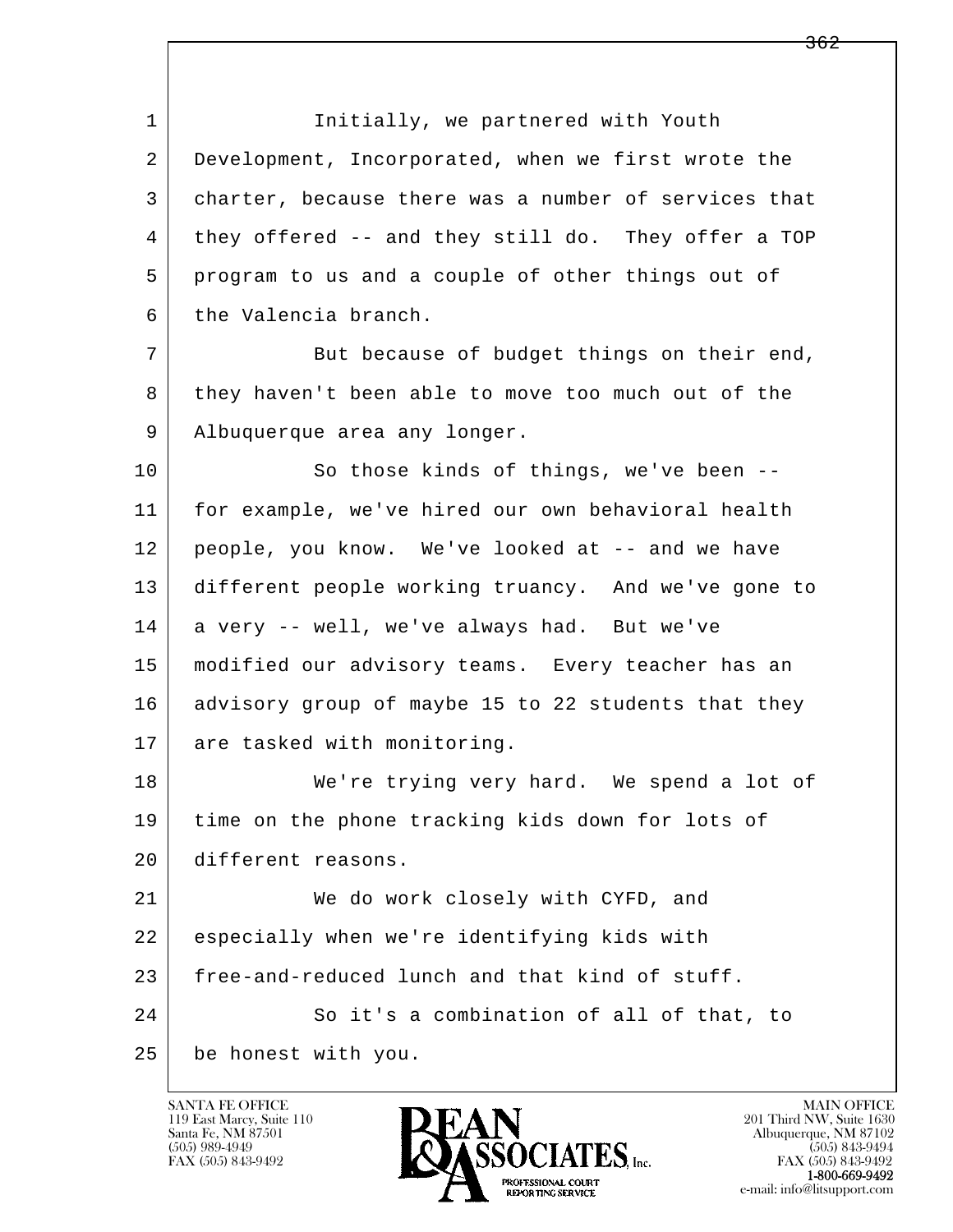l  $\overline{\phantom{a}}$ 1 and I don't want to paint a picture that 2 we're an alternative school; because we're not. But 3 we do -- but I think families tend to gravitate 4 towards us because we care and because they know 5 that we're going to give it a shot, you know. And 6 with kids. And with their kids. Where maybe they 7 haven't found successes in other places. 8 And sometimes -- you know, most of the 9 time I can say we do. But I can also say that there 10 are some times that we haven't been able to help. 11 You know, we don't -- we don't compromise safety, 12 | for example. 13 So, I mean, there are strict rules around 14 | that. And we're very strict on, you know, if a 15 student chooses to be unsafe, then that's a problem 16 for us. But, you know, we do. 17 | Another thing with the dip -- if I could 18 just mention the dip of enrollment a little bit. We 19 did lose, and we continue to hear because we're not 20 running a bus into the Belen District anymore. 21 That's a significant factor. The fact that we still 22 have fragmented grade levels; that's a factor as  $23$  well, because parents don't  $-$  because they  $-$  they 24 may be in other schools in either of the other two 25 school districts, and they can't split their time

119 East Marcy, Suite 110<br>Santa Fe, NM 87501



<del>363</del>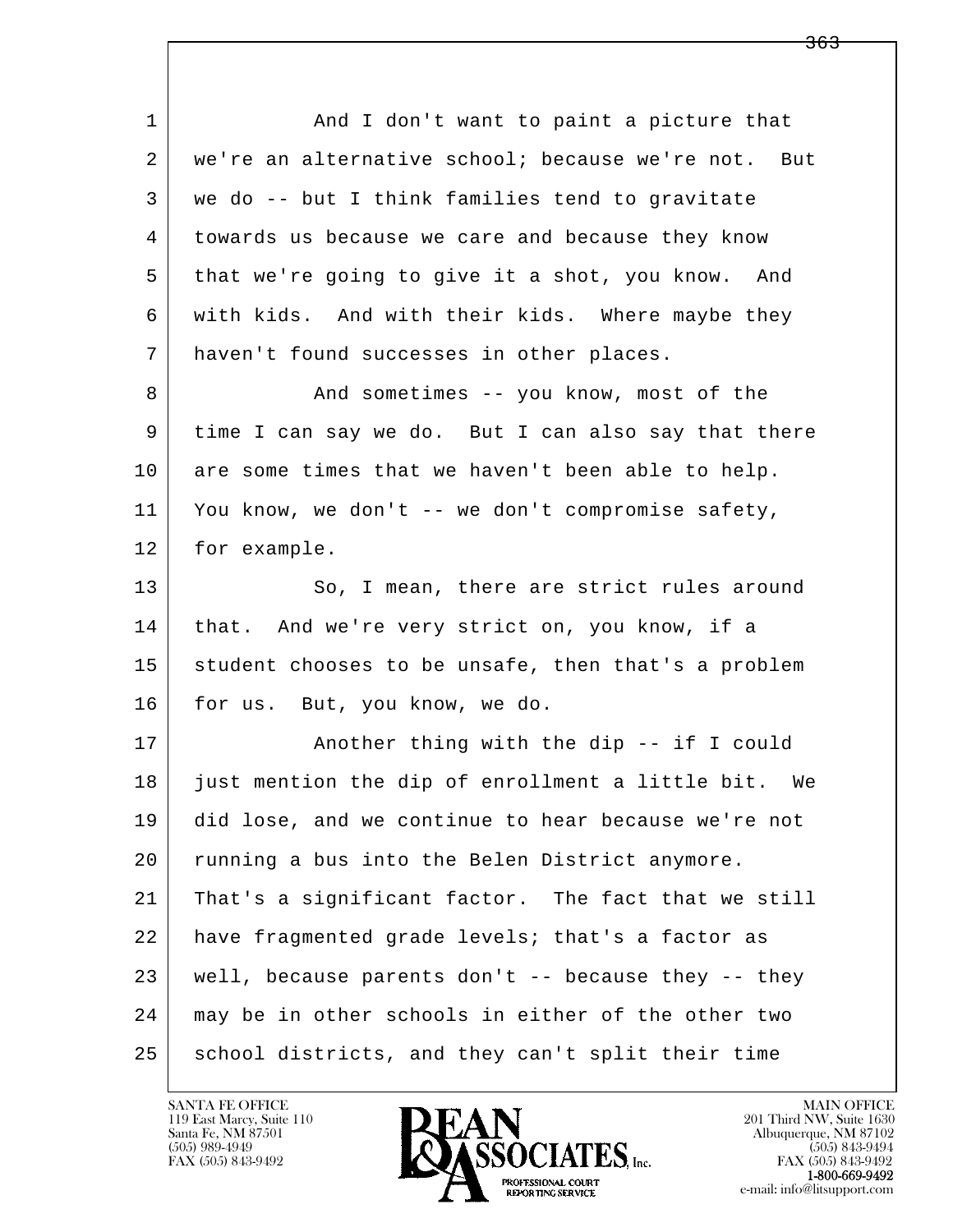l  $\overline{\phantom{a}}$ 1 that way. 2 COMMISSIONER CABALLERO: You were running 3 the bus to pick up kids --4 MR. MICHAEL OGAS: We were running -- when 5 we first started transportation. We didn't make any 6 bones about it. We were in Valencia County. We 7 were going to run a bus through Valencia County. We 8 were a State-authorized charter school. We believe 9 we read in the law that we could do that. We did do  $10$  that. 11 We were told we couldn't do that. We had 12 to eat the cost of it. We didn't get reimbursed for 13 it. The next year, we weren't allowed to do that. 14 | I think it's something to revisit. 15 | THE CHAIR: Just to clarify? 16 COMMISSIONER CABALLERO: Please. 17 THE CHAIR: They have to stay within the 18 | school district's boundaries. You can't go outside 19 the school district's boundaries. Just because 20 you're a State charter, you're still obligated by 21 statute to stay within the traditional district's 22 boundary. 23 COMMISSIONER CABALLERO: Okay. Just to 24 further clarify that, Madam Chair? So they cannot 25 deny a student coming out of the boundary if the

119 East Marcy, Suite 110<br>Santa Fe, NM 87501

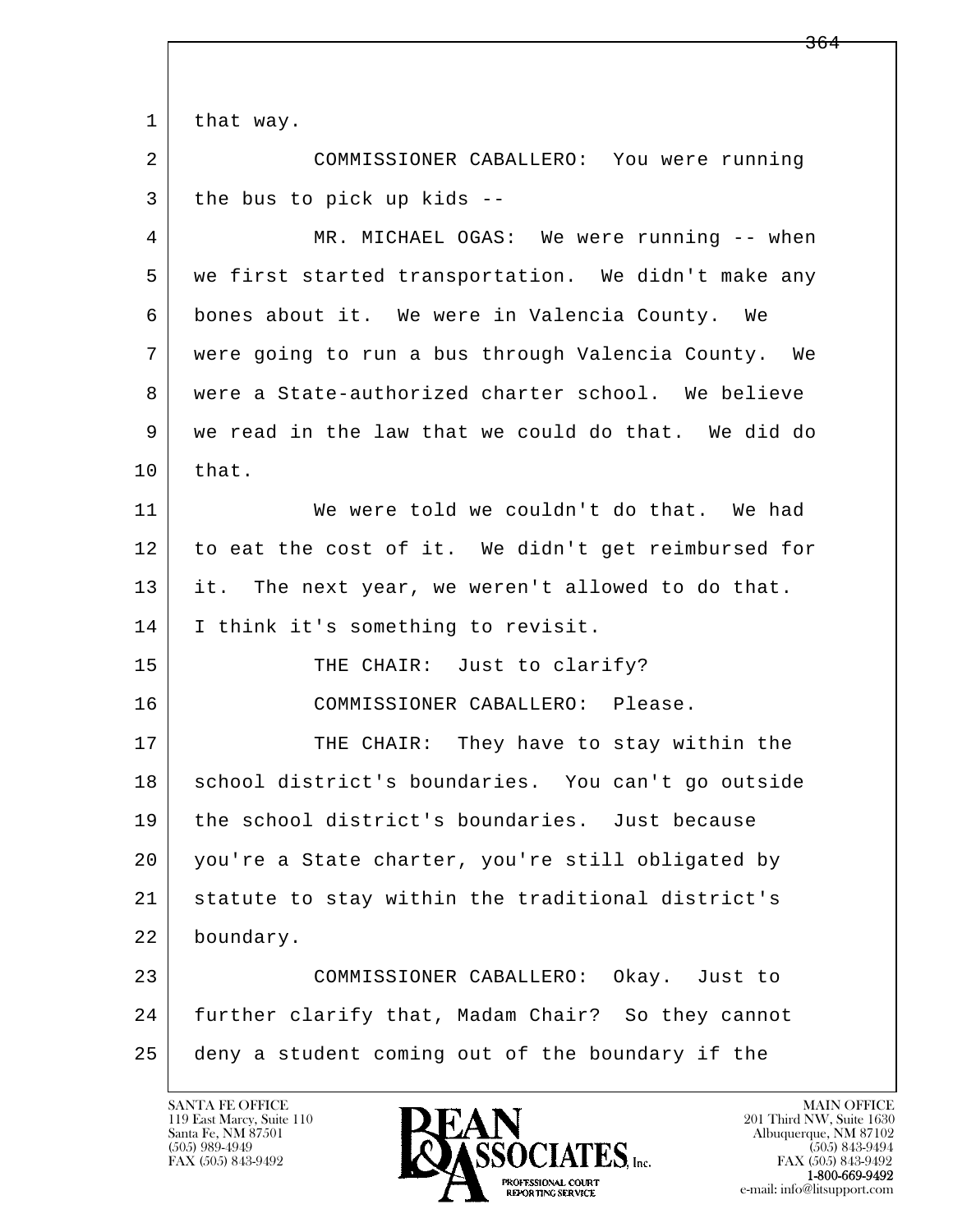l  $\overline{\phantom{a}}$ 1 child wants to go. 2 THE CHAIR: With their own -- to provide 3 | their own transportation. 4 COMMISSIONER CABALLERO: But a charter 5 | school cannot go -- 6 THE CHAIR: They're not going to get 7 funded to provide that transportation outside the 8 district. 9 COMMISSIONER CABALLERO: Okay. Okay. 10 Thank you. 11 THE CHAIR: Yeah. It's -- it gets very 12 convoluted at times. It really does. And you get 13 stuck in it. 14 Thank you. So let me clarify. You use 15 Istation and MAPs. Are you no longer using NWEA? 16 MR. MICHAEL OGAS: NWEA is MAPs. Yes,  $17 \mid$  ma'am. 18 | THE CHAIR: Got you. Okay. 19 MR. MICHAEL OGAS: We are using NWEA. 20 COMMISSIONER ARMBRUSTER: That is MAPs. 21 | THE CHAIR: That was my fault. I just -- 22 you know. 23 MR. MICHAEL OGAS: We also use ACCUPLACER, 24 | ACT, PSAT. We became our own testing center this 25 year. So we actually for the first time offered the

119 East Marcy, Suite 110<br>Santa Fe, NM 87501



<del>365</del>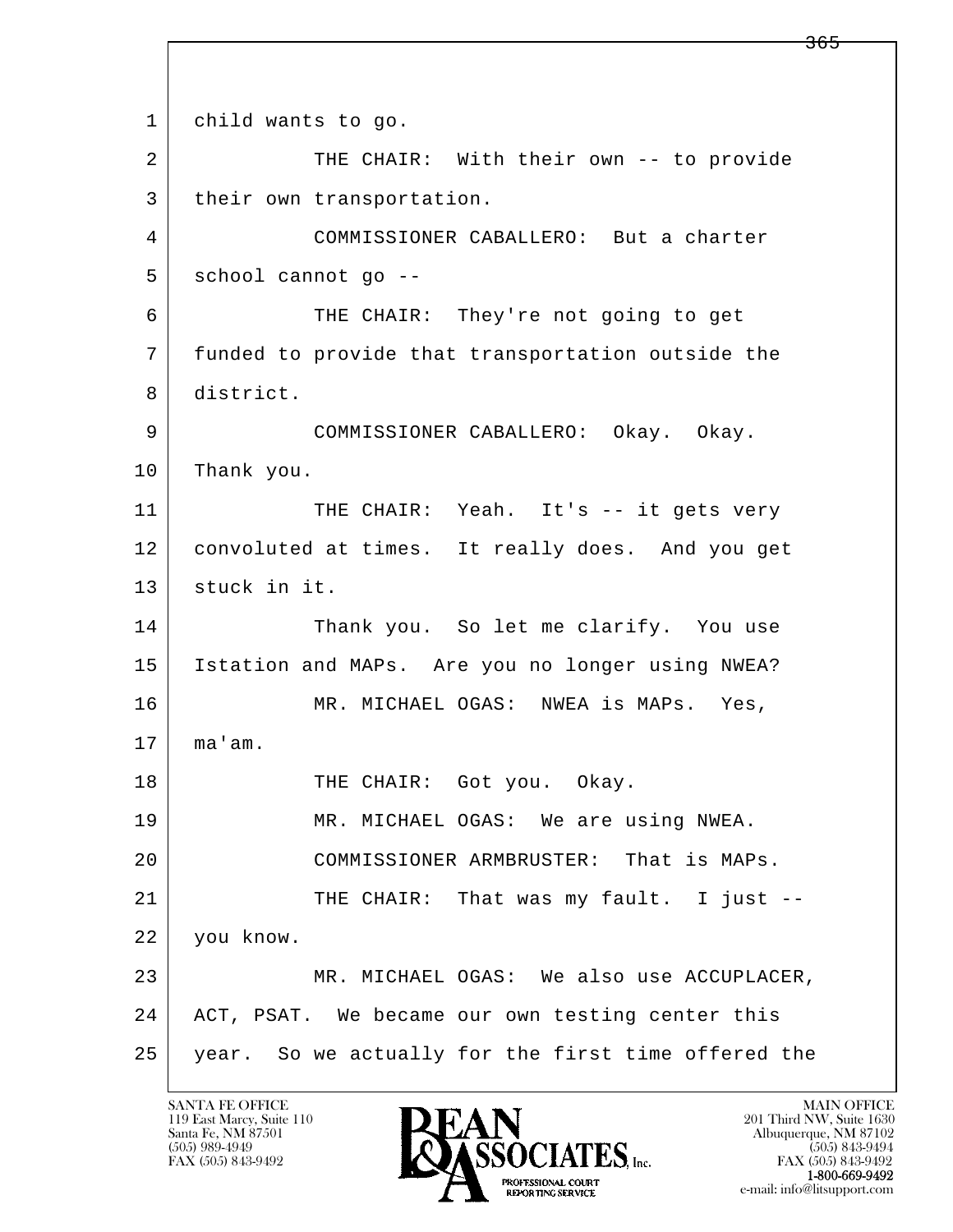l  $\overline{\phantom{a}}$  1 PSAT test on campus, which we were able to almost 2 | triple the number of kids that we tested this year. 3 THE CHAIR: But the NWEA goals is not -- 4 that's where you've fallen short. And I saw the -- 5 MR. MICHAEL OGAS: And we knew that was 6 going to happen. 7 THE CHAIR: In your response to --8 MR. MICHAEL OGAS: We had attempted, in 9 maybe 2015, to try to change those goals. I think 10 we put some correspondence in there. And then, 11 honestly, with the focus -- and I got caught up in 12 it, too, the focus of the school grade. I mean, 13 everybody was more interested in -- you know, our 14 lives depended on the school grade. So we were 15 trying to figure out how to increase school grade. 16 But we got caught up in that. 17 THE CHAIR: Right. Right. And it's -- 18 it's a vexing problem for us. Because we don't 19 renegotiate, because we'd end up renegotiating -- 20 you know, if all the schools that didn't meet the 21 goal or just barely fell short, they'd want 22 renegotiations, and we'd be in this just continual 23 cycle of negotiations with -- with schools, that the 24 hope is that a school, when they come to us well 25 enough first, with their school and the short-cycle

119 East Marcy, Suite 110<br>Santa Fe, NM 87501

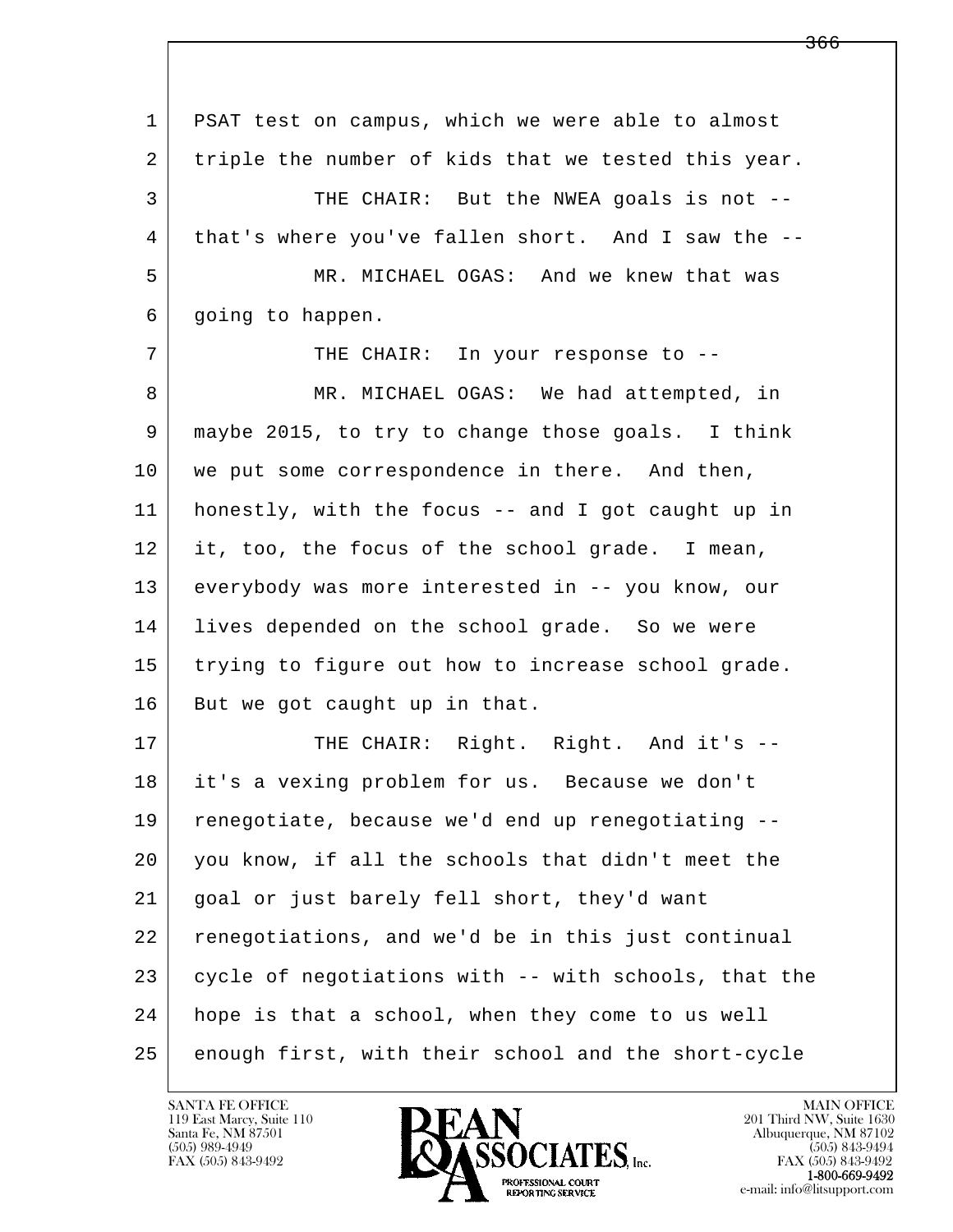l  $\overline{\phantom{a}}$  1 assessment, whatever they're wishing to use, that 2 the target is rigorous, but hopefully attainable 3 | throughout the life of the contract. 4 And it does -- we just -- we can't do 5 this. So it does become challenging. I'm looking 6 back now at that correspondence and saying with both 7 of us. And I think we have to do a better job of 8 | communicating that. 9 MR. MICHAEL OGAS: Absolutely. I think 10 we're going to be better prepared to develop goals, 11 if that's what we need to do this next go-round. 12 THE CHAIR: Right. So one last thing. Do 13 you still have two governance council members that  $14$  are short on  $-$ - because it  $-$ - there were  $-$ - there 15 were two that were listed here as not complete, were 16 in the training. 17 MS. KAREN WOERNER: Yeah. And that was 18 | for last school year. 19 THE CHAIR: That was for last school year. 20 So they just finished out the school year. So how 21 are they doing this school year? 22 MR. MICHAEL OGAS: We're on track to be 23 compliant with all five. 24 THE CHAIR: Okay. All right. Thank you, 25 I appreciate it.

119 East Marcy, Suite 110<br>Santa Fe, NM 87501

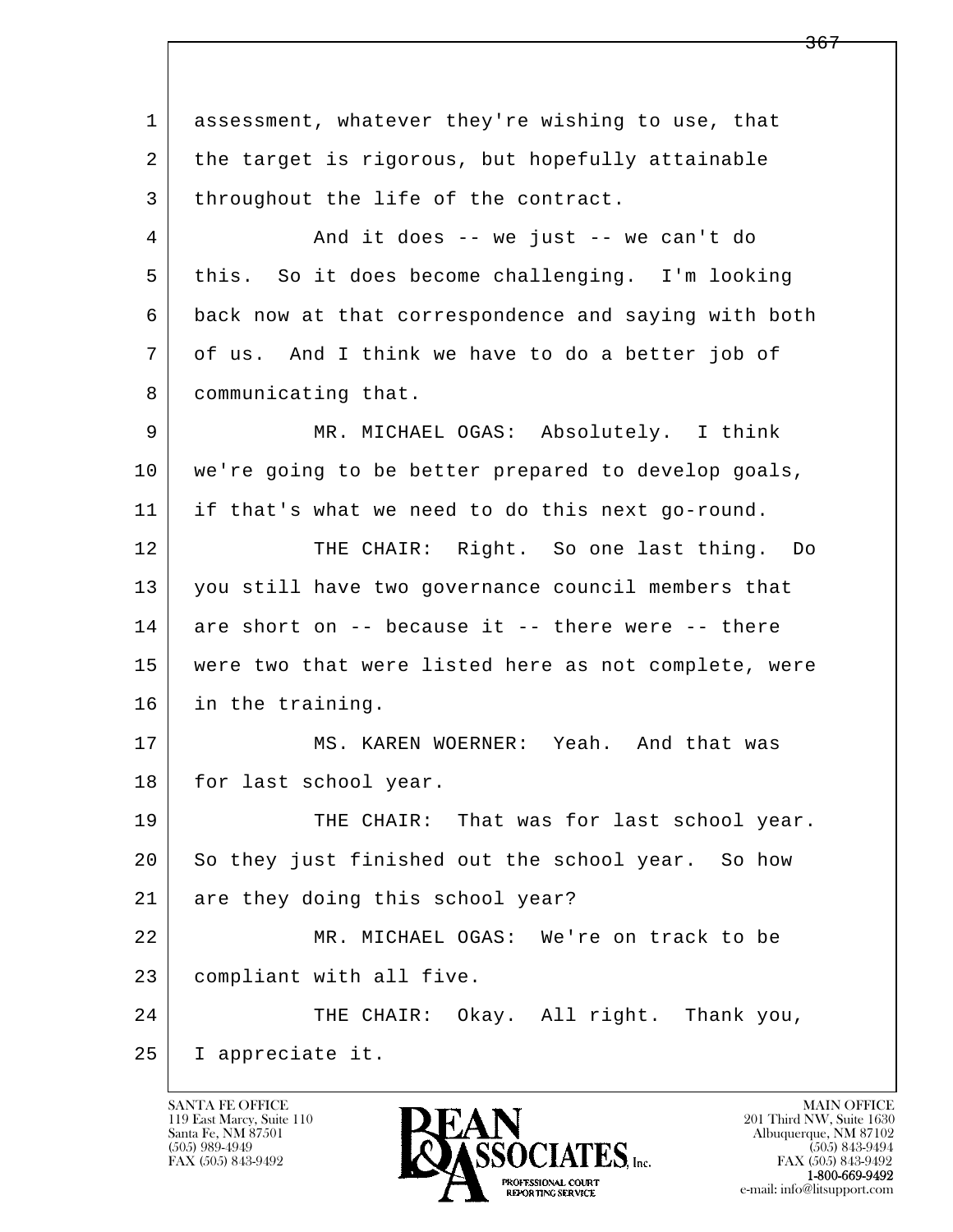l  $\overline{\phantom{a}}$ 1 Commissioners? Oh, sure. 2 COMMISSIONER PERALTA: Thank you. Good 3 morning, Mr. Ogas. I'm going to speak to the audit. 4 And I'm make reference to the letter from Ms. Saiz 5 that we have here in our packet. The substance 6 stands about the non-compliance of the T&E Manual 7 procedures and the requirements for employee 8 personnel files. 9 and I think you made small mention in your 10 opening statement that you did hire now a in-house 11 business manager, is that correct? And I believe 12 | that's Ms. Jarvis who spoke. 13 Could I ask Ms. Jarvis to come up for just 14 a moment? Before the hire of Ms. Jarvis, I believe 15 maybe you were contracting out? What firm were you 16 using? 17 | MR. MICHAEL OGAS: We were using REC-10. 18 In fact, we still are. There's a transition going 19 on. 20 COMMISSIONER PERALTA: On average, 21 physically, how much time would they spend on your 22 campus doing the work that's required by the 23 business manager? 24 MR. MICHAEL OGAS: Maybe a couple of full 25 days a month. But we also had a person who was

119 East Marcy, Suite 110<br>Santa Fe, NM 87501



<del>368</del>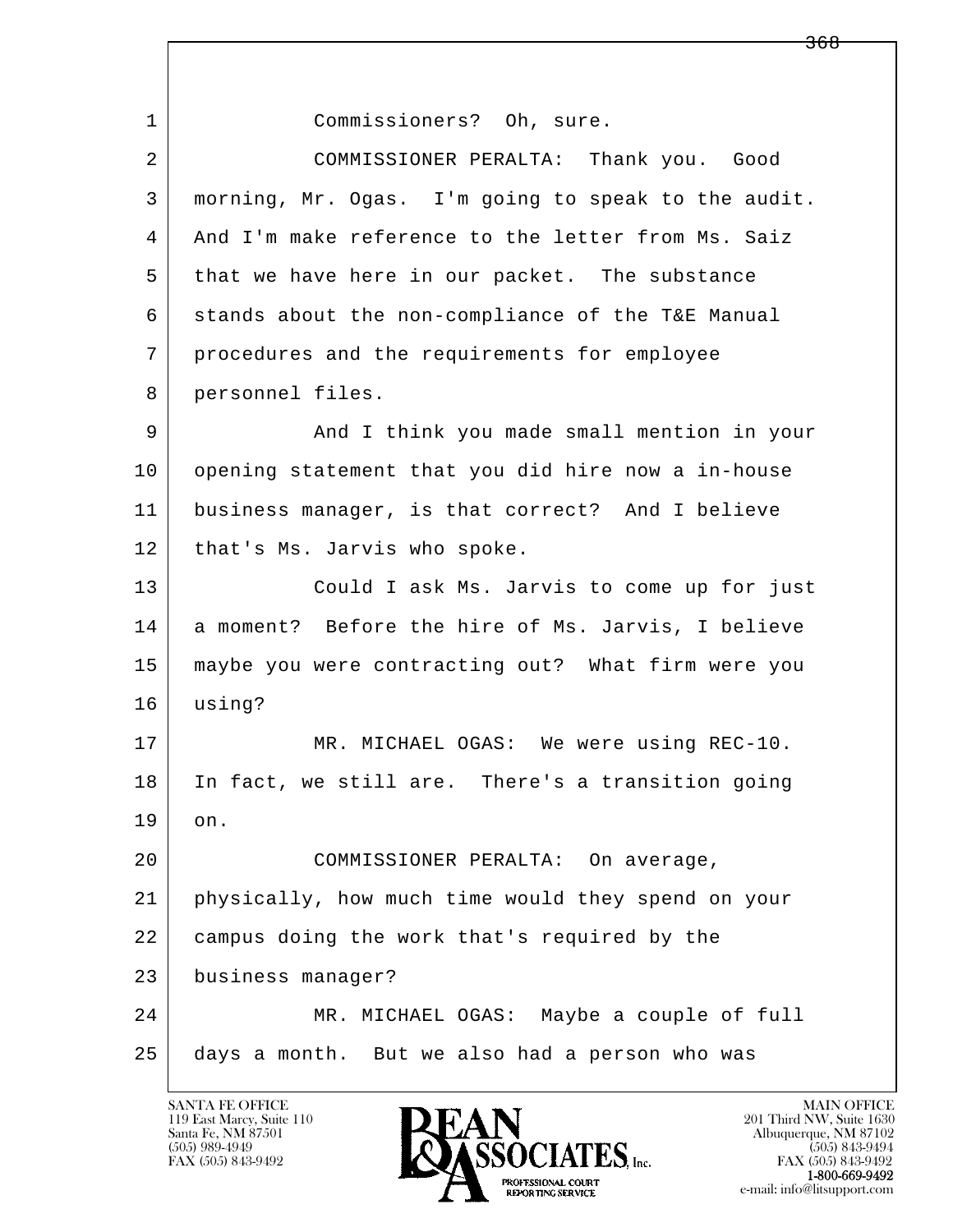| $\mathbf 1$ | processing -- processing the requisitions and        |
|-------------|------------------------------------------------------|
| 2           | things. And I think that's where there was -- there  |
| 3           | may have been some things missed, between the        |
| 4           | distance and the time.                               |
| 5           | COMMISSIONER PERALTA: All right.                     |
| 6           | MR. MICHAEL OGAS: Yeah.                              |
| 7           | COMMISSIONER PERALTA: Okay. So possibly              |
| 8           | the ball being dropped with regards to what was      |
| 9           | found in the audit may have been that the            |
| 10          | professionals that you signed on with on contract    |
| 11          | weren't there enough to make sure that things were   |
| 12          | followed through on.                                 |
| 13          | MR. MICHAEL OGAS: I don't want to cast               |
| 14          | blame. But I can tell you, out of ten years, I       |
| 15          | guess, I'm not sure if this is the first time we     |
| 16          | ever were audited under those -- under the           |
| 17          | quidelines. And I certainly respect and honor what   |
| 18          | the audit came up with.                              |
| 19          | But I was never aware that that was an               |
| 20          | issue, because I -- I knew and trusted that we were, |
| 21          | you know, receiving transcripts and getting          |
| 22          | verifications of employment and all those things     |
| 23          | that we needed.                                      |
| 24          | I also found out that the auditor did not            |
| 25          | like our contract structure, which concerns me,      |
|             |                                                      |

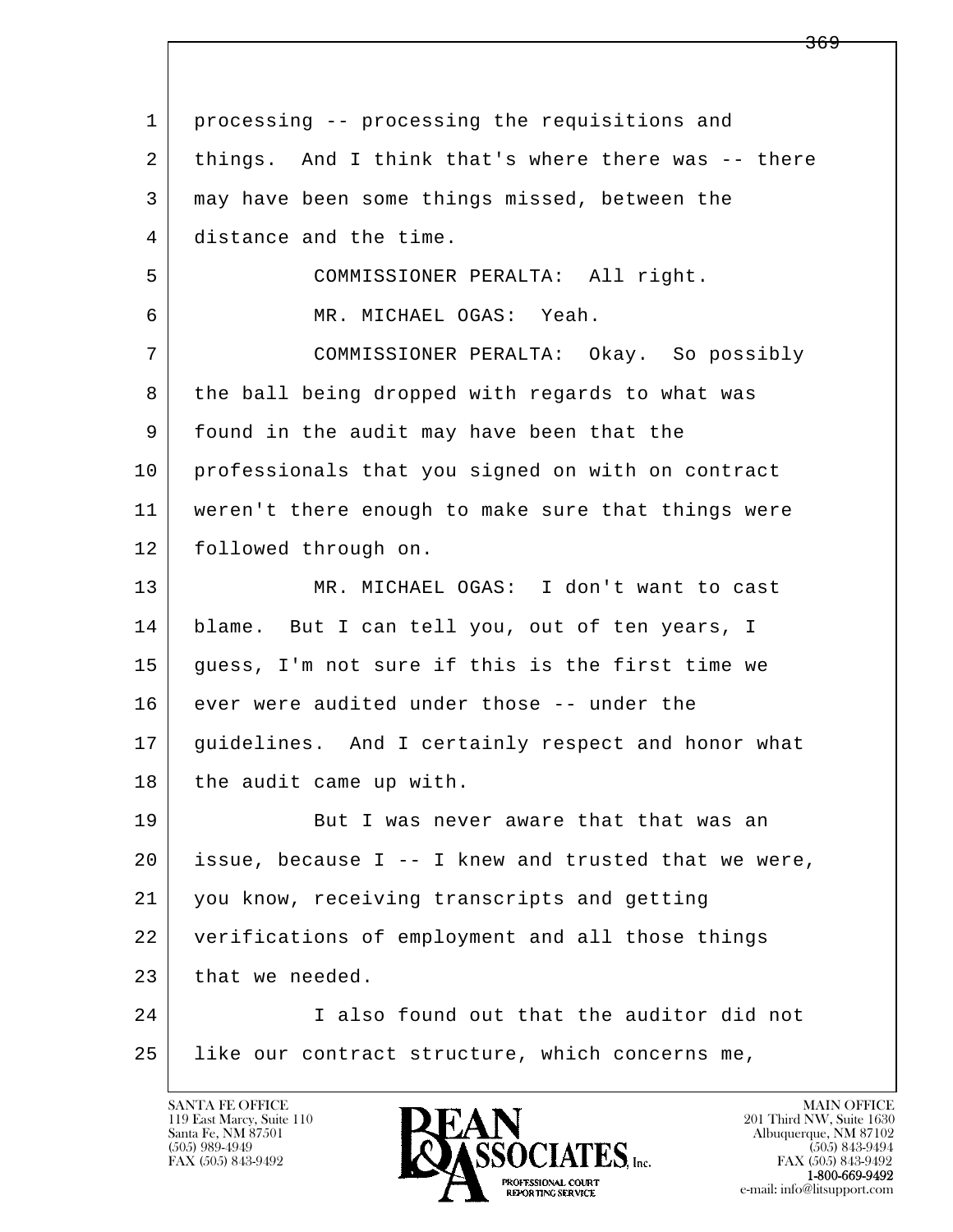l  $\overline{\phantom{a}}$  1 because our attorney developed that contract 2 structure, you know. So we're looking at all of 3 that now. 4 COMMISSIONER PERALTA: Okay. Well, that's 5 all over and done with. 6 Have you -- Ms. Jarvis. Ms. Jarvis, if 7 you may, can you speak to your experience and your 8 professional background? And also, have you had -- 9 have you taken, really, a good look at the audit in 10 particular with what was stated in the letter, the 11 recommendations from Ms. Saiz? And what have you, 12 or are you planning to do to make sure that the 13 | school is back in compliance? 14 MS. DONNA JARVIS: Yes, sir. I have over 15 30 years of experience in bookkeeping. I worked for 16 Western Technical College in El Paso, Texas, for 17 five years, where I was trained under a wonderful 18 lady who did books. I went into the construction 19 business, and then, of course, my daughter brought 20 me here to the School of Dreams Academy. I have 21 gone -- I only started July this year. It's all 22 brand new to me. 23 I am learning everything. Yes, sir, I've 24 | read every single page. I know everything that 25 we've been walking through. I've -- since the T&E

119 East Marcy, Suite 110<br>Santa Fe, NM 87501



FAX (505) 843-9492<br>1-800-669-9492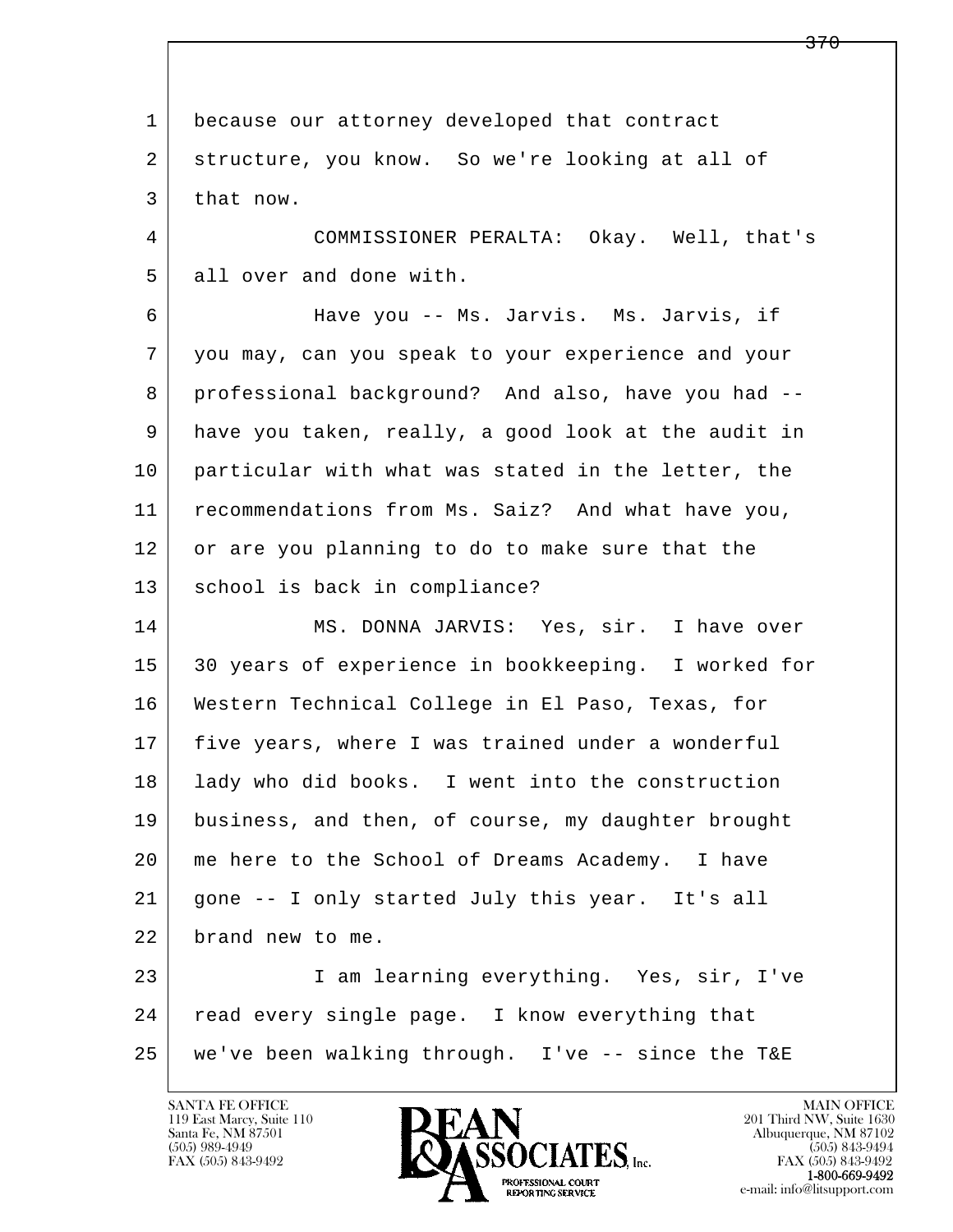l  $\overline{\phantom{a}}$  1 audit, I have already gone through all of our files 2 again, requested things, asked for things, 3 reorganized, restructured. 4 | As for all of our findings, we're doing 5 our level -- my level best, working with Geri [ph], 6 who is the person who was before us; she's the one 7 in T-or-C, working with her. She's also helping me 8 put a format together that we can use from now on, 9 from this time forward. 10 COMMISSIONER PERALTA: Have you done 11 anything with restructuring your business staff in 12 any way? Or is that pretty much still intact? 13 MS. DONNA JARVIS: Geri is still 14 monitoring me, because I'm brand new. We work 15 together. I go to her office two or three times a 16 | month. She comes down to the school. 17 There are communication between the two of 18 | us on a daily basis, sometimes on an hourly basis, 19 depending on what's going on. 20 I have a lot of questions, and I'm asking 21 | a lot of questions. 22 COMMISSIONER PERALTA: And where do you 23 see yourself in five years? 24 MS. DONNA JARVIS: I see myself right here 25 talking to you asking for another five years.

119 East Marcy, Suite 110<br>Santa Fe, NM 87501

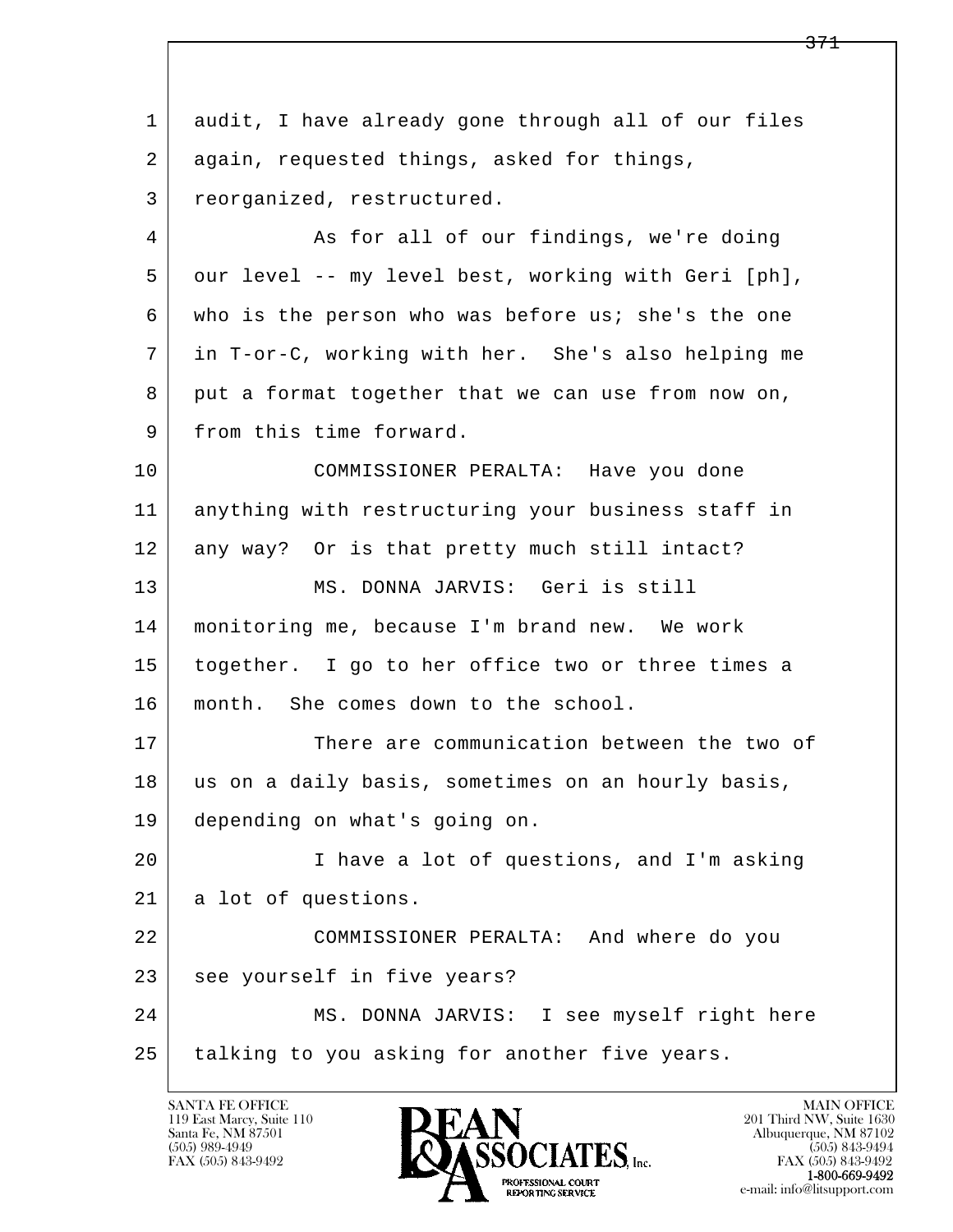| $\mathbf{1}$ | COMMISSIONER PERALTA: Thank you.                     |
|--------------|------------------------------------------------------|
| 2            | THE CHAIR: Commissioner Toulouse?                    |
| 3            | COMMISSIONER TOULOUSE: Madam Chair, I                |
| 4            | want to follow up a little bit on that -- the audit  |
| 5            | information in here, because I am concerned that it  |
| 6            | says there are some repeat findings. And I want to   |
| 7            | ask, because by the time you get the finalized audit |
| 8            | and it's released to the public, you've got a        |
| 9            | two-year delay.                                      |
| 10           | But there is an exit conference. Who sits            |
| 11           | in on the exit conference with your auditors when    |
| 12           | they're ready to leave?                              |
| 13           | MR. MICHAEL OGAS: We have a budget                   |
| 14           | committee comprised of two board members and a       |
| 15           | community member and a teacher and a business        |
| 16           | manager. So we sit on the exit conference. But you   |
| 17           | are right. There's almost a six-month --             |
| 18           | COMMISSIONER TOULOUSE: But do you use                |
| 19           | that exit conference to get in there and fix all of  |
| 20           | those things so they don't become a repeat finding   |
| 21           | the next time? Because that's what I see -- there    |
| 22           | are a lot of these repeat -- look like they could    |
| 23           | have been fixed as soon as you heard that.           |
| 24           | So I also wonder if your staff is more on            |
| 25           | the education side and not as much on the business   |

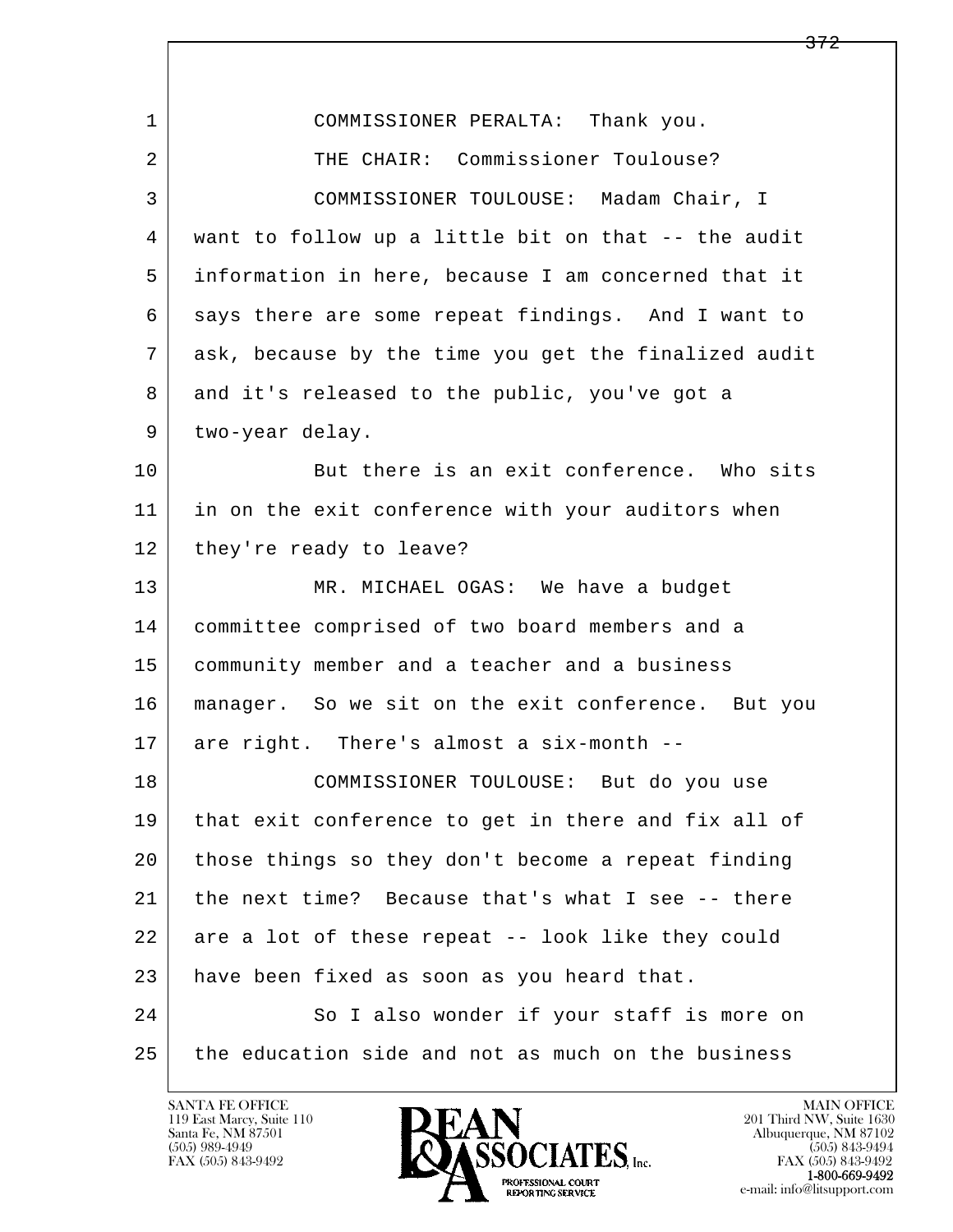l  $\overline{\phantom{a}}$ 1 side, so that there is not -- you know, it's very 2 | hard to balance how to keep your records. And it 3 looks to me like on a lot of this, the business 4 things haven't been done, but the records haven't 5 been kept up, whether it's on your personnel side or 6 it's on your business side. 7 Do you need more staff to see that those 8 records are up to date and kept so that you don't 9 have these? I just -- it bothers me. Because all 10 of these repeat ones look like they could have been 11 fixed following that exit conference. 12 MR. MICHAEL OGAS: I believe you're right. 13 I think you have a very good point. I can tell you, 14 | since Ms. Jarvis has come on, I am seeing a marked 15 increase in attention to it, I think because she's 16 right next door and we're talking a lot more about 17 it. And I can see the efforts that she's making 18 bringing staff in to get the files fixed, or, you 19 know, making sure that, you know, requisitions and 20 money is handled. 21 I see her going to the bank every day, 22 clockwork. At 2:30, 3:00, she's out the door taking 23 the deposits. 24 So I am seeing, visually, some response to 25 some of the concerns that have been brought up.

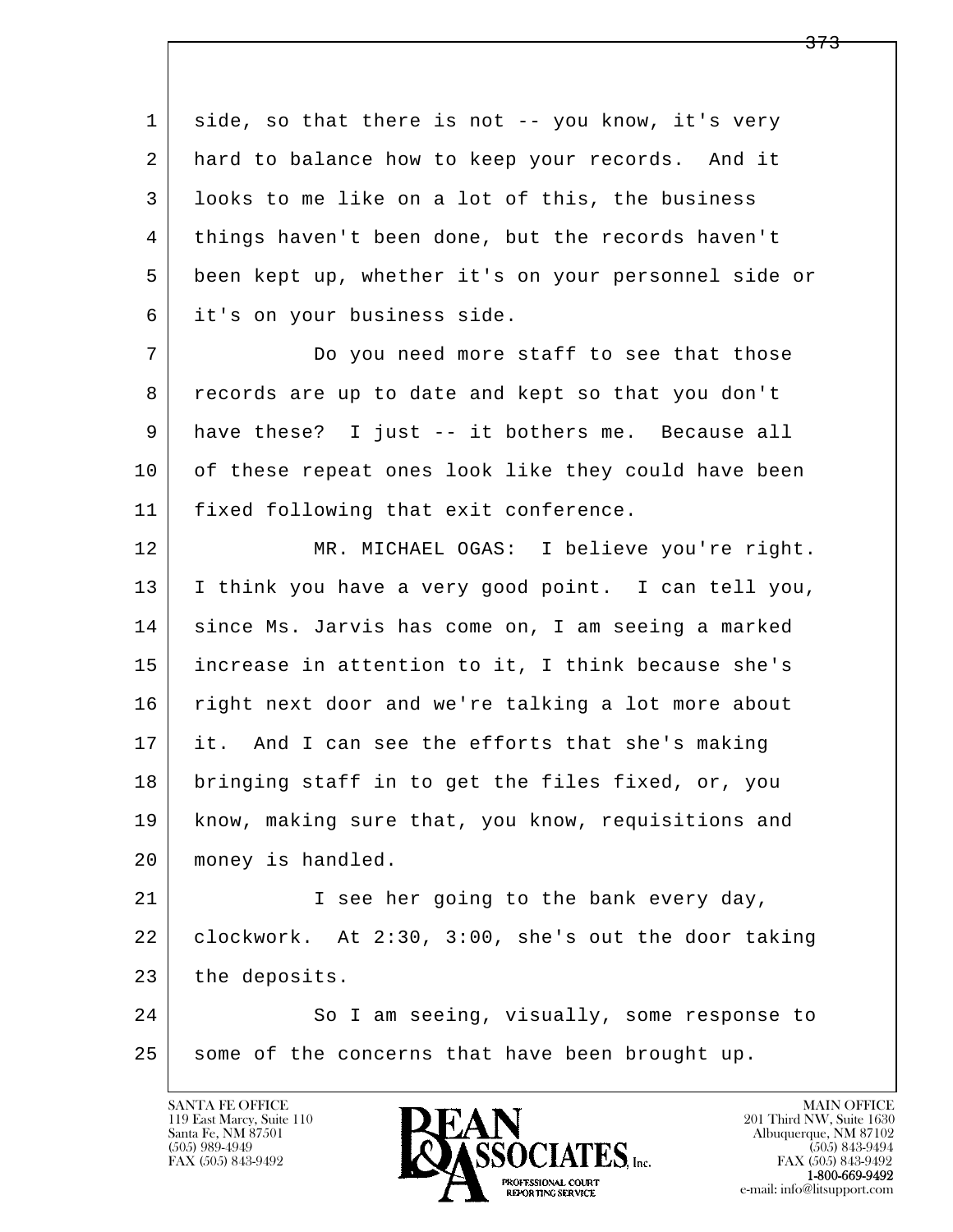l  $\overline{\phantom{a}}$  1 Could we have done that earlier? Absolutely. I was 2 dealing with different people. Could I have told 3 them to do that earlier? Absolutely. I -- we -- 4 you know, we could have done better. 5 But at the same time, I feel that we've -- 6 we truly have a much better handle on it right now. 7 COMMISSIONER TOULOUSE: But on the fiscal 8 side -- and I'll address this to your board chair -- 9 that part really is also under the oversight -- 10 | MS. KATHY CHAVEZ: Right. 11 COMMISSIONER TOULOUSE: -- as the Board of 12 Finance. How does -- clearly, it hasn't been 13 handled as it could have been. Are you fixing that, 14 too, that when you see these, you're not just 15 leaving it up to Mr. Ogas to fix. But as the Board 16 of Finance, are you going to be involved? 17 | MS. KATHY CHAVEZ: Yes, ma'am. In fact, 18 we -- well, we come together right before our 19 regular meetings. So we do meet every month. And 20 we do address these. 21 As I stated before, all these findings are 22 very -- we don't take them lightly. But I do see -- 23 as Mr. Ogas said, we do see a difference with our 24 in-house now; and, you know, 20/20 hindsight, I 25 | guess. And you figure that people are their experts

119 East Marcy, Suite 110<br>Santa Fe, NM 87501



FAX (505) 843-9492<br>**1-800-669-9492**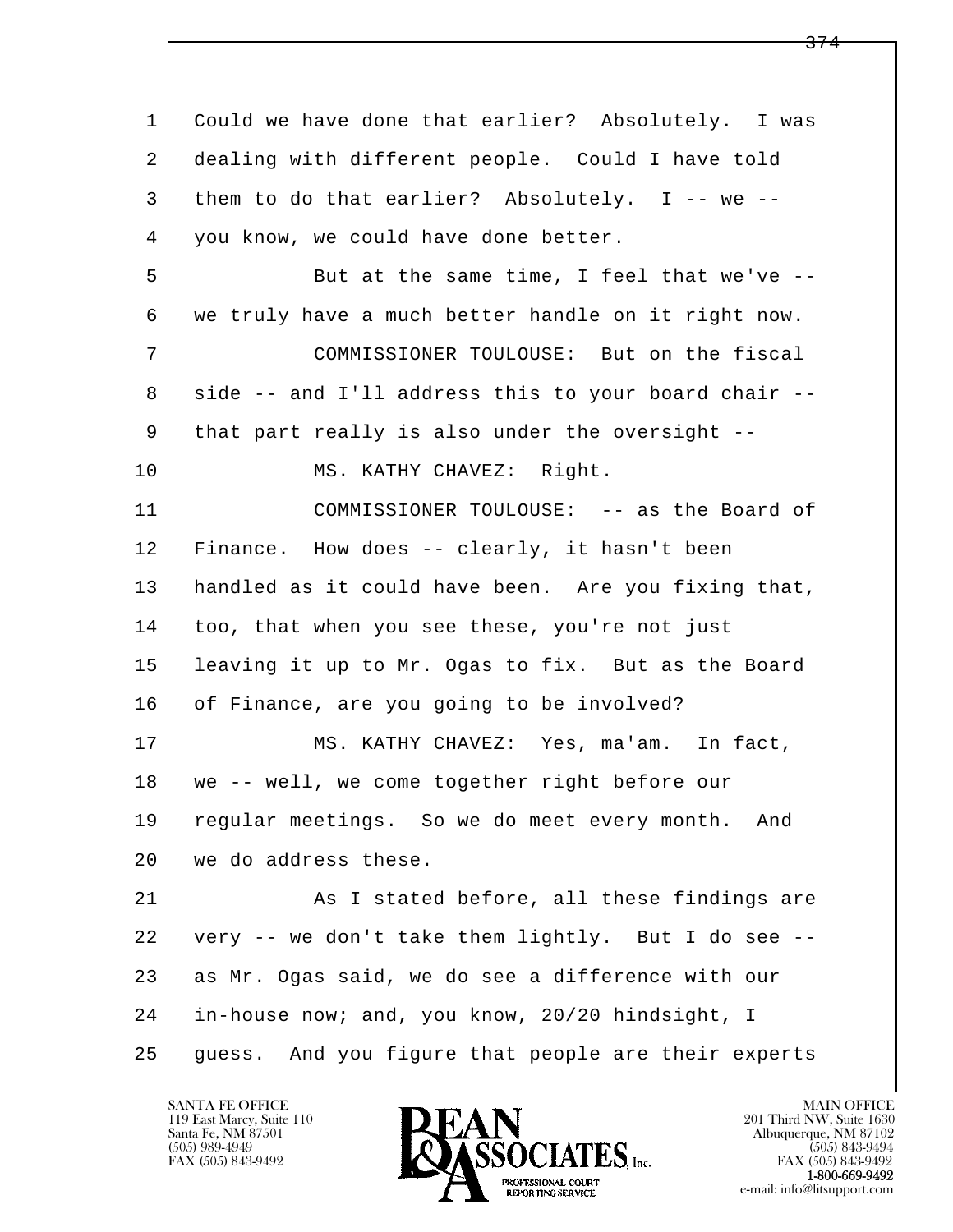l  $\overline{\phantom{a}}$  1 in their fields and they're taking care of this kind 2 of stuff. 3 But I see a big difference already, and I 4 | really see it being rectified. 5 COMMISSIONER TOULOUSE: And I'm not trying 6 to really put you on the spot. I'm just thinking -- 7 you know, I had 30 years in state government, had to 8 deal with audits all the time. I was on the CNM 9 board for 12 years; I chaired the finance committee, 10 dealt with audits all the time. And the divisions 11 did not like to see me coming if they had repeat 12 | findings. They had to present them to the board. 13 So it was in a public meeting where we went through 14 it. And so I developed a problem with that. 15 | But I also know we don't provide, in this 16 state, the adequate training to be a board of 17 finance, I don't think. It takes more than the five 18 | hours of training or whatever is being done, and it 19 needs to be an ongoing thing. 20 Just having to know the state regulations 21 on purchasing that you are all under takes a lot 22 longer than that. The hiring, you know, how all of 23 that -- the paychecks and all come through. All of 24 | that takes more training. 25 | The Mand I would hope that that is something

119 East Marcy, Suite 110<br>Santa Fe, NM 87501

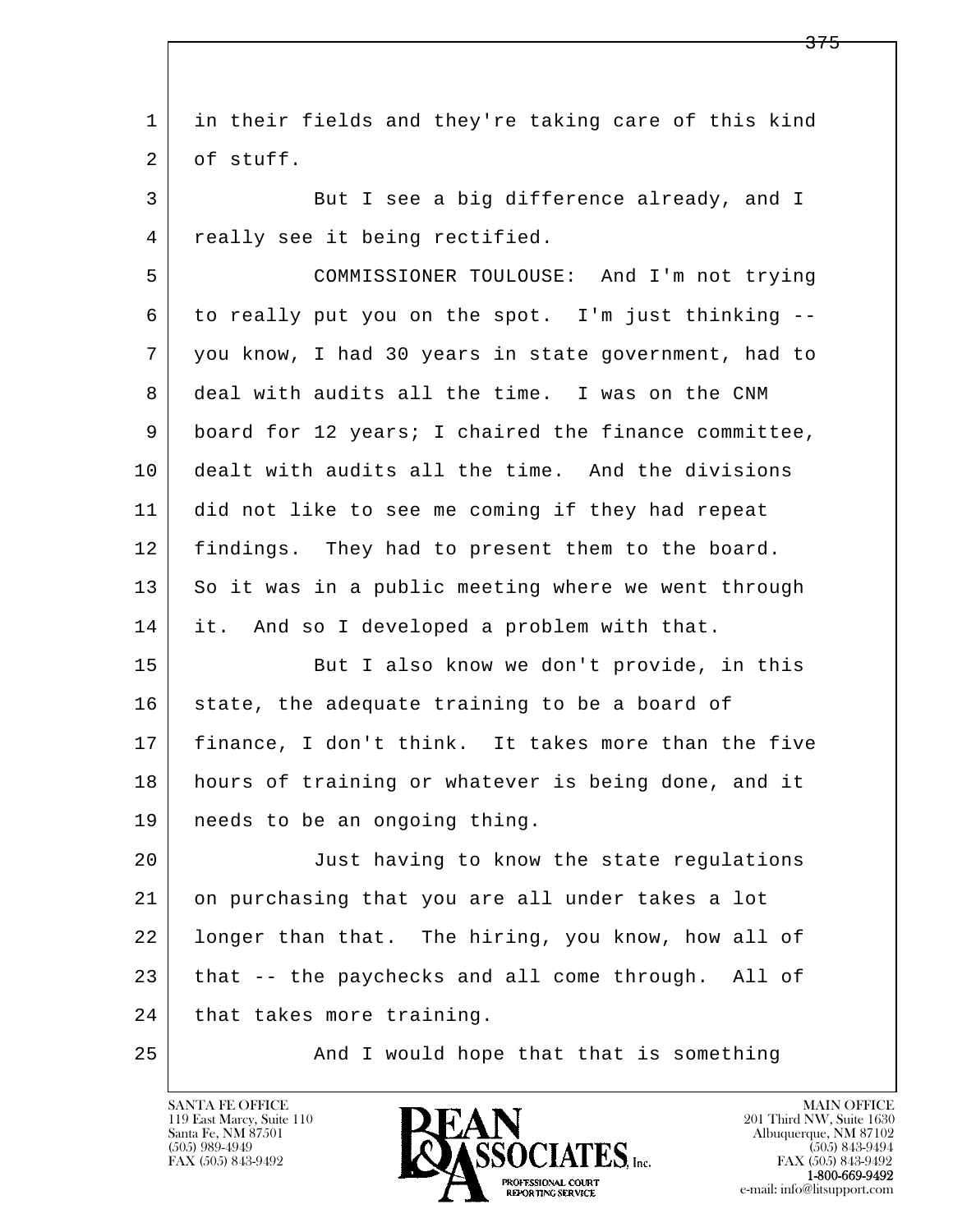1 that, over time, this Commission will also -- since 2 I won't be here; this is my last chance to fuss at 3 you one way or the other. Although, I've enjoyed 4 watching this school over the six years I've been on 5 the Commission. So I will miss trying to fight for 6 you to get you all the way through on your students 7 every year, and not doing the one year at a time. 8 | Because I understood that problem.

9 But this is my last chance to point out 10 that there are ways to keep -- you can't always keep 11 from having the first finding, because you have -- 12 even with new staff -- and I tell people, new staff 13 need to be better trained. It looks like you found 14 your way to get your training.

15 But there is that time between a new 16 person taking over and actually learning; yet, those 17 things are going to slip through. So it's the 18 repeat findings I like to look at and see if there 19 are ways to handle those and use any findings as 20 training for anybody who's new who's doing them.

l  $\overline{\phantom{a}}$ 21 That's a message I'm trying to get across; 22 because I don't think you aren't doing most of this 23 stuff right. Most of this looks like, on the 24 financial side, somebody didn't have the time to get 25 it done right at that minute.

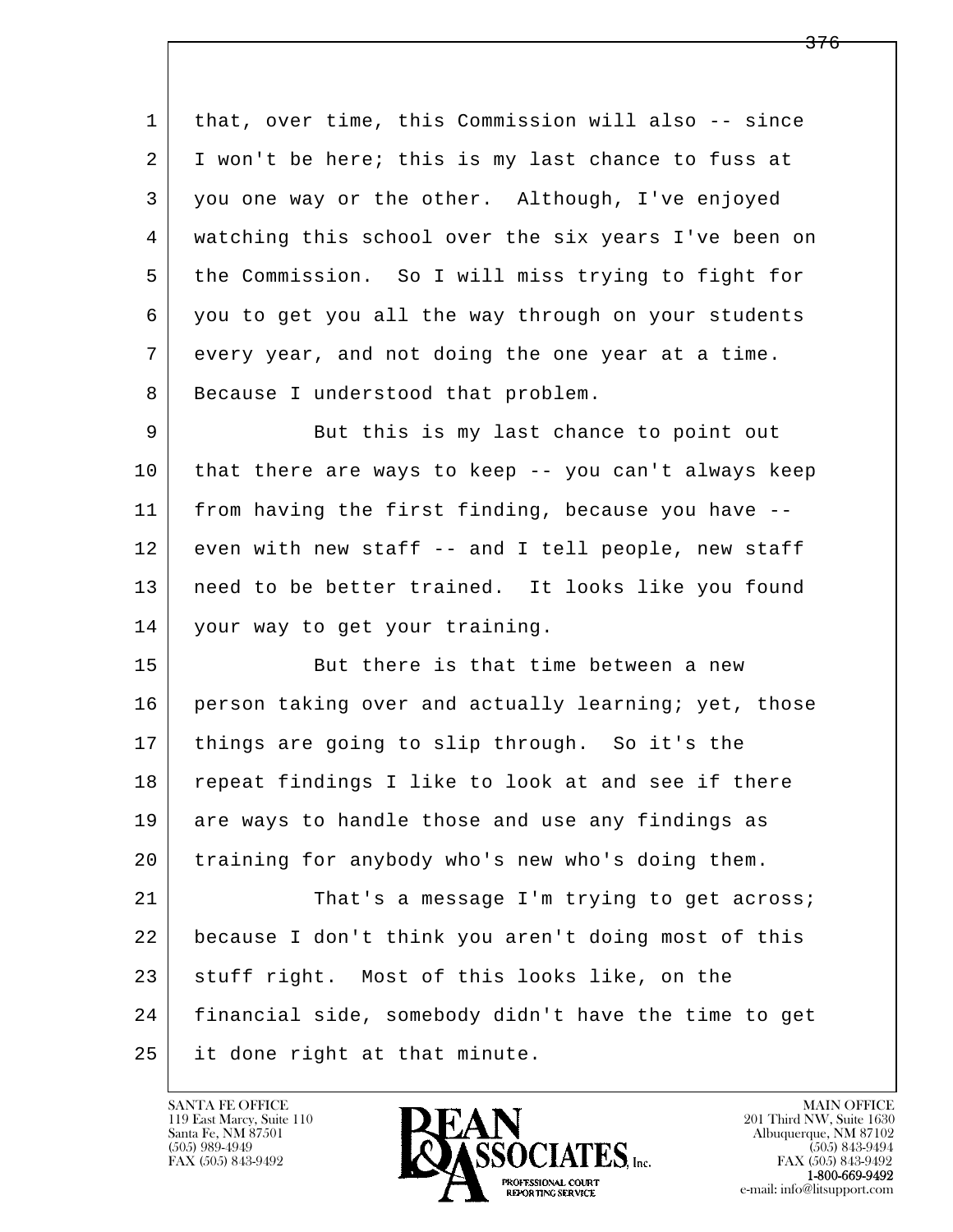l  $\overline{\phantom{a}}$ 1 On the personnel side, it looks to me like 2 somebody didn't have time to stick something in the 3 file. And that's where you've got to make that 4 time. That's all I'm saying. 5 But I have enjoyed this school and wish 6 you well. Thank you. 7 MR. MICHAEL OGAS: Thank you. 8 | MS. KATHY CHAVEZ: Thank you. 9 THE CHAIR: Commissioner Robbins? 10 COMMISSIONER ROBBINS: If I could follow 11 up on that with the audits and things -- but let me 12 backtrack just a little bit. You have about 5- -- 13 or -- 500 students? 14 MR. MICHAEL OGAS: It's about 460 right 15 now. 16 COMMISSIONER ROBBINS: 460 right now? So 17 about 460 students. What's your total staff? Total 18 staff. 19 MR. MICHAEL OGAS: Total staff is about 20 63. 21 COMMISSIONER ROBBINS: 63. How many are 22 | classroom teachers of the 63? 23 | MR. MICHAEL OGAS: About 40 -- 42, 24 something like that. 25 | MS. DONNA JARVIS: 42, 43, yes.

119 East Marcy, Suite 110<br>Santa Fe, NM 87501



FAX (505) 843-9492 FAX (505) 843-9492 e-mail: info@litsupport.com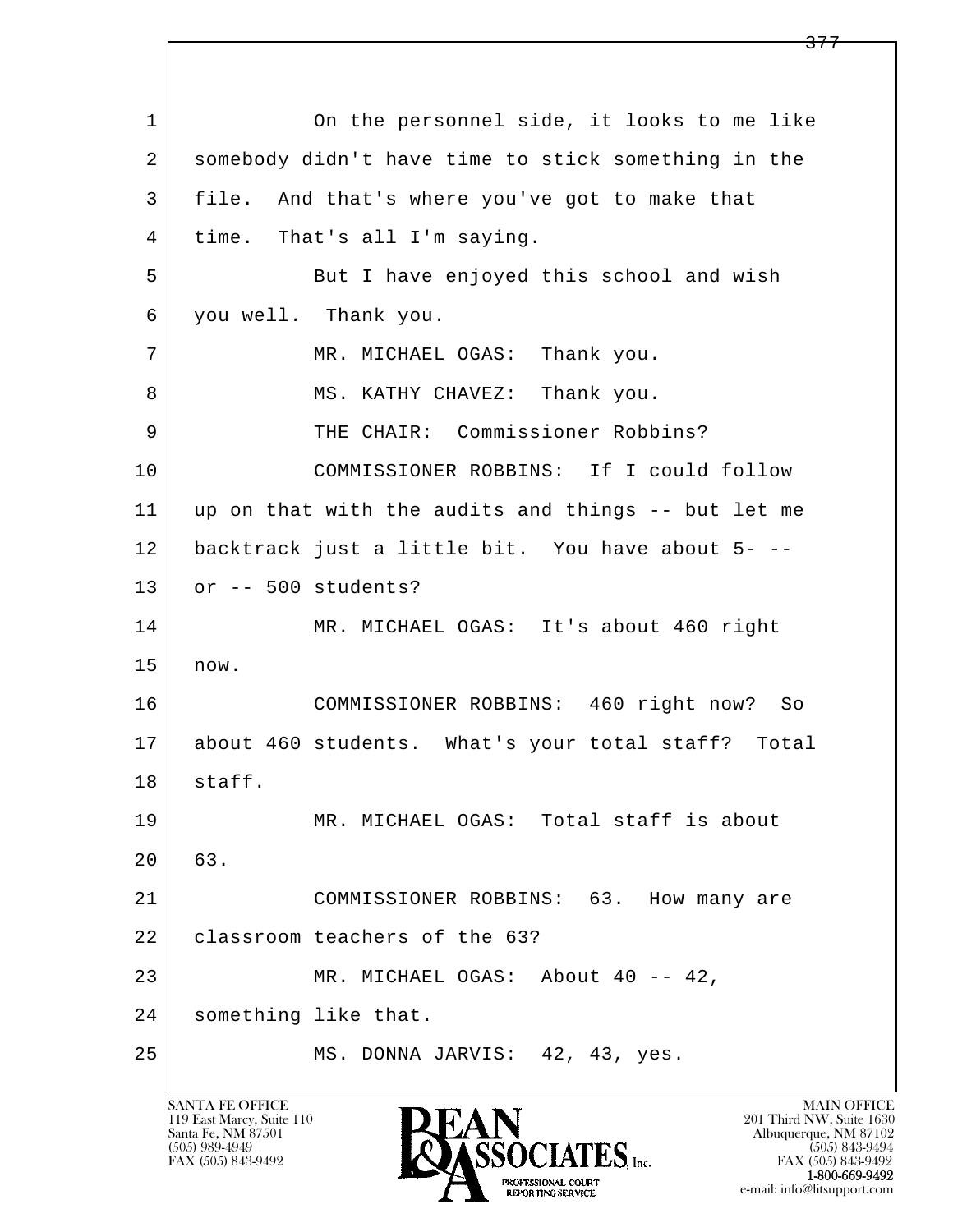1 COMMISSIONER ROBBINS: Following up with 2 what Commissioner Toulouse was saying about the 3 audits and things, does the board leave it to 4 Mr. Ogas, or do they actually set the idea with all 5 the staff that fixing financial findings are not 6 your bookkeeper's responsibility; they're the entire 7 team's responsibility? 8 | Trame into an organization 9 four-and-a-half years ago that had 23 audit findings 10 the year before. I fixed all but about a half-dozen 11 of them in three months. Nothing had been done in 12 | nine months. They knew that these findings were 13 | there, because many of them were repeat findings. 14 But in the previous audit, they had actually  $15$  stated -- the management response -- it was the 16 CFO's responsibility to fix every single one of 17 | them; even though a lot of them had absolutely 18 | nothing to do with finance. They were IT problems, 19 things coming out of the IT system, things coming 20 out of HR, the things that we've talked about here, 21 absolutely nothing to do with the CFO. 22 | Rand the CFO doesn't have the 23 responsibility to go tell another department, "You

- l  $\overline{\phantom{a}}$ 24 will fix this."
- 

25 Mr. Ogas, you have that authority to go



FAX (505) 843-9492<br>1-800-669-9492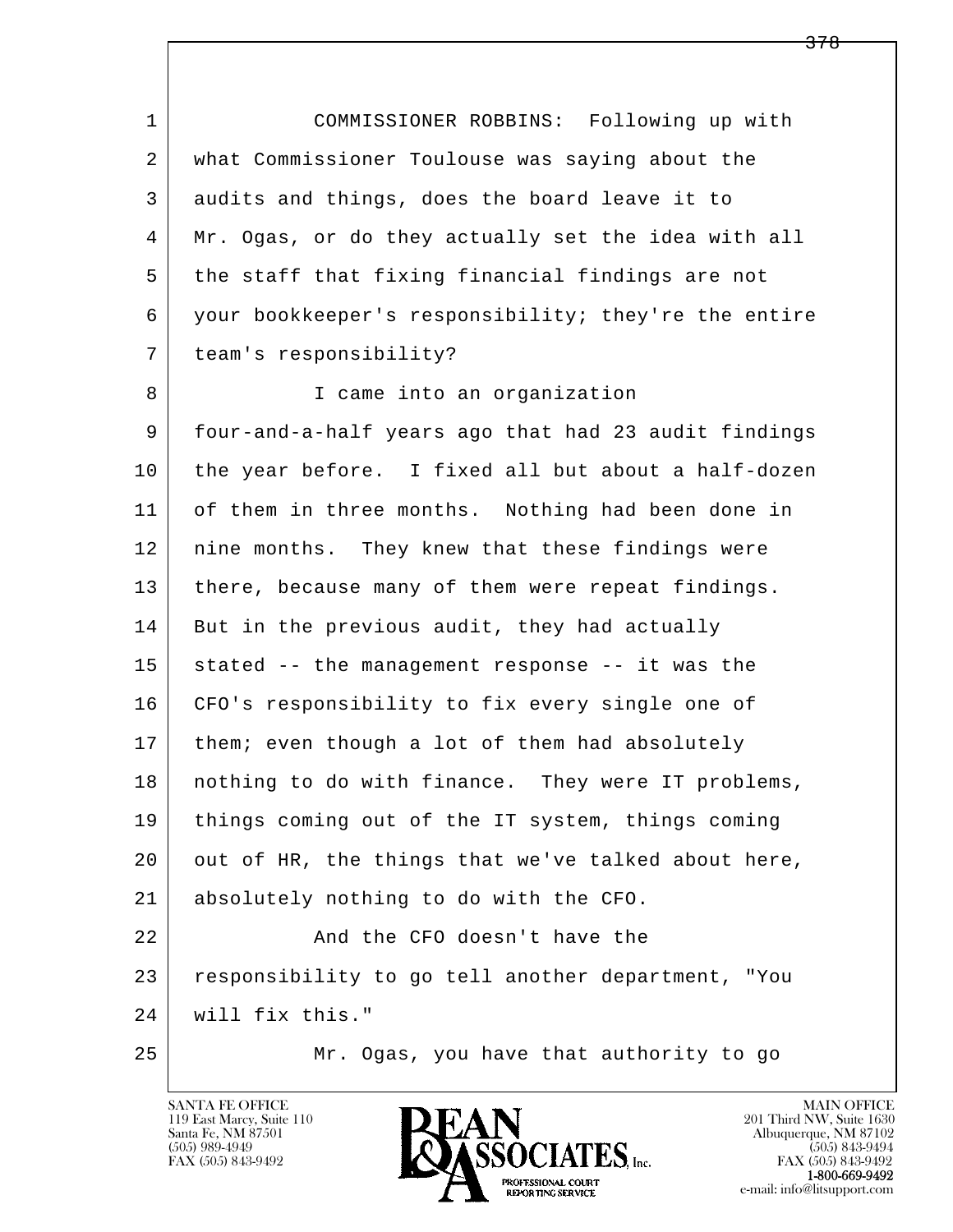| $\mathbf 1$ | tell staff in these other areas that they need to   |
|-------------|-----------------------------------------------------|
| 2           | fix these. Do you do that?                          |
| 3           | MR. MICHAEL OGAS: Yes, sir. I think it's            |
| 4           | pretty clear back at our school that all of us have |
| 5           | taken ownership of this issue. We've provided       |
| 6           | trainings three years now on procurement situations |
| 7           | to all staff. We've provided trainings on handling  |
| 8           | the money.                                          |
| 9           | And I think just started -- some of those,          |
| 10          | like you said, were in the busy-ness of everything, |
| 11          | going on. But we've really backed up and made a     |
| 12          | concerted effort to -- to comply and tell people    |
| 13          | "No" and say, "This needs to be done differently."  |
| 14          | And it started the first day -- it                  |
| 15          | started, actually, last year. But it started the    |
| 16          | first day of staff development in August. That was  |
| 17          | one of the first trainings we did.                  |
| 18          | COMMISSIONER ROBBINS: And then I'll ask             |
| 19          | Ms. Chavez. Does the board support Mr. Ogas in      |
| 20          | enforcing those rules through the policies that you |
| 21          | have set on financials to ensure that all staff is  |
| 22          | trained and maintained as part of your policies     |
| 23          | that's a requirement?                               |
| 24          | MS. KATHY CHAVEZ: Commissioner,                     |
| 25          | absolutely. We do back Mr. Ogas in whatever he      |
|             |                                                     |

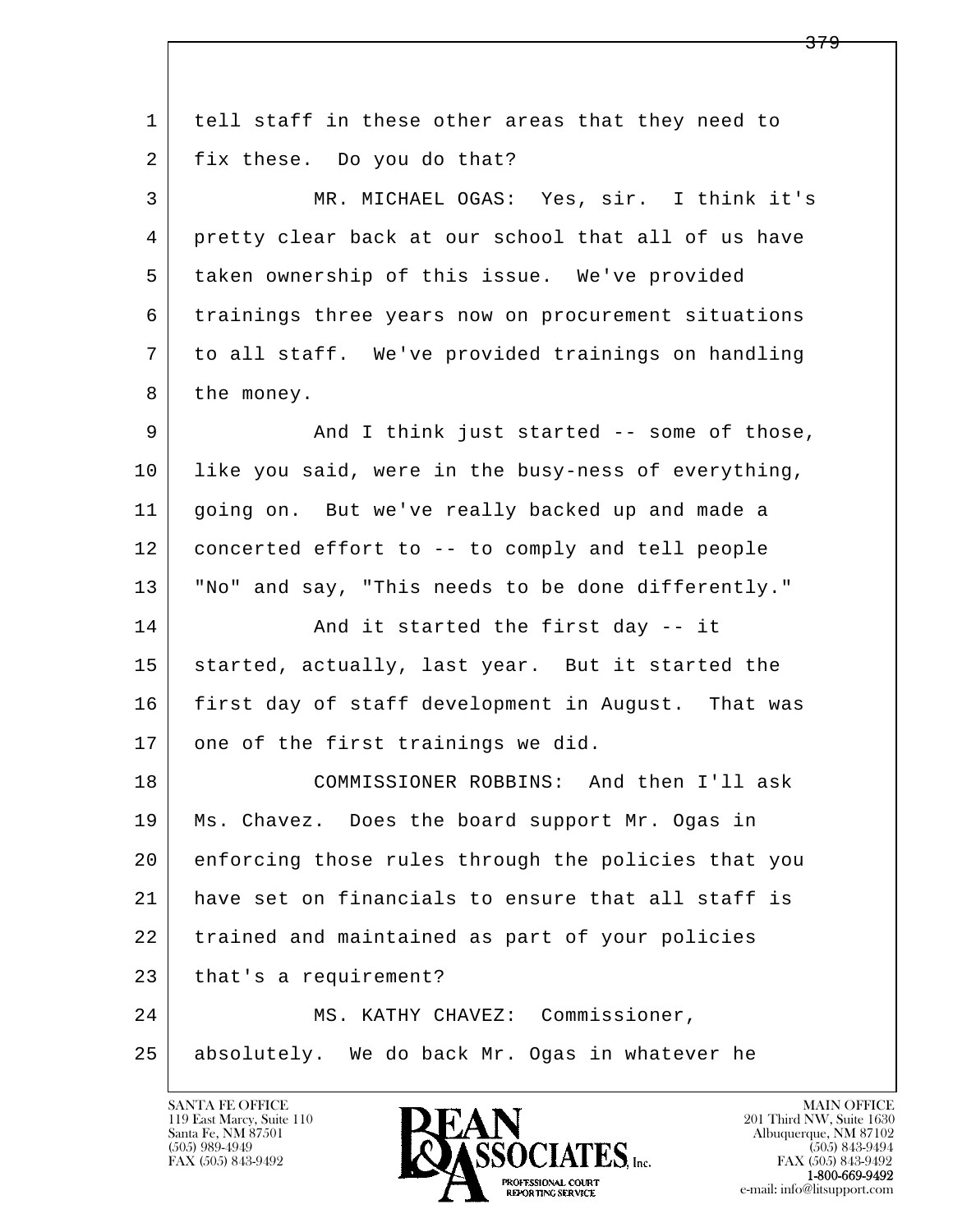| $\mathbf{1}$ | needs. If he does need -- if he has a question or a  |
|--------------|------------------------------------------------------|
| 2            | problem, you know, we give as much counsel as we     |
| 3            | can. But he's got the authority to do all of that.   |
| 4            | COMMISSIONER ROBBINS: And you've heard               |
| 5            | from -- you know, if you were here yesterday or --   |
| 6            | you know, we've had a lot of charter schools that    |
| 7            | got into problems, not because of the academics;     |
| 8            | they got into problems because of the fiscal issues. |
| 9            | And those are very easy to overlook. And             |
| 10           | when I'm looking at the list here of the things that |
| 11           | meet and don't meet, you know, the financials kind   |
| 12           | of stand out and the record-keeping stand out. And   |
| 13           | that's sometimes because we lose track, and we --    |
| 14           | like you said, we stay focused on how can we improve |
| 15           | the grade of the school, you know.                   |
| 16           | And those are focus -- those aren't                  |
| 17           | focused on financial ideas. And we kind of lose      |
| 18           | track of those things. You know, the students need   |
| 19           | to do well and -- you know, I'll get off the finance |
| 20           | things. Because I do want to look at the high        |
| 21           | rate -- and you have 23 percent of your students are |
| 22           | with disabilities.                                   |
| 23           | MR. MICHAEL OGAS: 27.                                |
| 24           | COMMISSIONER ROBBINS: 27. That's very                |
| 25           | high compared to the Los Lunas district, in total.   |
|              |                                                      |

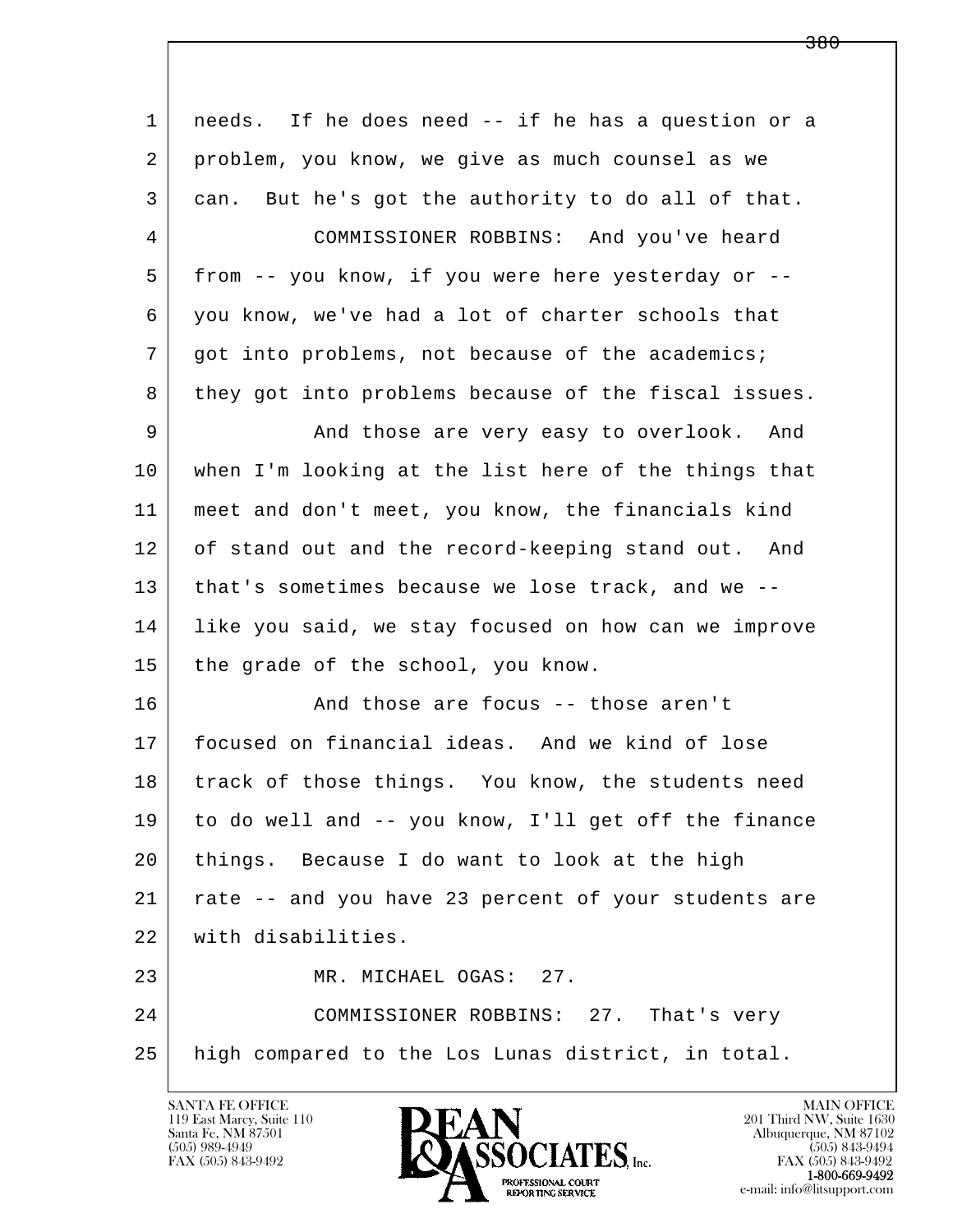l  $\overline{\phantom{a}}$ 1 | I think that's even higher than APS. 2 MR. MICHAEL OGAS: Yes, it is. It's 3 higher than most everywhere else. I can't explain 4 why. But I can tell you that 95-plus percent of 5 those are students that came to us with IEPs. We -- 6 we do -- with the exception of the 3Y4Y program, 7 which is probably 32 students, through -- it's been 8 the highest, I think, 33 students so far  $-$ - all 9 those kids have IEPs. And those have IEPs because 10 | we conduct active Child Find, and we're part of the 11 Trailblazers program and that kind of thing. 12 But the majority of the other students, 13 like I told you, the kids that are enrolled in 14 seventh grade, half of them had IEPs with them. A 15 good majority of those IEPs are outdated, which puts 16 a real strain on staff. They've come to us with 17 IEPs. 18 COMMISSIONER ROBBINS: Do you get a sense  $19$  a lot of these students -- are they coming from 20 Los Lunas Public Schools? 21 MR. MICHAEL OGAS: They're coming from the 22 | local school districts, both of them, and 23 South Valley. 24 COMMISSIONER ROBBINS: So they're coming 25 from all over. So do you get a sense, or have you

119 East Marcy, Suite 110<br>Santa Fe, NM 87501

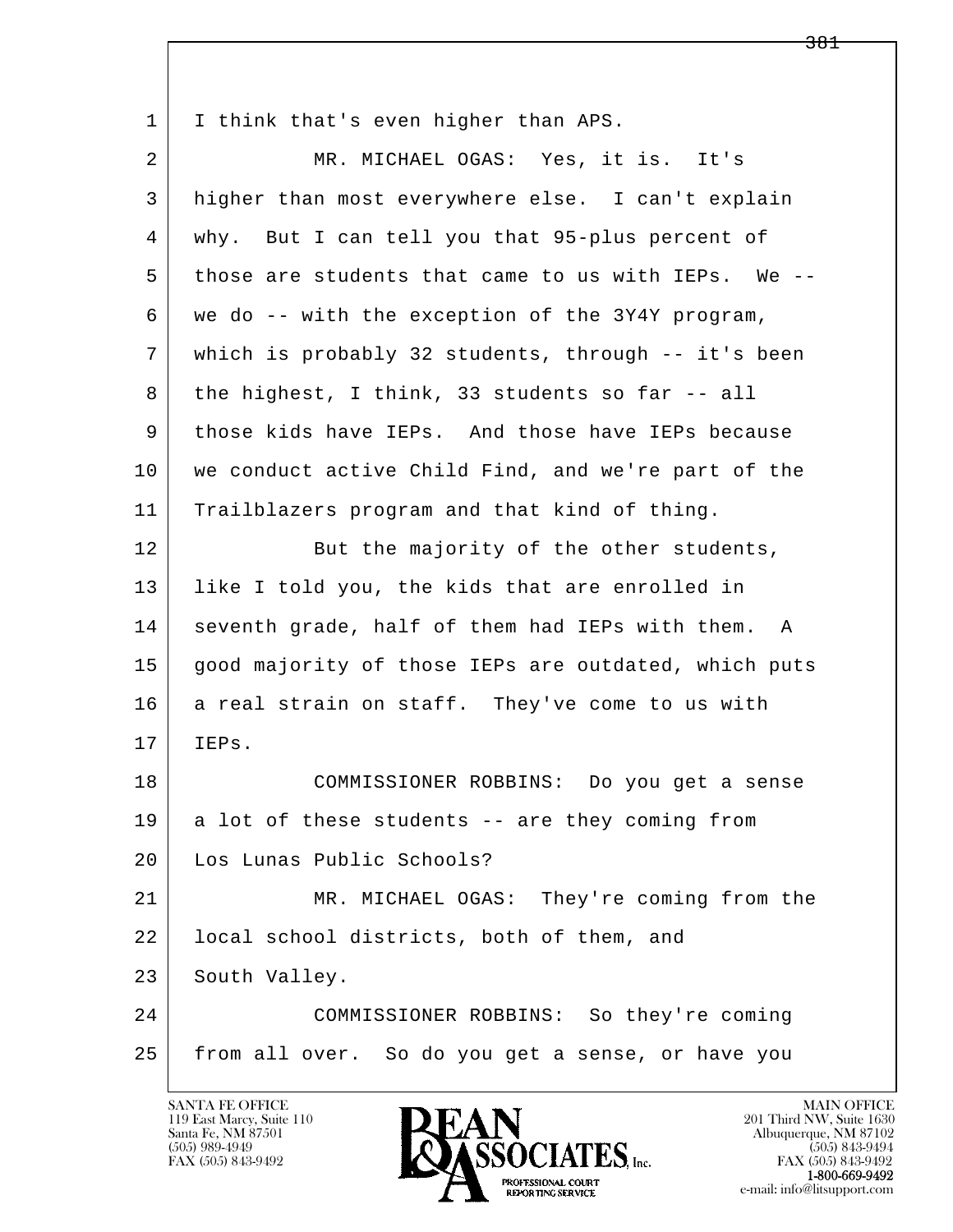| 1  | talked to the parents about these students? Are       |
|----|-------------------------------------------------------|
| 2  | their needs not being met in the local school         |
| 3  | districts and that's why they're leaving the local    |
| 4  | school districts?                                     |
| 5  | I have a 35-year-old son who was severely             |
| 6  | disabled. And one of the things that I had to push    |
| 7  | and I had to be the advocate for was making sure      |
| 8  | that he was receiving the services that the State     |
| 9  | and the federal government was giving the money for.  |
| 10 | And that's a challenge for parents. And,              |
| 11 | you know, back 30 years ago, there weren't charters.  |
| 12 | So I didn't have the option of pulling him out and    |
| 13 | saying, "I'm going to go to a -- thing," and I        |
| 14 | couldn't afford a private school and things like      |
| 15 | that.                                                 |
| 16 | Do you get a sense with parents when they             |
| 17 | come in with new students with IEPs that they feel    |
| 18 | that those students haven't been served somewhere     |
| 19 | else? Because I don't think the Commission can        |
| 20 | address it. But the State needs to address.<br>We     |
| 21 | can't be pushing students out we don't want to        |
| 22 | Whether it's the traditional public schools<br>serve. |
| 23 | saying, "We don't want to serve those students," or   |
| 24 | the charter school intentionally identifying          |
| 25 | students in a very subtle way, saying, "Either we     |

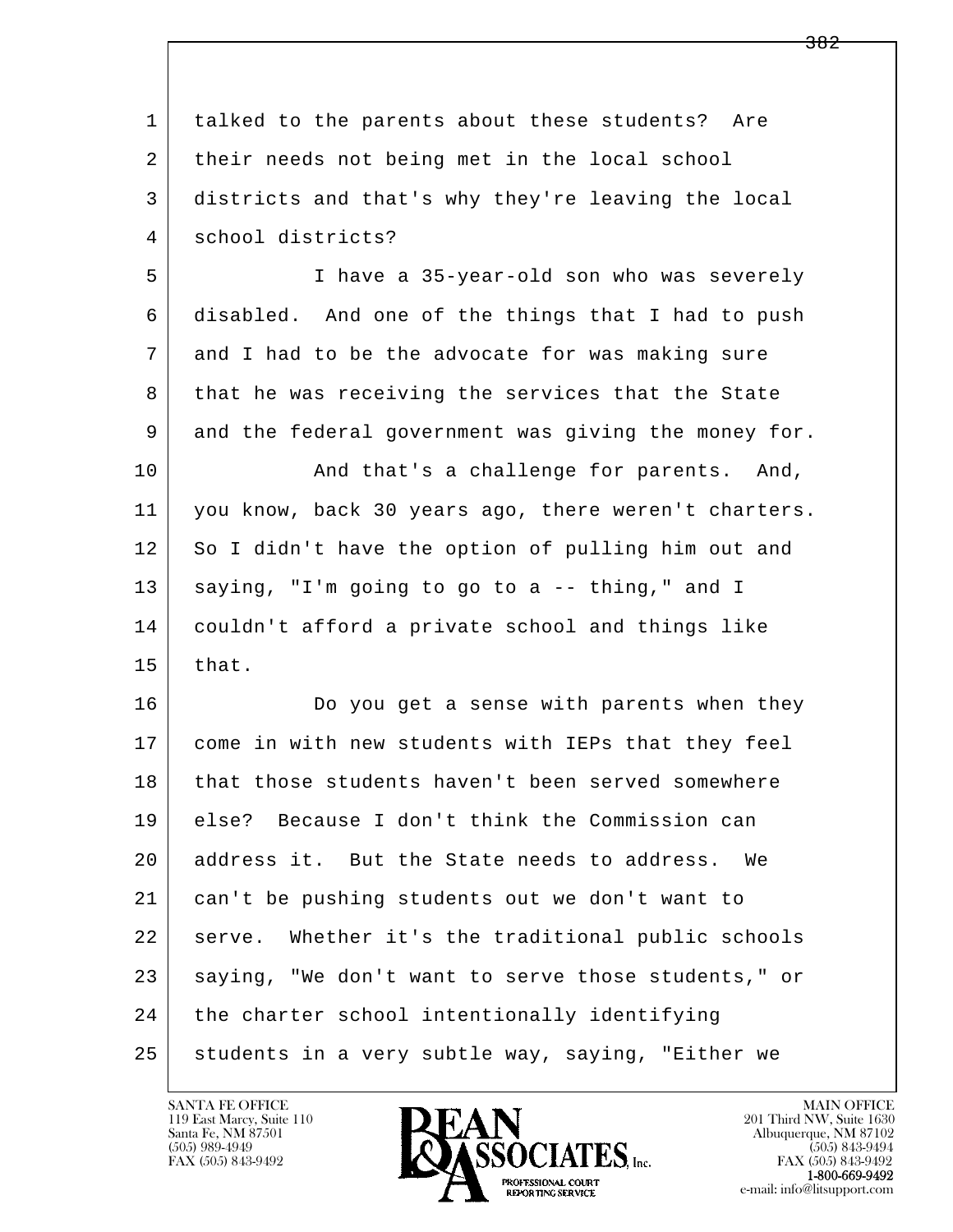1 don't or we do."

| $\overline{2}$ | Because that can drive numbers. If people            |
|----------------|------------------------------------------------------|
| 3              | feel that a school district or charter is actually   |
| 4              | helping a class of students, you may attract a       |
| 5              | larger portion. And that's what I kind of get a      |
| 6              | sense that's happening here is that you're trying to |
| 7              | do a good job; but you're picking up slack that      |
| 8              | other school districts aren't meeting.               |
| 9              | MR. MICHAEL OGAS: Commissioner Robbins,              |
| 10             | you make a very good point. And, you know, I'm -- I  |
| 11             | don't want to be perceived as lambasting anybody     |
| 12             | else of what they're doing across town or across the |
| 13             | Valley. I actually spent 27 years running those      |
| 14             | programs, I was an assistant superintendent. My      |
| 15             | career was in special education.                     |
| 16             | And I think part of that is families know            |
| 17             | who we are. I've been in the Valley 40 years.<br>And |
| 18             | they know that we know how to create programs. And   |
| 19             | the team that I have with me is very knowledgeable   |
| 20             | and respected in terms of dealing with students with |
| 21             | special needs.                                       |
| 22             | We have a tremendous diagnostic staff.<br>We         |
| 23             | have good ancillary people. We have good special     |
| 24             | education people, particularly early childhood       |
| 25             | people.                                              |

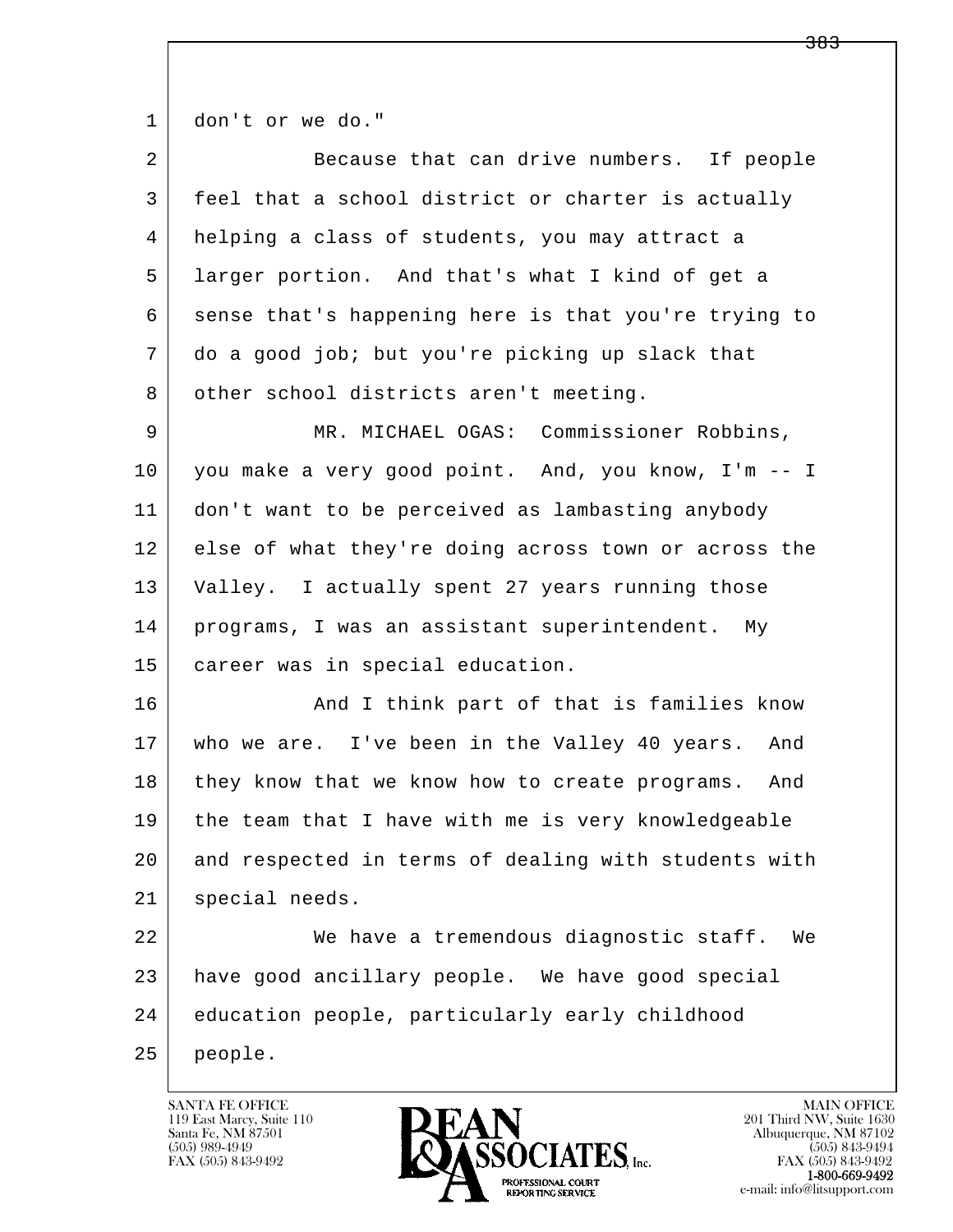l  $\overline{\phantom{a}}$ 1 So they do try to seek us out. But then 2 they still have to go through the enrollment process 3 or the waiting list and that kind of stuff. 4 Some just enroll. And many don't say they 5 have kids in special ed or say they have IEPs until 6 the problem arises, and they just -- we're at a 7 parent meeting, and they say, "My child has an IEP. 8 Why don't you guys know?" Well, no one told -- so 9 you can't ask, right? We find out in all kinds of 10 different ways. And a lot of our staff is really 11 good, after short-cycle assessments, in trying to 12 figure that out. 13 So, you know, we do know how to do it. 14 Do we do it perfectly? Not always, you 15 | know. And it's a sense of frustration sometimes, 16 you know. But the rapid growth in that area in 17 trying to staff it has been challenging, because as 18 you know, there are guidelines around staffing and 19 | those types of things. 20 So -- but we've never denied. And we 21 won't. But we have seen -- I thought 19 percent was 22 high at one point in my career. But 27 percent this 23 last year is a milestone for me, anyway, you know.  $24$  It's  $-$ 25 COMMISSIONER ROBBINS: I didn't mean it as

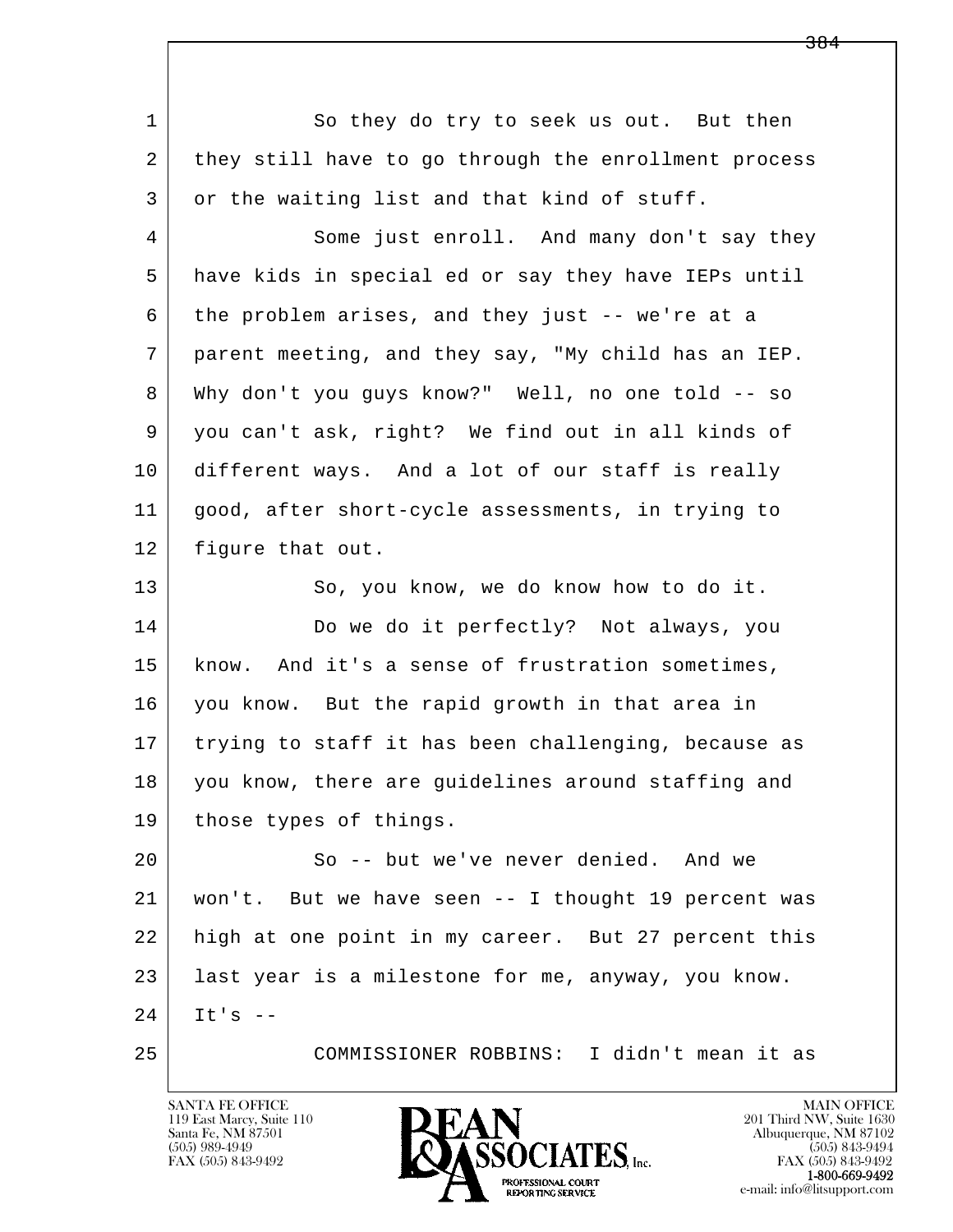1 a criticism. It was an observation.

| 2 | And when you look at the larger school             |
|---|----------------------------------------------------|
| 3 | districts in the state, and they're a much lower   |
| 4 | percentage of students with disabilities than what |
| 5 | you have, I kind of start, you know, raising my    |
| 6 | eyebrows and, you know, raising questions as, "Why |
|   | is that?"                                          |
|   |                                                    |

8 Because Albuquerque is very well-known 9 when you look at the state because there are a lot 10 of services. UNM Hospital is there. There's a lot 11 of services in the Albuquerque metro area that are 12 not available elsewhere in the state: OT, PT, 13 Speech-Language Pathologists, things likes that. 14 They're available in the Albuquerque area and a lot 15 of people with those higher degrees that charge a 16 lot.

l  $\overline{\phantom{a}}$ 17 There's not enough services or revenue, 18 you know, funding available in the remote areas and 19 in the small communities; so they kind of gravitate 20 to the Albuquerque area. And Los Lunas is a kind of 21 bedroom community of Albuquerque, and I'm wondering 22 if that's just -- they wind up -- kind of like they 23 wind up in Los Lunas on their way to Albuquerque, or 24 they overshoot Albuquerque and end up in Los Lunas 25 for different reasons.

119 East Marcy, Suite 110<br>Santa Fe, NM 87501



FAX (505) 843-9492<br>1-800-669-9492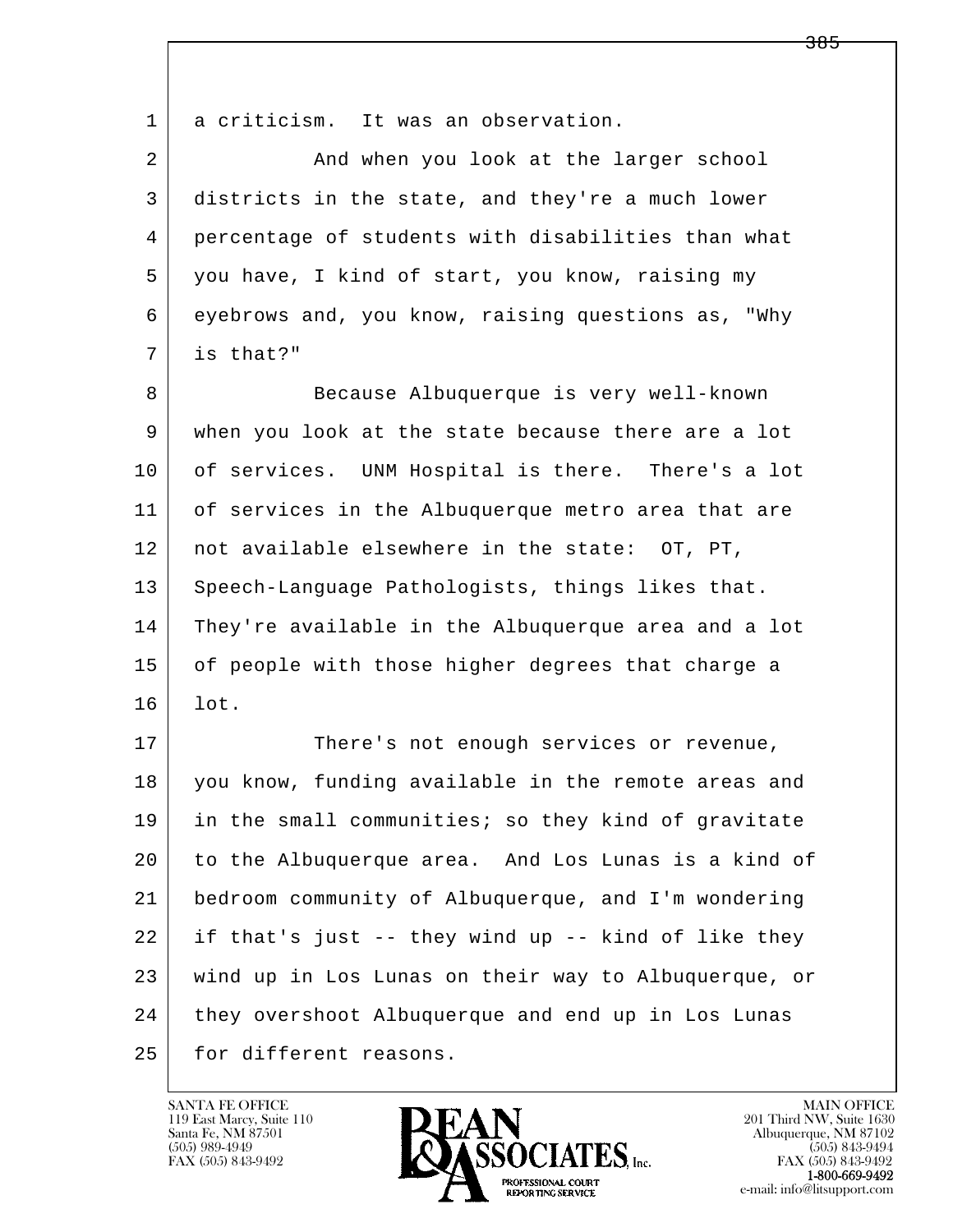l  $\overline{\phantom{a}}$ 1 Thank you. 2 MR. MICHAEL OGAS: It's booming right now. 3 I tell you. 4 COMMISSIONER ROBBINS: Thank you. 5 THE CHAIR: Thank you. Commissioners, any 6 other questions? 7 Commissioner Armbruster? 8 COMMISSIONER CABALLERO: I have one 9 question after. 10 COMMISSIONER ARMBRUSTER: You can go 11 first. 12 COMMISSIONER CABALLERO: I just have one 13 question. I see, in Chart 17, the economically 14 disadvantaged at 43 percent. But you mentioned your 15 free-and-reduced lunch at a higher rate. That's not 16 the same thing? 17 | MR. MICHAEL OGAS: We're over 85 percent. 18 I'm not exactly sure when our data is going to catch 19 up with that chart, to be honest with you. But this 20 past summer, when we got -- were able to get food 21 services, and we began to see how data needed to be 22 reported, we began reporting them correctly where it 23 needed to fall in order to meet those. 24 And we -- this last summer, we were 25 designated as an FBP [ph] school. In order to do

119 East Marcy, Suite 110<br>Santa Fe, NM 87501

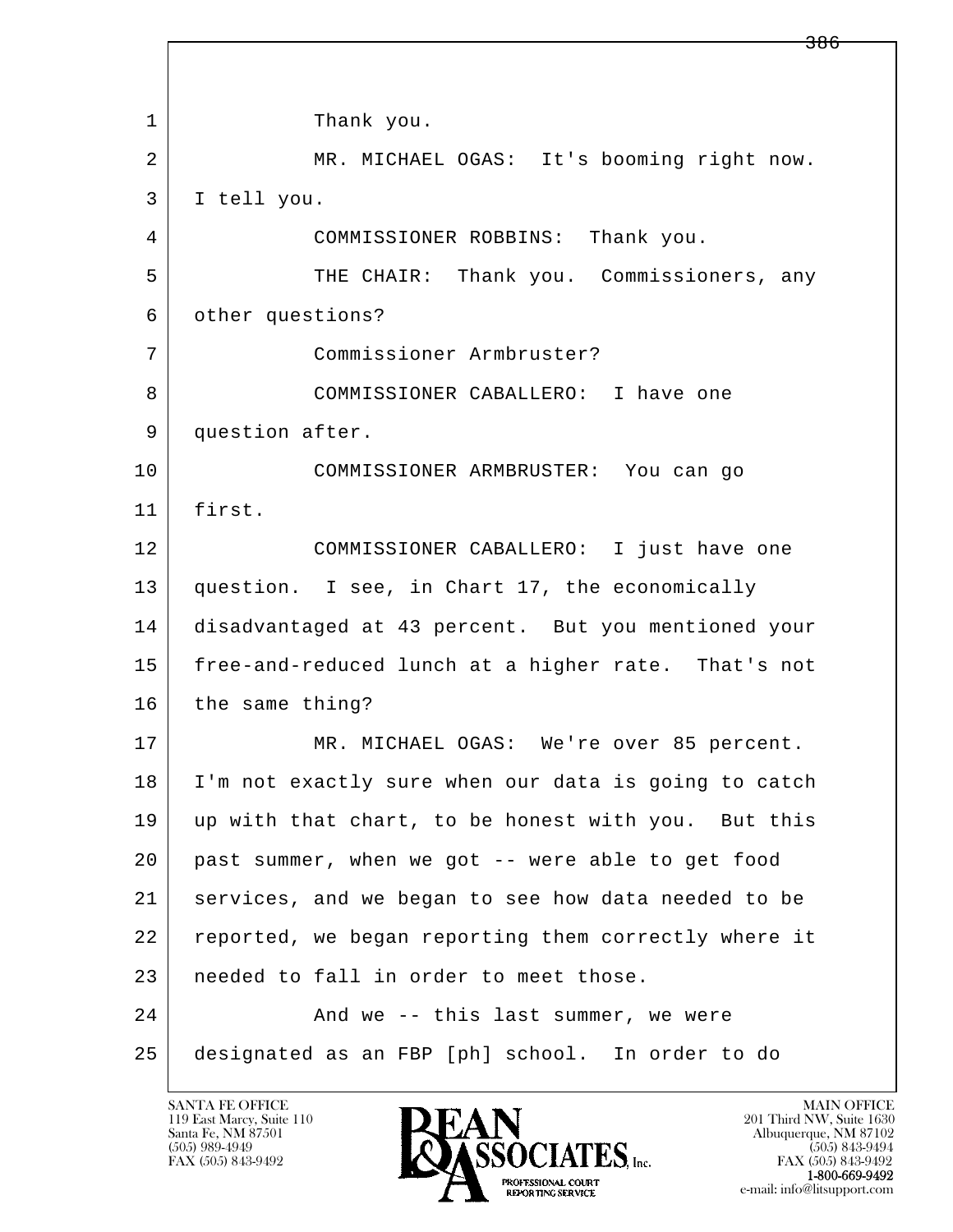l  $\overline{\phantom{a}}$ 1 | that, you have to be over 75 percent 2 free-and-reduced lunch, so that all of our kids 3 could eat. So -- and I'm pretty sure that we are at 4 least at that, if not higher, right now. 5 COMMISSIONER CABALLERO: At -- all right. 6 Thank you. 7 | Thank you, Madam Chair. 8 | THE CHAIR: Thank you. 9 COMMISSIONER ARMBRUSTER: I have a number 10 of questions which may be answered in here. But I'm 11 | overwhelmed with paperwork here. 12 So on your 27 percent special ed, is that 13 excluding your 3Y4Y? 14 MR. MICHAEL OGAS: I believe -- it 15 probably includes it. I don't know exactly how the 16 | state -- I believe it includes it. Yes, ma'am, it 17 does. 18 COMMISSIONER ARMBRUSTER: So it's really 19 not at 27 percent, Commissioner Robbins. That 20 number isn't really quite as accurate as it should 21 be in a sense; because you were saying that you had  $22$  30 -- 23 MR. MICHAEL OGAS: 27 today. 27 or 26 24 right now. Yes, ma'am. 25 COMMISSIONER ARMBRUSTER: And that's a

119 East Marcy, Suite 110<br>Santa Fe, NM 87501

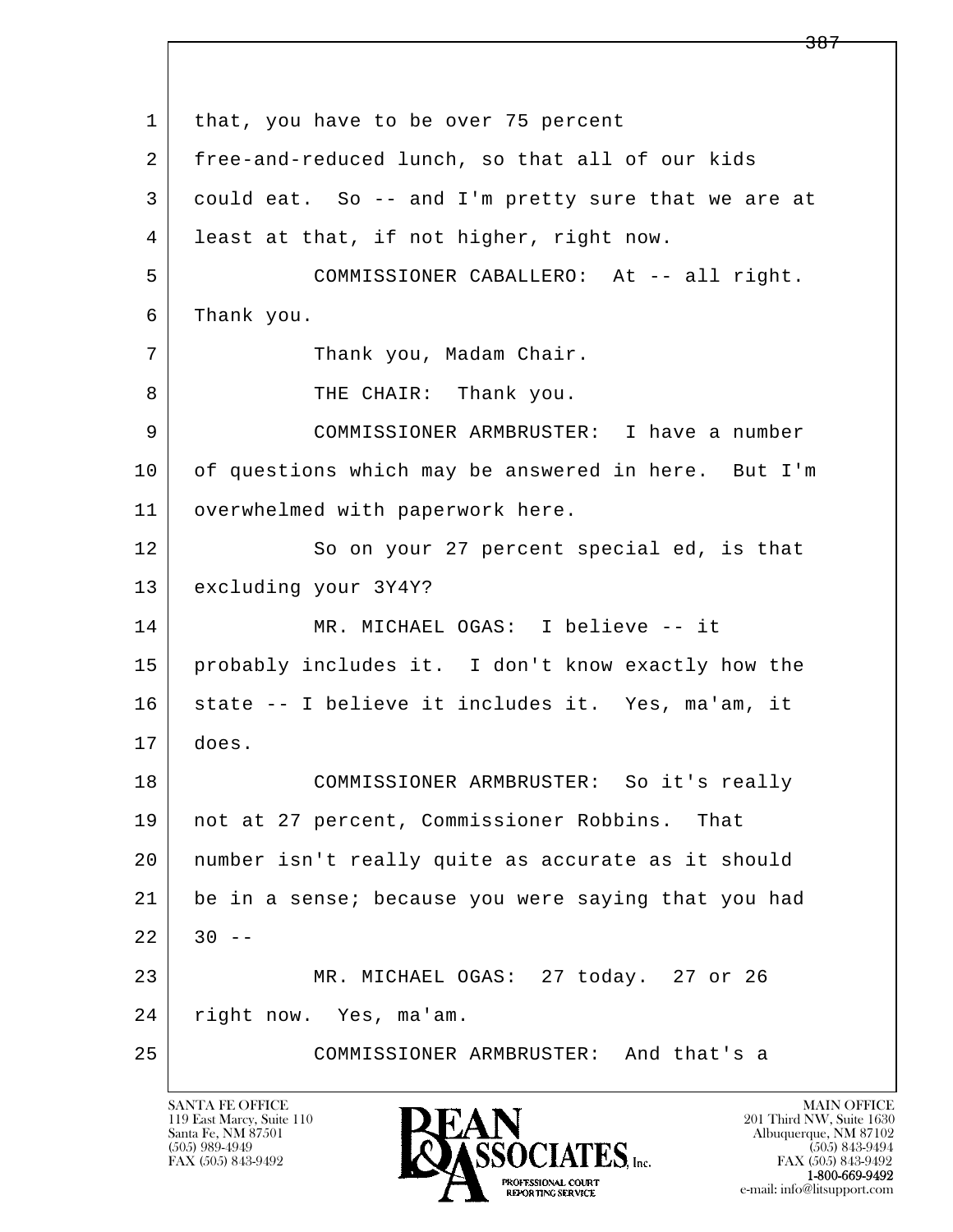| $\mathbf 1$ | large amount of 3Y4Y. And why did you decide to do  |
|-------------|-----------------------------------------------------|
| 2           | the 3Y4Y?                                           |
| 3           | MR. MICHAEL OGAS: We have a passion for             |
| 4           | early intervention. We've done that for years.      |
| 5           | Mrs. Ogas is a Speech-Language Pathologist. Her     |
| 6           | expertise is early intervention. She started the    |
| 7           | 3Y4Y programs in Los Lunas, along with Lucy Romero, |
| 8           | our diagnostician who works for us. She was an      |
| 9           | early childhood teacher and coordinator and         |
| 10          | director.                                           |
| 11          | We believe in early childhood programs.             |
| 12          | And we see a need. So -- I mean, there's still      |
| 13          | tremendous need out there. But we -- plus, we know  |
| 14          | how to do it.                                       |
| 15          | So, I mean, that was a huge plus. We know           |
| 16          | the early intervention providers. We became a       |
| 17          | member. We went through all the steps necessary     |
| 18          | through Trailblazers and the State and the          |
| 19          | Department of Health and Special Ed Unit. So we did |
| 20          | that because that's an area that we are pretty      |
| 21          | passionate about. Early intervention has really     |
| 22          | helped lots of students over the years. We've seen  |
| 23          | it. That's why.                                     |
| 24          | COMMISSIONER ARMBRUSTER: And so your                |
| 25          | Istation scores for the end of 2018 are actually    |
|             |                                                     |

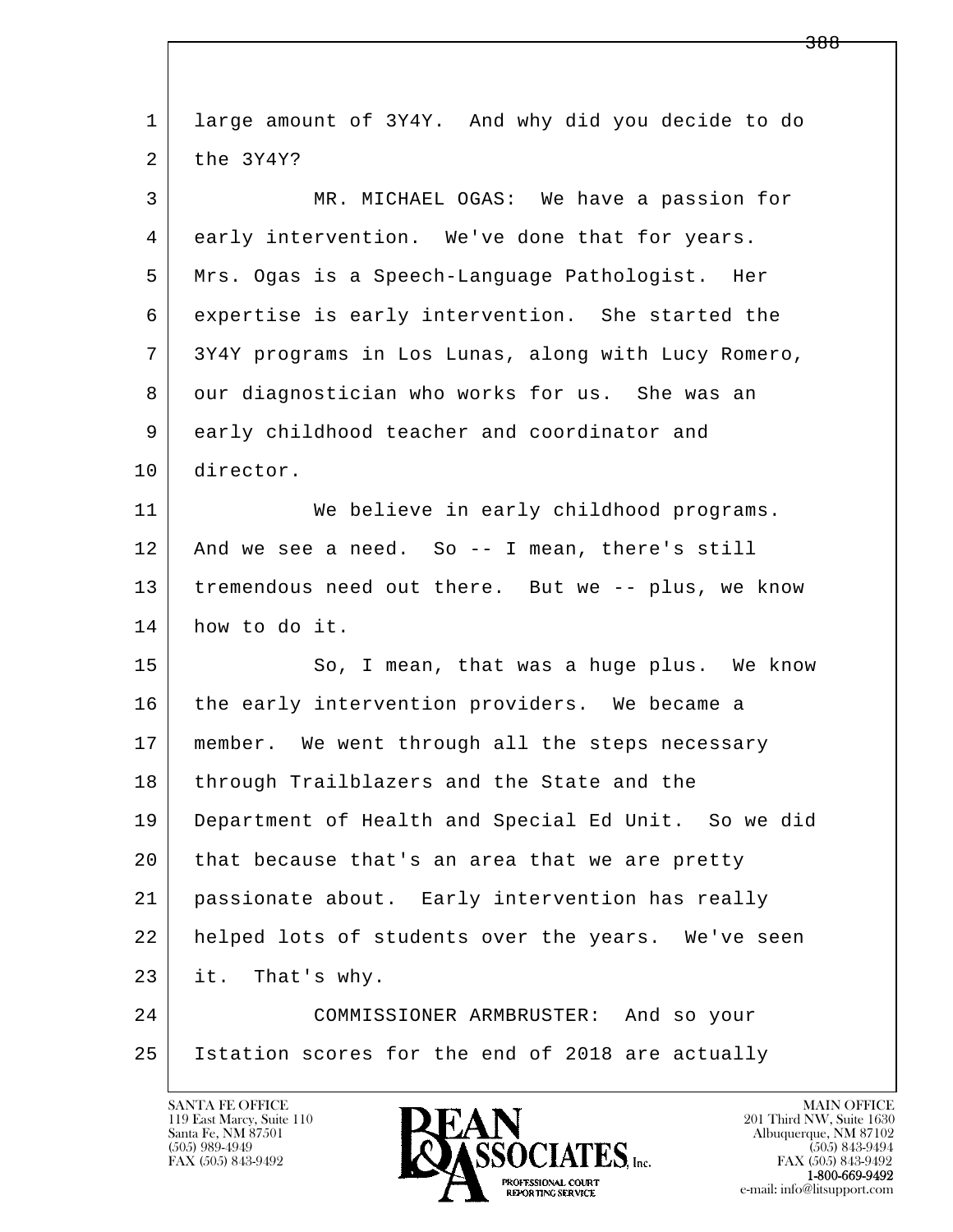| $\mathbf 1$ | lower than the State's in terms of your Tier 1       |
|-------------|------------------------------------------------------|
| 2           | students.                                            |
| 3           | MR. MICHAEL OGAS: Okay.                              |
| 4           | COMMISSIONER ARMBRUSTER: So I'm not sure             |
| 5           | how -- what I have is that the -- well, the          |
| 6           | district, Los Lunas level, is -- an average, because |
| 7           | there's a lot of students there, are 63, and         |
| 8           | kindergarten and yours are 56. And that concerns     |
| 9           | me. The first grade is -- the difference is between  |
| 10          | 48 and 58 percent, and 60 and 66 percent in second   |
| 11          | grade.                                               |
| 12          | So it concerns me that you're growing.               |
| 13          | You want to grow your own, because that was the      |
| 14          | beginning of this conversation a couple of years     |
| 15          | ago. But they're not showing me that what practices  |
| 16          | you are implementing are growing those students.     |
| 17          | MR. MICHAEL OGAS: So, Commissioner, I can            |
| 18          | answer -- that's a very good question. But I can     |
| 19          | tell you, part of that is us -- we needed to learn   |
| 20          | how to use Istation. One -- I believe Ms. Salazar    |
| 21          | can explain a little bit better, because she was     |
| 22          | involved in it.                                      |
| 23          | When we first started testing, they $-$ we           |
| 24          | have kindergarteners who may have never sat before a |
| 25          | computer screen before try to meet the time          |

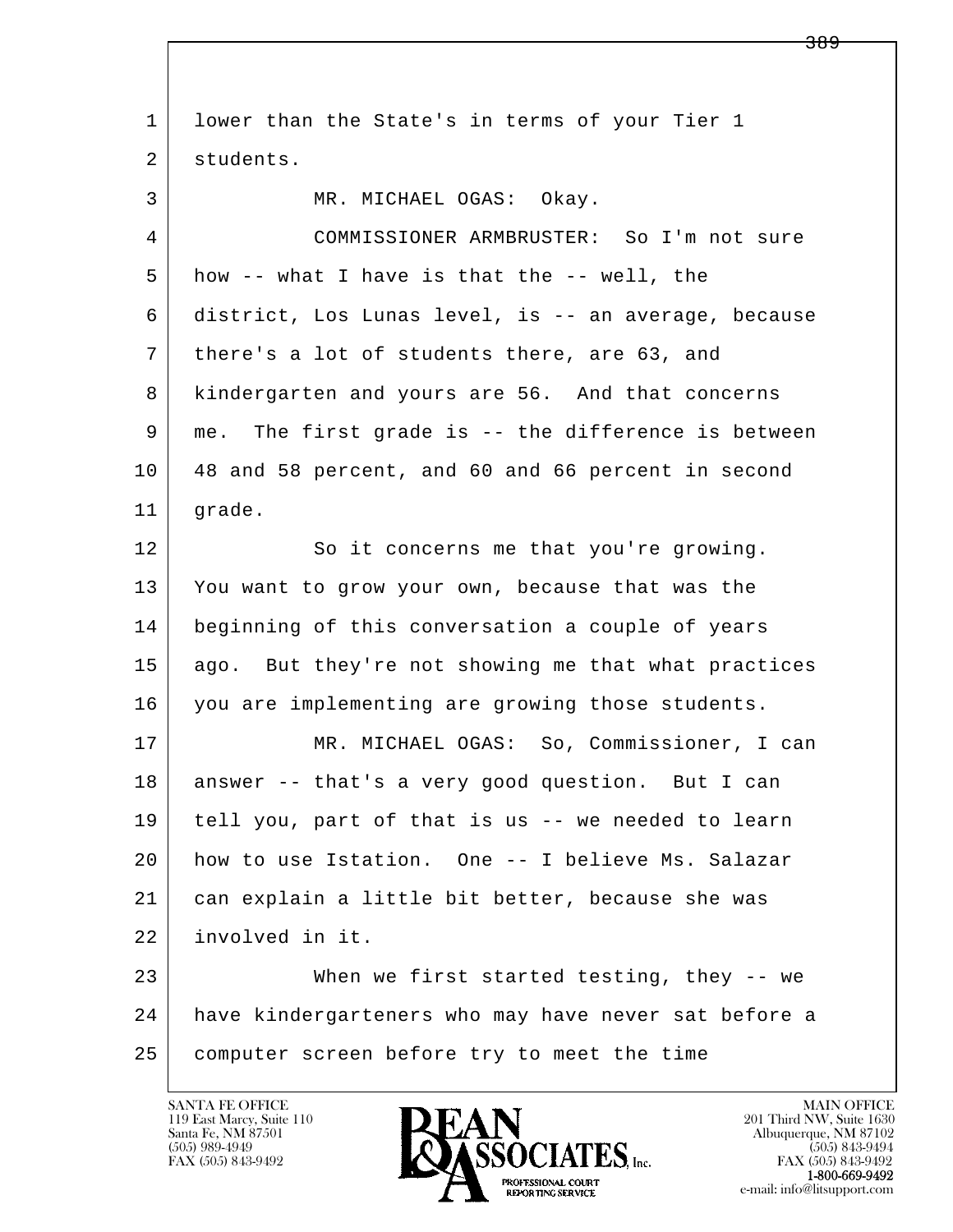l  $\overline{\phantom{a}}$  1 requirements of what the Istation does, and we'd 2 miss it, you know. So there was some of that going  $3$  on. 4 I can tell you that -- that the academic 5 piece at the early grades is doing really well. And 6 I think new Istation scores are going to start 7 showing growth. And I think you're going to start 8 seeing an increase in those scores once everybody 9 understands what the prerequisites are before you 10 actually take the Istation test. 11 COMMISSIONER ARMBRUSTER: And although I 12 | know that's true, by the way, I know that's true; 13 but it's also true of everybody else. So we can't 14 say, "Well, only SODA had -- the students didn't 15 | know computers." 16 It's kind of the truth about most of the 17 five-year-olds who we're talking about. 18 Kindergarten. I'm just going to express that 19 concern. 20 In terms of this year's scores and kind of 21 in the same thing of their kindergarten scores in 22 November, but even looking at the first grade, who 23 we would assume had been there as kindergarteners --  $24$  but I realize not all -- it's still -- the Level 1s 25 are at 12 percent. I think that's right. I think

119 East Marcy, Suite 110<br>Santa Fe, NM 87501



FAX (505) 843-9492<br>**1-800-669-9492**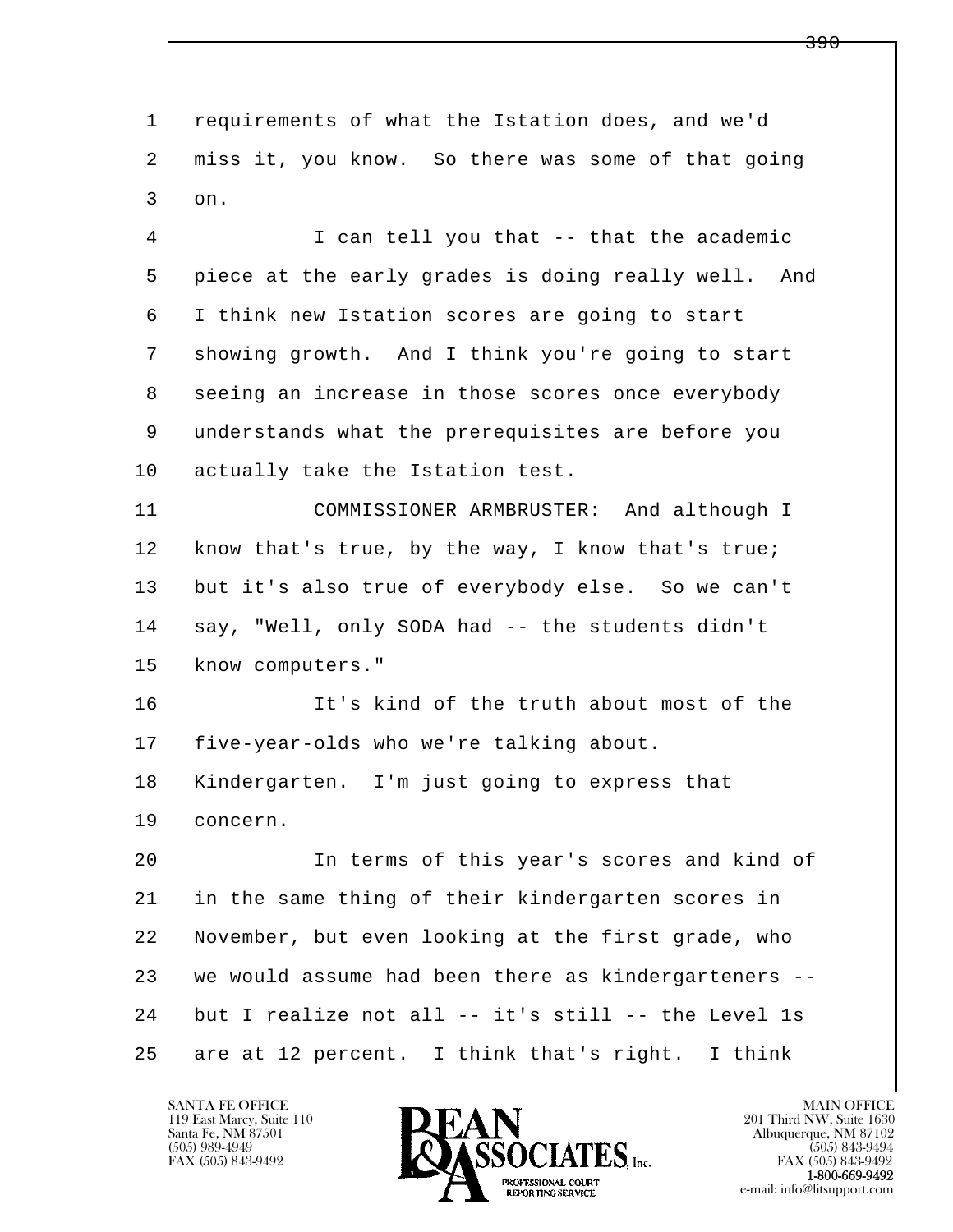1 | I'm saying that correctly.

| $\overline{a}$ | So I just have concerns that these scores            |
|----------------|------------------------------------------------------|
| 3              | are not as high as I would expect them to be.        |
| 4              | Because you've had the kids. I understand you have   |
| 5              | your 3Y4Y developmental disabilities, who are also   |
| 6              | in this group, and it's a significant number. But    |
| 7              | at the same time, that concerns me, because that was |
| 8              | why you wanted to start with kindergarteners because |
| 9              | you wanted to grow them.                             |
| 10             | And it's really significantly lower than             |
| 11             | other schools who are growing their own, too. So I   |
| 12             | personally want to see that -- an increase in these  |
| 13             | scores of -- whatever you have to do. I'm not going  |
| 14             | to tell you what to do, but -- because I don't know  |
| 15             | what to do. But I think that $-$ - but I think that  |
| 16             | should be of concern --                              |
| 17             | MR. MICHAEL OGAS: Yes, ma'am.                        |
| 18             | COMMISSIONER ARMBRUSTER: -- that your                |
| 19             | kids are not doing as well as others.                |
| 20             | Also, I wanted to see -- I know -- and we            |
| 21             | talked about this last year, because I remember you  |
| 22             | had five older individuals graduate from the night   |
| 23             | school and high school.                              |
| 24             | So how many kids are in -- I don't know              |
| 25             | how to say this --                                   |

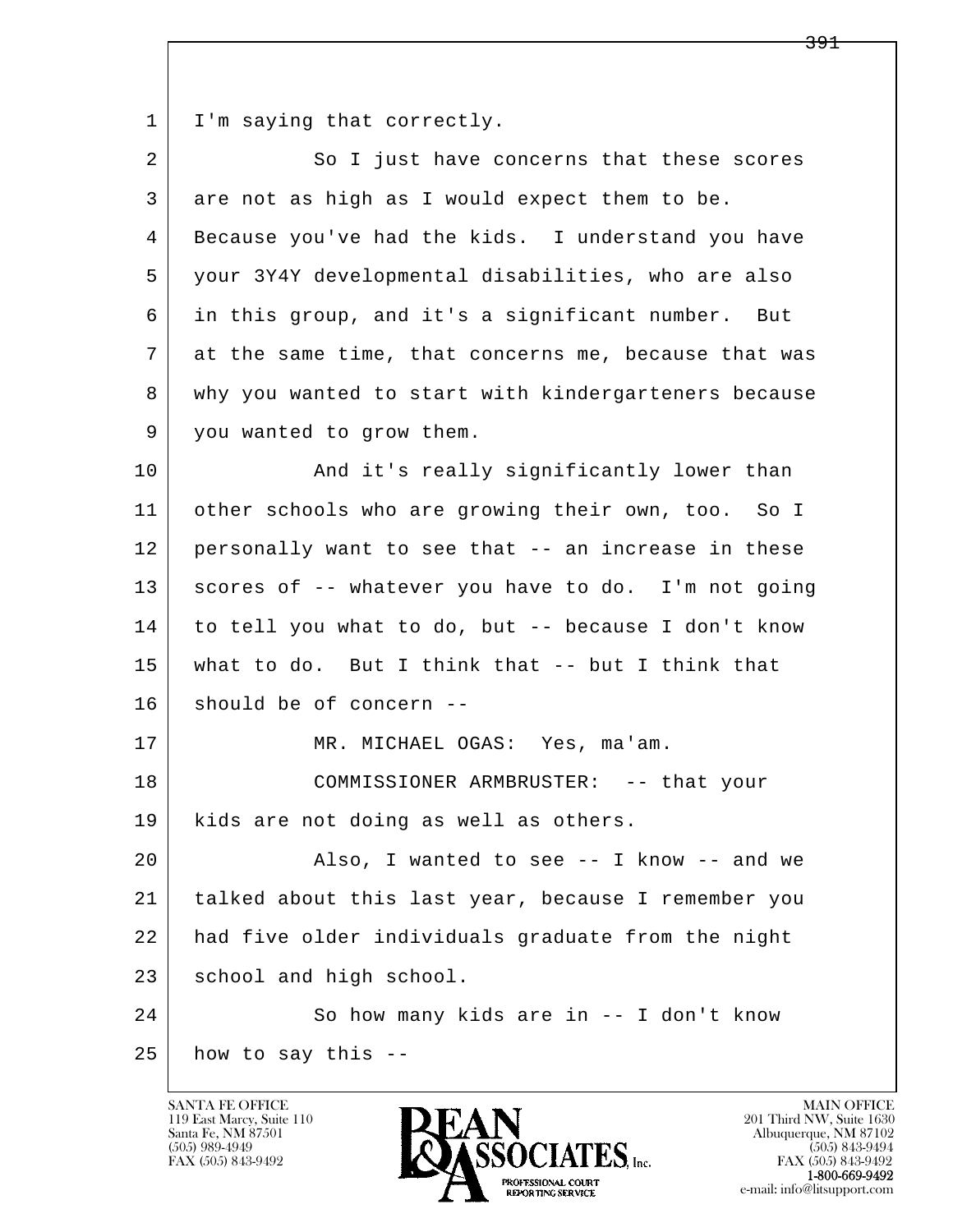l  $\overline{\phantom{a}}$ 1 | MR. MICHAEL OGAS: Our Graduate SODA 2 | program. That's what we call it. 3 COMMISSIONER ARMBRUSTER: Well -- like, 4 the regular folks who go K-12 and graduate. Because 5 the other ones are in night school; is that correct? 6 MR. MICHAEL OGAS: We have about 17 7 students who are in what you're calling "night 8 school." 9 COMMISSIONER ARMBRUSTER: I don't know 10 | what you call it. 11 MR. MICHAEL OGAS: We call it our Graduate 12 SODA program. We were asked to provide programming 13 throughout the day a couple of years ago; so we're 14 doing that. 15 COMMISSIONER ARMBRUSTER: So those 16 Graduate -- night Graduate SODA individuals, of what 17 you're telling me are 17, are going to school during 18 the daytime? 19 MR. MICHAEL OGAS: Throughout the day, in 20 and out. They're on individual -- like, learning 21 plans and that kind of stuff, and assignments. 22 COMMISSIONER ARMBRUSTER: So how old are 23 those students? 24 MR. MICHAEL OGAS: Most of them are in 25 their 20s. We have had some students as old as --

119 East Marcy, Suite 110<br>Santa Fe, NM 87501

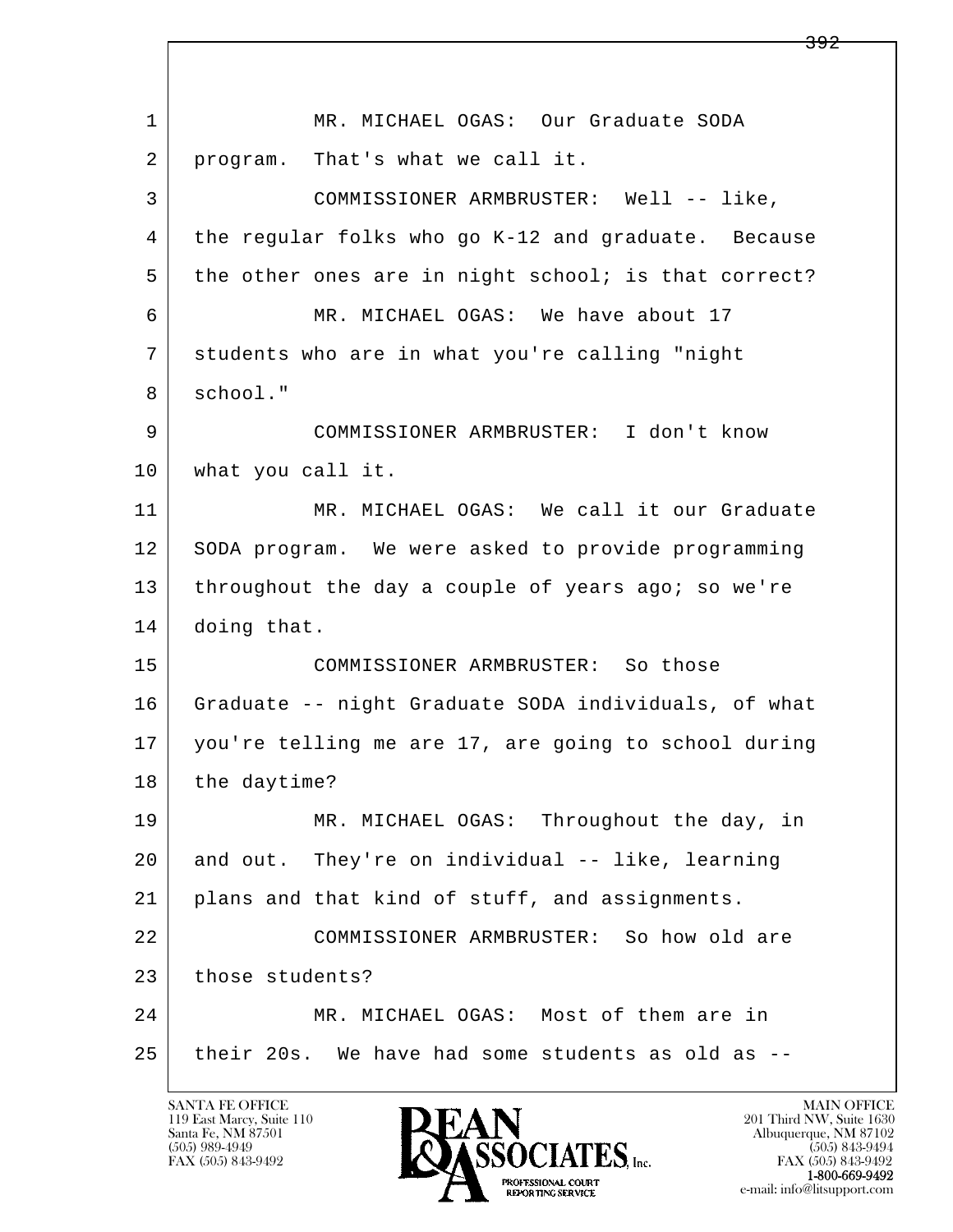l  $\overline{\phantom{a}}$  1 just shy under 50. But we haven't had recently. 2 COMMISSIONER ARMBRUSTER: So those 3 students -- because they're still students -- who 4 are, you know, five or six years older than the 5 regular twelfth-graders, they're in there with them? 6 MR. MICHAEL OGAS: No, they're not. We 7 have a separate area. If they -- you know, most of 8 the time, they're coming in, and they're -- they're 9 doing work off-site, or they're doing work there 10 off-line on -- in a separate area. They aren't in 11 mingling with the regular student population, no. 12 COMMISSIONER ARMBRUSTER: So let me then 13 go back. So for your -- I hate calling them 14 "regular" -- 15 | MR. MICHAEL OGAS: Our high school kids. 16 COMMISSIONER ARMBRUSTER: Typical-age 17 | students. Thank you very much. 18 | How many of those are in twelfth last 19 year? Not currently, but last year, how many of 20 those students were there? And how many of those 21 students graduated? I'm picking out that -- 22 MR. MICHAEL OGAS: I'm going to have to do 23 this off the top of my head. Most of them, 24 actually. We started with about 64 kids that 25 actually were in the twelfth grade. And I think we

119 East Marcy, Suite 110<br>Santa Fe, NM 87501



FAX (505) 843-9492<br>**1-800-669-9492** 

<del>393</del>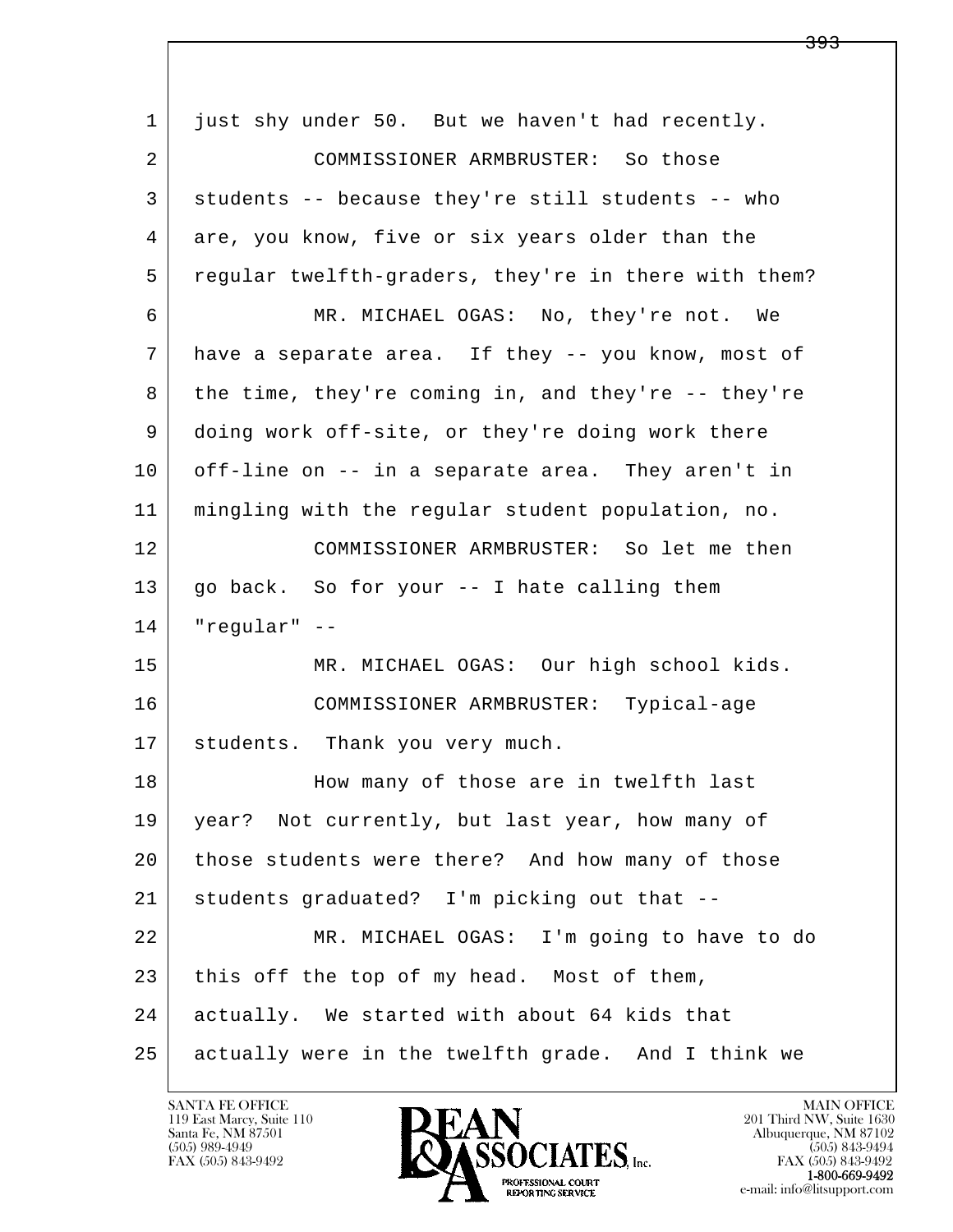l  $\overline{\phantom{a}}$  1 graduated 62, 63. Where our cohorts get skewed is 2 from the ninth grade up, and -- 3 COMMISSIONER ARMBRUSTER: Right. That's 4 why I wanted take out the over-aged individuals, 5 because it gives a better picture of what your 6 graduation rate is -- 7 MR. MICHAEL OGAS: Thank you. Absolutely. 8 Yes, ma'am. 9 COMMISSIONER ARMBRUSTER: -- instead of 10 adding on because of the school grade. I don't know 11 why they don't do that, anyway. But I don't run the 12 | world; however, I might be asked to. No. Just 13 teasing. 14 So let's see. We answered several of the 15 questions, and I don't want to go back and do that. 16 And maybe last is it would seem to me, 17 regardless of whether or not you know if Student A 18 is in the low quartile, lowest quartile, or not, you 19 would pretty quickly discover that, because you're 20 giving the MAP -- the NWEA MAPs tell us. That's 21 going to tell you pretty quickly, by the RIT score, 22 what their scores will be. 23 Since their scores at the end of the year 24 are compared to the last two years of everybody 25 who's had the same two scores that they've had, it

119 East Marcy, Suite 110<br>Santa Fe, NM 87501



FAX (505) 843-9492<br>**1-800-669-9492**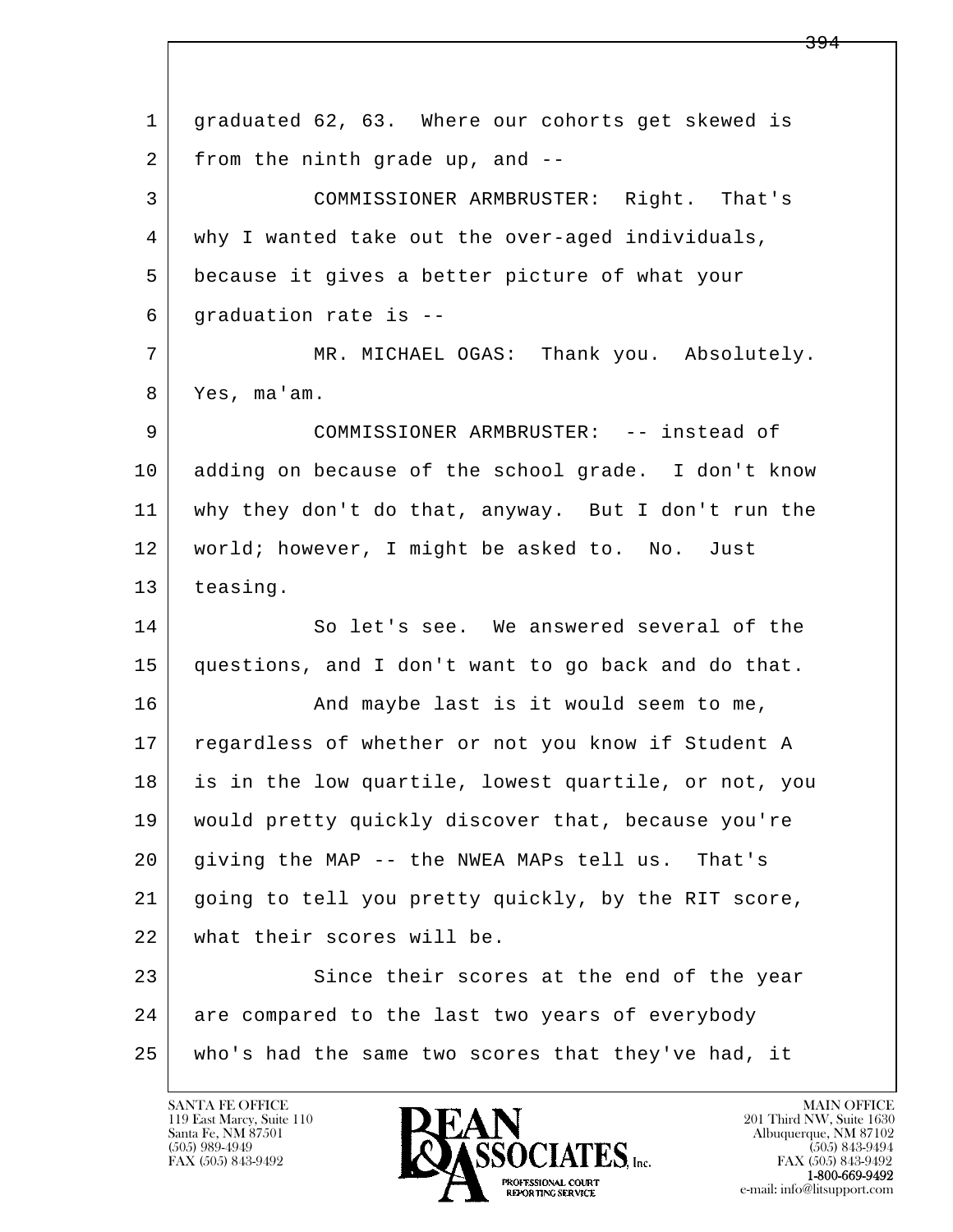l  $\overline{\phantom{a}}$  1 doesn't seem that it matters whether they're going 2 into Quartile 1, because you probably get this 3 NWEA -- I don't know -- end of August-ish? 4 MR. MICHAEL OGAS: Yes, ma'am. 5 COMMISSIONER ARMBRUSTER: So you could 6 pretty much self-identify -- 7 MR. MICHAEL OGAS: We can get a good idea. 8 But we still wouldn't know the exact PARCC scores 9 that are being counted for those Q designations, 10 which then would not let us know what type of growth 11 they need. 12 That was what I think Kim was getting at. 13 We do know; we can identify and we do do the 14 interventions accordingly. But having the actual 15 | scores would be that much more helpful, so that we 16 have a target in terms of -- we had the discussion 17 when we were developing the DASH program. You know, 18 how do we find that, so that we can move that 19 forward? 20 COMMISSIONER ARMBRUSTER: I guess I'm 21 missing why it's terribly significant. Because you 22 have Child A, and that Child A needs to go up a lot. 23 The RIT score is 183; it needs to be at 237. So it 24 doesn't really matter, because what you're going to 25 be graded on beside the last two years, which you

119 East Marcy, Suite 110<br>Santa Fe, NM 87501

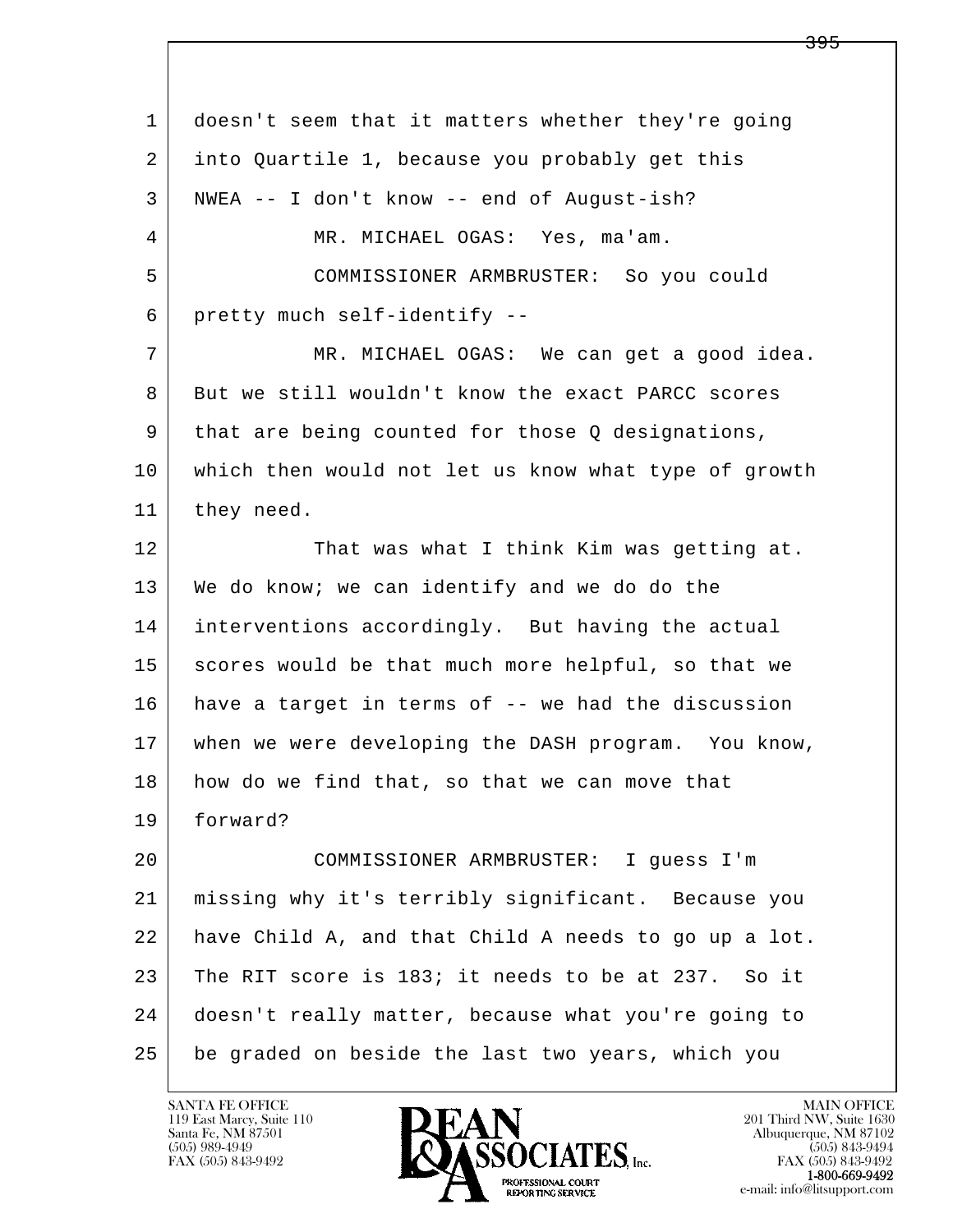l  $\overline{\phantom{a}}$  1 have no control over, is how much this child is 2 going to grow this year compared to the cohort. I 3 hope I'm saying that correctly. 4 And the other -- so in terms of -- you 5 mention in your letter that a number of kids are not 6 motivated. I know that's true. And so you said 7 it's going to require a considerable amount of 8 research to look into that trending. 9 And so I wondered if you've talked to 10 other charter schools, other high-functioning 11 schools, about where you are to see what they're 12 doing. 13 MR. MICHAEL OGAS: I do speak with other 14 charter leaders, you know, continuously. There's a 15 group that we meet with probably once a month to 16 discuss different things. That is part of the 17 discussion in terms of how are -- how are you 18 | motivating students. 19 | And, you know, part of it is -- is, you 20 know, moving more toward a vocational training 21 model, you know, and providing some type of -- of 22 hook or key. I've done some of that in the past. 23 | We are strongly looking at that as part of our 24 Graduate SODA program, as well as filtering down 25 into other areas.



<del>396</del>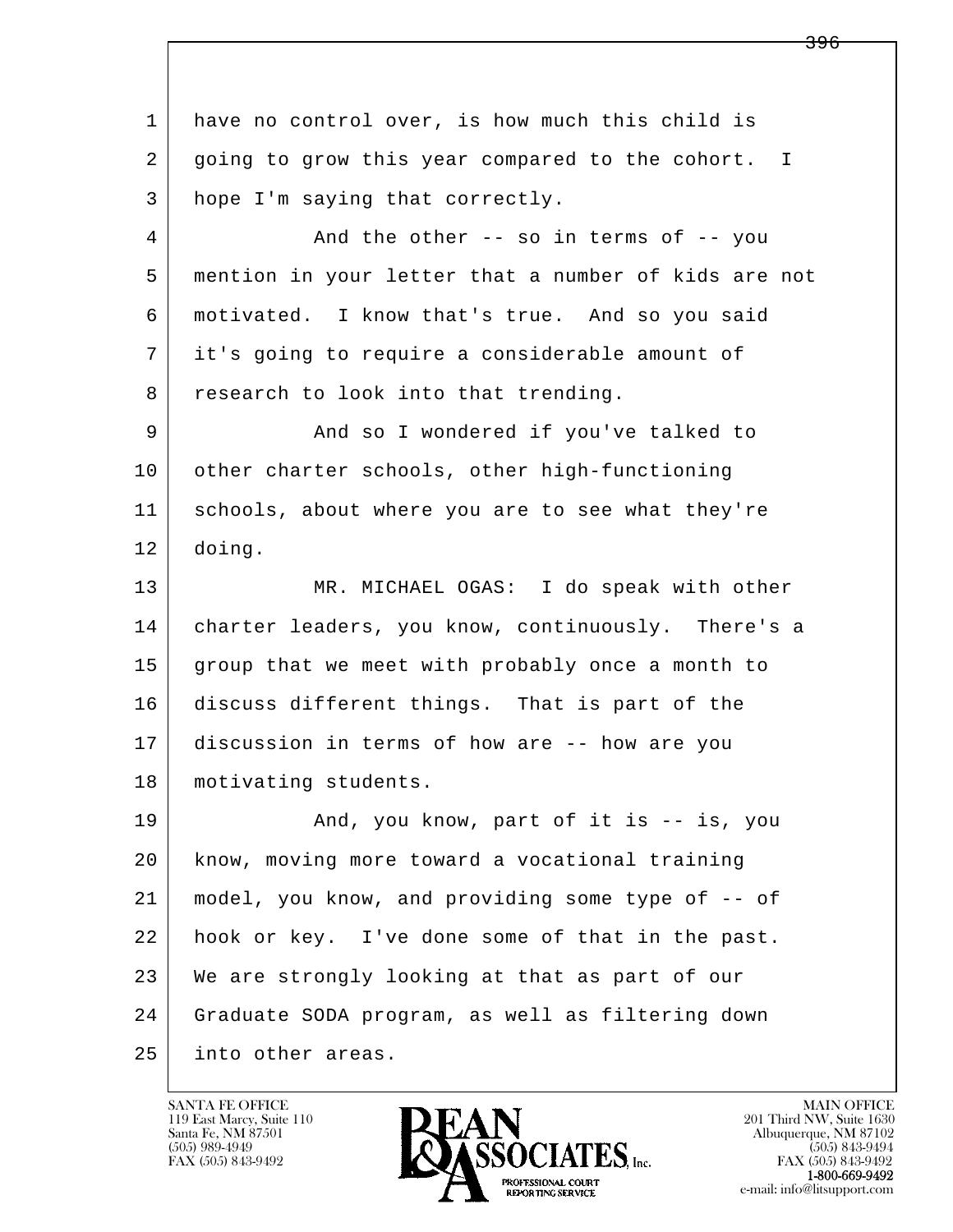l  $\overline{\phantom{a}}$  1 COMMISSIONER ARMBRUSTER: So this is just 2 | sort of my last question, I think. So... 3 THE CHAIR: You that said before. 4 COMMISSIONER ARMBRUSTER: I know that. 5 Did I say that? Didn't I say "maybe"? I'm going to 6 stop saying that. 7 I'm just curious. When students go to 8 take dual credit, do they have to have a certain 9 proficiency in reading to do that? Because a lot of 10 kids can't do the dual credit. 11 MR. MICHAEL OGAS: We do ACCUPLACER. We 12 do everything that UNM requires, which is sort of 13 the paradox of our school, right? Because on the 14 one hand, we have this need that we're trying to 15 | meet on the one hand; and on the other hand, we have 16 so many kids enrolled in dual-credit courses, more 17 | than anybody in our valley, percentage-wise. And  $18$  the success rate is really, really good. 19 So they do -- they have to score at a 20 certain proficiency level. We test them between the 21 eighth and ninth grade. And then we test any new 22 students that come in that may be ninth grade and 23 older. We have about 140 students taking 24 dual-credit courses right now. 25 COMMISSIONER ARMBRUSTER: Thank you.

119 East Marcy, Suite 110<br>Santa Fe, NM 87501

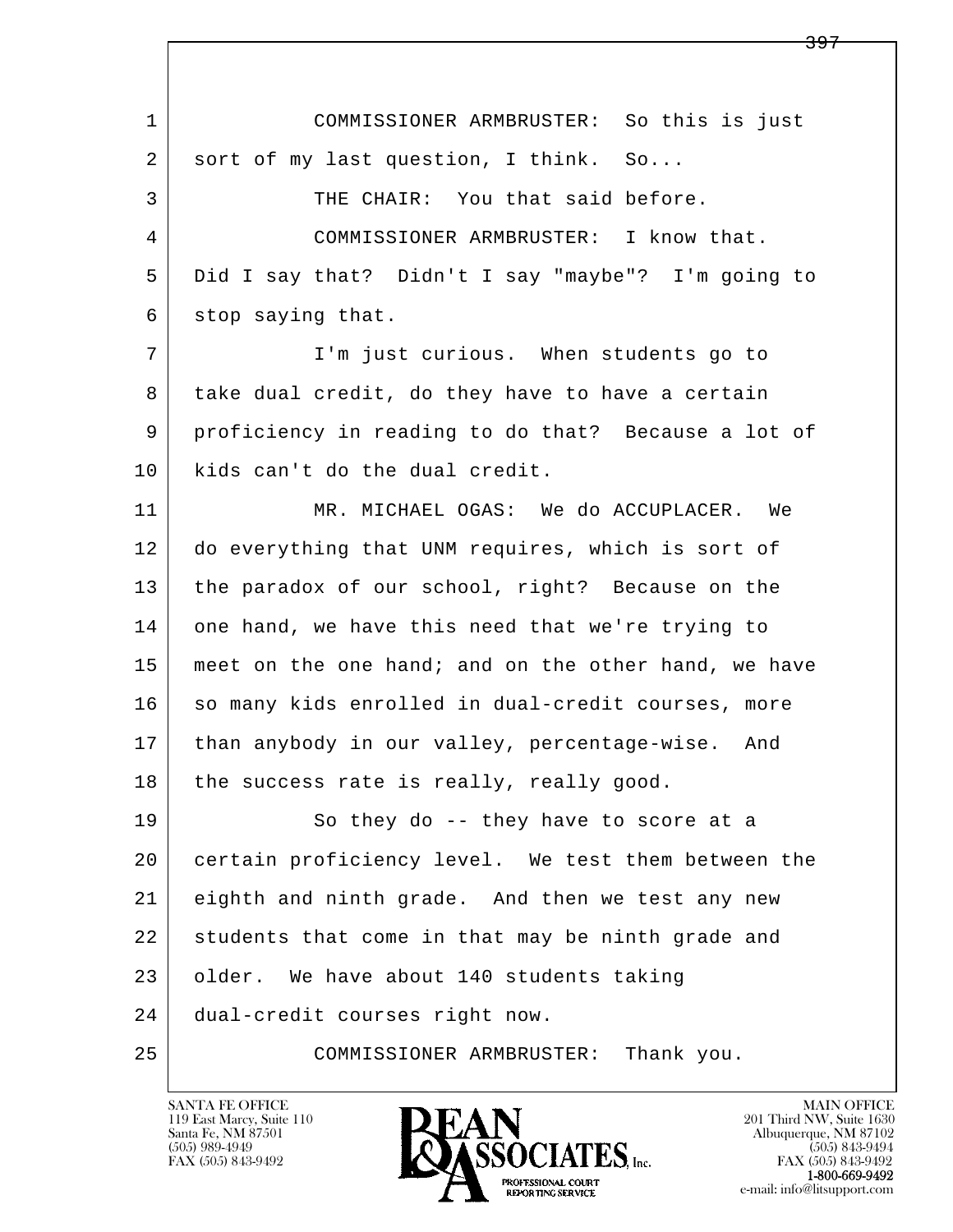l  $\overline{\phantom{a}}$ 1 MR. MICHAEL OGAS: Thank you. 2 THE CHAIR: Commissioners, any other 3 questions? 4 (No response.) 5 THE CHAIR: Okay. Do I have a motion? 6 COMMISSIONER PERALTA: I'll do it. 7 | THE CHAIR: Sure. 8 COMMISSIONER PERALTA: I move that the PEC 9 renew the charter contract between PEC and the 10 School of Dreams Academy for the term of five years. 11 COMMISSIONER CABALLERO: Second. 12 THE CHAIR: There's a motion by 13 Commissioner Peralta, a second by Commissioner 14 Caballero. 15 Any other further discussion? 16 If not, Commissioner Armbruster, roll-call 17 vote -- yeah -- roll-call vote, please. 18 COMMISSIONER ARMBRUSTER: Commissioner 19 Gipson? 20 THE CHAIR: Yes. 21 COMMISSIONER ARMBRUSTER: Commissioner 22 Robbins? 23 COMMISSIONER ROBBINS: Yes. 24 COMMISSIONER ARMBRUSTER: Commissioner  $25$  Ruiz?

119 East Marcy, Suite 110<br>Santa Fe, NM 87501



FAX (505) 843-9492 FAX (505) 843-9492 e-mail: info@litsupport.com

<del>398</del>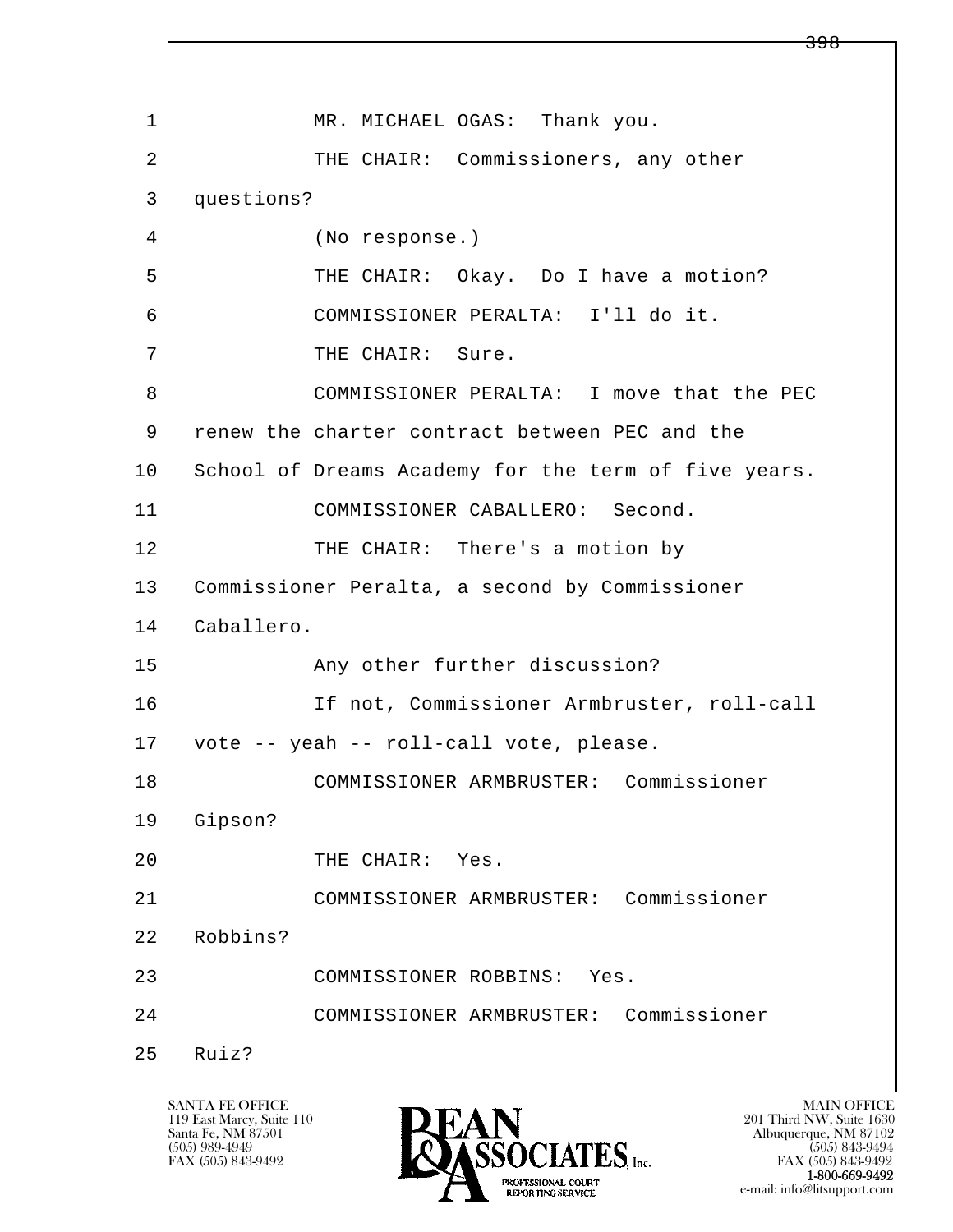l  $\overline{\phantom{a}}$ 1 COMMISSIONER RUIZ: Yes. 2 COMMISSIONER ARMBRUSTER: Commissioner 3 Armbruster votes "Yes." 4 Commissioner Toulouse? 5 COMMISSIONER TOULOUSE: Yes. 6 COMMISSIONER ARMBRUSTER: Commissioner 7 Caballero? 8 COMMISSIONER CABALLERO: Yes. 9 COMMISSIONER ARMBRUSTER: Commissioner 10 Crone? 11 COMMISSIONER CRONE: Yes. 12 COMMISSIONER ARMBRUSTER: Commissioner 13 Peralta? 14 COMMISSIONER PERALTA: Yes. 15 COMMISSIONER ARMBRUSTER: Eight-zero vote. 16 Passes. 17 | THE CHAIR: The motion passes, eight-zero. 18 Congratulations. And we will see you sometime after 19 | the Session for contract negotiations. 20 MR. MICHAEL OGAS: Thank you very much. 21 | THE CHAIR: Thank you so much. 22 | (A discussion was held off the record.) 23 COMMISSIONER PERALTA: Okay. Up next is 24 the school of Southwest Preparatory Learning Center. 25 And I believe you mentioned there was somebody for

119 East Marcy, Suite 110<br>Santa Fe, NM 87501

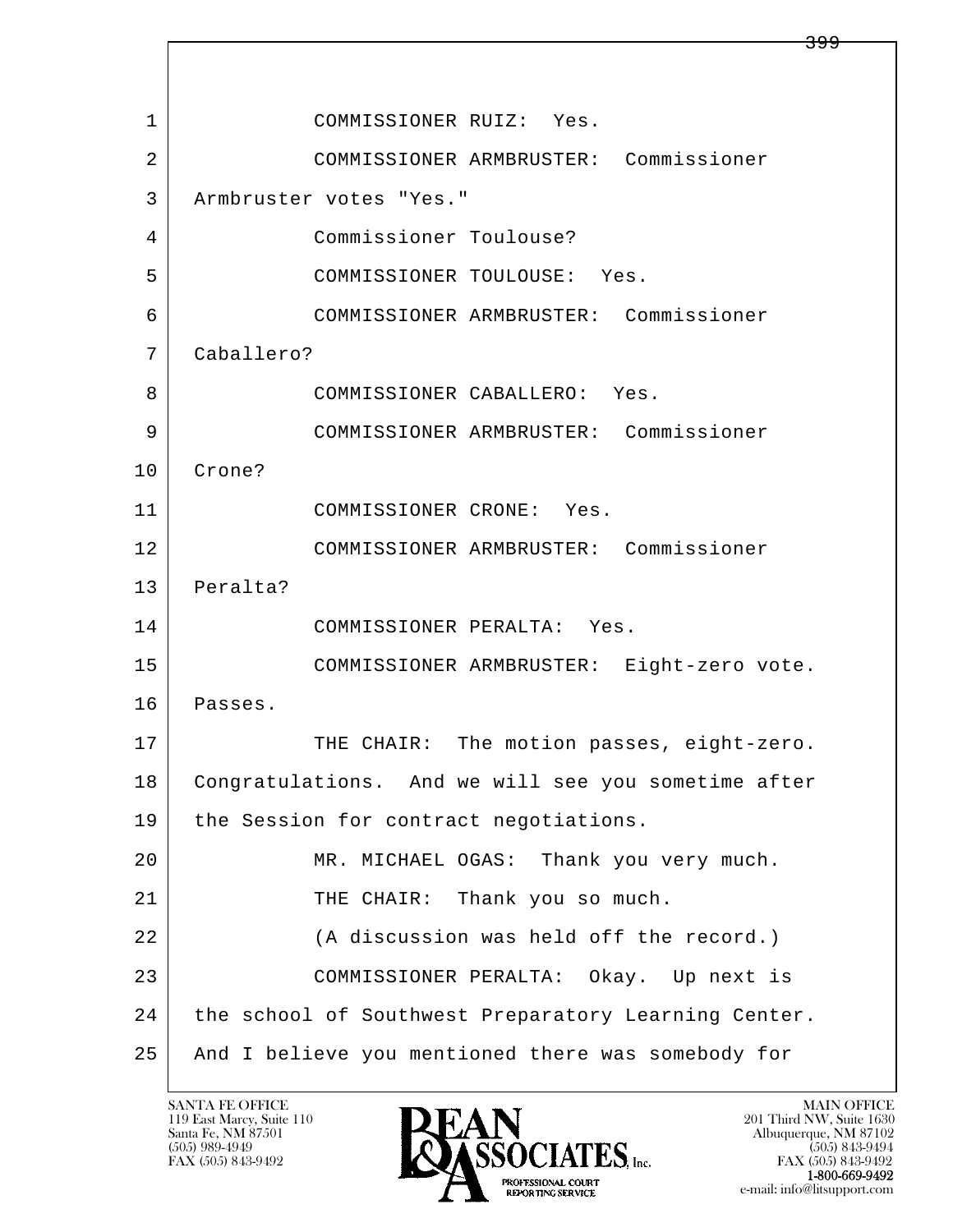l  $\overline{\phantom{a}}$ 1 | public comment, or --2 FROM THE FLOOR: Correct. 3 COMMISSIONER PERALTA: CSD, please. 4 MS. KAREN WOERNER: As you know, 5 Commissioners, the Southwest Preparatory Learning 6 Center was on a short-term, two-year contract, and, 7 therefore, has only completed one school year under 8 the current contract. Again, this explains the lack 9 of trend data that was provided in Part A. 10 One of the conditions of the short-term 11 contract was related to financial concerns. And 12 those conditions have been met, and the Board of 13 Finance was returned to the school by PED in January 14 2018, to the credit of their governing board and the 15 | school staff. 16 The school's letter grade for 2017-'18 was 17 an overall "B," with a "D" in current standing, 18 which I should point out is made up of both growth 19 and proficiency rates. 20 The students are demonstrating growth as 21 expected when compared to their academic peers, as 22 indicated on Page 7 of 17 in Chart 5. 23 And they -- on the next page, you will 24 also see -- yes, there are several numbers; 7 of 17. 25 And then the next page, the growth index

119 East Marcy, Suite 110<br>Santa Fe, NM 87501

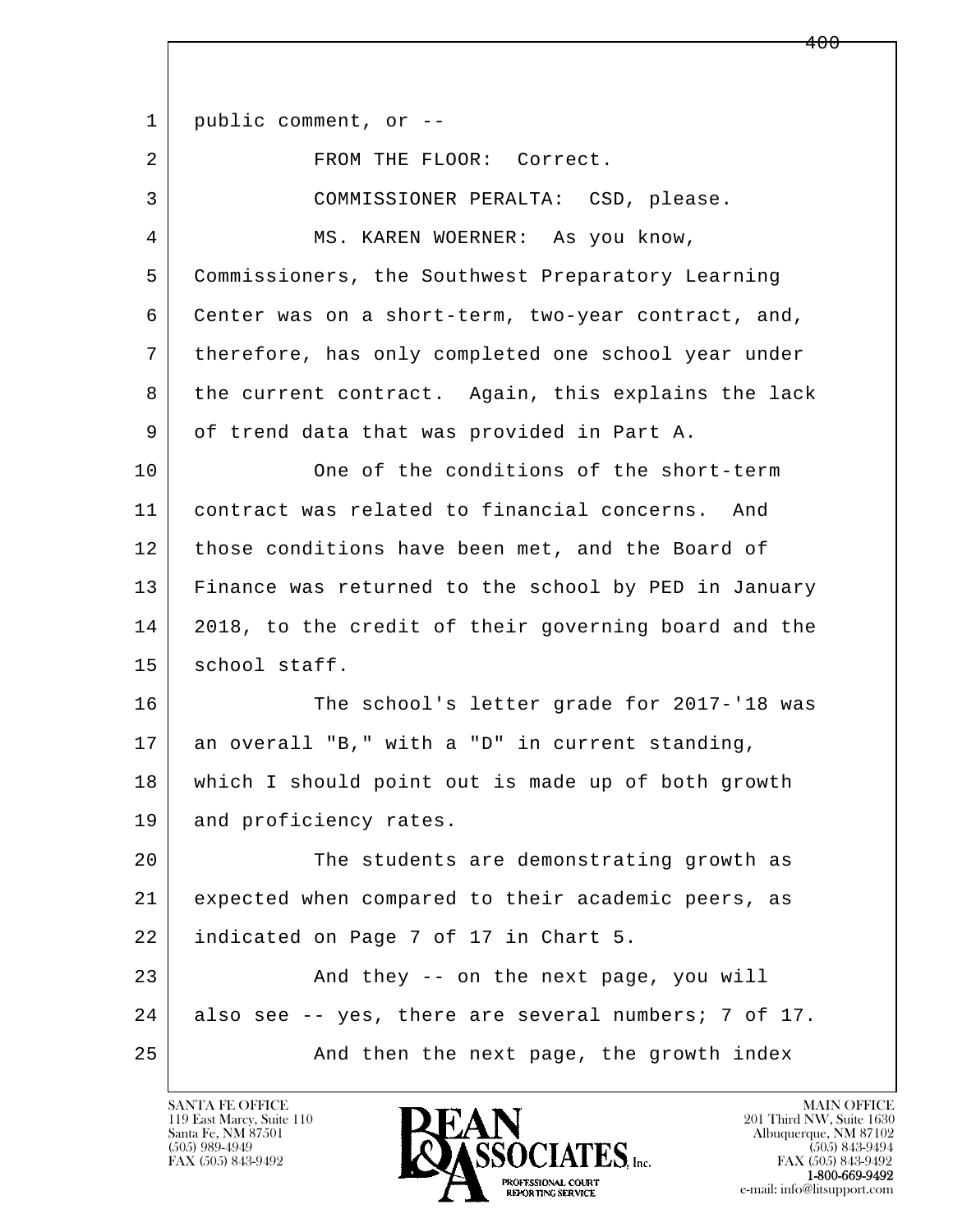| $\mathbf{1}$ | is shown in Chart 6 through 9 for the subgroups.<br>In |
|--------------|--------------------------------------------------------|
| 2            | Q1 and Q3, please remember that close to zero is       |
| 3            | as -- indicates as-expected, and, again, as I          |
| 4            | pointed out yesterday for a school, though this        |
| 5            | chart is spread across -- it looks like a lot, it is   |
| 6            | all within, in most cases, under .5, meaning that      |
| 7            | it's very close to the expected growth.                |
| 8            | So whether it's above or below the line by             |
| 9            | that little -- by under .5 is still close to           |
| 10           | expected growth.                                       |
| 11           | Regarding the performance indicators that              |
| 12           | are rated during the annual site visit, again,         |
| 13           | that's on Page 5. For the ratings for last year,       |
| 14           | the two Falls Far Below ratings in red were due to     |
| 15           | the audit findings again lagging by one year; so       |
| 16           | that was for the 2016-'17 school year.                 |
| 17           | And the remainder of the ratings, as you               |
| 18           | can see, are either Meets Standard or Working to       |
| 19           | Meet Standard.                                         |
| 20           | This school did provide a complete and                 |
| 21           | timely application, including the E-Occupancy          |
| 22           | Certificate.                                           |
| 23           | And as a result of all this, the PED                   |
| 24           | recommendation is for a five-year renewal. We're       |
| 25           | requesting two conditions: That they implement a       |
|              |                                                        |

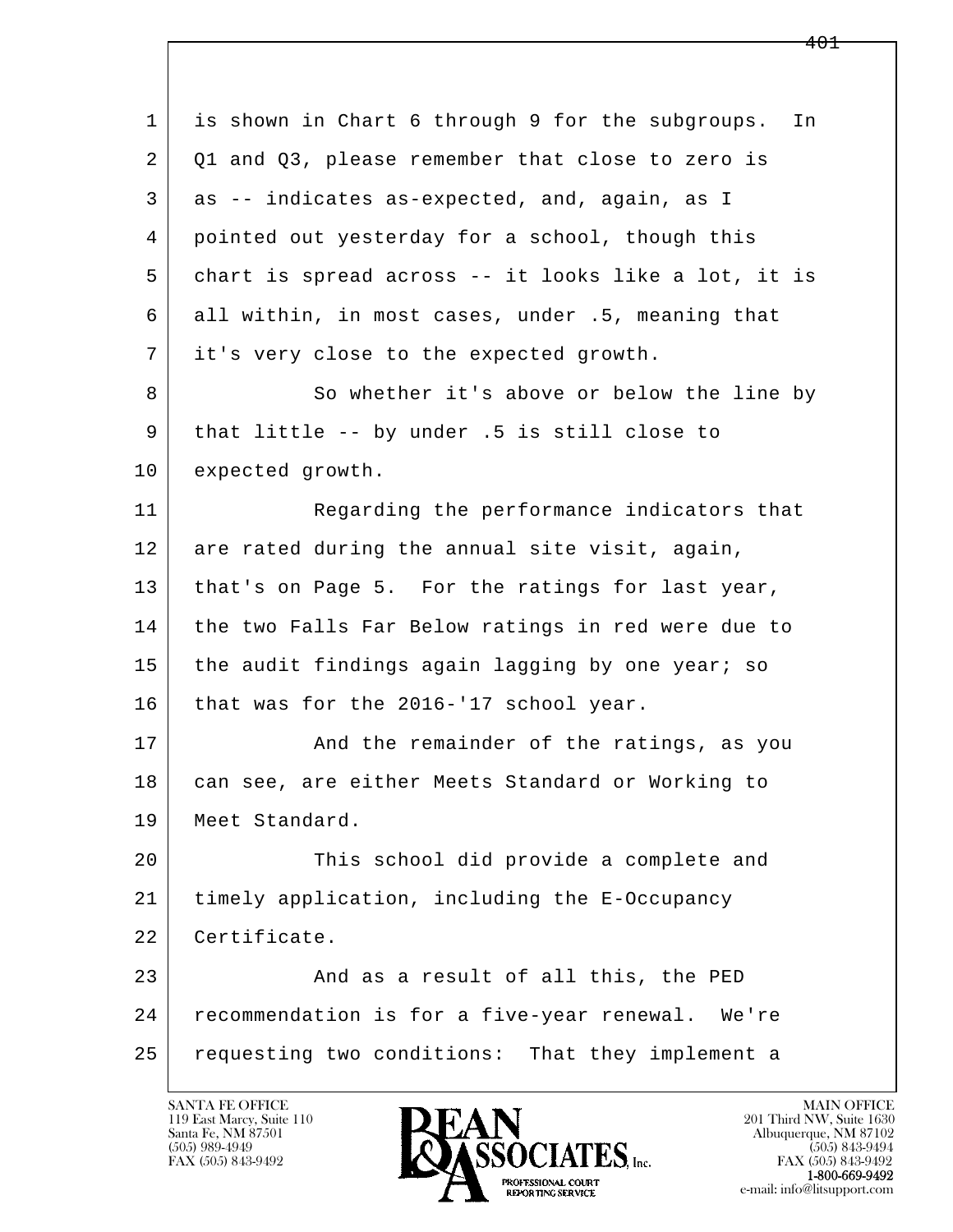l  $\overline{\phantom{a}}$  1 school improvement plan to address that current 2 standing and their lowest performing students; and 3 receive an unmodified audit with no material 4 weaknesses or significant deficiencies. 5 Thank you. 6 COMMISSIONER PERALTA: Thank you. Good 7 afternoon, and welcome. And I remind you that if 8 you would please introduce yourself for the record, 9 and you have 15 minutes for your presentation. 10 MR. ROBERT PASZTOR: My name is Robert 11 Pasztor. I'm the head administrator for Southwest 12 Preparatory. 13 COMMISSIONER PERALTA: Turn on the mic, 14 please. Make sure it's on. 15 MR. ROBERT PASZTOR: Oh, look at the 16 light. 17 My name is Robert Pasztor. I'm the head 18 administrator for Southwest Preparatory Learning 19 Center. 20 MR. BARRY BERENBERG: And I am Barry 21 Berenberg, an attorney with Walsh Gallegos, and I 22 represent Southwest Preparatory Learning Center. 23 MR. ROBERT PASZTOR: I also have with me 24 today -- Maria Foster is our internal business 25 manager, sitting over here. And Ms. DeEtte

119 East Marcy, Suite 110<br>Santa Fe, NM 87501

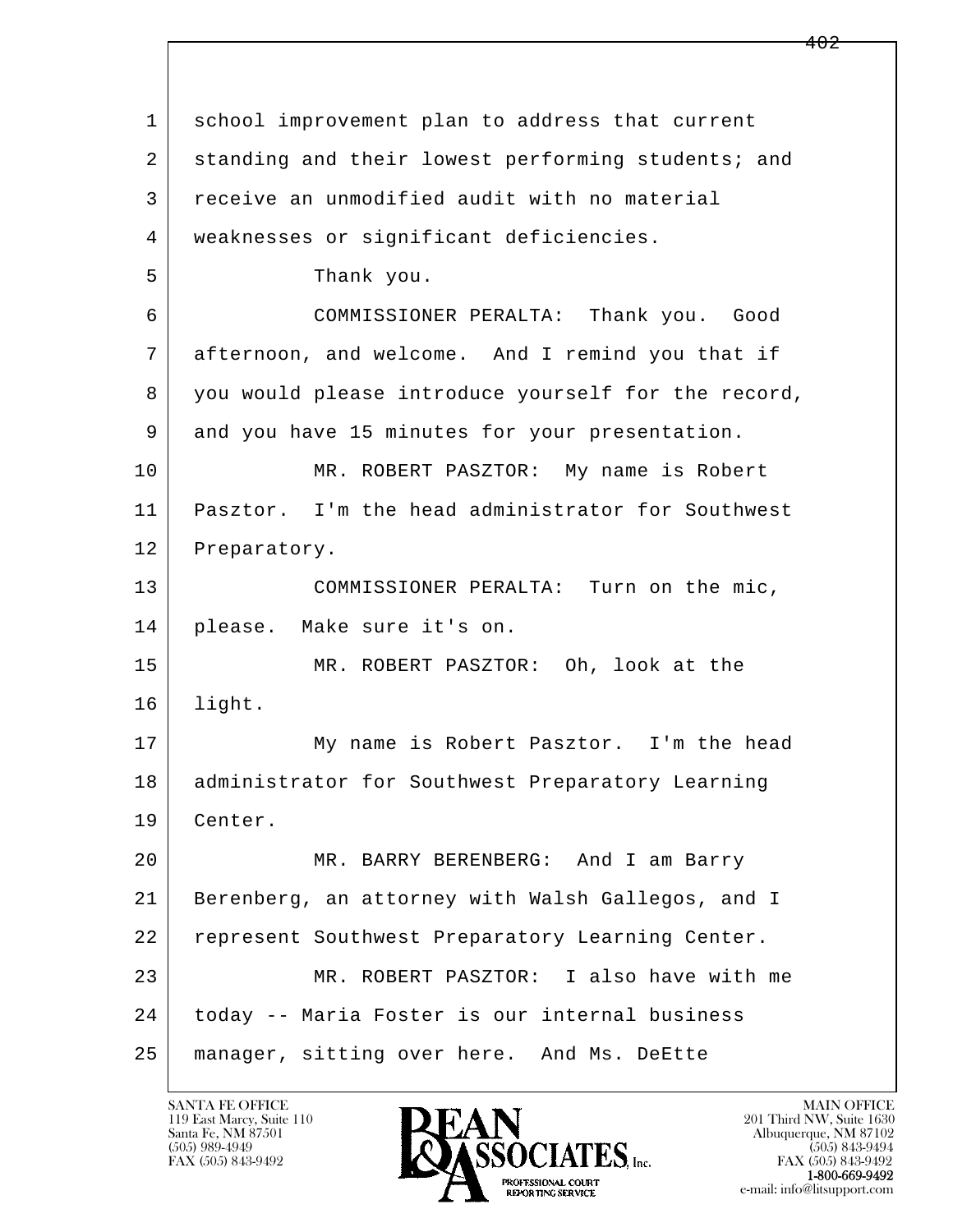| 1  | Peterson. And she is one of our board members.       |
|----|------------------------------------------------------|
| 2  | Thank you for the opportunity to speak.              |
| 3  | This is where I introduced everybody, which I        |
| 4  | already did.                                         |
| 5  | Teachers and parents -- and we had                   |
| 6  | teachers and parents invited. But this went a lot    |
| 7  | faster than we expected. We figured we'd be seeing   |
| 8  | you on Thursday or Friday. The abruptness of it      |
| 9  | brought just a few of us up here today.              |
| 10 | The Southwest Preparatory Learning Center            |
| 11 | was originally chartered as Southwest Primary        |
| 12 | Learning Center with the Albuquerque Public Schools  |
| 13 | and opened in August of 2005 serving Grades 4        |
| 14 | through 6.                                           |
| 15 | We renewed as a State-chartered charter              |
| 16 | school in 2010; again, in 2015; again, in 2017. And  |
| 17 | this will be our fourth renewal in the 14 years.     |
| 18 | At the 2017 renewal, the Commission asked            |
| 19 | us to consolidate some of our schools and programs.  |
| 20 | After much consultation with the stakeholders during |
| 21 | that school year, Southwest Primary Learning Center, |
| 22 | Grades 4 through 6, and Southwest Intermediate       |
| 23 | Learning Center, Grade 7 and 8, consolidated.        |
| 24 | Southwest Intermediate chose to close, and           |
| 25 | Southwest Primary absorbed the programs, staff,      |

 $\lceil$ 

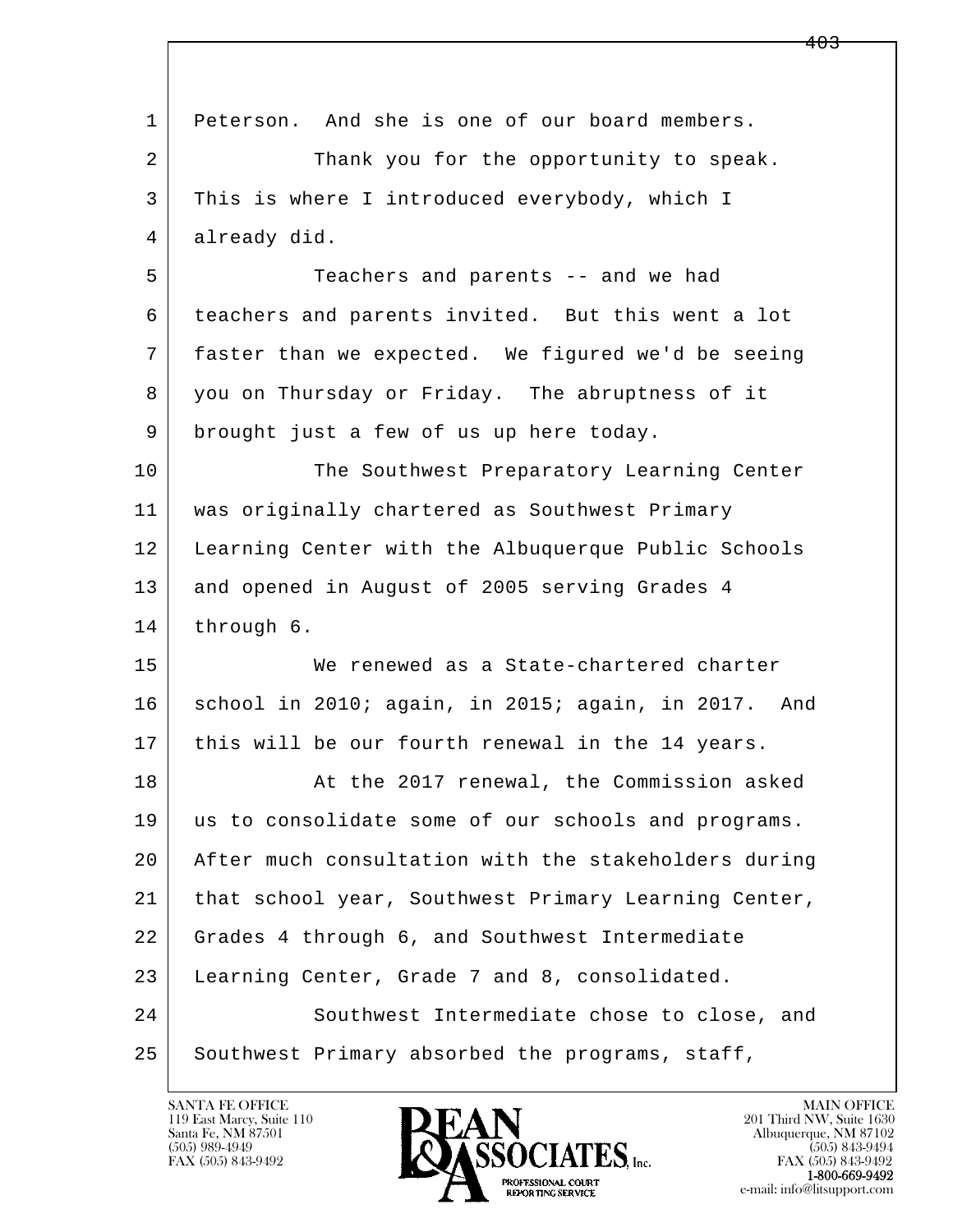l  $\overline{\phantom{a}}$  1 students, from the intermediate school, changing its 2 name to Southwest Preparatory Learning Center, and 3 now serving Grades 4 through 8. 4 The program, the curricula, and 5 instructional organization remain much the same at 6 the ground level. 7 We have done no advertisement for the past 8 four years. It's been kind of a time of limbo that 9 we've all been in together. I could guarantee 10 tomorrow, but I could not always guarantee next year 11 or the following years. 12 | Our population has been pretty much 13 determined by our lottery and our location in the 14 city. I would say everyone that applies gets in. 15 We see very similar populations at the local APS 16 elementary and middle schools in our area. 17 This year, we have a 27 percent special 18 education population, 47 percent free-and-reduced 19 lunch, and 3.8 percent ELL. 20 In response to this changing population, 21 we've added an additional half -- last year, we 22 added an additional half-time special education 23 teacher and had to increase that position to a 24 full-time this year. We added a special education 25 educational assistant, also. At the 80-day this

119 East Marcy, Suite 110<br>Santa Fe, NM 87501

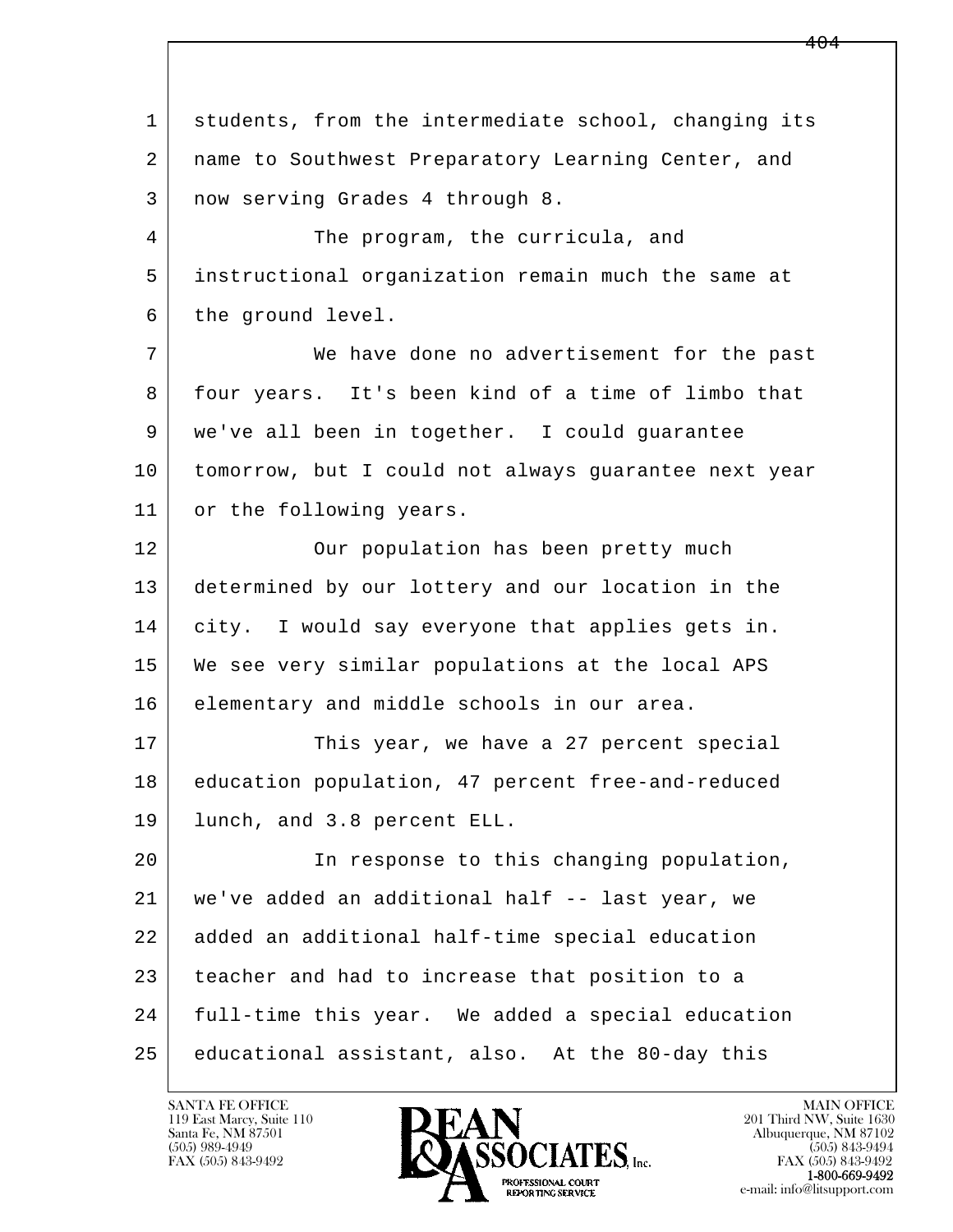l  $\overline{\phantom{a}}$  1 year, just last week, we had a 2.3 special education 2 caseload. So I will have to do a waiver just to 3 maintain what we're working with right at the 4 moment. 5 We've had two two-year renewals in a row, 6 directly as a result of the pending FBI 7 investigation -- anyone who was here would 8 remember -- which is no longer pending, which is 9 very nice. 10 Two-year renewals are very restrictive, in 11 that they only allow an analysis of one year's worth 12 of data in all areas. Two in a row, all I feel like 13 I do is prepare for renewal. 14 However, we are survivors. Ten of our 15 15 employees were with us on July 31st, 2014, when the 16 FBI raided the schools. 17 The experience has made us stronger, and I 18 would like to think that it's made us better. We 19 were in financial corrective action for 20 three-and-a-half years. We certainly grew leaps and 21 bounds in the area of financial responsibility, one 22 reason I can say that I am grateful for the 23 experience. I think it was -- it was a better 24 education than I got in college as far as being an 25 administrator.

119 East Marcy, Suite 110<br>Santa Fe, NM 87501

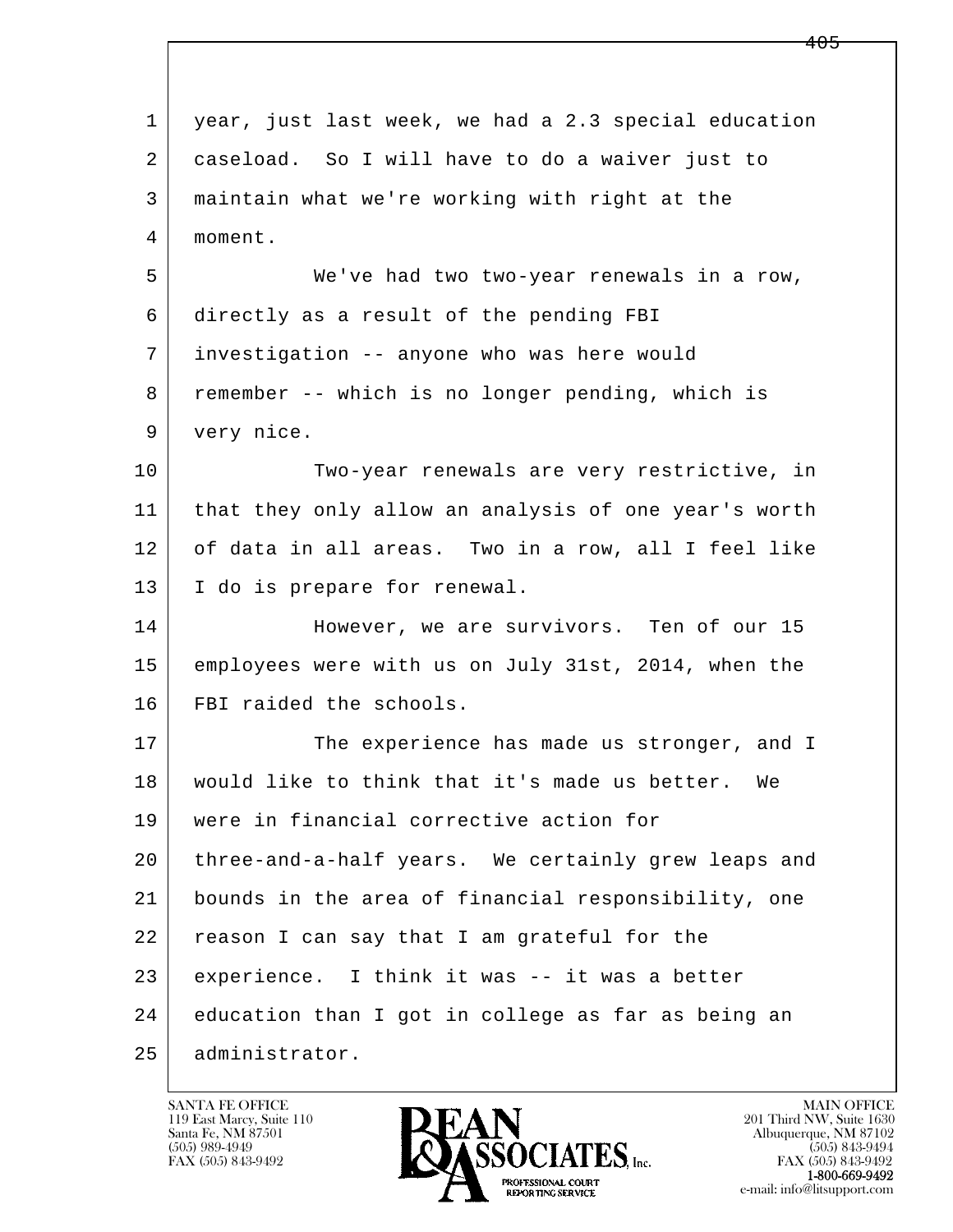1 The mission of the Southwest Preparatory 2 Learning Center is to sustain a high-performing 3 learning community. We are learning to provide 4 instruction that is inclusive of all the students 5 and directly targets individual needs. We are 6 learning to collaborate together with special 7 education teachers and our English Language Learner 8 coordinator to provide accommodations for 9 | special-need populations.

10 We would like the opportunity to see the 11 fruits of our labor. Southwest Preparatory Learning 12 Center is asking for a five-year renewal without 13 conditions for the next renewal period. We are held 14 to a high standard through the performance framework 15 that has been established by the New Mexico Public 16 Education Department and the Commission. And we are 17 | okay with that.

l  $\overline{\phantom{a}}$  18 We had very rigorous mission-specific 19 goals for several years, and we worked hard to meet 20 and exceed those goals. These standards are much 21 higher than those for districts in the state, and we 22 have grown accustomed to being under the microscope 23 and wish to continue improving our ability and skill 24 in serving New Mexico's students.

25 Again, thank you for the opportunity to

119 East Marcy, Suite 110<br>Santa Fe, NM 87501

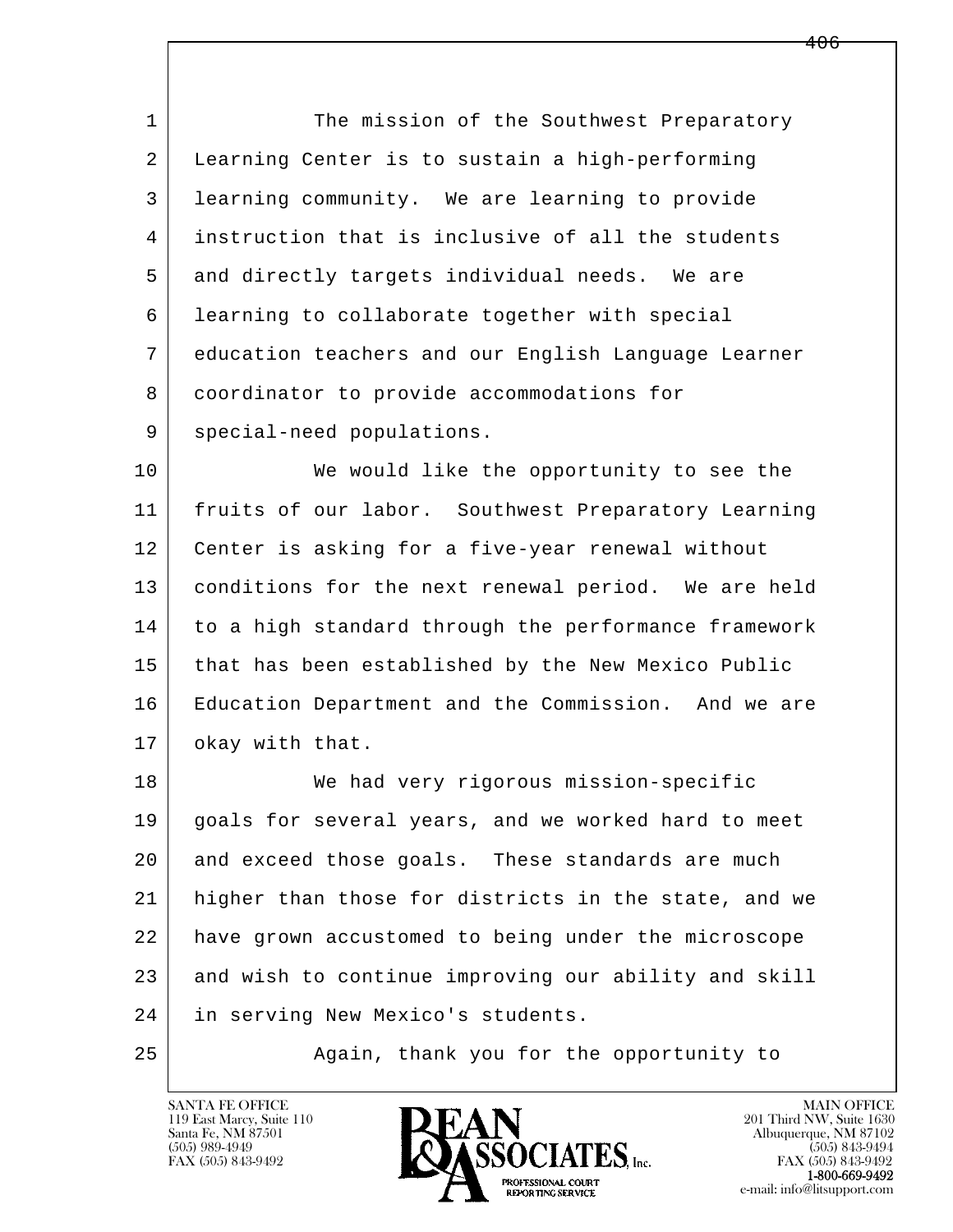l  $\overline{\phantom{a}}$  1 speak. 2 THE CHAIR: Thank you so much. We 3 appreciate it. And we appreciate your patience with 4 all of our own smaller drama than you have gone 5 through; so that -- you don't have anyone here for 6 public comment. 7 | And I know, also -- let me just say I know 8 | that -- how this is all set up becomes challenging, 9 because we truly can't say, "Yes, you're going to be 10 here," and it just becomes difficult. 11 | We're -- we can guesstimate days. But I 12 quess, fortunately, for many of the schools 13 yesterday, it wasn't a difficult task. So we were 14 able to go through five schools, which was more or 15 less a good thing, you know. 16 So it's -- and we want to be able to 17 afford the opportunity for all the Commissioners to 18 be able to ask questions. So we will recess, come 19 back with Commissioners' comments, questions, at  $20$  | 3:30. At 3:30. We should be comfortable at 3:30. 21 We told the School for the Arts to be here around 22 3:00-ish. And we -- 23 MS. KAREN WOERNER: Someone is still here 24 from the New Mexico -- making sure, I think. 25 THE CHAIR: Yeah. So if everyone is

119 East Marcy, Suite 110<br>Santa Fe, NM 87501

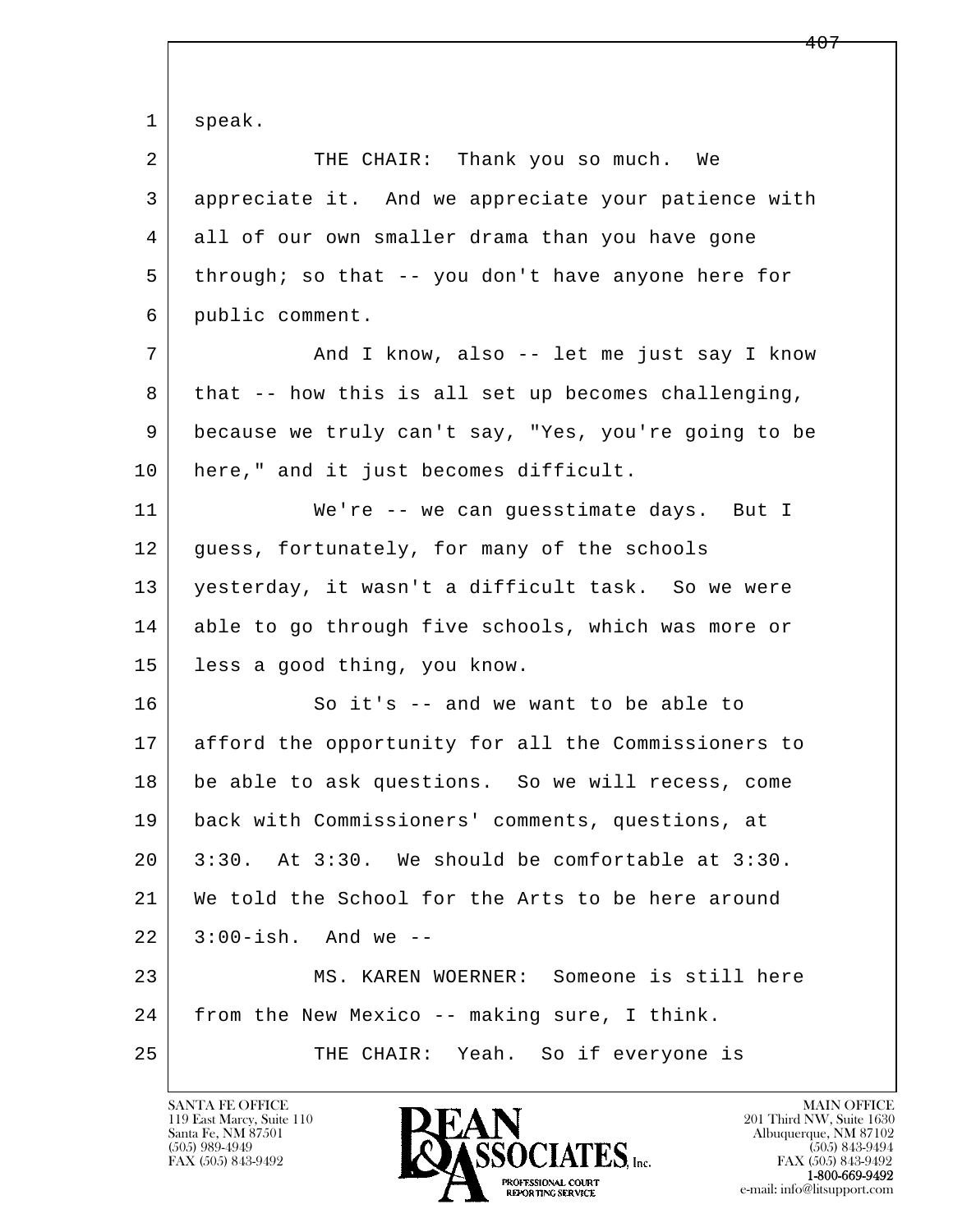| 1  | back -- but if we start coming back around 3:00 and  |
|----|------------------------------------------------------|
| 2  | we're all here, then we'll start.                    |
| 3  | MS. KAREN WOERNER: With this school? Are             |
| 4  | we recessing now?                                    |
| 5  | THE CHAIR: Yes, we are. We are.                      |
| 6  | COMMISSIONER ROBBINS: Madam Chair. I do              |
| 7  | have to leave at about a quarter of 4:00; so I won't |
| 8  | participate in the voting and things like that. If   |
| 9  | it drags beyond that 3:45, I won't ask questions or  |
| 10 | anything.                                            |
| 11 | THE CHAIR: And we should be fine, because            |
| 12 | Commissioner Conyers, hopefully, will be here by     |
| 13 | then. And I'll be -- so there will be one, two,      |
| 14 | three, four -- we'll have a quorum, right?           |
| 15 | COMMISSIONER PERALTA: A possible survey              |
| 16 | of Commissioners who have questions?                 |
| 17 | THE CHAIR: Do you want to stay -- do you             |
| 18 | want to $-$                                          |
| 19 | (A discussion was held off the record.)              |
| 20 | THE CHAIR: Okay. If you want to finish               |
| 21 | it now, that's fine. That's fine.                    |
| 22 | COMMISSIONER TOULOUSE: I don't have any              |
| 23 | questions. Because as I told them unofficially, I    |
| 24 | asked my questions of the other two. And most of     |
| 25 | them would fit in with this bunch. So I have no      |

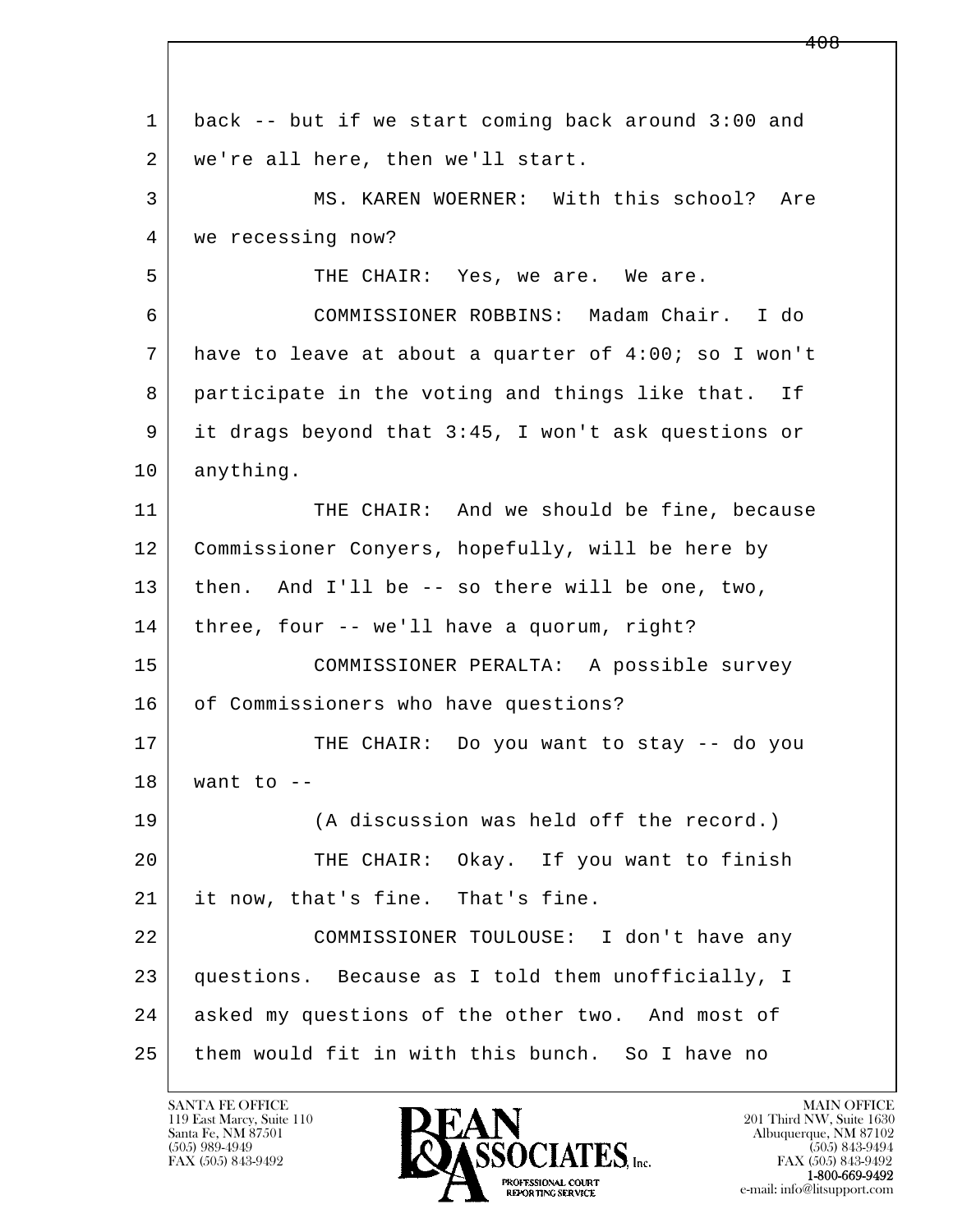l  $\overline{\phantom{a}}$ 1 questions. 2 THE CHAIR: And I am -- you know, I've  $3$  said this with the two other schools. And I'm  $-$ - 4 you know, my sore loser comes up on this. Because I 5 wholeheartedly do not support two-year contracts, 6 for this very reason. 7 | I feel like -- not that I don't like 8 seeing all the Southwest folks. But between -- you 9 know, renewals, contract negotiations that we just 10 finished, and now we're back here with renewal, 11 it's, like, I feel like I should be on staff in at 12 least one of these schools, you know. 13 So I -- you know, I'm very comfortable 14 with where the school is at at this moment in time. 15 I truly am. 16 But let me just ask -- one question. 17 Do you still have to do a lottery? Do 18 you? 19 MR. ROBERT PASZTOR: Absolutely, yes. 20 Yes. 21 THE CHAIR: All right. So that's actually 22 a good thing. That, even without you doing any 23 advertising you're still having to do a lottery. 24 | MR. ROBERT PASZTOR: That's right. 25 | THE CHAIR: So that's nice. Okay.

119 East Marcy, Suite 110<br>Santa Fe, NM 87501

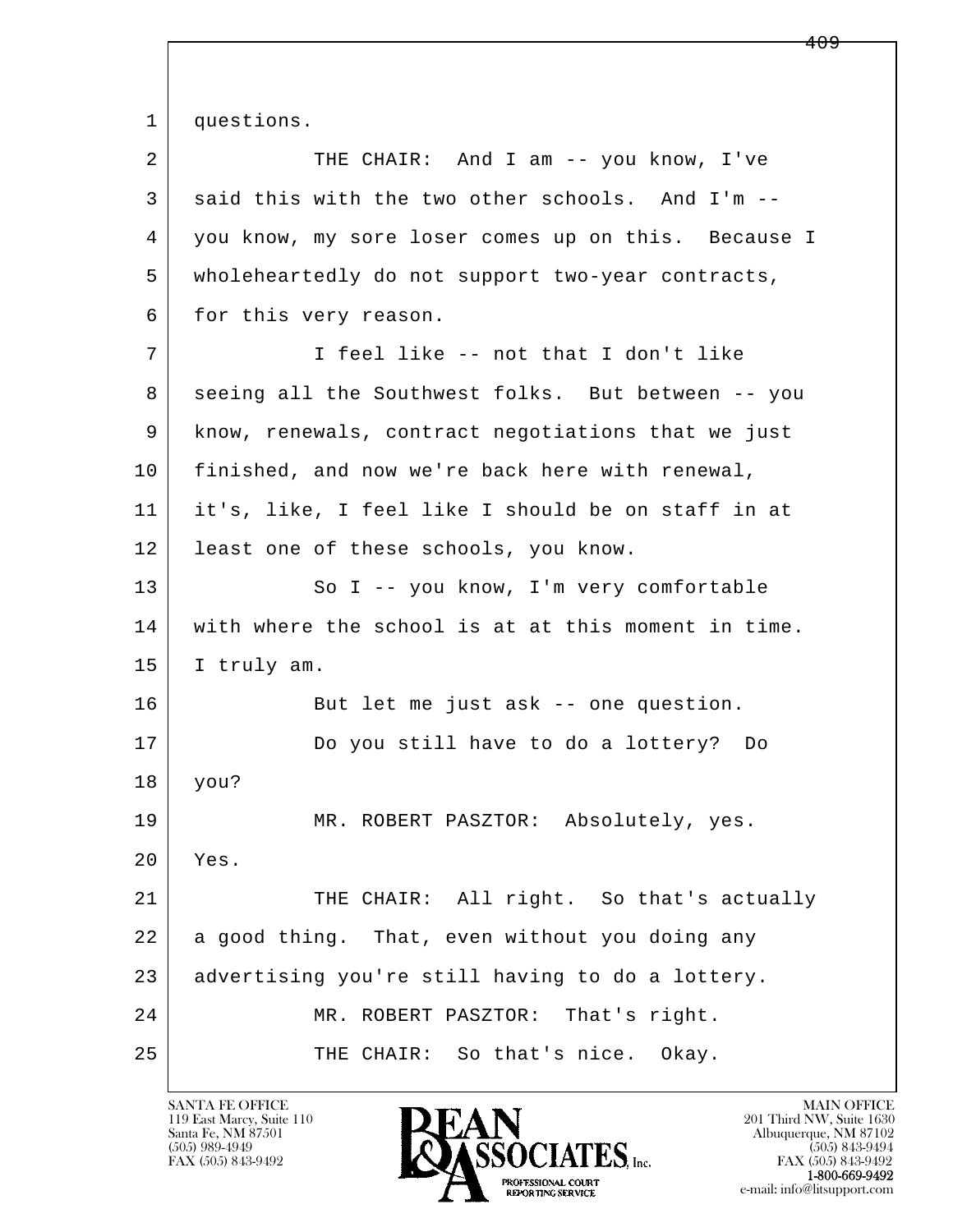l  $\overline{\phantom{a}}$ 1 any other questions? 2 COMMISSIONER CABALLERO: Where are you 3 located in Albuquerque? 4 MR. ROBERT PASZTOR: Northeast, Morris -- 5 the northeast corner of Morris and Candelaria. 6 THE CHAIR: They are -- 7 MR. ROBERT PASZTOR: We're in the same 8 building as Southwest Secondary. 9 COMMISSIONER CABALLERO: Oh. 10 THE CHAIR: Remember yesterday, there was 11 that technical plan issue, one under Primary, and 12 Primary doesn't exist any longer? But -- yeah, they 13 cohabitate -- 14 MR. ROBERT PASZTOR: That's us. 15 THE CHAIR: -- in the same building. 16 COMMISSIONER CABALLERO: They could share 17 or lease to each other, the students. 18 | Resembler question, Madam Chair? 19 THE CHAIR: Sure. 20 COMMISSIONER CABALLERO: I'm looking at 21 your student enrollment comparison rates in the 22 city. And your white students are beyond the -- the 23 APS and statewide, which concerns me. I'd rather 24 | have more balance according to APS. 25 | But you can explain what your neighborhood

119 East Marcy, Suite 110<br>Santa Fe, NM 87501

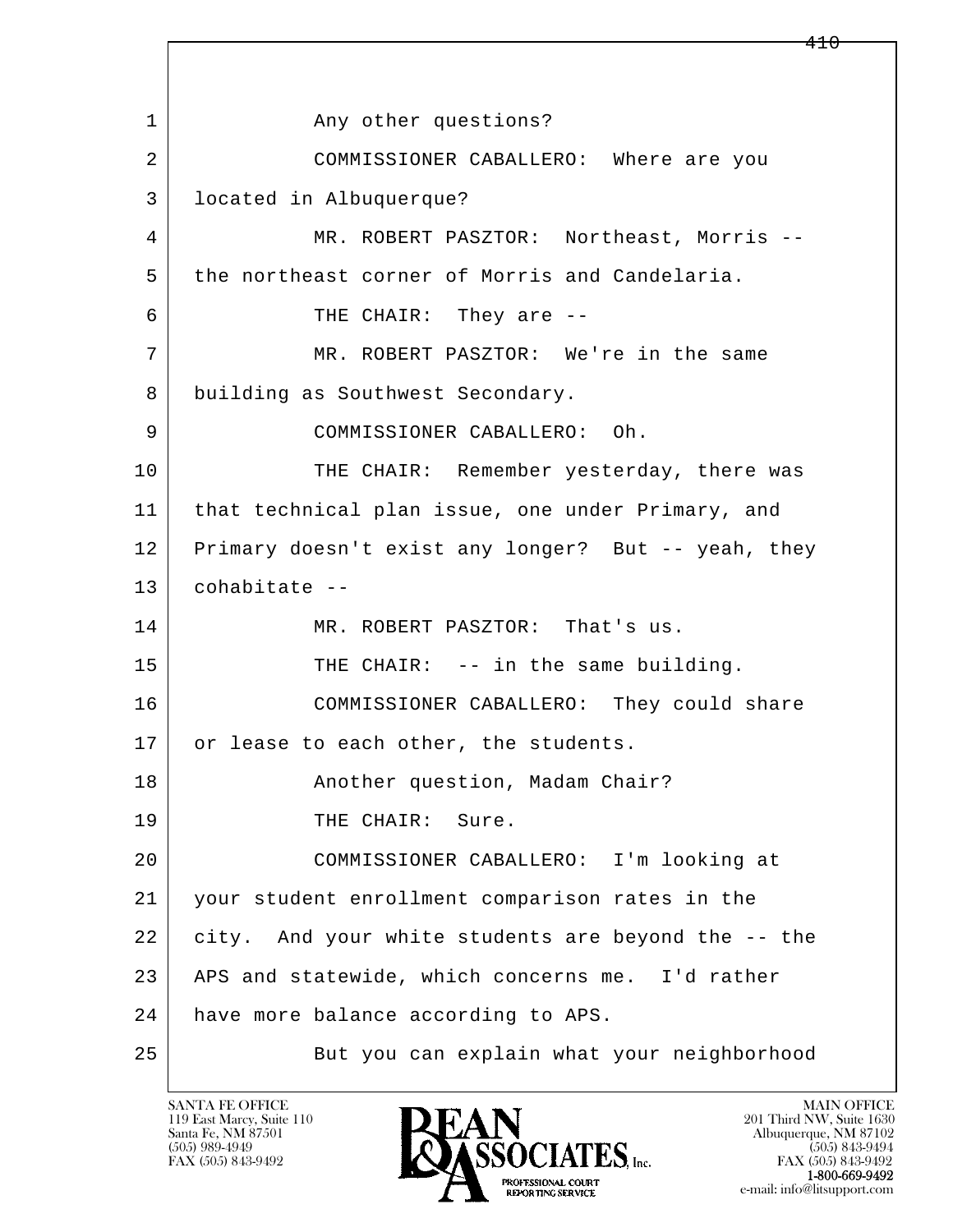l  $\overline{\phantom{a}}$  1 is like, which makes a difference. But even if 2 | that's so, I do want the charter schools to push 3 their enrollment of economically disadvantaged, no 4 matter where -- what, in the city; because those 5 are -- those are the families that really need help, 6 on the student side. 7 The well-to-do families, a lot of times, 8 have parents that are educated, and they can find 9 help there. But the others, if they don't get it at 10 school, they don't get it. 11 | And so can you talk a little bit about 12 | that area? 13 MR. ROBERT PASZTOR: I can. So we did do 14 an analysis of the schools that were in our median 15 area, the middle schools, the high schools, and the 16 elementary schools, because we were looking for both 17 | schools. And, really, we are very similar in terms 18 of the population that we have. 19 What I can tell you is that -- you 20 mentioned the economically disadvantaged. For many 21 years, we were the only targeted schools in Title I 22 in the State of New Mexico because we were under 23 40 percent. And so today, we're 42 percent. So for 24 many years, we were 31, 32, 33; we were dying to be 25 40 percent so that we wouldn't be targeted. Being a

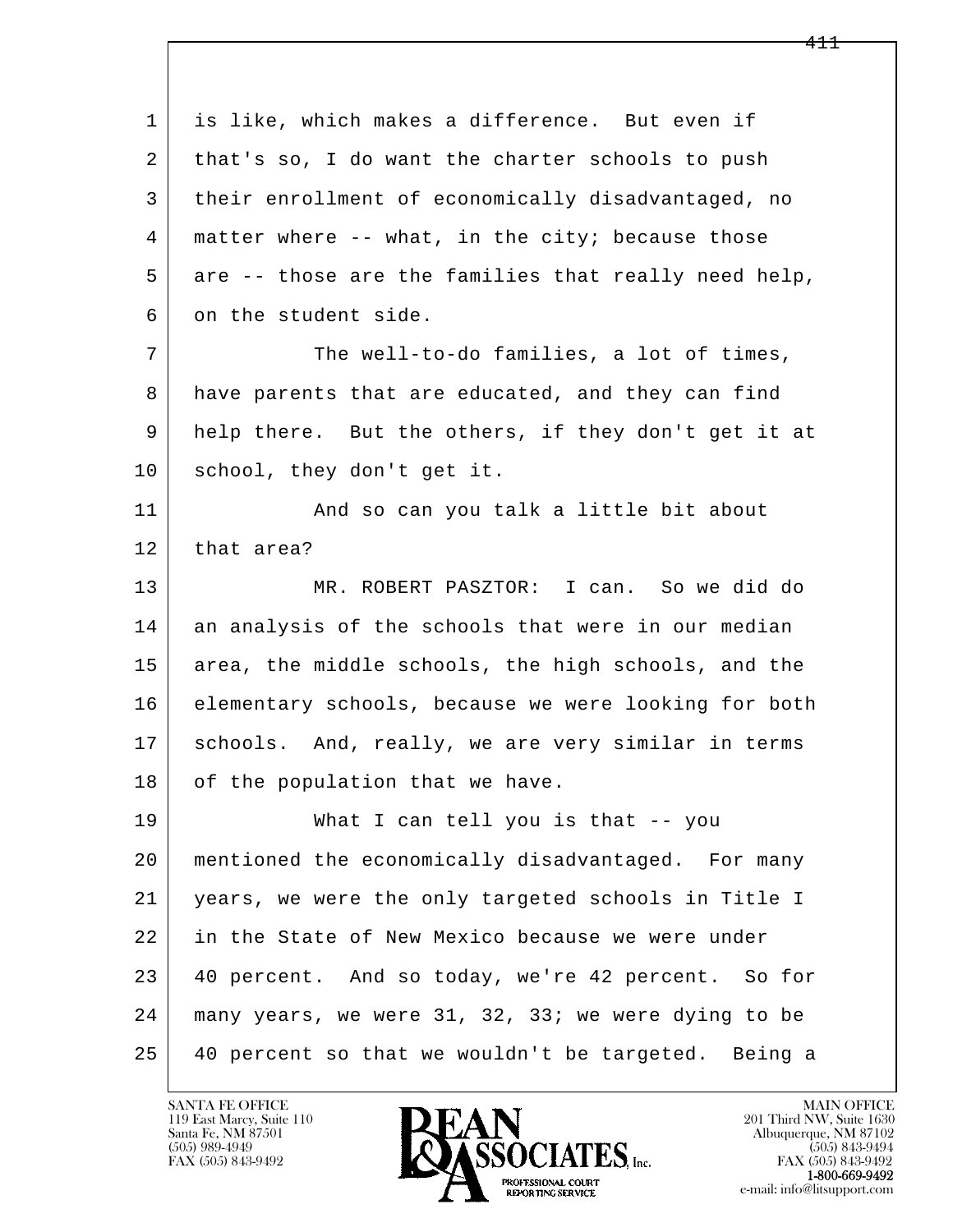l  $\overline{\phantom{a}}$  1 targeted program was much more tedious than just 2 being a school-wide program. 3 And the Title I department created what 4 was a type of waiver that we could apply for that 5 started last year for the first time. But we 6 actually reached 40 percent. And -- and so we've 7 maintained that. 8 I think some of it might have to do with 9 the ability to go out and advertise, which we just 10 haven't felt comfortable doing; because advertising, 11 | we -- at one point, we had billboards, and they 12 would pop up at different places in the city, but to 13 be able to let the lower -- the other sections of 14 town, not the Northeast, know that we exist and to 15 be coming there. 16 I think right now, we're really feeding 17 off of previous enrollment, other families that have 18 been enrolled in our area. I think of us as being a 19 | real community school. We're the only charter 20 | school in the Northeast, that section of 21 Albuquerque. And so we have a lot of kids that walk 22 to school. 23 I have a couple of kid that are on 24 scooters and a lot of bike-riders. And it's -- it's 25 not necessarily -- it wasn't necessarily -- as a

119 East Marcy, Suite 110<br>Santa Fe, NM 87501

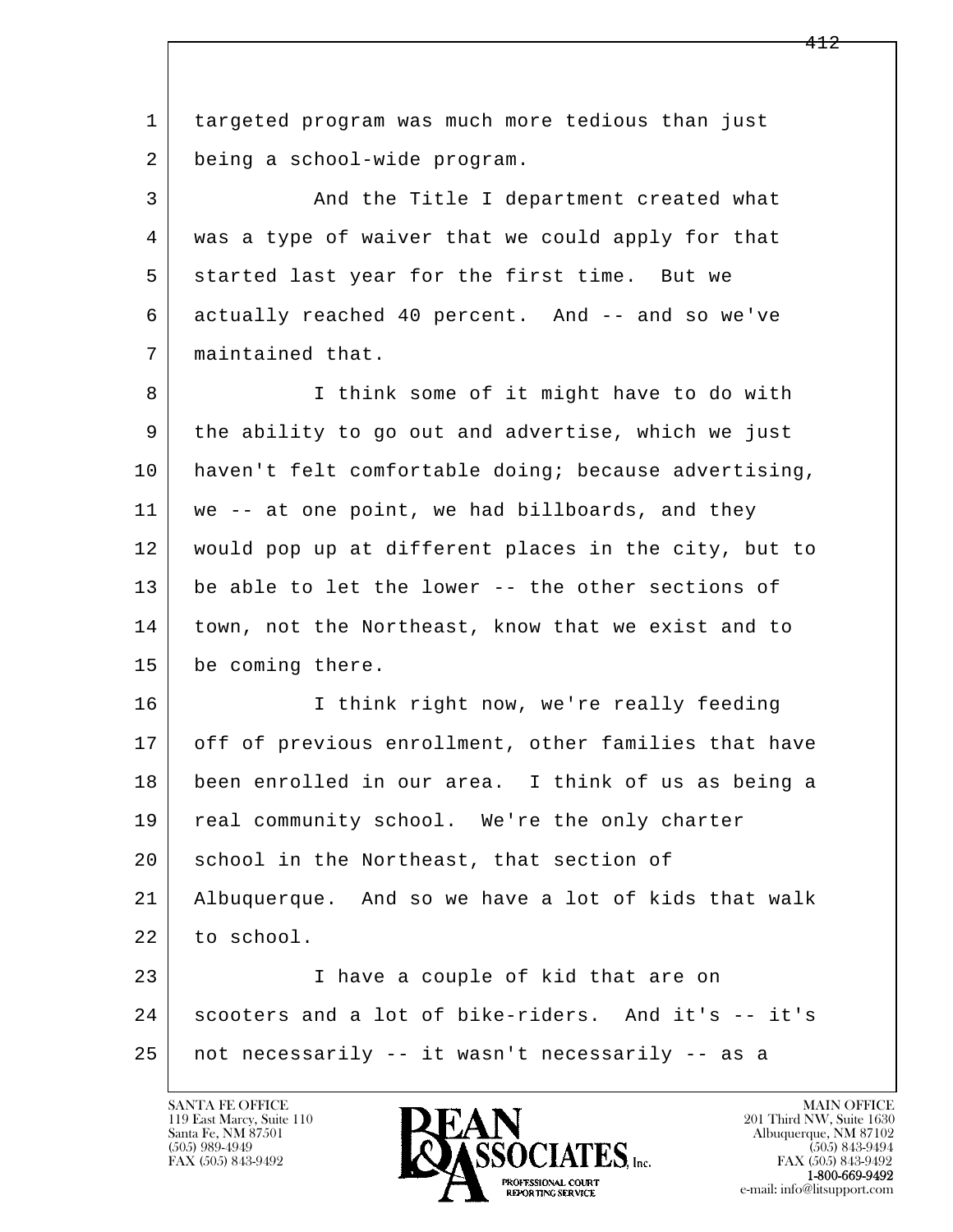l  $\overline{\phantom{a}}$ SANTA FE OFFICE MAIN OFFICE MAIN OFFICE MAIN OFFICE MAIN OFFICE 1 charter school, you think you service the whole 2 city. But I do. I think there's a really strong 3 feeling of being a community school there. 4 COMMISSIONER CABALLERO: Thank you. 5 | Thank you, Madam Chair. 6 THE CHAIR: Thanks. Any other questions? 7 (No response.) 8 THE CHAIR: If not, I'll entertain a 9 motion. 10 COMMISSIONER TOULOUSE: Madam Chair, may I 11 make the motion? 12 THE CHAIR: Commissioner Toulouse? 13 | COMMISSIONER TOULOUSE: Madam Chair, 14 Committee, I move that the Public Education 15 Commission approve a five-year renewal contract with 16 | the Southwest Preparatory Learning Center. 17 COMMISSIONER ROBBINS: Second. 18 THE CHAIR: There's a motion by 19 Commissioner Toulouse, a second by Commissioner 20 Robbins. 21 Any further discussion? 22 If not, Commissioner Armbruster, roll-call 23 vote, please. 24 COMMISSIONER ARMBRUSTER: Commissioner 25 Robbins?

119 East Marcy, Suite 110<br>Santa Fe, NM 87501

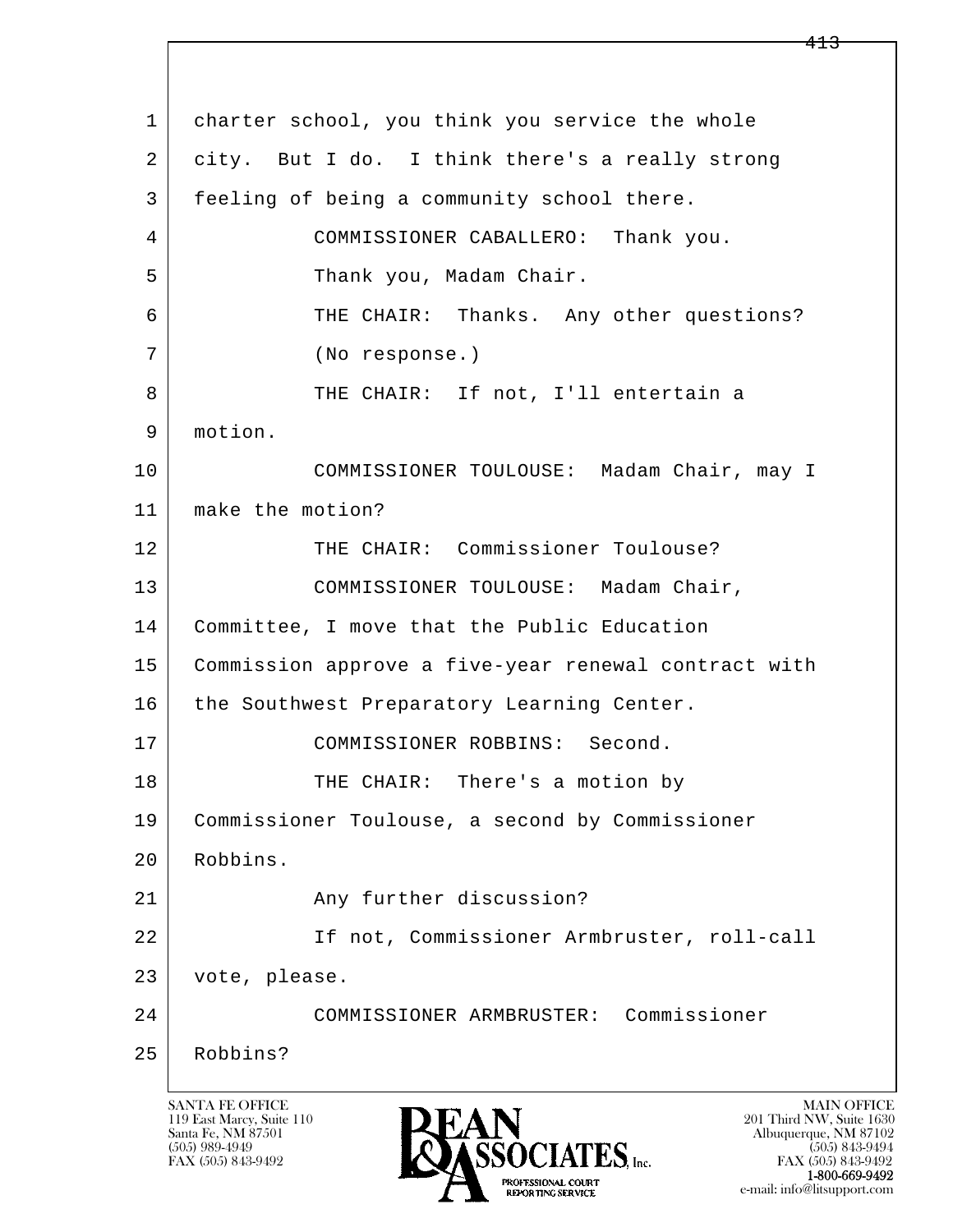l  $\overline{\phantom{a}}$  1 COMMISSIONER ROBBINS: Yes. 2 COMMISSIONER ARMBRUSTER: Commissioner 3 Crone? 4 COMMISSIONER CRONE: Yes. 5 COMMISSIONER ARMBRUSTER: Commissioner 6 Peralta? 7 COMMISSIONER PERALTA: Yes. 8 COMMISSIONER ARMBRUSTER: Commissioner 9 | Toulouse? 10 COMMISSIONER TOULOUSE: Yes. 11 COMMISSIONER ARMBRUSTER: Commissioner 12 | Armbruster votes "Yes." 13 Commissioner Gipson? 14 THE CHAIR: Yes. 15 COMMISSIONER ARMBRUSTER: Commissioner 16 Caballero? 17 COMMISSIONER CABALLERO: Yes. 18 COMMISSIONER ARMBRUSTER: We're back. A 19 different number, seven-to-zero; but the -- 20 THE CHAIR: Motion passes, seven-zero. 21 Congratulations. We won't see you for five years 22 | now; but we will see you for contract negotiations. 23 MR. ROBERT PASZTOR: Correct. Thank you 24 very much. 25 THE CHAIR: Thank you.

119 East Marcy, Suite 110<br>Santa Fe, NM 87501



FAX (505) 843-9492 FAX (505) 843-9492 e-mail: info@litsupport.com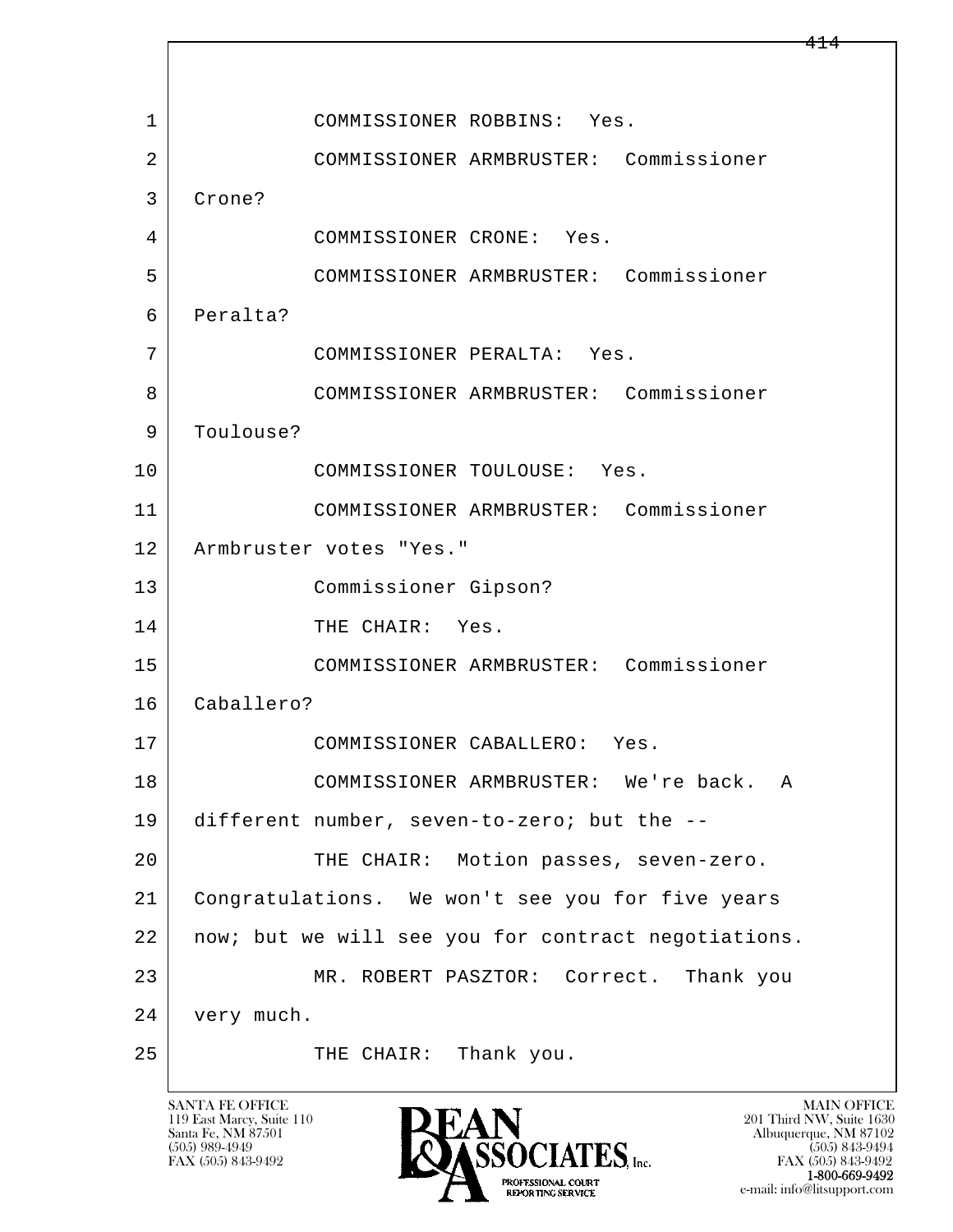l  $\overline{\phantom{a}}$  1 COMMISSIONER TOULOUSE: You benefited from 2 the time crunch. 3 MR. ROBERT PASZTOR: I know. 4 COMMISSIONER ROBBINS: If I could also 5 say, Southwest Secondary actually probably led the 6 way in preparing this and making it a little bit 7 easier for this one. You need to give them a little 8 credit. 9 MR. ROBERT PASZTOR: I already did. 10 THE CHAIR: Thanks. 11 MR. ROBERT PASZTOR: Thank you. 12 THE CHAIR: We stand in recess until 3:30. 13 Well, actually, let's say 3:00. Hopefully, people 14 are back, and we can start at 3:00. But I don't  $15$  make any  $-$ 16 (A discussion was held off the record.) 17 (A recess was taken at 12:23 p.m., and 18 | reconvened at 3:25 p.m., as follows:) 19 (Commissioner Conyers in attendance.) 20 THE CHAIR: All right. Thank you, all. 21 Welcome back. Thank you for your patience. We 22 truly do appreciate it. 23 This is manic times, with everyone getting 24 ready over there for Session and us trying to finish 25 this. So it's -- and no one wants to listen to

119 East Marcy, Suite 110<br>Santa Fe, NM 87501

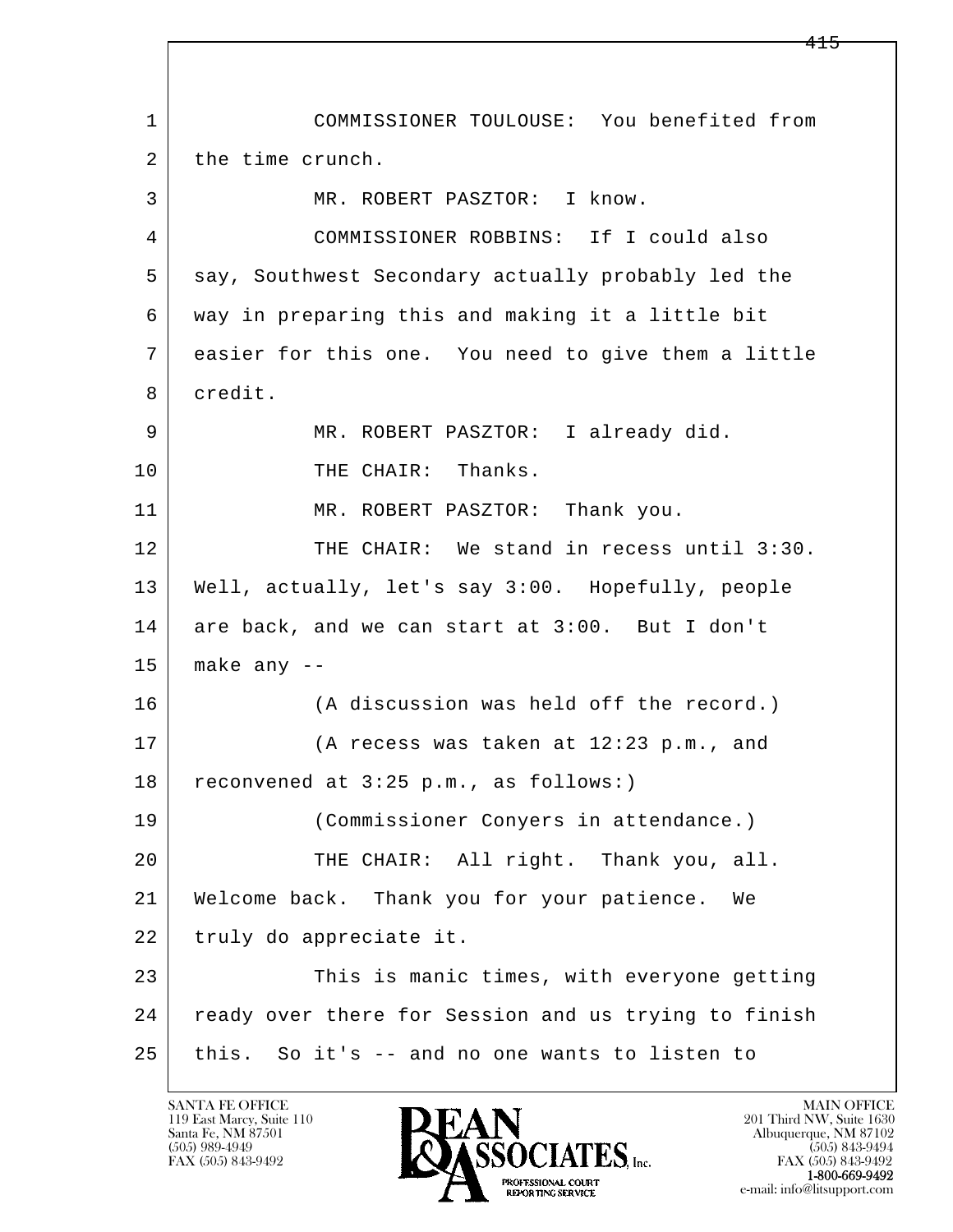l  $\overline{\phantom{a}}$  1 anyone else's, "Oh, but this is what I have going  $2$  on." So we  $-$  3 COMMISSIONER ARMBRUSTER: In fact, they 4 said, "We're leaving." 5 Yeah? We're in a meeting. 6 THE CHAIR: So I really do appreciate it. 7 | And welcome to Commissioner Conyers. 8 COMMISSIONER CONYERS: Good morning. 9 THE CHAIR: Good morning. I trust that 10 you have a shiny new tire on your car. 11 COMMISSIONER CONYERS: Yes, yes, my wife's 12 car. 13 COMMISSIONER CRONE: He complained because 14 it was only flat on the bottom. 15 THE CHAIR: My problem always is when I 16 have to go in and do that, they say, "You know, 17 those other three aren't looking real good." So 18 it's never just that one. 19 Okay. Thank you. 20 So up right now, and, actually, our 21 finale, is New Mexico School for the Arts. So 22 welcome, once again. 23 FROM THE FLOOR: Once again. 24 MS. KAREN WOERNER: Thank you, 25 Madam Chair, Commissioners.

119 East Marcy, Suite 110<br>Santa Fe, NM 87501



FAX (505) 843-9492 FAX (505) 843-9492 e-mail: info@litsupport.com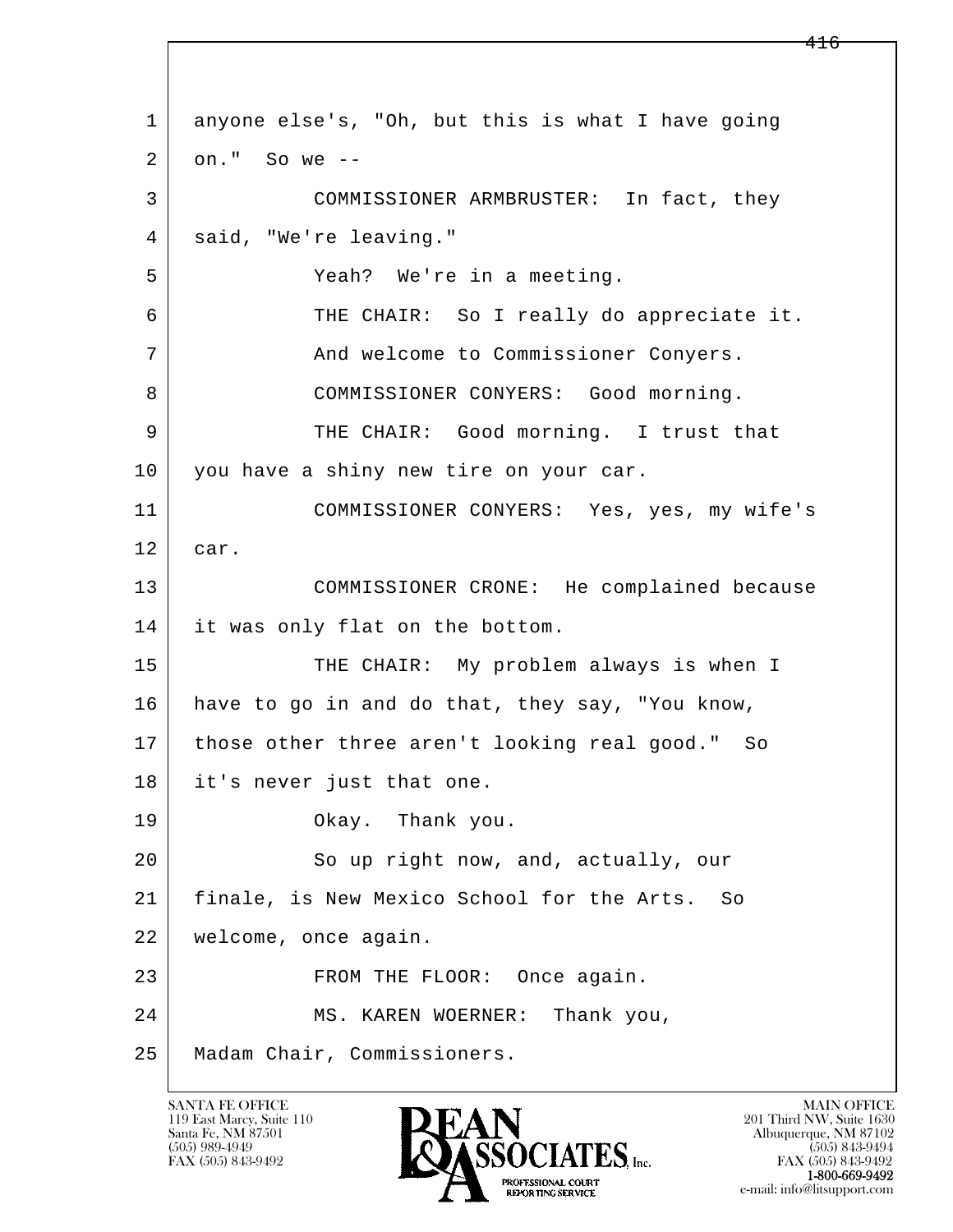1 New Mexico School for the Arts has earned 2 an overall school grade of "A" for the last four 3 years. On the 2018 report card, the scores on the 4 components of the grades were two "A"s, four "B"s 5 and a "C," demonstrating that the school is Meeting 6 or Exceeding the standards.

 7 In addition, the school received Exceeds 8 Standard in two of the three mission-specific goals 9 during the past three years, but did receive a Falls 10 Far Below on the goal for math proficiency. And so 11 the school may want to address that, because I know 12 they had some concerns about that goal.

13 But the chart of the progress towards 14 qoals is on Page 19 of 27, where you can see how the 15 school has met those over the term of the contract.

16 Also, if you would turn to Page 22 and 23 17 of 27, you will see that there's a high percentage 18 of the student population remaining enrolled during 19 | the school year, over 95 percent, and that 20 reenrolled the following year, over 90 percent.

l  $\overline{\phantom{a}}$ 21 The financial audits have decreased from 22 three in Fiscal Year 2015 to only one in Fiscal Year 23 2017, which was the most recent that we have 24 publicized. That one finding was not a material 25 weakness, a significant deficiency, or a repeat; so

119 East Marcy, Suite 110<br>Santa Fe, NM 87501

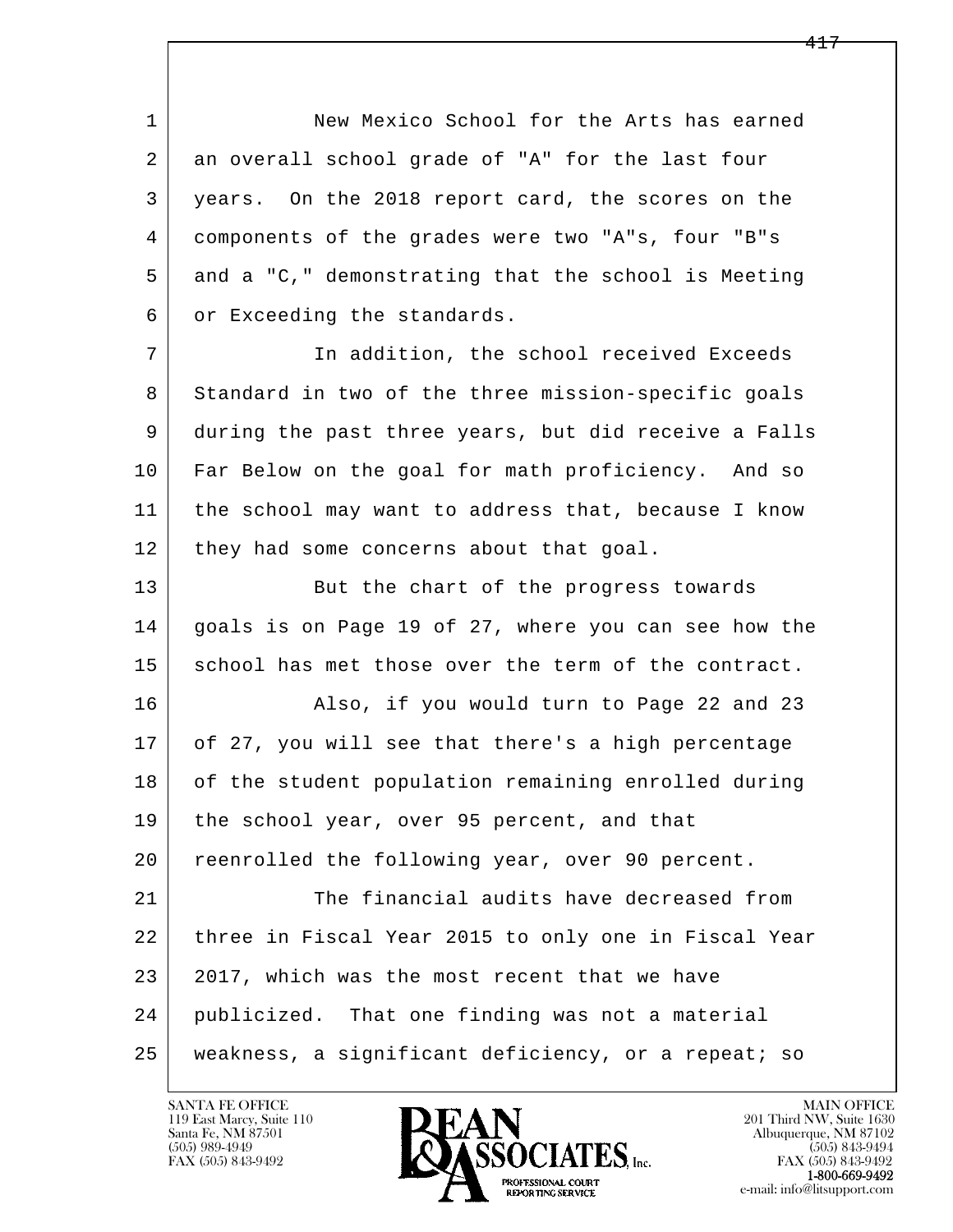l  $\overline{\phantom{a}}$ 1 really good audit results for the school. 2 Lastly, four of the five governing board 3 members did not complete their required training 4 last year, partly due to some confusion about the 5 required topics rather than just hours. The school 6 does have both an academic and financial exemption 7 due to the school's performance in those areas. And 8 when factoring in that exemption, they are required 9 to complete four hours of training each year. 10 These governing board members did complete 11 | four hours; but they were not in the mandatory 12 topics. The school now has a new way of tracking 13 that to make sure that they meet the mandatory, not 14 only hours, but topics. 15 On Page 2, the evaluation ratings indicate 16 that the school has met the standards or has 17 demonstrated substantial progress in each area. 18 | And, therefore, the PED recommends a renewal term of 19 five years, with the condition that all governing 20 board members complete the required training 21 annually. 22 THE CHAIR: Thank you. We have -- so you 23 have 15 minutes, if you so choose. 24 MR. ERIC CRITES: Thank you. Madam Chair, 25 | Commissioners, Deputy Director Woerner, thank you

119 East Marcy, Suite 110<br>Santa Fe, NM 87501



FAX (505) 843-9492<br>**1-800-669-9492**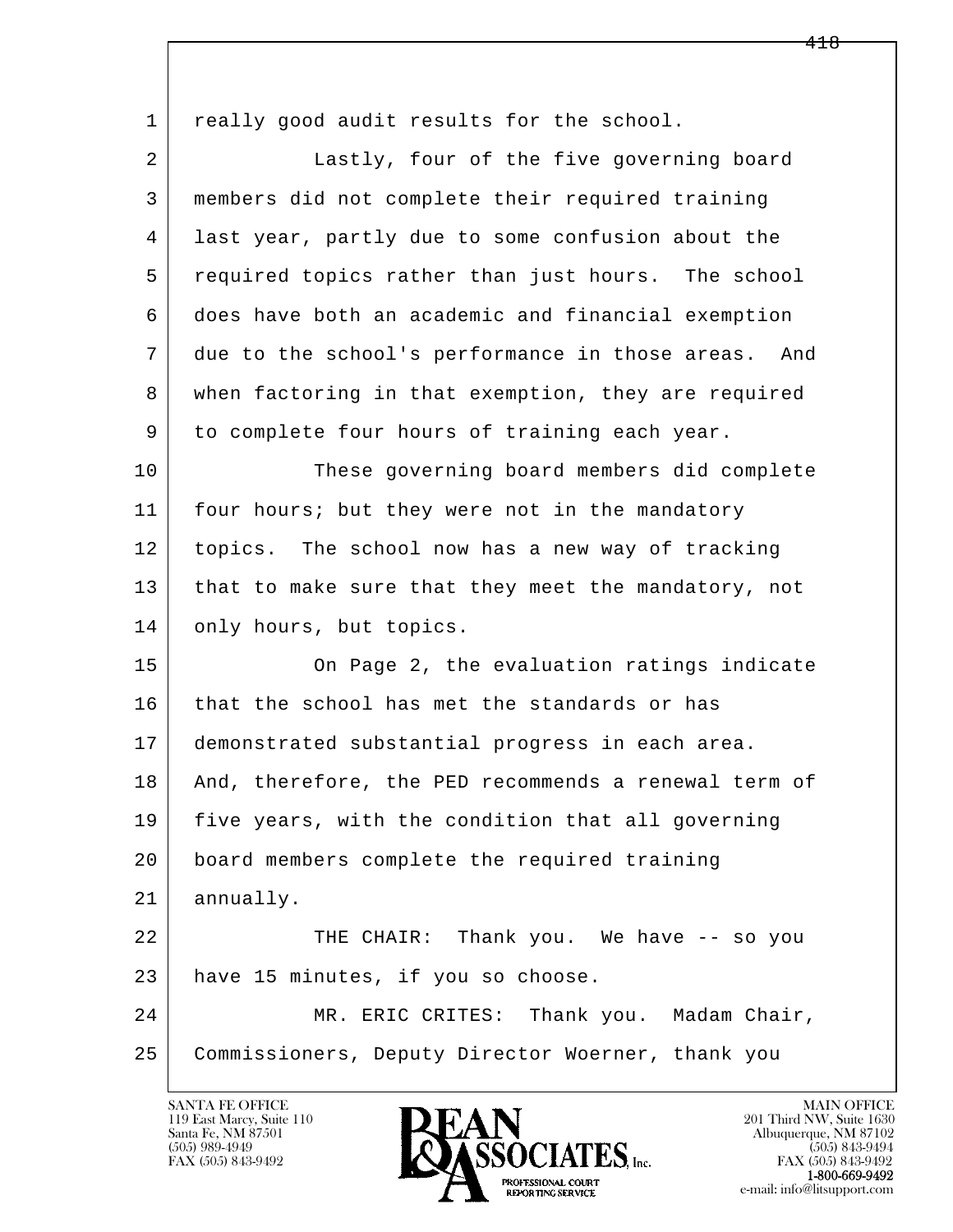l  $\overline{\phantom{a}}$  1 for having us here. Thank you for the opportunity 2 to speak with you this afternoon. My name is Eric 3 Crites, and it is my great privilege to be the Head 4 of School at New Mexico School for the Arts. 5 This is my seventh year at the school that 6 I love. 7 | Talso am grateful to have with me Cindy 8 Montoya, who is the president of the New Mexico 9 School for the Arts Art Institute, which is our 10 nonprofit partner, and she's also a founder of the 11 school. And on my left is Chelamia Quintana, our 12 assistant principal. 13 And here's the rest of our crew. 14 | Dr. Michael Kaplan and Senator Cynthia Nava from our 15 Governing Council. Thank you for being here. 16 Cecile Hemez, who is our registrar and 17 | S.T.A.R.S. coordinator and director of operations. 18 Liza Romero, who is our business manager. Russ 19 Rountree, who is the president of our parent 20 association. And Jayden Chavez, who is a junior in 21 our theater department and an all-around great human 22 being. 23 So, New Mexico School for the Arts is a 24 | statewide school, was created ten years ago by 25 special legislation to provide access to a level of

119 East Marcy, Suite 110<br>Santa Fe, NM 87501

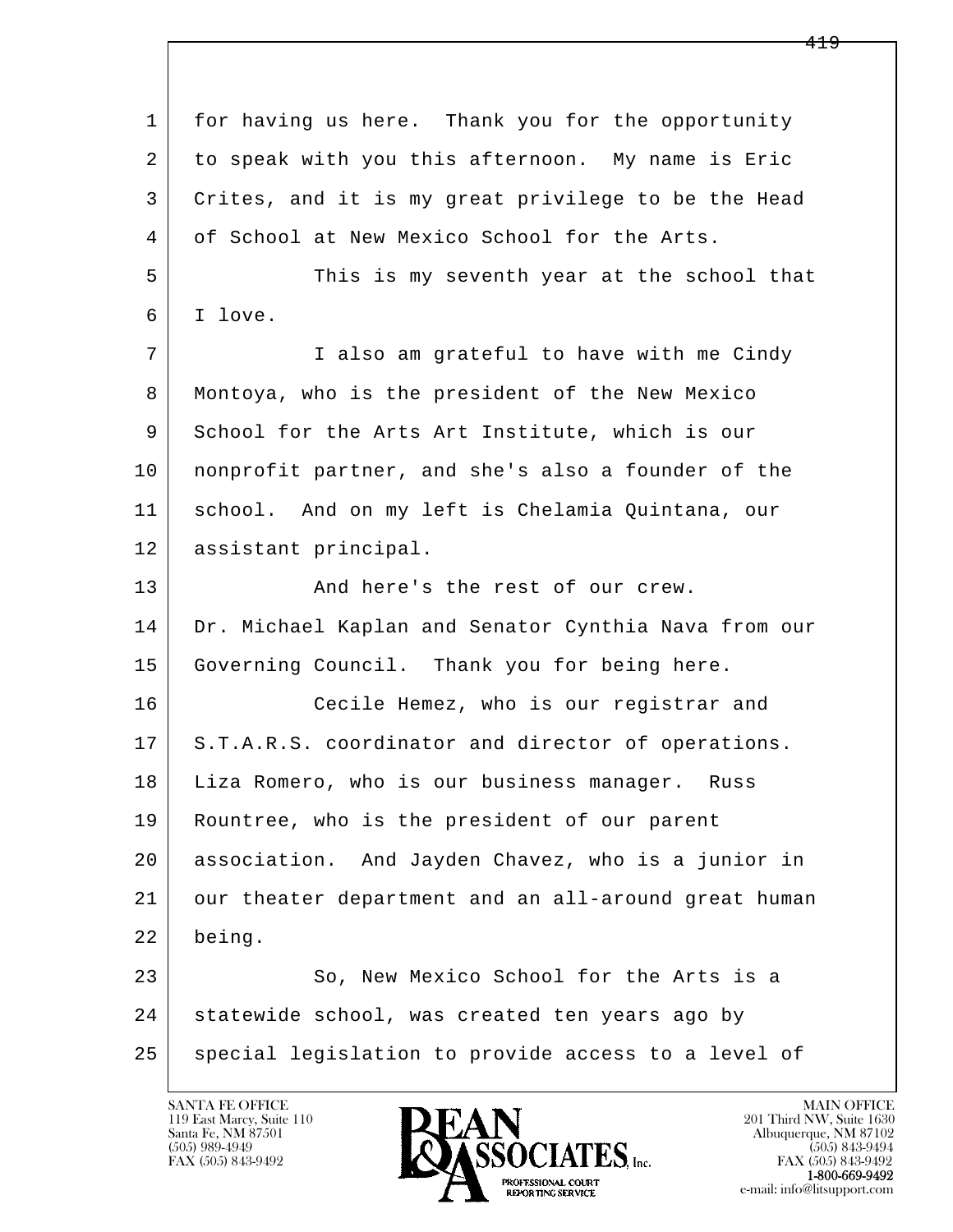l  $\overline{\phantom{a}}$  1 arts training that's not available to most young 2 New Mexico artists, whether because of geography or 3 cost. 4 Our mission is to provide access to 5 rigorous mastery arts and rigorous academic high 6 school education for youth with passion and aptitude 7 in the arts, leading to post-secondary learning, 8 careers in the arts, and lives that contribute to 9 society. That's our actual mission statement. 10 | And I know every school has a mission 11 statement; but everyone in our school community, 12 from students to teachers to support staff to our 13 governing council to parents to community partners 14 and all these folks live and breathe that mission 15 every day. We really do. 16 Whether our students go on to further arts 17 | training, which about two-thirds of them do, or 18 whether they pursue other topics and degrees, like 19 medicine -- we currently have our first BA/M.D. 20 student at UNM, who graduated last year, social 21 work, engineering, or the law, or whatever they want 22 to pursue, we are committed to shifting students 23 trajectories in ways that increase their 24 opportunities and choices in life. 25 There are some things I'd like to share

119 East Marcy, Suite 110<br>Santa Fe, NM 87501

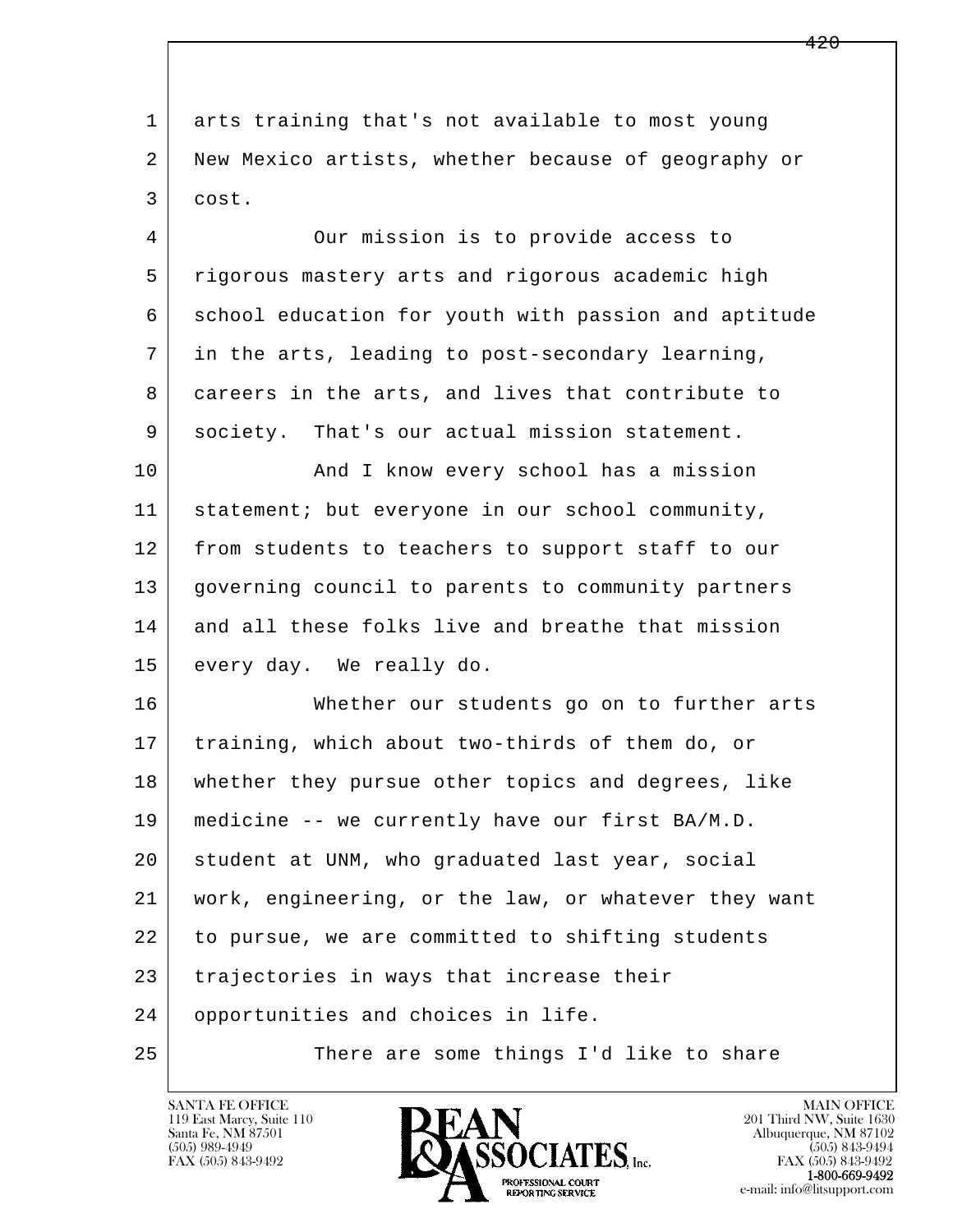1 about what makes our school unique.

| 2  | We are one of only eight schools in the              |
|----|------------------------------------------------------|
| 3  | state that have received straight "A"s in all seven  |
| 4  | years that PED has been issuing those school grades. |
| 5  | The school was recognized by the U.S. Department of  |
| 6  | education as a National Blue Ribbon school in 2016.  |
| 7  | They did try to seat us in an international section  |
| 8  | when we went to that awards ceremony, because they   |
| 9  | didn't know we were a state. I'm not joking.         |
| 10 | MS. KAREN WOERNER: That's really sad.                |
| 11 | MR. ERIC CRITES: We have a 93 percent                |
| 12 | retention rate, as Ms. Woerner mentioned, and a      |
| 13 | 96 percent graduation rate. Among the class of       |
| 14 | 2018, our most recent grads, 96 percent of them were |
| 15 | accepted into a four-year, two-year college, or a    |
| 16 | professional performing arts company.                |
| 17 | We have 20 students living in our                    |
| 18 | dormitory. We have a dormitory up by St. Johns       |
| 19 | College. Many of our students commute via city bus,  |
| 20 | regional bus, or Rail Runner every day, including    |
| 21 | (indicates). Our Las Vegas student. This is our --   |
| 22 | sorry, Jayden. But our Las Vegas student, that's     |
| 23 | always our most dedicated student. He gets up at     |
| 24 | 4:30 a.m., catches his bus at 6:00, arriving in      |
| 25 | Santa Fe at 7:30. And school starts at 9:20.<br>And  |

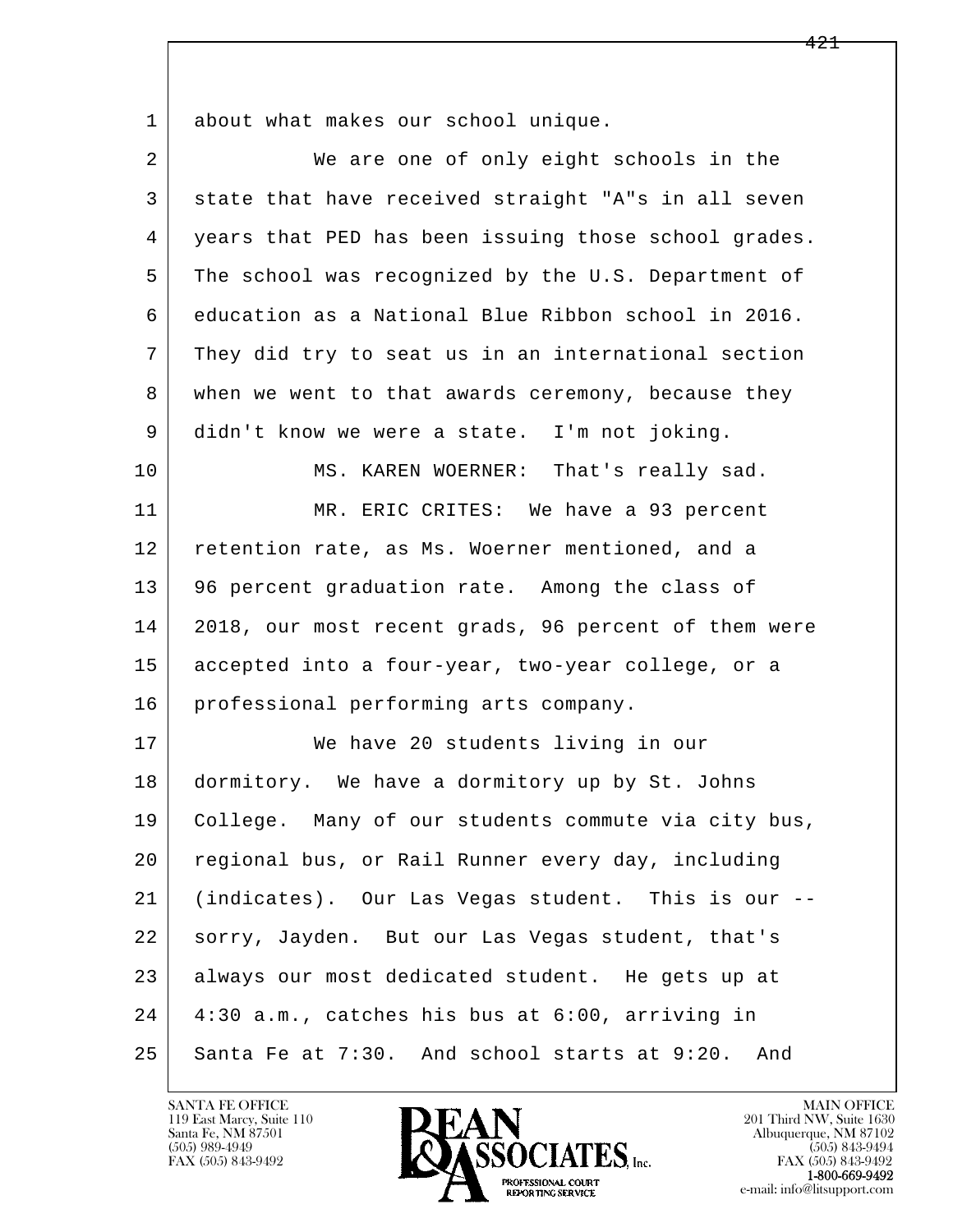l  $\overline{\phantom{a}}$ 1 then he gets back home at 7:30 p.m. each day. 2 Our students hail from 31 New Mexico 3 communities and pueblos, spanning all three 4 Congressional districts. We have served, in our 5 time, students from Farmington, Taos, Santa Clara 6 Pueblo, Las Vegas, Artesia, Pecos, Los Alamos, 7 Grants, Santa Fe, San Ildefonso Pueblo, Silver City, 8 Las Cruces, Española, Albuquerque, Carrizozo, 9 Rio Rancho, Alamogordo, Los Lunas, Ruidoso, Socorro, 10 East Mountains, Peña Blanca, Ribera, Alcalde, and 11 Roswell, to name a few. 12 And by authority of the special 13 legislation that created the school, we admit our 14 | students based on a blind audition process rather 15 than on lottery. That means that young artists are 16 | admitted based on their passion, promise, and 17 attitude in dance, theater, music, or visual arts. 18 We never look at their transcripts or any 19 other demographic information about them until after 20 | the admissions process is completed. 21 | What that means is that once our students 22 are admitted, we conduct placement tests to quickly 23 determine their strengths and their needs and meet 24 them exactly where they are. We provide extensive 25 supports to help students all achieve college

119 East Marcy, Suite 110<br>Santa Fe, NM 87501

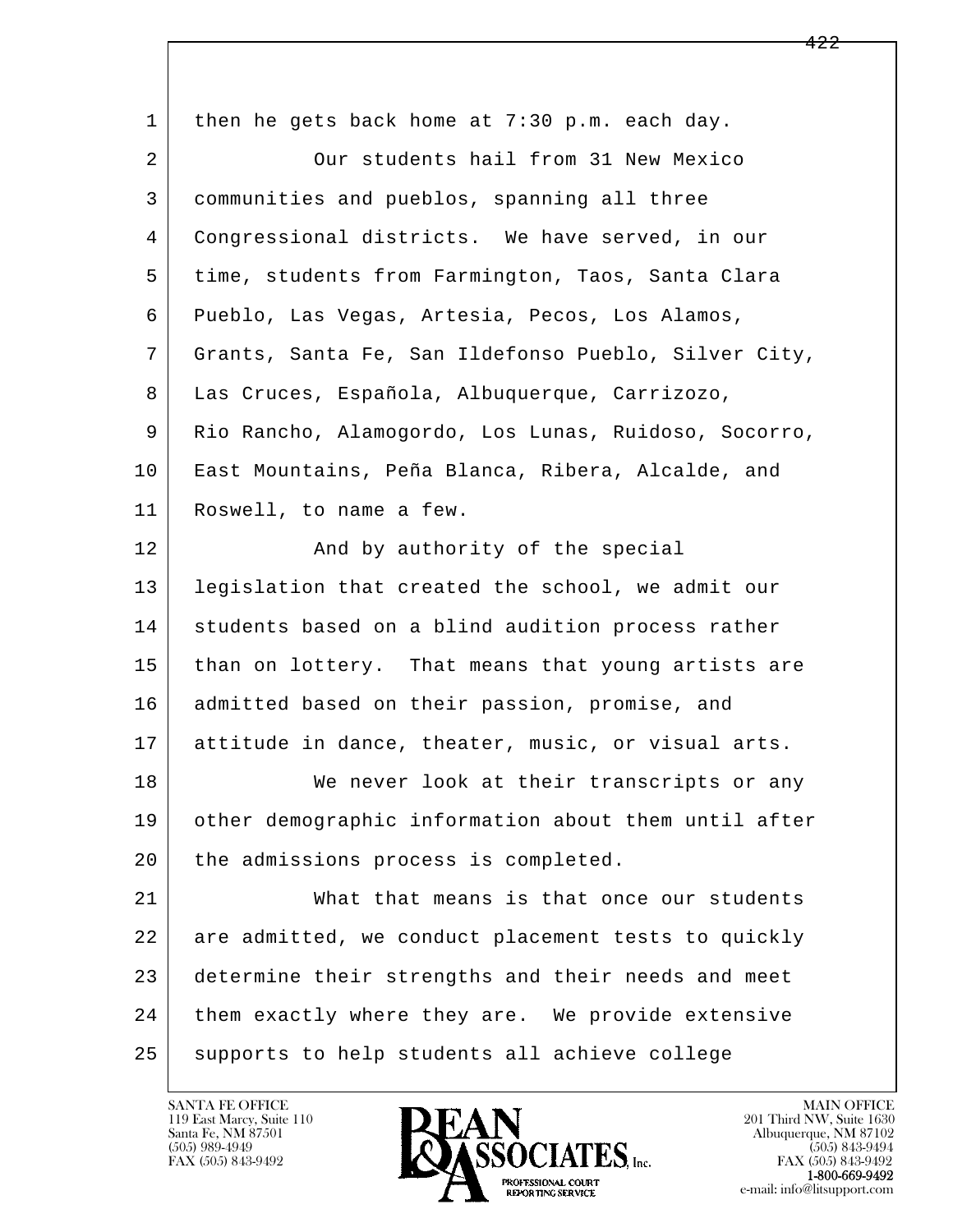| $\mathbf 1$    | readiness by the end of their four years with us.   |
|----------------|-----------------------------------------------------|
| $\overline{2}$ | We have enjoyed our nine years at the               |
| 3              | St. Francis Cathedral Elementary School building    |
| 4              | just down the street, just on Alameda. But we're    |
| 5              | very excited to be moving into our new permanent    |
| 6              | campus in the Santa Fe Railyard at the old Sanbusco |
| 7              | shopping center, which is even closer to the city's |
| 8              | bus and transportation hub, which helps our         |
| 9              | commuting students, before the start of the         |
| 10             | 2019-2020 school year. So we will be in there for   |
| 11             | our next school year.                               |
| 12             | And we're also -- we have a non-profit              |
| 13             | partner, which Cindy is the president of New Mexico |
| 14             | School for the Arts Art Institute. And the Art      |
| 15             | Institute raises funding that's necessary to cover  |
| 16             | the majority of our mastery arts programming. It's  |
| 17             | what allows us to have three hours of arts          |
| 18             | programming every day, as well as funding our       |
| 19             | outreach and residential programs, our dorm.        |
| 20             | Our students -- a little bit about our              |
| 21             | Our students spend the morning block, from<br>day.  |
| 22             | 9:20 until 2:00 p.m., engaged in our academic       |
| 23             | program, where they earn all the credits that any   |
| 24             | New Mexico public school student needs to earn in   |
| 25             | order to get the New Mexico Diploma of Excellence.  |

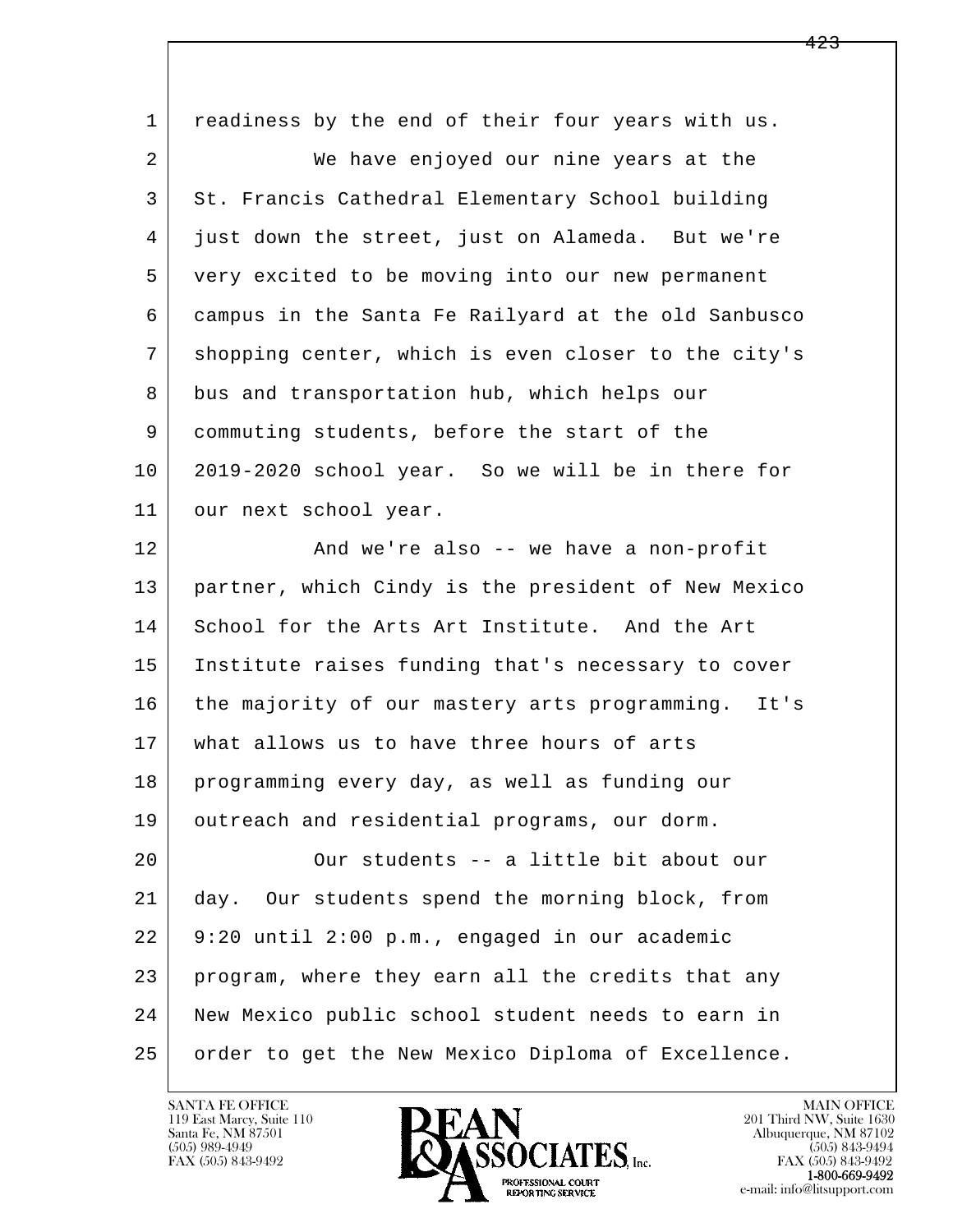| $\mathbf 1$    | And then from 2:00 to 4:45, our students             |
|----------------|------------------------------------------------------|
| 2              | engage in the arts block, where they learn from a    |
| 3              | rich team of teachers who are all working artists.   |
| $\overline{4}$ | They also benefit from regular exposure to           |
| 5              | visiting guest artists from all over the world -- we |
| 6              | just had a dance teacher come in from France         |
| 7              | recently to work with our students -- as well as     |
| 8              | benefiting from regular public performances and      |
| 9              | exhibitions.                                         |
| 10             | And I do want to make sure you all know              |
| 11             | you're invited to see our dancers perform this       |
| 12             | evening at Meow Wolf at 6:00 p.m. You're all         |
| 13             | invited. I hope to see you there.                    |
| 14             | We deeply believe in the power of arts               |
| 15             | education for its own sake; and yet we also know     |
| 16             | that having a dual curriculum with both arts and     |
| 17             | academics creates a synergy that results in outcomes |
| 18             | and achievement that amounts to more than the sum of |
| 19             | its parts.                                           |
| 20             | We have learned how to leverage what                 |
| 21             | students learn through the arts into academic        |
| 22             | success, even for our most struggling students.      |
| 23             | Through the arts, students learn the growth mindset. |
| 24             | They learn that learning is iterative, that failure  |
| 25             | is a step on the path toward success.                |

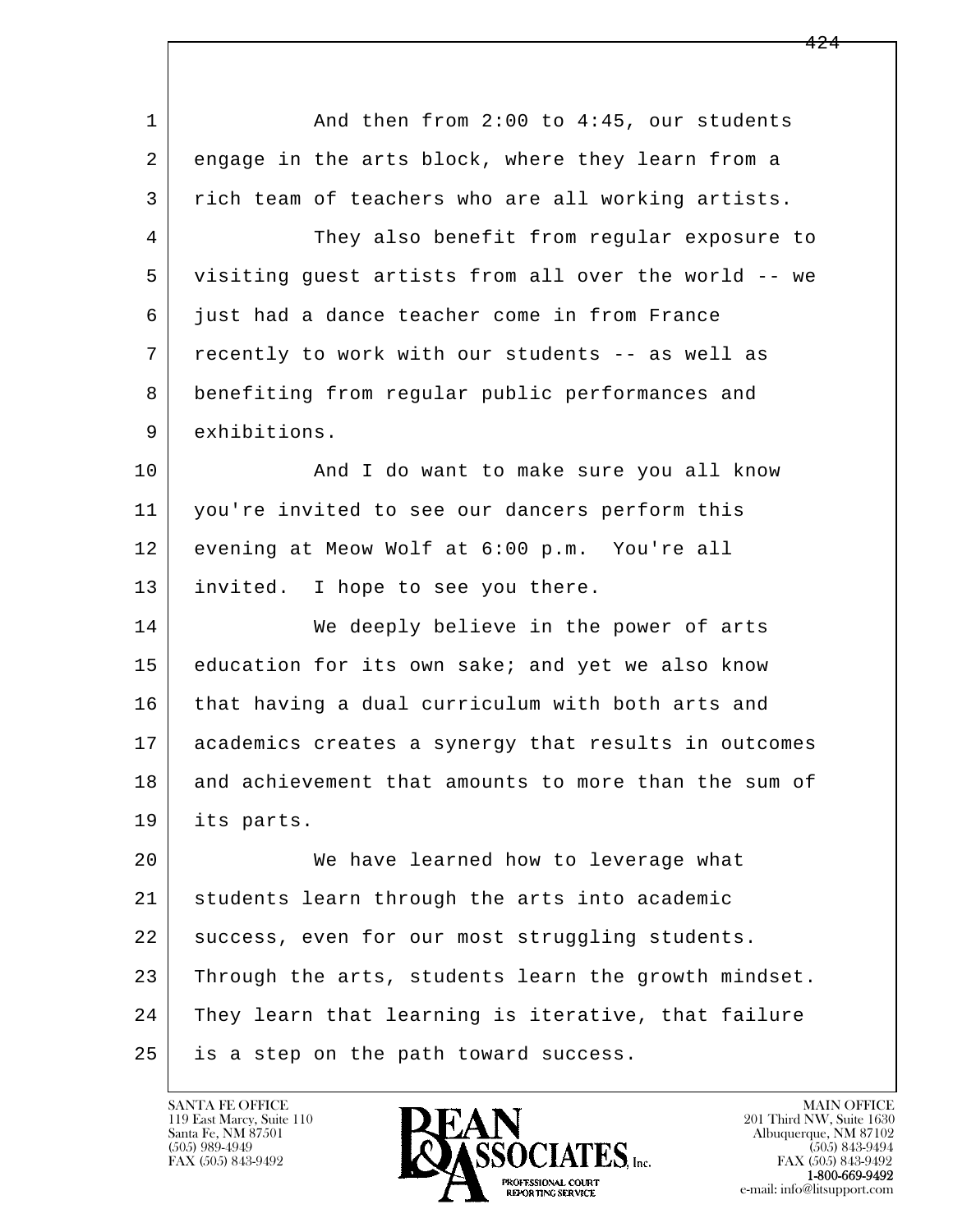1 We explicitly teach students this, and 2 | that they -- these same skills can be universalized 3 to help them learn and achieve in math, history, 4 social studies, Spanish, and, really, any aspect of 5 | their life where they are learning.

 6 We also have an outreach program that is 7 really important to meeting our mission of being a 8 statewide school that reflects the State of New 9 Mexico. The mission of our outreach program is to 10 reduce barriers and increase diversity to ensure 11 that we are meeting that mission and providing 12 access to all the promising young artists of 13 New Mexico.

14 This year, our team is focused on two 15 | areas, two geographic areas: Northern New Mexico, 16 with an emphasis on Española and Pojoaque; and the 17 south side of Santa Fe.

18 For example, last week, a team of our 19 teachers, arts teachers and students, went out to 20 perform and teach classes at Pojoaque Middle School, 21 McCurdy Charter School, and Carlos Vigil Middle 22 School, both in Española.

l  $\overline{\phantom{a}}$  23 We are also planning to take our open 24 house -- we hold open houses for people to get to 25 know our school. And we're planning on taking that

119 East Marcy, Suite 110<br>Santa Fe, NM 87501



FAX (505) 843-9492<br>**1-800-669-9492**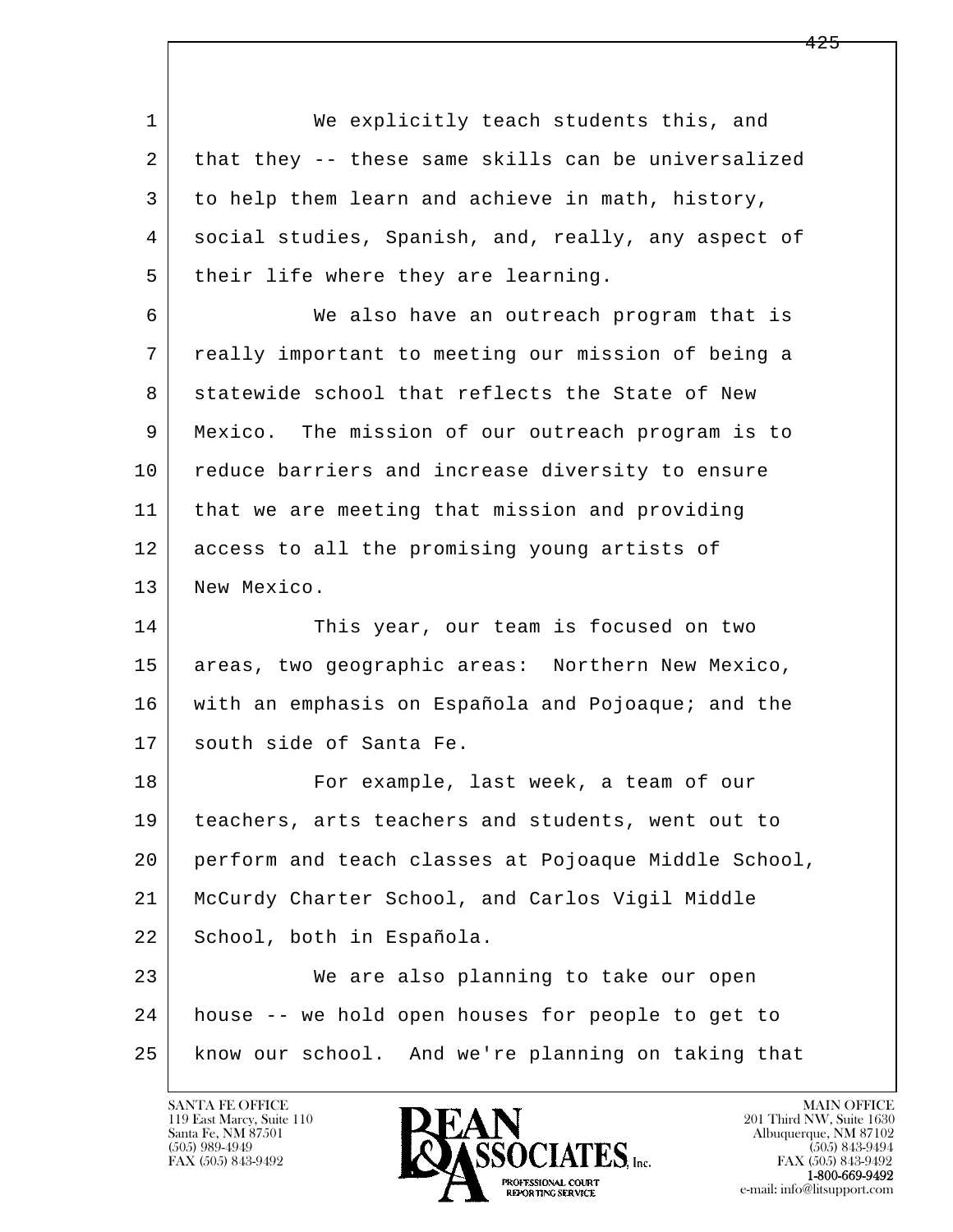l  $\overline{\phantom{a}}$  1 open house on the road. So that's a new thing that 2 we're trying. Rather than having people only come 3 to us, we're going to go out to them and meet them 4 where they are with different events across Northern 5 New Mexico. 6 We have also convened an admissions task 7 force with members representing communities from 8 throughout Northern New Mexico to help us develop 9 relationships to encourage a diverse pool of 10 promising young artists to apply to NMSA. 11 | T'd like to directly address the concern 12 that -- about the governing council training hours 13 | that was mentioned in the Department's 14 recommendations, as Ms. Woerner said and she and I 15 have talked about. Our governing council members 16 are six of the most dedicated, compassionate, 17 conscientious, and student-focused people in the 18 | world. They bring with them experience and 19 expertise in educational leadership, the 20 Legislature, State agencies, accounting. 21 | And what occurred is that during the 22 summer of 2017, we received an e-mail from, at the 23 time, Director Poulos, sharing the great news that 24 because of our past performance, our governing 25 council members were exempted from a portion of

119 East Marcy, Suite 110<br>Santa Fe, NM 87501



FAX (505) 843-9492<br>**1-800-669-9492**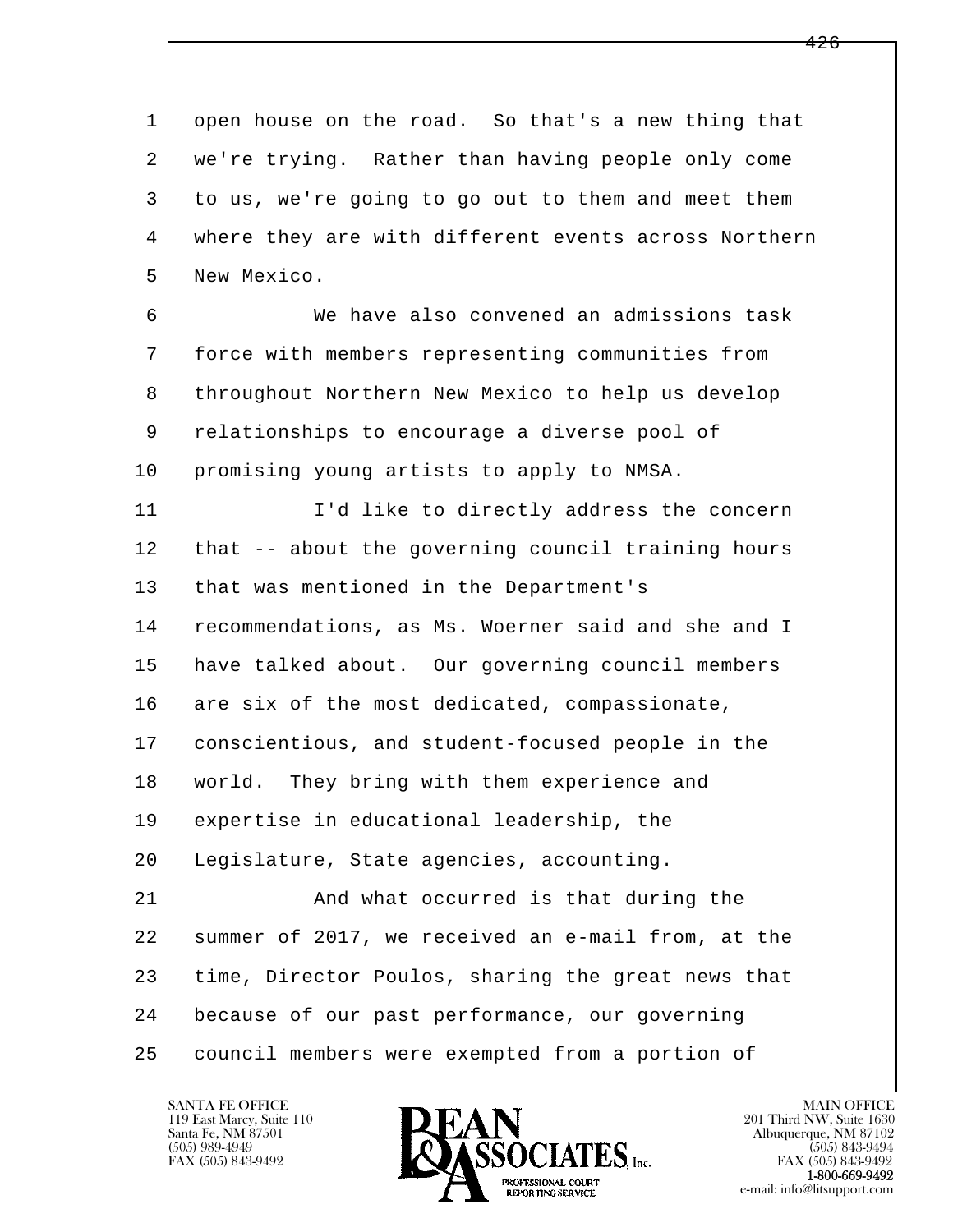| $\mathbf{1}$   | their training, as Ms. Woerner mentioned.            |
|----------------|------------------------------------------------------|
| $\overline{a}$ | During the 2017-2018 fiscal year, each of            |
| 3              | them took the correct total number of hours;         |
| 4              | however, we later learned that they had not taken    |
| 5              | them in the correct categories on the correct topic, |
| 6              | such as Open Meeting Act and fiscal responsibilities |
| 7              | and so on.                                           |
| 8              | We acknowledge that the information about            |
| 9              | those required categories was included in that       |
| 10             | e-mail that we got; but we were mistakenly, and sort |
| 11             | of excitedly, focused on just the number of the      |
| 12             | hours, the exemption. We were focused on the wrong   |
| 13             | part of that e-mail.                                 |
| 14             | So -- but we own it that we had that                 |
| 15             | $e$ -mail.                                           |
| 16             | When we received our rings on the annual             |
| 17             | monitoring instrument, the indicator that applied to |
| 18             | governing council training hours was rated as Meet;  |
| 19             | so we also weren't aware of it then, and a few       |
| 20             | months later, we did become aware that we had not    |
| 21             | met that requirement. But at that time, it was too   |
| 22             | late to correct that mistake because the fiscal year |
| 23             | had ended, and we found we had missed those correct  |
| 24             | categories of training.                              |
| 25             | So as mentioned, we have made sure that              |

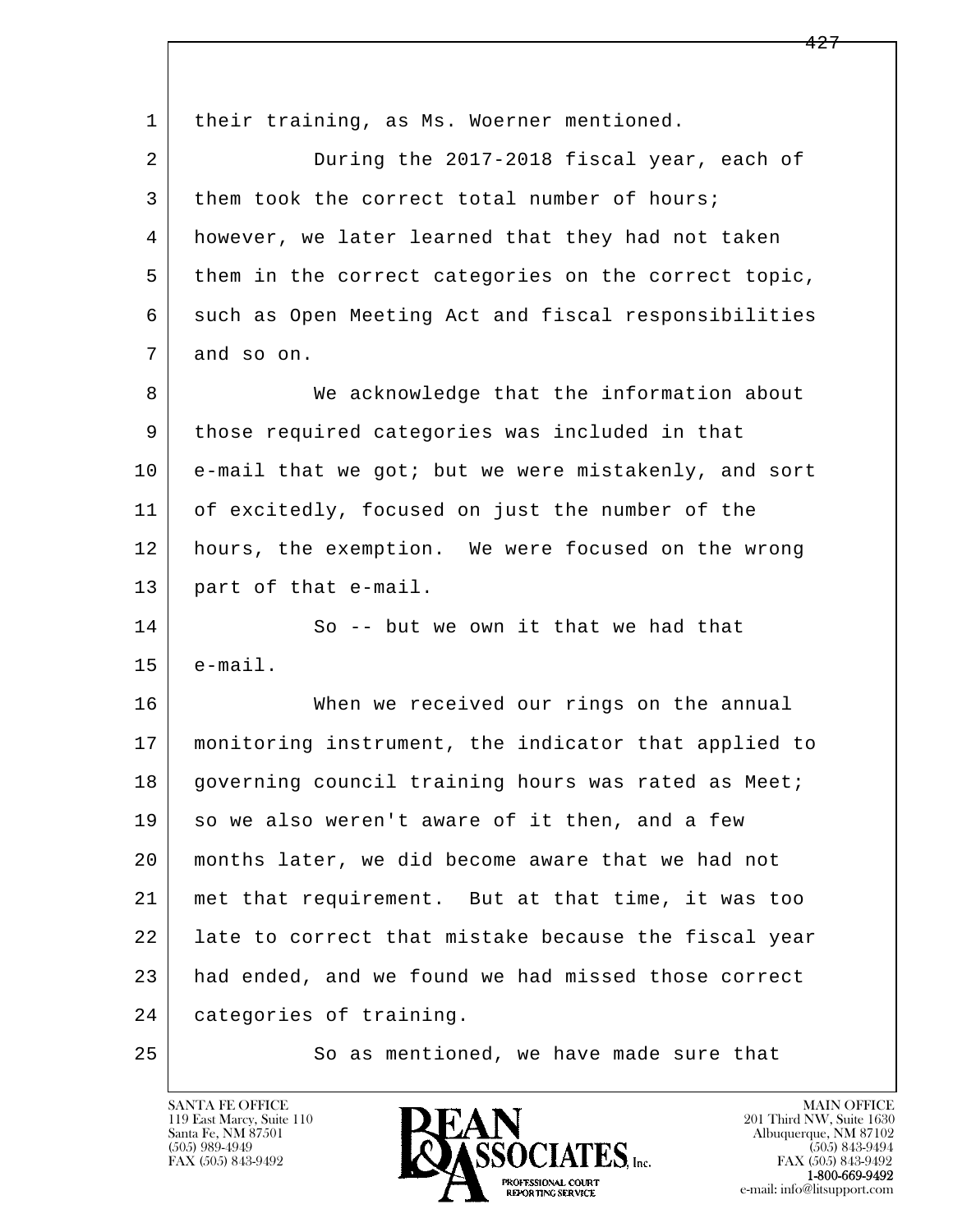l  $\overline{\phantom{a}}$  1 this won't happen again. We discussed a plan at our 2 October governing council meeting to track and 3 provide support to each member to make sure they had 4 the correct number of hours this year and in future 5 years. 6 In fact, the secretary that works with our 7 board -- we're having a governing council meeting 8 right now -- is updating them on that today. So we 9 don't anticipate this happening again. 10 | T'd also like to directly address our 11 student achievement. As I mentioned, our students 12 and teachers have earned a grade of "A" seven times. 13 Our eleventh-grade PARCC English Language 14 Arts proficiency rate has held steady at 87 percent 15 for the past three years, nearly double the State's 16 | proficiency rate. 17 | Last year, our PARCC Algebra-1 proficiency 18 was 53 percent, over two-and-a-half times the 19 State's proficiency rate. 20 | Cur PARCC Geometry proficiency was 21 37 percent, nearly twice the State's proficiency 22 rate. 23 | Cur PARCC Algebra-2 proficiency was 24 30 percent, exactly double the State's proficiency  $25$  rate.

119 East Marcy, Suite 110<br>Santa Fe, NM 87501



FAX (505) 843-9492 FAX (505) 843-9492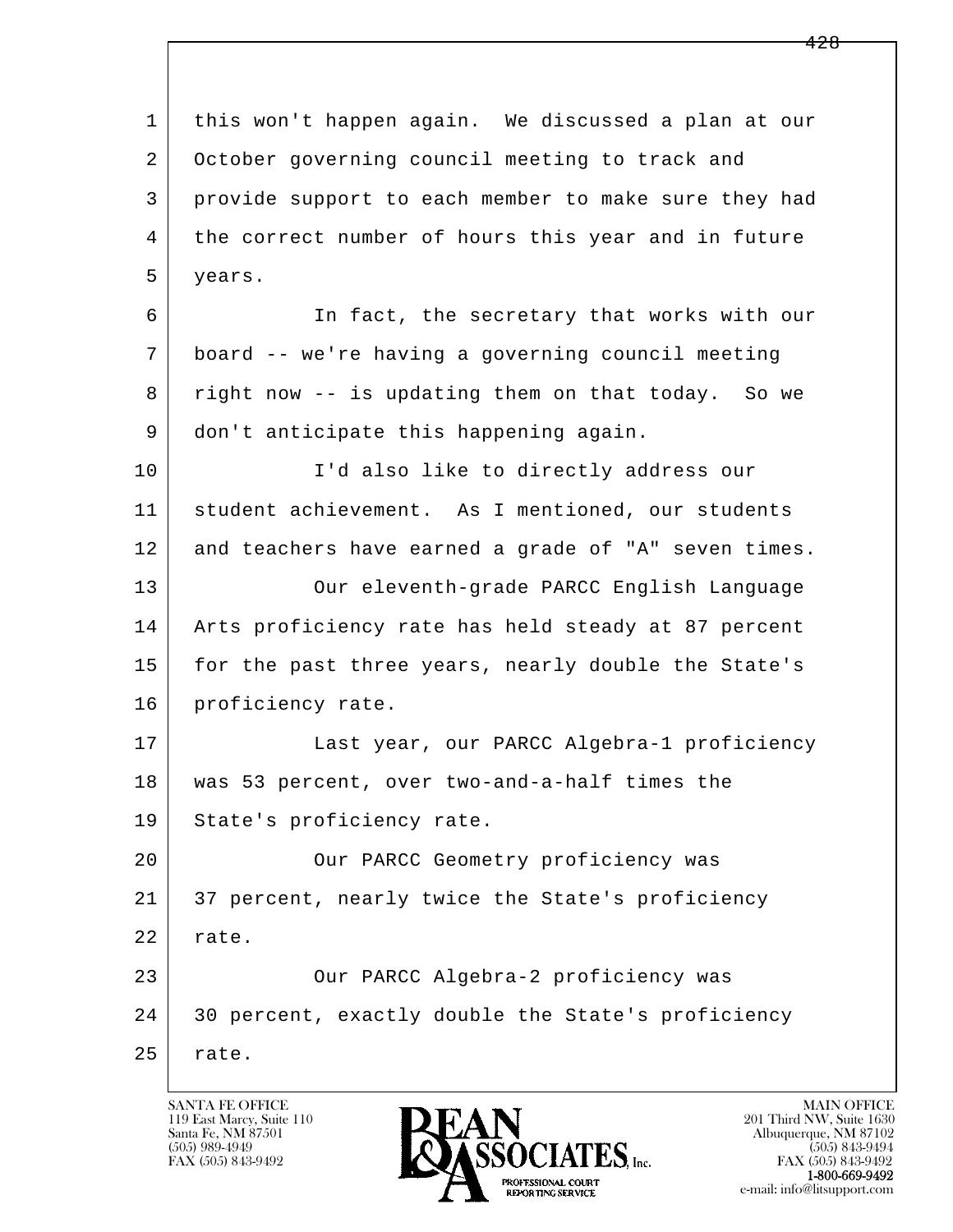| $\mathbf{1}$ | And although it's not included in the                |
|--------------|------------------------------------------------------|
| 2            | school grade, I do want to recognize that our SBA    |
| 3            | Science proficiency is 76 percent, which is over     |
| 4            | twice the State's proficiency rate.                  |
| 5            | And yet, we are a school that has, deeply            |
| 6            | embedded, the principles of continuous improvement,  |
| 7            | at every level and among all stakeholders, among our |
| 8            | students, our teachers, our governing council, our   |
| 9            | parents. So while these outcomes are positive, we    |
| 10           | are not satisfied and have spent every year of our   |
| 11           | existence trying to ensure that every student is     |
| 12           | growing and that more students are achieving college |
| 13           | readiness.                                           |
| 14           | Four years ago, we received authorization            |
| 15           | from the Public Education Department to replace our  |
| 16           | commercial short-cycle assessments. We were using    |
| 17           | MAP at the time -- NWEA MAP at the time -- to        |
| 18           | replace that with our own teacher-designed interim   |
| 19           | assessments, following the model of Paul             |
| 20           | Bambrick-Santoyo and the model that the Priority     |
| 21           | Schools Bureau was promoting at the time.            |
| 22           | In all academic subject areas, our                   |
| 23           | students take quarterly assessments that are aligned |
| 24           | to standards and to the format and level of rigor of |
| 25           | end-goal assessments, including PARCC, SBA, PCT,     |

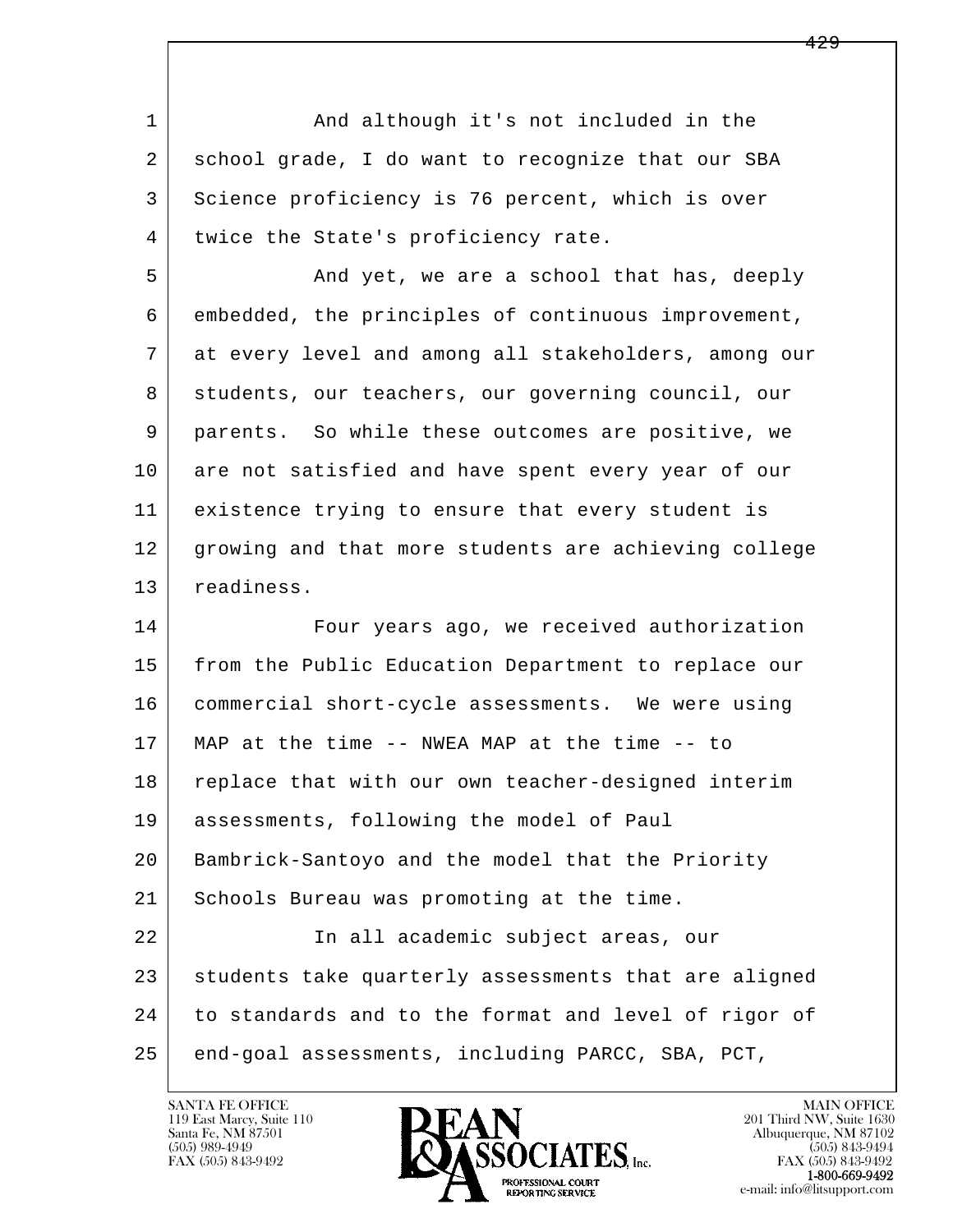l  $\overline{\phantom{a}}$  1 SAT, and EOCs, all the tests they are going to be 2 | tested on at the end of the year or later in their 3 careers. 4 After each assessment, teachers spend a 5 day of in-service analyzing detailed data, student 6 by student, standard by standard, and question by 7 question. Those teachers then meet with their 8 content-area peers and administrators to plan 9 reteaching and enrichment based on their findings, 10 to make sure every student is moving and growing. 11 Additionally, I know you noticed the red 12 highlight on our math goal in the Department's 13 recommendation document. 14 As is explained in detail in our 15 application, the target of 60 percent efficiency in 16 math was set a year before PARCC was implemented, 17 and the metric was based on the old SBA 18 eleventh-grade math assessment. 19 The following year, the test changed, the 20 way the scores were reported changed, and even those 21 who take the test changed. Where the SBA assessed 22 all eleventh-graders, the PARCC assesses only 23 students who were enrolled in Algebra-1, Geometry, 24 and Algebra-2. 25 This means our eleventh-graders who are

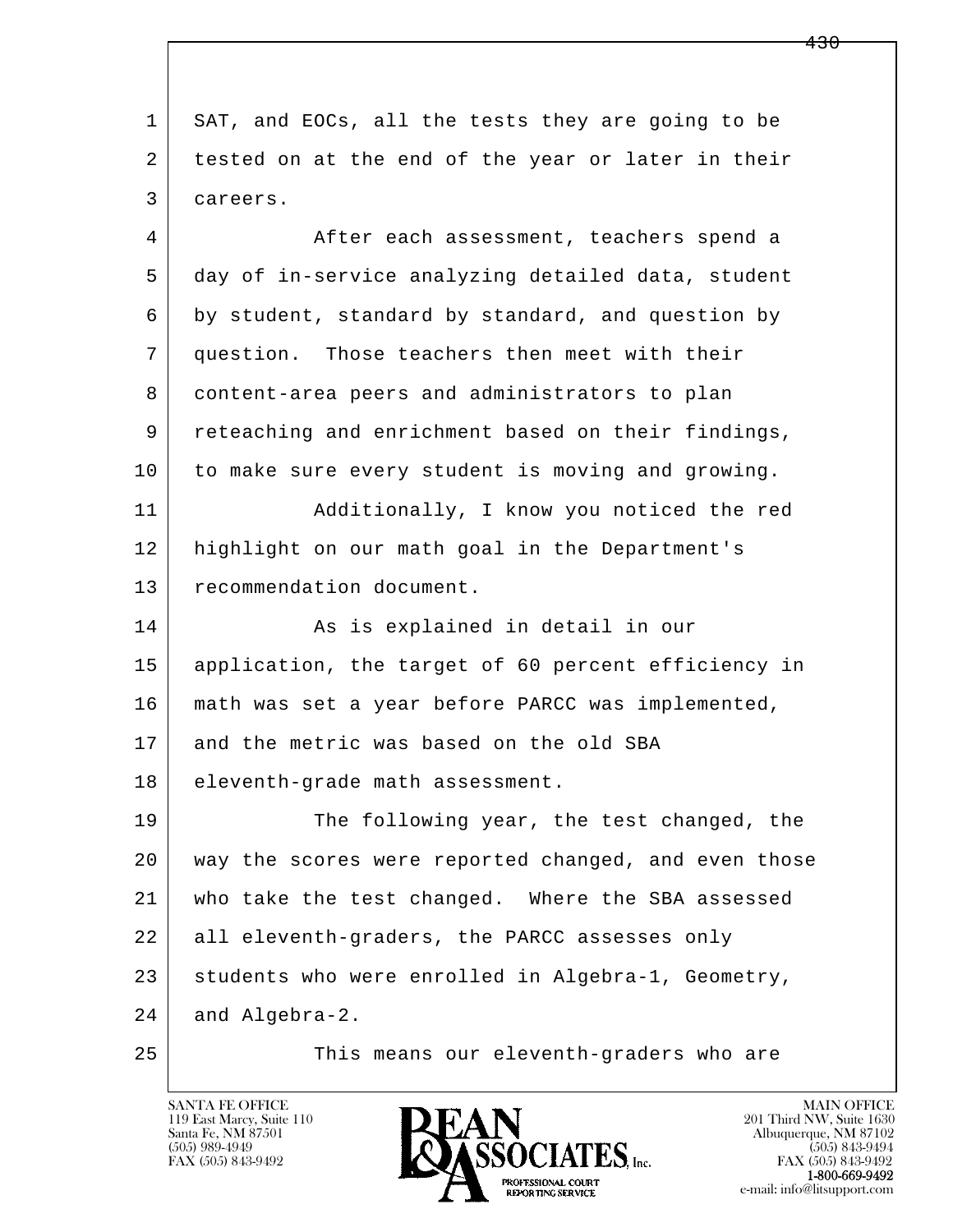| $\mathbf{1}$ | enrolled in pre-calc or calculus, our most           |
|--------------|------------------------------------------------------|
| 2            | proficient students, are not included in our         |
| 3            | eleventh-grade measure, as was written into the      |
| 4            | contract.                                            |
| 5            | We made several documented attempts to               |
| 6            | work with Charter Schools Division to amend the      |
| 7            | goal; but we were not ultimately successful in that. |
| 8            | Nonetheless, we are committed to continuous          |
| 9            | improvement and to ensuring that ever more students  |
| 10           | at NMSA are college-ready in math. And to that end,  |
| 11           | we implemented a series of interventions and         |
| 12           | supports every year as documented in our             |
| 13           | application.                                         |
| 14           | So in addition to interim assessments, we            |
| 15           | allocated Title I funding to intervention classes, a |
| 16           | double-block Algebra-1 class and an academic seminar |
| 17           | where students get small group tutoring.             |
| 18           | And as a result, a PARCC briefing packet             |
| 19           | released by NMPED last summer, we were highlighted   |
| 20           | as one of the ten highest performing State charter   |
| 21           | schools in terms of proficiency in math and reading. |
| 22           | Okay. Looks like I'm going to skip that              |
| 23           | part.                                                |
| 24           | I'm going to end with my last line, which            |
| 25           | is to say that during the first week of school this  |
|              |                                                      |

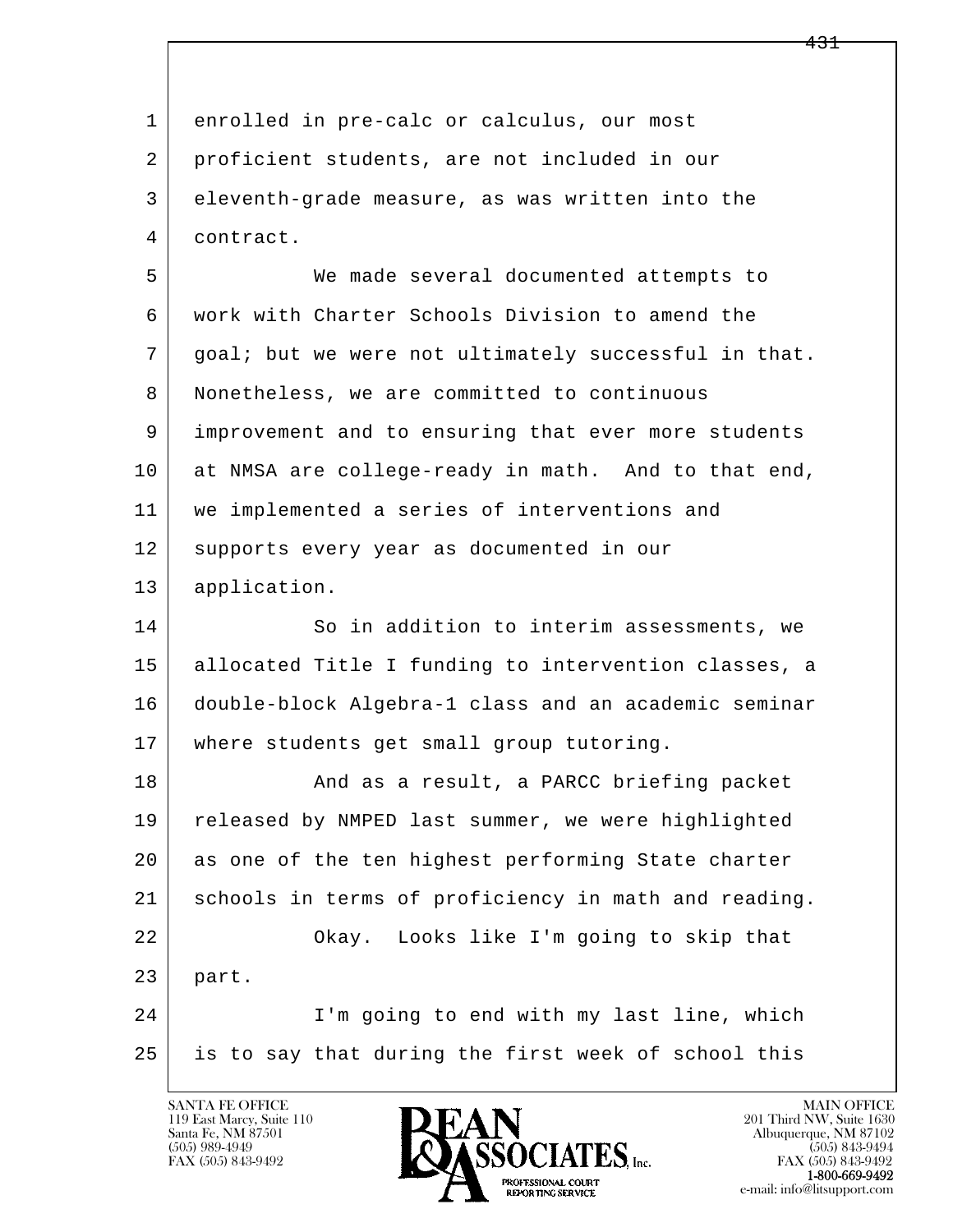l  $\overline{\phantom{a}}$  1 year, a parent e-mailed me to say that her son was 2 excited about going to school for the first time 3 since kindergarten. 4 And that's how I'd like to summarize our 5 school environment, which I ran out of time to 6 discuss. 7 Thank you, Madam Chair and Commissioners, 8 and Deputy Director Woerner. I have copies of the 9 rest of my presentation if you want to take them 10 home. 11 COMMISSIONER ROBBINS: Madam Chair, could 12 | I say one thing before I have to leave? 13 Congratulations on the excellent success you have 14 had. Thank you. 15 THE CHAIR: Thank you. 16 MR. ERIC CRITES: Thank you. 17 | THE CHAIR: Have fun. 18 COMMISSIONER ROBBINS: Thanks. 19 THE CHAIR: There are three people that 20 signed up for public comment. So you have about 21 two-and-a-half minutes apiece. 22 And the first one is Jayden Chavez. 23 MR. ERIC CRITES: Madam Chair, I think two 24 of them. They're going to go four minutes each, if 25 that's okay.

119 East Marcy, Suite 110<br>Santa Fe, NM 87501

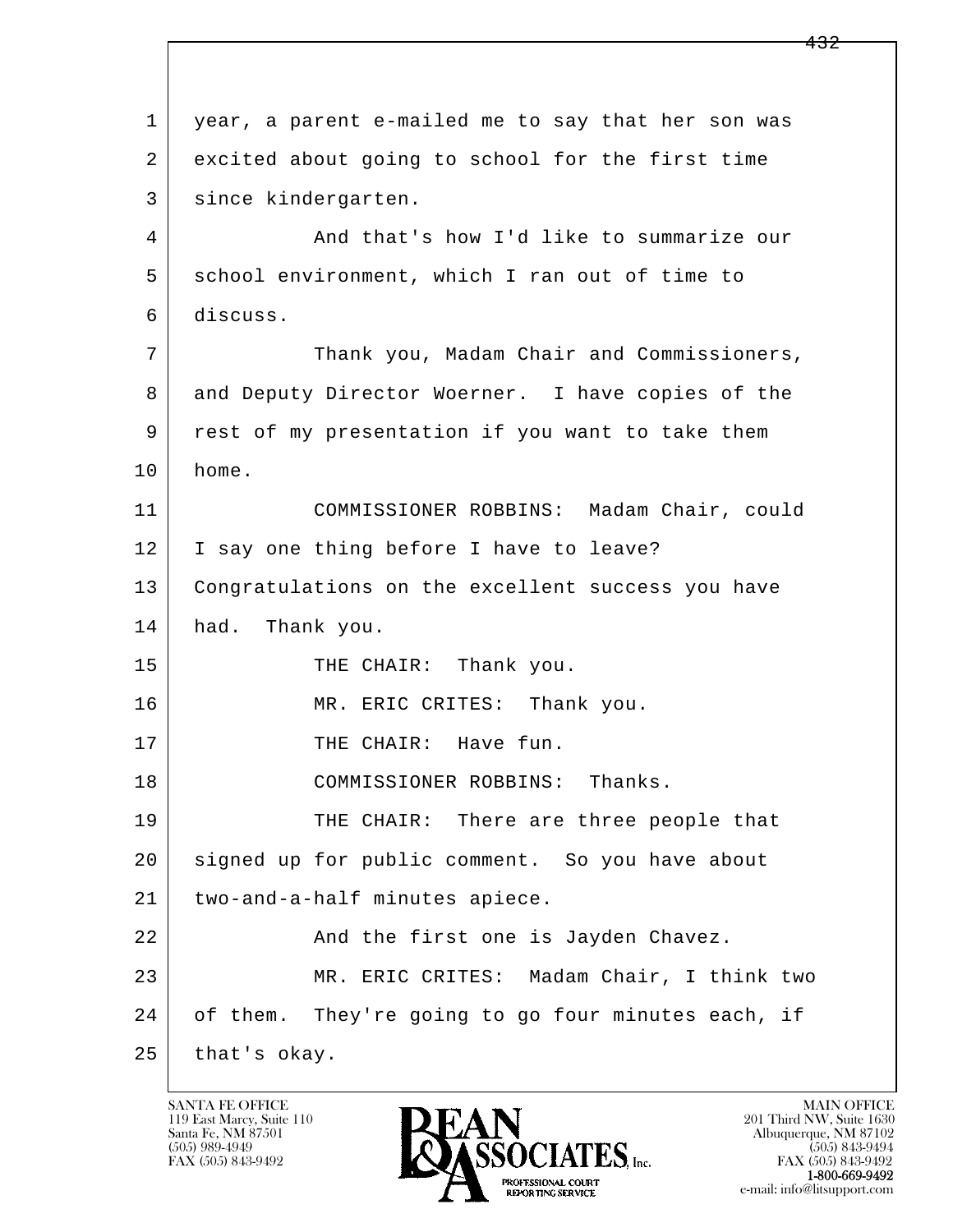l  $\overline{\phantom{a}}$ 1 THE CHAIR: Oh, okay. 2 FROM THE FLOOR: Hello. My name is Jayden 3 Chavez. I am a junior in the theater department 4 while working towards a creative writing minor. I'm 5 from Albuquerque, New Mexico, which means that I 6 wake up at 4:45, I take the 6:30 train, which gets 7 | me to school at  $8:00$ . And then I take the  $5:04$  8 train back, which gets me home at about 6:30, 9 sometimes 7:00, depending on delays and things like  $10$  that. 11 | NMSA is like no other. When you walk in 12 the doors, there's this warmth. And, no, it has 13 nothing to do with the fact that we didn't have an 14 AC for a little bit. It's from the energy that is 15 NMSA. 16 So I wrote a little guide to think about 17 while you guys are voting. 18 How to Survive NMSA, in a few pretty easy 19 steps. 20 | The wary of the theater students. If 21 you are giving a presentation in class, at least 22 three of them will shout, "Project," as they have 23 been trained to do. If you peek in the doors of the 24 large rehearsal hall, do not be alarmed. The 25 freshmen are not talking to themselves, most of the

119 East Marcy, Suite 110<br>Santa Fe, NM 87501

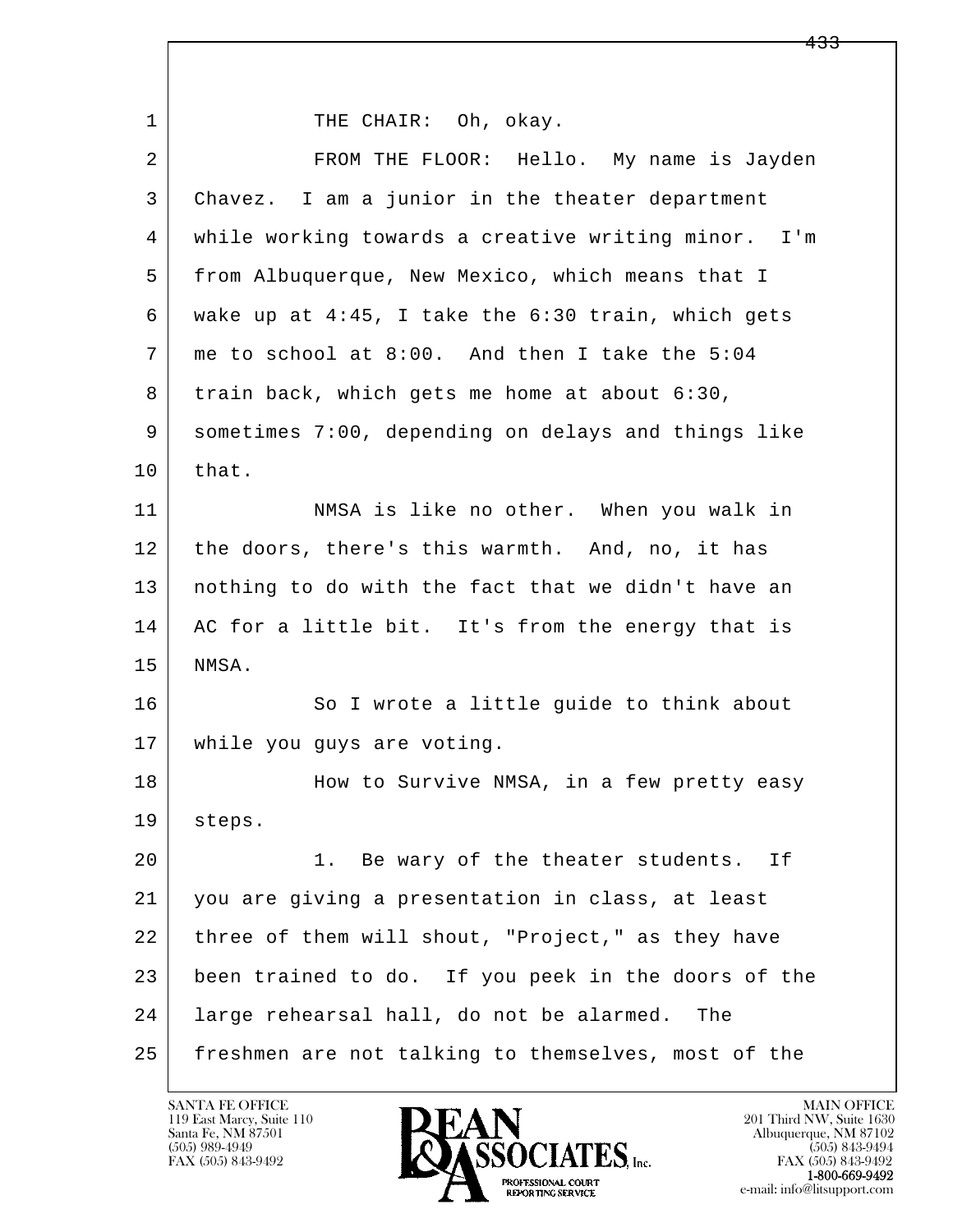l  $\overline{\phantom{a}}$  1 time. They are talking to their imaginary cubes in 2 | which Mr. Chavez is going to teach them a very 3 important lesson in acting. 4 2. Utilize Dr. Seagraves' tea and coffee 5 desk. I don't know how; I don't know why. But hard 6 days seem a lot easier with a cup of tea in your 7 hands. 8 3. Get used to the continuous saxophone. 9 | We all have. 10 4. If you stay at NMSA long enough, 11 you'll start to think like us. 12 5. Every jazz band performance will blow 13 your mind. If you don't believe me, you've got to 14 come. 15 6. Ask lots of questions. The artists of 16 | NMSA will answer. If you think the performers shine 17 under the stage lights that Ben Rountree probably 18 put up, then you haven't heard them talk about their 19 craft. 20 7. The puns at NMSA are just as bad as 21 any other place, but a little more creative. 22 NMSA has changed my life. I have never 23 been so happy when working so hard. The staff is 24 compassionate and really funny sometimes. And we 25 celebrate each other's successes and we help each

119 East Marcy, Suite 110<br>Santa Fe, NM 87501

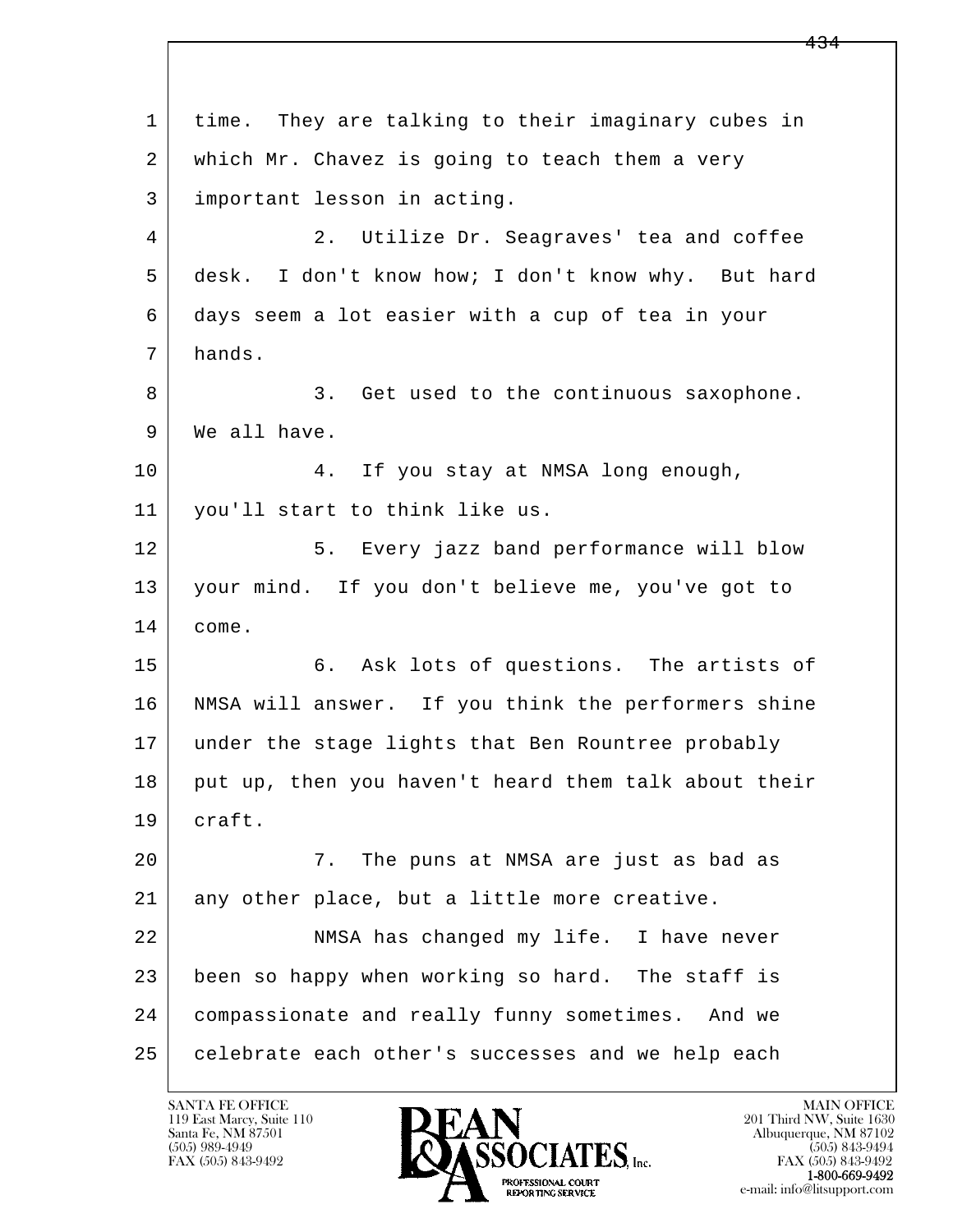l  $\overline{\phantom{a}}$ 1 other through hardships. We collaborate; we debate; 2 but most importantly, we love. 3 Thank you. 4 THE CHAIR: Thank you. Is this Russ 5 Rountree? 6 FROM THE FLOOR: Yes, ma'am. 7 Madam Chairman, members of the Commission, 8 Deputy, staff, and members of the public, my name is 9 | Russ Rountree. I am president of the parent 10 | association for New Mexico School for the Arts. 11 Our child attends the school. Our son is 12 a junior in the theater department, as Jayden just 13 pointed out. We have an older daughter that's ten 14 years old. She also went through the schools in 15 Santa Fe. And we have some phenomenal institutions, 16 not only here in Santa Fe, but around the state. 17 | But I think one of the things that sets 18 | this school apart is the passion that these students 19 have for their learning and their striving to 20 increase their talents. They're all superbly 21 talented, and they bring their best every day and 22 are supported by a wonderful faculty, staff, each 23 and every day that support these kids when they come 24 up with, you know, strange offerings and all sorts 25 of things.

119 East Marcy, Suite 110<br>Santa Fe, NM 87501



FAX (505) 843-9492<br>1-800-669-9492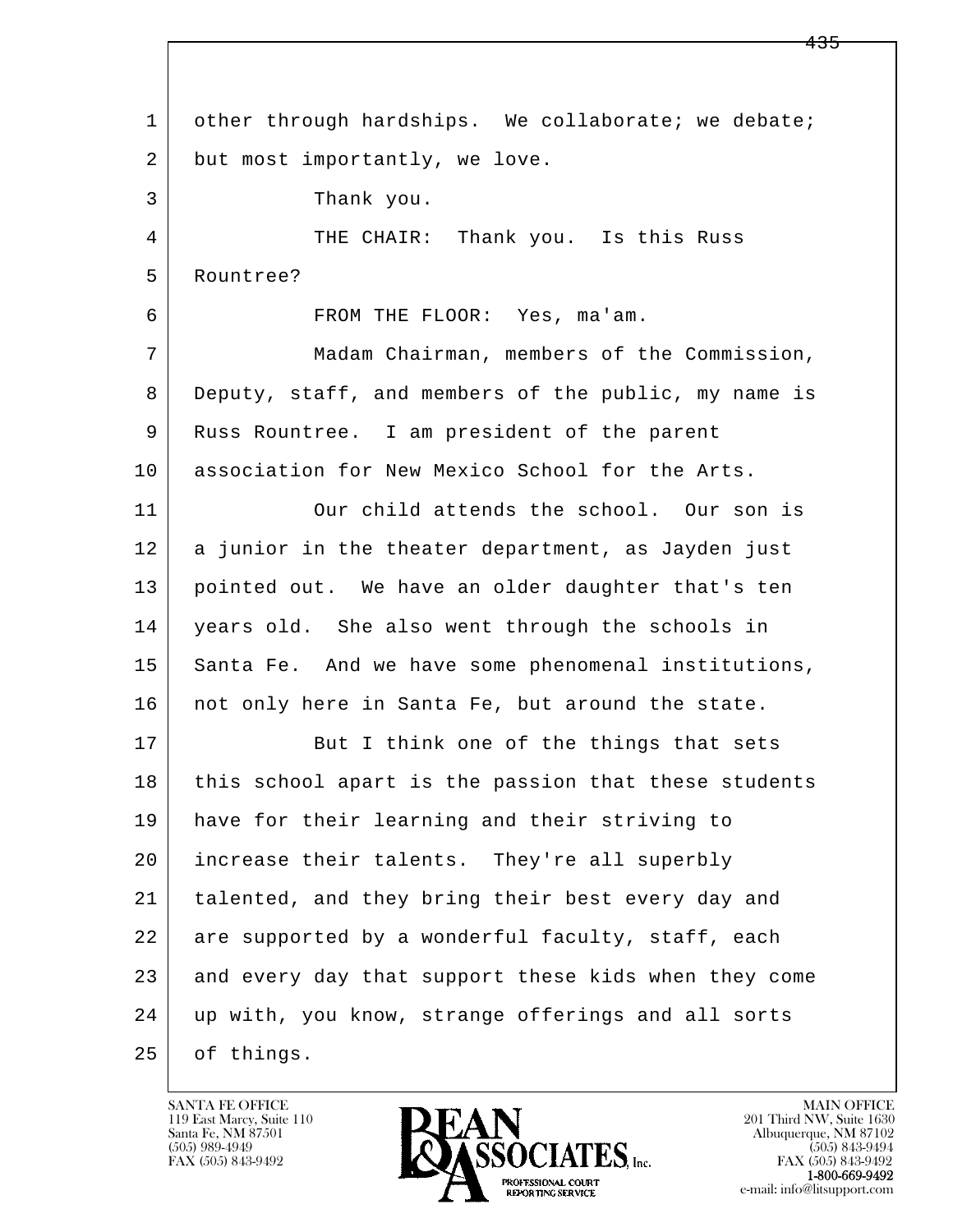l  $\overline{\phantom{a}}$ 1 It's a very interesting and what I would 2 | say unique school atmosphere. I've never seen 3 anything like it. This passion that these kids have 4 is supported every day by the students; it is 5 supported every day by the faculty. 6 The -- you know, when we talk about some 7 of these upper-echelon schools, there are a lot of 8 | students that have passion. We see that the student 9 apathy is a terrific problem in our schools across 10 the country. And as Mr. Crites spoke to the 11 proficiency ratios, the completion of people getting 12 their high school diplomas at our school, going on 13 to four-year institutions, it's that passion that 14 shows through. 15 But the other thing that so many of these 16 kids bring is compassion. It's -- especially in 17 this time of rising tribalism, these kids all 18 support each other, no matter what shape, color, 19 size, gender, label; you name it. They are all 20 supportive of them in not only their -- their arts, 21 but also as just people. 22 And in this time of turbulence that we 23 have, it gives me warmth to know that this school is 24 cranking out individuals like Jayden and many of 25 these other students that have both that passion and

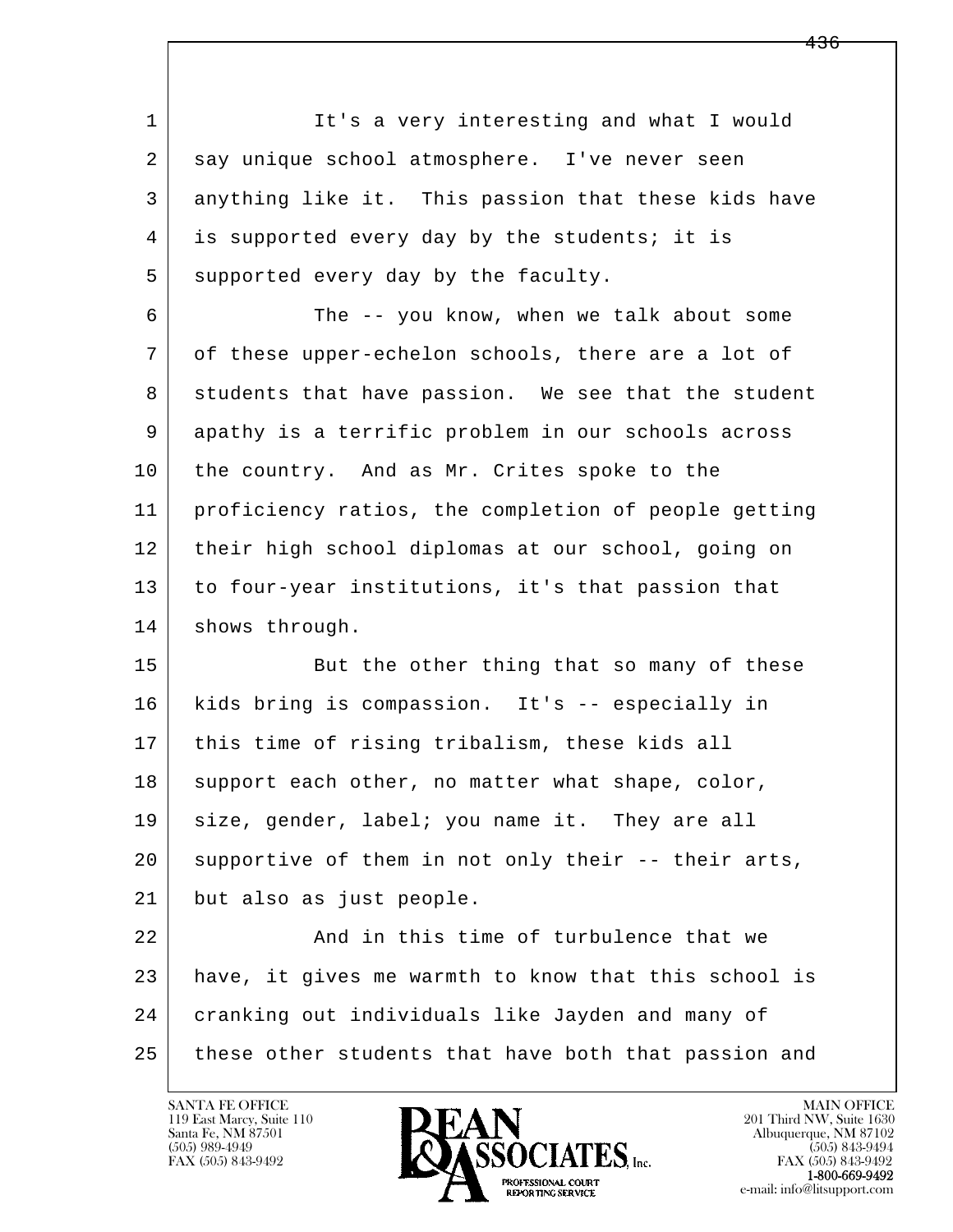l  $\overline{\phantom{a}}$  1 compassion that hopefully will be borne out as they 2 bring their futures into fruition. 3 Thank you again for your time. 4 THE CHAIR: Thank you. So my 5 understanding is Senator Nava is not going to speak. 6 SENATOR NAVA: I yielded my time to a 7 parent. 8 THE CHAIR: Okay. You still have three 9 minutes, if you wish to say something. 10 SENATOR NAVA: Thank you, Madam Chair, 11 members of the Committee. I'll be very brief. 12 I've been involved with this school since 13 we started the inception of planning it for ten 14 years now. And I will tell you I am most proud of 15 this endeavor of anything that I have had the 16 opportunity to work on. 17 The school is all about its culture. And 18 you can probably get a sense, just from the 19 | presentation today, about how these uniquely 20 talented educators have been able to create this 21 wonderful culture in the school. And I wish we 22 could spread it throughout the state, because I wish 23 all of our students could be this successful. 24 But, you know, we have two students that 25 are at Juilliard right now in the dance program, one

119 East Marcy, Suite 110<br>Santa Fe, NM 87501

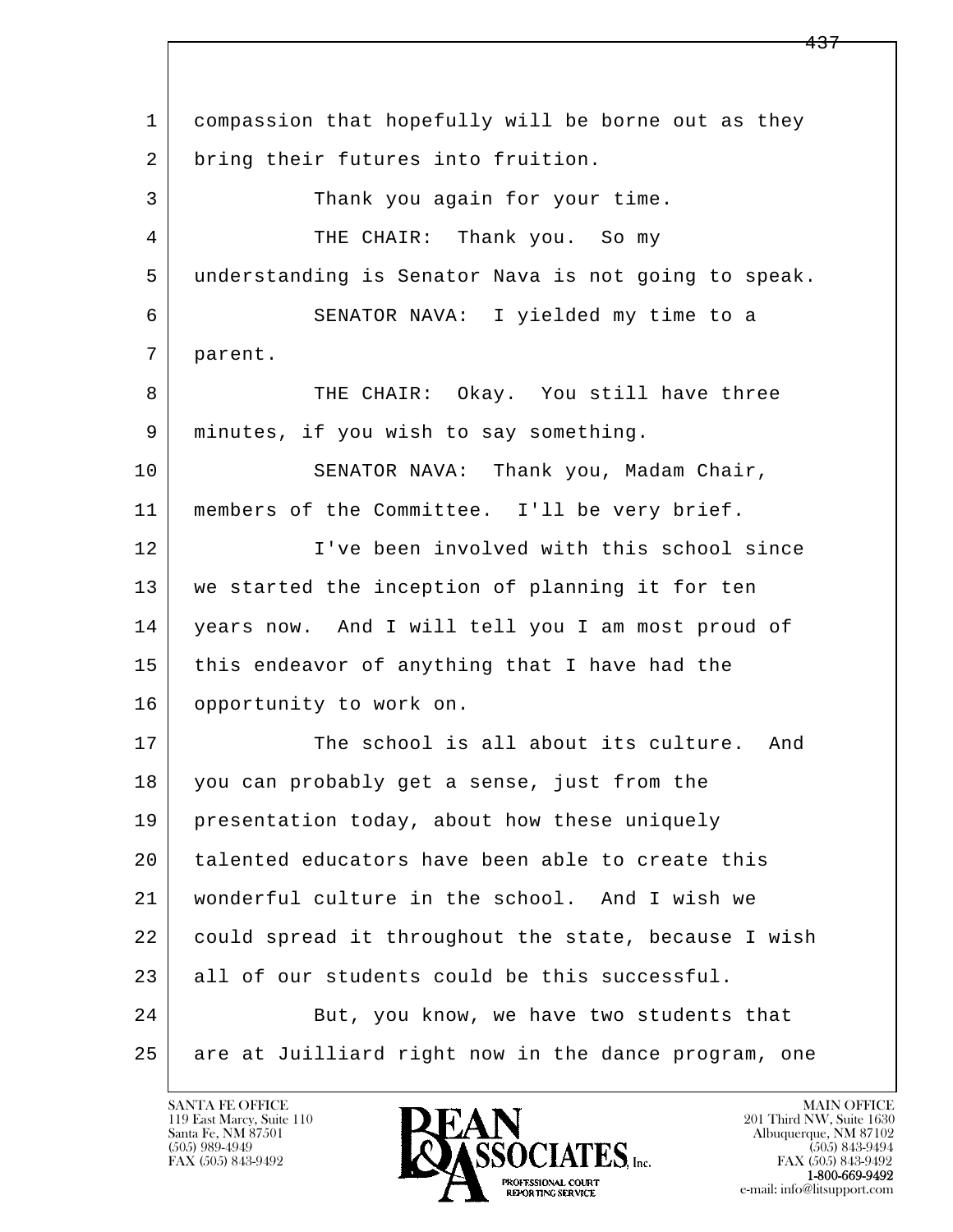l  $\overline{\phantom{a}}$  1 from Las Vegas and one from Española. And I think 2 | that's phenomenal. 3 I'm very proud of all the work they do. 4 But it's the leaders of the school that have created 5 the culture that have made this far beyond what we 6 thought it would be. 7 So thank you. 8 THE CHAIR: Thank you. So, certainly, 9 thank you once again, as we said to every school, 10 for everything you do every day; because that can 11 never be diminished, even when you've got that 12 unique opportunity to have that student body that 13 truly wants to be there so that empathy -- that 14 apathy factor isn't as critical an issue. But, 15 still, the challenges of dealing with teaching our 16 youth is a challenge every day. 17 | The Mand I always said, that's what makes it -- 18 because every day is a new day. So you never know. 19 And that's what makes it fun after the fact. 20 But we do truly do appreciate this. 21 | And I appreciate the fact that you added 22 the diversity issue; because we've spent most of 23 this week discussing the fact that you can't, quote, 24 unquote -- I hate to use the term "discriminate." 25 But you can't say no to students. You sit in that

119 East Marcy, Suite 110<br>Santa Fe, NM 87501



FAX (505) 843-9492<br>**1-800-669-9492**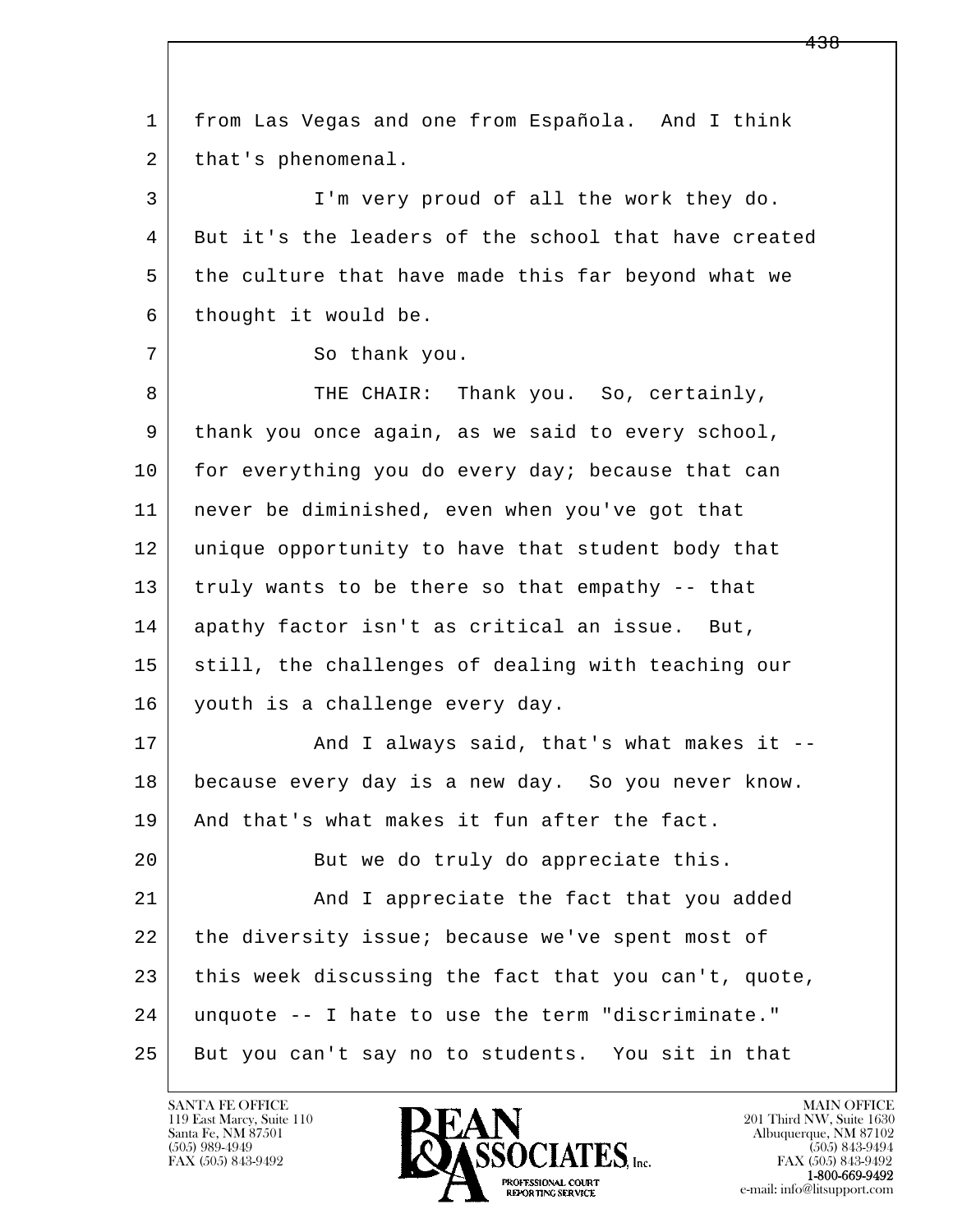l  $\overline{\phantom{a}}$  1 unique position where you do have the opportunity to 2 | say yes and no to students, which is different than 3 any other charter that we have; but, as you did 4 express, the desire to reflect New Mexico. 5 And your demographics don't play that out. 6 So I appreciate the fact that you're embracing that, 7 owning it, and reaching out and trying to reach out 8 to all communities throughout New Mexico so that 9 everyone is truly represented there; because that, 10 also, without a doubt, helps to enrich the culture 11 and art that's being promoted at the school. So I 12 do appreciate that. 13 Now, let's -- I'm -- I've got a question 14 about the switch from -- was it NWEA -- the 15 | short-cycle assessment, and how that came about. 16 Because you indicated that you -- was that the one 17 amendment? Yeah. That's where I had my confusion. 18 | Mow did that come about that you 19 received -- 20 MR. ERIC CRITES: So that came about -- 21 four years ago, we attended a training from the 22 Priority Schools Bureau, and we learned about this 23 model of interim assessments, which are just a 24 version of short-cycle assessments, that we 25 recognized would work really well in our school;

119 East Marcy, Suite 110<br>Santa Fe, NM 87501

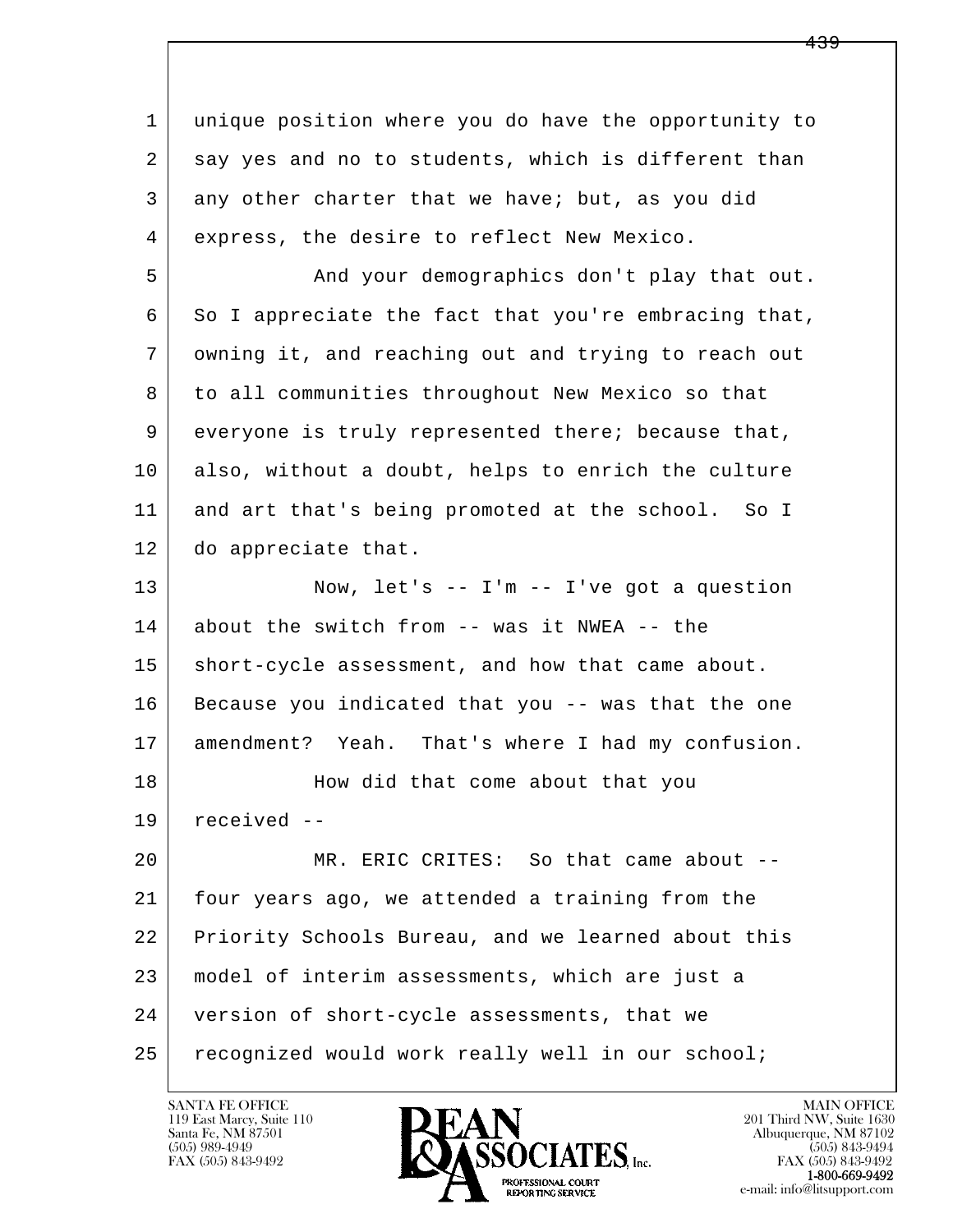l  $\overline{\phantom{a}}$  1 because what we were seeing at that time was that 2 even though, as I said, we know that our proficiency 3 levels were above the averages, we also recognized 4 they were not high enough. They were not high 5 enough for us. 6 And so we were looking for a model that 7 would help us move all of our students forward; not 8 just getting kids to the proficiency level, but 9 wherever they were coming to us, moving them all 10 forward. 11 | And so what happened with NWEA MAP was we 12 got information that was not giving us a level of 13 detail, a level of granularity that we needed in 14 order to inform instruction on a day-to-day basis. 15 | The Sand so because you don't have the test in 16 front of you, you get some feedback about certain 17 areas that kids are strong or have a need for growth 18 in; but you do not get this level of granularity 19 | that you would get if you owned the tests. 20 | Rand so we got approval from Deputy 21 Secretary Leighann Lenti at the time to use our own 22 short-cycle assessment in the place of those 23 commercial short-cycle assessments. 24 What that allows us to do is to create 25 assessments that are aligned specifically to the

119 East Marcy, Suite 110<br>Santa Fe, NM 87501



FAX (505) 843-9492<br>**1-800-669-9492**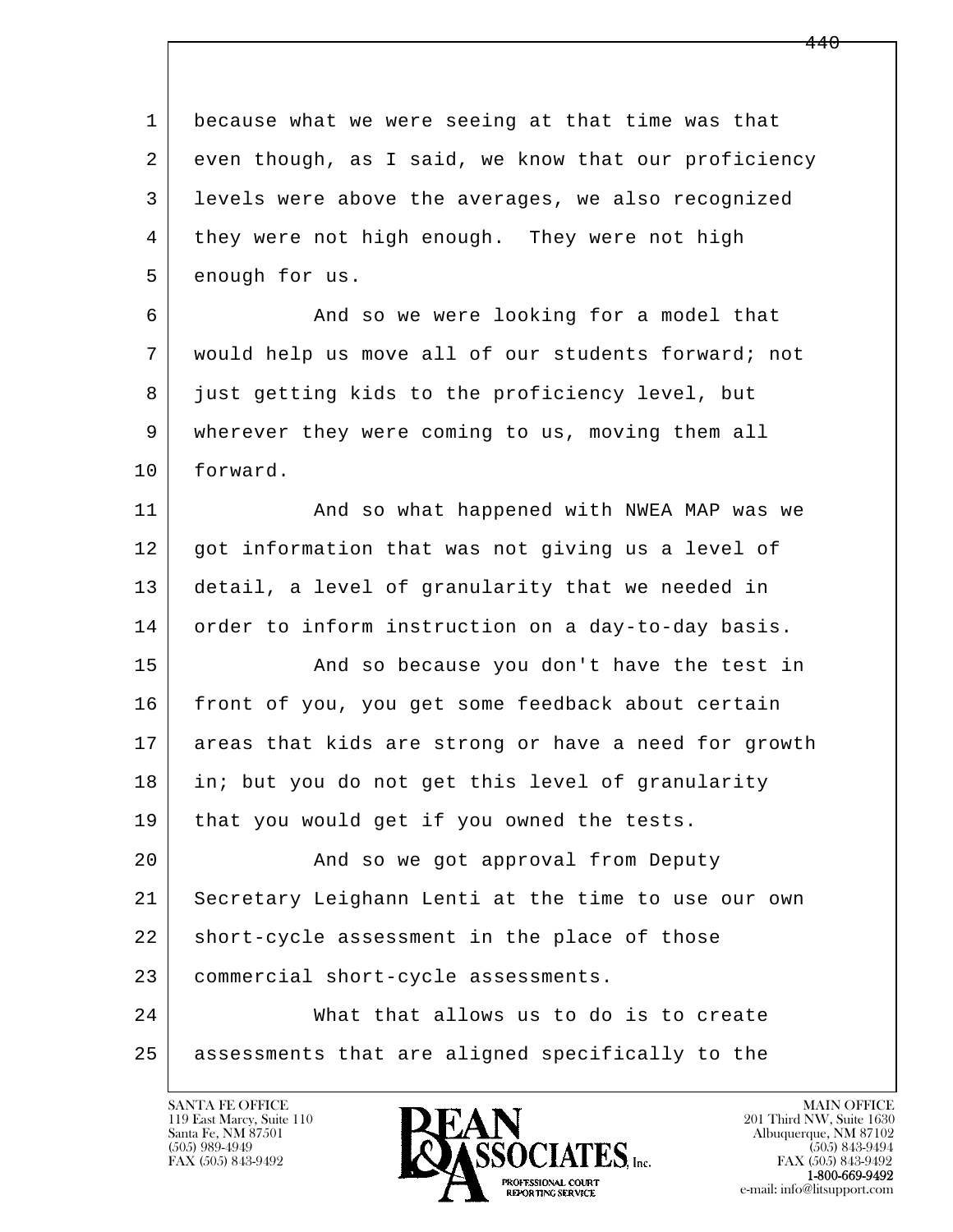l  $\overline{\phantom{a}}$  1 standards of that course. And then our teachers can 2 look at exactly what students got and didn't get. 3 So, for example, they get this very 4 detailed, colorful report that shows them not only 5 that students didn't do well on a question, let's 6 say, but it shows them how many students answered 7 "C" as the incorrect answer. 8 And then the teacher can look at that and 9 see, "What was the error in thinking?" 10 So a math teacher is going to build a 11 question where some of the wrong answers are going 12 to represent common mistakes. And they're going to 13 | know that's the mistake the students made, and then 14 they can go back and inform their teaching or 15 reteaching based on that information. 16 Did that answer your question? 17 THE CHAIR: Yes and no; because -- and I 18 appreciate your rationale for why you did it. The 19 concern -- and, honestly, it's not on you. The 20 concern is that those short-cycle assessments, if 21 they were going to be switched out, needed to be 22 switched out through us. 23 MS. CINDY MONTOYA: And may I address this 24 further? 25 THE CHAIR: So it's not on you.

119 East Marcy, Suite 110<br>Santa Fe, NM 87501

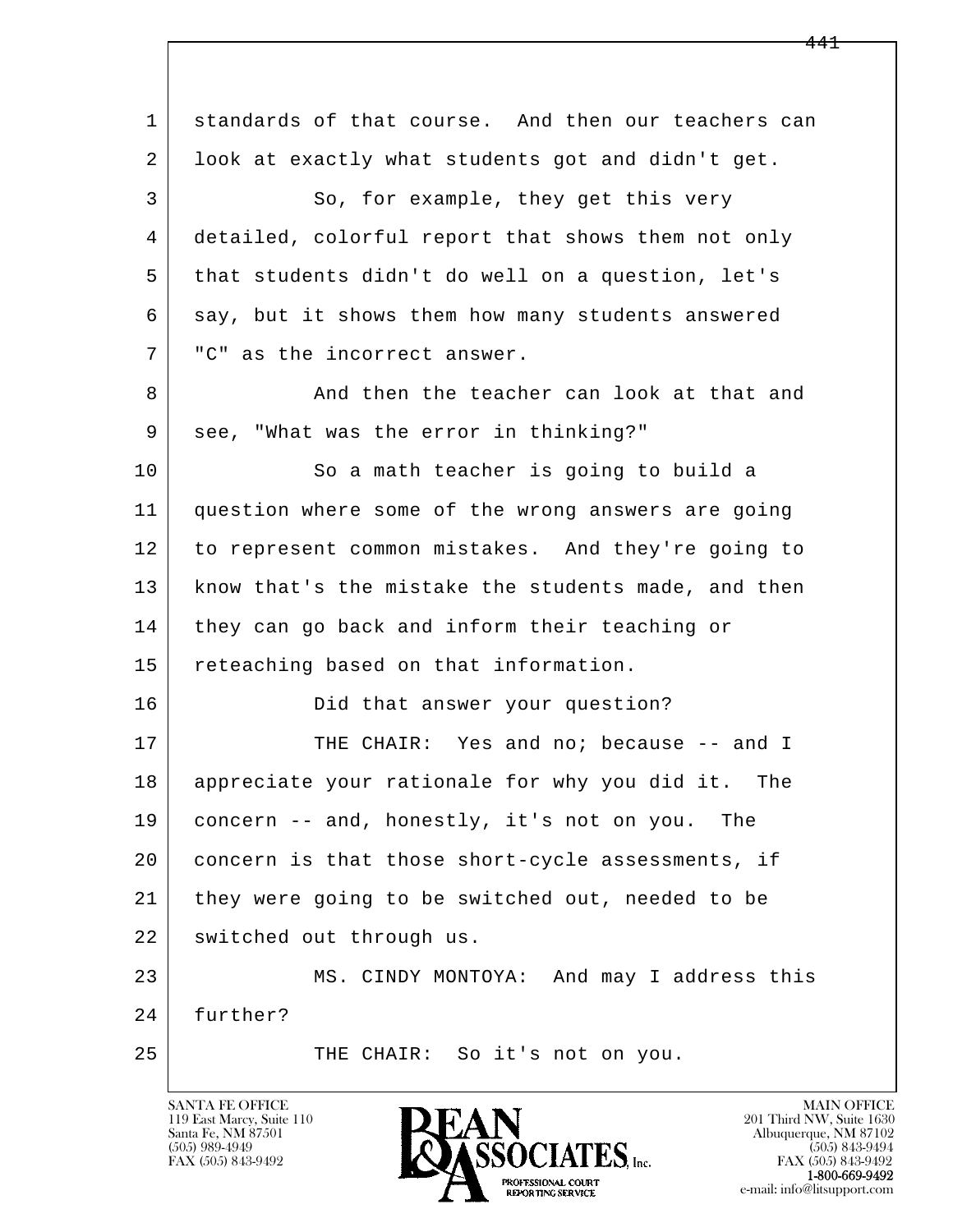l  $\overline{\phantom{a}}$ 1 MS. CINDY MONTOYA: So our short-cycle 2 assessment that was identified in the charter was 3 the ACT, Explore and Plan. And so a few years ago, 4 that was removed from the short-cycle assessment 5 list. And so we had to come -- that's another -- 6 then we had to come up with a replacement. 7 And so that was -- that started us down 8 the path to interim assessments. 9 THE CHAIR: Yeah. Unfortunately, that was 10 misinformation. Because that list -- we were told 11 that list disappeared completely, that there was no 12 list. I've come to find out that there still is a 13 list after -- but -- yeah, there was -- there was, 14 unfortunately -- there was a lot of misinformation 15 and miscommunication. 16 It's not on -- it's not on you, you know; 17 but it's -- it's just fascinating information that 18 | we gather. So thank you for that. 19 MR. ERIC CRITES: I will say it's worked 20 | wonderfully for us. Sorry to interrupt. 21 THE CHAIR: So I have a question about 22 | that. Because on this report, it says you're 23 Falling Far Below on your math. So if it's -- yes? 24 So on -- I'm confused by this. If it's working so 25 well, why are you rated at Falls Far Below?

119 East Marcy, Suite 110<br>Santa Fe, NM 87501

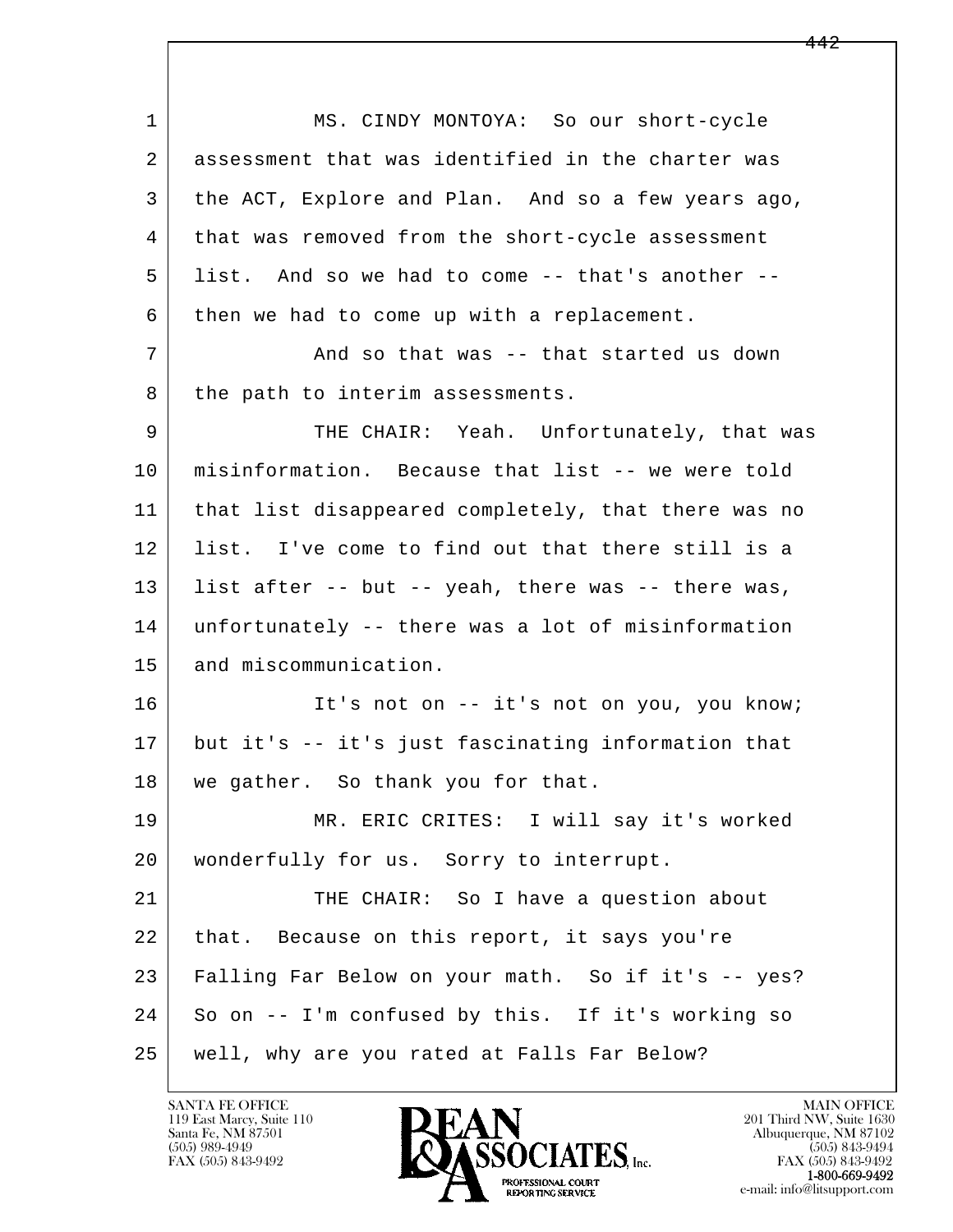l  $\overline{\phantom{a}}$ 1 | MR. ERIC CRITES: So when the last charter 2 contract was created, the math assessment was the 3 SBA. 4 THE CHAIR: Right. 5 MR. ERIC CRITES: It is a different test. 6 THE CHAIR: Right. 7 MR. ERIC CRITES: And the proficiency 8 benchmark for Meets was set at 60 percent. It was 9 expected that when the State switched to PARCC that 10 | those scores would tumble by 30 percentage points. 11 | And they did, across the state. 12 So the problem for us was that the test 13 and the range of scores changed on us. And also who 14 is tested changed on us. So with SBA math, it was 15 an eleventh-grade assessment. And so the way it's 16 written, it's asking for eleventh-grade math 17 proficiency. 18 | However, with PARCC, it is not an 19 eleventh-grade test. PARCC has an Algebra-1 test, a 20 Geometry test, and an Algebra-2 test, as I'm sure 21 you know. What that means, among our 22 eleventh-graders, many of our eleventh-graders don't 23 take a math assessment during eleventh grade. Our 24 most proficient students already took it as ninth- 25 or tenth-graders, the Algebra-2 test. And that's

119 East Marcy, Suite 110<br>Santa Fe, NM 87501



FAX (505) 843-9492<br>**1-800-669-9492**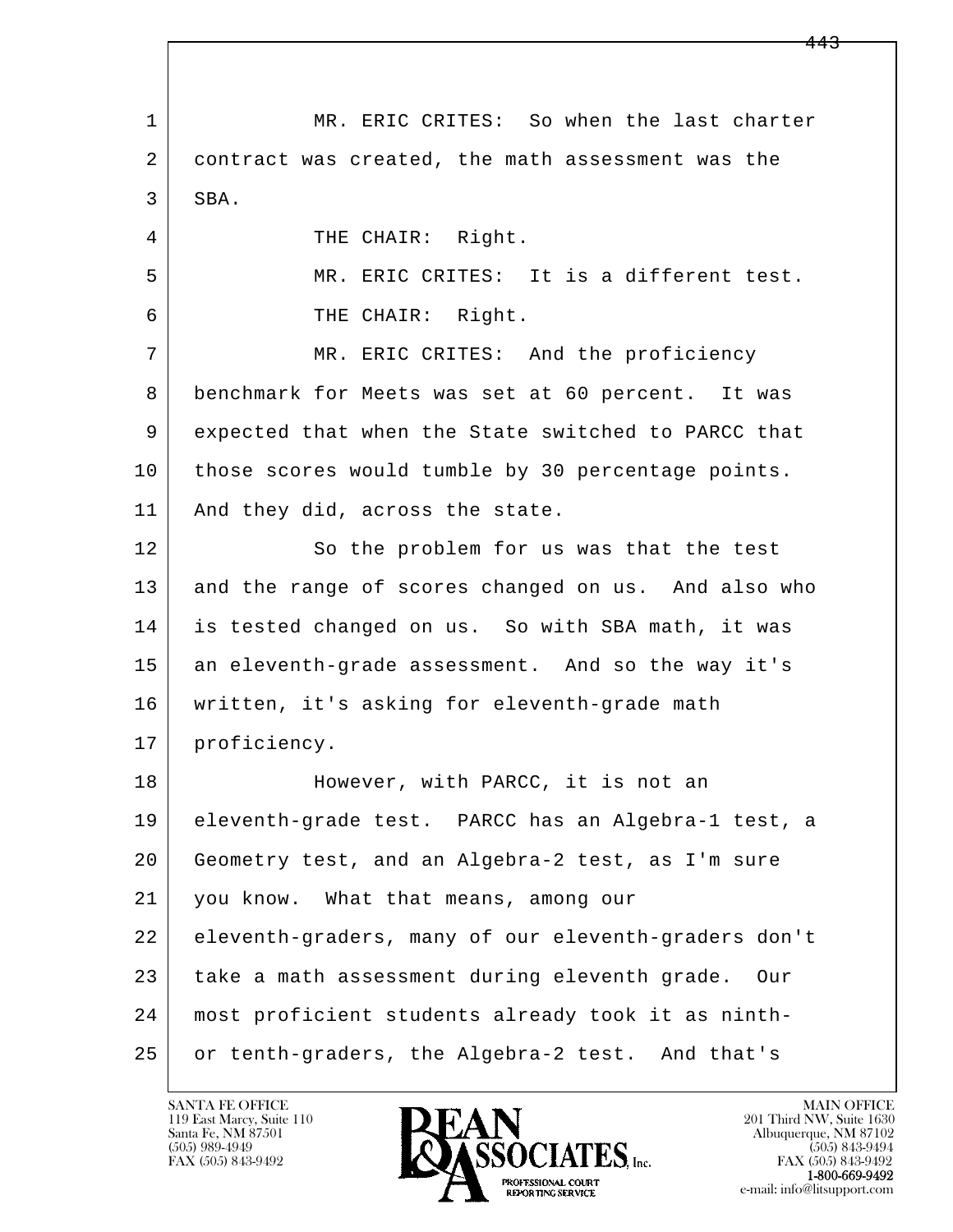1 | the last test they would take.

2 So the target changed. And the range of 3 scores changed. And so -- yeah. So that's why we 4 did try to amend that to put it in a more realistic 5 range.

6 And we did see growth in our math scores. 7 But we acknowledge that because of the way that 8 | changed, we weren't able to -- to meet that. 9 And so we -- we tried to address that in 10 an administrative way in requesting amendments

11 | for -- and Cindy was the Head of School before me; 12 so she was doing this before me -- but over a course 13 of four years, I think, since PARCC was implemented. 14 But we were ultimately unsuccessful. We would start 15 the process, and then with staff change, we never 16 got anywhere in terms of the amendment process.

17 | THE CHAIR: Okay. Thanks.

18 Commissioners?

l  $\overline{\phantom{a}}$  19 COMMISSIONER CABALLERO: Yes. I -- so 20 what I have -- my question that I have is is only 21 applying on something that has already been brought 22 up. What is a blind admission? [Verbatim.] 23 MR. ERIC CRITES: Sure. So the blind 24 audition means that when the students come in to 25 audition, there is a team that has a rubric that is

119 East Marcy, Suite 110<br>Santa Fe, NM 87501

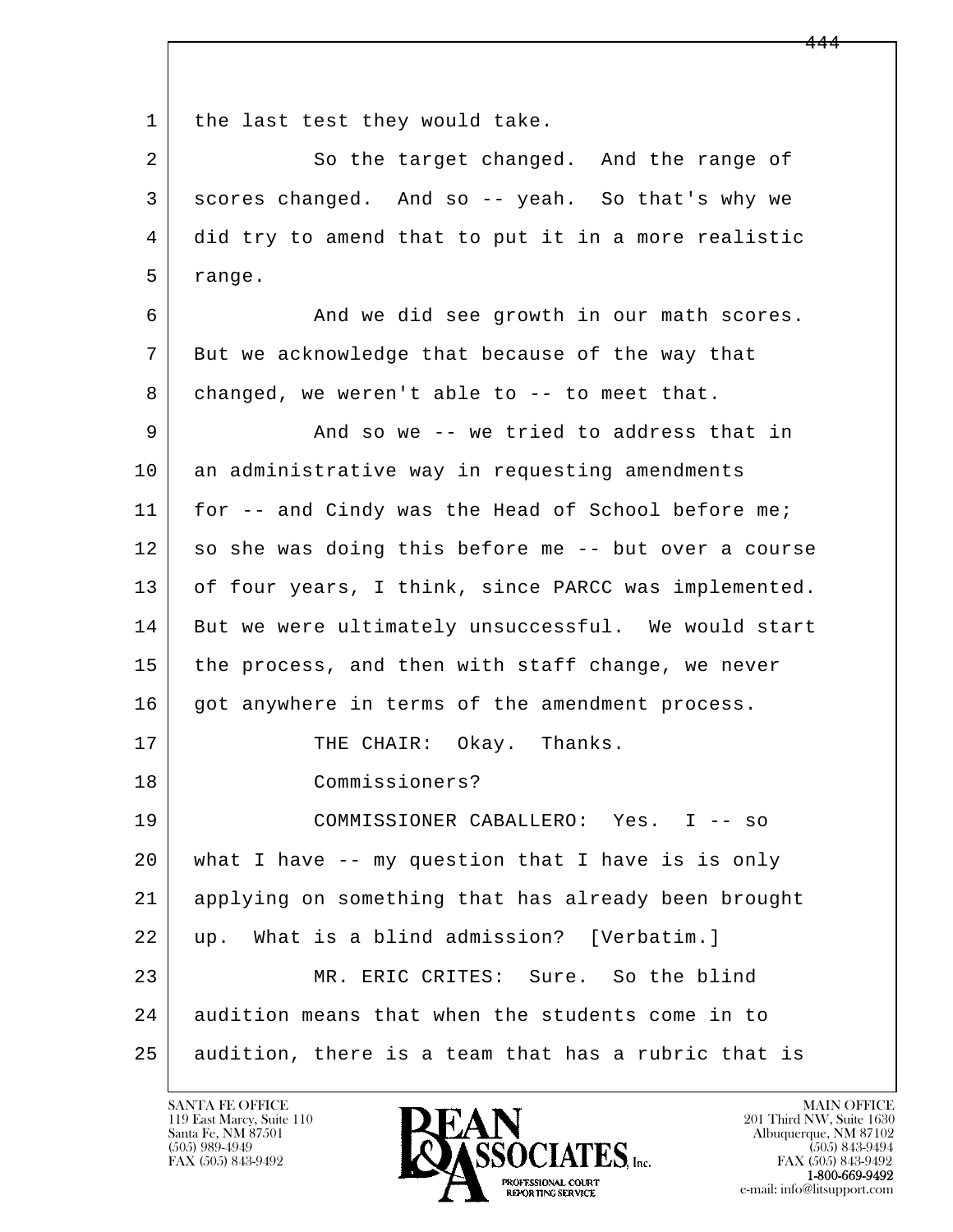l  $\overline{\phantom{a}}$  1 assessing that student purely on their passion, 2 promise, and aptitude for the art they want to 3 | study: Dance, visual arts, or music. 4 It means we do not look at their 5 transcripts. We don't have an application that asks 6 anything about whether they have an IEP or what 7 | their GPA was. We don't know anything about their 8 demographics. 9 all we see -- and this is very 10 intentional, because of our mission and our personal 11 commitment, honestly, to meeting the access mission 12 of our school -- it is really important to us that 13 we don't know those things. It is purely based on 14 that passion, promise, and aptitude rubric in the 15 arts. And that's how the admissions decision is 16 made. 17 We then seek as much information as we can 18 about students once they have been offered and 19 accepted admission. Then Ms. Hemez goes into 20 S.T.A.R.S. and we gather all of the information we 21 can on whether they're identified as EL or whether 22 they have IEPs. We try to get past test score 23 information. We try to learn everything we can 24 about the students so that we can serve their needs. 25 What it means is that we get an incredibly

119 East Marcy, Suite 110<br>Santa Fe, NM 87501

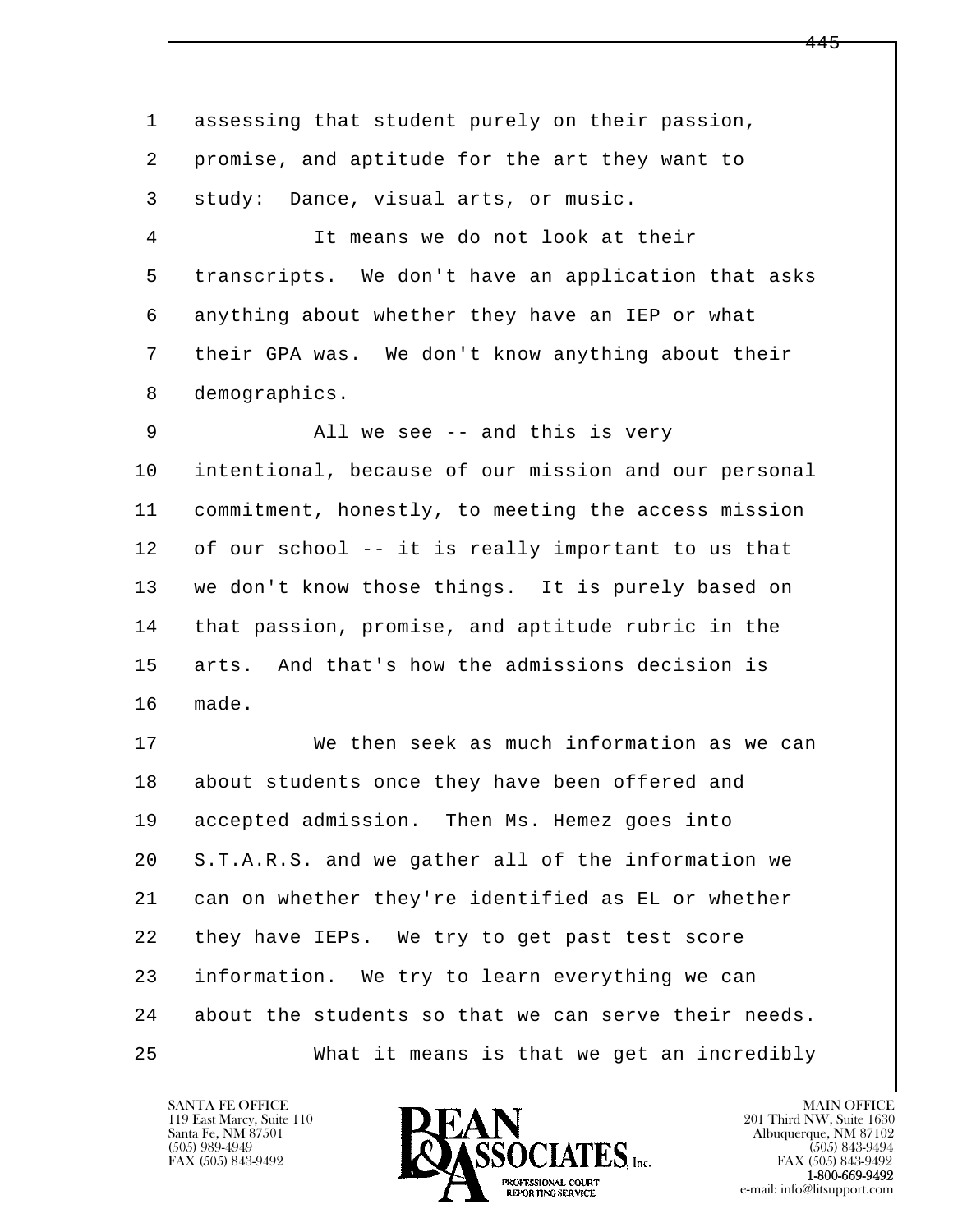l  $\overline{\phantom{a}}$  1 diverse population, educationally speaking. And so 2 our students come with a broad range of -- of 3 strengths and needs. And we have students with 4 significant gaps coming into our school, as all high 5 schools in New Mexico do, and across the nation. 6 And so we -- after they are admitted and 7 then accepted, only then do we start looking at 8 those things, because we do not want them to be a 9 factor. That student that comes to us is our 10 student, and we will meet them where they are and 11 help get them college-ready no matter where they're 12 starting academically. 13 COMMISSIONER CABALLERO: So would that be 14 a main factor in how your demographics is looking? 15 | I'm looking at 56 percent white in a state where 16 it's 16, and 31 percent -- and I'm going by state 17 only, because you are a state school. 18 | MR. ERIC CRITES: Right. 19 COMMISSIONER CABALLERO: Even if you 20 weren't designated a state school, you are bringing 21 in students from all over. So I'm going to compare 22 you to the state. 23 So in the state, you have 62 percent 24 Hispanic. You only have 31, which is half of that. 25 And the white -- your white enrollment is

119 East Marcy, Suite 110<br>Santa Fe, NM 87501

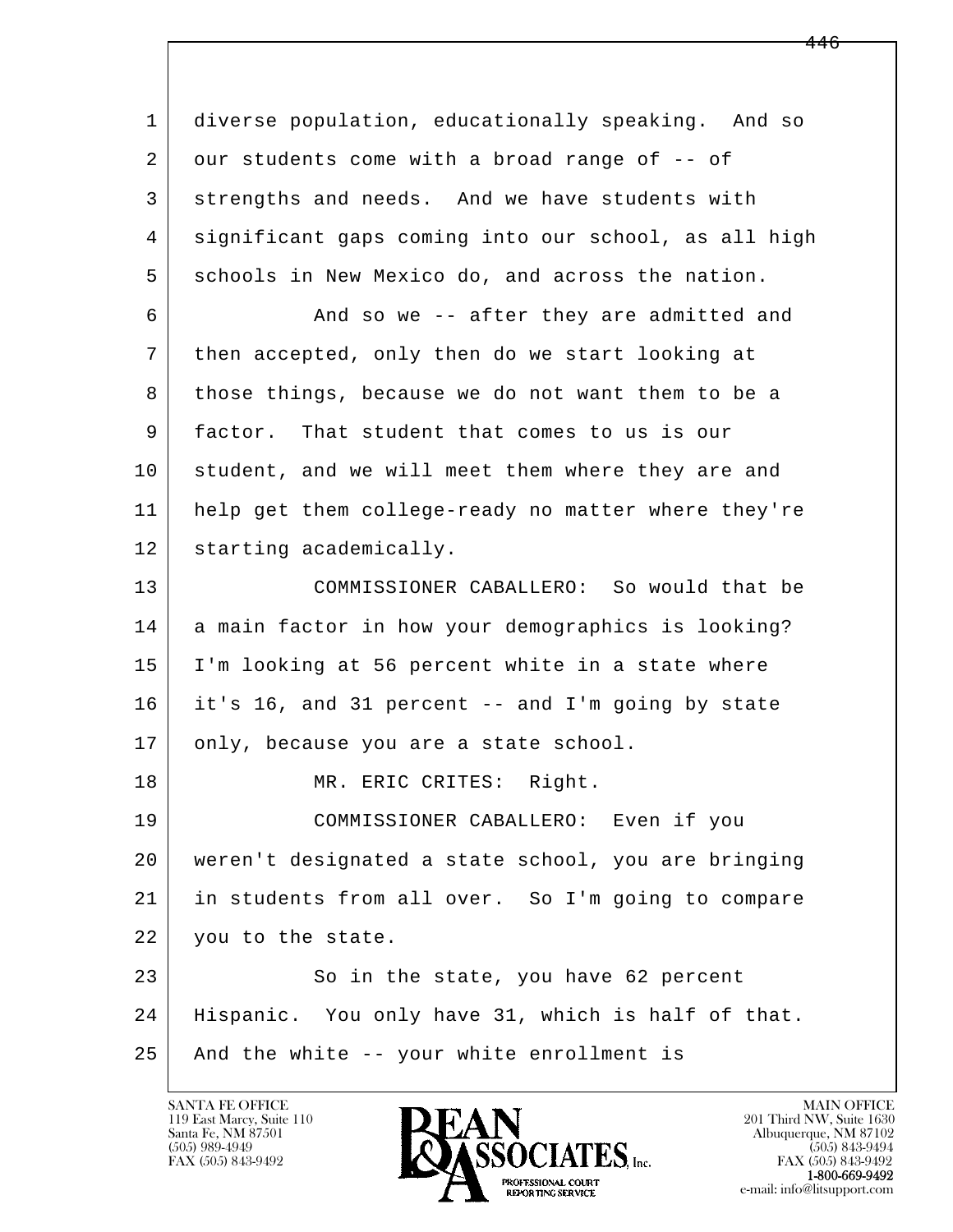l  $\overline{\phantom{a}}$  1 200 percent or more than the actual percentage in 2 the state now. 3 | MR. ERIC CRITES: Right. 4 COMMISSIONER CABALLERO: And -- and I'm 5 not criticizing the blind admission [verbatim], 6 because I do get why you have to do that. And I'm 7 not criticizing that. And I heard your presentation 8 on your intent to remedy that. 9 But I truly believe that should have been 10 done way before. I mean, you've been around for ten 11 years. I'm sure you've seen the demographics as 12 glaring. And I'm not a stickler so much on 13 ethnicity as I am on economic disadvantage; because 14 I think a student -- a well-rounded student, a 15 | group, if they're in that demographic, but if they 16 were a little more economically disadvantaged, I 17 think all the students would get benefit out of  $18$  that. 19 I'm not so much of a stickler on the 20 ethnicity; though it is important. But -- so 21 what -- what truly do you need to do? Do you need 22 to bring in, let's say, Hispanic faculty, Native 23 American faculty? When you look at the blind 24 admission [verbatim] -- because I can tell you  $25$  there's a difference in how we view the world.

119 East Marcy, Suite 110<br>Santa Fe, NM 87501



FAX (505) 843-9492<br>1-800-669-9492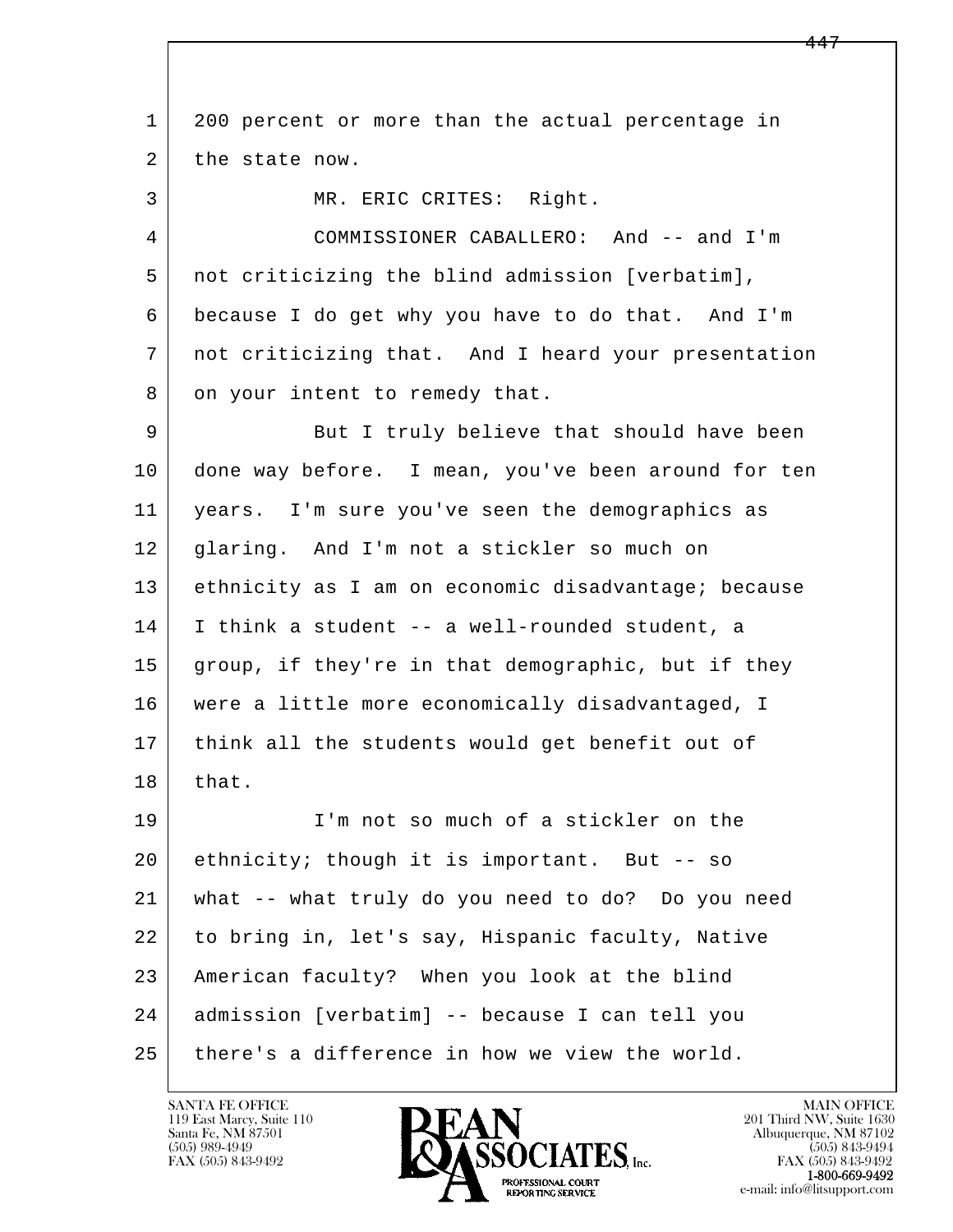l  $\overline{\phantom{a}}$ 1 | I'm Hispanic. I view the world 2 differently. And I can see a student with a lot of 3 strengths, and my peer, who is not Hispanic, is not 4 seeing the same thing. Native American, also, 5 | there's a big difference on how we view the world 6 and how we view individuals. 7 And when I came to New Mexico, I kept 8 saying, "They're so quiet. Why don't they say 9 things?" 10 | And so we have to -- we have to adjust and 11 view it differently. 12 So I'm getting that what can be done 13 without messing up your blind admission? And is it 14 money? If you were to get a higher percentage of 15 economic disadvantaged, can you survive as a school? 16 MS. CINDY MONTOYA: Yes. 17 COMMISSIONER CABALLERO: Because it is 18 expensive. 19 MR. ERIC CRITES: Yes, absolutely. Cindy 20 is going to address this, because she works on 21 admissions and outreach. 22 | MS. CINDY MONTOYA: So thank you for the 23 opportunity to talk about this. 24 In some respects, our success has been the 25 downside of meeting our mission. When we started

119 East Marcy, Suite 110<br>Santa Fe, NM 87501

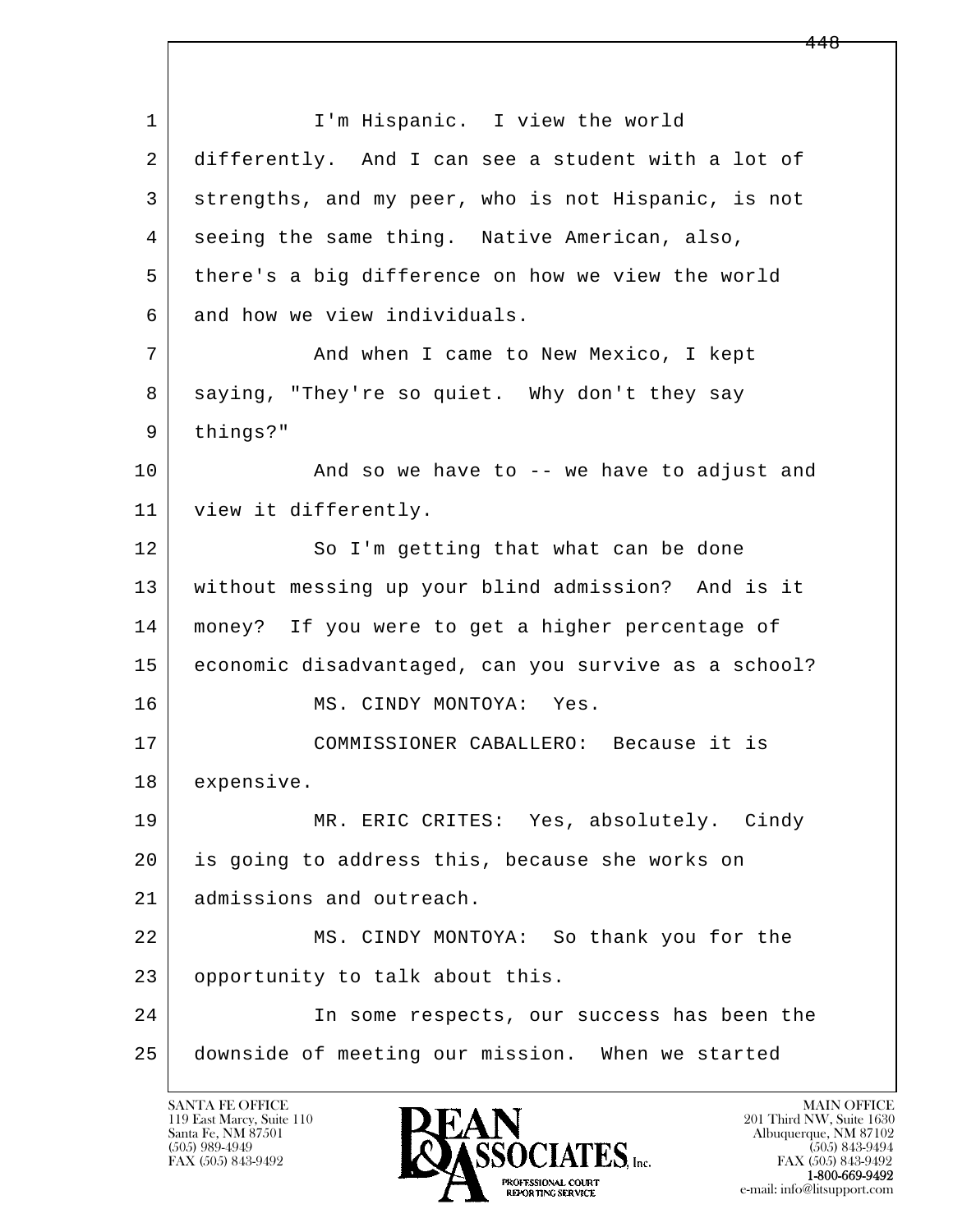| 1  | the school, we were over $46 - - 42$ percent         |
|----|------------------------------------------------------|
| 2  | economically disadvantaged. And as we became more    |
| 3  | successful, certain demographics understood how to   |
| 4  | apply to the school.                                 |
| 5  | And so in the last two years, we've been             |
| 6  | trying to remove every barrier to that application   |
| 7  | process. For example, it's in English and Spanish.   |
| 8  | We will sit with the family that maybe has never     |
| 9  | filled out an application and help them fill it out. |
| 10 | We work with a pueblo leader from San Ildefonso, a   |
| 11 | pueblo leader from Santa Clara on a committee, as    |
| 12 | well as other people in the community.               |
| 13 | They have scrubbed our rubrics. They've              |
| 14 | looked at our audition system. We've changed it to   |
| 15 | be more culturally sensitive in the way -- in the    |
| 16 | language. We are working with pueblo leaders to go   |
| 17 | onto -- into those communities, onto those pueblos.  |
| 18 | So every day, removing the barriers is               |
| 19 | something we think about.                            |
| 20 | Our -- we all know -- we know we're going            |
| 21 | to know, with the application cycle, how -- if that  |
| 22 | work is leading to the results that we expect. But   |
| 23 | I think the bottom line is we have to cast a large   |
| 24 | net. We have to get into all of those communities    |
| 25 | so that they know about us and have them believe     |

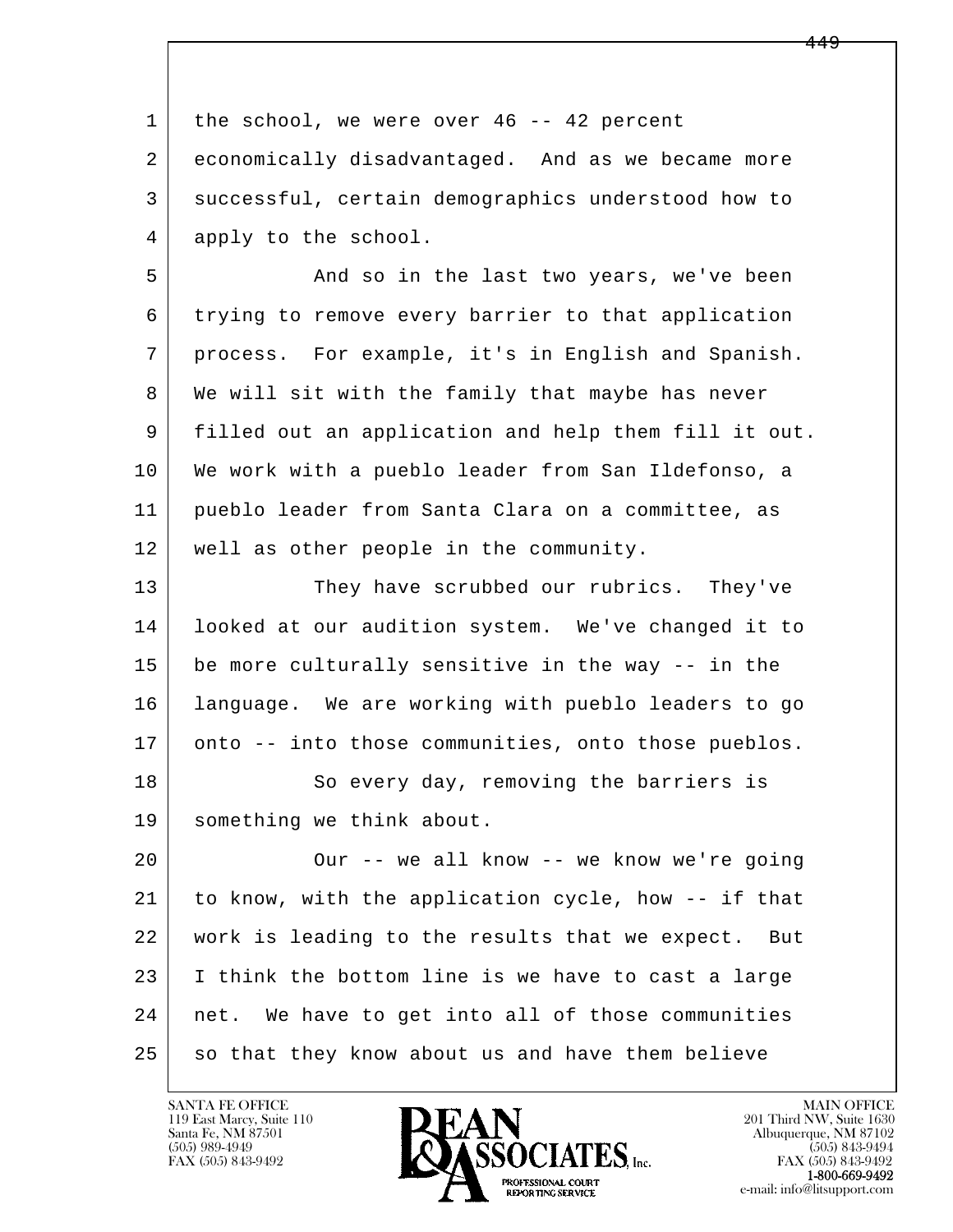| $\mathbf 1$ | that they should and could apply, and that we will   |
|-------------|------------------------------------------------------|
| 2           | help them through that.                              |
| 3           | If that means teaching them what an                  |
| 4           | audition looks like, then we will help either a      |
| 5           | group of students -- and we're also helping teachers |
| 6           | to understand what it looks like.                    |
| 7           | So for us, our success has brought our               |
| 8           | school to the attention of a dominant culture. And   |
| 9           | it's all about getting the word out. We're open to   |
| 10          | discussions, if you have them. We'd love to hear     |
| 11          | them. But we work on this every single day.          |
| 12          | COMMISSIONER CABALLERO: Madam Chair,                 |
| 13          | just -- so if -- if you were to grow in that sector, |
| 14          | economically disadvantaged, let's say 20 percentage  |
| 15          | points --                                            |
| 16          | MS. CINDY MONTOYA: Absolutely.                       |
| 17          | COMMISSIONER CABALLERO: -- what would                |
| 18          | that do? Because it's also a matter of budget.       |
| 19          | Would you have to go to the Legislature and say,     |
| 20          | "Okay, guys, you gave us this task, you thought it   |
| 21          | was a good idea"?                                    |
| 22          | MS. CINDY MONTOYA: Actually, our statute             |
| 23          | does not allow public funds, SEG, to be spent on     |
| 24          | outreach. So the private side raises all the money   |
| 25          | for that program.                                    |

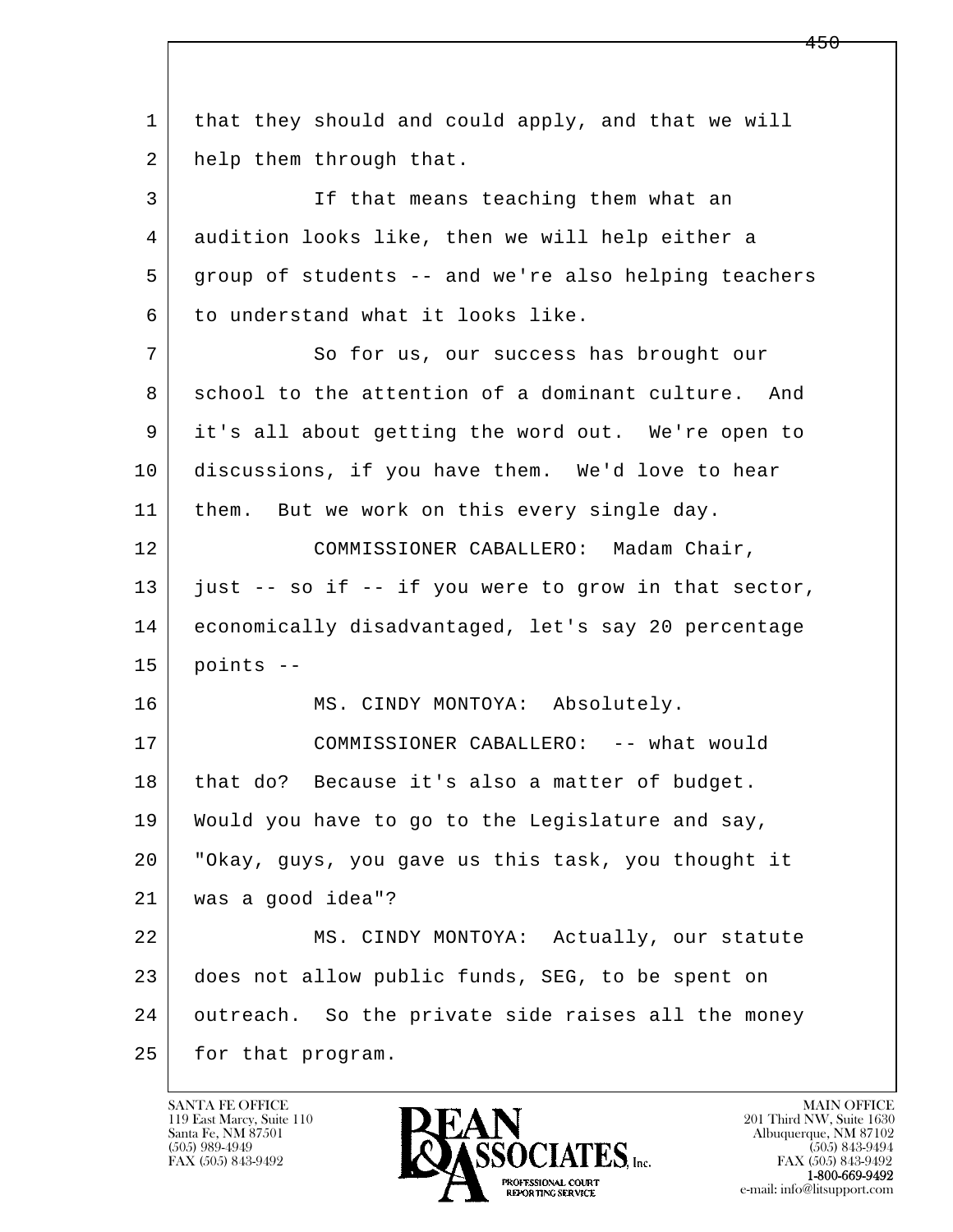| $\mathbf 1$ | COMMISSIONER CABALLERO: Oh.                          |
|-------------|------------------------------------------------------|
| 2           | MS. CINDY MONTOYA: Our legislation does              |
| 3           | not allow that; nor can we use SEG for the           |
| 4           | residential program.                                 |
| 5           | COMMISSIONER CABALLERO: And you cannot               |
| 6           | ask the Legislature for additional funds for --      |
| 7           | MS. CINDY MONTOYA: We could seek public              |
| 8           | funding; but it cannot come through the SEG for that |
| 9           | work. Yeah. So                                       |
| 10          | COMMISSIONER CABALLERO: So they're stuck.            |
| 11          | MS. CINDY MONTOYA: We don't feel stuck at            |
| 12          | all. Absolutely not. Because it's our heart's        |
| 13          | dream. I mean, we created this school for every      |
| 14          | New Mexican, for every New Mexico youth who -- you   |
| 15          | know, I personally would go into communities and see |
| 16          | these wonderful artists, some of whom did not even   |
| 17          | know they had this talent, or loved it, but never    |
| 18          | thought that they could grow it.                     |
| 19          | And so that is what seeded this school.              |
| 20          | That was the kernel of watching just these wonderful |
| 21          | students and not have the talent or a place in which |
| 22          | to grow that talent.                                 |
| 23          | And so every day, we work on making --               |
| 24          | getting us back to that original point.<br>And       |
| 25          | regarding, could we teach them? Could we reach       |
|             |                                                      |

 $\lceil$ 

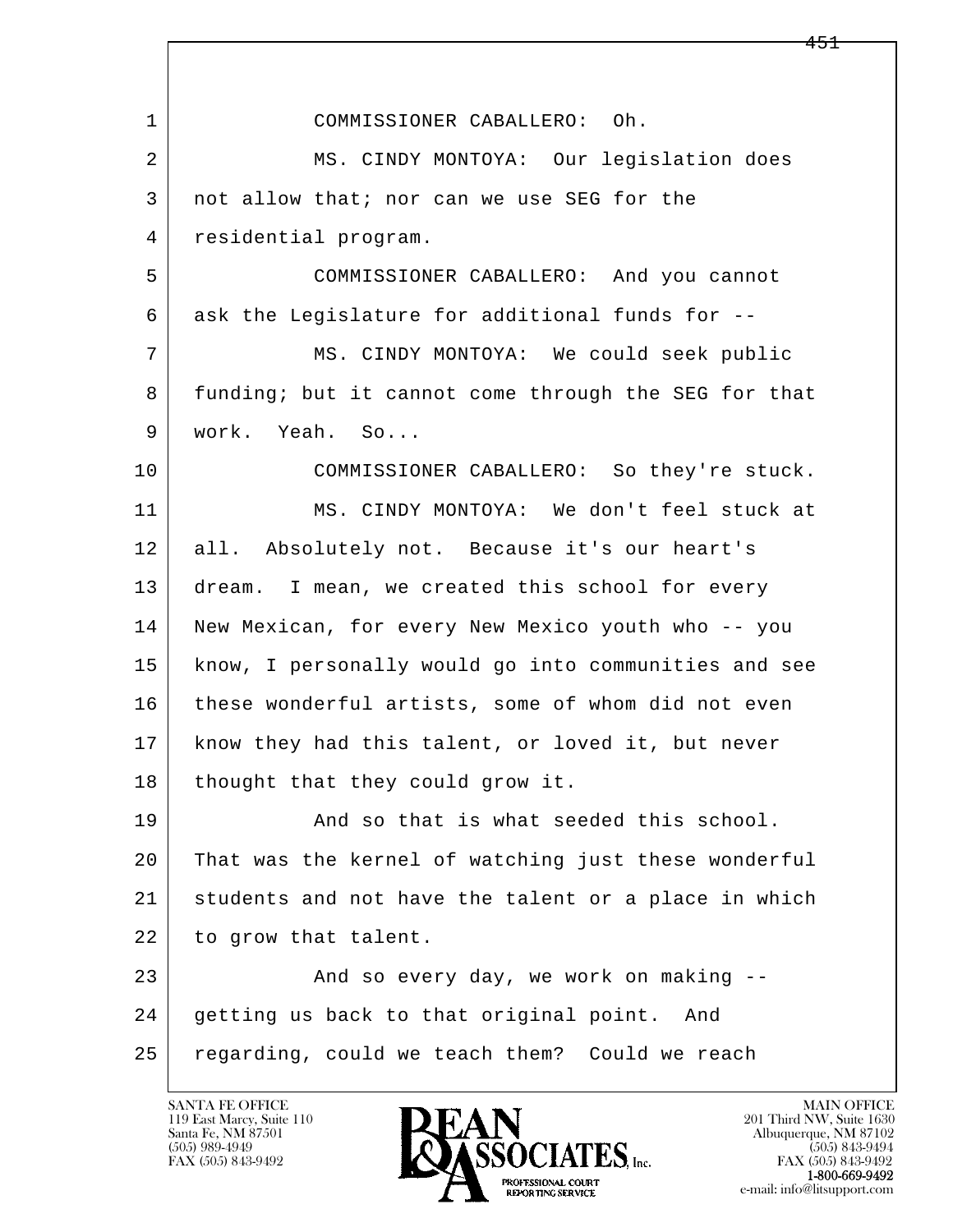1 them? Absolutely.

| 2  | We know our mission is -- we are not a               |
|----|------------------------------------------------------|
| 3  | Wait to Fail school. We do not embrace credit        |
| 4  | recovery. We have chosen to move that fund as        |
| 5  | monies that we would spend on credit recovery to an  |
| 6  | academic seminar period which every student in the   |
| 7  | school is enrolled. And in ninth grade, it's those   |
| 8  | soft skills. You know, our students come, some have  |
| 9  | never read a book from cover to cover.               |
| 10 | So our ninth-grade academy is all about              |
| 11 | making them -- helping them to understand that there |
| 12 | are certain skills that you need to be successful.   |
| 13 | Along with that is creating the support systems that |
| 14 | sometimes it's unique to every student. Sometimes    |
| 15 | it's a group of students.                            |
| 16 | And in the senior year, we have an                   |
| 17 | academic seminar for seniors, just to get -- to help |
| 18 | them understand the college process. You know,       |
| 19 | that's another barrier for students, all of those    |
| 20 | forms, financial aid. So we walk with them from      |
| 21 | ninth grade to twelfth grade.                        |
| 22 | And so we believe if our demographics                |
| 23 | changed and we had more students that needed help,   |
| 24 | we can do it. We've got the -- we've got the drive;  |
| 25 | we've got the resources; and if we have to shift     |

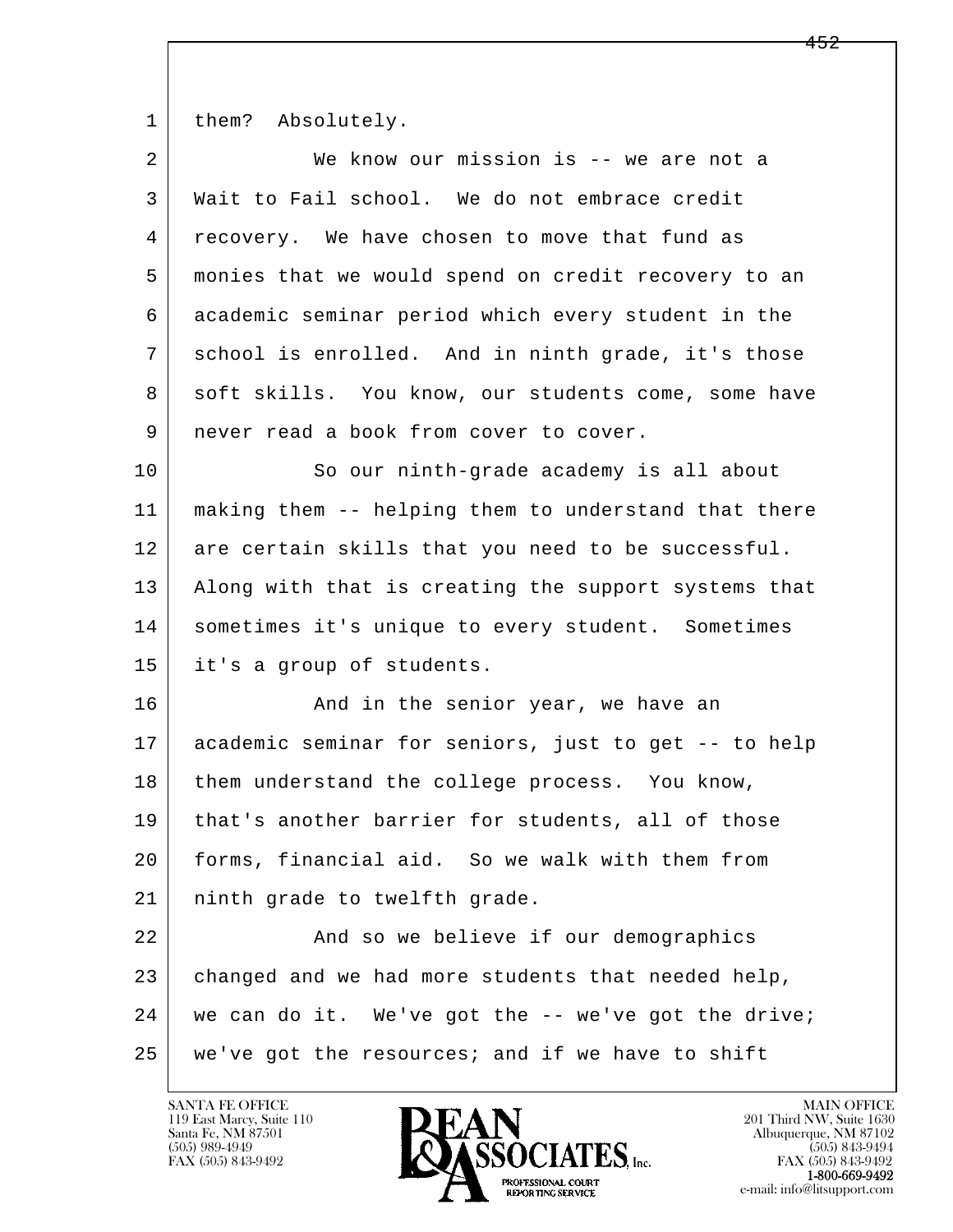| 1  | those resources, we know how to do that as well.    |
|----|-----------------------------------------------------|
| 2  | COMMISSIONER CABALLERO: Several years               |
| 3  | ago -- my wife is a legislator. She was invited to  |
| 4  | a hotel to watch a performance. It was very funny.  |
| 5  | It was all about issues -- just in the Roundhouse.  |
| 6  | And it was a satire. And I spent the night, an hour |
| 7  | and a half of just laughing and wishing that        |
| 8  | everybody in the Legislature had -- had been there; |
| 9  | because it would have -- it would have cured a lot  |
| 10 | of the stalemate that was happening at the          |
| 11 | Roundhouse.                                         |
| 12 | And I -- and it was all young people. And           |
| 13 | it was fantastic. I don't know if it was you guys   |
| 14 | putting it on. But it was all very, very young      |
| 15 | folks.                                              |
| 16 | MS. CINDY MONTOYA: I don't recall. But              |
| 17 | we put on over 70 performances a year. But it could |
| 18 | have been us.                                       |
| 19 | COMMISSIONER CABALLERO: That's all I                |
| 20 | have.                                               |
| 21 | THE CHAIR: Thank you, Commissioners.                |
| 22 | Anyone else?                                        |
| 23 | Commissioner Crone?                                 |
| 24 | COMMISSIONER CRONE: I did hear you                  |
| 25 | ment- -- excuse me -- mention residence halls.      |

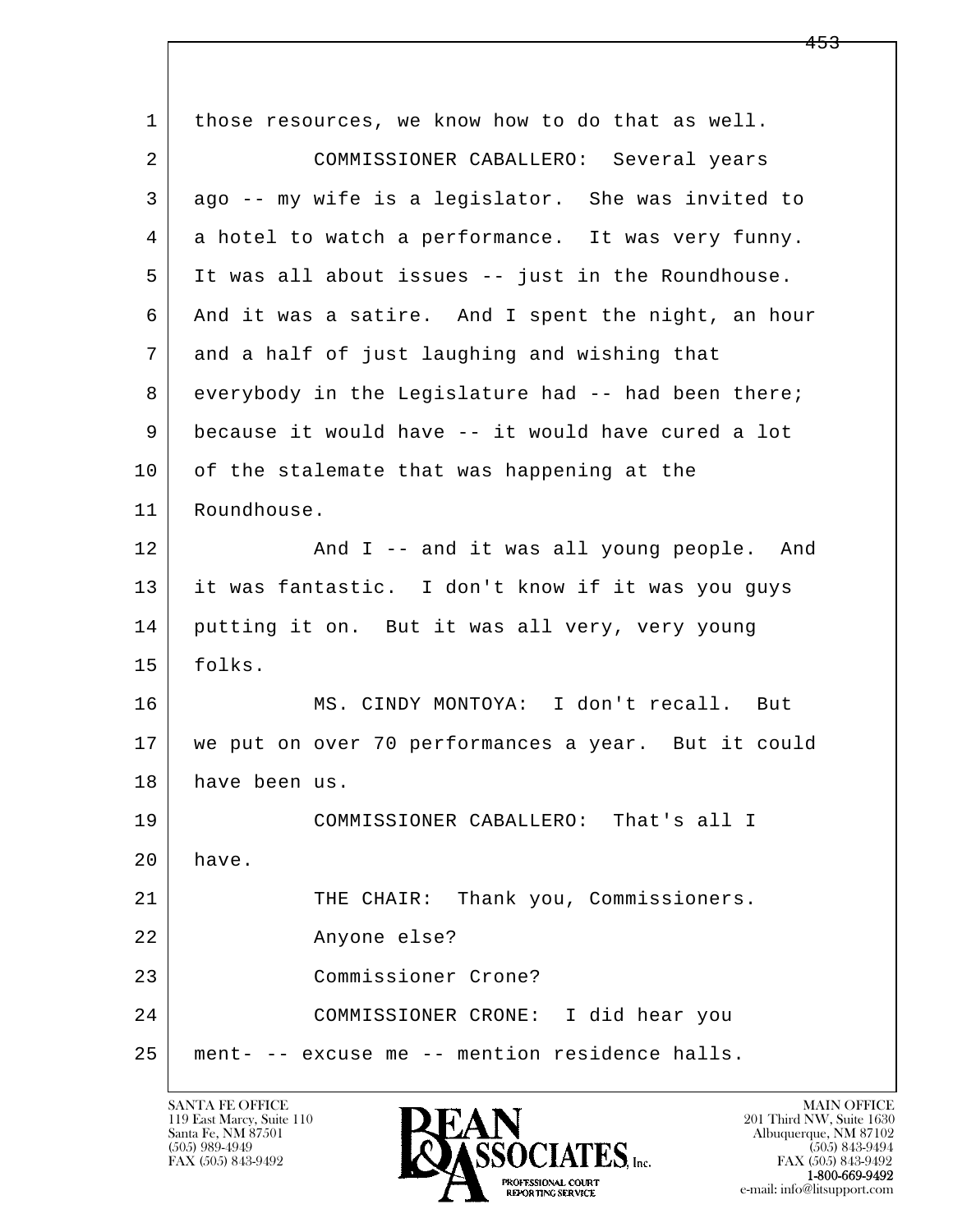| 1  | MS. CINDY MONTOYA: Uh-huh.                           |
|----|------------------------------------------------------|
| 2  | MR. ERIC CRITES: Yes. So because we are              |
| 3  | a statewide school, we have dormitory space that we  |
| 4  | rent at the Immaculate Heart of Mary Retreat Center, |
| 5  | which is up by St. John's College. We have about 20  |
| 6  | students there, in the low 20s, year to year is the  |
| 7  | capacity we have there. Those students take the      |
| 8  | city bus to the school, down Alameda, nearby here.   |
| 9  | So they just come down from there on the city bus.   |
| 10 | Our goal eventually is to have -- we                 |
| 11 | currently have a five-day-week program. We know      |
| 12 | that presents a barrier to students who live at a    |
| 13 | far distance. If they live in the far corners of     |
| 14 | the state, doing that round-trip every weekend for   |
| 15 | their families is a burden of time and resources.    |
| 16 | And so one of our goals is to have a                 |
| 17 | seven-day-a-week program so that we can even better  |
| 18 | meet our access mission of students from around the  |
| 19 | state.                                               |
| 20 | That said, we have a student currently               |
| 21 | from Farmington. We have a couple of students from   |
| 22 | Roswell. We have a student from Ruidoso. So we do    |
| 23 | have students from all over who come and spend       |
| 24 | Sunday evening through Friday afternoon with us.     |
| 25 | COMMISSIONER CRONE: What is the target               |
|    |                                                      |

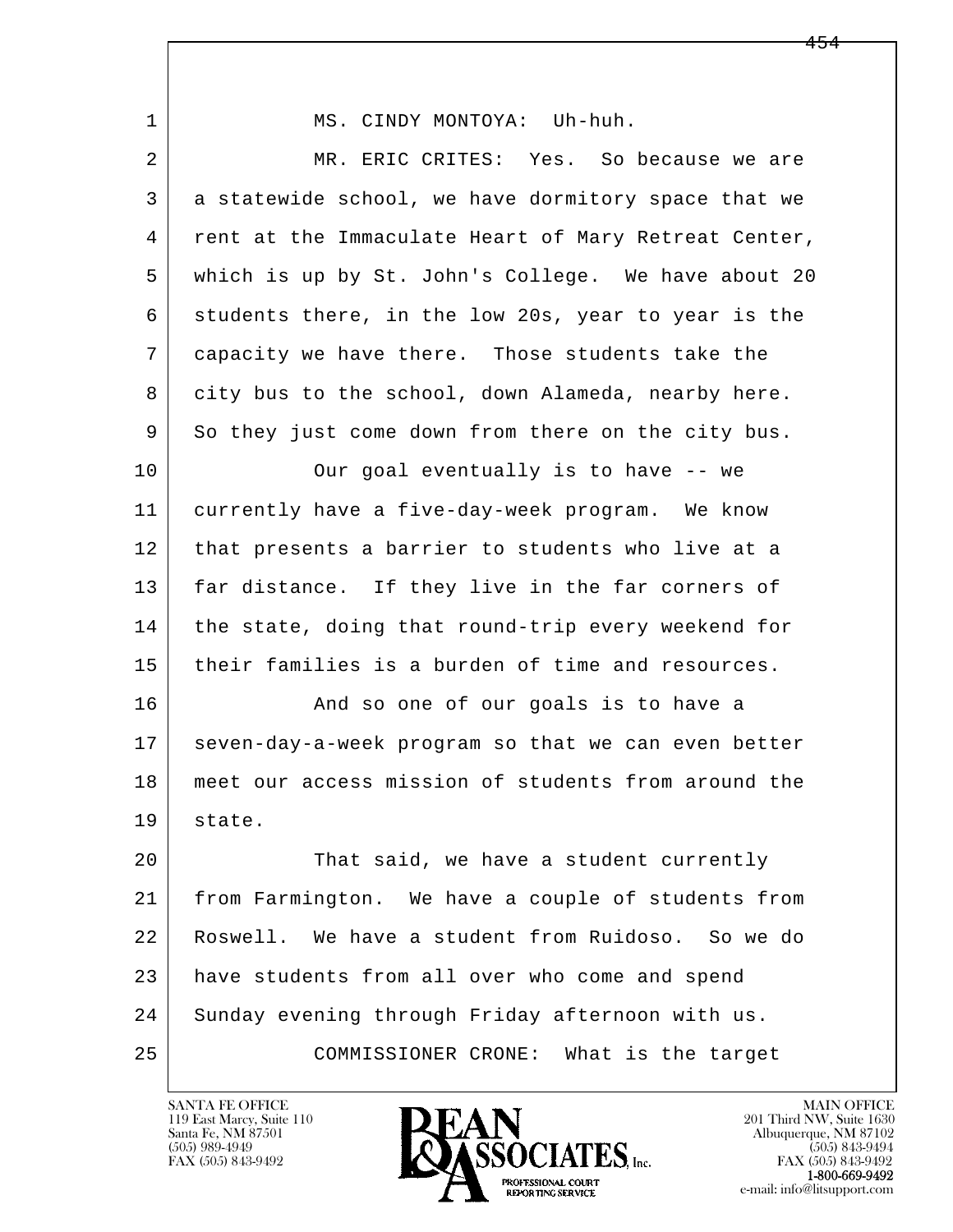l  $\overline{\phantom{a}}$ 1 date for occupying the new building? 2 MR. ERIC CRITES: We will be in that new 3 building in July of 2019. 4 COMMISSIONER CRONE: Okay. I'm still a 5 little bit upset, because that was always a source 6 of free parking. 7 MR. ERIC CRITES: Well, we can get you a 8 parking -- no. 9 COMMISSIONER CRONE: I wasn't going to 10 ask. But I can -- I dare not go there again, 11 because of Senator Nava and Michael Kaplan and Paula 12 Tackett. So that's it. 13 THE CHAIR: Thank you. Sorry. So there's 14 | no -- because I've seen the rendering of the new 15 | school -- there's no residence facility that's 16 included in that plan? Or is there? 17 MR. ERIC CRITES: So in Phase 1, we are 18 moving our current programming, arts and academic 19 programming, over to the school. There is a Phase 2 20 that we have planned that does include adding the 21 residence hall to that property. Anything you want 22 to say about that? That's what Cindy is leading. 23 MS. CINDY MONTOYA: Yeah. 24 THE CHAIR: Okay. Thanks. 25 Commissioner Armbruster?

119 East Marcy, Suite 110<br>Santa Fe, NM 87501



FAX (505) 843-9492<br>1-800-669-9492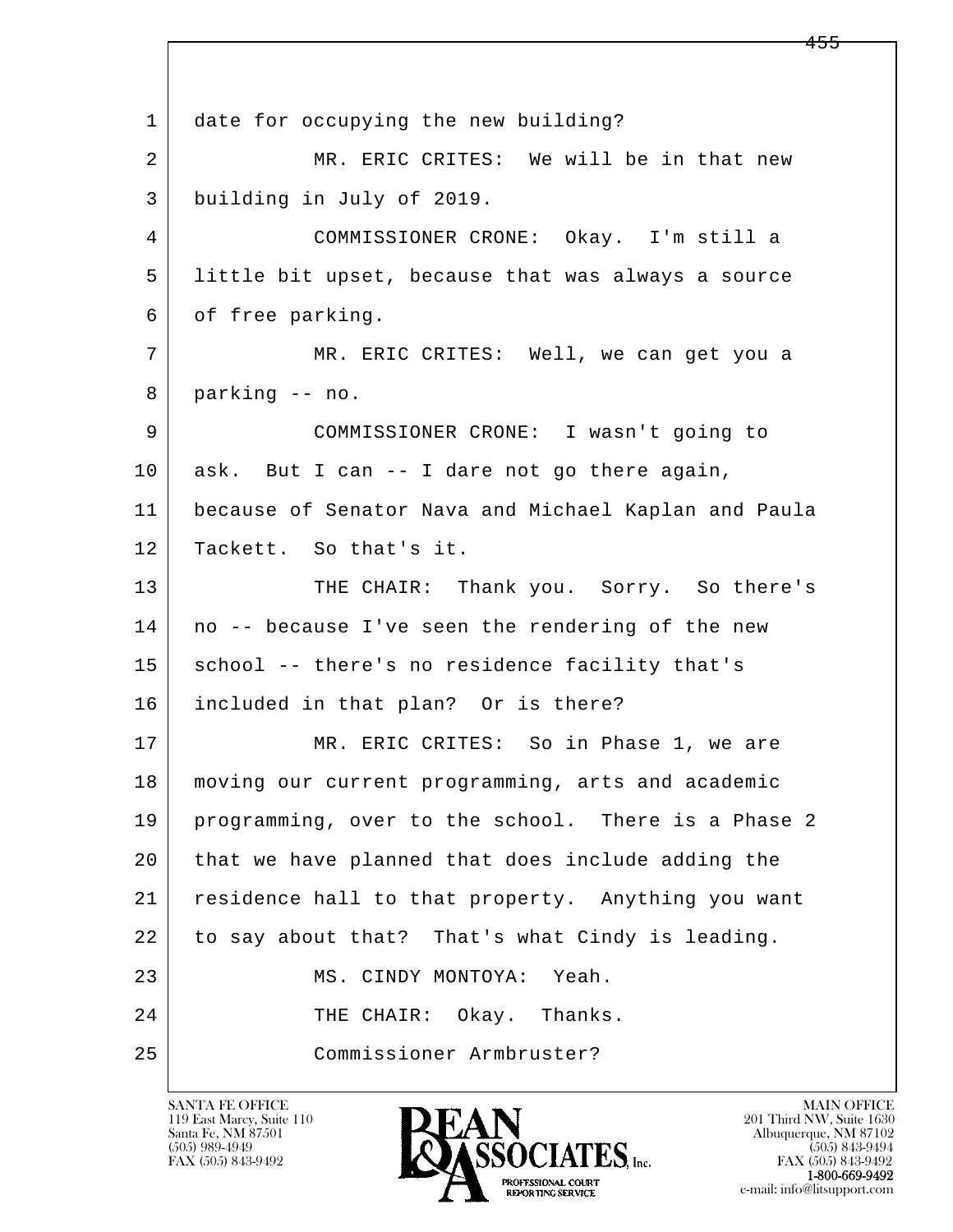| $\mathbf{1}$ | COMMISSIONER ARMBRUSTER: I was pretty              |
|--------------|----------------------------------------------------|
| 2            | much going to say the same thing. You know, if     |
| 3            | you -- if you live in Farmington, you're not going |
| 4            | to come here every day. Even Albuquerque, Jayden,  |
| 5            | it's wonderful that you will do that. It's a long  |
| 6            | way. And you think of Cuba and Jemez and Gallina.  |
| 7            | This is not a place where you can just get in your |
| 8            | car and go.                                        |
| 9            | So I'm hoping that there will be more              |
| 10           | residence, so that you will be able to serve -- I  |
| 11           | think you're in this impossible situation. You're  |
| 12           | trying to serve the whole state, serve areas of    |
| 13           | greater need, financial need; but there's no place |
| 14           | to be here.                                        |
| 15           | They're not going to take $a - - y$ ou know,       |
| 16           | they can't get here. So it's sort of a Catch-22, I |
| 17           | guess. But I like that you're reaching out. I like |
| 18           | that you're doing this.                            |
| 19           | I have a small issue with you,                     |
| 20           | Ms. Montoya. I recall going to the school saying,  |
| 21           | "I don't know. Someone wants me to get on this     |
| 22           | Public Education Commission, and I should run for  |
| 23           | that, and I just really can't decide. You know, it |
| 24           | sounds like it's a lot of work."                   |
| 25           | "No, it's not."                                    |

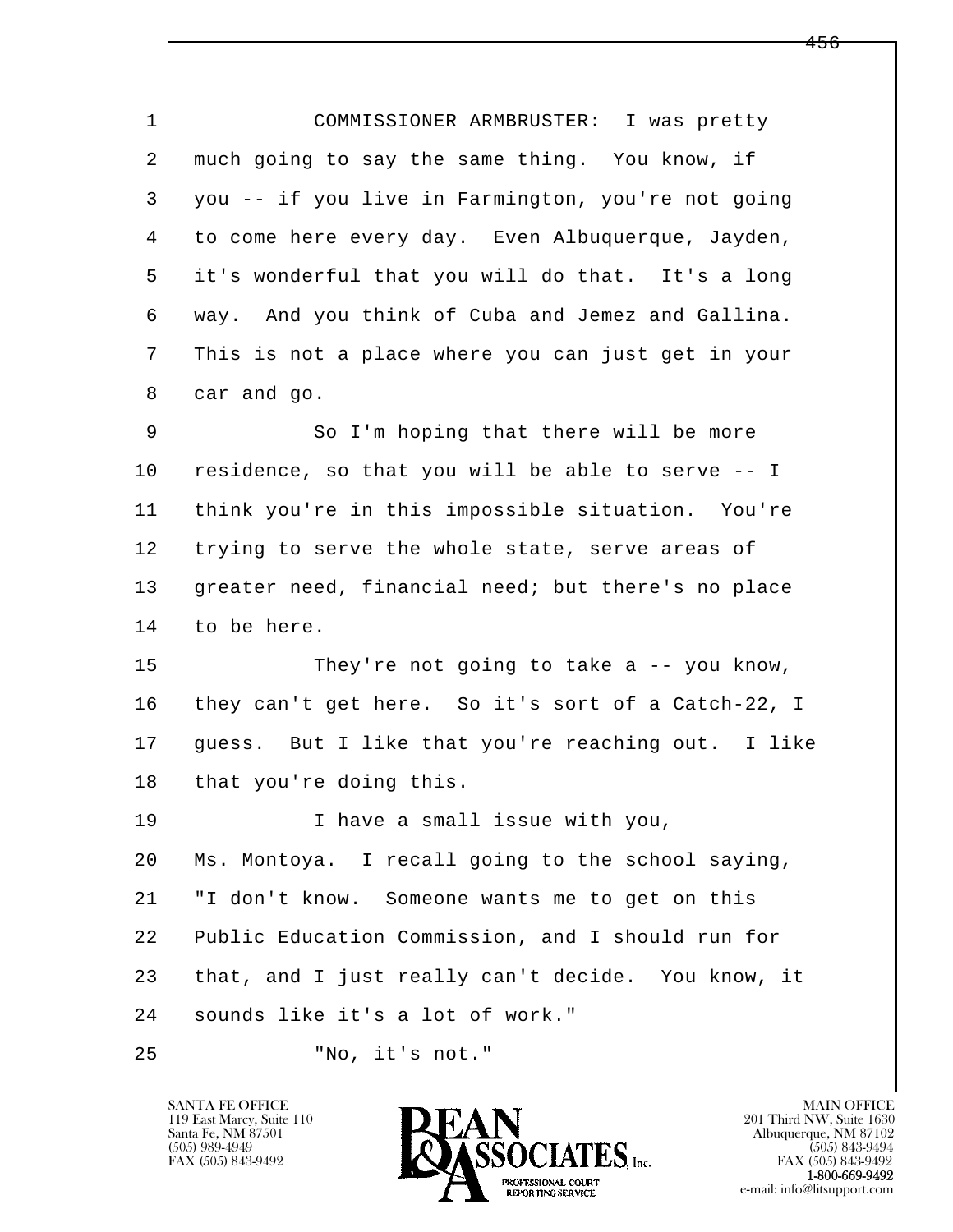l  $\overline{\phantom{a}}$ 1 I remember two people saying to me, "Oh, 2 Karyl Ann, you're just going to be fine. Don't 3 worry about it. You'll just be great." 4 It's a lot more work, though. For someone 5 who says -- and she has said to me -- "This is a job  $6$  that's 24/7 for the last seven years." 7 I'm not quite there. But I'm hoping never 8 to be there. 9 MS. CINDY MONTOYA: It's a labor of love, 10 Commissioner. 11 THE CHAIR: Thank you. Just as a short 12 aside, I was talking to someone -- and I know 13 New Mexico isn't Texas; I'm well aware of that. But 14 the blind students in Texas from the El Paso area 15 get on a plane -- kindergarten students -- get on a 16 plane Sunday night and have to fly to -- I believe 17 it's Austin, and they have to stay in through 18 Friday. 19 | And then they get -- and they're allowed 20 to come home once a week. The high school students 21 can only come home once a month. So it's -- you 22 know, it's -- it's -- geography is challenging. It  $23$  is. 24 COMMISSIONER ARMBRUSTER: Yes. You can't 25 have everything.

119 East Marcy, Suite 110<br>Santa Fe, NM 87501

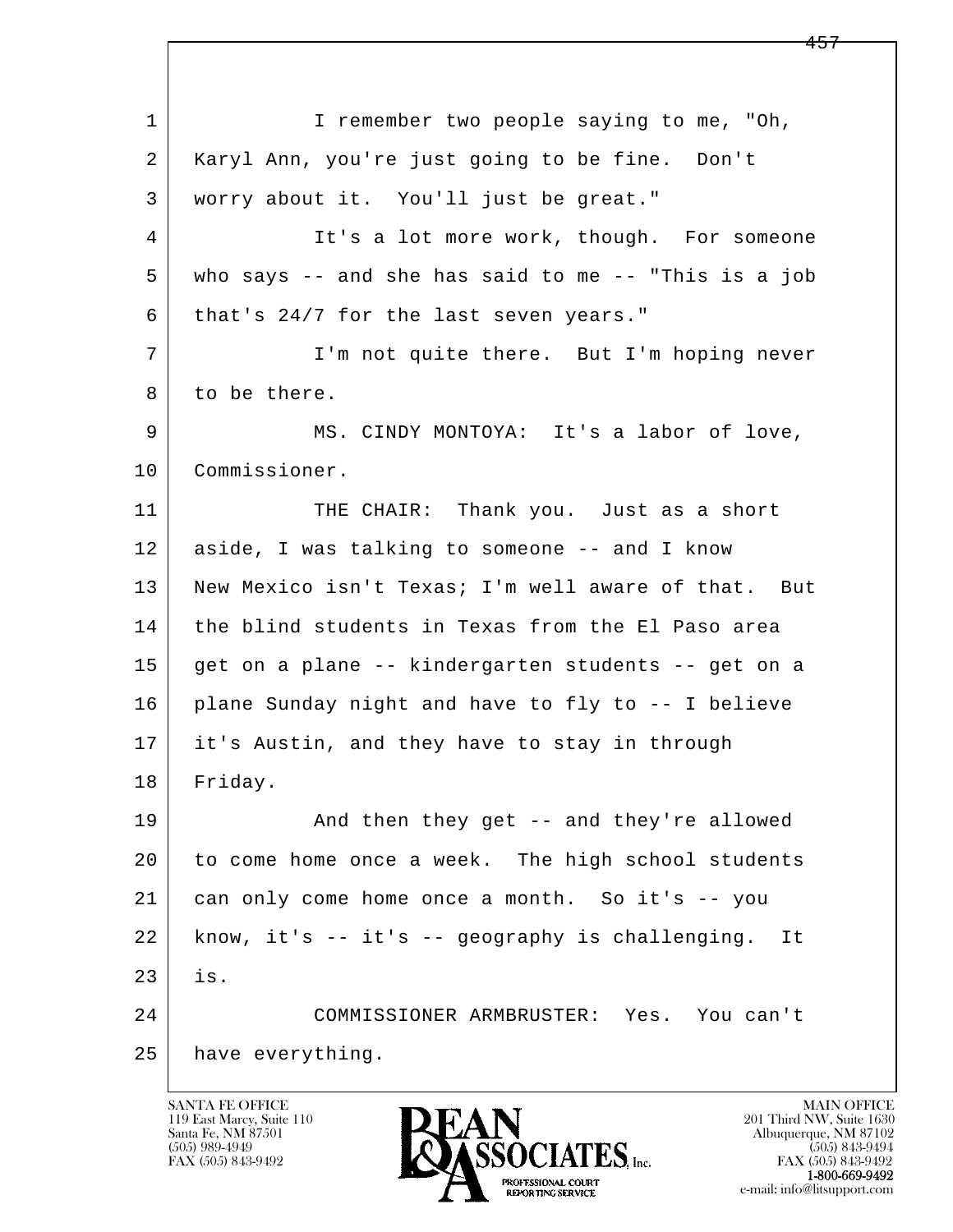l  $\overline{\phantom{a}}$ 1 THE CHAIR: Right. Right. So thank you. 2 I'm sorry. Commissioner Toulouse? 3 COMMISSIONER TOULOUSE: Madam Chair, I 4 just want to make a comment. I have a young cousin 5 who graduated a few years back, graduated from UNM. 6 Spent time in England in a special program, and he's 7 now working on his Master's degree. 8 And as a young kid, he was unmotivated. 9 But he was a musician; he was an actor. And he took 10 off when he went with all of you. And he's doing 11 beautifully. 12 He got into Albuquerque and immediately 13 volunteered to work at the Vortex Theater and has 14 done a number of productions with them. He didn't 15 wait to do UNM. 16 And we've gone and seen him. And it 17 just -- it was the making of him. 18 | So I just wanted to comment that 19 certainly, personally, my family has a success story 20 out of your school. So thank you. 21 MR. ERIC CRITES: Thank you very much. If 22 I may just address -- letting you know -- and the  $23$  question is about the dorm  $-$ - that we are fully 24 committed to addressing that. We agree it is one of 25 the challenges, and it is one we're committed to

119 East Marcy, Suite 110<br>Santa Fe, NM 87501

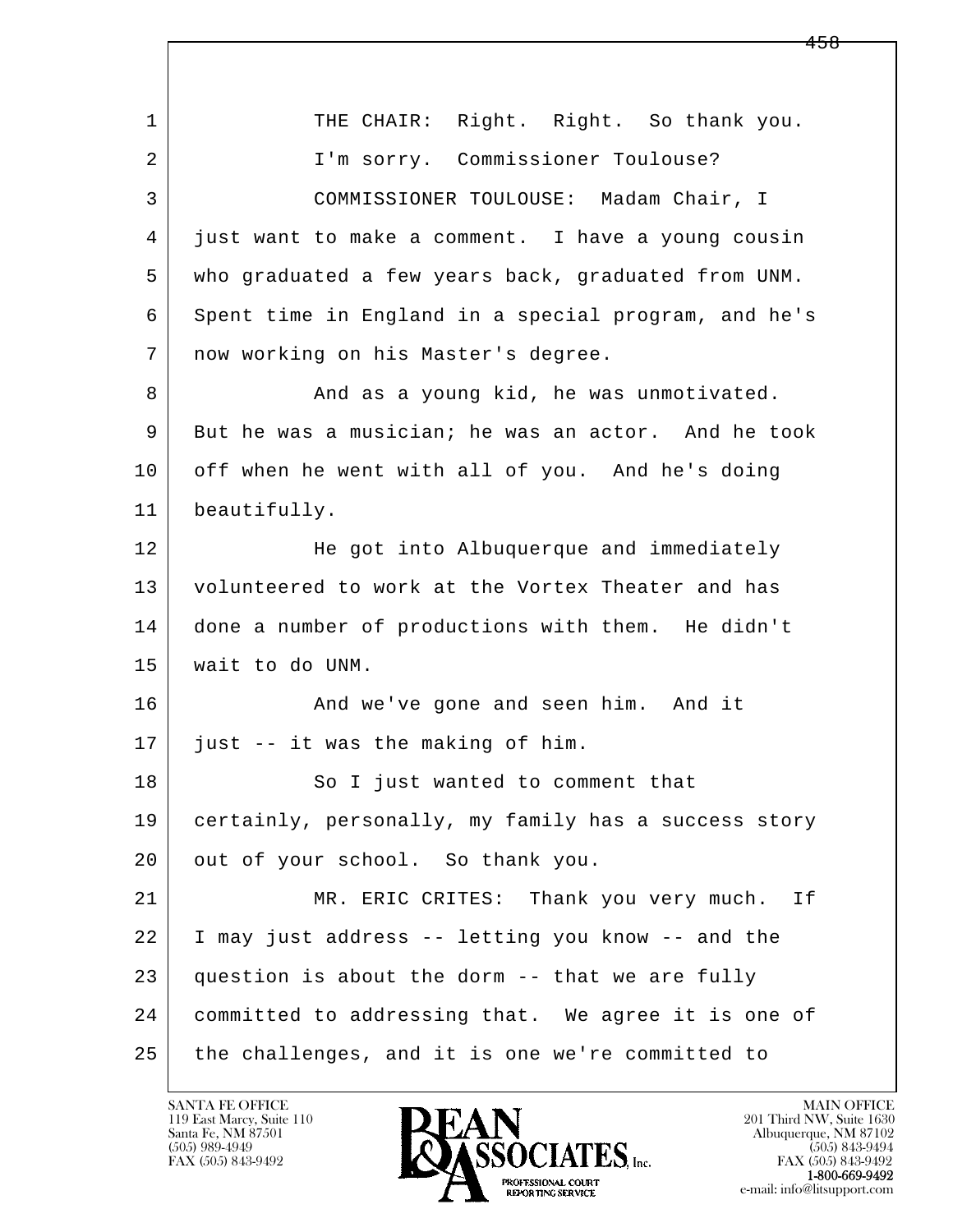l  $\overline{\phantom{a}}$  1 addressing so we're meeting our mission of being a 2 statewide school. 3 COMMISSIONER ARMBRUSTER: And, actually, 4 there's -- there are also parents who don't want 5 their kids to be gone all week. So it's like 6 sending your child to a private school in Maine; 7 | maybe a little less than that. 8 But -- so it's both. It's not just -- 9 it's not about you always. It's about families as 10 well. So it's kind of a -- you're dammed either 11 | way. You can be successful either way; it just 12 depends on how that is. 13 THE CHAIR: That's why Albuquerque Sign 14 Language originally developed, because they didn't 15 want to have their kids to have to come to Santa Fe 16 Monday through Friday. So it's -- yeah. And it's a 17 | family decision. 18 Commissioner Conyers? 19 COMMISSIONER CONYERS: I keep hearing 20 Farmington brought up. I just drove in from 21 Bloomfield today, which is next door to Farmington. 22 And I want to follow up on Commissioner Robbins. I 23 heard lots of good things about you. And I did know 24 a student from Farmington who had attended. And her 25 mother -- and we talked one time. And she really

119 East Marcy, Suite 110<br>Santa Fe, NM 87501

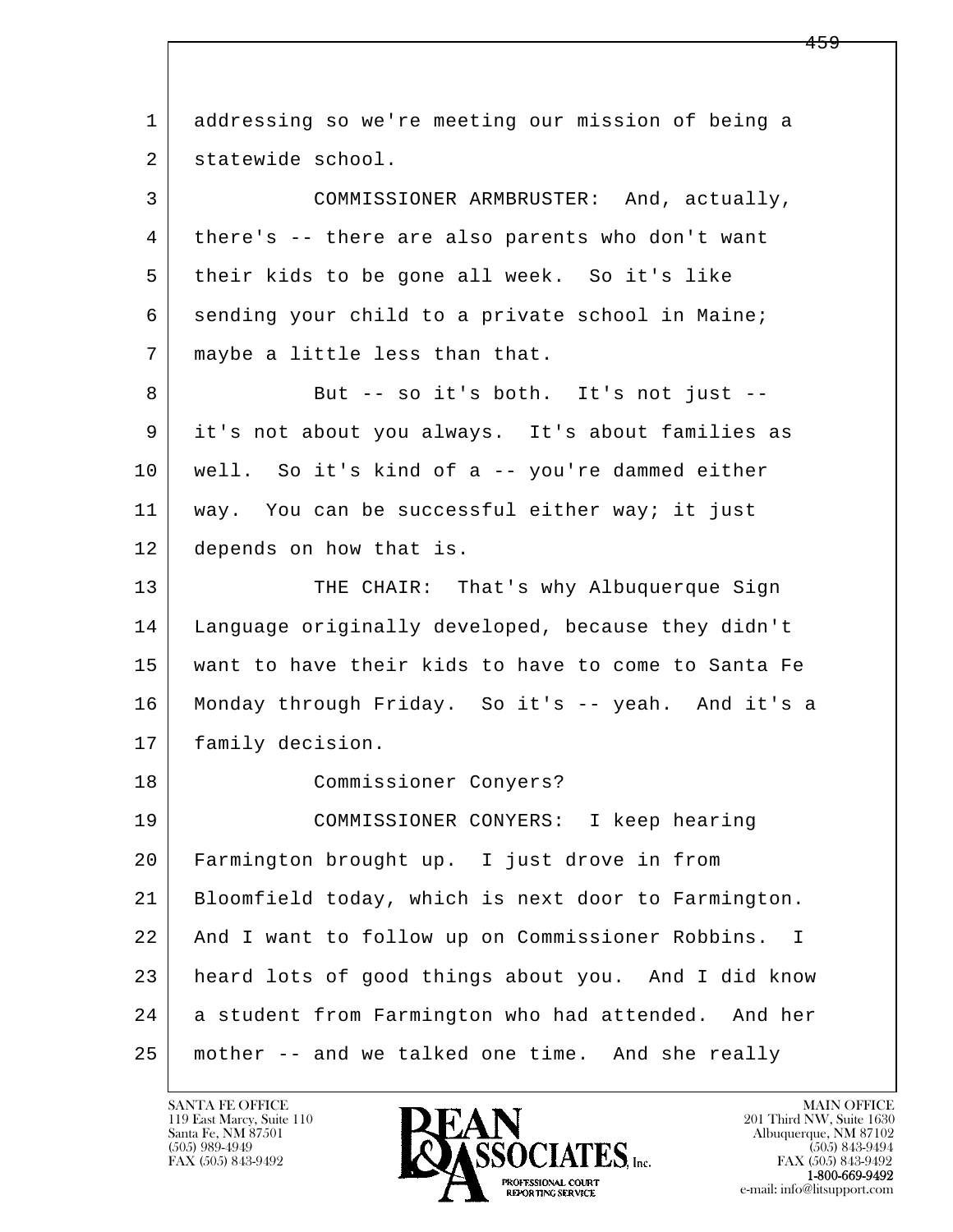l  $\overline{\phantom{a}}$  1 enjoyed it. 2 I just have one comment. And I know you 3 have a good sense of humor. I think you do; I hope 4 you do. So I'm hoping you understand this when I 5 look at this and I'm trying to keep a straight face. 6 But I noticed in the last six years, you 7 haven't improved your overall grade any. I just -- 8 I don't expect a response on that; but -- 9 MR. ERIC CRITES: If I may respond, we're 10 still trying. And I also want to say that we've 11 hired two of the most amazing teachers from 12 Bloomfield; so -- 13 THE CHAIR: On that final note, does 14 anyone have anything else? 15 (No response.) 16 THE CHAIR: Otherwise, I'll entertain a 17 motion. 18 I move that the PEC renew the charter 19 contract for New Mexico School for the Arts for a 20 period of five years. 21 COMMISSIONER PERALTA: Second. 22 | COMMISSIONER ARMBRUSTER: Second. 23 THE CHAIR: Let's not fight over it. A 24 motion by Commissioner Gipson, a second by 25 Commissioners Peralta and Armbruster.

119 East Marcy, Suite 110<br>Santa Fe, NM 87501



FAX (505) 843-9492<br>1-800-669-9492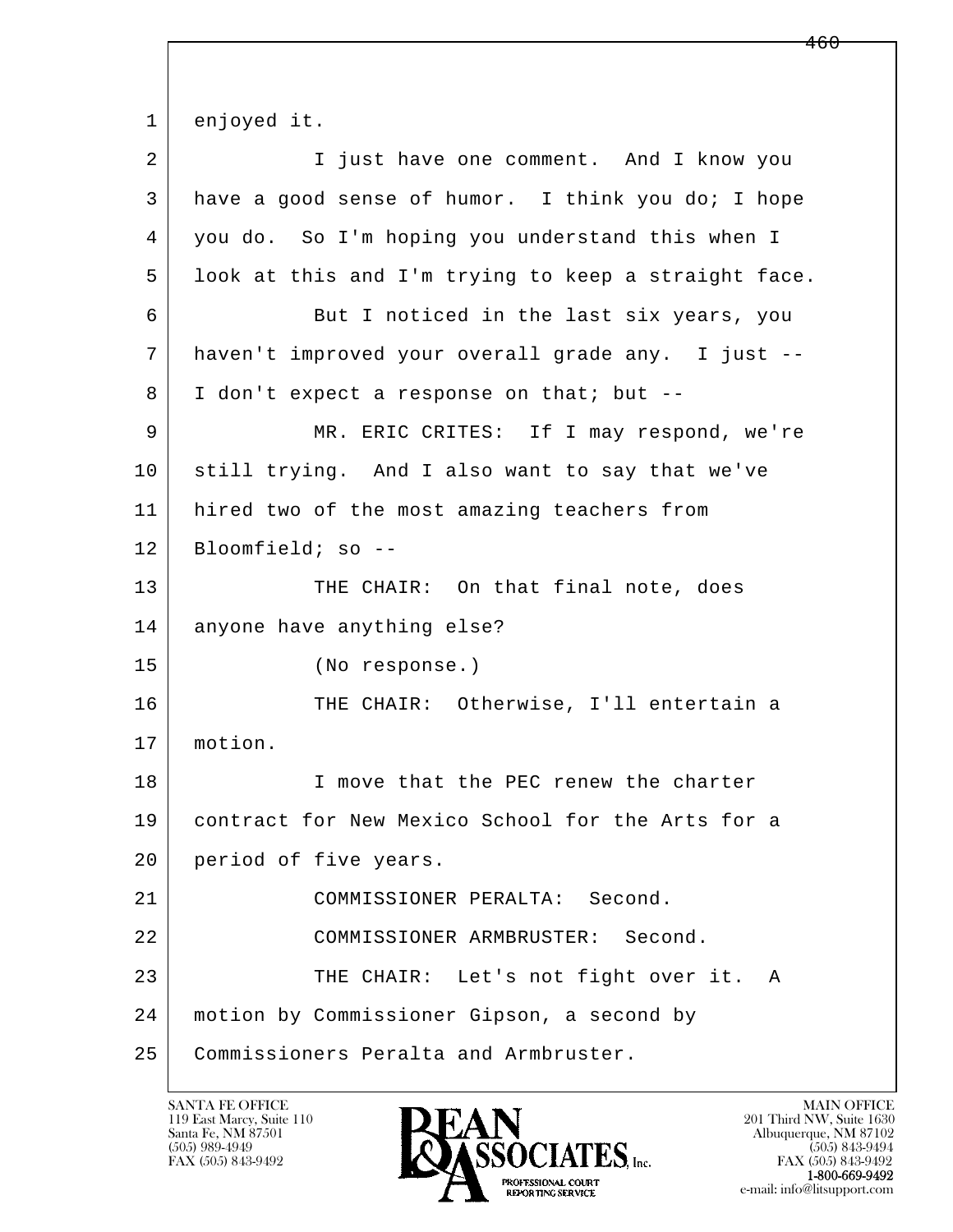l  $\overline{\phantom{a}}$ 1 Any further discussion? 2 (No response.) 3 THE CHAIR: If not, Commissioner 4 | Armbruster, roll-call vote, please. 5 COMMISSIONER ARMBRUSTER: Commissioner 6 Caballero? 7 COMMISSIONER CABALLERO: Yes. 8 COMMISSIONER ARMBRUSTER: Commissioner 9 | Toulouse? 10 COMMISSIONER TOULOUSE: Yes. 11 COMMISSIONER ARMBRUSTER: Commissioner 12 Crone? 13 COMMISSIONER CRONE: Yes. 14 COMMISSIONER ARMBRUSTER: Commissioner 15 | Armbruster votes "Yes." 16 Commissioner Gipson? 17 THE CHAIR: Yes. 18 COMMISSIONER ARMBRUSTER: Commissioner 19 Conyers? 20 COMMISSIONER CONYERS: Yes. 21 COMMISSIONER ARMBRUSTER: Commissioner 22 Peralta? 23 COMMISSIONER PERALTA: Yes. 24 THE CHAIR: Thank you. So the motion 25 passes -- how many of us are here?

119 East Marcy, Suite 110<br>Santa Fe, NM 87501



FAX (505) 843-9492<br>**1-800-669-9492** e-mail: info@litsupport.com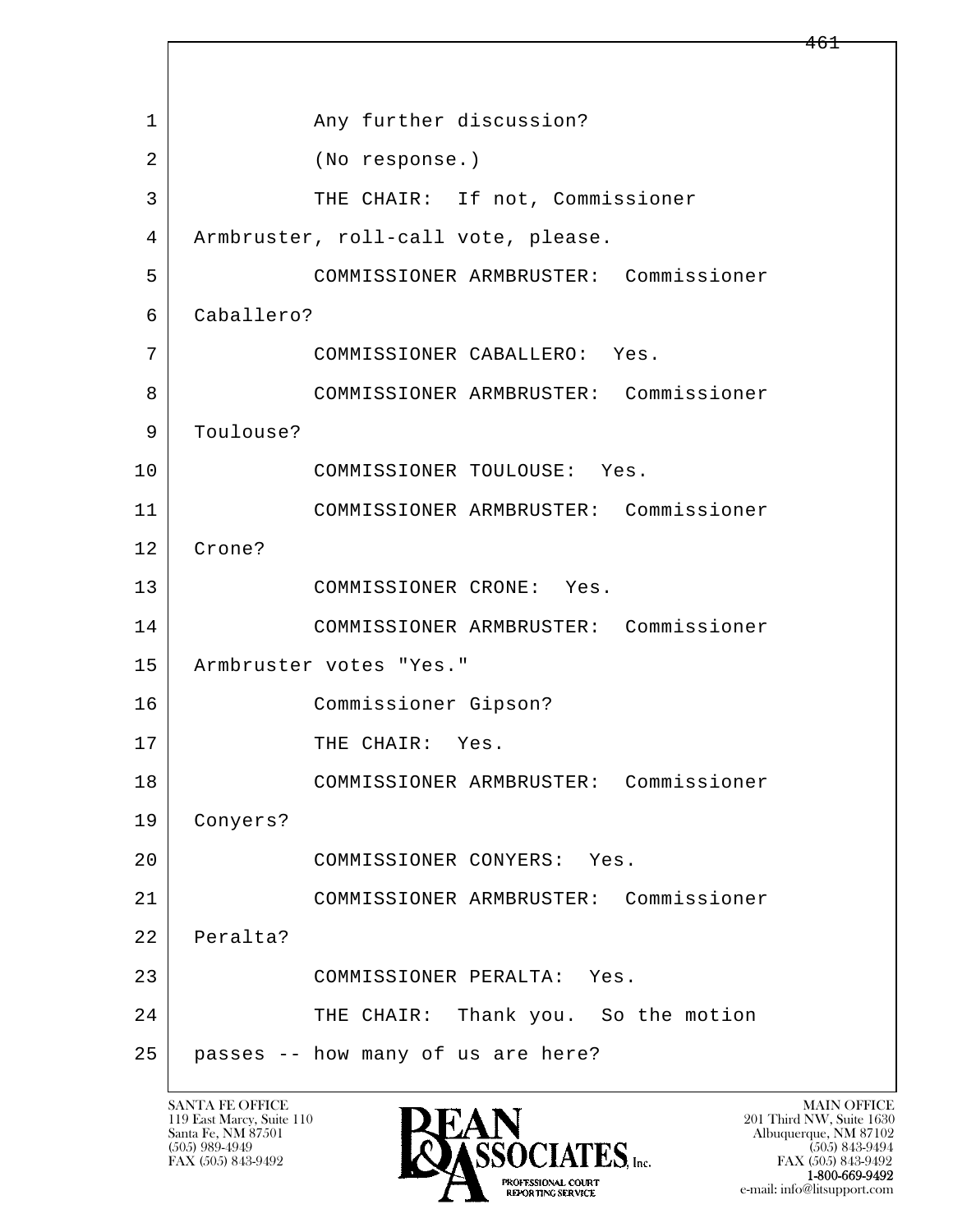l  $\overline{\phantom{a}}$ SANTA FE OFFICE MAIN OFFICE MAIN OFFICE MAIN OFFICE MAIN OFFICE 1 COMMISSIONER ARMBRUSTER: We're seven. 2 THE CHAIR: Seven-zero. Thank you so 3 much. We appreciate everything that you do. And 4 we'll be in touch after Session for contract 5 negotiations. Thank you. 6 MR. ERIC CRITES: Madam Chair and 7 Commissioners and Deputy Director Woerner, thank you 8 very much. We really appreciate your time. 9 | THE CHAIR: Thank you. 10 | MS. FRIEDMAN: Madam Chair, the school has 11 requested if they could take a picture in front of 12 the Seal. 13 THE CHAIR: Sure, absolutely. 14 (A discussion was held off the record.) 15 THE CHAIR: Okay. We'll stand in recess 16 until 9:00 a.m. tomorrow morning. 17 (Proceedings in recess at 4:25 p.m.) 18 19  $2.0$  21 22 23 24 25

119 East Marcy, Suite 110<br>Santa Fe, NM 87501